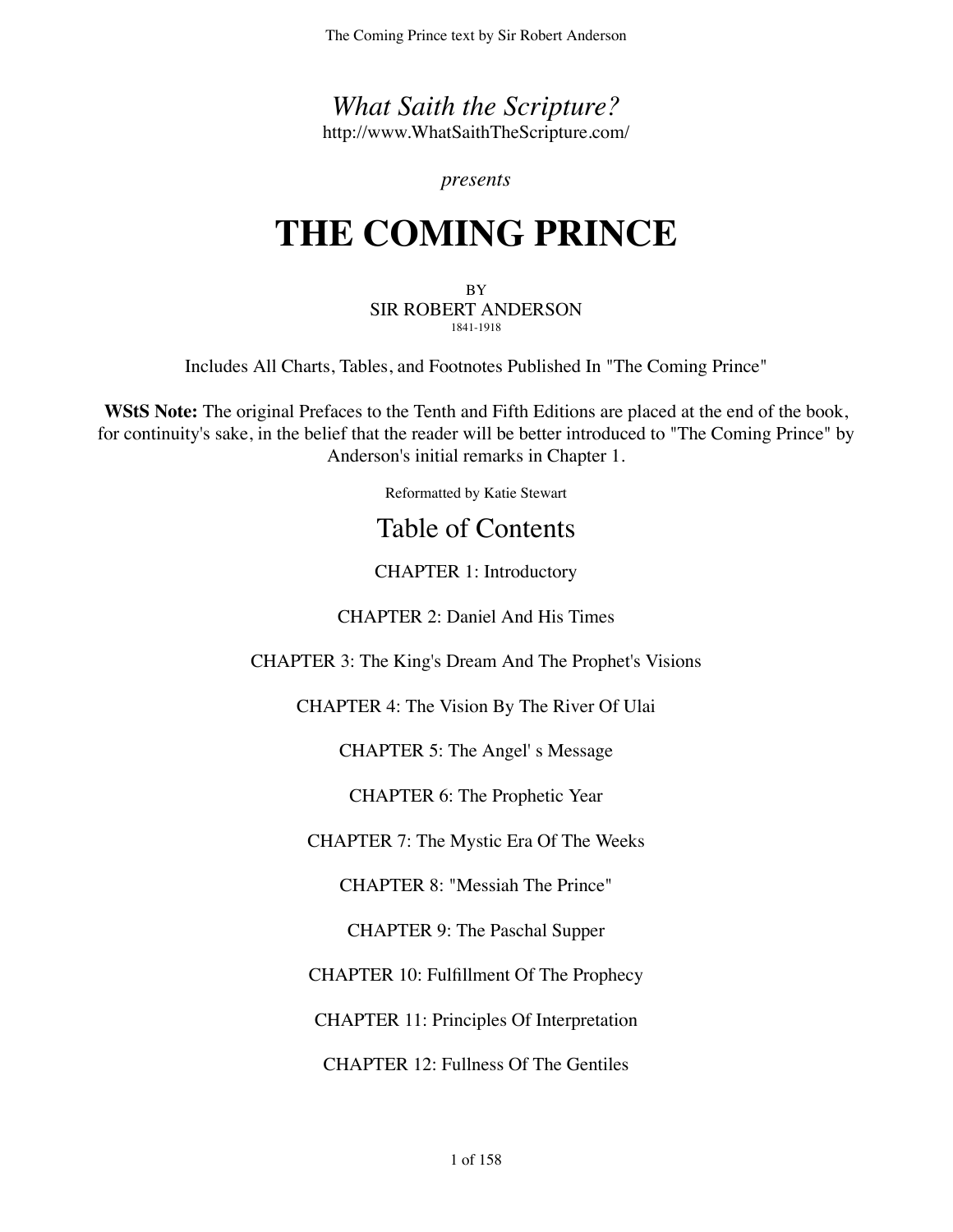The Coming Prince text by Sir Robert Anderson

CHAPTER 13: Second Sermon On The Mount

CHAPTER 14: The Patmos Visions

CHAPTER 15: The Coming Prince

#### PREFACES

#### **APPENDICES** 1. Chronological Treatise And Tables

2. Miscellaneous: Who And When

Artaxerxes Longimanus & The Chronology Of His Reign / Date Of The Nativity / Continuous Historical System Of Prophetic Interpretation / The Ten Kingdoms / Chronological Diagram Of The History Of Judah

3. A Retrospect And A Reply

.

#### CHAPTER I.

#### **INTRODUCTORY**

TO living men no time can be so solemn as "the living present," whatever its characteristics; and that solemnity is immensely deepened in an age of progress unparalleled in the history of the world. But the question arises whether these days of ours are momentous beyond comparison, by reason of their being in the strictest sense *the last?* Is the world's history about to close? The sands of its destiny, are they almost run out, and is the crash of all things near at hand?

Earnest thinkers will not allow the wild utterances of alarmists, or the vagaries of prophecy-mongers, to divert them from an inquiry at once so solemn and so reasonable. It is only the infidel who doubts that there is a destined limit to the course of "this present evil world." That God will one day put forth His power to ensure the triumph of the good, is in some sense a matter of course. The mystery of revelation is not that He *will* do this, but that He *delays* to do it. Judged by the public facts around us, He is an indifferent spectator of the unequal struggle between good and evil upon earth.

"I considered all the oppressions that are done under the sun; and, behold, the tears of the oppressed, and they had no comforter; and on the side of their oppressors there was power, but *they* had no comforter." (Ecclesiastes 4:1)

And how can such things be, if indeed the God who rules above is almighty and all-good? Vice and godlessness and violence and wrong are rampant upon every side, and yet the heavens above keep silence. The infidel appeals to the fact in proof that the Christian's God is but a myth. **[1]**

The Christian finds in it a further proof that the God he worships is patient and longsuffering—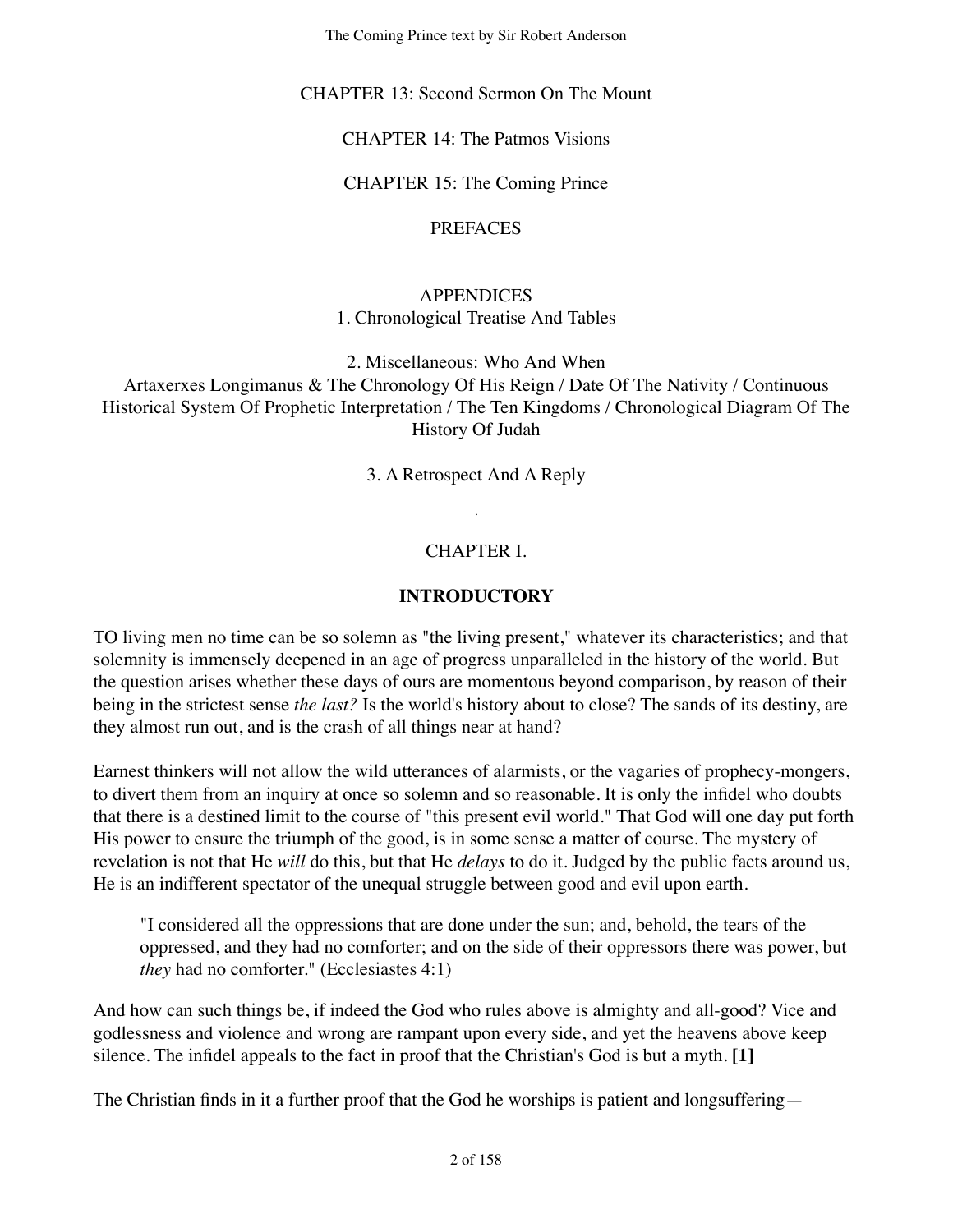"patient because He is eternal," longsuffering because He is almighty, for wrath is a last resource with power. But the day is coming when

"our God shall come and *shall not keep silence*." (Psalm 1:3)

This is not a matter of opinion, but of faith. He who questions it has no claim whatever to the name of Christian, for it is as essentially a truth of Christianity as is the record of the life and death of the Son of God. The old Scriptures teem with it, and of all the writers of the New Testament there is not so much as one who does not expressly speak of it. It was the burden of the first prophetic utterance which Holy Writ records; (Jude 14) and the closing book of the sacred Canon, from the first chapter to the last, confirms and amplifies the testimony.

The only inquiry, therefore, which concerns us relates to the nature of the crisis and the time of its fulfillment. And the key to this inquiry is the Prophet Daniel's vision of the seventy weeks. Not that a right understanding of the prophecy will enable us to prophesy. That is not the purpose for which it was given. **[2]**

But it will prove a sufficient safeguard against error in the study. Notably it will save us from the follies into which false systems of prophetic chronology inevitably lead those who follow them. It is not in our time only that the end of the world has been predicted. It was looked for far more confidently at the beginning of the sixth century. All Europe rang with it in the days of Pope Gregory the Great. And at the end of the tenth century the apprehension of it amounted to a general panic. "It was then frequently preached on, and by breathless crowds listened to; the subject of every one's thoughts, every one's conversation." "Under this impression, multitudes innumerable," says Mosheim, "having given their property to monasteries or churches, traveled to Palestine, where they expected Christ to descend to judgment. Others bound themselves by solemn oaths to be serfs to churches or to priests, in hopes of a milder sentence on them as being servants of Christ's servants. In many places buildings were let go to decay, as that of which there would be no need in future. And on occasions of eclipses of sun or moon, the people fled in multitudes for refuge to the caverns and the rocks." **[3]**

And so in recent years, one date after another has been confidently named for the supreme crisis; but still the world goes on. A.D. 581 was one of the first years fixed for the event, **[4]** 1881 is among the last. These pages are not designed to perpetuate the folly of such predictions, but to endeavor in a humble way to elucidate the meaning of a prophecy which ought to deliver us from all such errors and to rescue the study from the discredit they bring upon it.

No words ought to be necessary to enforce the importance of the subject, and yet the neglect of the prophetic Scriptures, by those even who profess to believe all Scripture to be inspired, is proverbial. Putting the matter on the lowest ground, it might be urged that if a knowledge of the past be important, a knowledge of the future must be of far higher value still, in enlarging the mind and raising it above the littlenesses produced by a narrow and unenlightened contemplation of the present. If God has vouchsafed a revelation to men, the study of it is surely fitted to excite enthusiastic interest, and to command the exercise of every talent which can be brought to bear upon it.

And this suggests another ground on which, in our own day especially, prophetic study claims peculiar prominence; namely, the testimony it affords to the Divine character and origin of the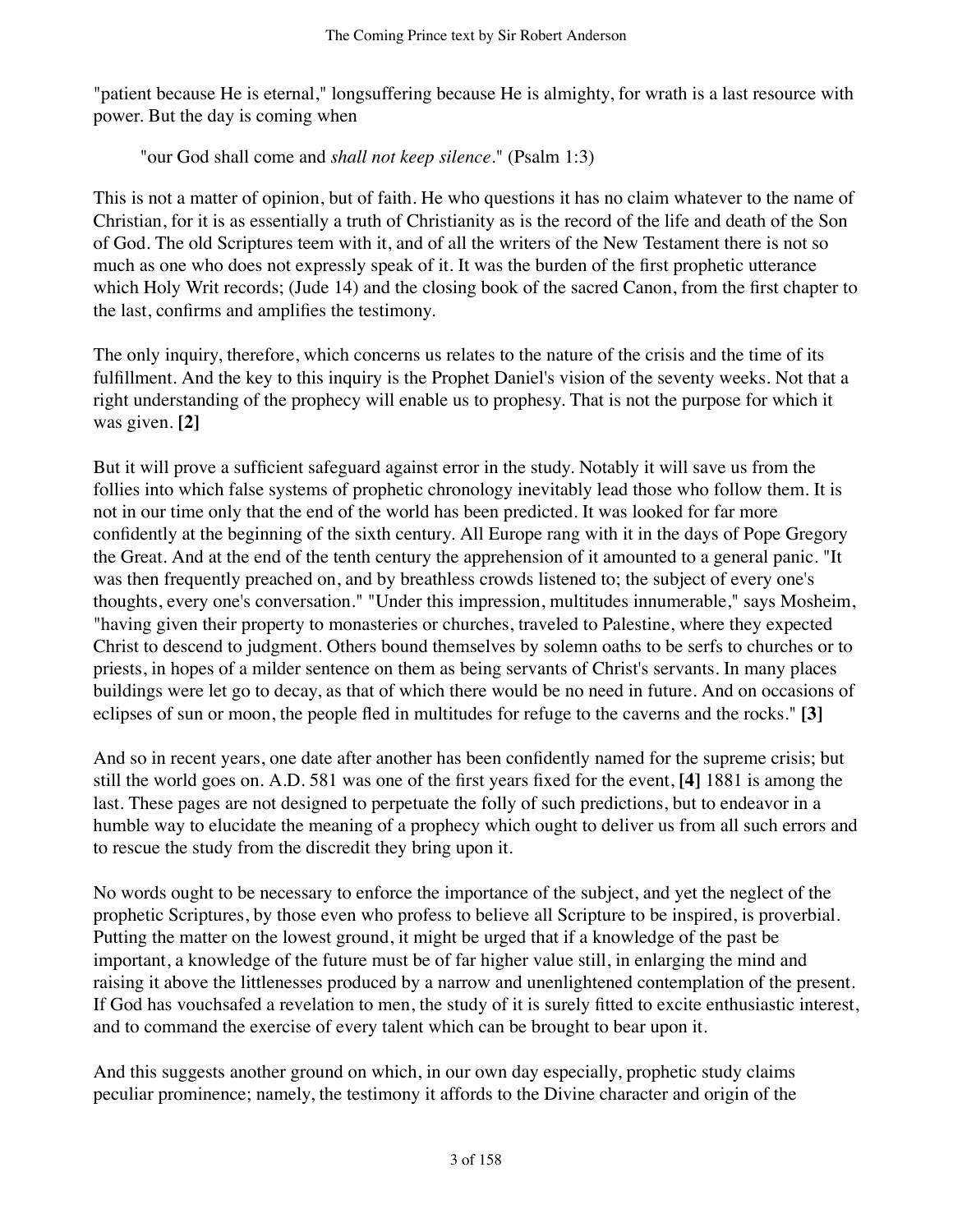Scriptures. Though infidelity was as open-mouthed in former times, it had its own banner and its own camp, and it shocked the mass of mankind, who, though ignorant of the spiritual power of religion, clung nevertheless with dull tenacity to its dogmas. But the special feature of the present age  $-$  well fitted to cause anxiety and alarm to all thoughtful men  $-$  is the growth of what may be termed religious skepticism, a Christianity which denies revelation — a form of godliness which denies that which is the power of godliness. (2 Timothy 3:5)

Faith is not the normal attitude of the human mind towards things Divine, the earnest doubter, therefore, is entitled to respect and sympathy. But what judgment shall be meted out to those who delight to proclaim themselves doubters, while claiming to be ministers of a religion of which FAITH is the essential characteristic?

There are not a few in our day whose belief in the Bible is all the more deep and unfaltering just because they have shared in the general revolt against priestcraft and superstition; and such men are scarcely prepared to take sides in the struggle between free thought and the thraldom of creeds and clerics. But in the conflict between faith and skepticism within the pale, their sympathies are less divided. On the one side there may be narrowness, but at least there is honesty; and in such a case surely the moral element is to be considered before a claim to mental vigor and independence can be listened to. Moreover any claim of the kind needs looking into. The man who asserts his freedom to receive and teach what he deems truth, howsoever reached, and wheresoever found, is not to be lightly accused of vanity or self-will. His motives may be true, and right, and praiseworthy. But if he has subscribed to a creed, he ought to be careful in taking any such ground. It is not on the side of vagueness that the creeds of our British Churches are in fault, and men who boast of being freethinkers would deserve more respect if they showed their independence by refusing to subscribe, than by undermining the doctrines they are both pledged and subsidized to defend and teach.

But what concerns us here is the indisputable fact that rationalism in this its most subtle phase is leavening society. The universities are its chief seminaries. The pulpit is its platform. Some of the most popular religious leaders are amongst its apostles. No class is safe from its influence. And if even the present could be stereotyped, it were well; but we are entered on a downward path, and they must indeed be blind who cannot see where it is leading. If the authority of the Scriptures be unshaken, vital truths may be lost by one generation, and recovered by the next; but if that be touched, the foundation of all truth is undermined, and all power of recovery is gone. The Christianized skeptic of today will soon give place to the Christianized infidel, whose disciples and successors in their turn will be infidels without any gloss of Christianity about them. Some, doubtless, will escape; but as for the many, Rome will be the only refuge for those who dread the goal to which society is hastening. Thus the forces are marshaling for the great predicted struggle of the future between the apostasy of a false religion and the apostasy of open infidelity. **[5]**

Is the Bible a revelation from God? This is now become the greatest and most pressing of all questions. We may at once dismiss the quibble that the Scriptures admittedly *contain* a revelation. Is the sacred volume no better than a lottery bag from which blanks and prizes are to be drawn at random, with no power of distinguishing between them till the day when the discovery must come too late! And in the present phase of the question it is no less a quibble to urge that passages, and even books, may have been added in error to the Canon. We refuse to surrender Holy Writ to the tender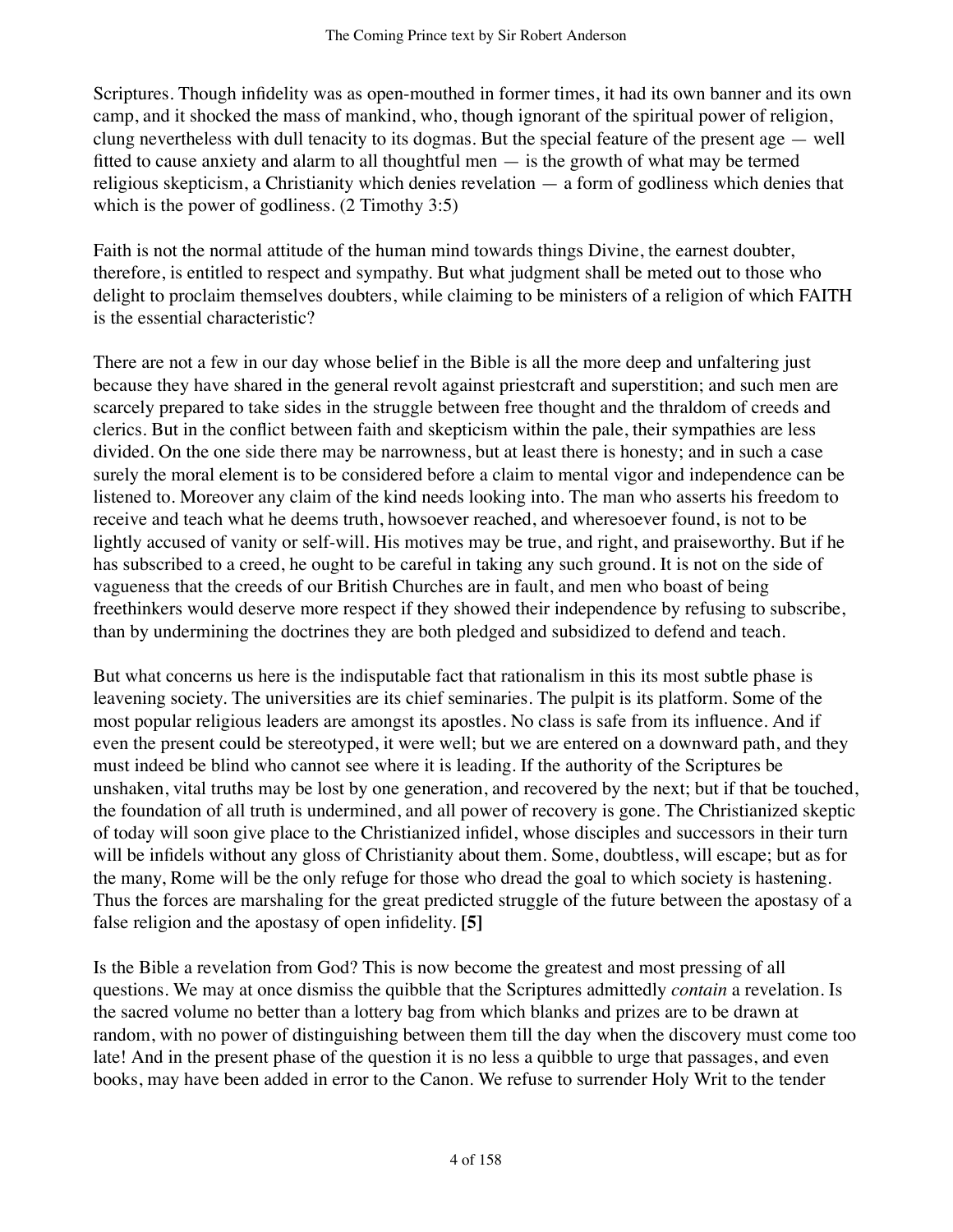mercies of those who approach it with the ignorance of pagans and the animus of apostates. But for the purpose of the present controversy we might consent to strike out everything on which enlightened criticism has cast the shadow of a doubt. This, however, would only clear the way for the real question at issue, which is not as to the authenticity of one portion or another, but as to the character and value of what is admittedly authentic. We are now far beyond discussing rival theories of inspiration; what concerns us is to consider whether the holy writings are what they claim to be, "the oracles of God." **[6]**

In the midst of error and confusion and uncertainty, increasing on every side, can earnest and devout souls turn to an open Bible, and find there "words of eternal life"? "The rational attitude of a thinking mind towards the supernatural is that of *skepticism*." **[7]**

Reason may bow before the shibboleths and tricks of priestcraft— "the voice of the Church," as it is called; but this is sheer credulity. But if GOD speaks, then skepticism gives place to *faith*. Nor is this a mere begging of the question. The proof that the voice is really Divine must be absolute and conclusive. In such circumstances, skepticism betokens mental or moral degradation, and faith is not the abnegation of reason, but the highest act of reason. To maintain that such proof is impossible, is equivalent to asserting that the God who made us cannot so speak to us that the voice shall carry with it the conviction that it is from Him; and this is not skepticism at all, but disbelief and atheism. "It pleased God to reveal His Son in me," was St. Paul's account of his conversion. The grounds of his faith were subjective, and could not be produced. In proof to others of their reality he could only appeal to the facts of his life; though these were entirely the result, and in no sense or degree the basis, of his conviction. Nor was his case exceptional. St. Peter was one of the favored three who witnessed every miracle, including the transfiguration, and yet his faith was not the result of these, but sprang from a revelation to himself. In response to his confession,

"Thou art the Christ, the Son of the living God,"

the Lord declared,

"Flesh and blood hath not revealed it unto thee, but my Father who is in heaven." (Matthew 16:17)

Nor, again, was this a special grace accorded only to apostles.

"To them that have obtained like precious faith with us," (2 Peter 1:1)

was St. Peter's address to the faithful generally. He describes them as "born again by the Word of God." So also St. John speaks of such as

"born, not of blood, nor of the will of the flesh, nor of the will of man, but of God." (John 1:13)

"Of His own will begat He us with the word of truth"

is the kindred statement of St. James. (James 1:18).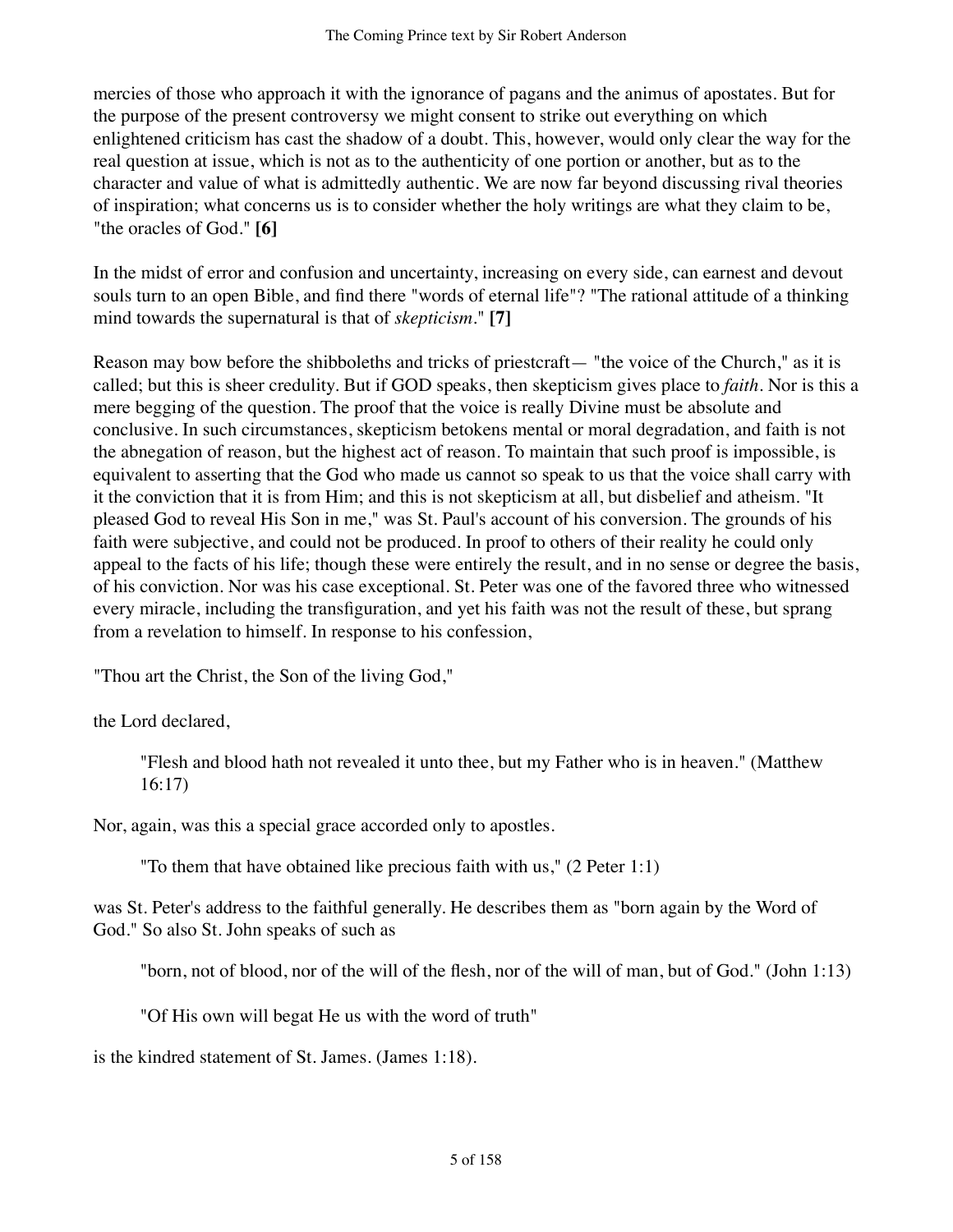Whatever be the meaning of such words, they must mean something more than arriving at a sound conclusion from sufficient premises, or accepting facts upon sufficient evidence. Nor will it avail to urge that this birth was merely the mental or moral change naturally caused by the truth thus attained by natural means. The language of the Scripture is unequivocal that the power of the testimony to produce this change depended on the presence and. operation of God. Pages might be filled with quotations to prove this, but two may surface. St. Peter declares they preached the Gospel

"with the Holy Ghost sent down from heaven;" (1 Peter 1:12)

and St. Paul's words are still more definite. "Our Gospel came not: unto you in word only, but also in power and in the Holy Ghost." **[8]**

And if the new birth and the faith of Christianity were thus produced in the case of persons who received the Gospel immediately from the Apostles, nothing less will avail with us who are separated by eighteen centuries from the witnesses and their testimony. God is with His people still. And He speaks to men's hearts, now, as really as He did in early times; not indeed through inspired Apostles, and still less by dreams or visions, but through the Holy Writings which He Himself inspired; **[9]** and as the result believers are "born of God," and obtain the knowledge of forgiveness of sins and of eternal life. The phenomenon is not a natural one, resulting from the study of the evidences; it is *supernatural* altogether. "Thinking minds," regarding it objectively, may, if they please, maintain towards it what they deem "a rational attitude;" but at least let them own the fact that there are thousands of credible people who can testify to the reality of the experience here spoken of, and further let them recognize that it is entirely in accordance with the teaching of the New Testament.

And such persons have transcendental proof of the truth of Christianity. Their faith rests, not on the phenomena of their own experience, but on the great objective truths of revelation. Yet their primary conviction that these *are* Divine truths does not depend on the "evidences" which skepticism delights to criticize, but on something which skepticism takes no account of. **[10]**

"No book can be written in behalf of the Bible like the Bible itself. Man's defenses are man's word; they may help to beat off attacks, they may draw out some portion of its meaning. The Bible is God's word, and through it God the Holy Ghost, who spake it, speaks to the soul which closes not itself against it." **[11]**

But more than this, the well-instructed believer will find within it inexhaustible stores of proof that it is from God. The Bible is far more than a textbook of theology and morals, or even than a guide to heaven. It is the record of the progressive revelation God has vouchsafed to man, and the Divine history of our race in connection with that revelation. Ignorance may fail to see in it anything more than the religious literature of the Hebrew race, and of the Church in Apostolic times; but the intelligent student who can read between the lines will find there mapped out, sometimes in clear bold outline, sometimes dimly, but yet always discernible by the patient and devout inquirer, the great scheme of God's counsels and workings in and for this world of ours from eternity to eternity.

And the study of prophecy, rightly understood, has a range no narrower than this. Its chief value is not to bring us a knowledge of "things to come," regarded as isolated events, important though this may be; but to enable us to link the future with the past as part of God's great purpose and plan revealed in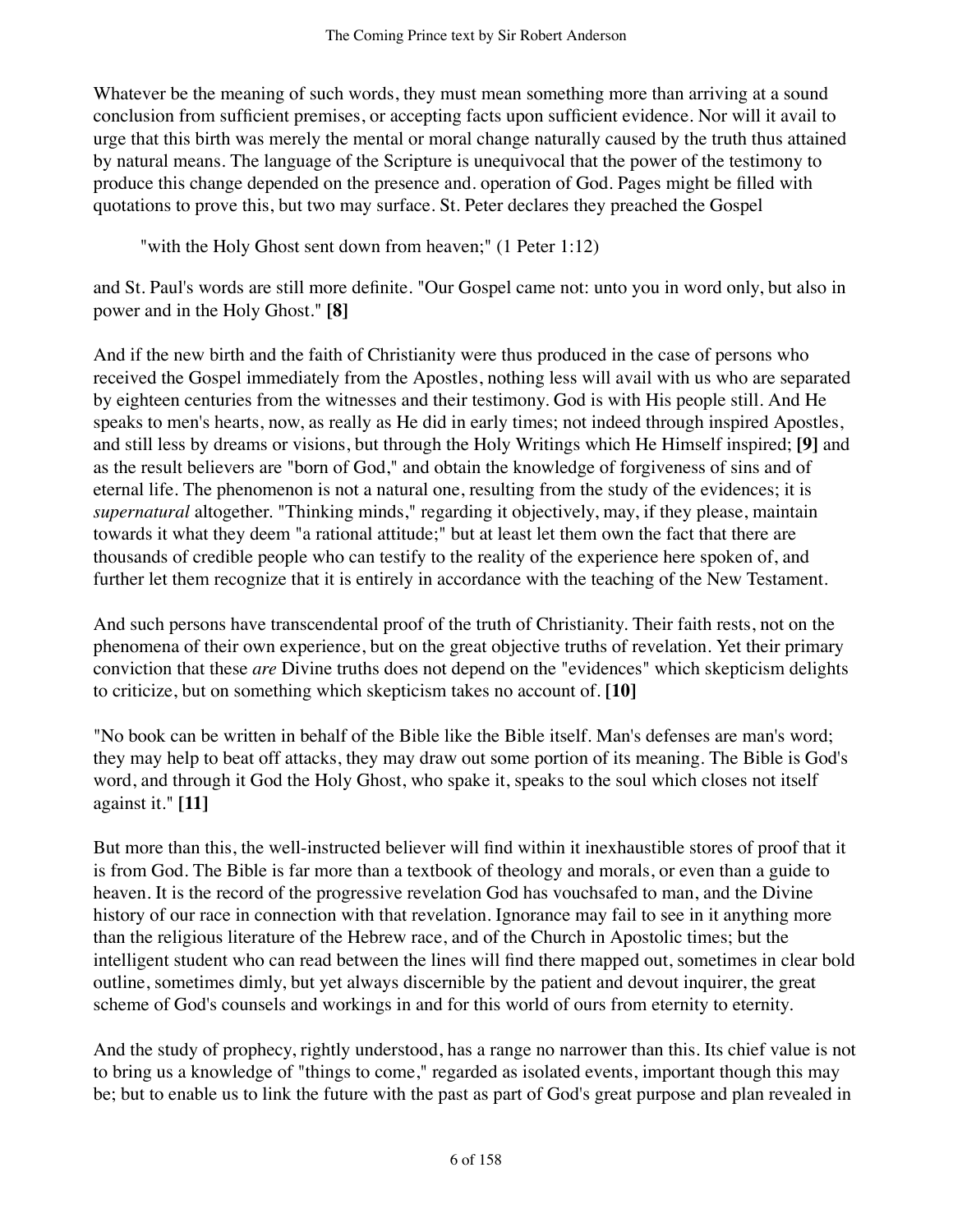Holy Writ. The facts of the life and death of Christ were an overwhelming proof of the inspiration of the Old Testament. When, after His resurrection, He sought to confirm the disciples' faith,

"beginning at Moses, and all the prophets, He expounded unto them in all the Scriptures the things concerning Himself." (Luke 24:27)

But many a promise had been given, and many a prophecy recorded, which seemed to be lost in the darkness of Israel's national extinction and Judah's apostasy. The fulfillment of them all depended on Messiah; but now Messiah was rejected, and His people were about to be cast away, that Gentiles might be taken up for blessing. Are we to conclude then that the past is wiped out for ever, and that God's great purposes for earth have collapsed through human sin? As men now judge of revelation, Christianity dwindles down to be nothing but a "plan of salvation" for individuals, and if St. John's Gospel and a few of the Epistles be left them they are content. How different was the attitude of mind and heart displayed by St. Paul! In the Apostle's view the crisis which seemed the catastrophe of everything the old prophets had foretold of God's purposes for earth, opened up a wider and more glorious purpose still, which should include the fulfillment of them all; and rapt in the contemplation, he exclaimed,

"Oh the depth of the riches both of the wisdom and knowledge of God! how unsearchable are His judgments, and His ways past finding out!" (Romans 11:33)

True prophetic study is an inquiry into these unsearchable counsels, these deep riches of Divine wisdom and knowledge. Beneath the light it gives, the Scriptures are no longer a heterogeneous compilation of religious books, but one harmonious whole, from which no part could be omitted without destroying the completeness of the revelation. And yet the study is disparaged in the Churches as being of no practical importance. If the Churches are leavened with skepticism at this moment, their neglect of prophetic study in this its true and broader aspect has done more than all the rationalism of Germany to promote the evil. Skeptics may boast of learned Professors and Doctors of Divinity among their ranks, but we may challenge them to name a single one of the number who has given proof that he knows anything whatever of these deeper mysteries of revelation. The attempt to put back the rising tide of skepticism is hopeless. Indeed the movement is but one of many phases of the intense mental activity which marks the age. The reign of creeds is past. The days are gone for ever when men will believe what their fathers believed, without a question. Rome, in some phase of its development, has a strange charm for minds of a certain caste, and rationalism is fascinating to not a few; but orthodoxy in the old sense is dead, and if any are to be delivered it must be by a deeper and more thorough knowledge of the Scriptures.

These pages are but a humble effort to this end; but if they avail in any measure to promote the study of Holy Writ their chief purpose will be fulfilled. The reader therefore may expect to find the accuracy of the Bible vindicated on points which may seem of trifling value. When David reached the throne of Israel and came to choose his generals, he named for the chief commands the men who had made themselves conspicuous by feats of prowess or of valor. Among the foremost three was one of whom the record states that he defended a tract of lentiles, and drove away a troop of the Philistines. (2 Samuel 23:11, 12)? To others it may have seemed little better than a patch of weeds, and not worth fighting for, but it was precious to the Israelite as a portion of the divinely-given inheritance, and moreover the enemy might have used it as a rallying ground from which to capture strongholds. So is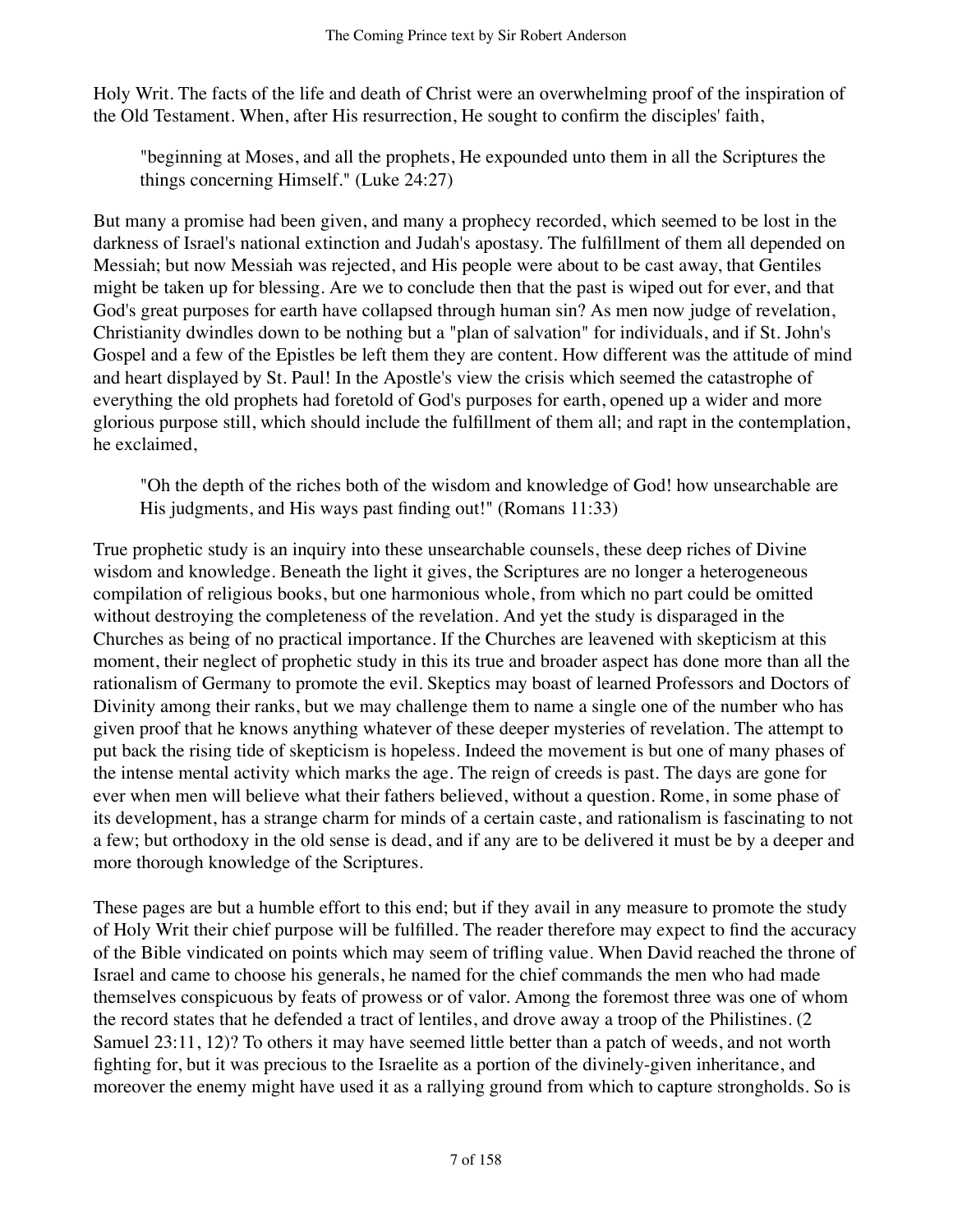it with the Bible. It is all of intrinsic value if indeed it be from God; and moreover, the statement which is assailed, and which may seem of no importance, may prove to be a link in the chain of truth on which we are depending for eternal life.

#### **CHAPTER 1 FOOTNOTES**

**[1]** According to Mill, the course of the world gives proof that both the power and the goodness of God are limited. His *Essays on Religion* clearly show that skepticism is an attitude of mind which it is practically impossible to maintain. Even with a reasoner so clear and able as Mill, it inevitably degenerates to a degrading form of *faith*." The rational attitude of a thinking mind towards the supernatural" (he declares) "is that of skepticism, *as distinguished from belief* on the one hand, and from atheism on the other;" and yet he immediately proceeds to formulate a creed. It is not that there is a God, for that is only probable, but that if there be a God He is *not* almighty, and His goodness toward man is limited. *(Essays*, *et*c., pp. 242, 243.) He does not prove his creed, of course. Its truth is obvious to a "thinking mind." It is equally obvious that the sun moves round the earth. A man only needs to be as ignorant of astronomy as the infidel is of Christianity, and he will find the most indisputable proof of the fact every time he surveys the heavens!

**[2]** Prophecy is not given to enable us to prophesy, but as a witness to God when the time comes." — PUSEY, *Daniel*, p. 80.

**[3]** Elliott, *Horae Apoc*. (3rd Ed.), 1., 446: and see also ch. 3, pp. 362-376

**[4]** Elliott, 1., 373. Hippolytus predicted A. D. 500.

**[5]** I cannot refrain from giving the following extract from an article by Professor Goldwin Smith, in Macmillian's *Magazine* for February 1878:

"The denial of the existence of God and of the future state, in a word, is the dethronement of conscience; and society will pass, to say the least, through a dangerous interval before social science can fill the vacant throne…But in the meantime mankind, or some portions of it, may be in danger of an anarchy of self-interest, compressed, for the purpose of political order, by a despotism of force.

"That science and criticism, acting — thanks to the liberty of opinion won by political effort with a freedom never known before, have delivered us from a mass of dark and degrading superstitions, we own with heartfelt thankfulness to the deliverers, and in the firm conviction that the removal of false beliefs, and of the authorities or institutions founded on them, cannot prove in the end anything but a blessing to mankind. But at the same time the foundations of general morality have inevitably been shaken, and a crisis has been brought on, the gravity of which nobody can fail to see, and nobody but a fanatic of materialism can see without the most serious misgiving.

"There has been nothing in the history of man like the present situation. The decadence of the ancient mythologies is very far from affording a parallel…The Reformation was a tremendous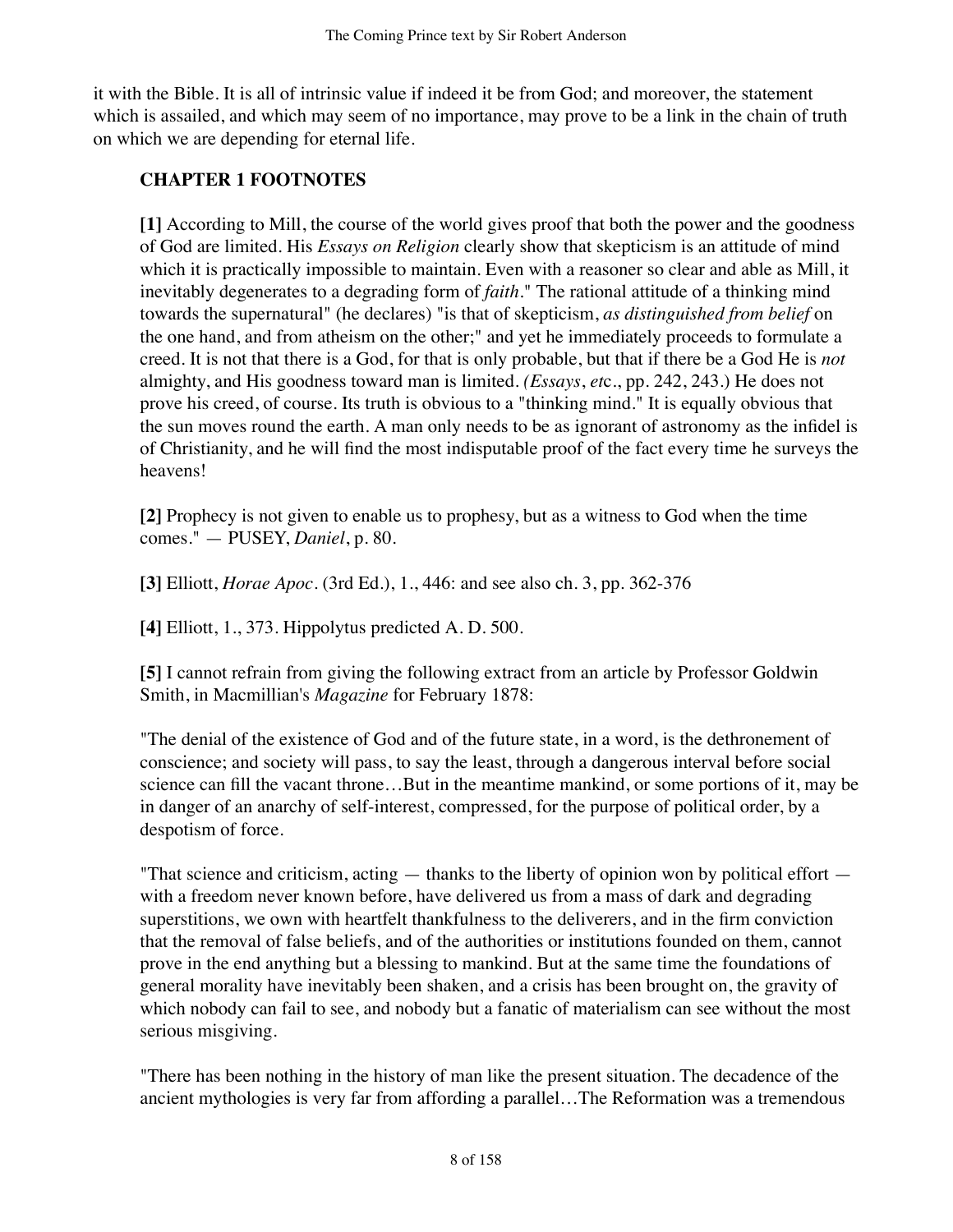earthquake: it shook down the fabric of mediaeval religion, and as a consequence of the disturbance in the religious sphere, filled the world with revolutions and wars. But it left the authority of the Bible unshaken, and men might feel that the destructive process had its limit, and that adamant was still beneath their feet. But a world which is intellectual and keenly alive to the significance of these questions, reading all that is written about them with almost passionate avidity, finds itself brought to a crisis the character of which any one may realize by distinctly presenting to himself the idea of existence without a God."

**[6]** ta logia tou theou (Romans 3:2). The old Hebrew Scriptures were thus regarded by those who were the divinely-appointed custodians of them *(ib*.) Not only by the devout among the Jews, but, as Josephus testifies, by all, they "were justly believed to be Divine," so that men were willing to endure tortures of all kinds rather than speak against them, and even "willingly to die for them" (Josephus, *Apion*, 1., 8). This fact is of immense importance in relation to the Lord's own teaching on the subject. Dealing with a people who believed in the sanctity and value of every word of Scripture, He never missed an opportunity to confirm them in that belief. The New Testament affords abundant proof how unreservedly He enforced it upon His disciples. (As regards the limits and date of closing of the Canon of Scripture, *see* Pusey, *Daniel*, p. 294, *etc*.)

**[7]** Mill, *Essays on Religion*.

**[8]** alla kai en dunamei kai en pneumati agio (1 Thessalonians 1:5.) "But also in power, even in the Holy Ghost." There is no contrast intended between God on the one hand, and power on the other, nor yet between different sorts of power. To object that this referred to miracles which accompanied the preaching is to betray ignorance of Scripture. Acts 17 represents the preaching to which the Apostle was alluding. That miraculous power existed in Gentile Churches is clear from 1 Corinthians 12 but the question is, did the gospel which produced those Churches appeal to miracles to confirm it? Can any one read the first four chapters of 1 Corinthians and retain a doubt as to the answer?

**[9]** God is omnipresent; but there is a real sense in which the Father and the Son are not on earth but in heaven, and in that same sense the Holy Spirit is not in heaven but on earth.

**[10]** Such faith is inseparably connected with salvation, and salvation is the gift of God (Ephesians 2:8). Hence the solemn words of Christ, "I thank Thee, O Father, Lord of heaven and earth, because Thou hast hid these things from the wise and prudent, and hast revealed them unto babes" (Matthew 11:25).

**[11]** Pusey, *Daniel*, *Pref*. p. 25.

#### CHAPTER II.

.

#### **DANIEL AND HIS TIMES**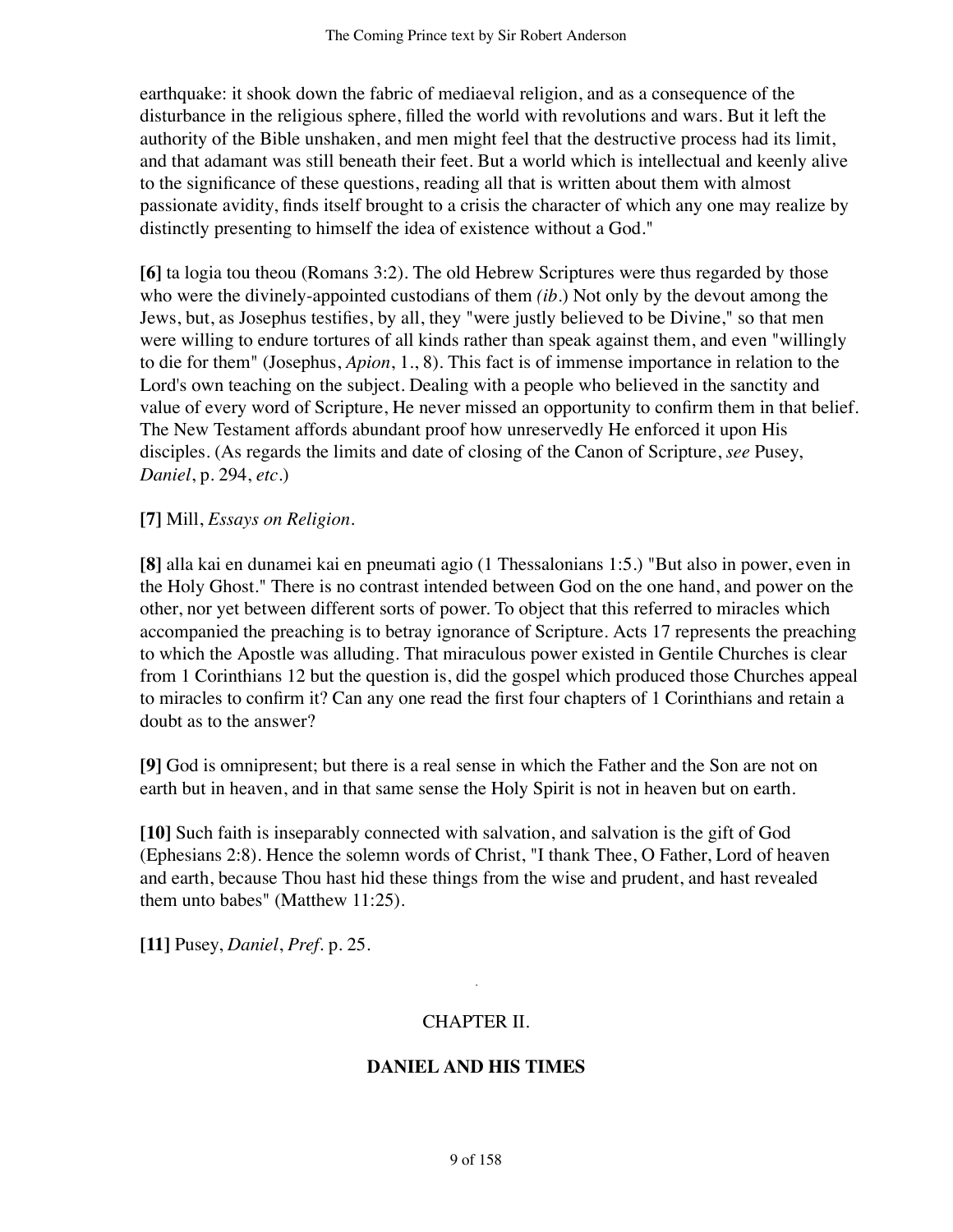"DANIEL *the prophet*." None can have a higher title to the name, for it was thus Messiah spoke of him. And yet the great Prince of the Captivity would himself doubtless have disclaimed it. Isaiah, Jeremiah, Ezekiel, and the rest, "spake as they were moved by the Holy Ghost;" (2 Peter 1:21) but Daniel uttered no such "God-breathed" words. **[1]** Like the "beloved disciple" in Messianic times, he beheld visions, and recorded what he saw. The great prediction of the seventy weeks was a message delivered to him by an angel, who spoke to him as man speaks with man. A stranger to prophet's fare **[2]** and prophet's garb, he lived in the midst of all the luxury and pomp of an Eastern court. Next to the king, he was the foremost man in the greatest empire of antiquity; and it was not till the close of a long life spent in statecraft that he received the visions recorded in the latter chapters of his book.

To understand these prophecies aright, it is essential that the leading events of the political history of the times should be kept in view.

The summer of Israel's national glory had proved as brief as it was brilliant. The people never acquiesced in heart in the Divine decree which, in distributing the tribal dignities, entrusted the scepter to the house of Judah, while it adjudged the birthright to the favored family of Joseph; **[3]** and their mutual jealousies and feuds, though kept in check by the personal influence of David, and the surpassing splendor of the reign of Solomon, produced a national disruption upon the accession of Rehoboam. In revolting from Judah, the Israelites also apostatized from God; and forsaking the worship of Jehovah, they lapsed into open and flagrant idolatry. After two centuries and a half unillumined by a single bright passage in their history, they passed into captivity to Assyria; **[4]** and on the birth of Daniel a century had elapsed since the date of their national extinction.

Judah still retained a nominal independence, though, in fact, the nation had already fallen into a state of utter vassalage. The geographical position of its territory marked it out for such a fate. Lying half-way between the Nile and the Euphrates, suzerainty in Judea became inevitably a test by which their old enemy beyond their southern frontier, and the empire which the genius of Nabopolassar was then rearing in the north, would test their rival claims to supremacy. The prophet's birth fell about the very year which was reckoned the epoch of the second Babylonian Empire. **[5]** He was still a boy at the date of Pharaoh Necho's unsuccessful invasion of Chaldea. In that struggle his kinsman and sovereign, the good king Josiah, took sides with Babylon, and not only lost his life, but compromised still further the fortunes of his house and the freedom of his country. (2 Kings 23:29; 2 Chronicles 35:20)

The public mourning for Josiah had scarcely ended when Pharaoh, on his homeward march, appeared before Jerusalem to assert his suzerainty by claiming a heavy tribute from the land and settling the succession to the throne. Jehoahaz, a younger son of Josiah, had obtained the crown on his father's death, but was deposed by Pharaoh in favor of Eliakim, who doubtless recommended himself to the king of Egypt by the very qualities which perhaps had induced his father to disinherit him. Pharaoh changed his name to Jehoiakim, and established him in the kingdom as a vassal of Egypt (2 Kings 23:33-35; 2 Chronicles 36:3, 4).

In the third year after these events, Nebuchadnezzar, Prince Royal of Babylon, **[6]** set out upon an expedition of conquest, in command of his father's armies; and entering Judea he demanded the submission of the king of Judah. After a siege of which history gives no particulars, he captured the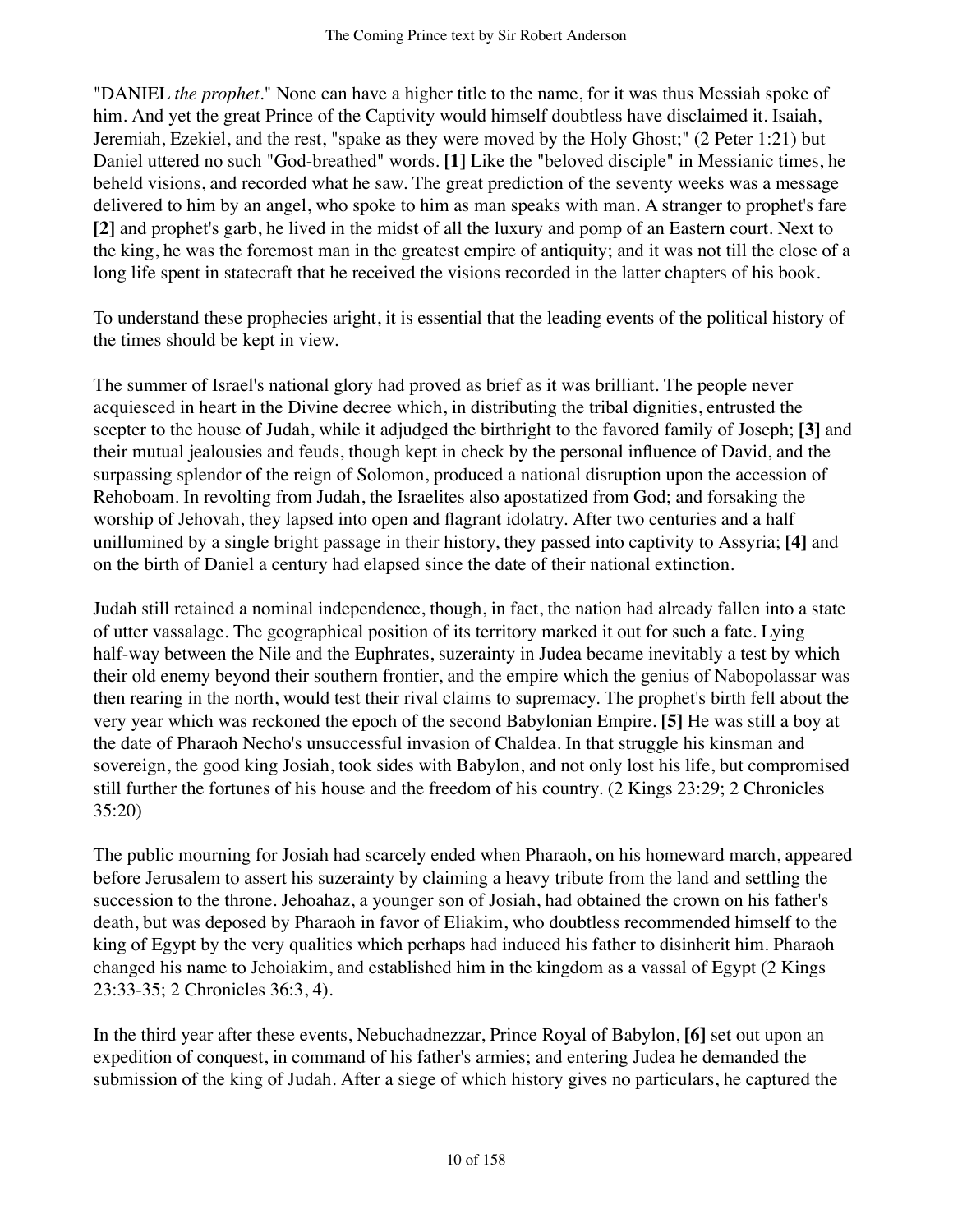city and seized the king as a prisoner of war. But Jehoiakim regained his liberty and his throne by pledging his allegiance to Babylon; and Nebuchadnezzar withdrew with no spoil except a part of the holy vessels of the temple, which he carried to the house of his god, and no captives save a few youths of the seed royal of Judah, Daniel being of the number, whom he selected to adorn his court as vassal princes. (2 Kings 24:1; 2 Chronicles 36:6, 7; Daniel 1:1, 2) Three years later Jehoiakim revolted; but, although during the rest of his reign his territory was frequently overrun by "bands of the Chaldees," five years elapsed before the armies of Babylon returned to enforce the conquest of Judea. **[7]**

Jehoiachin, a youth of eighteen years, who had just succeeded to the throne, at once surrendered with his family and retinue,  $(2$  Kings  $24:12$ ) and once more Jerusalem lay at the mercy of Nebuchadnezzar. On his first invasion he had proved magnanimous and lenient, but he had now not merely to assert supremacy but to punish rebellion. Accordingly he ransacked the city for everything of value, and "carried away all Jerusalem," leaving none behind "save the poorest sort of the people of the land." (2 Kings 24:14)

Jehoiachin's uncle Zedekiah was left as king or governor of the despoiled and depopulated city, having sworn by Jehovah to pay allegiance to his Suzerain. This was "King Jehoiachin's captivity," according to the era of the prophet Ezekiel, who was himself among the captives. (Ezekiel 1:2)

The servitude to Babylon had been predicted as early as the days of Hezekiah; (2 Kings 20:17) and after the fulfillment of Isaiah's prophecy respecting it, Jeremiah was charged with a Divine message of hope to the captivity, that after seventy years were accomplished they would be restored to their land. (Jeremiah 29:10) But while the exiles were thus cheered with promises of good, King Zedekiah and "the residue of Jerusalem that remained in the land" were warned that resistance to the Divine decree which subjected them to the yoke of Babylon would bring on them judgments far more terrible than any they had known. Nebuchadnezzar would return to "destroy them utterly," and make their whole land "a desolation and an astonishment." (Jeremiah 24:8-10; 25:9; 27:3-8) False prophets rose up, however, to feed the national vanity by predicting the speedy restoration of their independence, (Jeremiah 28:1-4) and in spite of the solemn and repeated warnings and entreaties of Jeremiah, the weak and wicked king was deceived by their testimony, and having obtained a promise of armed support from Egypt, (Ezekiel 17:15) he openly revolted.

Thereupon the Chaldean armies once more surrounded Jerusalem. Events seemed at first to justify Zedekiah's conduct, for the Egyptian forces hastened to his assistance, and the Babylonians were compelled to raise the siege and withdraw from Judea. (Jeremiah 37:1, 5, 11) But this temporary success of the Jews served only to exasperate the King of Babylon, and to make their fate more terrible when at last it overtook them. Nebuchadnezzar determined to inflict a signal chastisement on the rebellious city and people; and placing himself at the head of all the forces of his empire, (2 Kings 25:1; Jeremiah 34:1) he once more invaded Judea and laid siege to the Holy City.

The Jews resisted with the blind fanaticism which a false hope inspires; and it is a signal proof of the natural strength of ancient Jerusalem, that for eighteen months (2 Kings 25:1-3) they kept their enemy at bay, and yielded at last to famine and not to force. The place was then given up to fire and sword. Nebuchadnezzar "slew their young men with the sword in the house of their sanctuary, and had no compassion upon young man or maiden, old man, or him that stooped for age; he gave them all into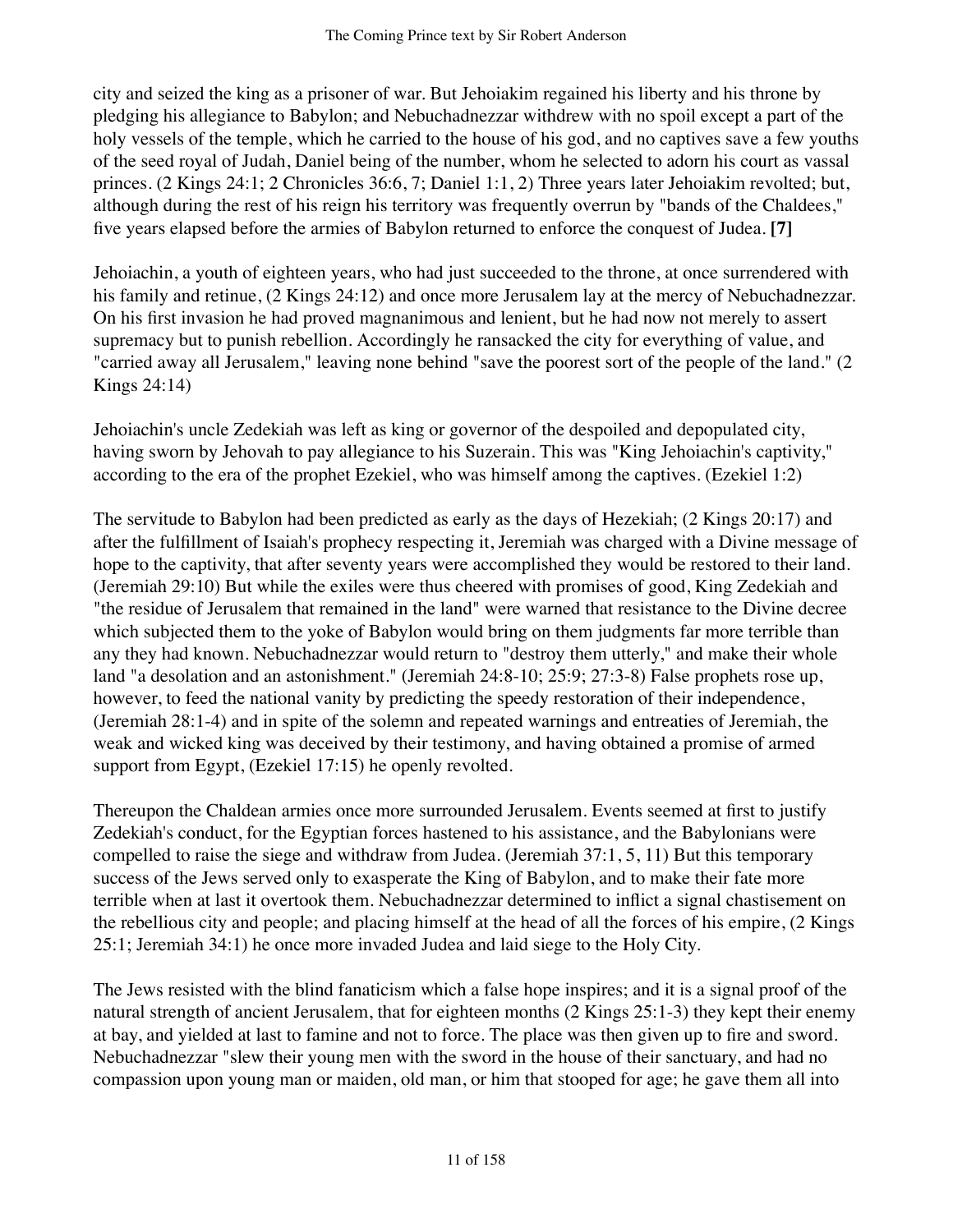his hand. And all the vessels of the house of God, great and small, and the treasures of the house of the Lord, and the treasures of the king and of his princes, all these he brought to Babylon. And they burnt the house of God, and brake down the wall of Jerusalem, and burnt all the palaces thereof with fire, and destroyed all the goodly vessels thereof. And them that had escaped from the sword carried he away to Babylon, where they were servants to him and his sons, until the reign of the kingdom of Persia: to fulfill the word of the Lord by the mouth of Jeremiah." (2 Chronicles 36:17-21)

As He had borne with their fathers for forty years in the wilderness, so for forty years this last judgment lingered, "because He had compassion on His people and on His dwelling place." (2 Chronicles 36:15) For forty years the prophet's voice had not been silent in Jerusalem; "but they mocked the messengers of God, and despised His words, and misused His prophets, until the wrath of the Lord arose against His people, till there was no remedy." **[8]**

Such is the sacred chronicler's description of the first destruction of Jerusalem, rivaled in later times by the horrors of that event under the effects of which it still lies prostrate, and destined to be surpassed in days still to come, when the predictions of Judah's supreme catastrophe shall be fulfilled. **[9]**

## **CHAPTER 2 FOOTNOTES**

**[1]** My belief in the Divine character of the Book of Daniel will, I trust, appear plainly in these pages. The distinction I desire to mark here is between prophecies which men were inspired to utter, and prophecies like those of Daniel and St. John, who were merely the recipients of the revelation. With these, inspiration began in the *recording* what they had received.

**[2]** To quote Daniel 1:12 in opposition to this involves an obvious anachronism. The word "pulse," moreover, in the Hebrew points generally to vegetable food, and would include a dish as savory as that for which Esau sold his birthright (comp, Genesis 25:34). To eat animal food from the table of Gentiles would have involved a violation of the law; therefore Daniel and his companions became "vegetarians."

**[3]** "Judah prevailed above his brethren, and of him came the chief ruler; but the birthright was Joseph's" (1 Chronicles 5:2).

**[4]** The disruption was in B. C. 975, the captivity to Assyria about B. C. 721.

**[5]** B. C. 625.

**[6]** Berosus avers that this expedition was in Nabopolassar's lifetime (Jos., *Apion*, 1. 19), and the chronology proves it. See App. I. as to the dates of these events and the chronology of the period.

**[7]** 2 Kings 24:1, 2. According to Josephus *(Ant*., 10. 6, Ch. 3) Nebuchadnezzar on his second invasion found Jehoiakim still on the throne, and he it was who put him to death and made Jehoiachin king. He goes on to say that the king of Babylon soon afterwards became suspicious of Jehoiachin's fidelity, and again returned to dethrone him, and placed Zedekiah on the throne.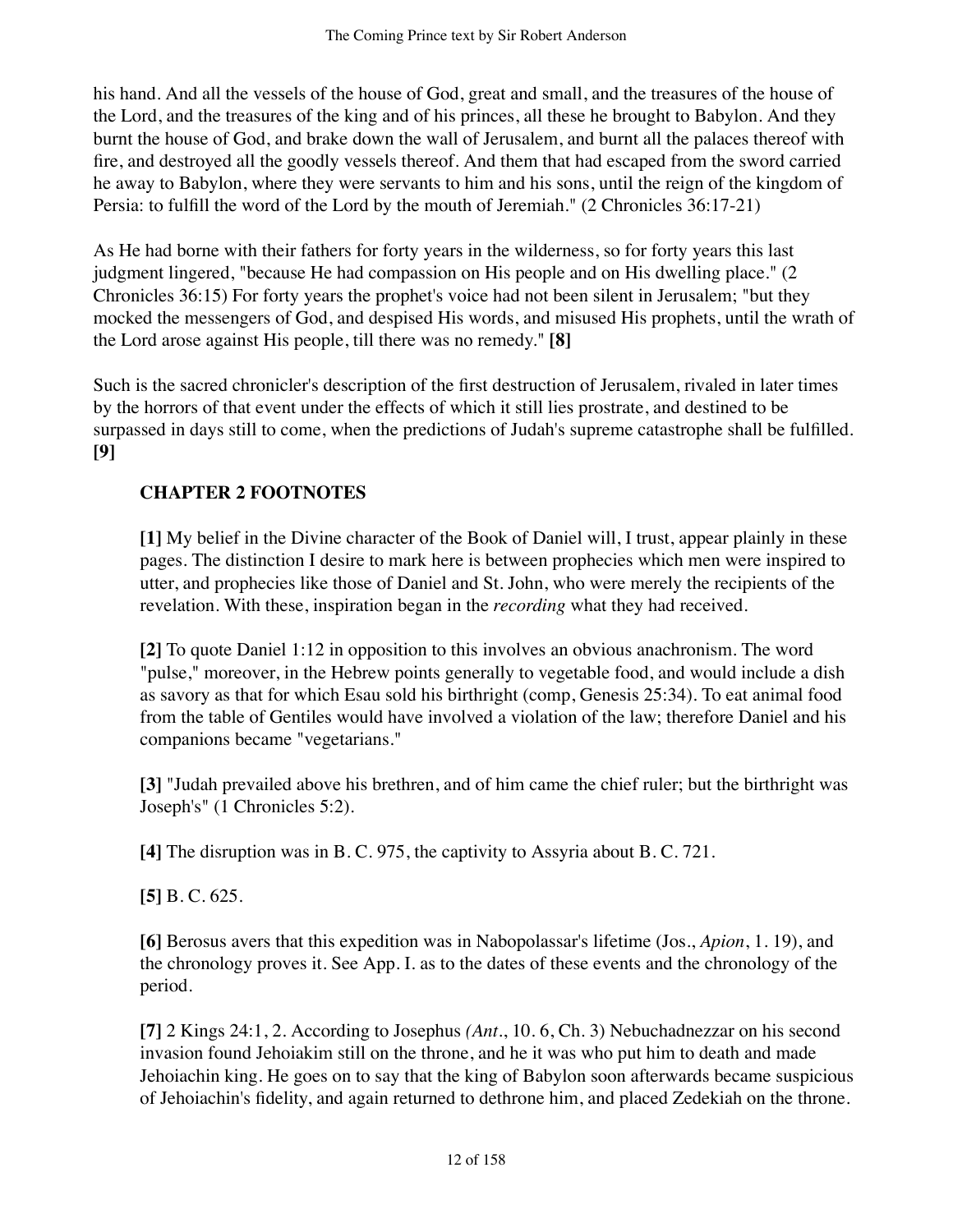These statements, though not absolutely inconsistent with 2 Kings 24, are rendered somewhat improbable by comparison with it. They are adopted by Canon Rawlinson in the *Five Great Monarchies* (vol. 3, p. 491), but Dr. Pusey adheres to the Scripture narrative *(Daniel*, p. 403).

**[8]** 2 Chronicles 5:16. This period is no doubt the forty years of Judah's sin, specified in Ezekiel 4:6. Jeremiah prophesied from the thirteenth year of Josiah (B. C. 627) until the fall of Jerusalem in the eleventh year of Zedekiah (B. C. 587). See Jeremiah 1:3, and 25:3. The 390 years of Israel's sin, according to Ezekiel 4:5, appear to have been reckoned from the date of the covenant of blessing to the ten tribes, made by the prophet Ahijah with Jeroboam, presumably in the second year before the disruption, *i. e.,* B. C. 977 (1 Kings 11:29- 39).

**[9]** The horrors of the siege and capture of Jerusalem by Titus surpass everything which history records of similar events. Josephus, who was himself a witness of them, narrates them in all their awful details. His estimate of the number of Jews who perished in Jerusalem is 1, 100, 000. "The blood runs cold, and the heart sickens, at these unexampled horrors; and we take refuge in a kind of desperate hope that they have been exaggerated by the historian." "Jerusalem might almost seem to be a place under a peculiar curse; it has probably witnessed a far greater portion of human misery than any other spot upon the earth." --MILMAN, *Hist. Jews.*

#### CHAPTER III.

.

#### **THE KING'S DREAM AND THE PROPHET'S VISIONS**

THE distinction between the Hebrew and the Chaldee portions of the writings of Daniel **[1]** affords a natural division, the importance of which will appear on a careful consideration of the whole. But for the purpose of the present inquiry, the book will more conveniently divide itself between the first six chapters and the last, the former portion being primarily historical and didactic, and the latter containing the record of the four great visions granted to the prophet in his closing years. It is with the visions that here we are specially concerned. The narrative of the third, fourth, fifth, and sixth chapters is beyond the scope of these pages, as having no immediate bearing upon the prophecy. The second chapter, however, is of great importance, as giving the foundation of the later visions. **[2]**

In a dream, King Nebuchadnezzar saw a great image, of which the head was gold, the breasts and arms silver, the body brass, the legs iron, and the feet partly iron and partly potter's ware. Then a stone, hewn without hands, struck the feet of the image and it fell and crumbled to dust, and the stone became a great mountain and filled the whole earth. **[3]**

The interpretation is in these words:

"Thou, O king, art a king of kings; for the God of heaven hath given thee a kingdom, power, and strength and glory. And wheresoever the children of men dwell, the beasts of the field and the fowls of the heaven hath He given into thine hand, and hath made thee ruler over them all. Thou art this head of gold. And after thee shall arise another kingdom inferior to thee, and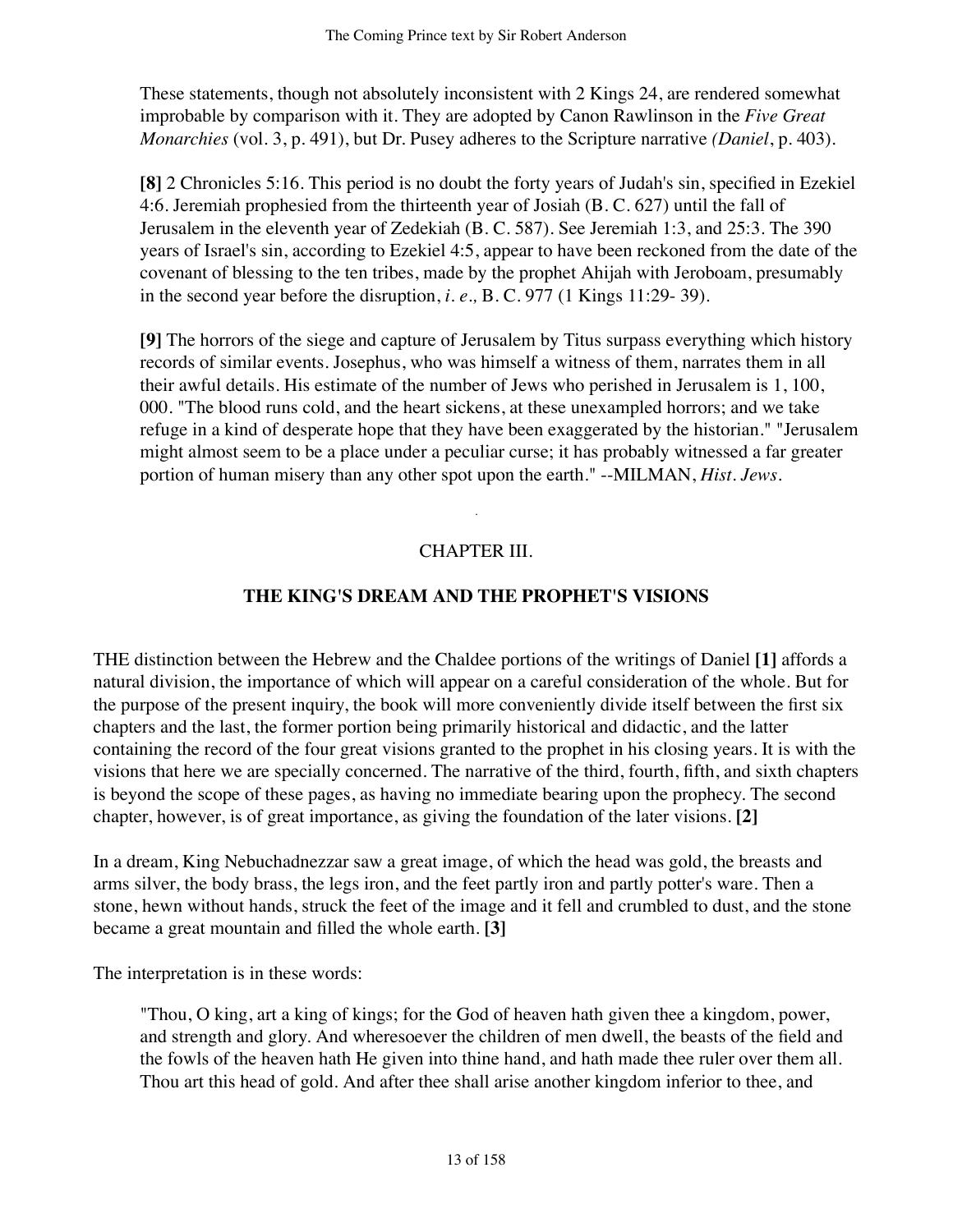another third kingdom of brass, which shall bear rule over all the earth. And the fourth kingdom shall be strong as iron; forasmuch as iron breaketh in pieces and subdueth all things: and as iron that breaketh all these, shall it break in pieces and bruise. And whereas thou sawest the feet and toes part of potter's clay and part of iron, the kingdom shall be divided; but there shall be in it of the strength of the iron, forasmuch as thou sawest the iron mixed with miry clay. And as the toes of the feet were part of iron and part of clay, so the kingdom shall be partly strong, and partly broken. And whereas thou sawest iron mixed with miry clay, they shall mingle themselves with the seed of men: but they shall not cleave one to another, even as iron is not mixed with clay. And in the days of these kings shall the God of heaven set up a kingdom which shall never be destroyed: and the kingdom shall not be left to other people, but it shall break in pieces and consume all these kingdoms, and it shall stand for ever. Forasmuch as thou sawest that the stone was cut out of the mountain without hands, and that it brake in pieces the iron, the brass, the clay, the silver, and the gold; the great God hath made known to the king what shall come to pass hereafter: and the dream is certain, and the interpretation thereof sure." (Daniel 2:37-45)

The predicted sovereignty of Judah passed far beyond the limits of mere supremacy among the tribes of Israel. It was an imperial scepter which was entrusted to the Son of David.

"I will make him my firstborn, higher than the kings of the earth." (Psalm 89:27)

"All things shall fall down before him, all nations shall serve him." (Psalm 72:11)

Such were the promises which Solomon inherited; and the brief glory of his reign gave proof how fully they might have been realized, (2 Chronicles 9:22-28) had he not turned aside to folly, and bartered for present sensual pleasures the most splendid prospects which ever opened before mortal man. Nebuchadnezzar's dream of the great image, and Daniel's vision in interpretation of that dream, were a Divine revelation that the forfeited scepter of the house of David had passed to Gentile hands, to remain with them until the day when "the God of heaven shall set up a kingdom which shall never be destroyed." (Daniel 2:44)

It is unnecessary here to discuss in detail the earlier portions of this prophecy. There is, in fact, no controversy as to its general character and scope; and bearing in mind the distinction between what is doubted and what is doubtful, there need be no controversy as to the identity of the empires therein described with Babylonia, Persia, Greece, and Rome. That the first was Nebuchadnezzar's kingdom is definitely stated, (Daniel 2:37, 38) and a later vision as expressly names the Medo-Persian empire and the empire of Alexander as being distinct "kingdoms" within the range of the prophecy. (Daniel 8:20, 21) The fourth empire, therefore, must of necessity be Rome. But it is sufficient here to emphasize the fact, revealed in the plainest terms to Daniel in his exile, and to Jeremiah in the midst of the troubles at Jerusalem, that thus the sovereignty of the earth, which had been forfeited by Judah, was solemnly committed to the Gentiles. **[4]** The only questions which arise relate, first to the character of the final catastrophe symbolized by the fall and destruction of the image, and secondly to the time of its fulfillment; and any difficulties which have been raised depend in no way upon the language of the prophecy, but solely upon the preconceived views of interpreters. No Christian doubts that the "stone cut out without hands" was typical either of Christ Himself or of His kingdom. It is equally clear that the catastrophe was to occur when the fourth empire should have become divided, and be "partly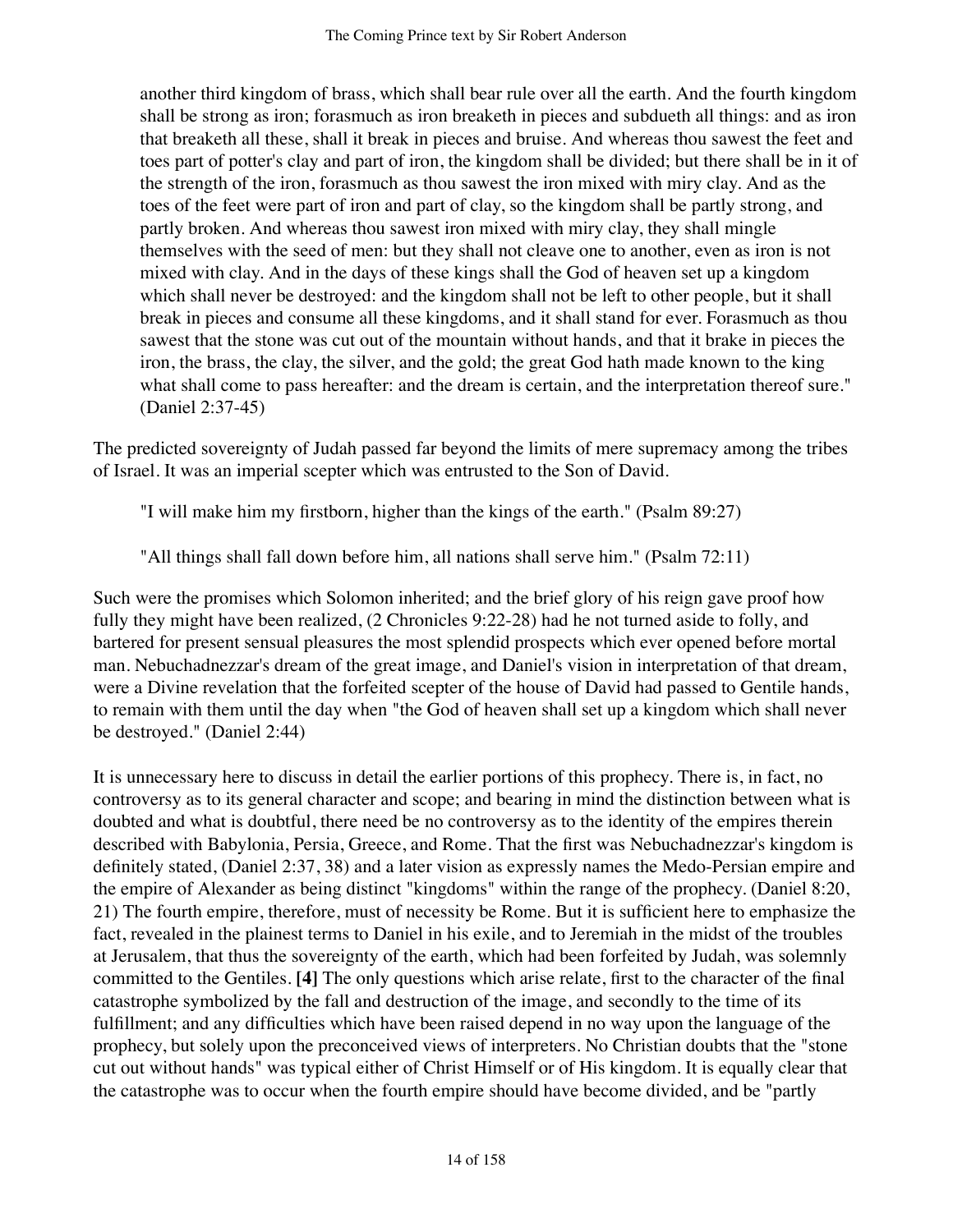strong and partly brittle." Therefore its fulfillment could not belong to the time of the first advent. No less clear is it that its fulfillment was to be a sudden crisis, to be followed by the establishment of "a kingdom which shall never be destroyed." Therefore it relates to events still to come. We are dealing here, not with prophetic theories, but with the meaning of plain words; and what the prophecy foretells is not the rise and spread of a *"spiritual* kingdom" in the midst of earthly kingdoms, but the establishment of a kingdom which "shall break in pieces and consume all these kingdoms." **[5]**

The interpretation of the royal dream raised the captive exile at a single bound to the Grand-Vizier-ship of Babylon, (Daniel 2:48) a position of trust and honor which probably he held until he was either dismissed or withdrew from office under one or other of the two last kings who succeeded to Nebuchadnezzar's throne. The scene on the fatal night of Belshazzar's feast suggests that he had been then so long in retirement, that the young king-regent knew nothing of his fame. **[6]** But yet his fame was still so great with older men, that notwithstanding his failing years, he was once more called to the highest office by Darius, when the Median king became master of the broad-walled city. **[7]**

But whether in prosperity or in retirement, he was true to the God of his fathers. The years in which his childhood in Jerusalem was spent, though politically dark and troubled, were a period of the brightest spiritual revival by which his nation had ever been blessed, and he had carried with him to the court of Nebuchadnezzar a faith and piety that withstood all the adverse influences which abounded in such a scene. **[8]**

The Daniel of the second chapter was a young man just entering on a career of extraordinary dignity and power, such as few have ever known, The Daniel of the seventh chapter was an aged saint, who, having passed through the ordeal scathless, still possessed a heart as true to God and to His people as when, some threescore years before, he had entered the gates of the broad-walled city a captive and friendless stranger. The date of the earlier vision was about the time of Jehoiakim's revolt, when their ungovernable pride of race and creed still led the Jews to dream of independence. At the time of the later vision more than forty years had passed since Jerusalem had been laid in ruins, and the last king of the house of David had entered the brazen gates of Babylon in chains.

Here again the main outlines of the prophecy seem clear. As the four empires which were destined successively to wield sovereign power during "the times of the Gentiles" are represented in Nebuchadnezzar's dream by the four divisions of the great image, they are here typified by four wild beasts. **[9]** The ten toes of the image in the second chapter have their correlatives in the ten horns of the fourth beast in the seventh chapter. The character and course of the fourth empire are the prominent subject of the later vision, but both prophecies are equally explicit that that empire in its ultimate phase will be brought to a signal and sudden end by a manifestation of Divine power on earth.

The details of the vision, though interesting and important, may here be passed unnoticed, for the interpretation given of them is so simple and so definite that the words can leave no room for doubt in any unprejudiced mind. "These great beasts, which are four, are four kings" *(i.e*., kingdoms; compare verse 23), "which shall arise out of the earth; but the saints of the Most High shall take the kingdom and possess the kingdom for ever." (Verses 17, 18)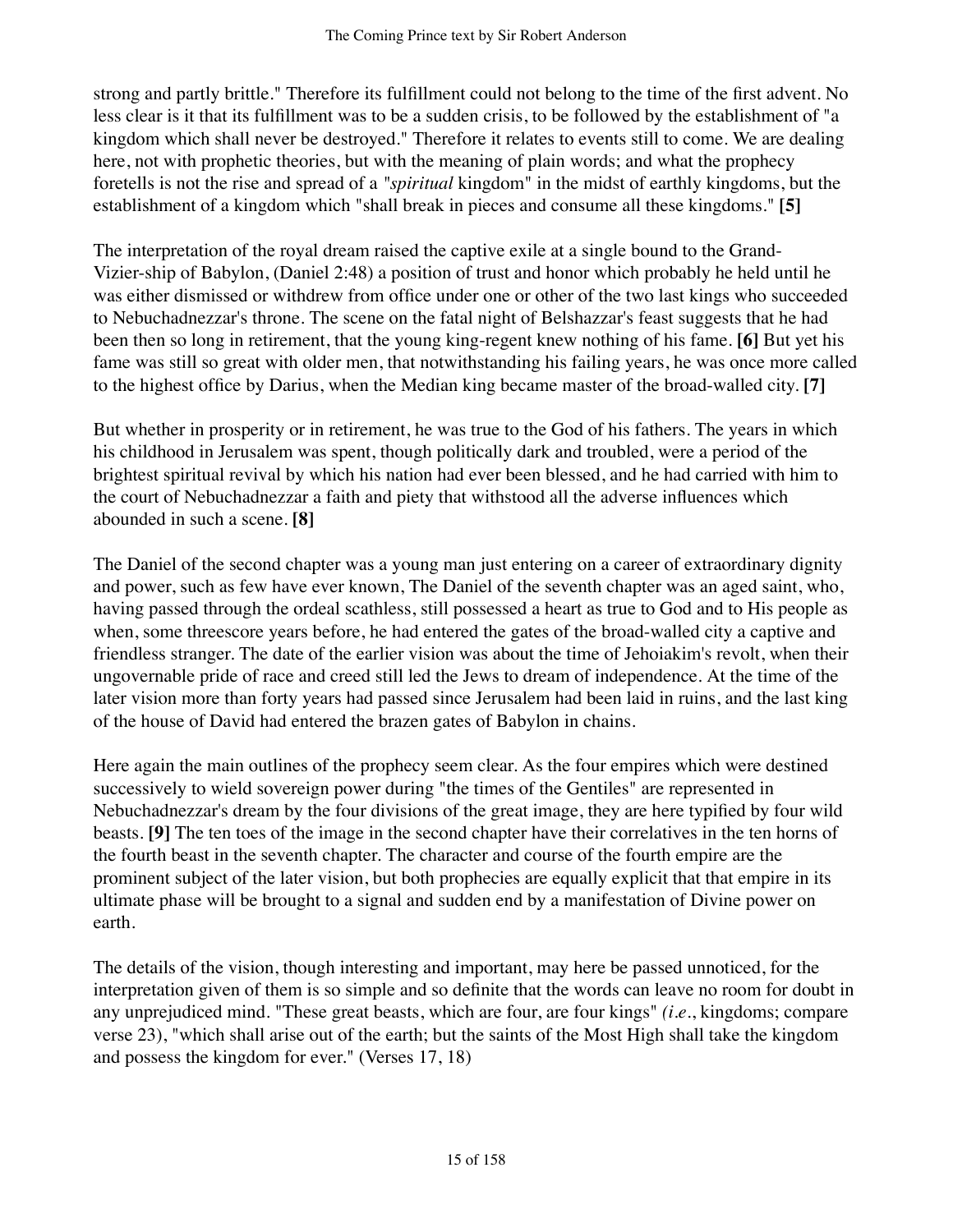The prophet then proceeds to recapitulate the vision, and his language affords an explicit answer to the only question which can reasonably be raised upon the words just quoted, namely, whether the "kingdom of the saints" shall follow immediately upon the close of the fourth Gentile empire. **[10]** "Then," he adds, "I would know the truth of the fourth beast, which was diverse from all the others, exceeding dreadful, whose teeth were of iron, and his nails of brass; which devoured, brake in pieces, and stamped the residue with his feet; and of the ten horns that were in his head, and of the other which came up, and before whom three fell, even of that horn that had eyes, and a mouth that spake very great things, whose look was more stout than his fellows. I beheld, and the same horn made war with the saints, and prevailed against them; until the Ancient of days came, and judgment was given to the saints of the Most High; and the time came that the saints possessed the kingdom."

Such was the prophet's inquiry. Here is the interpretation accorded to him in reply.

"The fourth beast shall be the fourth kingdom upon earth, which shall be diverse from all kingdoms, and shall devour the whole earth, and shall tread it down, and break it in pieces. And the ten horns out of this kingdom are ten kings that shall arise: and another shall arise after them; and he shall be diverse from the first, and he shall subdue three kings. And he shall speak great words against the Most High, and shall wear out the saints of the Most High, and think to change times and laws; and they shall be given into his hand, until a time and times and the dividing of time. But the judgment shall sit, and they shall take away his dominion, to consume and to destroy it unto the end. And the kingdom and dominion, and the greatness of the kingdom under the whole heaven, shall be given to the people of the saints of the Most High, whose kingdom is an everlasting kingdom, and all dominions shall serve and obey Him." (Daniel 7:19-27) **[11]**

Whether history records any event which may be within the range of this prophecy is a matter of opinion. That it has not been *fulfilled* is a plain matter of fact. **[12]** The Roman earth shall one day be parceled out in ten separate kingdoms, and out of one of these shall arise that terrible enemy of God and His people, whose destruction is to be one of the events of the second advent of Christ.

#### **CHAPTER 3 FOOTNOTES**

**[1]** "The Chaldee portion of Daniel commences at the fourth verse of the second chapter, and continues to the end of the seventh chapter." —TREGELLES, *Daniel*, p. 8.

**[2]** The following analysis of the Book of Daniel may help the study of it:

Chap. 1. The capture of Jerusalem. The captivity of Daniel and his three companions, and their fortunes in Babylon (B. C. 606).

Chap. 2. Nebuchadnezzar's dream of THE GREAT IMAGE (B. C. 6o3-2).

Chap. 3. Nebuchadnezzar's golden image set up for all his subjects to worship. Daniel's three companions cast into the fiery furnace.

Chap. 4. Nebuchadnezzar's dream about his own insanity, and Daniel's interpretation of it. Its fulfillment.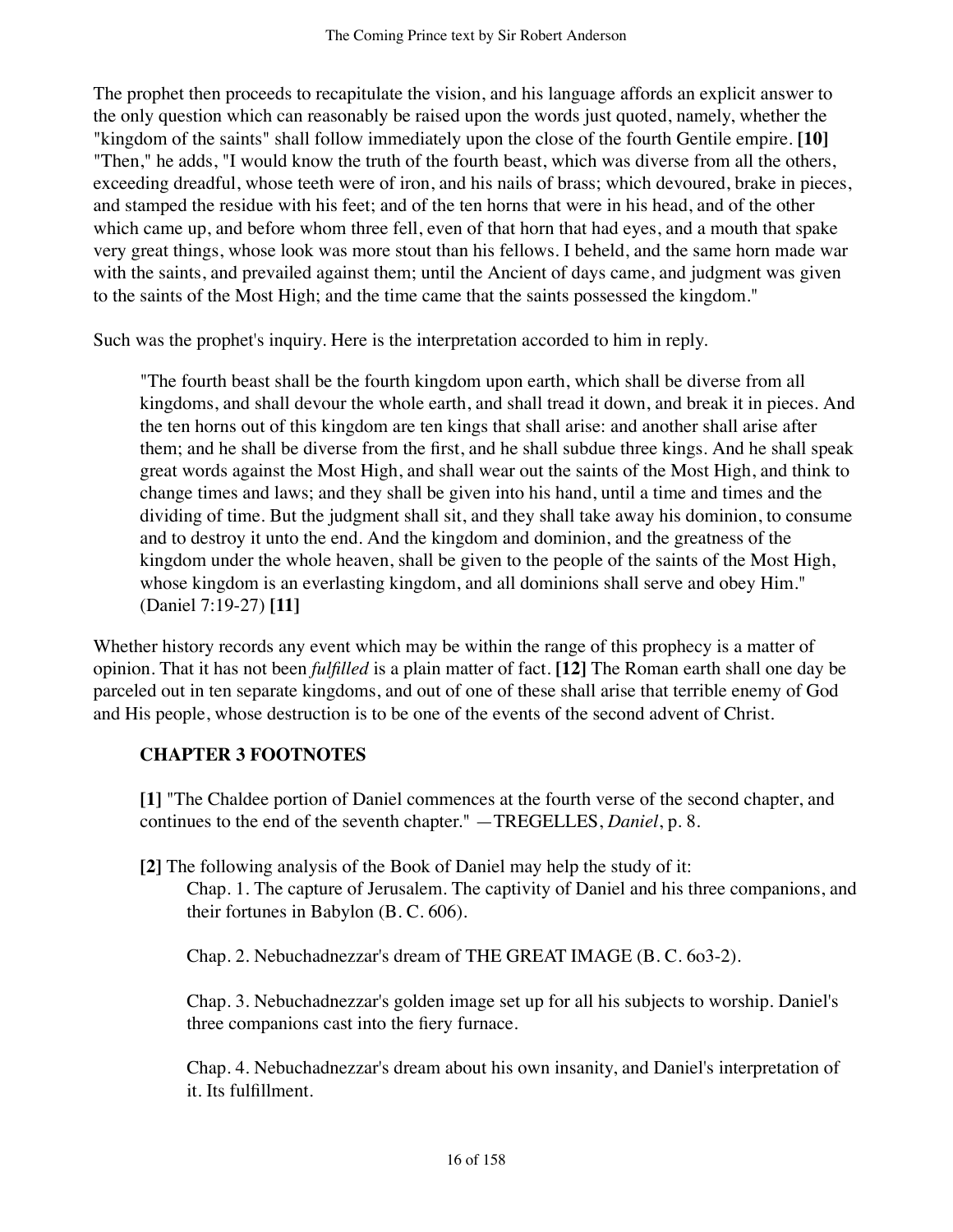Chap. 5 Belshazzar's feast. Babylon taken by Darius the Mede (B. C. 538).

Chap. 6. Daniel is promoted by Darius; refuses to worship him, and is cast into a den of' lions. His deliverance and subsequent prosperity (? B. C.. 537).

Chap. 7. Daniel's vision of THE FOUR BEASTS (? B. C. 54I).

Chap. 8. Daniel's vision of THE RAM AND THE GOAT (? B. C. 539).

Chap. 9. Daniel's prayer: the prophecy of THE SEVENTY WEEKS (B. C. 538).

Chaps. 10. - 12. Daniel's LAST VISION (B. C. 534).

**[3]** The difficulty connected with the date of this vision (the second year of Nebuchadnezzar) is considered in App. 1. *post*.

**[4]** *Cf*. Daniel 2:38, and Jeremiah 27:6, 7. — The statement of Genesis 49:10 may seem at first sight to clash With this: "The scepter shall not depart from Judah, nor a law-giver from between his feet, until Shiloh come." But, as events prove, this cannot mean that royal power was to be exercised by the house of Judah until the advent of Christ. Hengstenberg has rightly interpreted it *(Christology*, Arnold's trans., Ch. 78): "Judah shall not cease to exist as a tribe, nor lose its superiority, until it shall be exalted to higher honor and glory through the great Redeemer, who shall spring from it, and whom not only the Jews, but all the nations of the earth shall obey." As he points out, *"until* not unfrequently means *up to* and *afterwards*." *(See ex. gr.* Genesis 28:15.) The meaning of the prophecy, therefore, was not that Judah was to exercise royal power *until* Christ, and then lose it, which is the lame and unsatisfactory gloss usually adopted; but that the pre-eminence of Judah is to be irrevocably established in Christ — not spiritually, but in fact, in the kingdom of which Daniel prophesies.

**[5]** To believe that such a prophecy can ever be realized may seem to betoken fanaticism and folly, but at least let us accept the language of Scripture, and not lapse into the blind absurdity of expecting the fulfillment of theories based on what men conjecture the prophets ought to have foretold.

**[6]** This appears from the language of the queen-mother, Daniel 5:10- 12. But chap. 8:27 shows that Daniel, even then, held some appointment at the court.

**[7]** Daniel 6:1, 2. Daniel cannot have been less than eighty years of age at this time. See chron. table, App. 1. *post*,

**[8]** It is improbable that Daniel was less than twenty-one years of age when placed at the head of the empire in the second year of Nebuchadnezzar. The age to which he lived makes it equally improbable that he was more. His birth would thus fall, as before suggested, about B. C. 625, the epoch of Nabopolassar's era, and some three years later was Josiah's passover, the like of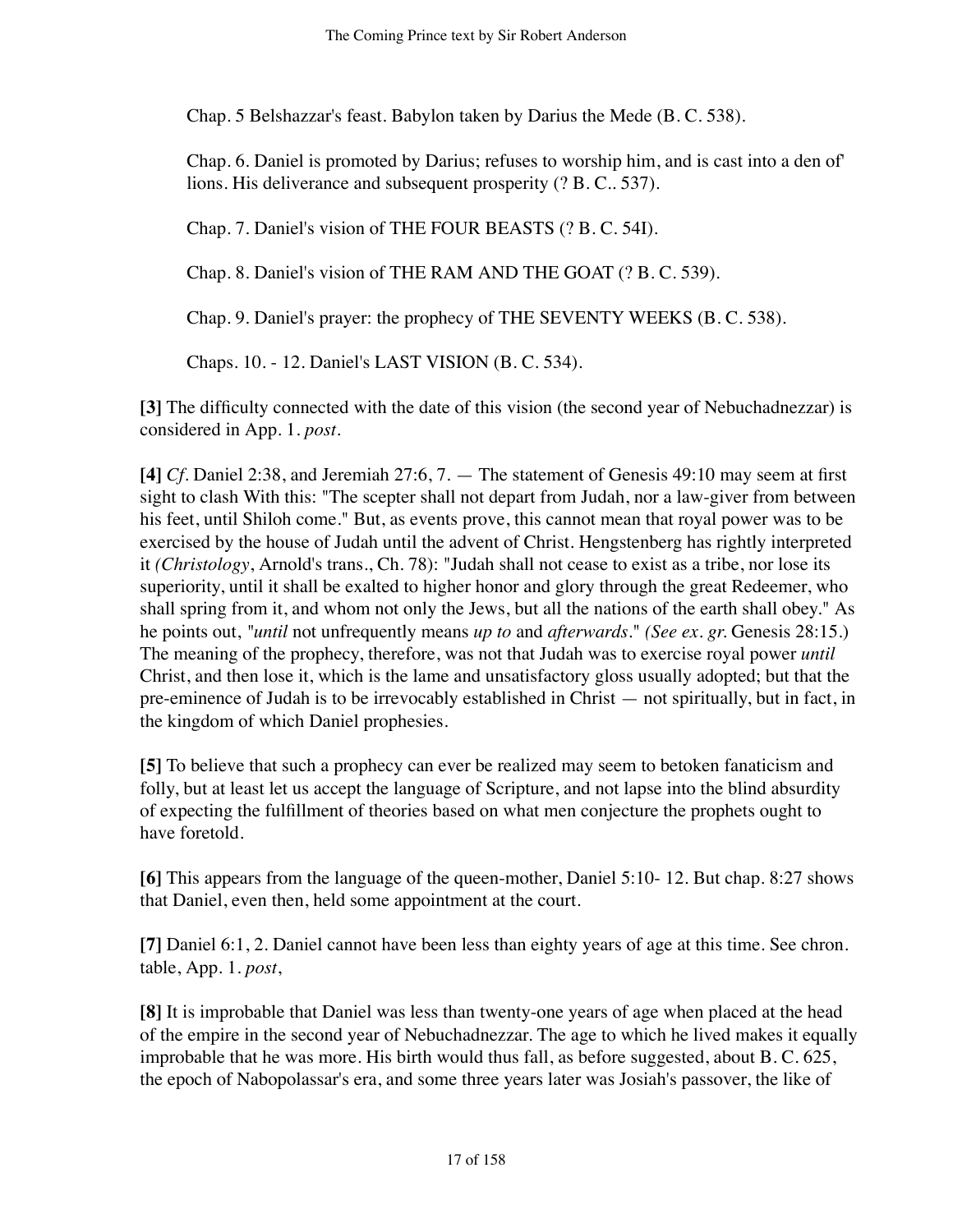which had never been held in Israel from the days of Samuel (2 Chronicles 35:18, 19).

**[9]** The following is the vision as recorded in Daniel 7:2-14:

"Daniel spake and said, I saw in my vision by night, and behold, the four winds of the heaven strove upon the great sea. And four great beasts came up from the sea, diverse one from another. The first was like a lion, and had eagle's wings: I beheld till the wings thereof were plucked, and it was lifted up from the earth, and made stand upon the feet as a man, and a man's heart was given to it. And, behold, another beast, a second, like to a bear, and it raised up itself on one side, and it had three ribs in the mouth of it between the teeth of it: and they said thus unto it, Arise, devour much flesh. After this I beheld, and, lo, another, like a leopard, which had upon the back of it four wings of a fowl; the beast had also four heads; and dominion was given to it. After this I saw in the night visions, and, behold, a fourth beast, dreadful and terrible, and strong exceedingly; and it had great iron teeth: it devoured and brake in pieces, and stamped the residue with the feet of it: and it was diverse from all the beasts that were before it; and it had ten horns. I considered the horns, and, behold, there came up among them another little horn, before whom there were three of the first horns plucked up by the roots: and, behold, in this horn were eyes like the eyes of man, and a mouth speaking great things. I beheld till the thrones were cast down, and the Ancient of days did sit, whose garment was white as snow, and the hair of his head like the pure wool: his throne was like the fiery flame, and his wheels as burning fire. A fiery stream issued and came forth from before him: thousand thousands ministered unto him, and ten thousand times ten thousand stood before him. the judgment was set, and the books were opened. I beheld then, because of the voice of the great words which the horn spake: I beheld even till the beast was slain, and his body destroyed, and given to the burning flame. As concerning the rest of the beasts, they had their dominion taken away: yet their lives were prolonged for a season and time. I saw in the night visions, and, behold, one like the Son of man came with the clouds of heaven, and came to the Ancient of days, and they brought him near before him. And there was given him dominion, and glory, and a kingdom, that all people, nations, and languages, should serve him: his dominion is an everlasting dominion, which shall not pass away, and his kingdom that which shall not be destroyed."

**[10]** Certain writers advocate an interpretation of these visions which allots the "four kingdoms" to Babylonia, Media, Persia, and Greece. This view, with which Professor Westcott's name is identified, claims notice merely in order to distinguish it from another with which it has been confounded, even in a work of such pretensions as *The Speaker's Commentary* (Vol. 6., p. 333, *Excursus on the Four Kingdoms)*. The learned author of the *Ordo Saeclorum* (Ch. 616, *etc*.), quoting Maitland, who in turn follows Lacunza (Ben Ezra), argues that the accession of Darius the Mede to the throne of Babylon did not involve a change of empire. These writers further urge that the description of the third kingdom resembles Rome rather than Greece. According to this view, therefore, the kingdoms are 1st Babylon, including Persia, 2nd Greece, 3rd Rome, 4th a future kingdom to arise in the last days. But as already noticed (p. 32, *ante)*, the book of Daniel expressly distinguishes Babylon, Medo-Persia, and Greece as "kingdoms' within the scope of the prophecy.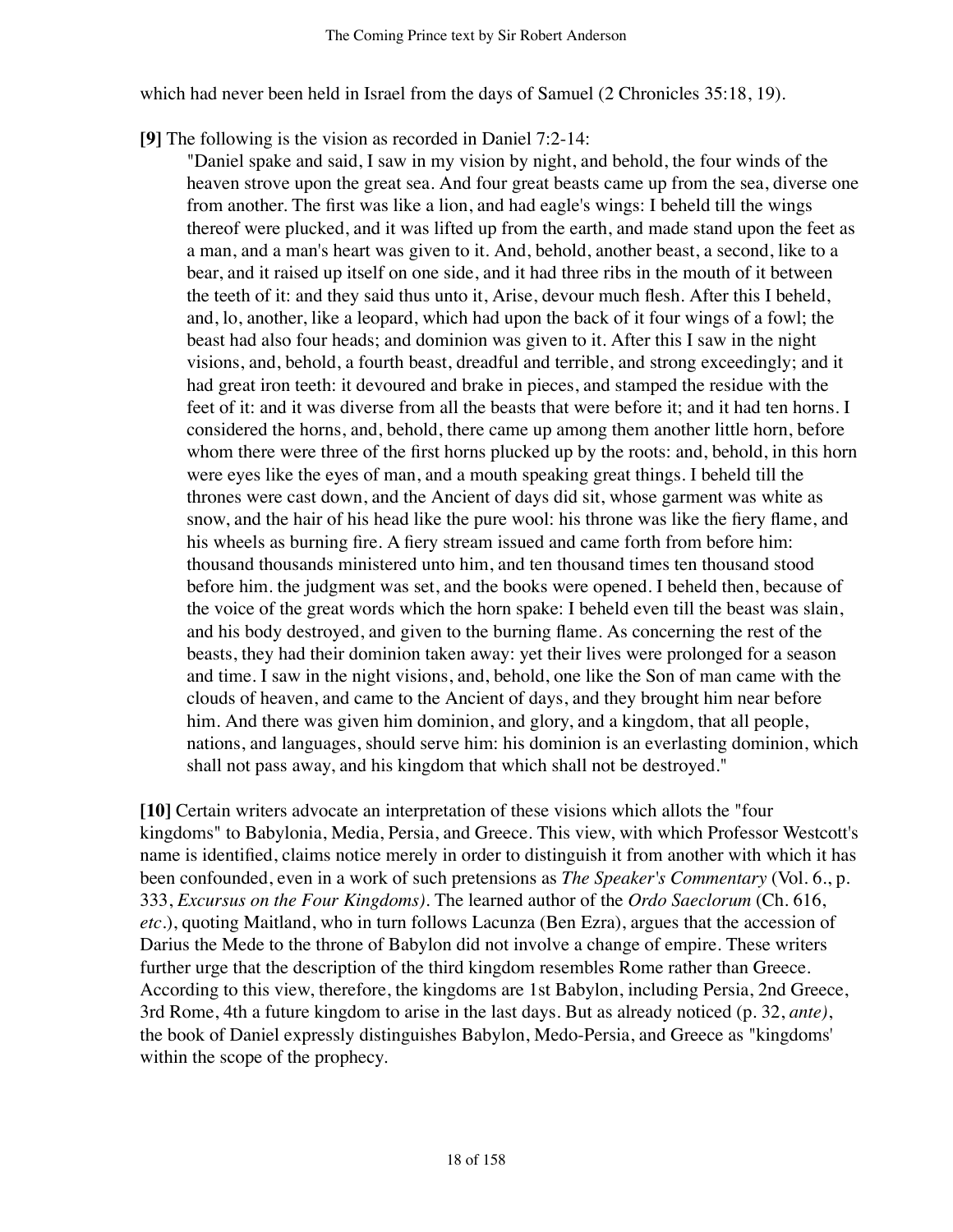**[11]** Daniel 7:19-27. On this vision see Pusey, *Daniel*, pp. 78, 79

**[12]** The state of Europe at or after the dismemberment of the Roman Empire has been appealed to as a fulfillment of it, ignoring the fact that the territory which Augustus ruled included a considerable district both of Asia and Africa. Nor is this all. There is no presumption against finding in past times a partial accomplishment of such a prophecy, but the fact that twenty-eight different lists, including sixty-five "kingdoms," have been put forward in the controversy, is a proof how worthless is the evidence of any such fulfillment. In truth the historical school of interpreters have here, as on many other points, brought discredit upon their entire system, containing, as it does, so much that claims attention (see App. 2.) Note C).

## CHAPTER IV.

.

## **THE VISION BY THE RIVER OF ULAI**

"THE times of the Gentiles;" thus it was that Christ Himself described the era of Gentile supremacy. Men have come to regard the earth as their own domain, and to resent the thought of Divine interference in their affairs. But though monarchs seem to owe their thrones to dynastic claims, the sword or the ballot-box, — and in their individual capacity their title may rest solely upon these, the power they wield is divinely delegated, for "the Most High ruleth in the kingdom of men, and giveth it to whomsoever He will." (Daniel 4:25)

In the exercise of this high prerogative He took back the scepter He had entrusted to the house of David, and transferred it to Gentile hands; and the history of that scepter during the entire period, from the epoch to the close of the times of the Gentiles, is the subject of the prophet's earlier visions.

The vision of the eighth chapter of Daniel has a narrower range. It deals only with the two kingdoms which were represented by the middle portion, or arms and body, of the image of the second chapter. The Medo-Persian Empire, and the relative superiority of the younger nation, are represented by a ram with two horns, one of which was higher than the other, though the last to grow. And the rise of the Grecian Empire under Alexander, followed by its division among his four successors, is typified by a goat with a single horn between its eyes, which horn was broken and gave place to four horns that came up instead of it. Out of one of these horns came forth a little horn, representing a king who should become infamous as a blasphemer of God and a persecutor of His people.

That the career of Antiochus Epiphanes was in a special way within the scope and meaning of this prophecy is unquestioned. That its ultimate fulfillment belongs to a future time, though not so generally admitted, is nevertheless sufficiently clear. The proof of it is twofold. First, it cannot but be recognized that its most striking details remain wholly unfulfilled. **[1]** And secondly, the events described are expressly stated to be "in the last end of the indignation," (Daniel 8:19) which is "the great tribulation" of the last days, (Matthew 24:21) "the time of trouble" which is immediately to precede the complete deliverance of Judah. **[2]**

It is unnecessary, however, further to embarrass the special subject of these pages by any such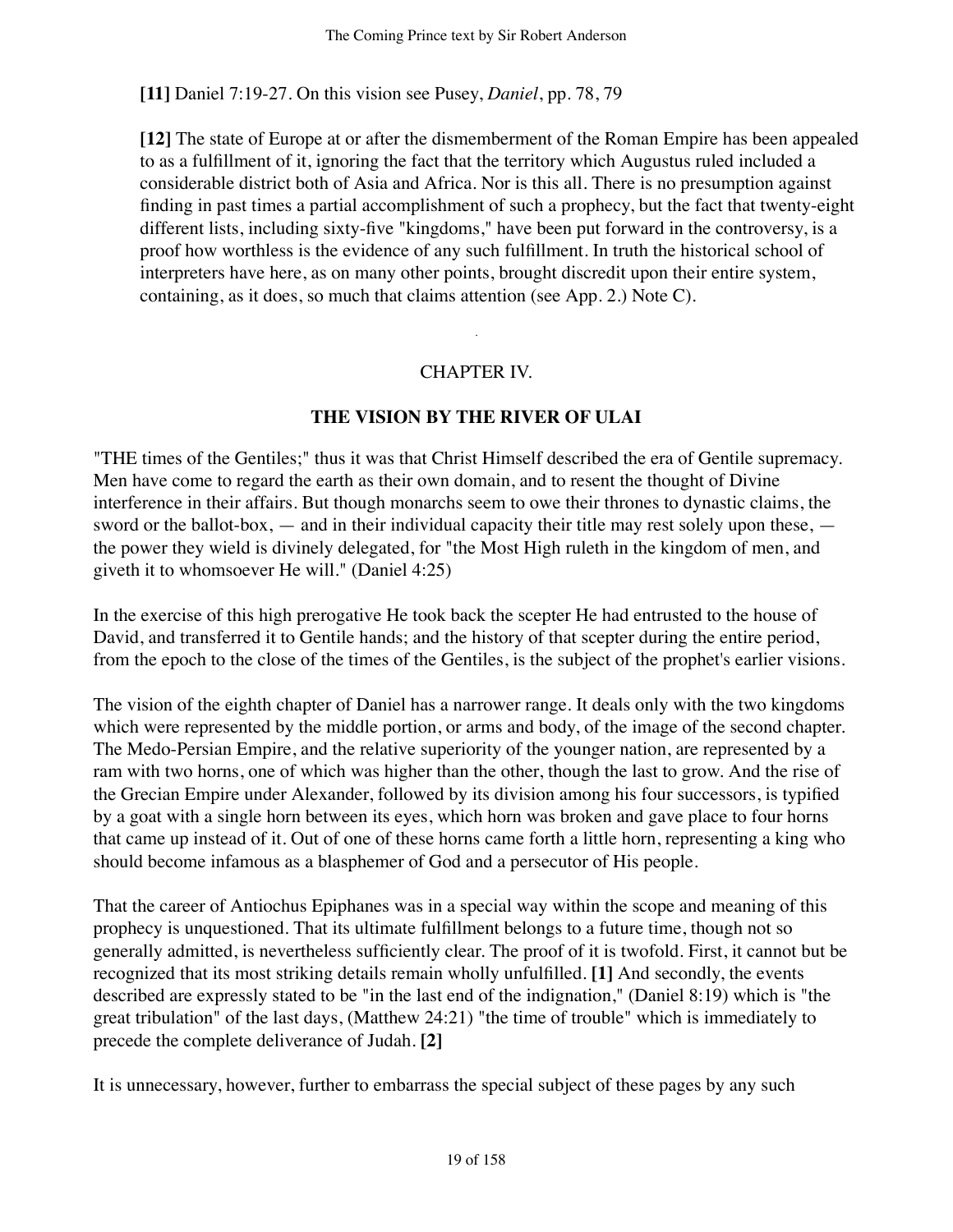discussion. So far as the present inquiry is immediately concerned, this vision of the ram and the he-goat is important mainly as explanatory of the visions which precede it. **[3]**

One point of contrast with the prophecy of the fourth Gentile kingdom demands a very emphatic notice. The vision of Alexander's reign, followed by the fourfold division of his empire, suggests a rapid sequence of events, and the history of the three-and-thirty years that intervened between the battles of Issus and of Ipsus **[4]** comprises the full realization of the

prophecy. But the rise of the ten horns upon the fourth beast in the vision of the seventh chapter, appears to lie within as brief a period as was the rise of the four horns upon the goat in the eighth chapter; whereas it is plain upon the pages of history that this tenfold division of the Roman empire has never yet taken place. A definite date may be assigned to the advent of the first three kingdoms of prophecy; and if the date of the battle of Actium be taken as the epoch of the hybrid monster which filled the closing scenes of the prophet's vision — and no *later* date will be assigned to it — it follows that in interpreting the prophecy, we may eliminate the history of the world from the time of Augustus to the present hour, without losing the sequence of the vision. **[5]** Or in other words, the prophet's glance into the future entirely overlooked these nineteen centuries of our era. As when mountain peaks stand out together on the horizon, seeming almost to touch, albeit a wide expanse of river and field and hill may lie between, so there loomed upon the prophet's vision these events of times now long gone by, and times still future.

And with the New Testament in our hands, it would betray strange and willful ignorance if we doubted the deliberate design which has left this long interval of our Christian era a blank in Daniel's prophecies. The more explicit revelation of the ninth chapter, measures out the years before the first advent of Messiah. But if these nineteen centuries had been added to the chronology of the period to intervene before the promised kingdom could be ushered in, how could the Lord have taken up the testimony to the near fulfillment of these very prophecies, and have proclaimed that the kingdom was at hand? **[6]** He who knows all hearts, knew well the issue; but the thought is impious that the proclamation was not genuine and true in the strictest sense; and it would have been deceptive and untrue had prophecy foretold a long interval of Israel's rejection before the promise could be realized.

Therefore it is that the two advents of Christ are brought seemingly together in Old Testament Scriptures. The surface currents of human responsibility and human guilt are unaffected by the changeless and deep-lying tide of the fore-knowledge and sovereignty of God. Their responsibility was real, and their guilt was without excuse, who rejected their long-promised King and Savior. They were not the victims of an inexorable fate which dragged them to their doom, but free agents who used their freedom to crucify the Lord of Glory. "His blood be on us and on our children," was their terrible, impious cry before the judgment-seat of Pilate, and for eighteen centuries their judgment has been meted out to them, to reach its appalling climax on the advent of the "time of trouble such as never was since there was a nation." **[7]**

These visions were full of mystery to Daniel, and filled the old prophet's mind with troubled thoughts. (Daniel 7:28; 8:27) A long vista of events seemed thus to intervene before the realization of the promised blessings to his nation, and yet these very revelations made those blessings still more sure. Ere long he witnessed the crash of the Babylonian power, and saw a stranger enthroned within the broad-walled city. But the change brought no hope to Judah. Daniel was restored, indeed, to the place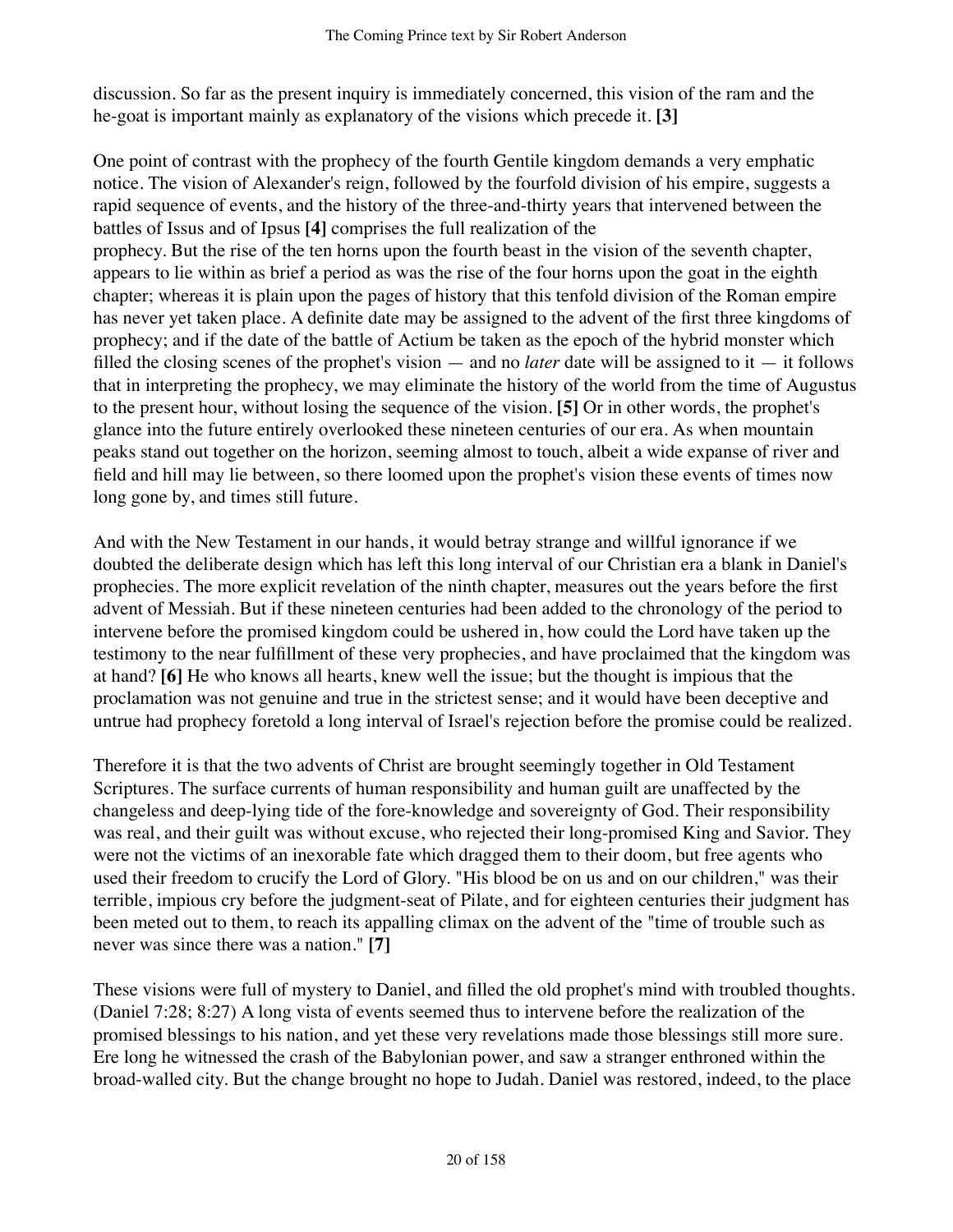of power and dignity which he had held so long under Nebuchadnezzar, (Daniel 2:48; 6:2) but he was none the less an exile; his people were in captivity, their city lay in ruins, and their land was a wilderness. And the mystery was only deepened when he turned to Jeremiah's prophecy, which fixed at seventy years the destined era of "the desolations of Jerusalem" (Daniel 9:2) So "by prayer and supplications, with fastings, and sackcloth and ashes," he cast himself on God; as a prince among his people, confessing their national apostasy, and pleading for their restoration and forgiveness. And who can read that prayer unmoved?

"O Lord, according to all Thy righteousness, I beseech Thee, let Thine anger and Thy fury be turned away from Thy city Jerusalem, Thy holy mountain; because for our sins, and for the iniquities of our fathers, Jerusalem and Thy people are become a reproach to all that are about us. Now, therefore, O our God, hear the prayer of Thy servant, and his supplications, and cause Thy face to shine upon Thy Sanctuary that is desolate, for the Lord's sake. O my God, incline Thine ear, and hear; open Thine eyes, and behold our desolations, and the city which is called by Thy name: for we do not present our supplications before Thee for our righteousnesses, but for Thy great mercies. O Lord, hear; O Lord, forgive; O Lord, hearken and do; defer not, for Thine own sake, O my God; for Thy city and Thy people are called by Thy name" (Daniel 9:26-29.)

While Daniel was thus "speaking in prayer' Gabriel once more appeared to him, (Daniel 9:21, *See* chap. 8:16.) that same angel messenger who heralded in after times the Savior's birth in Bethlehem, — and in answer to his supplication, delivered to the prophet the great prediction of the seventy weeks.

## **CHAPTER 4 FOOTNOTES**

**[1]** I allude to the 2, 300 days of verse 14, and to the statement of verse 25, "He shall also stand up against the Prince of Princes, but he shall be broken without hand."

**[2]** "And there shall be a time of trouble such as never was since there was a nation even to that same time; and at that time thy people shall be delivered,"  $- i. e$ ., the Jews (Daniel 12:1).

**[3]** The following is the vision of the eighth chapter:

"And I saw in a vision; and it came to pass, when I saw, that I was at Shushan, in the palace, which is in the province of Elam; and I saw in a vision, and I was by the river of Ulai. Then I lifted up mine eyes, and saw, and, behold, there stood before the river a ram which had two horns. And the two horns were high; but one was higher than the other, and the higher came up last. I saw the ram pushing westward, and northward, and southward; so that no beasts might stand before him, neither was there any that could deliver out of his hand; but he did according to his will, and became great. And as I was considering, behold, an he goat came from the west, on the face of the whole earth, and touched not the ground: and the goat had a notable horn between his eyes. And he came to the ram that had two horns, which I had seen standing before the river, and ran unto him in the fury of his power. And I saw him come close unto the ram, and he was moved with choler against him, and smote the ram, and brake his two horns; and there was no power in the ram to stand before him, but he cast him down to the ground, and stamped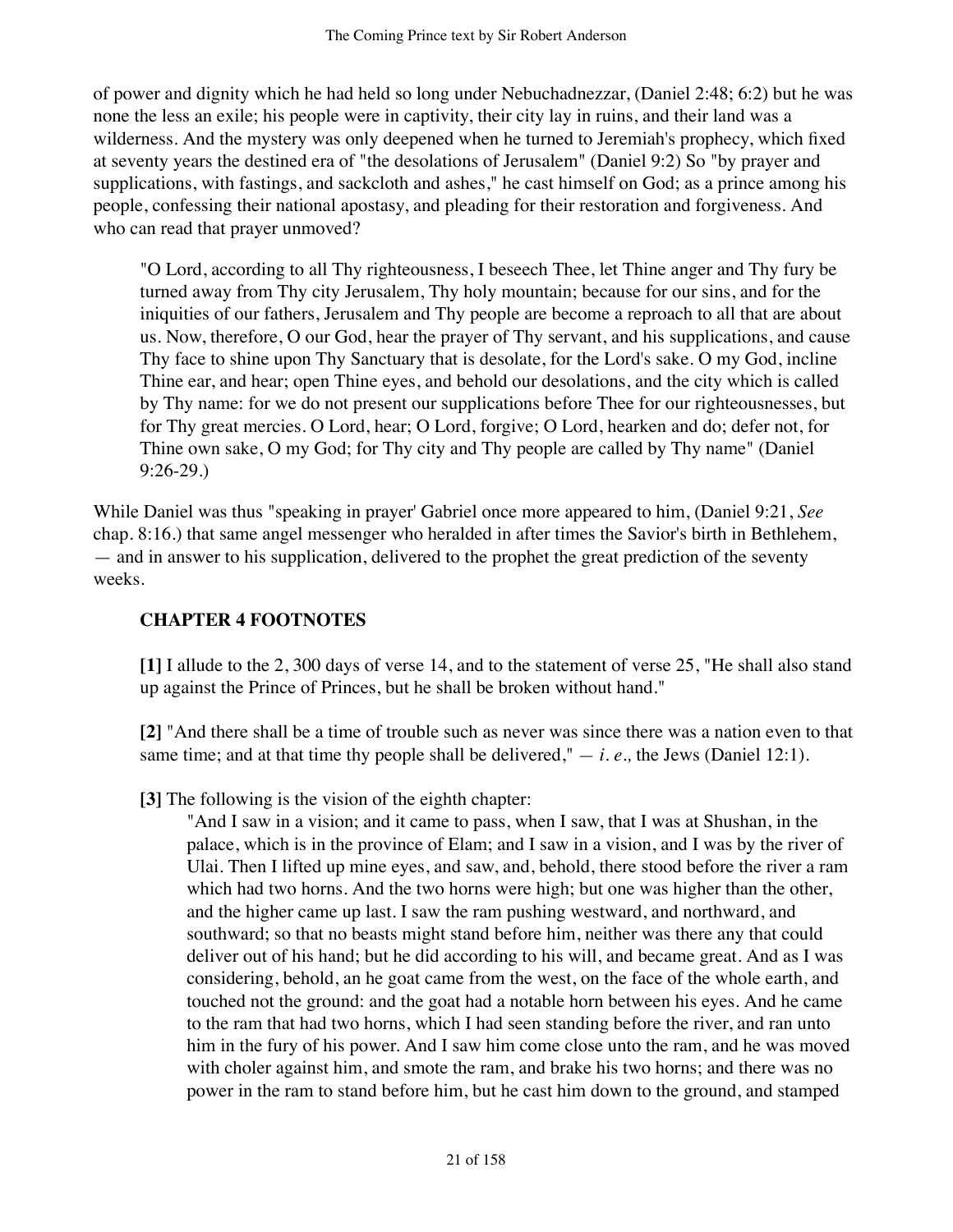upon him: and there was none that could deliver the ram out of his hand. Therefore the he goat waxed very great; and when he was strong, the great horn was broken; and for it came up four notable ones, toward the four winds of heaven. And out of one of them came forth a little horn, which waxed exceeding great, toward the south, and toward the east, and toward the pleasant land. And it waxed great, even to the host of heaven; and it cast down some of the host and of the stars to the ground, and stamped upon them. Yea, he magnified himself even to the prince of the host, and by him the daily sacrifice was taken away, and the place of his sanctuary was cast down. And an host was given him against the daily sacrifice by reason of transgression, and it cast down the truth to the ground; and it practiced, and prospered. Then I heard one saint speaking, and another saint said unto that certain saint which spake. How long shall be the vision concerning the daily sacrifice, and the transgression of desolation, to give both the sanctuary and the host to be trodden under foot? And he said unto me, Unto two thousand and three hundred days; then shall the sanctuary be cleansed. And it came to pass, when I, even I Daniel, had seen the vision, and sought for the meaning, then, behold, there stood before me as the appearance of a man. And I heard a man's voice between the banks of Ulai, which called, and said, Gabriel, make this man to understand the vision. So he came near where I stood: and' when he came, I was afraid, and fell upon my face' but he said unto me, Understand, O son of man; for at the time of the end shall be the vision. Now, as he was speaking with me I was in a deep sleep on my face toward the ground: but he touched me, and set me upright. And he said, Behold, I will make thee know what shall be in the last end of the indignation: for at the time appointed the end shall be. The ram which thou sawest having two horns are the kings of Media and Persia. And the rough goat is the king of Grecia: and the great horn that is between his eyes is the first king. Now that being broken, whereas four stood up for it, four kingdoms shall stand up out of the nation, but not in his power. And in the latter time of their kingdom, when the transgressors are come to the full, a king of fierce countenance, and understanding dark sentences, shall stand up. And his power shall be mighty, but not by his own power: and he shall destroy wonderfully, and shall prosper, and practice, and shall destroy the mighty and the holy people. And through his policy also he shall cause craft to prosper in his hand; and he shall magnify himself in his heart, and by peace shall destroy many; he shall also stand up against the Prince of princes; but he shall be broken without hand. And the vision of the evening and the morning which was told is true; wherefore shut thou up the vision; for it shall be for many days."

**[4]** It was the battle of Issus in B. C. 333, not the victory of Granicus in the preceding year, which made Alexander master of Palestine. The decisive battle which brought the Persian empire to an end, was at Arbela in B. C. 331. Alexander died B. C. 323, and the definite distribution of his territories among his four chief generals, followed the battle of Ipsus B. C. 301. In this partition Seleucus's share included Syria ("the king of the north"), and Ptolemy held the Holy Land with Egypt ("the king of the south"); but Palestine afterwards was conquered and held by the Seleucidae. Cassander had Macedon and Greece; and Lysimachus had Thrace, part of Bithynia, and the territories intervening between these and the Meander.

**[5]** The same remark applies to the vision of the second chapter, the rise of the Roman empire,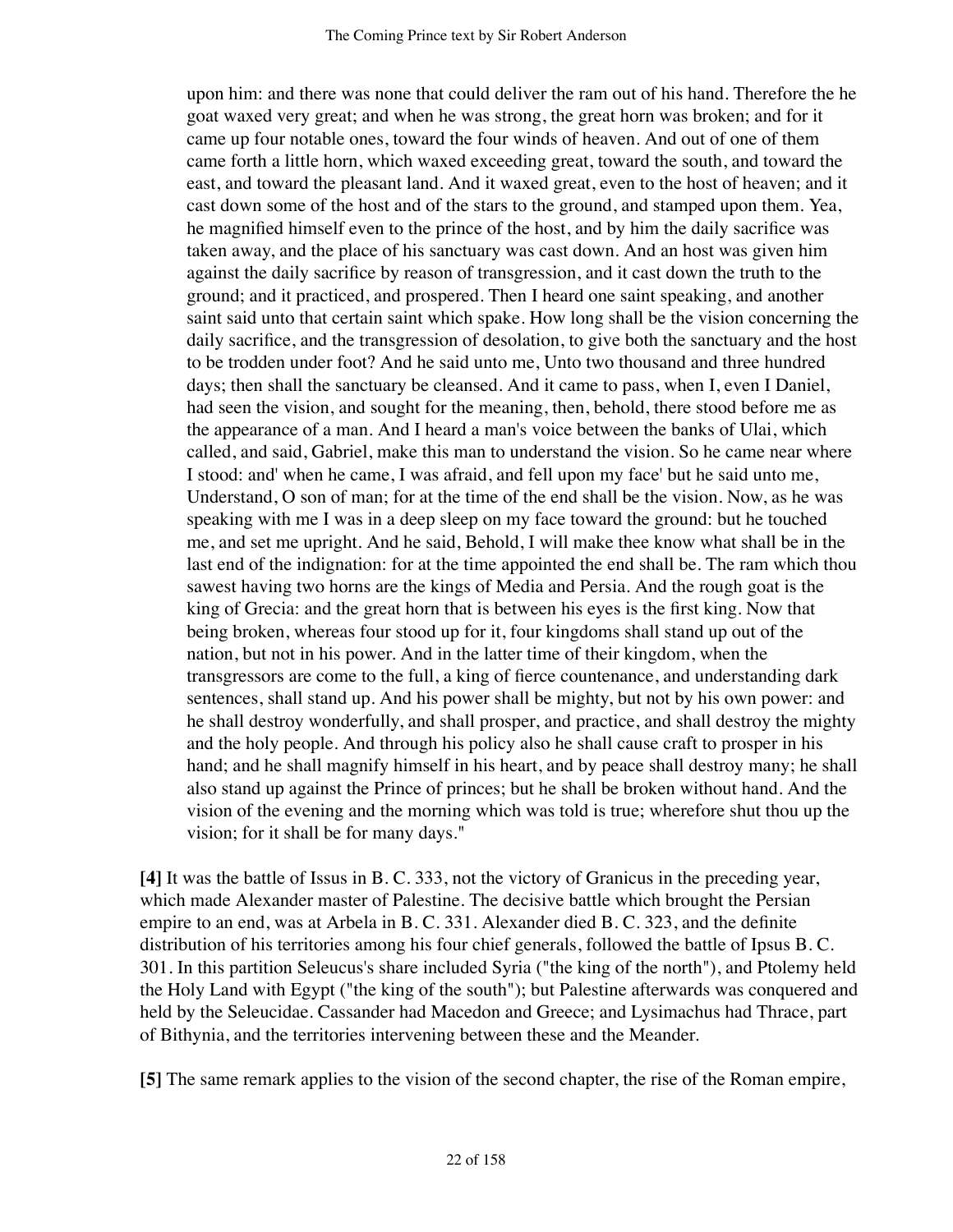its future division, and its final doom, being presented at a single view.

**[6]** *i. e.,* the kingdom as Daniel had prophesied of it. On this see Pusey, *Daniel*, p. 84.

**[7]** Daniel 12:1; Matthew 24:21. To discuss what would have been the course of events had the Jews accepted Christ is mere levity. But it is legitimate to inquire how the believing Jew, intelligent in the prophecies, could have expected the kingdom, seeing that the tenfold division of the Roman empire and the rise of the "little horn" had to take place first. The difficulty will disappear if we notice how suddenly the Grecian empire was dismembered on Alexander's death. In like manner, the death of Tiberius might have led to the immediate disruption of the territories of Rome, and the rise of the predicted persecutor. In a word, all that remained unfulfilled of Daniel's prophecy might have been fulfilled in the years which had still to run of the seventy weeks.

#### CHAPTER V.

.

#### **THE ANGEL' S MESSAGE**

"Seventy weeks are decreed upon thy people and upon thy holy city, to finish transgression, and to make an end of sins, and to make reconciliation for iniquity, and to bring in everlasting righteousness, and to seal up vision and prophecy, and to anoint the most holy. **[1]** Know therefore and discern, that from the going forth of the commandment **[2]** to restore and to build Jerusalem, unto the Messiah the Prince, shall be seven weeks, and threescore and two weeks: it shall be built again, with street and moat, even in troublous times. And after the threescore and two weeks shall Messiah be cut off, and shall have nothing: and the people of the Prince that shall come shall destroy the city and the sanctuary; and his end thereof shall be with a flood, and even unto the end shall be war; desolations are determined. And he shall make a firm covenant **[3]** with many for one week: and for the half of the week he shall cause the sacrifice and the oblation to cease, and upon the wing of abominations shall come one that maketh desolate, even until the consummation, and that determined, shall wrath be poured out upon the desolator." Daniel 9:24-27. R.V. *(See marginal readings*.)

SUCH was the message entrusted to the angel in response to the prophet's prayer for mercies upon Judah and Jerusalem.

To whom shall appeal be made for an interpretation of the utterance? Not to the Jew, surely, for though himself the subject of the prophecy, and of all men the most deeply interested in its meaning, he is bound, in rejecting Christianity, to falsify not only history, but his own Scriptures. Nor yet to the theologian who has prophetic theories to vindicate, and who on discovering, perhaps, some era of seven times seventy in Israel's history, concludes that he has solved the problem, ignoring the fact that the strange history of that wonderful people is marked through all its course by chronological cycles of seventy and multiples of seventy. But any man of unprejudiced mind who will read the words with no commentary save that afforded by Scripture itself and the history of the time, will readily admit that on certain leading points their meaning is unequivocal and clear.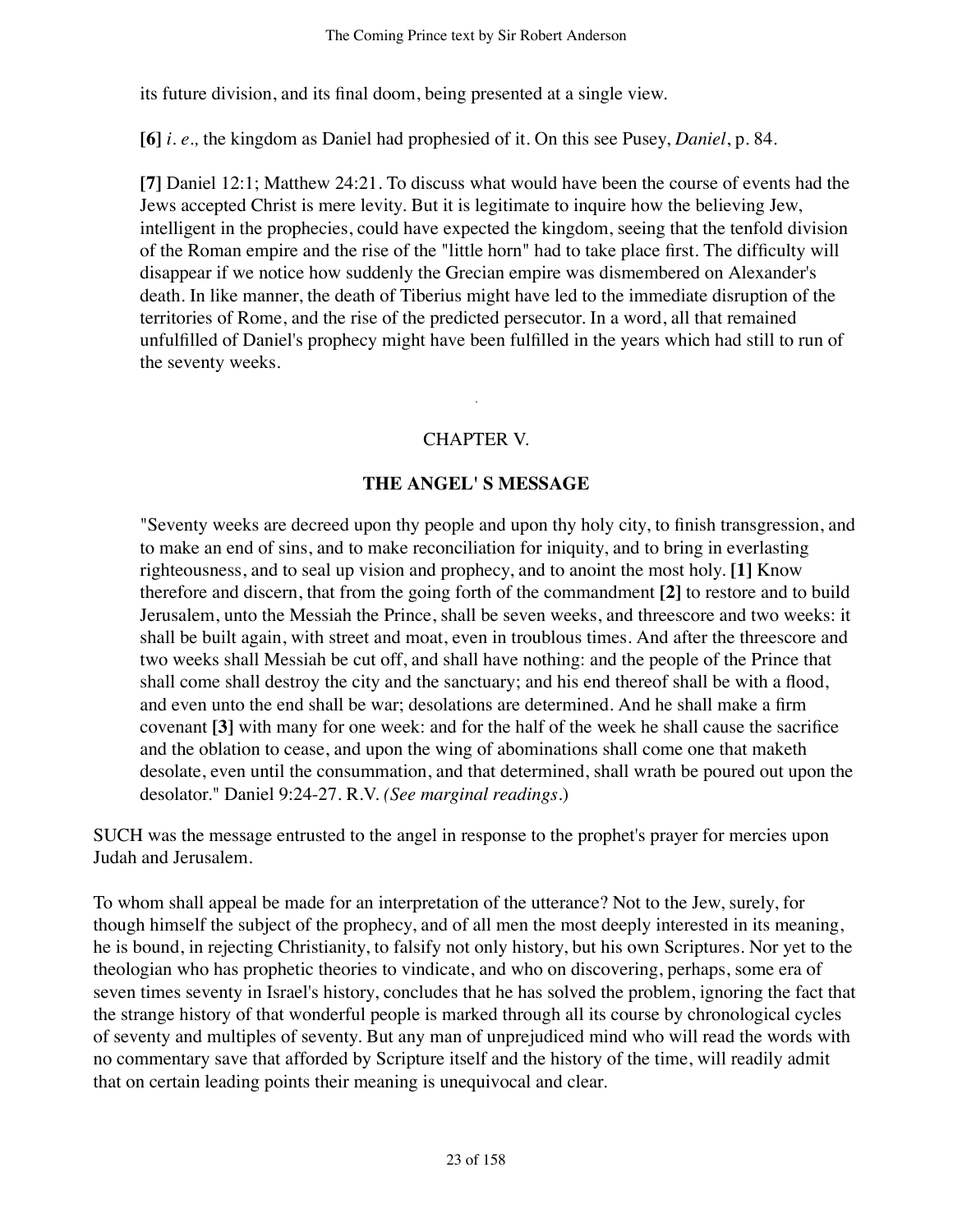1. It was thus revealed that the full meed of blessing promised to the Jews should be deferred till the close of a period of time, described as "seventy sevens," after which Daniel's city and people **[4]** are to be established in blessing of the fullest kind.

2. Another period composed of seven weeks and sixty-two weeks is specified with equal certainty.

3. This second era dates from the issuing of an edict to rebuild Jerusalem, — not the temple, but *the city*; for, to remove all doubt, "the street and wall" **[5]** are emphatically mentioned; and a definite event, described as the cutting off of Messiah, marks the close of it.

4. The beginning of the week required (in addition to the sixty-nine) to complete the seventy, is to be signalized by the making of a covenant or treaty by a personage described as "the Prince that shall come," or "the coming Prince," which covenant he will violate in the middle of the week by the suppression of the Jews' religion. **[6]**

5. And therefore the complete era of seventy weeks, and the lesser period of sixty-nine weeks, date from the same epoch. **[7]**

The first question, therefore, which arises is whether history records any event which unmistakably marks the beginning of the era.

Certain writers, both Christian and Jewish, have assumed that the seventy weeks began in the first year of Darius, the date of the prophecy itself; and thus falling into hopeless error at the very threshold of the inquiry, all their conclusions are necessarily erroneous. The words of the angel are unequivocal: "From the issuing of the decree to restore and build Jerusalem unto the Messiah the Prince, shall be seven weeks and sixty-two weeks." That Jerusalem was in fact rebuilt as a fortified city, is absolutely certain and undoubted; and the only question in the matter is whether history records the edict for its restoration.

When we turn to the book of Ezra, three several decrees of Persian kings claim notice. The opening verses speak of that strange edict by which Cyrus authorized the building of the temple. But here "the house of the Lord God of Israel" is specified with such an exclusive definiteness that it can in no way satisfy the words of Daniel. Indeed the date of that decree affords conclusive proof that it was not the beginning of the seventy weeks. Seventy years was the appointed duration of the servitude to Babylon. (Jeremiah 27:6-17; 28:10; 29:10) But another judgment of seventy years' *"desolations"* was decreed in Zedekiah's reign, **[8]** because of continued disobedience and rebellion. As an interval of seventeen years elapsed between the date of the servitude and the epoch of the "desolations," so by seventeen years the second period overlapped the first. The servitude ended with the decree of Cyrus. The desolations continued till the second year of Darius Hystaspes. **[9]** And it was the era of the *desolations*, and not of the servitude which Daniel had in view. **[10]**

The decree of Cyrus was the Divine fulfillment of the promise made to the captivity in the twenty-ninth chapter of Jeremiah, and in accordance with that promise the fullest liberty was granted to the exiles to return to Palestine. But till the era of the desolations had run its course, not one stone was to be set upon another on Mount Moriah. And this explains the seemingly inexplicable fact that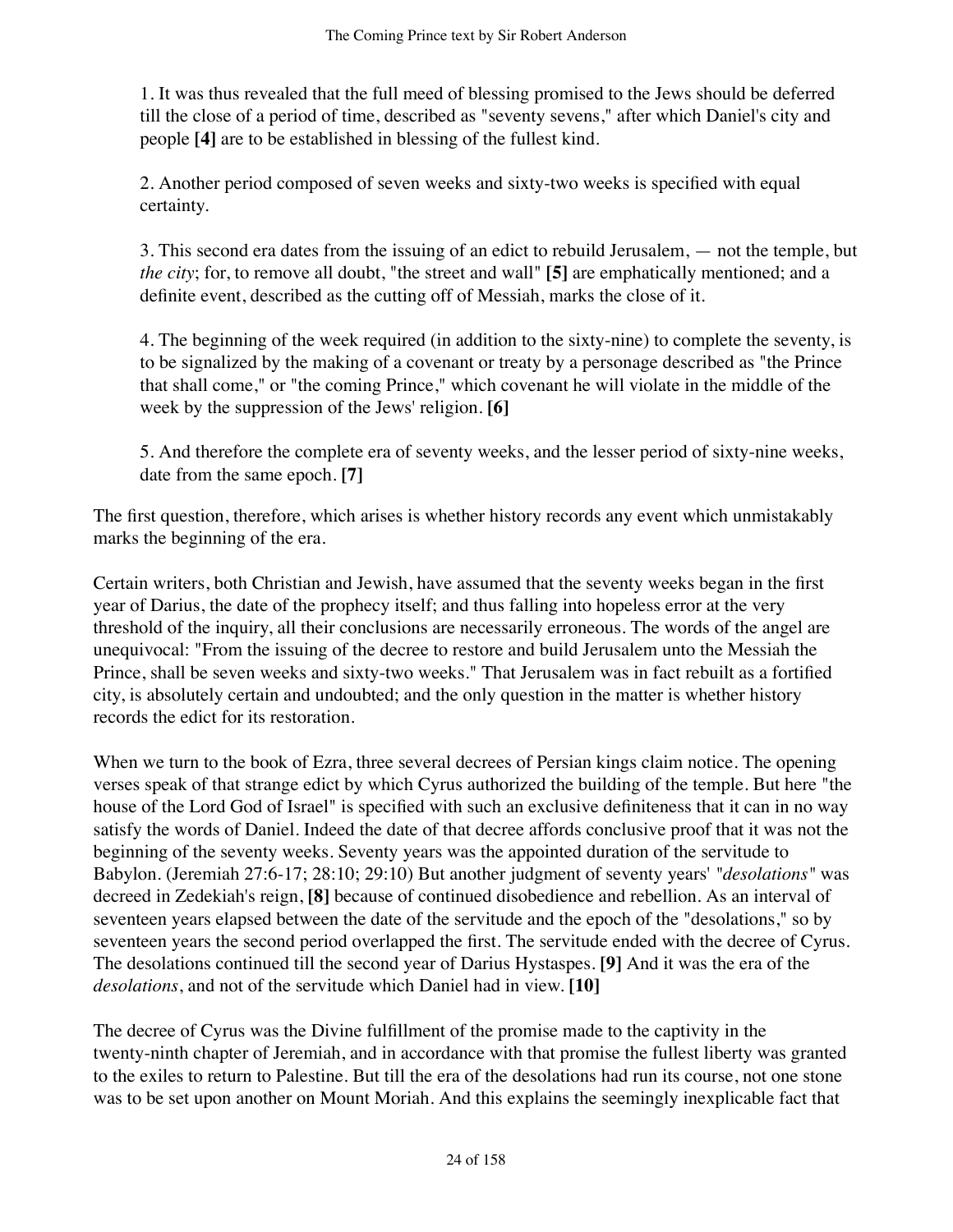the firman to build the temple, granted to eager agents by Cyrus in the zenith of his power, remained in abeyance till his death; for a few refractory Samaritans were allowed to thwart the execution of this the most solemn edict ever issued by an Eastern despot, an edict in respect of which a Divine sanction seemed to confirm the unalterable will of a Medo-Persian king. **[11]**

When the years of the desolations were expired, a Divine command was promulgated for the building of the sanctuary, and in obedience to that command, without waiting for permission from the capital, the Jews returned to the work in which they had so long been hindered. (Ezra 5:1, 2, 5) The wave of political excitement which had carried Darius to the throne of Persia, was swelled by religious fervor against the Magian idolatry. **[12]** The moment therefore was auspicious for the Israelites, whose worship of Jehovah commanded the sympathy of the Zoroastrian faith; and when the tidings reached the palace of their seemingly seditious action at Jerusalem, Darius made search among the Babylonian archives of Cyrus, and finding the decree of his predecessor, he issued on his own behalf a firman to give effect to it. (Ezra 6)

And this is the second event which affords a possible beginning for the seventy weeks. **[13]** But though plausible arguments may be urged to prove that, either regarded as an independent edict, or as giving practical effect to the decree of Cyrus, the act of Darius was the epoch of the prophetic period, the answer is clear and full, that it fails to satisfy the angel's words. However it be accounted for, the fact remains, that though the "desolations" were accomplished, yet neither the scope of the royal edict, nor the action of the Jews in pursuance of that edict, went beyond the building of the Holy Temple, whereas the prophecy foretold a decree for the building of the *city;* not the street alone, but the fortifications of Jerusalem.

Five years sufficed for the erection of the building which served as a shrine for Judah during the five centuries which followed. **[14]** But, in striking contrast with the temple they had reared in days when the magnificence of Solomon made gold as cheap as brass in Jerusalem, no costly furniture adorned the second house, until the seventh year of Artaxerxes Longimanus, when the Jews obtained a firman "to beautify the house of the Lord." (Ezra 7:19, 27.) This letter further authorized Ezra to return to Jerusalem with such of the Jews as desired to accompany him, and there to restore fully the worship of the temple and the ordinances of their religion. But this third decree makes no reference whatever to building, and it might be passed unnoticed were it not that many writers have fixed on it as the epoch of the prophecy. The temple had been already built long years before, and the city was still in ruins thirteen years afterwards. The book of Ezra therefore will be searched in vain for any mention of a "commandment to restore and build Jerusalem." But we only need to turn to the book which follows it in the canon of Scripture to find the record which we seek.

The book of Nehemiah opens by relating that while at Susa, **[15]** where he was cup-bearer to the great king, "an honor of no small account in Persia," **[16]** certain of his brethren arrived from Judea, and he "asked them concerning the Jews that had escaped, which were left of the captivity, and concerning Jerusalem." The emigrants declared that all were "in great affliction and reproach," "the wall of Jerusalem also was broken down, and the gates thereof were burned with fire." (Nehemiah 1:2) The first chapter closes with the record of Nehemiah's supplication to "the God of heaven." The second chapter narrates how "in the month Nisan, in the twentieth year of Artaxerxes," he was discharging the duties of his office, and as he stood before the king his countenance betrayed his grief, and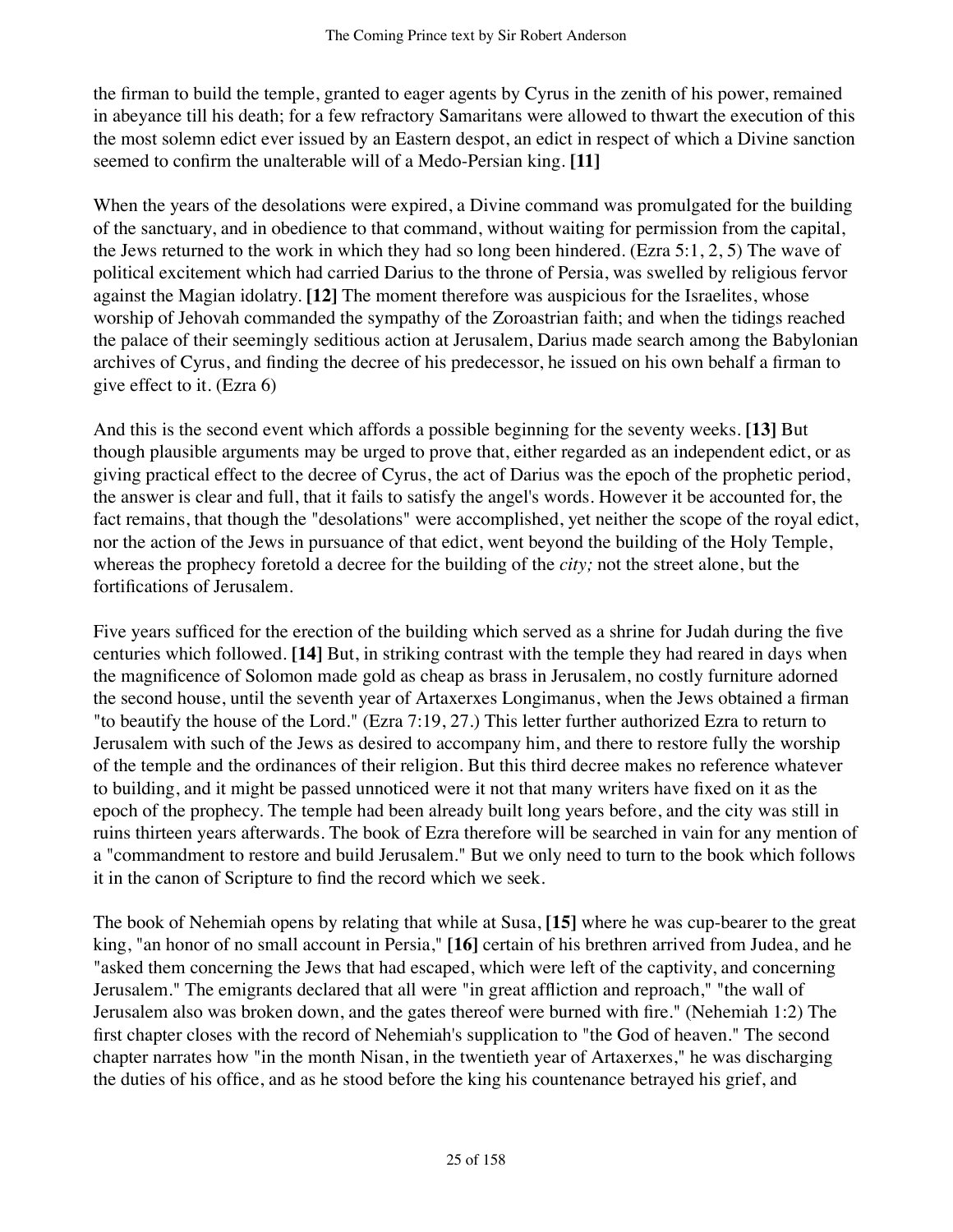Artaxerxes called on him to tell his trouble. "Let the king live for ever," Nehemiah answered, "why should not my countenance be sad, when *the city, the place of my fathers' sepulchers, lieth waste, and the gates thereof are burned with fire!"* "For what dost thou make request?" the king demanded in reply. Thereupon Nehemiah answered thus: "If it please the king, and if thy servant have found favor in thy sight, *that thou wouldest send me unto Judah*, *unto* THE CITY *of my fathers' sepulchers*, THAT I MAY BUILD IT." (Nehemiah 2:5) Artaxerxes fiated the petition, and forthwith issued the necessary orders to give effect to it. Four months later, eager hands were busy upon the ruined walls of Jerusalem, and before the Feast of Tabernacles the city was once more enclosed by gates and a rampart. (Nehemiah 6:15)

But, it has been urged, "The decree of the twentieth year of Artaxerxes is but an enlargement and renewal of his first decree, as the decree of Darius confirmed that of Cyrus." **[17]** If this assertion had not the sanction of a great name, it would not deserve even a passing notice. If it were maintained that the decree of the seventh year of Artaxerxes was but "an enlargement and renewal" of his predecessors' edicts, the statement would be strictly accurate. That decree was mainly an authority to the Jews "to beautify the House of the Lord. which is in Jerusalem," (Ezra 7:27) in extension of the decrees by which Cyrus and Darius permitted them to *build* it. The result was to produce a gorgeous shrine in the midst of a ruined city. The movement of the seventh of Artaxerxes was chiefly a religious revival, (Ezra 7:10) sanctioned and subsidized by royal favor; but the event of his twentieth year was nothing less than the restoration of the autonomy of Judah. The execution of the work which Cyrus authorized was stopped on the false charge which the enemies of the Jews carried to the palace, that their object was to build not merely the Temple, but the *city*. "A rebellious city" it had ever proved to each successive suzerain, "for which cause" — they declared with truth, — its destruction was decreed. "We certify the king" (they added) "that *if this city be builded again*, *and the walls thereof set up*, thou shalt have no portion on this side the river." **[18]** To allow the building of the temple was merely to accord to a conquered race the right to worship according to the law of their God, for the religion of the Jew knows no worship apart from the hill of Zion. It was a vastly different event when that people were permitted to set up again the far-famed fortifications of their city, and entrenched behind those walls, to restore under Nehemiah the old polity of the Judges. **[19]** This was a revival of the national existence of Judah, and therefore it is fitly chosen as the epoch of the prophetic period of the seventy weeks.

The doubt which has been raised upon the point may serve as an illustration of the extraordinary bias which seems to govern the interpretation of Scripture, in consequence of which the plain meaning of words is made to give place to the remote and the less probable. And to the same cause must be attributed the doubt which some have suggested as to the identity of the king here spoken of with Artaxerxes Longimanus. **[20]**

The question remains, whether the date of this edict can be accurately ascertained. And here a most striking fact claims notice. In the sacred narrative the date of the event which marked the beginning of the seventy weeks is fixed only by reference to the regnal era of a Persian king. Therefore we must needs turn to secular history to ascertain the epoch, and *history dates from this very period.* Herodotus, "the father of history," was the contemporary of Artaxerxes, and visited the Persian court. **[21]** Thucydides, "the prince of historians," also was his contemporary. In the great battles of Marathon and Salamis, the history of Persia had become interwoven with events in Greece, by which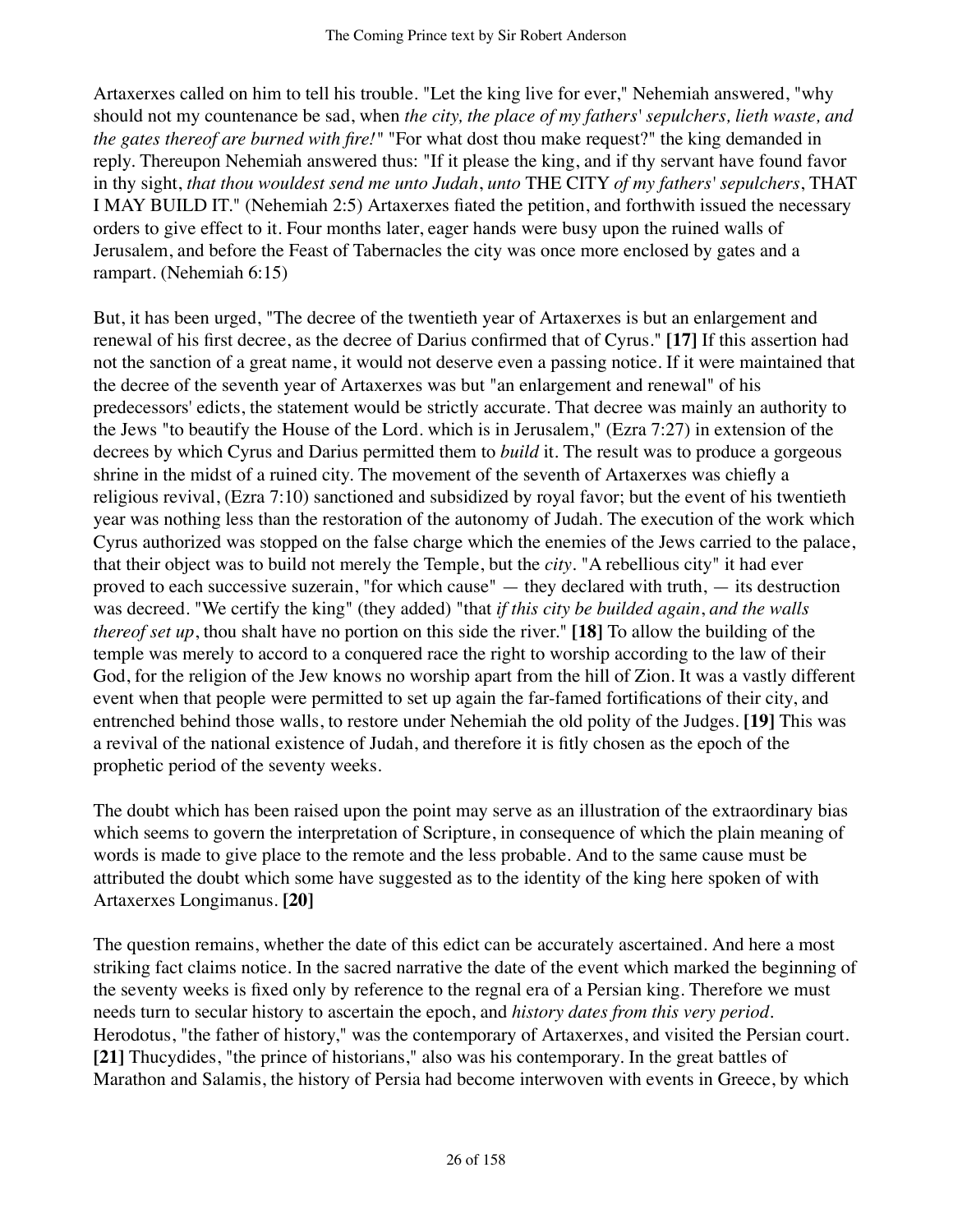its chronology can be ascertained and tested; and the chief chronological eras of antiquity were current at the time. **[22]** No element is wanting, therefore, to enable us with accuracy and certainty to fix the date of Nehemiah's edict.

True it is that in ordinary history the mention of "the twentieth year of Artaxerxes" would leave in doubt whether the era of his reign were reckoned from his actual accession, or from his father's death; **[23]** but the narrative of Nehemiah removes all ambiguity upon this score. The murder of Xerxes and the beginning of the usurper Artabanus's seven months' reign was in July B.C. 465; the accession of Artaxerxes was in February B.C. 464; **[24]** One or other of these dates, therefore, must be the epoch of Artaxerxes' reign. But as Nehemiah mentions the Chisleu (November) of one year, and the following Nisan (March) as being both in the same year of his master's reign, it is obvious that, as might be expected from an official of the court, he reckons from the time of the king's accession *de jure,* that is from July B.C. 465. The twentieth year of Artaxerxes therefore began in July B.C. 446, and the commandment to rebuild Jerusalem was given in the Nisan following. The epoch of the prophetic cycle is thus definitely fixed as in the Jewish month Nisan of the year B.C. 445. **[25]**

#### **CHAPTER 5 FOOTNOTES**

**[1]** "The expression does not in a single case apply to any *person*." *—* TREGELLES, *Daniel*, p. 98. "These words are applied to the Nazarene, although this expression is never applied to a person throughout the Bible, but invariably denotes part of the temple, the holy of holies" *—* DR. HERMAN ADLER, *Sermons* (Trubner, 1869).

**[2]** "From the issuing of the decree." — TREGELLES, *Daniel*, p. 96.

**[3]** Not *the* covenant (as in A. V.: see margin). This word is rendered *covenant* when Divine things are in question, and *league* when, as here, an ordinary treaty is intended *(C. f. ex. gr.,* Joshua 9:6, 7, 11, 15, 16).

**[4]** If the words of verses 24 and 25 do not themselves carry conviction that Judah and Jerusalem are the subjects of the prophecy, the reader has but to compare them with the preceding verses, especially 2, 7, 12, 16, 18, and 19.

**[5]** Literally the "trench" or "scarped rampart." — TRECELLES, *DanieI*, p. 90.

**[6]** The personage referred to in verse 27 is not the Messiah, but the second prince named in verse 26. The theory which has gained currency, that the Lord made a seven years' compact with the Jews at the beginning of His ministry, would deserve a prominent place in a cyclopaedia of the vagaries of religious thought. We know of the old covenant, which has been abrogated, and of the new covenant, which is everlasting; but the extraordinary idea of a seven years' covenant between God and men has not a shadow of foundation in the letter of Scripture, and is utterly opposed to its spirit.

**[7]** "The whole period of seventy weeks is divided into three successive periods, — seven, sixty-two, one, and the last week is subdivided into two halves. It is self-evident that since these parts, seven, sixty-two, one, are equal to the whole, *viz*., seventy, it was intended that they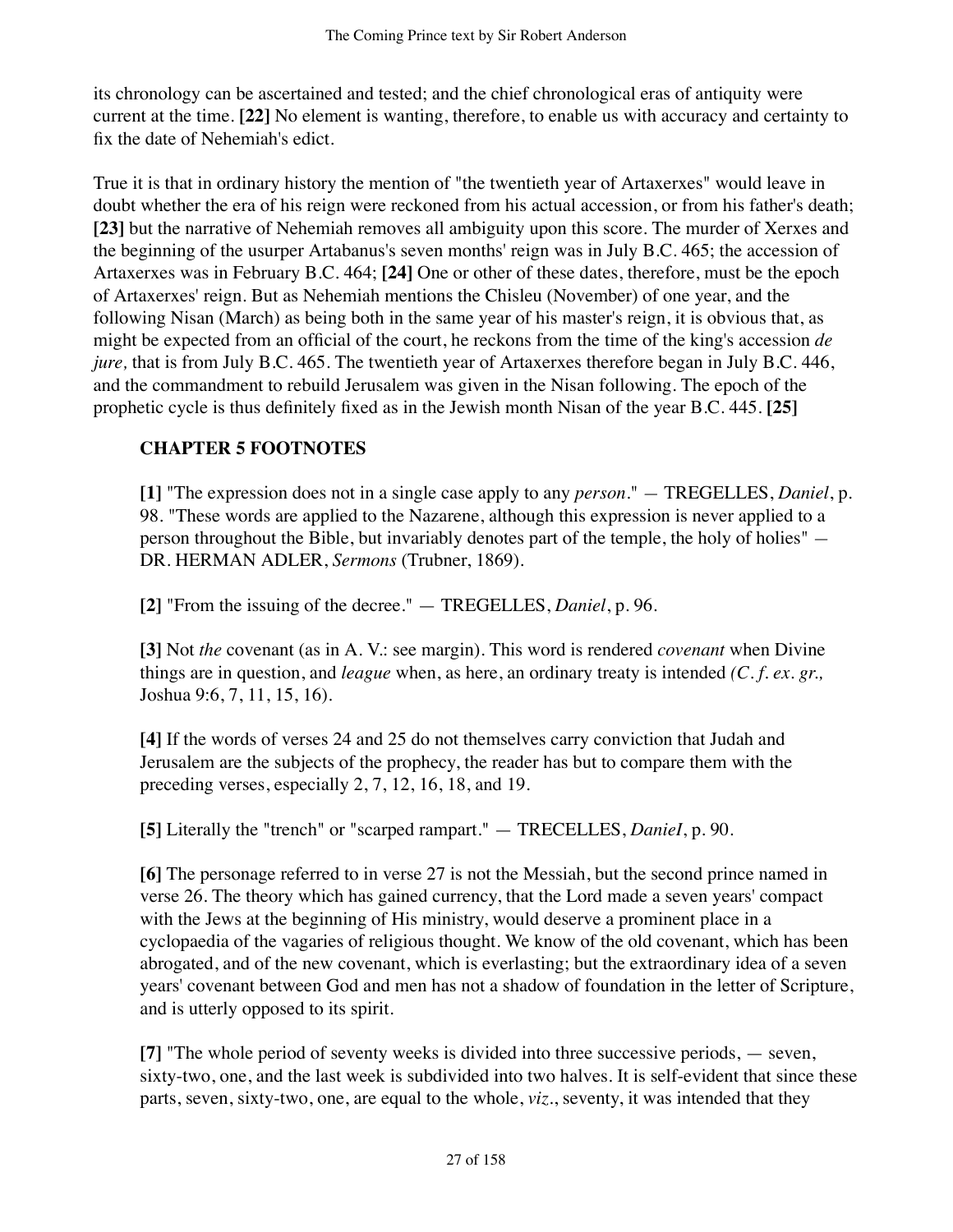should be." — PUSEY, *Daniel*, p. 170.

**[8]** It was foretold in the fourth year of Jehoiakim, *i. e.,* the year after the servitude began (Jeremiah 25:1, 11).

**[9]** Scripture thus distinguishes three different eras, all in part concurrent, which have come to be spoken of as "the captivity." First, the servitude; second, Jehoiachin's captivity; and third, the desolations. "The servitude" began in the third year of Jehoiakim, *i. e.,* B. C. 606, or before 1st Nisan (April) B. C. 605, and was brought to a close by the decree of Cyrus seventy years later. "The captivity" began in the eighth year of Nebuchadnezzar, according to the Scriptural era of his reign, *i. e.,* in B. C. 598; and the *desolations* began in his seventeenth year, B. C. 589, and ended in the second year of Darius Hystaspes — again a period of seventy years. *See* App. 1. upon the chronological questions here involved.

**[10]** Daniel 9:2 is explicit on this point: "I, Daniel, understood by books the number of the years whereof the word of the Lord came to Jeremiah the prophet, *that he would accomplish seventy years in the desolations of Jerusalem*."

**[11]** "The law of the Medes and Persians, which altereth not" (Daniel 6:12). Canon Rawlinson assumes that the temple was fifteen or sixteen years in building, before the work was stopped by the decree of the Artaxerxes mentioned in Ezra 4. *(Five Great Mon*., vol. 4, p. 398.) But this is entirely opposed to Scripture. The foundation of the temple was laid in the second year of Cyrus (Ezra 3:8-11), but no progress was made till the second year of Darius, when the *foundation* was again laid, for not a stone of the house had yet been placed (Haggai 2, 10, 15, 18). The building, once begun, was completed within five years (Ezra 6:15). It must be borne in mind that the *altar* was set up, and sacrifice was renewed immediately after the return of the exiles (Ezra 3:3, 6).

**[12]** *Five Great Mon.,* vol. 4., p. 405. But Canon Rawlinson is wholly wrong in inferring that the known religious zeal of Darius was the motive which led to the action of the Jews. *See* Ezra 5.

**[13]** This is the epoch fixed upon by Mr. Bosanquet in *Messiah the Prince*.

**[14]** The temple was begun in the second, and completed in the sixth year of Darius (Ezra 4:24; 6:15.)

**[15]** For a description of the ruins of the great palace at Susa, see Mr. Wm. Kennett Loftus's *Travels and Researches in Chaldea and Susiana*, chap. 28.

**[16]** *Herodotus*, 3, 34.

**[17]** Pusey, *Daniel*. p. 171. Dr. Pusey adds, "The little colony which Ezra took with him of 1, 683 males (with women and children some 8, 400 souls) was itself a considerable addition to those who had before returned, *and involved a rebuilding of Jerusalem*. This rebuilding of the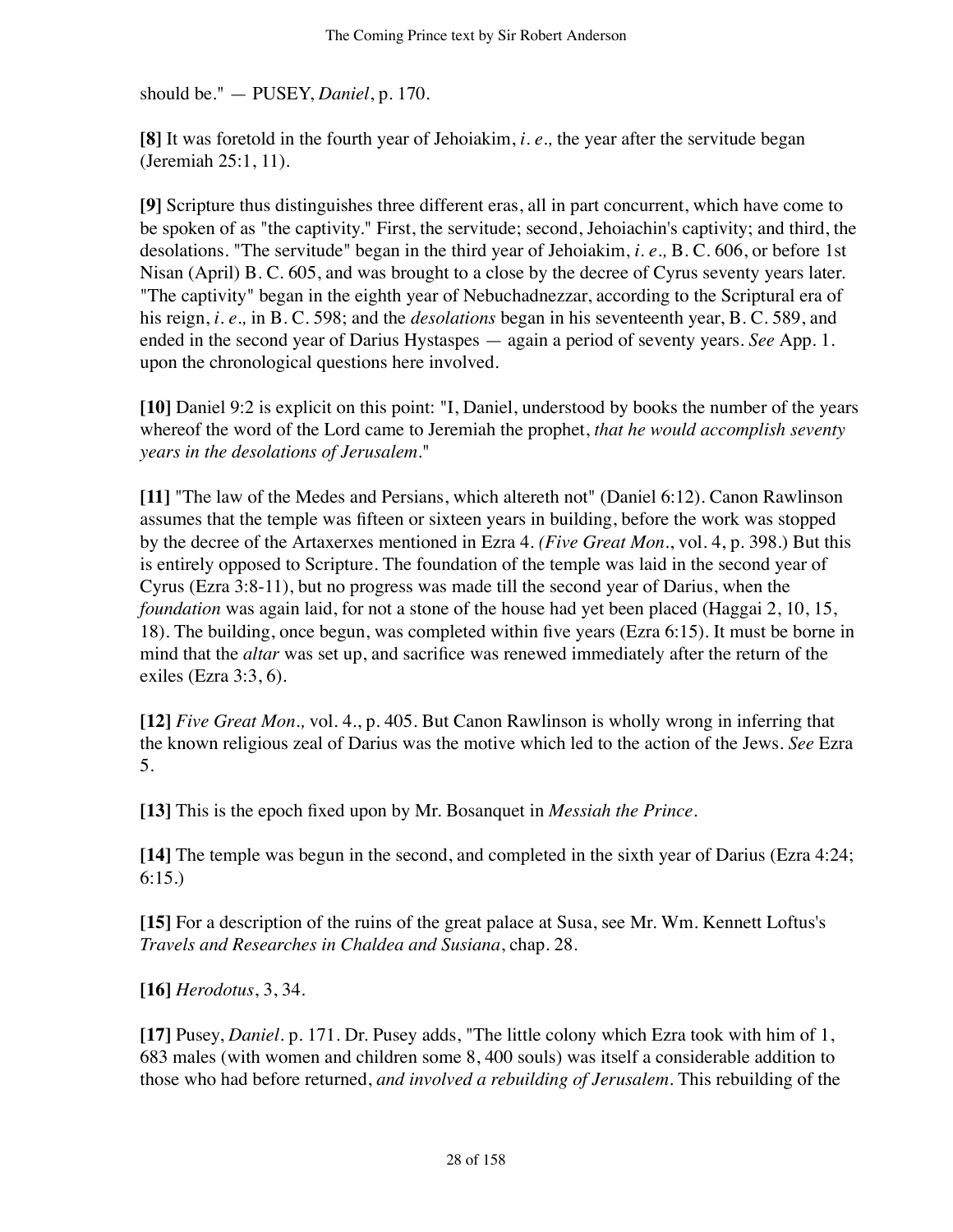city and reorganization of the polity, begun by Ezra, and carried on and perfected by Nehemiah, corresponds with the words of Daniel, 'From the going forth of a commandment to restore and build Jerusalem'" (p. 172.) This argument is the feeblest imaginable, and indeed this reference to the decree of the seventh year of Artaxerxes is a great blot on Dr. Pusey's book. If an immigration of 8, 400 souls involved a rebuilding of the city, and therefore marked the beginning of the seventy weeks, what shall be said of the immigration of 49, 697 souls seventy-eight years before? (Ezra 2:64, 65.) Did this not involve a rebuilding? But, Dr. Pusey goes on to say, *"The term also corresponds*," *i. e.,* the 483 years, to the time of Christ. Here is obviously the real ground for his fixing the date B. C. 457, or more properly B. C. 458, as given by Prideaux, whom unfortunately Dr. Pusey has followed at this point. With more *naivete* the author of the *Connection* pleads that the years will not tally if any other date be assigned, and therefore the decree of the seventh of Artaxerxes must be right! (Prid., *Con*., 1., 5, B. C. 458.) Such a system of interpretation has done much to discredit the study of prophecy altogether.

#### **[18]** *i. e., Euphrates*. Ezra 4:16.

**[19]** "This last is the only decree which we find recorded in Scripture which relates to the restoring and building of the city. It must be borne in mind that the very existence of a place as *a city* depended upon such a decree; for before that any who returned from the land of captivity went only in the condition of sojourners; it was the decree that gave them a recognized and distinct political existence." — TREGELLES, *Daniel*, p. 98.

"On a sudden, however, in the twentieth year of Artaxerxes, Nehemiah, a man of Jewish descent, cup-bearer to the king, received a commission to rebuild the city with all possible expedition. The cause of this change in the Persian politics is to be sought, not so much in the personal influence of the Jewish cup-bearer, as in the foreign history of the times. The power of Persia had received a fatal blow in the victory obtained at Cnidos by Conon, the Athenian admiral. The great king was obliged to submit to a humiliating peace, among the articles of which were the abandonment of the maritime towns, and a stipulation that the Persian army should not approach within three days' journey of the sea. Jerusalem, being about this distance from the coast, and standing so near the line of communication with Egypt, became a post of the utmost importance." — MILMAN, *Hist*. *Jews* (3rd Ed.), 1., 435.

**[20]** Artaxerxes I. reigned forty years, from 465 to 425. He is mentioned by Herodotus once (6. 98), by Thucydides frequently. Both writers were his contemporaries. There is every reason to believe that he was the king who sent Ezra and Nehemiah to Jerusalem, and sanctioned the restoration of the fortifications." — RAWLINSON, *Herodotus*, vol. 4., p. 217.

**[21]** The year in which he is said to have recited his writings at the Olympic games, was the very year of Nehemiah's mission.

**[22]** The era of the Olympiads began B. C. 776; the era of Rome (A. U. C.) B. C. 753; and the era of Nabonassar, B. C. 747.

**[23]** The seven months of Artabanus were by some added to the last year of Xerxes, and by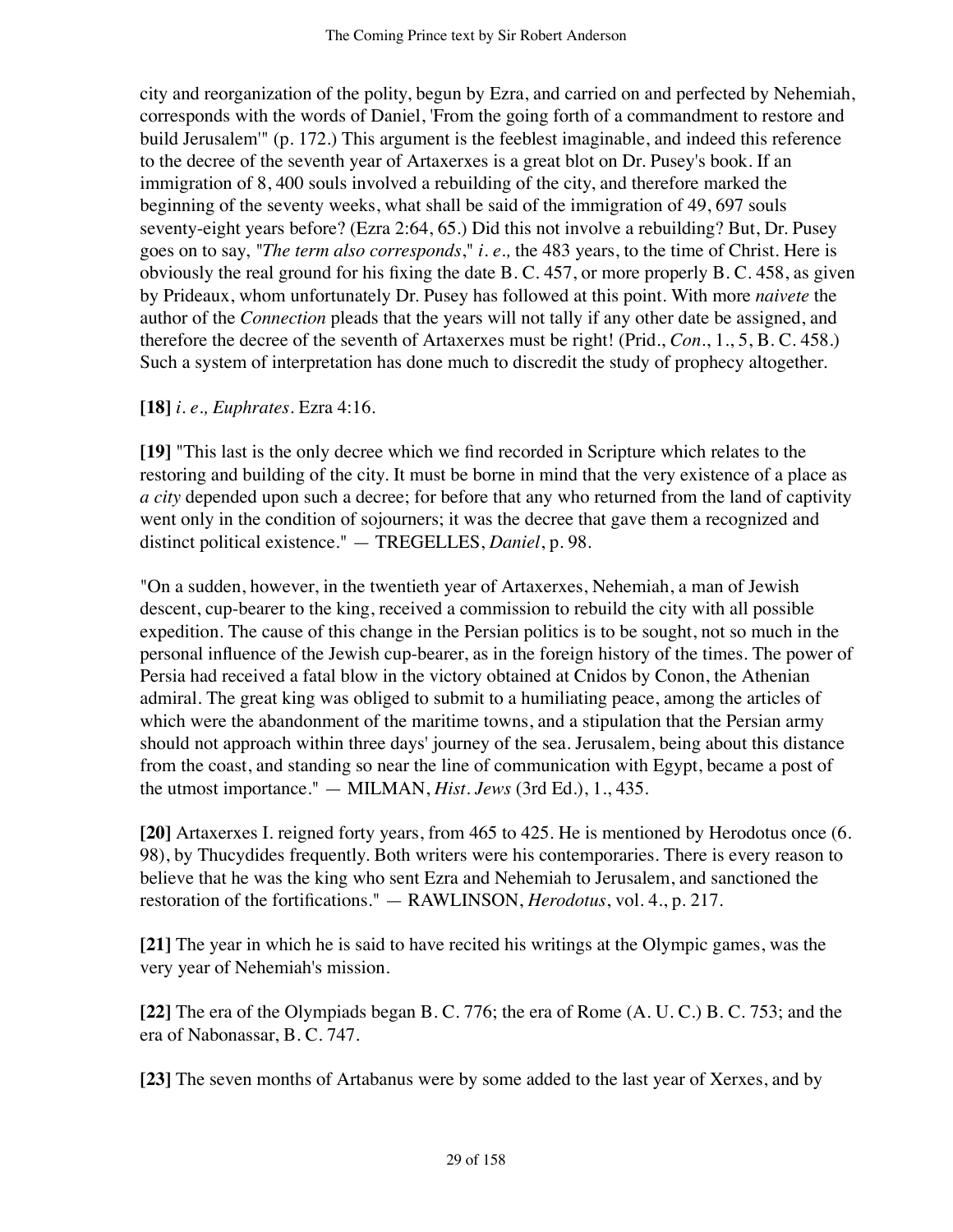others were included in the reign of Artaxerxes." — CLINTON, *Fasti Hellenici*, vol. 2., p. 42.

**[24]** It has been shown already that the accession of Xerxes is determined to the beginning of 485 B. C. His twentieth year was completed in the beginning of 465 B. C., and his death would happen in the beginning of the Archonship of Lysitheus. The seven months of Artabanus, completing the twenty-one years, would bring down the accession of Artaxerxes (after the removal of Artabanus) to the beginning of 464, in the year of Nabonassar 284, where it is placed by the canon. *Note* b: "We may place the death of Xerxes in the first month of that Archon *(i. e.,* of Lysitheus), July B. C. 465, and the succession of Artaxerxes in the eighth month, February B. C. 464." — CLINTON, *Fasti Hellenici*, vol. 2., p. 380.

**[25]** See Appendix 2., Note A, on the chronology of the reign of Artaxerxes Longimanus.

.

#### CHAPTER VI.

#### **THE PROPHETIC YEAR**

IN English ears it must sound pedantic to speak of "weeks" in any other than the familiar acceptation of the term. But with the Jew it was far otherwise. The effect of his laws was fitted "to render the word *week* capable of meaning a seven of years almost as naturally as a seven of days. Indeed the generality of the word would have this effect at any rate. Hence its use to denote the latter in prophecy is not mere arbitrary symbolism, but the employment of a not unfamiliar and easily understood language." **[1]**

Daniel's prayer referred to seventy years fulfilled: the prophecy which came in answer to that prayer foretold a period of seven times seventy still to come. But here a question arises which never has received sufficient notice in the consideration of this subject. None will doubt that the era is a period of years; but of what kind of year is it composed? That the Jewish year was lunisolar appears to be reasonably certain. If tradition may be trusted, Abraham preserved in his family the year of 360 days, which he had known in his Chaldean home. **[2]** The month dates of the flood (150 days being specified as the interval between the seventeenth day of the second month, and the same day of the seventh month) appear to show that this form of year was the earliest known to our race. Sir Isaac Newton states, that "all nations, before the just length of the solar year was known, reckoned months by the course of the moon, and years by the return of winter and summer, spring and autumn; and in making calendars for their festivals, they reckoned thirty days to a lunar month, and twelve lunar months to a year, taking the nearest round numbers, whence came the division of the ecliptic into 360 degrees." And in adopting this statement, Sir G. C. Lewis avers that "all credible testimony and all antecedent probability lead to the result that a solar year containing twelve lunar months, determined within certain limits of error, has been generally recognized by the nations adjoining the Mediterranean, from a remote antiquity." **[3]**

But considerations of this kind go no further than to prove how legitimate and important is the question here proposed. The inquiry remains whether any grounds exist for reversing the presumption which obtains in favor of the common civil year. Now the prophetic era is clearly seven times the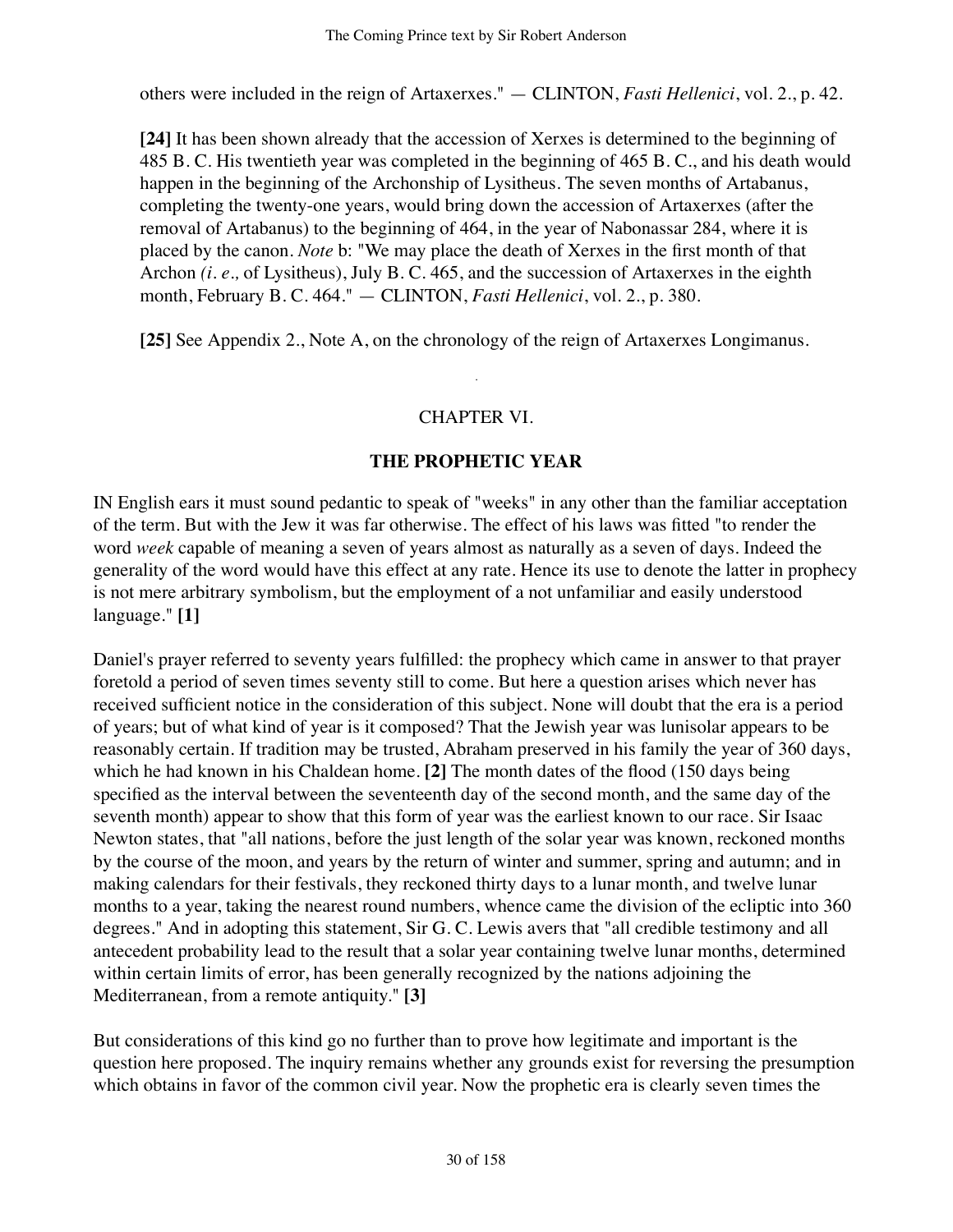seventy years of the "desolations" which were before the mind of Daniel when the prophecy was given. Is it possible then to ascertain the character of the years of this lesser era?

One of the characteristic ordinances of the Jewish law was, that every seventh year the land was to lie fallow, and it was in relation to the neglect of this ordinance that the era of the desolations was decreed. It was to last "until the land had enjoyed her Sabbaths; for so long as she lay desolate, she kept Sabbath, to fulfill threescore and ten years." (2 Chronicles 36:21; *cf*. Leviticus 26:34, 35) The essential element in the judgment was, not a ruined city, but a land laid desolate by the terrible scourge of a hostile invasion, (Compare Jeremiah 27:13; Haggai 2:17) the effects of which were perpetuated by famine and pestilence, the continuing proofs of the Divine displeasure. It is obvious therefore, that the true epoch of the judgment is not, as has been generally assumed, the capture of Jerusalem, but the invasion of Judea. From the time the Babylonian armies entered the land, all agricultural pursuits were suspended, and therefore the desolations may be reckoned from the day the capital was invested, namely, the tenth day of the tenth month in the ninth year of Zedekiah. This was the epoch as revealed to Ezekiel the prophet in his exile on the banks of the Euphrates, (Ezekiel 24:1, 2) and for twenty-four centuries the day has been observed as a fast by the Jews in every land.

The close of the era is indicated in Scripture with equal definiteness, as "the four-and-twentieth day of the ninth month in the second year of Darius. **[4]** "Consider now" (the prophetic word declared) "from this day and upward — from the four-and- twentieth day of the ninth month, even from the day that the foundation of the Lord's temple was laid — consider it: *from this day I will bless you."* Now from the tenth day of Tebeth B.C. 589, **[5]** to the twenty-fourth day of Chisleu B.C. 520, **[6]** was a period of 25, 202 days; and seventy years of 360 days contain exactly 25, 200 days. We may conclude, therefore, that the era of the "desolations" was a period of seventy years of 360 days, beginning the day after the Babylonian army invested Jerusalem, and ending the day before the foundation of the second temple was laid. **[7]**

But this inquiry may be pressed still further. As the era of the "desolations" was fixed at seventy years, because of the neglect of the Sabbatic years, (2 Chronicles 36:21; Leviticus 26:34, 35) we might expect to find that a period of seven times seventy years measured back from the close of the seventy years of "indignation against Judah," would bring us to the time when Israel entered into their full national privileges, and thus incurred their full responsibilities. And such in fact will be found upon inquiry to be the case. From the year succeeding the dedication of Solomon's temple, to the year before the foundation of the second temple was laid, was a period of 490 years of 360 days. **[8]**

It must be admitted, however, that no argument based on calculations of this kind is final. **[9]** The only data which would warrant our deciding unreservedly that the prophetic year consists of 360 days, would be to find some portion of the era subdivided into the days of which it is composed. No other proof can be wholly satisfactory, but if this be forthcoming, it must be absolute and conclusive. And this is precisely what the book of the Revelation gives us.

As already noticed, the prophetic era is divided into two periods, the one of 7+ 62 heptades, the other of a single heptade. **[10]** Connected with these eras, two "princes" are prominently mentioned; first, the Messiah, and secondly, a prince of that people by whom Jerusalem was to be destroyed, — a personage of such pre-eminence, that on his advent his identity is to be as certain as that of Christ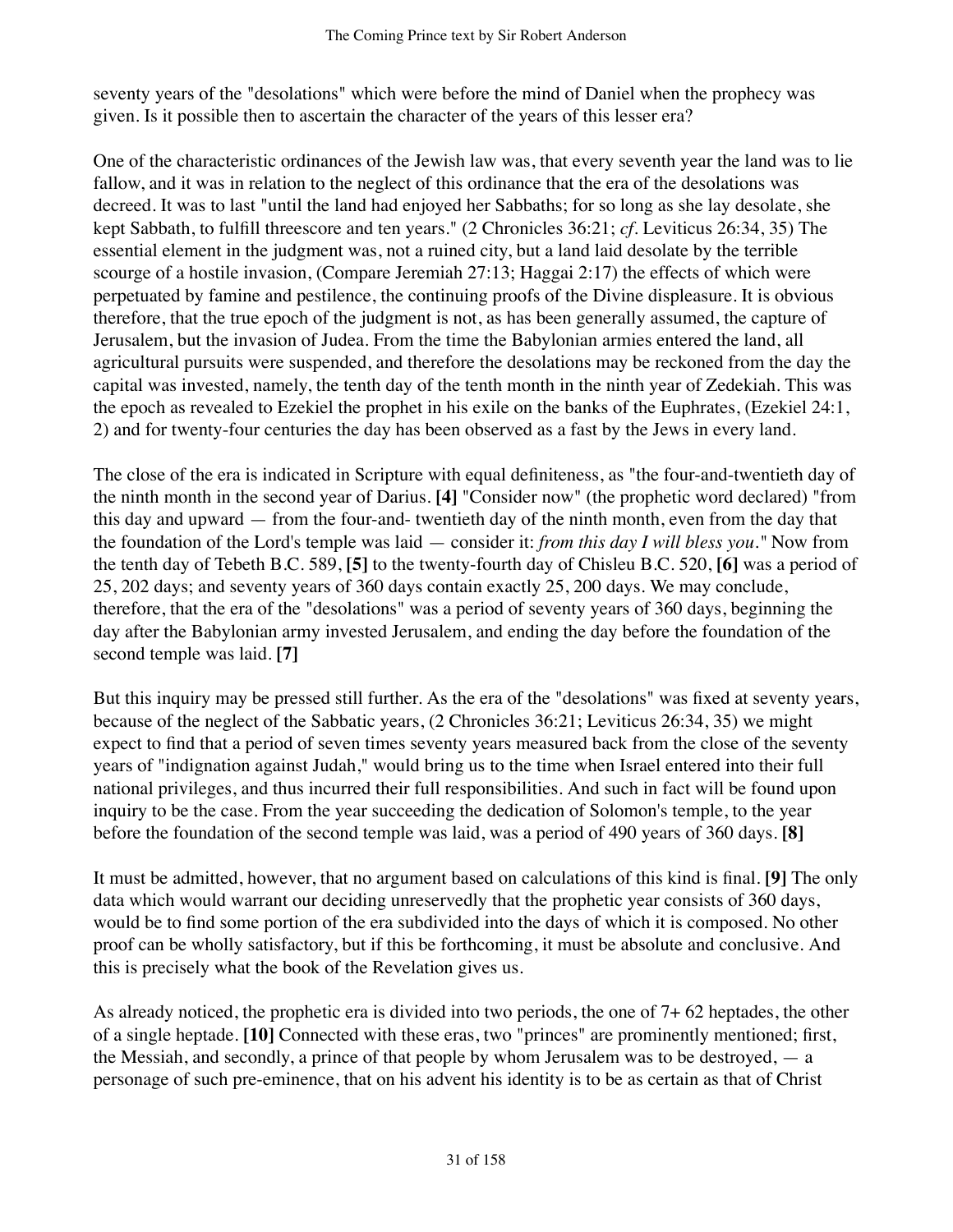Himself. The first era closes with the "cutting off" of Messiah; the beginning of the second era dates from the signature of a "covenant," or treaty, by this second "prince," with or perhaps in favor of "the many," **[11]** that is the Jewish nation, as distinguished probably from a section of pious persons among them who will stand aloof. In the middle of the heptade the treaty is to be violated by the suppression of the Jews' religion, and a time of persecution is to follow.

Daniel's vision of the four beasts affords a striking commentary upon this. The identity of the fourth beast with the Roman empire is not doubtful, and we read that a "king" is to arise, territorially connected with that empire, but historically belonging to a later time; he will be a persecutor of "the saints of the Most High," and his fall is to be immediately followed by the fulfillment of Divine blessings upon the favored people — the precise event which marks the close of the "seventy weeks." The duration of that persecution, moreover, is stated to be "a time and times, and the dividing of time," — a mystical expression, of which the meaning might be doubtful, were it not that it is used again in Scripture as synonymous with three and a half years, or half a prophetic week. (Revelation 12:6, 14) Now there can be no reasonable doubt of the identity of the king of Daniel 7:25 with the first "beast" of the thirteenth chapter of Revelation. In the Revelation he is likened to a leopard, a bear, and a lion,— the figures used for Daniel's three first beasts. In Daniel there are ten kingdoms, represented by ten horns. So also in Revelation. According to Daniel, "he shall speak great words against the Most High, and wear out the saints of the Most High:" according to Revelation, "he opened his mouth in blasphemy against God," "and it was given unto him to make war with the saints and to overcome them." According to. Daniel, "they shall be given into his hand until a. time and times and the dividing of time," or three and a half years: according to Revelation, "power was given unto him to continue forty and two months."

It is not impossible, of course, that prophecy may foretell the career of two different men, answering the same description, who will pursue a precisely similar course in similar circumstances for a similar period of three and a half years; but the more natural and obvious supposition is that the two are identical. Owing to the very nature of the subject, their identity cannot be logically demonstrated, but it rests upon precisely the same kind of proof upon which juries convict men of crimes, and convicted prisoners are punished.

Now this seventieth week is admittedly a period of seven years, and half of this period is three times described as "a time, times, and half a time," or "the dividing of a time;" (Daniel 7:25; 12:7; Revelation 12:14) twice as forty-two months; (Revelation 11:2; 13:5) and twice as 1, 260 days. (Revelation 11:3; 12:6) But 1, 260 days are exactly equal to forty-two months of thirty days, or three and a half years of 360 days, whereas three and a half Julian years contain 1, 278 days. It follows therefore that the prophetic year is not the Julian year, but the ancient year of 360 days. **[12]**

#### **CHAPTER 6 FOOTNOTES**

**[1]** Smith's *Bib. Dict*., III., 1726, "Week." Greek and Latin philosophers too have known of 'weeks of years. '" — PUSEY, *Daniel*, p. 167.

**[2]** *Encyc. Brit.* (6th ed.), title *"Chronology*." See also Smith's *Bib. Dict*., title *"Chronology*," p. 314.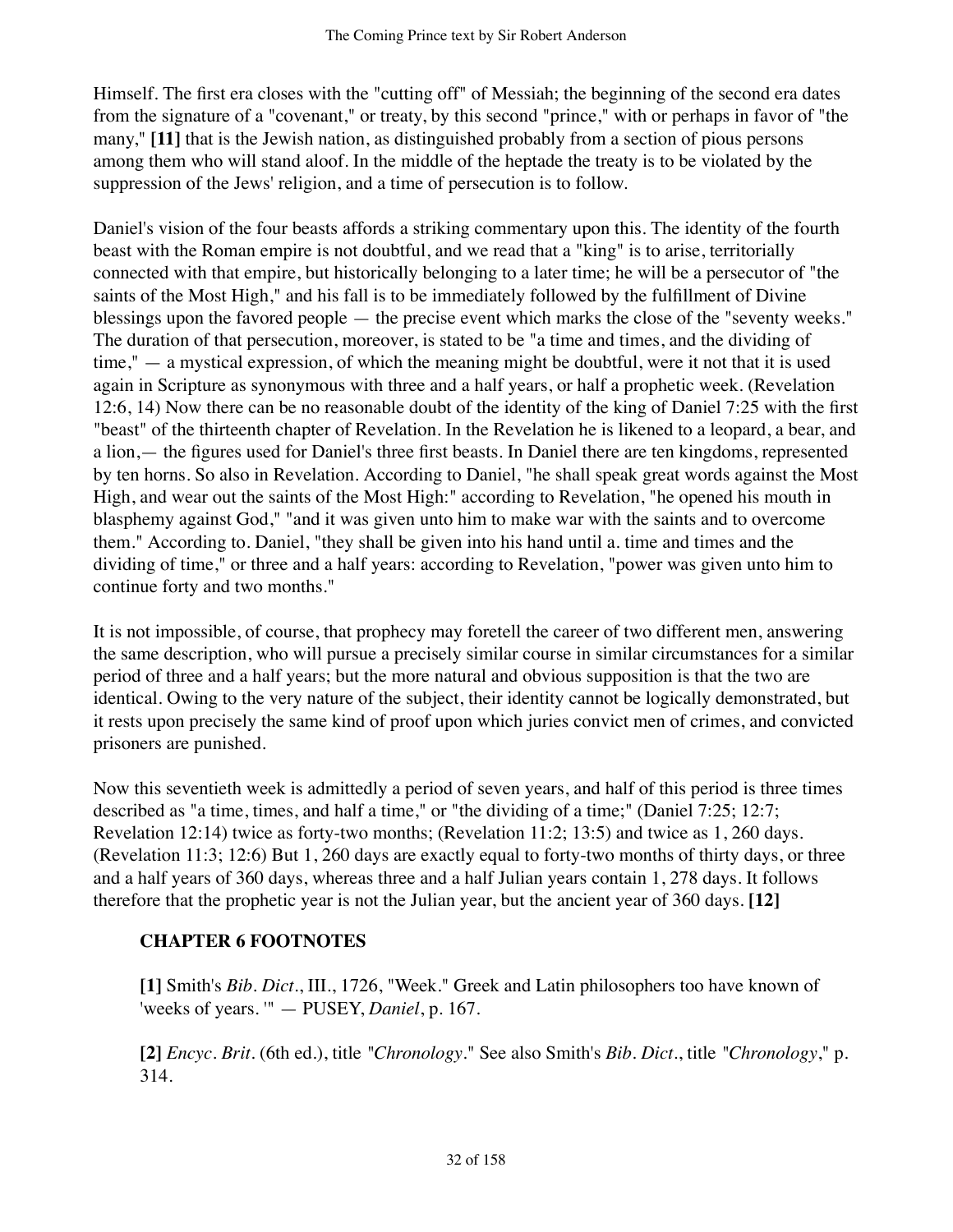**[3]** *Astronomy of the Ancients*, chap. 1 & 7. Are not the hundred and eighty days of the great feast of Xerxes intended to be equivalent to six months? (Esther 1:4.)

**[4]** Haggai. 2:10, 15-19. The books of Haggai and Zechariah give in full the prophetic utterances which the narrative of Ezra (4:24; 5:1-5) mentions as the sanction and incentive under which the Jews returned to the work of setting up their temple.

**[5]** The ninth year of Zedekiah. See App. 1. *post*.

**[6]** The second year of Darius Hystaspes.

**[7]** The date of the Paschal new moon, by which the Jewish year is regulated, was the evening of the 14th March in B. C. 589, and about noon on 1st April B. C. 520. According to the phases the 1st Nisan in the former year was probably the 15th or 16th March, and in the latter the 1st or 2nd April.

**[8]** The temple was dedicated in the eleventh year of Solomon, and the second temple was founded in B. C. 520. The intervening period reckoned exclusively was  $483$  years =  $490$ lunisolar years of 360 days. It is noteworthy that the interval between the dedication of Solomon's temple and the dedication of the second temple (B. C. 515) was 490 years. A like period had elapsed between the entrance into Canaan and the foundation of the kingdom under Saul. These cycles of 70, and multiples of 70, in Hebrew history are striking and interesting. See App. 1.

**[9]** Though it is signally confirmed by the undoubted fact that the Jewish Sabbatical year was conterminous, not with the solar, but with the ecclesiastical year.

**[10]** The division of the 69 weeks into 7 +62 is accounted for by the fact that the first 49 years, during which the restoration of Jerusalem was completed, ended with a great crisis in Jewish history, the close of the prophetic testimony. Forty-nine years from B. C. 445 brings us to the date of Malachi's prophecy.

**[11]** "The multitude." — TREGELLES, *Daniel*, p. 97.

**[12]** It is noteworthy that the prophecy was given at Babylon, and the Babylonian year consisted of twelve months of thirty days. That the prophetic year is not the ordinary year is no new discovery. It was noticed sixteen centuries ago by Julius Africanus in his *Chronography*, wherein he explains the seventy weeks to be weeks of *Jewish* (lunar) years, beginning with the twentieth of Artaxerxes, the fourth year of the 83rd Olympiad, and ending in the second year of the 202nd Olympiad; 475 Julian years being equal to 490 lunar years.

## CHAPTER VII.

.

#### **THE MYSTIC ERA OF THE WEEKS**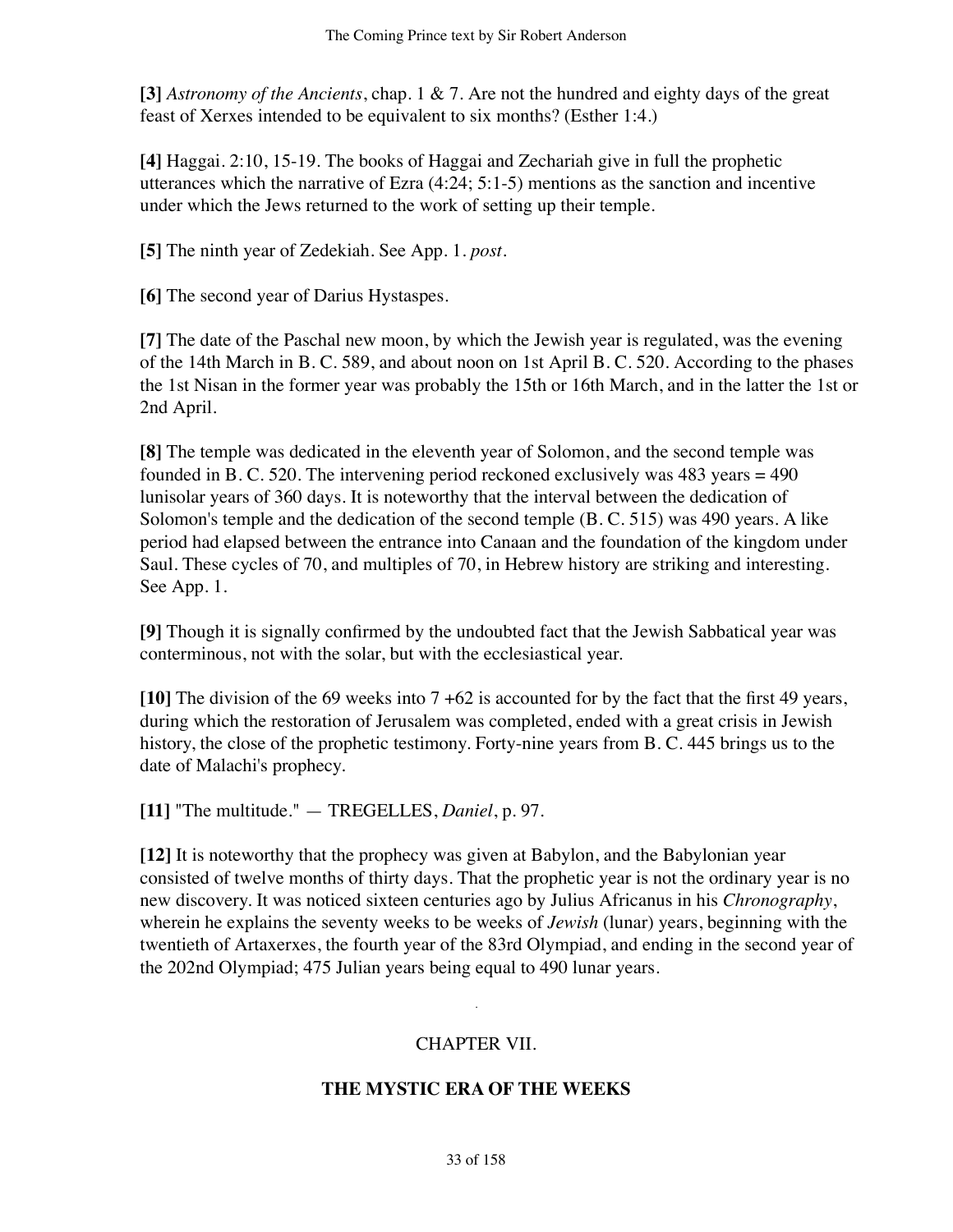THE conclusions arrived at in the preceding chapter suggest a striking parallel between Daniel's earlier visions and the prophecy of the seventy weeks. History contains no record of events to satisfy the predicted course of the seventieth week. The Apocalypse was not even written when that period ought chronologically to have closed, and though eighteen centuries have since elapsed, the restoration of the Jews seems still but a chimera of sanguine fanatics. And be it remembered that the purpose of the prophecy was not to amuse or interest the curious. Of necessity some mysticism must characterize prophetic utterances, otherwise they might be "fulfilled to order" by designing men; but once the prophecy comes side by side with the events of which it speaks, it fails of one of its chief purposes if its relation to them be doubtful. If any one will learn the connection between prophecy and its fulfillment, let him read the fifty-third chapter of Isaiah, and compare it with the story of the Passion: so vague and figurative that no one could have acted out the drama it foretold; but yet so definite and clear that, once fulfilled, the simplest child can recognize its scope and meaning. If then the event which constitutes the epoch of the seventieth week must be as pronounced and certain as Nehemiah's commission and Messiah's death, it is of necessity still future.

And this is precisely what the study of the seventh chapter of Daniel will have led us to expect. All Christian interpreters are agreed that between the rise of the fourth beast and the growth of the ten horns there is a gap or parenthesis in the vision; and, as already shown, that gap includes the entire period between the time of Christ and the division of the Roman earth into the ten kingdoms out of which the great persecutor of the future is to arise. This period, moreover, is admittedly unnoticed also in the other visions of the book. There is therefore a strong *a priori* probability that it would be overlooked in the vision of the ninth chapter.

More than this, there is not only the same reason for this mystic foreshortening in the vision of the seventy weeks, as in the other visions, **[1]** but that reason applies here with special force. The seventy weeks were meted out as the period during which Judah's blessings were deferred. In common with all prophecy, the meaning of this prophecy will be unmistakable when its ultimate fulfillment takes place, but it was necessarily conveyed in a mystical form in order to shut up the Jews to the responsibility of accepting their Messiah. St. Peter's inspired proclamation to the nation at Jerusalem, recorded in the third chapter of Acts, was in accordance with this. The Jews looked merely for a return of their national supremacy, but God's first purpose was redemption through the death of the great Sin-bearer. Now, the sacrifice had been accomplished, and St. Peter pointed to Calvary as the fulfillment of that "which God before had showed by the mouth of all His prophets;" and he added this testimony, "Repent ye therefore, and turn again, that your sins may be blotted out, that so there may come seasons of refreshing from the presence of the Lord; and that He may send the Christ, who hath been appointed for you, even Jesus." (Acts 3:19, 20, R.V.) The realization of these blessings would have been the fulfillment of Daniel's prophecy, and the seventieth week might have run its course without a break. But Judah proved impenitent and obdurate, and the promised blessings were once again postponed till the close of this strange era of the Gentile dispensation.

But it may be asked, Was not the Cross of Christ the fulfillment of these blessings? A careful study of the Angel's words (Daniel 9:24) will show that not so much as one of them has been thus accomplished. The sixty-ninth week was to end with Messiah's death; the close of the seventieth week was to bring to Judah the full enjoyment of the blessings resulting from that death. Judah's transgression has yet to be restrained, and his sins to be sealed up. The day is yet future when a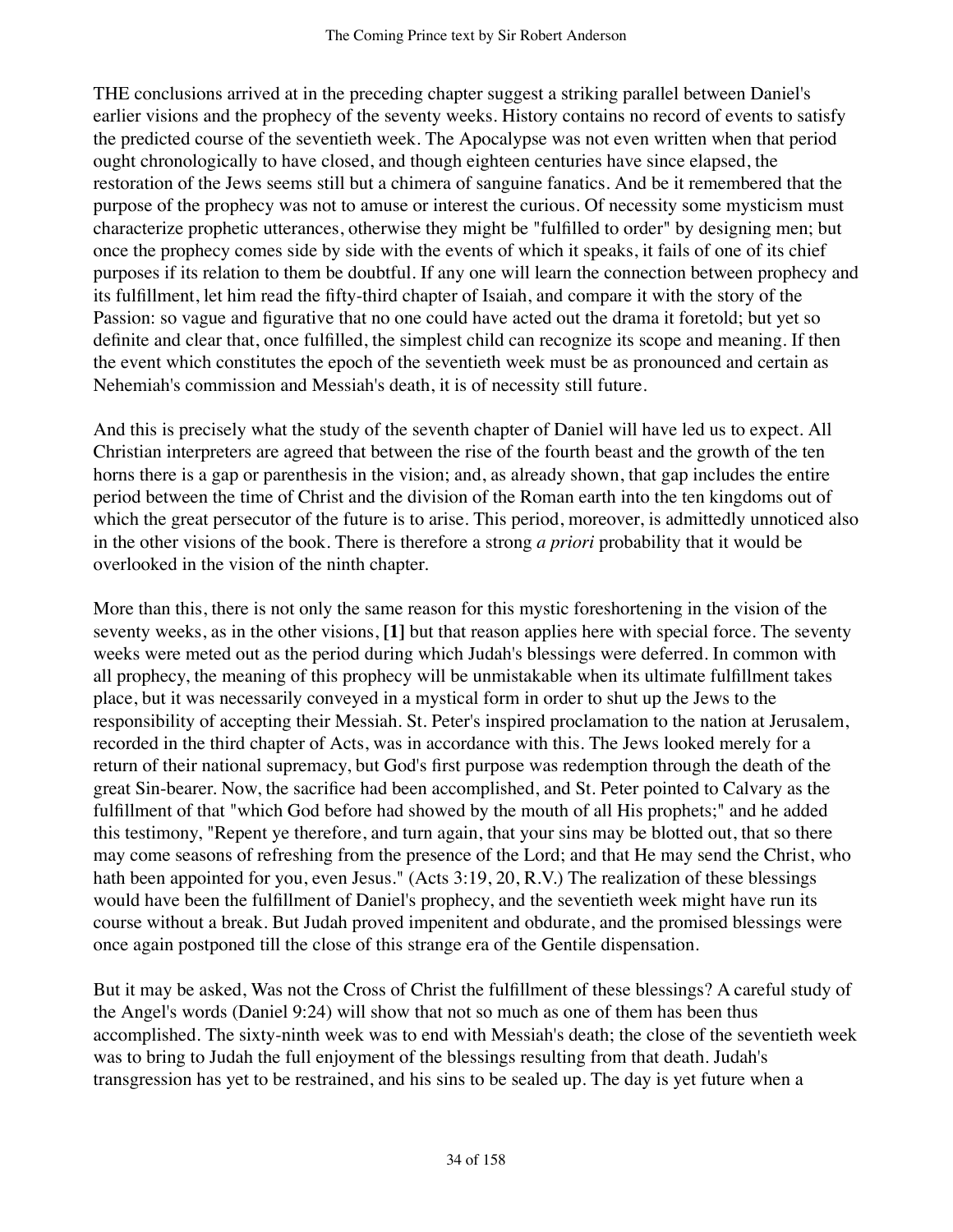fountain shall be opened for the iniquity of Daniel's people, (Zechariah 13:1) and righteousness shall be ushered in for them. In what sense were vision and prophet sealed up at the death of Christ, considering that the greatest of all visions was yet to be given, (The Revelation.) and the days were still to come when the words of the prophets were to be fulfilled? (Luke 21:22) And whatever meaning is to be put upon "anointing the most holy," it is clear that Calvary was not the accomplishment of it. **[2]**

But is it consistent with fair argument or common-sense to urge that an era thus chronologically defined should be indefinitely interrupted in its course? The ready answer might be given, that if common-sense and fairness – if human judgment, is to decide the question, the only doubt must be whether the final period of the cycle, and the blessings promised at its close, be not for ever abrogated and lost by reason of the appalling guilt of that people who "killed the Prince of life." (Acts 3:15) There exists surely no presumption against supposing that the stream of prophetic time is tided back during all this interval of the apostasy of Judah. The question remains, whether any precedent for this can be discovered in the mystical chronology of Israel's history.

According to the book of Kings, Solomon began to build the temple in the 480th year after the children of Israel were come out of the land of Egypt. (1 Kings 6:1) This statement, than which none could, seemingly, be more exact, has sorely puzzled chronologers. By some it has been condemned as a forgery, by others it has been dismissed as a blunder; but all have agreed in rejecting it. Moreover, Scripture itself appears to clash with it. In his sermon at Pisidian Antioch (Acts 13:18-21) St. Paul epitomizes thus the chronology of this period of the history of his nation: forty years in the wilderness; 450 years under the judges, and forty years of the reign of Saul; making a total of 530 years. To which must be added the forty years of David's reign and the first three years of Solomon's; making 573 years for the very period which is described in Kings as 480 years. Can these conclusions, apparently so inconsistent, be reconciled? **[3]**

If we follow the history of Israel as detailed in the book of Judges, we shall find that for five several periods their national existence as Jehovah's people was in abeyance. In punishment for their idolatry, God gave them up again and again, and "sold them into the hands of their enemies." They became slaves to the king of Mesopotamia for eight years, to the king of Moab for eighteen years, to the king of Canaan for twenty years, to the Midianites for seven years, and finally to the Philistines for forty years. **[4]** But the sum of 8 +18+ 20+ 7+ 40 years is 93 years, and if 93 years be deducted from 573 years, the result is 480 years. It is obvious, therefore, that the 480 years of the book of Kings from the Exodus to the temple is a mystic era formed by eliminating every period during which the people were cast off by God. **[5]** If, then, this principle were intelligible to the Jew in regard to history, it was both natural and legitimate to introduce it in respect of an essentially mystic era like that of the seventy weeks.

But this conclusion does not depend upon argument however sound, or inference however just. It is indisputably proved by the testimony of Christ Himself. "What shall be the sign of Thy coming, and of the end of the world?" the disciples inquired as they gathered round the Lord on one of the last days of His ministry on earth. (Matthew 24:3) In reply he spoke of the tribulation foretold by Daniel, **[6]** and warned them that the signal of that fearful persecution was to be the precise event which marks the middle of the seventieth week, namely, the defilement of the holy place by the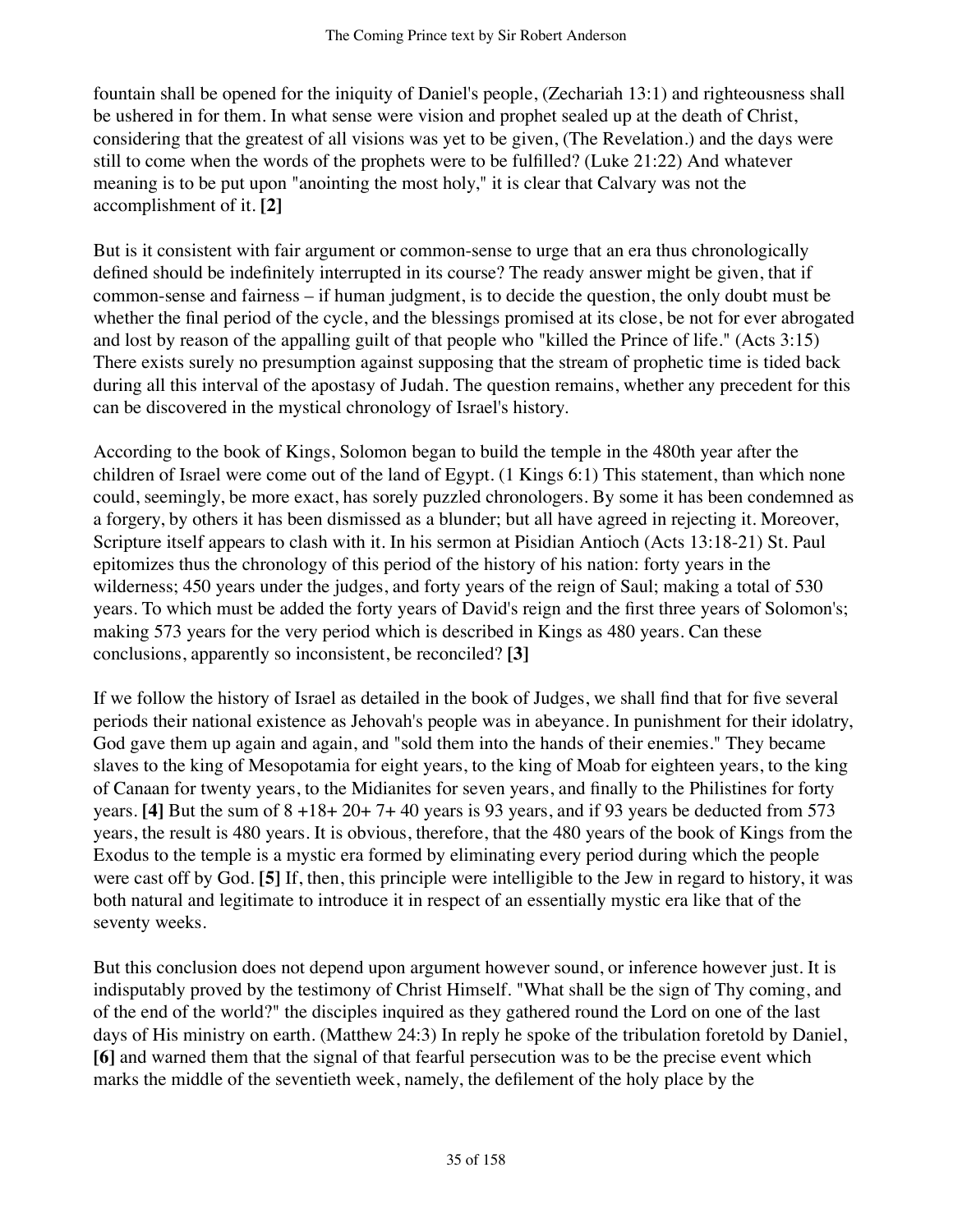"abomination of desolation," – some image of himself probably, which the false prince will set up in the temple in violation of his treaty obligations to respect and defend the religion of the Jews **[7]** That this prophecy was not fulfilled by Titus is as certain as history can make it; **[8]** but Scripture itself leaves no doubt whatever on the point.

It appears from the passages already quoted, that the predicted tribulation is to last three and a half years, and to date from the violation of the treaty in the middle of the seventieth week. What is to follow is thus described by the Lord Himself in words of peculiar solemnity: "Immediately after the tribulation of those days shall the sun be darkened, and the moon shall not give her light, and the stars shall fall from heaven, and the powers of the heaven shall be shaken: and then shall appear the sign of the Son of man in heaven, and then shall all the tribes of the earth mourn, and they shall see the Son of man coming in the clouds of heaven with power and great glory." (Matthew 24:29) That it is to the closing scenes of the dispensation this prophecy relates is here assumed. **[9]** And as these scenes are to follow *immediately* after a persecution, of which the era is within the seventieth week, the inference is incontestable that the events of that week belong to a time still future. **[10]**

We may conclude, then, that when wicked hands set up the cross on Calvary, and God pronounced the dread *"Lo-ammi"* (Romans 9:25, 26; *cf*. Hosea 1:9, 10) upon His people, the course of the prophetic era ceased to run. Nor will it flow on again till the autonomy of Judah is restored; and, with obvious propriety, that is held to date from the moment their readmission into the family of nations is recognized by treaty. **[11]** It will, therefore, be here assumed that the former portion of the prophetic era has run its course, but that the events of the last seven years have still to be accomplished. The last point, therefore, necessary to complete the chain of proof is to ascertain the date of "Messiah the Prince."

## **CHAPTER 7 FOOTNOTES**

**[1]** See pp. 44-47, *ante*.

**[2]** All these words point to practical benefits to be conferred in a practical way upon the people, at the second advent of Christ. Isaiah 1:26 is a commentary on "bringing in righteousness." To take it as synonymous with declaring God's righteousness (Romans 3:25) is doctrinally a blunder and an anachronism. To any whose views of "reconciliation" are not based on the use of the word in Scripture, "making reconciliation for iniquity" will seem an exception. The Hebrew verb *caphar* (to make atonement or reconciliation) means literally "to cover over" sin *(see* its use in Genesis 6:14), to do away with a charge against a person by means of bloodshedding, or otherwise *(ex. gr.* by intercession, Exodus 32:30), so as to secure his reception into Divine favor. The following is a list of the passages where the word is used in the first three books of the Bible: Genesis 6:14 *(pitch)*; 32:20 *(appease)*; Exodus 29:33, 36, 37; 30:10, 15, 16; 32:30; Leviticus 1:4; 4:20, 26, 31, 35; 5:6, 10, 13, 16, 18; 6:7, 30; 7:7; 8:15, 34; 9:7; 10:17; 12:7, 8;14:18, 19, 20, 21, 29, 31, 53; 15:15, 30; 16:6, 10, 11, 16, 17, 18, 20, 24, 27, 32, 33, 34; 17:11; 19:22; 23:28. It will be seen that *caphar* is never used of the expiation or bloodshedding considered objectively, but of the results accruing from it to the sinner, sometimes immediately on the victim's death, sometimes conditional upon the action of the priest who was charged with the function of applying the blood. The sacrifice was not the atonement, but the means by which atonement was made. Therefore "the preposition which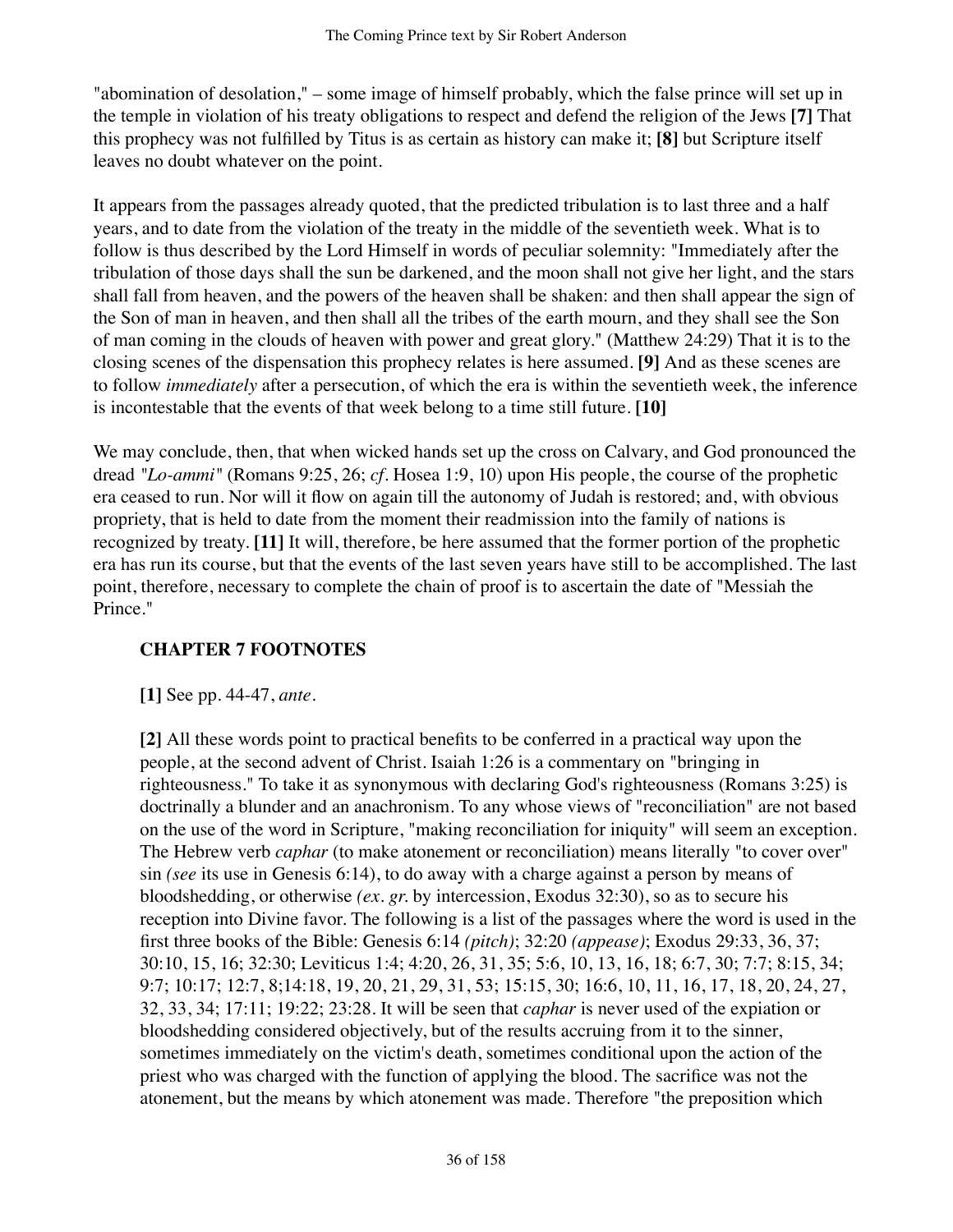marks substitution is never used in connection with the word *caphar"* (Girdlestone's *Synonyms* O. T., p. 214.) Making reconciliation, or atonement, therefore, according to the Scriptural use of the word, implies the removal of the practical estrangement between the sinner and God, the obtaining forgiveness for the sin; and the words in Daniel 9:24 point to the time when this benefit will be secured to Judah. "In *that day* there shall be a fountain opened to the inhabitants of Jerusalem for sin and uncleanness" ( Zechariah 13:1); that is, the blessings of Calvary will be theirs; *reconciliation* will be accomplished for the people. In keeping with this, transgression will be *restrained (see* use of the word in Genesis 8:2; Exodus 36:6); *i. e.,* they will cease to transgress; sins will be sealed up, – the ordinary word for securing a letter (1 Kings 21:8), or a purse or bag of treasure ( Job 14:17); *i. e.,* sins will be done with and put away in a practical sense; and vision and prophet will likewise be sealed up, *i. e.,* their functions will be at an end, for all will have been fulfilled.

**[3]** According to Browne *(Ordo Saec.,* §§. 254 and 268) the Exodus was on Friday the 10th April, B. C. 1586; the passage of Jordan was the 14th April, B. C. 1546; the accession of Solomon was B. C. 1016, and the foundation of the Temple was the 20th April, B. C. 1013. He therefore accepts St. Paul's statements unreservedly. Clinton conjectures that there was an interval of about twenty-seven years before the time of the Judges, and another of twelve years before the election of Saul, thus fixing on B. C. 1625 as the date of the Exode, extending the whole period to 612 years. Josephus reckons it 621 years, and this is adopted by Hales, who calls the statement in Kings "a forgery." Other chronologers assign periods varying from the 741 years of Julius Africanus to the 480 years of Usher, whose date for the Exode – B. C. 1491 – has been adopted in our Bible, though clearly wrong by ninety-three years at least. The subject is fully discussed by Clinton in *Fasli Hell.,* vol. 1., pp. 312-313, and by Browne, reviewing Clinton's arguments, in *Ordo Scec*., §. 6, *etc.* Browne's conclusions have much to commend them. But if others are right in inserting conjectural periods, my argument remains the same, for any such periods, if they existed, were obviously excluded from the 480 years on the same principle as were the eras of the servitudes. (This subject is discussed further in App. 1.)

**[4]** Judges 3:8, 14; 4:2, 3; 6:1; 13:1. The servitude of Judges 10:7, 9 affected only the tribes beyond Jordan, and did not suspend Israel's *national* position.

**[5]** The Israelites were nationally God's people as no other nation ever can be; therefore they were dealt with in some respects on principles similar to those which obtain in the case of individuals. A life without God is death. Righteousness must keep a strict account and sternly judge; or grace may pardon. And if God forgives, He likewise forgets the sin (Hebrews 10:17); which doubtless means that the record is wiped out, and the period it covers is treated as though it were a blank. The days of our servitude to evil are ignored in the Divine chronology.

**[6]** thlipsis, Matthew 24:21; Daniel 12:1 (LXX)

**[7]** kai epi to hieronn bdelugma ton eramoseon, Daniel 9:27; to bdelugma eramoseos, Daniel 12:11 (LXX.); hotan oun idate to bdelugma tas eramoseos to rhathen dia Danial tou prophatou, estos en topo hagio, Matthew 24:15. *Comp.* 1 Maccabees 1:54, okodomasan bdelugma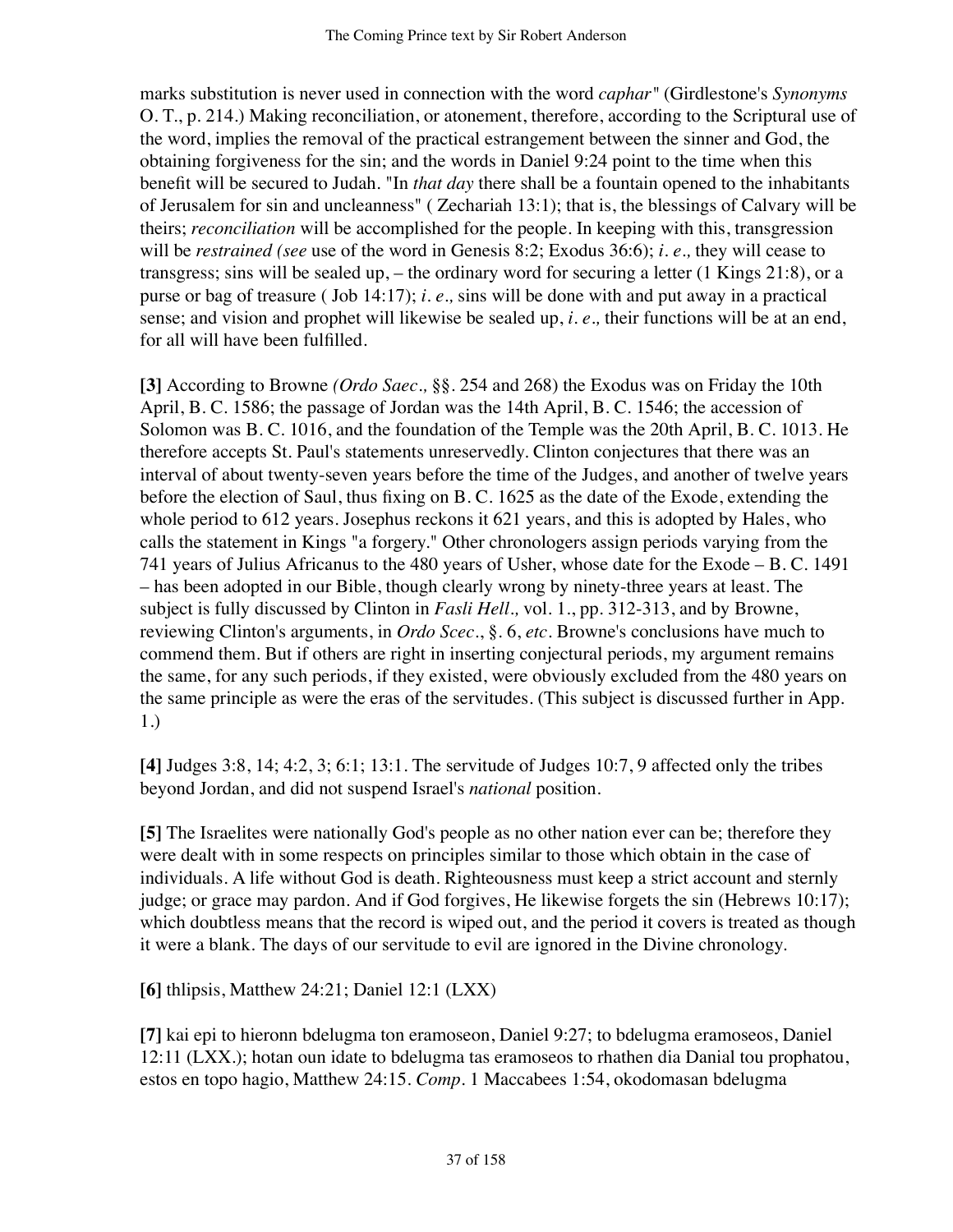eramoseos epi to phusiastapion. This passage in Matthew affords an unanswerable proof that all systems of interpretation which make the seventy weeks end with the coming or death of Christ, and therefore *before the destruction of Jerusalem by Tiffits,* are wholly wrong. And that that event was not in fact the terminus of the era is plain from Matthew 24:21-29, and Daniel 9:24.

**[8]** Making all allowance for the contemptible time-serving of Josephus and his admiration for Titus, his testimony on this point is too full and explicit. to admit of doubt *(Wars*, 6., 2, §. 4).

**[9]** I am aware of systems of interpretation which flitter away the meaning of all such scriptures, but it is idle to attempt to refute them in detail. *(See* chap 11 *post*, and App. Note C.)

**[10]** Such was the belief of the early Church; but the question has been argued at length out of deference to modern writers who have advocated a different interpretation of Daniel 9:27. Hippolytus, bishop and martyr, who wrote at the beginning of the third century, is most definite on the point. Quoting the verse, he says: "By one week he meant the last week, *which is to be at the end of the whole world;* of which week the two prophets Enoch and Elias will take up the half; for they will preach 1, 260 days, clothed in sackcloth" (Hip. on *Christ and Antichrist)*. According to Browne *(Ordo Saec.* p. 386, *note)*, this was also the view of the father of Christian chronologers, Julius Africanus. That half of the last week has been fulfilled, but the remaining three and a half years are still future, is maintained by Canon Browne himself (§ 339), who notices, what so many modern writers have missed, that the events belonging to this period are connected with the times of Antichrist.

**[11]** *i. e.,* the covenant mentioned in Daniel 9:27.

### CHAPTER VIII.

.

### **"MESSIAH THE PRINCE"**

JUST as we find that in certain circles people who are reputed pious are apt to be regarded with suspicion, so it would seem that any writings which claim Divine authority or sanction inevitably awaken distrust. But if the evangelists could gain the same fair hearing which profane historians command; if their statements were tested upon the same principles on which records of the past are judged by scholars, and evidence is weighed in our courts of justice, it would be accepted as a well-established fact of history that our Savior was born in Bethlehem, at a time when Cyrenius was Governor of Syria, and Herod was king in Jerusalem. The narrative of the first two chapters of St. Luke is not like an ordinary page of history which carries with it no pledge of accuracy save that which the general credit of the writer may afford. The evangelist is treating of facts of which he had "perfect understanding from the very first;" (Luke 1:3) in which, moreover, his personal interest was intense, and in respect of which a single glaring error would have prejudiced not only the value of his book, but the success of that cause to which his life was devoted, and with which his hopes of eternal happiness were identified.

The matter has been treated as though this reference to Cyrenius were but an incidental allusion, in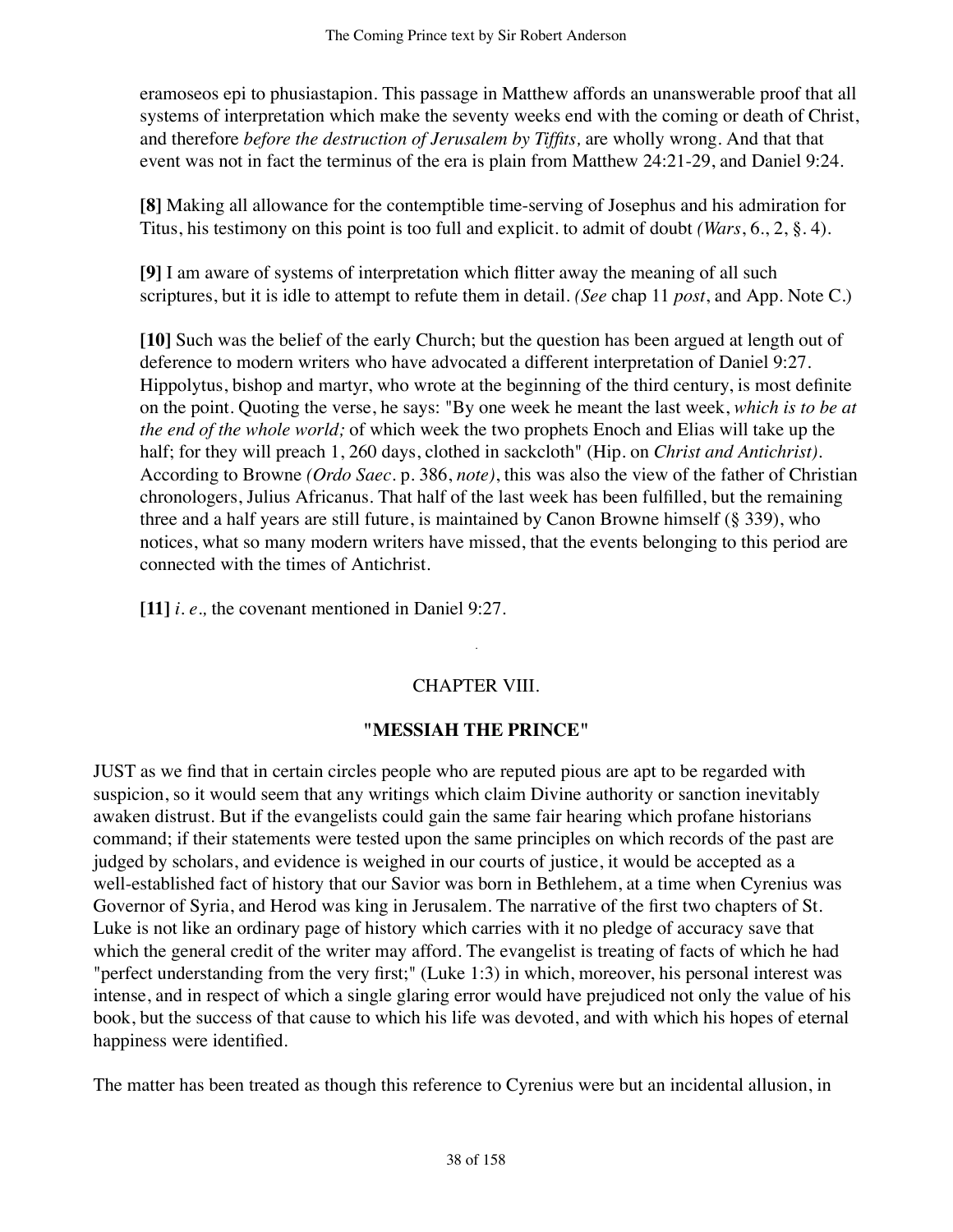respect of which an error would be of no importance; whereas, in fact, it would be absolutely vital. That the true Messiah must be born in Bethlehem was asserted by the Jew and conceded by the Christian: that the Nazarene was born in Bethlehem the Jew persistently denied. If even today he could disprove that fact, he would justify his unbelief; for if the Christ we worship was not by right of birth the heir to David's throne, He is not the Christ of prophecy. Christians soon forgot this when they had no longer to maintain their faith against the unbroken front of Judaism, but only to commend it to a heathen world. But it was not forgotten by the immediate successors of the apostles. Therefore it was that in writing to the Jews, Justin Martyr asserted with such emphasis that Christ was born during the taxing of Cyrenius, appealing to the lists of that census as to documents then extant and available for reference, to prove that though Joseph and Mary lived at Nazareth, they went up to Bethlehem to be enrolled, and that thus it came to pass the Child was born in the royal city, and not in the despised Galilean village. **[1]**

And these facts of the pedigree and birth of the Nazarene afforded almost the only ground upon which issue could be joined, where one side maintained, and the other side denied, that His Divine character and mission were established by transcendental proofs. None could question that His acts were more than human, but blindness and hate could ascribe them to Satanic power; and the sublime utterances which in every succeeding age have commanded the admiration of millions, even of those who have refused to them the deeper homage of their faith, had no charm for men thus prejudiced. But these statements about the taxing which brought the Virgin Mother up to Bethlehem, dealt with plain facts which required no moral fitness to appreciate them. That in such a matter a writer like St. Luke could be in error is utterly improbable, but that the error would remain unchallenged is absolutely incredible; and we find Justin Martyr, writing nearly a hundred years after the evangelist, appealing to the fact as one which was unquestionable. It may, therefore, be accepted as one of the most certain of the really certain things of history, that the first taxing of Cyrenius was made before the death of Herod, and that while it was proceeding Christ was born in Bethlehem.

Not many years ago this statement would have been received either with ridicule or indignation. The evangelist's mention of Cyrenius appeared to be a hopeless anachronism; as, according to undoubted history, the period of his governorship and the date of his "taxing" were nine or ten years later than the nativity. Gloated over by Strauss and others of his tribe, and dismissed by writers unnumbered either as an enigma or an error, the passage has in recent years been vindicated and explained by the labors of Dr. Zumpt of Berlin.

By a strange chance there is a break in the history of this period, for the seven or eight years beginning B.C. 4. **[2]** The list of the governors of Syria, therefore, fails us, and for the same interval P. Sulpicius Quirinus, the Cyrenius of the Greeks, disappears from history. But by a series of separate investigations and arguments, all of them independent of Scripture, Dr. Zumpt has established that Quirinus was *twice* governor of the province, and that his first term of office dated from the latter part of B.C. 4, when he succeeded Quinctilius Varus. The unanimity with which this conclusion has been accepted renders it unnecessary to discuss the matter here. But one remark respecting it may not be out of place. The grounds of Dr. Zumpt's conclusions may be aptly described as a chain of circumstantial evidence, and his critics are agreed that the result is reasonably certain. **[3]** To make that certainty absolute, nothing is wanting but the positive testimony of some historian of repute. If, for example, one of the lost fragments of the history of Dion Cassius were brought to light, containing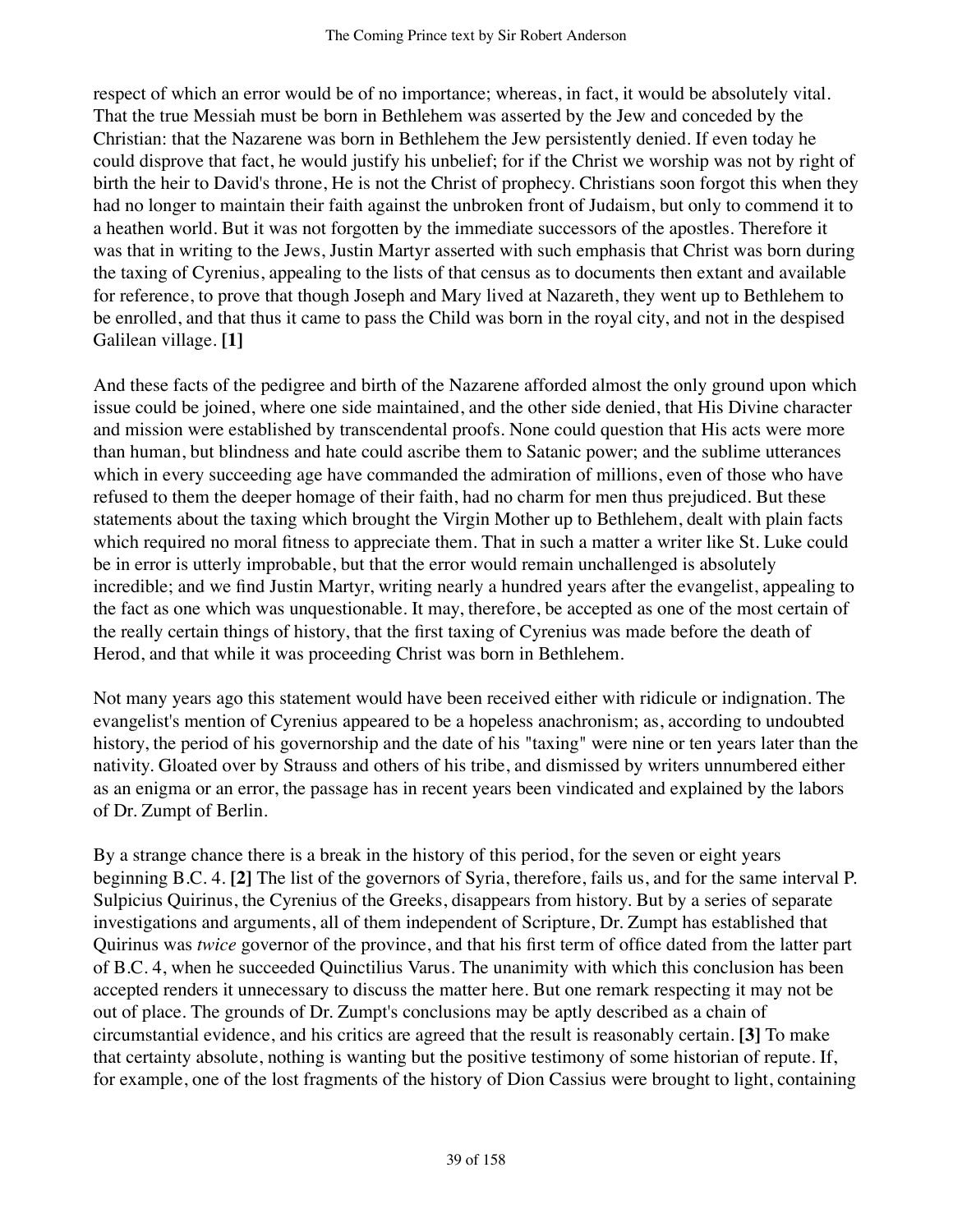the mention of Quirinus as governing the province during the last months of Herod's reign, the fact would be deemed as certain as that Augustus was emperor of Rome. A Christian writer may be pardoned if he attaches equal weight to the testimony of St. Luke. It will, therefore, be here assumed as absolutely certain that the birth of Christ took place at some date not earlier than the autumn of B.C. 4. **[4]**

The dictum of our English chronologer, than whom none more eminent or trustworthy can be appealed to, is a sufficient guarantee that this conclusion is consistent with everything that erudition can bring to bear upon the point. Fynes Clinton sums up his discussion of the matter thus. "The nativity was not more than about eighteen months before the death of Herod, nor less than five or six. The death of Herod was either in the spring of B.C. 4, *or the spring of* B.C. 3. The earliest possible date then for the nativity is the autumn of B.C. 6 (U. C. 748), eighteen months before the death of Herod in B.C. 4. *The latest will be the of* B.C. 4 (U. C. 750), about six months before his death, assumed to be in spring B.C. 3." **[5]** This opinion has weight, not only because of the writer's eminence as a chronologist, but also because his own view as to the actual date of the birth of Christ would have led him to narrow still more the limits within which it must have occurred, if his sense of fairness had permitted him to do so. Moreover, Clinton wrote in ignorance of what Zumpt has since brought to light respecting the census of Quirinus. The introduction of this new element into the consideration of the question, enables us with absolute confidence, adopting Clinton's dictum, to assign the death of Herod to the month Adar of B.C. 3, and the nativity to the autumn of B.C. 4.

That the least uncertainty should prevail respecting the time of an event of such transcendent interest to mankind is a fact of strange significance. But whatever doubt there may be as to the birth-date of the Son of God, it is due to no omission in the sacred page if equal doubt be felt as to the epoch of His ministry on earth. There is not in the whole of Scripture a more definite chronological statement than that contained in the opening verses of the third chapter of St. Luke. "In the fifteenth year of the reign of Tiberius Caesar, Pontius Pilate being governor of Judaea, and Herod being tetrarch of Galilee, and his brother Philip tetrarch of Ituraea and of the region of Trachonitis, and Lysanias the tetrarch of Abilene, Annas and Caiaphas being the high priests, the word of God came unto John the son of Zacharias in the wilderness."

Now the date of Tiberius Caesar's reign is known with absolute accuracy; and his fifteenth year, reckoned from his accession, began on the 19th August, A.D. 28. And further, it is also known that during that year, so reckoned, each of the personages named in the passage, actually held the position there assigned to him. Here then, it might be supposed, no difficulty or question could arise. But the evangelist goes on to speak of the beginning of the ministry of the Lord Himself, and he mentions that "He was about thirty years of age when He began." **[6]** This statement, taken in connection with the date commonly assigned to the nativity, has been supposed to require that "the fifteenth year of Tiberius" shall be understood as referring, not to the epoch of his reign, but to an earlier date, when history testifies that certain powers were conferred on him during the two last years of Augustus. All such hypotheses, however, "are open to one overwhelming objection, viz., that the reign of Tiberius, as beginning from 19th August, A.D. 14, was as well known a date in the time of Luke, as the reign of Queen Victoria is in our own day; and no single case has ever been, or can be, produced, in which the years of Tiberius were reckoned in any other manner." **[7]**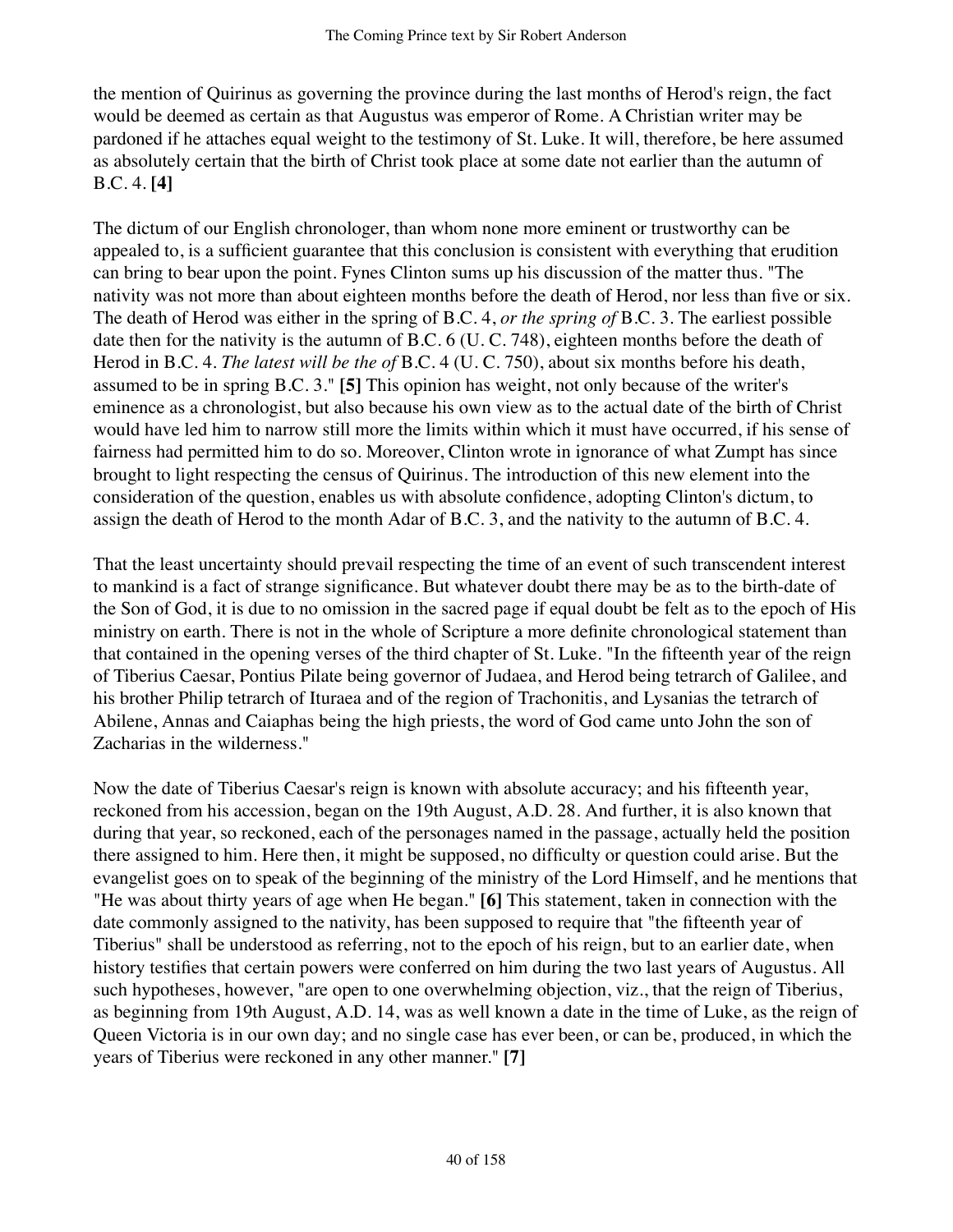Nor is there any inconsistency whatever between these statements of St. Luke and the date of the nativity (as fixed by the evangelist himself, under Cyrenius, in the autumn of B.C. 4; for the Lord's ministry, dating from the autumn of A.D. 28, may in fact have begun before His thirty-first year expired, and cannot have been later than a few months beyond it. The expression *"about* thirty years implies some such margin. **[8]** As therefore it is wholly unnecessary, it becomes wholly unjustifiable, to put a forced and special meaning on the evangelist's words; and by the fifteenth year of Tiberius Caesar he must have intended what all the world would assume he meant, namely, the year beginning 19th August, A.D. 28. And thus, passing out of the region of argument and controversy, we reach at last a well-ascertained date of vital importance in this inquiry.

The first Passover of the Lord's public ministry on earth is thus definitely fixed by the Gospel narrative itself, as in Nisan A.D. 29. And we are thus enabled to fix 32 A.D. as the year of the crucifixion. **[9]**

This is opposed, no doubt, to the traditions embodied in the spurious *Acta Pilati* so often quoted in this controversy, and in the writings of certain of the fathers, by whom the fifteenth year of Tiberius was held to be itself the date of the death of Christ; "by some, because they confounded the date of the baptism with the date of the Passion; by others, because they supposed both to have happened in one year; by others, because they transcribed from their predecessors without examination." **[10]**

An imposing array of names can be cited in support of any year from A.D. 29 to A.D. 33; but such testimony is of force only so long as no better can be found. Just as a seemingly perfect chain of circumstantial evidence crumbles before the testimony of a single witness of undoubted veracity and worth, and the united voice of half a county will not support a prescriptive right, if it be opposed to a single sheet of parchment, so the cumulative traditions of the Church, even if they were as definite and clear as in fact they are contradictory and vague, would not outweigh the proofs to which appeal has here been made.

One point more, however, claims attention. Numerous writers, some of them eminent, have discussed this question as though nothing more were needed in fixing the date of the Passion than to find a year, within certain limits, in which the paschal moon was full upon a Friday. But this betrays strange forgetfulness of the intricacies of the problem. True it is that if the system by which today the Jewish year is settled had been in force eighteen centuries ago, the whole controversy might turn upon the week date of the Passover in a given year; but on account of our ignorance of the embolismal system then in use, no weight whatever can be attached to it. **[11]** While the Jewish year was the old lunisolar year of 360 days, it is not improbable they adjusted it, as for centuries they had probably been accustomed to do in Egypt, by adding annually the "complimentary days" of which Herodotus speaks. **[12]** But it is not to be supposed that when they adopted the present form of year, they continued to correct the calendar in so primitive a manner. Their use of the metonic cycle for this purpose is comparatively modern. **[13]** And it is probable that with the lunar year they obtained also under the Seleucidae the old eight years' cycle for its adjustment. The fact that this cycle was in use among the early Christians for their paschal calculations, **[14]** raises a presumption that it was borrowed from the Jews; but we have no certain knowledge upon the subject.

Indeed, the only thing reasonably certain upon the matter is that the Passover did *not* fall upon the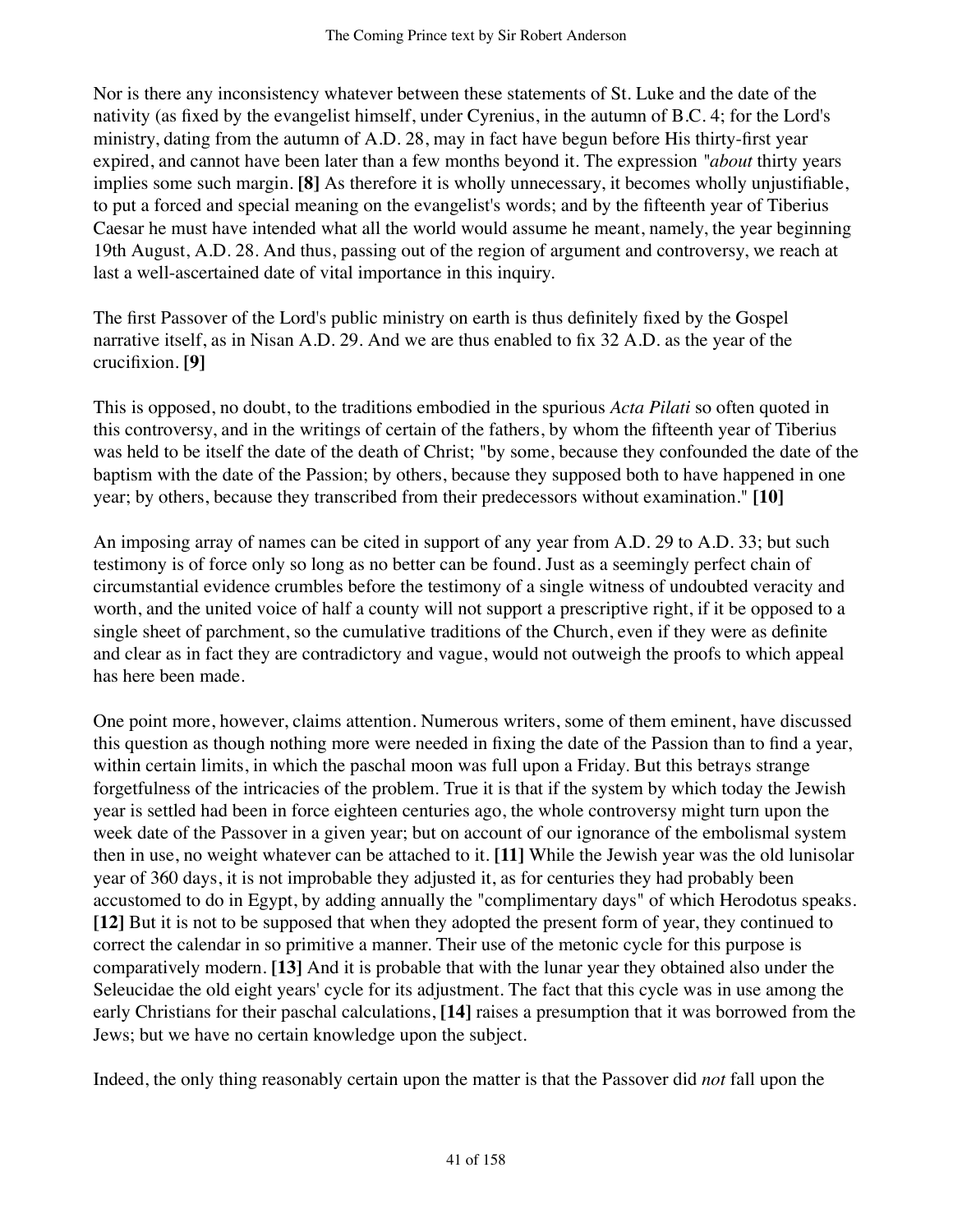days assigned to it by writers whose calculations respecting it are made with strict astronomical accuracy, **[15]** for the *Mishna* affords the clearest proof that the beginning of the month was not determined by the *true* new moon, but by the first appearance of her disc; and though in a climate like that of Palestine this would seldom be delayed by causes which would operate in murkier latitudes, it doubtless sometimes happened "that neither sun nor stars for many days appeared." **[16]** These considerations justify the statement that in any year whatever the 15th Nisan may have fallen on a Friday. **[17]**

For example, in A.D. 32, the date of the true new moon, by which the Passover was regulated, was the night (1*0h 57*m) of the 29th March. The ostensible date of the 1st Nisan, therefore, according to the phases, was the 31st March. It may have been delayed, however, till the 1st April; and in that case the 15th Nisan should apparently have fallen on Tuesday the 15th April. But the calendar may have been further disturbed by intercalation. According to the scheme of the eight years' cycle, the embolismal month was inserted in the third, sixth, and eighth years, and an examination of the calendars from A.D. 22 to A D. 45 will show that A.D. 32 was the third year of such a cycle. As, therefore, the difference between the solar year and the lunar is 11 days, it would amount in three years to 33 3/4 days, and the intercalation of a thirteenth month *(Ve-adar)* of thirty days would leave an epact still remaining of 3 3/4 days; and the "ecclesiastical moon" being that much before the real moon, the feast day would have fallen on the Friday (11th April), exactly as the narrative of the Gospels requires. **[18]**

This, moreover, would explain what, notwithstanding all the poetry indulged in about the groves and grottoes of Gethsemane, remains still a difficulty. Judas needed neither torch nor lantern to enable him to track his Master through the darkest shades and recesses of the garden, nor was it, seemingly, until he had fulfilled his base and guilty mission that the: crowd pressed in to seize their victim. And no traitor need have been suborned by the Sanhedrin to betray to them at midnight the object of their hate, were it not that they dared not take Him save by stealth. **[19]** Every torch and lamp increased the risk of rousing the sleeping millions around them, for that night all Judah was gathered to the capital to keep the Paschal feast. **[20]** If, then, the full moon were high above Jerusalem, no other light were needed to speed them on their guilty errand; but if, on the other hand, the Paschal moon were only ten or eleven days old upon that Thursday night, she would certainly have been low on the horizon, if she had not actually set, before they ventured forth. These suggestions are not made to confirm the proof already offered of the year date of the death of Christ, but merely to show how easy it is to answer objections which at first sight might seem fatal.

## **CHAPTER 8 FOOTNOTES**

**[1]** Bethlehem, "in which Jesus Christ was born, as you may also learn from the lists of the taxing which was made in the time of Cyrenius, the first Governor of yours in Judea." – *Apol.,* 1., § 34.

"We assert Christ to have been born a hundred and fifty years ago, under Cyrenius." – Ibid., § 46.

"But when there was an enrollment in Judea, which was then made first under Cyrenius, he went up from Nazareth, where he lived, to Bethlehem, of which place he was, to be enrolled," etc. – Dial. Trypho, § 78.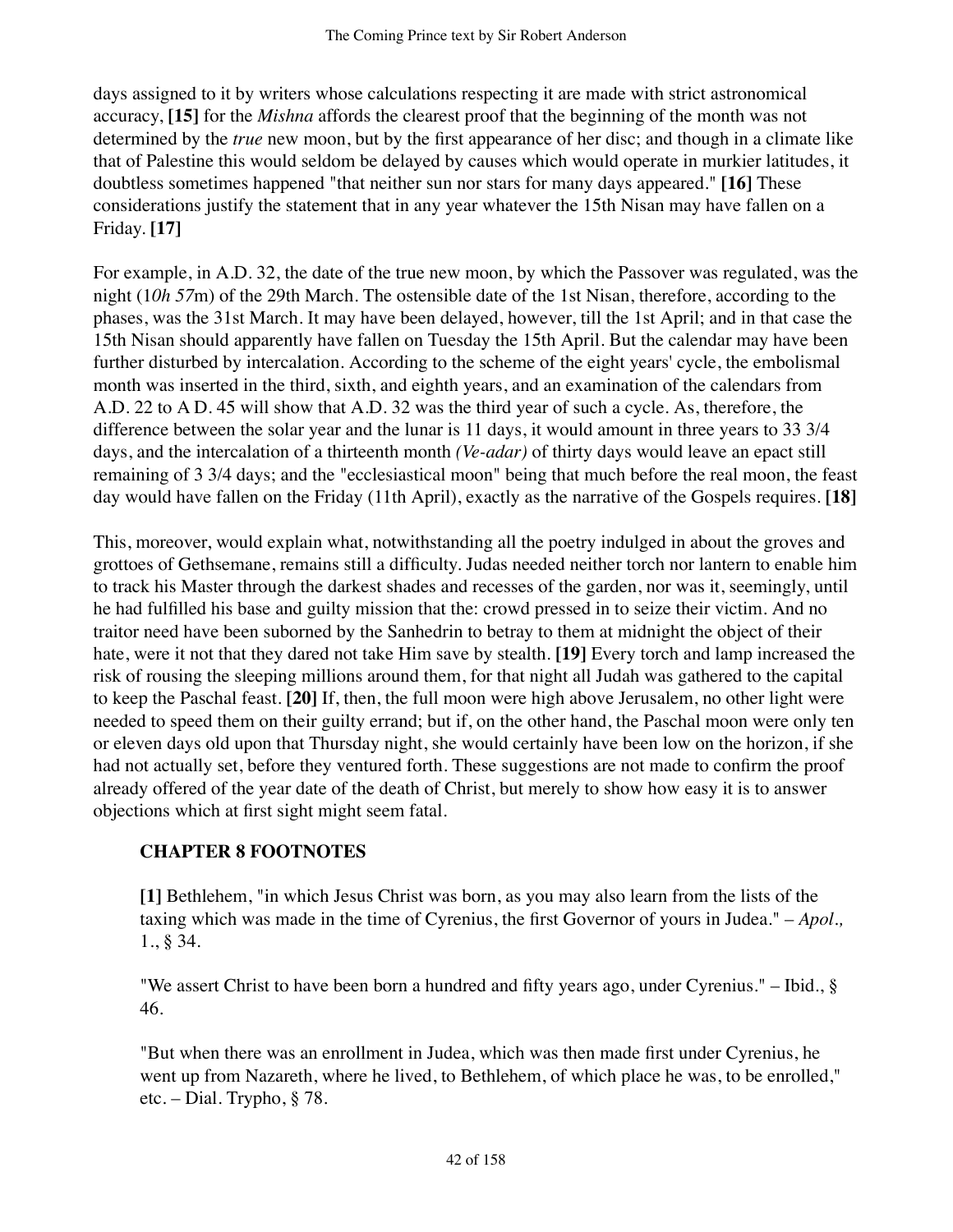**[2]** Josephus here leaves a gap in his narrative; and through the loss of MSS., the history of Dion Cassius, the other authority for this period, is not available to supply the omission.

**[3]** Dr. Zumpt's labors in this matter were first made public in a Latin treatise which appeared in 1854. More recently he has published them in his *Das Geburtsjahr Christi* (Leipzig, 1869). The English reader will find a summary of his arguments in Dean Alford's *Greek Test.* (Note on Luke 2:1), and in his article, on *Cyrenius* in Smith's *Bible Dic*t.; he describes them as "very striking and satisfactory." Dr. Farrar remarks, "Zumpt has, with incredible industry and research, all but established in this matter the accuracy of St. Luke, by proving the extreme *probability* that Quirinus was *twice* governor of Syria" *(Life of Christ,* vol. 1. p. 7, *note).* See also an article in the *Quarterly Review* for April 1871, which describes Zumpt's conclusions as "very nearly certain," "all but certain." The question is discussed also in Wieseler's *Chron. Syn.* (Venables's trans.) In his Roman history, Mr. Merivale adopts these results unreservedly. He says (vol. 4., p. 457), "A remarkable light has been thrown upon the point by the demonstration, as it seems to be, of Augustus Zumpt in his second volume of *Commentationes Epigraphicae,* that Quirinus (the Cyrenius of St. Luke 2.) was first governor of Syria from the close of A. U. 750 (B. C. 4), to A. U. 753 (B. C. l)."

**[4]** The birth of our Lord is placed in B. C. 1, by Pearson and Hug; B. C. 2, by Scaliger; B. C. 3, by Baronius, Calvisius, Suskind, and Paulus; B. C. 4, by Lamy, Bengel, Anger, Wieseler, and Greswell; B. C. 5, by Usher and Petavius; B. C. 7, by Ideler and Sanclementi (Smith's *Bible Dict.,* "Jesus Christ," p. 1075). It should be added that Zumpt's date for the nativity is fixed on independent grounds in B. C. 7. Following Ideler, he concludes that the conjunction of the planets Jupiter and Saturn, which occurred in that year, was the "Star" which led the Magi to Palestine.

**[5]** *Fasti Romani,* A. D. 29.

**[6]** Luke 3:23. Such is the right rendering of the verse. The Revised Version renders it: " And Jesus Himself, when He began *to teach*, was about thirty years of age."

**[7]** Lewin, *Fasti Sacri,* p. 53. Diss., chap. 6: The joint-principate theory of the reign of Tiberius, elaborately argued for by Greswell, is essential with writers like him, who assign the crucifixion to A. D 29 or 30. Sanclementi, indeed, finding "that nowhere in histories, or on monuments, or coins, is a vestige to be found of any such mode of reckoning the years of this emperor," *disposes of* the difficulty by taking the date in Luke 3:1 to refer, not to John the Baptist's ministry, but to Christ's death. Browne adopts this in a modified form, recognizing that the hypothesis above referred to "falls under fatal objections." He remarks that "it is improbable to the last degree" that Luke, who wrote specially for a Roman officer, and generally for Gentiles, would have so expressed himself as to be certainly misunderstood by them. Therefore, though the statement of the evangelist clashes with his conclusion as to the date of the Passion, he owns his obligation to accept it. See *Ordo Saec*., §§ 71 and 95.

**[8]** As Dean Alford puts it *(Gr. Test., in loco)*: "This hosei tpiakonta admits of considerable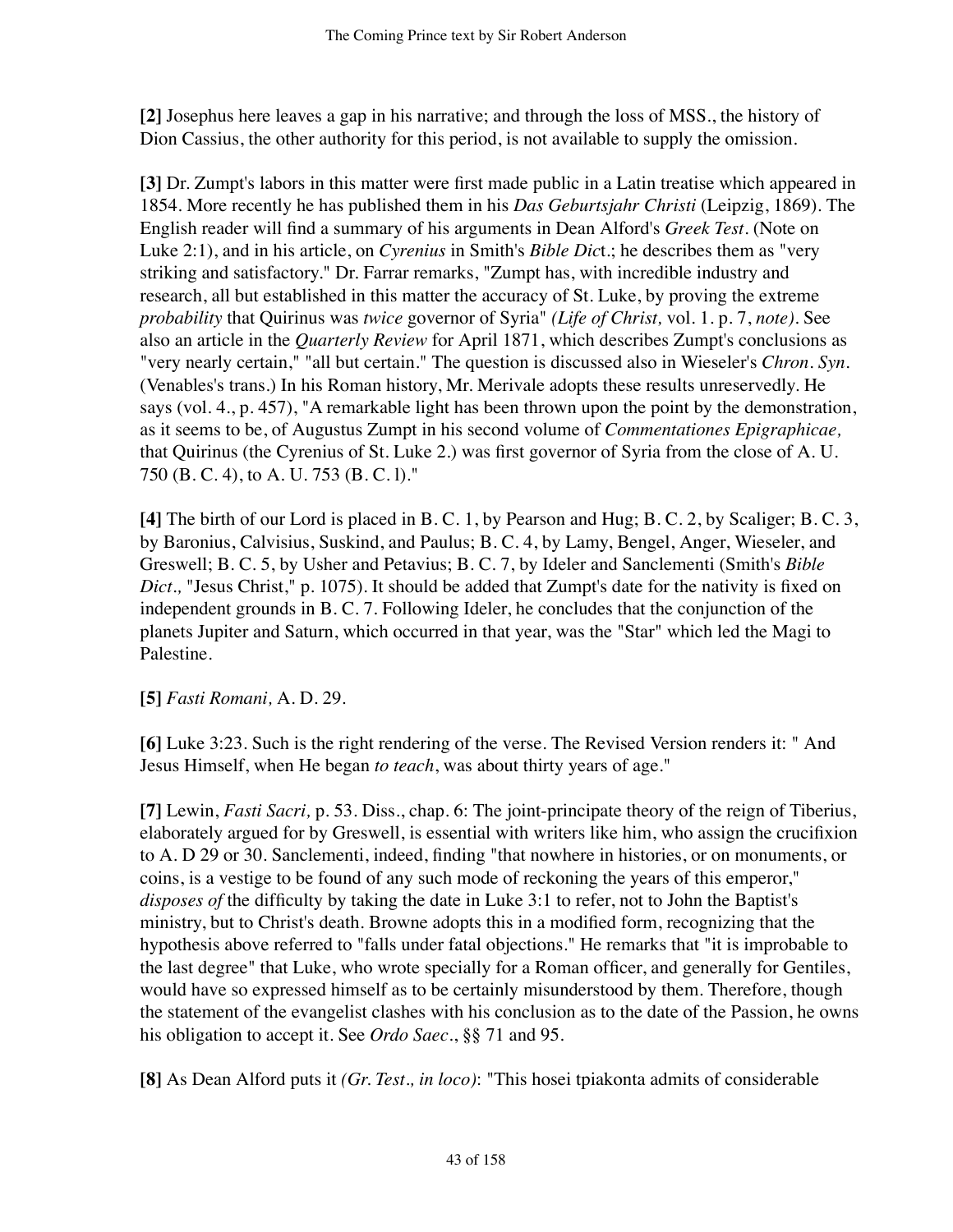latitude, but only in one direction, viz., *over thirty years."*

**[9]** "It seems to me absolutely certain that our Lord's ministry lasted for some period above three years" (Pusey, *Daniel*, p. 176, and *see* p. 177, *note* 7). This opinion is now held so universally, that it is no longer necessary to set forth in detail the grounds on which it rests; indeed, recent writers generally assume without proof that the ministry included four Passovers. The most satisfactory discussion of the question which I know of is in Hengstenberg's *Christology* (Arnold's trans., §§ 755-765). St. John mentions expressly three Passovers at which the Lord was present; and if the feast of John 5:1 be a Passover, the question is at an end. It is now generally admitted that that feast was either *Purim* or *Passover*, and Hengstenberg's proofs in favor of the latter are overwhelming. The feast of *Purim* had no Divine sanction. It was instituted by the decree of Esther, Queen of Persia, in the 13th year of Xerxes (B. C. 473), and it was rather a social and political than a religious feast, the service in the synagogue being quite secondary to the excessive eating and drinking which marked the day. It is doubtful whether our Lord would have observed such a feast at all; but that, contrary to the usual practice, He would have specially gone up to Jerusalem to celebrate it, is altogether incredible.

#### **[10]** Clinton's *Fasti Rom*., A. D. 29.

**[11]** "The month began at the phases of the moon…and this happens, according to Newton, when the moon is eighteen hours old. Therefore the fourteenth Nisan might commence when the moon was 13d. 18h. old, and wanted 1d. oh. 22m. to the full. [The age of the moon at the full will be 14d. 18h. 22M.] But sometimes the *phases* was delayed till the moon was 1d. 17h. old; and then if the first Nisan were deferred till the *phases*, the fourteenth would begin only 1h. 22m. before the full. This precision, however, in adjusting the month to the moon did not exist in practice. The Jews, like other nations who adopted a lunar year, and supplied the defect by an intercalary month, failed in obtaining complete accuracy. We know not what their method of calculation was at the time of the Christian era" *(Fasti Rom*., vol. 2., p. 240); A. D. 30 is the only year between 28 and 33 in which the phases of the full moon was on a Friday. In A. D. 29 the full moon was on Saturday, and the phases on Monday. *(See* Wurm's Table, in Wiesler's *Chron. Syn.,* Venables's trans., p. 407).

**[12]** *Herod*. 2:4.

**[13]** It was about A. D. 360 that the Jews adopted the metonic cycle of nineteen years for the adjustment of their calendar. Before that time they used a cycle of eighty-four years, which was evidently the calippic period of seventy-six years with a Greek octaeteris added. This is said by certain writers to have been in use at the time of our Lord, but the statement is very doubtful. It appears to rest on the testimony of the later Rabbins. Julius Africanus, on the other hand, states in his *Chronography* that "the Jews insert three intercalary months every eight years." For a description of the modern Jewish calendar see *Encyc. Brit.* (9th ed., vol. 5., p. 714).

**[14]** Browne, *Ordo saec*., § 424

**[15]** See *ex. gr.* Browne *Ordo saec*., § 64. He avers that "if in a given year the paschal moon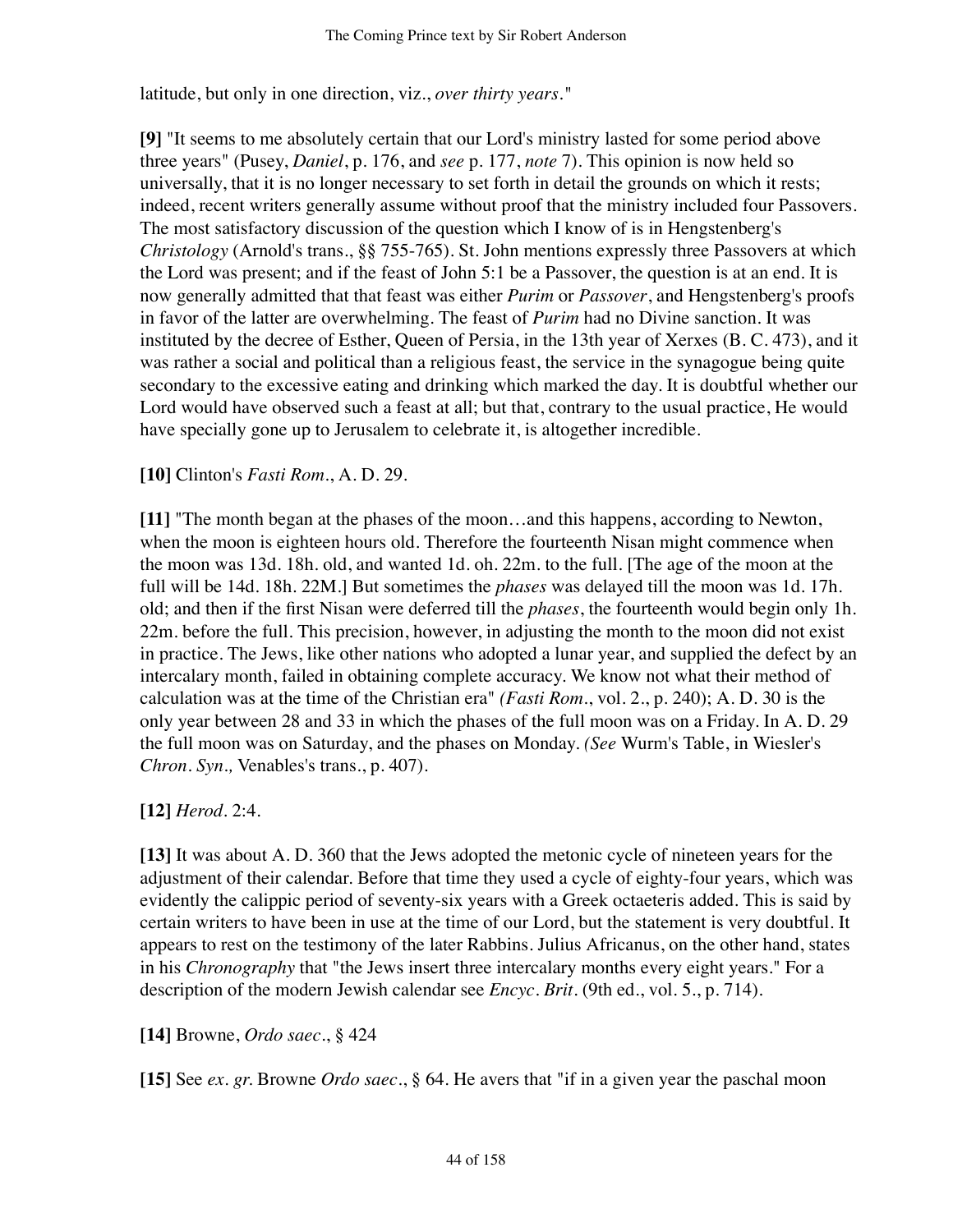was at the full at any instant between sunset of a Thursday and sunset of a Friday, the day included between the two sunsets was the *15th* Nisan; "and on this ground he maintains that A. D. 29 is the only possible date of the crucifixion. As his own table shows, however, no possible year *(i. e.,* no year between 28 and 33) satisfies this requirement; for the paschal full moon in A. D. 29 was on Saturday the *16th* April, not on Friday the *18th* March. This view is maintained also by Ferguson and others. It may be accounted for, perhaps, by the fact that till recent years the *Mishna* was not translated into English.

**[16]** Acts 27:20. Treatise *Rosh Hashanah* of the *Mishna* deals with the mode in which, in the days of the "second temple," the feast of the new moon was regulated. The evidence of two competent witnesses was required by the Sanhedrin to the fact that they had *seen* the moon, and the numerous rules laid down for the journey and examination of these witnesses prove that not unfrequently they came from a distance. Indeed, the case of their being "a day and a night on the road" is provided for (ch. i., § 9). The proclamation by the Sanhedrin, therefore, may have been sometimes delayed till a day or even two after the phases, and sometimes the phases was delayed till the moon was 1d. 17h. old [Clinton, *Fasti Rom*., vol. 2., p. 240]; so that the 1st Nisan may have fallen several days later than the true new moon. Possibly, moreover, it may have been still further delayed by the operation of rules such as those of the modern Jewish calendar for preventing certain festivals from falling on incompatible days. It appears from the *Mishna* ("*Pesachim")* that the present rules for this purpose were not in force; but yet there may have been similar rules in operation.

**[17]** See *Fasli Rom*., vol. 2., p. 240, as to the impossibility of determining in what years the Passover fell on Friday.

**[18]** The following is the scheme of the octaeteris: "The solar year has a length of 365 & 1/4 days; 12 lunar months make 354 days. The difference, which is called the epact or epagomene, is 11 & 1/4 days. This is the epact of the first year. Hence the epact of the second year = 22 & 1/2 days; of the third, 33 & 3/4. These 33 & 3/4 days make one lunar month of 30 days, which is added to the third lunar year as an intercalary or thirteenth month (embolismos), and a remainder or epact of 3 3/4 days. Hence the epact of the fourth year =11 &  $1/4 + 3$  &  $3/4=15$ days; that of the fifth year =26 & 1/4; of the sixth, 37 & 1/2, which gives a second embolism of 30 days with an epact of 7 & 1/2. The epact, therefore, of the seventh year is 18 & 3/4, and of the eighth =18 &  $3/4 + 11$  &  $1/4 =$  just 30, which is the third embolism with no epact remaining." – BROWNE, *Ordo Saec*., § 424. The days of the Paschal full moon in the years A. D. 22-37 were as follows; the embolismal years, according to the octaeteris, being marked "E":

**A. D** 22 ... 5th April 23 ... 25th March 24 ... 12th April 25 ... 1st April 26 ... 21st March 27E ... 9th April 28 ... 29th March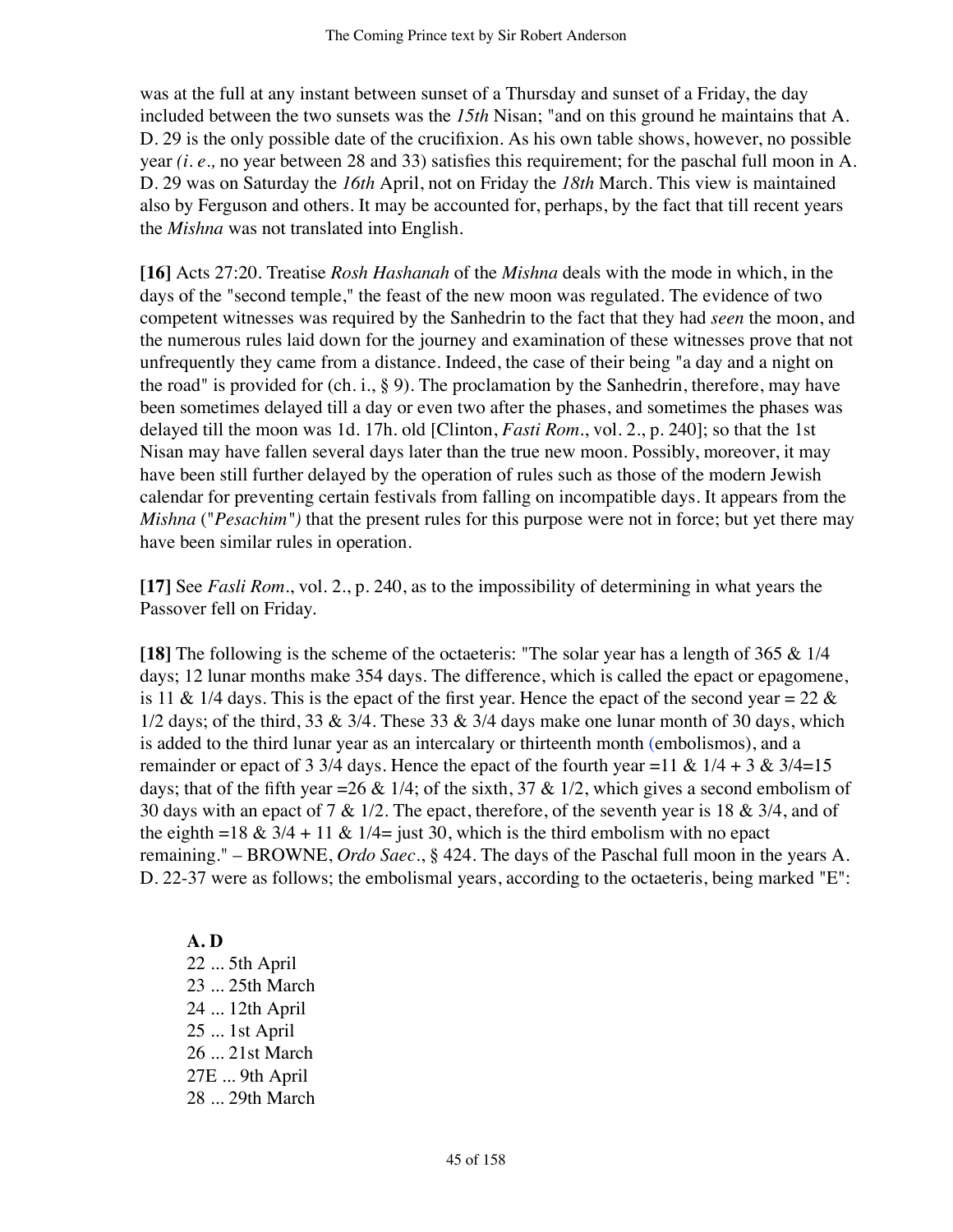29E ... 17th April 30 ... 6th April 31 ... 27th March 32E ... 14th April 33 ... 3rd April 34 ... 23rd March 35E ... 11th April 36 ... 30th March 37E ... 18th April

**[19]** Luke 22: 2-6

**[20]** Josephus testifies that an "innumerable multitude" came together for the feast *(Ant*., 17., 9, § 3); and he computes that at a Passover before the siege of Jerusalem upwards of 2, 700, 200 persons actually partook of the Paschal Supper, besides the foreigners present in the city *(Wars*, 6., 9, § 3).

### CHAPTER IX.

.

#### **THE PASCHAL SUPPER**

THE trustworthiness of witnesses is tested, not by the amount of truth their evidence contains, but by the absence of mistakes. A single glaring error may serve to discredit testimony which seemed of the highest worth. This principle applies with peculiar force in estimating the credibility of the Gospel narratives, and it lends an importance that can scarcely be exaggerated to the question which arises in this controversy, Was the betrayal in fact upon the night of the Paschal Supper? If, as is so commonly maintained, one or all of the Evangelists were in error in a matter of fact so definite and plain, it is idle to pretend that their writings are in any sense whatever God-breathed. **[1]**

The testimony of the first three Gospels is united, that the Last Supper was eaten at the Jewish Passover. The attempt to prove that it was an anticipatory celebration, without the paschal sacrifice, though made with the best of motives, is utterly futile. "Now on the first day of unleavened bread" (St. Matthew declares), **[2]** "the disciples came to Jesus, saying, Where wilt thou that we make ready for Thee to eat the Passover?" It was the proposal not of the Lord, but of the disciples, who, with the knowledge of the day and of the rites pertaining to it, turned to the Master for instructions. With yet greater definiteness St. Mark narrates that this took place on the first day of unleavened bread, *when they killed the Passover.* (Mark 14:12) And the language of St. Luke is, if possible, more unequivocal still:

"Then came the day of unleavened bread, *when the Passover must be killed."* (Luke 22:7)

But it is confidently asserted that the testimony of St. John is just as clear and unambiguous that the: crucifixion took place upon the very day and, it is; sometimes urged, at the very hour of the paschal sacrifice. Many an eminent writer may be cited to support this view, and the controversy waged in its defense is endless. But no plea for deference to great: names can be tolerated for a moment when the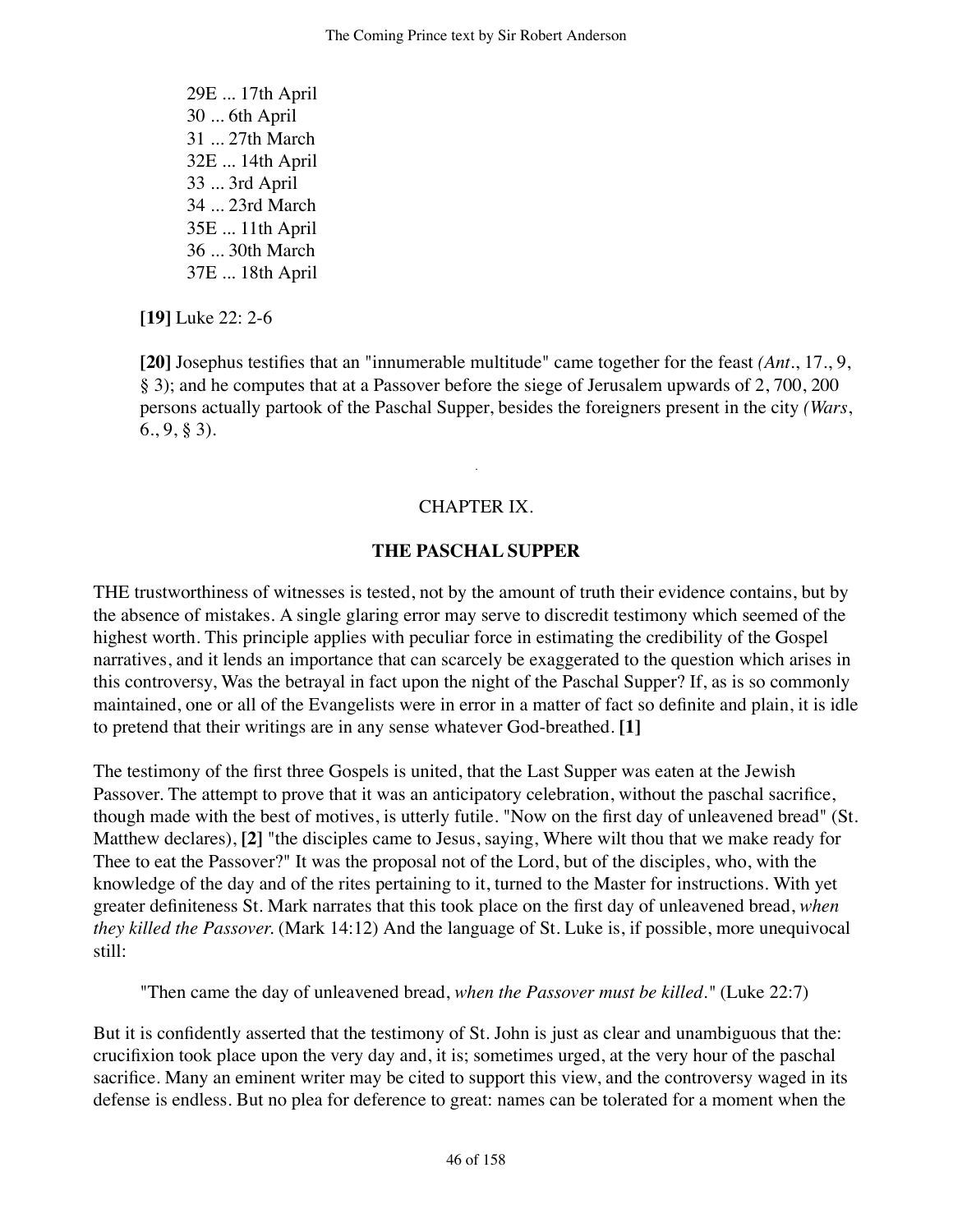point: at issue is the integrity of Holy Writ; and despite the erudition that has been exhausted to prove that the Gospels are here at hopeless variance, none who have: learned to prize them as a Divine revelation will be surprised to find that the main difficulty depends; entirely on prevailing ignorance respecting Jewish ordinances and the law of Moses.

These writers one and all. confound the Paschal Supper with the festival which followed it, and to which it lent its name. The supper was a memorial. of the redemption of the firstborn of Israel on the. night before the Exodus; the feast was the anniversary of their actual deliverance from the house of bondage. The supper was not a part of the: feast; it was morally the basis on which the feast was founded, just as the Feast of Tabernacles was based on the great sin-offering of the day of expiation which preceded it. But in the same way that the Feast of Weeks came to be commonly designated Pentecost, the feast of Unleavened Bread was popularly called the Passover. **[3]** That title was common to the supper and the feast, and included both; but the intelligent Jew would never confound the two; and if he spoke emphatically of the *feast* of the Passover, he would thereby mark the festival to the exclusion of the supper. **[4]**

No words can possibly express more clearly this distinction than those afforded by the Pentateuch in the final promulgation of the Law: " In the fourteenth day of the first month is the Passover of the Lord; and in the fifteenth day of this month is the feast." **[5]**

Opening the thirteenth chapter of St. John in the light of this simple explanation, every difficulty vanishes. The scene is laid at the Paschal Supper, on the eve of the festival, "before *the feast* of the Passover;" **[6]** and after the narration or the washing of the disciples' feet, the evangelist goes on to tell of the hurried departure of Judas, explaining that, to some, the Lord's injunction to the traitor was understood to mean, "Buy what we have need of *against the feast."* (John 13:29) The feast day was a Sabbath, when trading was unlawful, and it would seem that the needed supply for the festival was still procurable far on in the preceding night; for another of the errors with which this controversy abounds is the assumption that the Jewish day was invariably reckoned a nukthameron, beginning in the evening. **[7]**

Such, doubtless, was the common rule, and notably in respect of the law of ceremonial cleansing. This very fact, indeed, enables us without a doubt to conclude that the Passover on account of which the Jews refused to defile themselves by entering the judgment hall, was not the Paschal *Supper*, for that supper was not eaten till after the hour at which such defilement would have lapsed. In the language of the law, "When the sun is down he shall be clean, and shall afterwards eat of the holy things." (Leviticus 12:7) Not so was it with the holy offerings of the feast day, which they must needs eat before the hour at which their uncleanness would have ceased. **[8]** The only question, therefore, is whether partaking of the peace offerings of the festival could properly be designated as "eating the Passover." The law of Moses itself supplies the answer: "Thou shalt sacrifice the Passover unto the Lord thy God of the flock and *the herd…seven days* shalt thou eat unleavened bread *therewith*." (Deuteronomy 16:2, 3, and compare 2 Chronicles 35:7, 8.)

If then the words of St. John are intelligible only when thus interpreted, and if when thus interpreted they are consistent with the testimony of the three first Evangelists, no element is lacking to give certainty that the events of the eighteenth chapter occurred upon the *feast-*day, Or if confirmation still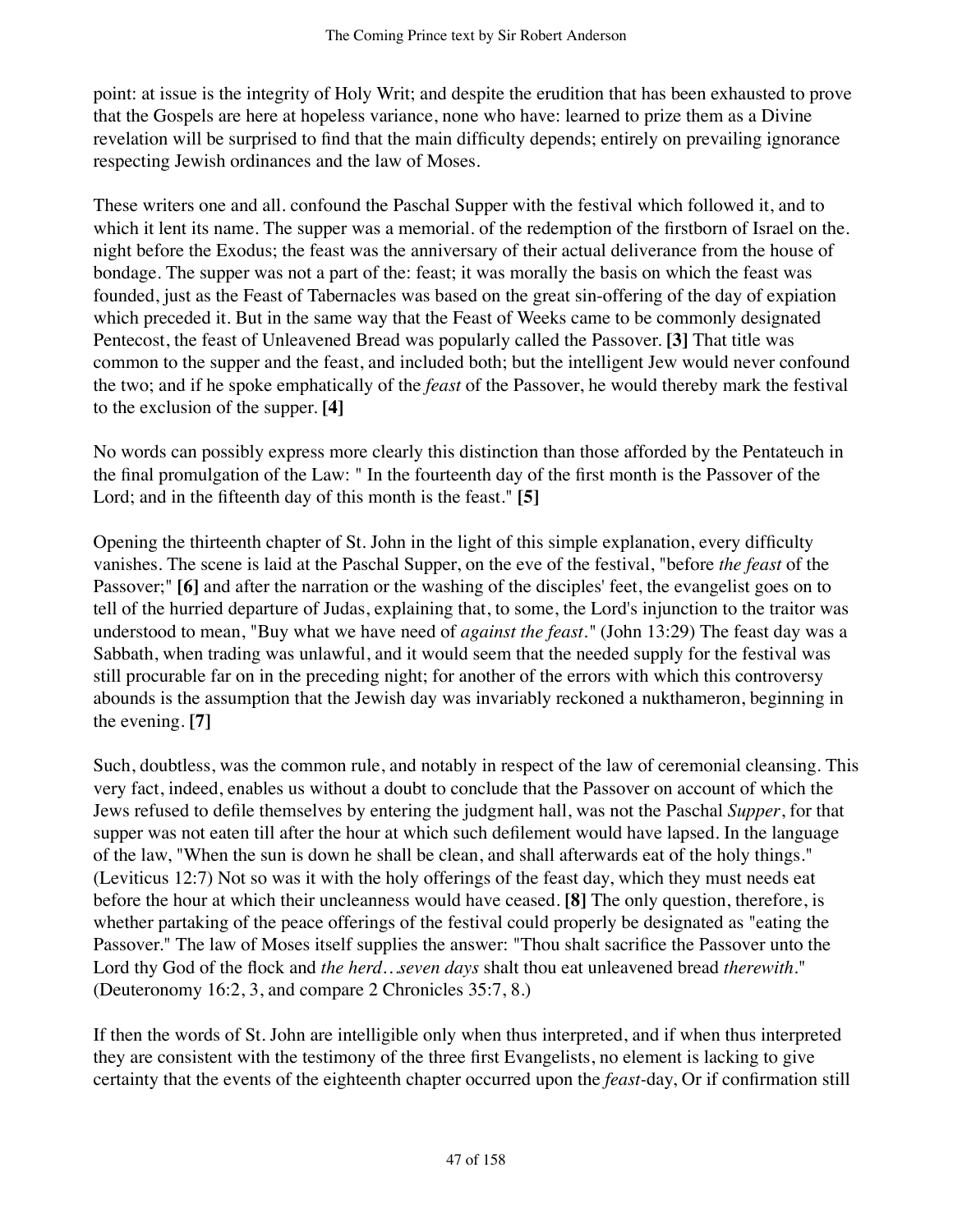be needed, the closing verses of this very chapter give it, for according to the custom cited, it was at the *feast* that the governor released a prisoner to the people (John 18:39; Compare Matthew 27:15; Mark 15:6; and Luke 23:17). Fearing because of the populace to seize the Lord upon the *feast*-day, (Matthew 26:5; Mark 14:1, 2) the Pharisees were eager to procure His betrayal on the night of the Paschal Supper. And so it came to pass that the arraignment before Pilate took place upon the *festival*, as all the Evangelists declare.

But does not St. John expressly state that it was "the *preparation* of the Passover," and must not this necessarily mean the fourteenth of Nisan? The plain answer is, that not a single passage has been cited from writings either sacred or profane in which that day is so described; whereas among the Jews "the preparation" was the common name for the day before the Sabbath, and it is so used by all the Evangelists. And bearing this in mind, let the reader compare the fourteenth verse of the nineteenth chapter of St. John with the thirty-first and forty-second verses of the same chapter, and he will have no difficulty in rendering the words in question, "it was Passover Friday." **[9]**

But yet another statement of St. John is quoted in this controversy. "That Sabbath day was an high day," he declares, and *therefore*, it is urged, it must have been the 15th of Nisan. The force of this "therefore" partly depends upon overlooking the fact that all the great sacrifices to which the 15th of Nisan largely owed its distinctive solemnity, were repeated daily throughout the festival. (Numbers 28:19-24) **[10]** On this account alone that Sabbath was "an high day." But besides, it was specially distinguished as the day on which the firstfruits of the harvest were offered in the temple; for in respect of this ordinance, as in most other points of difference between the Karaite Jews, who held to the Scriptures as their only guide, and the Rabbinical Jews, who followed the traditions of the elders, the latter were entirely in the wrong.

The law enjoined that the sheaf of the firstfruits should be waved before the Lord "on the morrow after the (paschal) Sabbath," (Leviticus 23:10, 11) and from that day the seven weeks were reckoned which ended with the feast of Pentecost. But as the book of Deuteronomy expressly ordains that the weeks should be counted from the first day of the harvest, (Deuteronomy 16:9; and compare Leviticus 23:15, 16) it is evident that the morrow after the Sabbath should not be itself a Sabbath, but a working day. The true day for the ordinance, therefore, was the day of the resurrection, "the first day of the week" following the Passover, **[11]** when, according to the intention of the law, the barley harvest should begin, and the first sheaf gathered should be carried to the Holy Place and solemnly waved before Jehovah. But with the Jews all this was lost in the empty rite of offering in the temple a measure of meal prepared from corn which, in violation of the law, had been garnered days before. This rite was invariably celebrated on the 16th of Nisan; and thus synchronizing with the solemnities both of the Paschal festival and of the Sabbath, that day could not fail to be indeed "an high day." **[12]**

The argument in proof that the death of Christ was on the very day the paschal lamb was killed, has gained a fictitious interest and value from the seeming fitness of the synchronism this involves. But a closer investigation of the subject, combined with a broader view of the Mosaic types, will dissipate the force of this conclusion. The distinctive teaching of Calvinism is based on giving an exclusive place to the great sin-offering of Leviticus, in which substitution, in its most definite and narrowest sense, is essential. The Passover, on the other hand, has ever been the most popular of types. But though the other typical sacrifices are almost entirely ignored in the systems of our leading schools of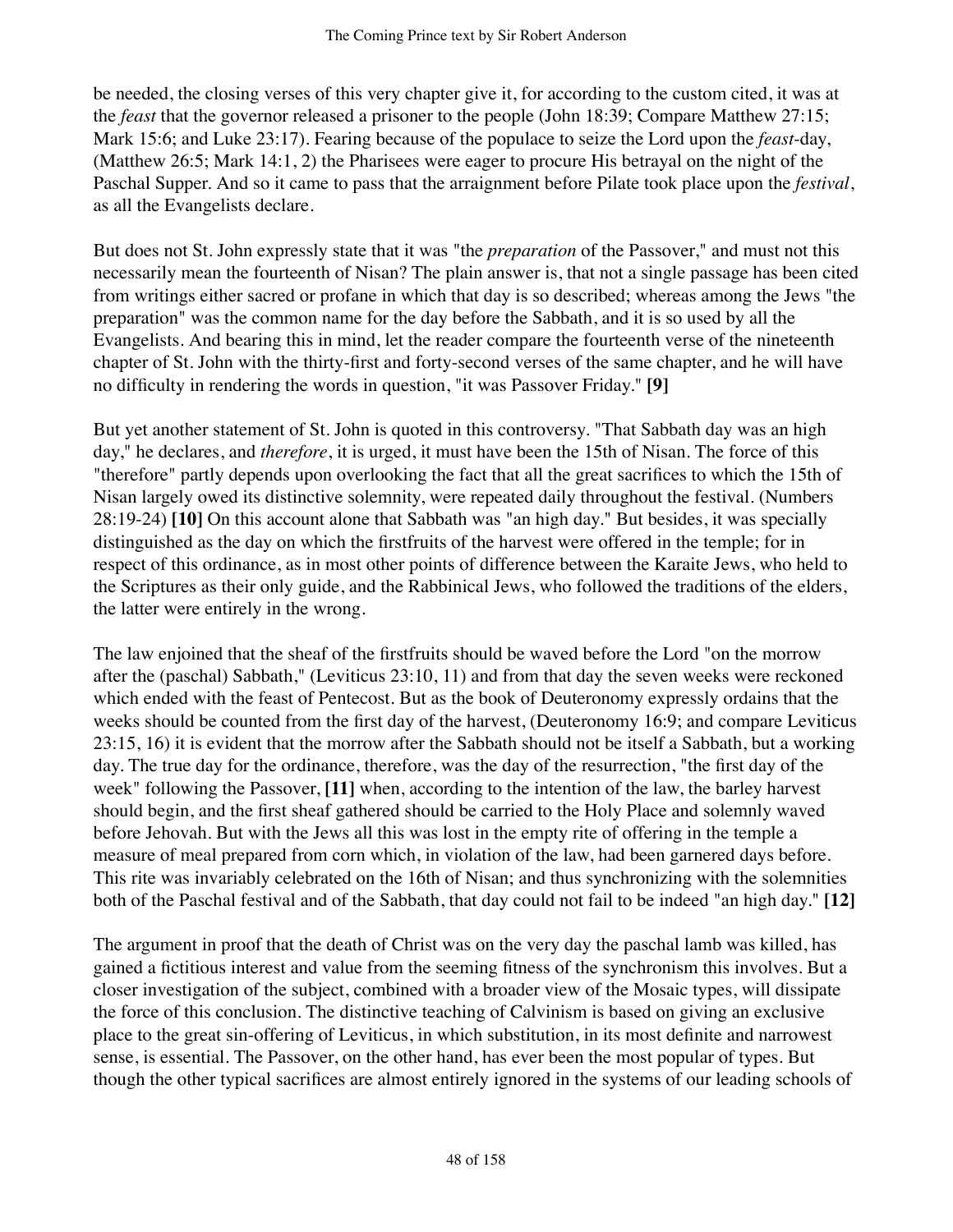theology, they have no little prominence in Scripture. The offerings which are placed first in the book of Leviticus have a large share in the theology of the Epistle to the Hebrews, – the new Testament "Leviticus," whereas the Passover is not even once referred to. **[13]** Now these Leviticus offerings **[14]** marked the *feast-*day, (Numbers 28:17-24) on which, according to the Gospels, "the Messiah was cut off."

And other synchronisms are not wanting, still more striking and significant. During all His ministry on earth, albeit it was spent in humiliation and reproach, no hand was ever laid upon the Blessed One, save in importunate supplication or in devout and loving service. But when at times His enemies would fain have seized Him, a mysterious hour to come was spoken of, in which their hate should be unhindered. "This is your hour, and the power of darkness," He exclaimed, as Judas and the impious companions in his guilt drew round Him in the garden. (Luke 22:53) *His* hour, He called it, when He thought of His mission upon earth: *their* hour, when in the fulfillment of that mission He found Himself within their grasp.

The agonies inflicted on Him by men have taken hold on the mind of Christendom; but beyond and above all these the mystery of the Passion is that He was forsaken and accursed of God. **[15]** In some sense, indeed, His sufferings from men were but a consequence of this; therefore His reply to Pilate, "Thou couldst have no power at all against Me, except it were given thee from above." If men seized and slew Him, it was because God had delivered Him up. When that destined hour had struck, the mighty Hand drew back which till then had shielded Him from outrage. His *death* was not the beginning, but the close of His sufferings; in truth, it was the hour of His triumph.

The midnight agony in Gethsemane was thus; the great antitype of that midnight scene in Egypt: when the destroying angel flashed through the land. And as His death was the fulfillment of His people's; deliverance, so it took place upon the anniversary of "that selfsame day that the Lord did bring the children of Israel out of the land of Egpyt by their armies." **[16]**

## **CHAPTER 9 FOOTNOTES**

**[1]** theopneustos, 2 Timothy 3:16. *See* Browne's *Ordo Saec*., §§ 65- 70, for an exhaustive discussion of this question, in proof that "the three first Gospels are at variance on this point with the fourth." The matter is treated of in books without number. I here deal only with the salient points in the controversy. Arguments based upon the Sabbatical observance of the 15th Nisan being inconsistent with the events of the morning of the crucifixion are worthless. "To strain at a gnat and swallow a camel" was characteristic of the men who were the actors in these scenes. If any one have doubts of it, let him read the *Mishna*. And points such as that the Jews were forbidden to leave their houses on the night of the Supper, depend upon confounding the commands given for the night of the Exodus with the law relative to its annual celebration. As well might it be urged that the Lord sanctioned and took part in a violation of the law because He reclined at supper, instead of standing girded and shod as enjoined in Exodus 12.

**[2]** Matthew 26:17 (Revised Version). In the Authorized Version out translators have perverted the verse. It was not the first day of the *feast*, but ta prota ton adzumon, or, as St. Luke calls it, ha hamera ton adzumon, viz., the day on which leaven was banished from their houses, the 14th Nisan, on the evening of which the Passover was eaten.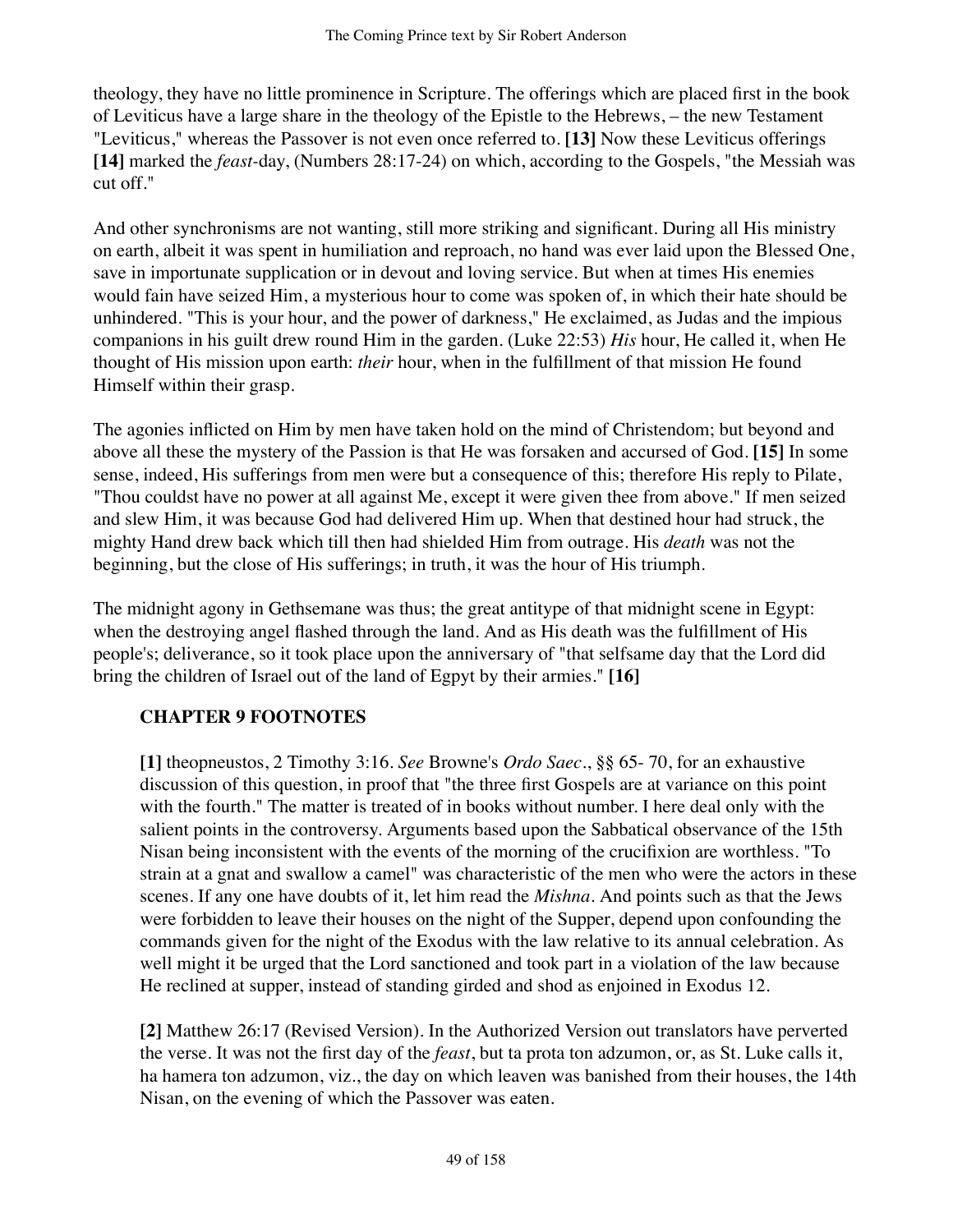**[3]** See Luke 22:1., and compare Josephus, *Ant*., 14:2, I, and 17:9, 3:" The feast of unleavened bread, *which we call the Passover*."

**[4]** Or if the emphasis rested on the last word, the distinction would be between Passover and Pentecost or Tabernacles.

**[5]** Numbers 28:16, 17. Compare Exodus 12:14-17, and Leviticus 23:5, 6, and mark that in the enumeration of the *feasts* in the twenty-third chapter of Exodus, the Passover *(i. e.,* the Paschal Supper) is omitted altogether.

**[6]** John 13:1. The reader must carefully distinguish between verses such as this and those verses where in our English version the word "feast" is in italics, denoting that it is not in the original.

**[7]** Such, for instance, was the day of atonement (Leviticus 23:32) and also the weekly Sabbath. But though the Passover was eaten between six o'clock and midnight, this period was designated in the law, not the beginning of the 15th Nisan, but the evening or night of the 14th (compare Exodus 12:6-8, and Leviticus 23:5). The 15th, or feast day, was reckoned, doubtless, from six o'clock the following morning, for, according to the *Mishna* (Treatise *Berachoth)*, the day began at six o'clock a. m. These writers would have us believe that the disciples supposed that they were there and then eating the Passover, and yet that they imagined Judas was dispatched to buy what was needed for the Passover!

**[8]** Because the day ended at six o'clock. Moreover, we know from Jewish writers that these offerings (called in the *Talmud* the *Chagigah)* were eaten between three and six o'clock, and ceremonial uncleanness continued until six o'clock.

**[9]** in de paraskeua tou pascha, compare vers. 31 and 42, and also Matthew 27:62; Mark 15:42; Luke 23:54. Josephus *(Ant*., 16., 6, 2) cites an imperial edict relieving the Jews from appearing before the tribunals either on the Sabbath or after the ninth hour of the preparation day. It is unjustifiable to assert that the absence of the article in John 19:14 precludes our giving this meaning to the word paraskeua in that passage. In three of the other five verses cited the word is anarthrous, for in fact it had come to be the common name for the day, and the expression "Passover Friday" was as natural to a Jew as is "Easter Monday" to ourselves. *(See* Alford's note on Mark 15:42. Still more valuable is his explanation of Matthew 27:62.)

**[10]** Numbers 28:19-24. Compare Josephus, *Ant.,* 3:10, 5.

**[11]** The present Jewish calendar is so adjusted that the 14th of Nisan shall never fall upon their Sabbath (see *Encyc. Brit.,* 9th ed., title, *Hebrew Calendar);* and this, doubtless, was so intended, for the duties of the day were inconsistent with the due observance of the fourth commandment. Therefore, the morrow after the Sabbath" following would invariably be a working day, so that the law is perfectly consistent in providing that the sheaf should be waved on the first day of the harvest. It is only, therefore, in a cycle of years that the true day for offering the first-fruits falls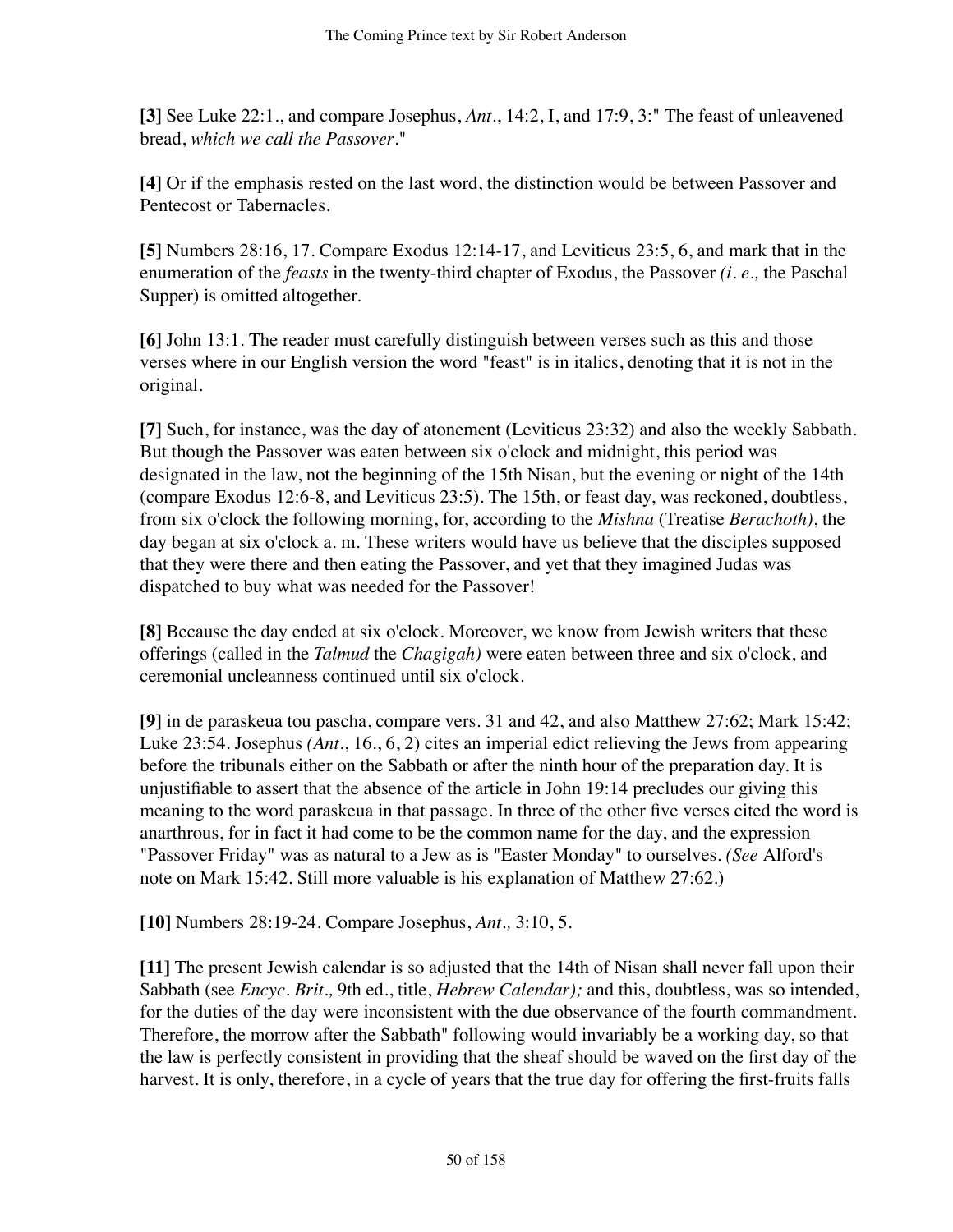on the third day from the Passover; but in the year of the crucifixion, the great antitype, the resurrection of Christ from the dead (1 Corinthians 15:20, 23), occurred upon the very day Divinely appointed for the rite. It follows that the true day of Pentecost must always be on the first day of the week *(see* Leviticus 23:15, 16), and therefore in that same year the true Pentecost was, not the Sabbath day on which the Jews observed the feast, but the day which followed it, a fact which confirms the presumption that the designedly ambiguous word used in Acts 2:1, means "accomplished," in the sense of *passed*, and that it was when assembled on "the first day of the week" that the Church received the gift of the Holy Ghost.

**[12]** In truth it could not but have been the greatest Sabbath of the year, and it is idle to pretend that this is not sufficient to account for the mention made of it.

**[13]** The *historical* mention of the Passover in Hebrews 11:28 is of course no exception. It has no place in the *doctrine* of the Epistle.

**[14]** The burnt-offering, with its meat-offering, the peace-offering (the *chagigah* of the Talmud), and the sin-offering (Leviticus 1:4).

**[15]** No reverent mind will seek to analyze the meaning of such words, save in so far as they testify to the great fact that His sufferings and death were in expiation of our sins. But the believer will not tolerate a doubt as to the reality and depth of their meaning.

**[16]** Exodus 12:51. The Passover of the yearly celebration was but a memorial of the Passover in Egypt, which was the true type. It was killed, moreover, not at the hour of the Lord's death, but *after* that hour, between the ninth and the eleventh hour (Josephus, *Wars*, 6., 9, 3). "The elucidation of the doctrine of types, now entirely neglected, is an important problem for future theologians." This dictum of Hengstenberg's *[Christology* (Arnold's Ed.), § 765] may still be recorded as a deserved reproach upon theology, and much that has been written in this controversy might be quoted to prove its truth. The day of the resurrection was the anniversary of the crossing of the Red Sea, and again of the resting of the Ark on Ararat (Genesis 8:4). Nisan, which had been the seventh month, became the first month at the Exodus. *(See* Exodus 12:2; *cf. Ordo. Saec.*, § 299.) On the 17th Nisan the renewed earth emerged from the waters of the flood; the redeemed people emerged from the waters of the sea; and the Lord Jesus rose from the dead.

## CHAPTER X.

.

### **FULFILLMENT OF THE PROPHECY**

"THE secret things belong unto the Lord our God; but those things which are revealed belong unto us and to our children." (Deuteronomy 29:29) And among the "things which are revealed" fulfilled prophecy has a foremost place. In presence of the events in which it has been accomplished, its meaning lies upon the surface. Let the facts of the Passion be admitted, and their relation to the twenty-second Psalm is indisputable. There are profound depths of spiritual significance in the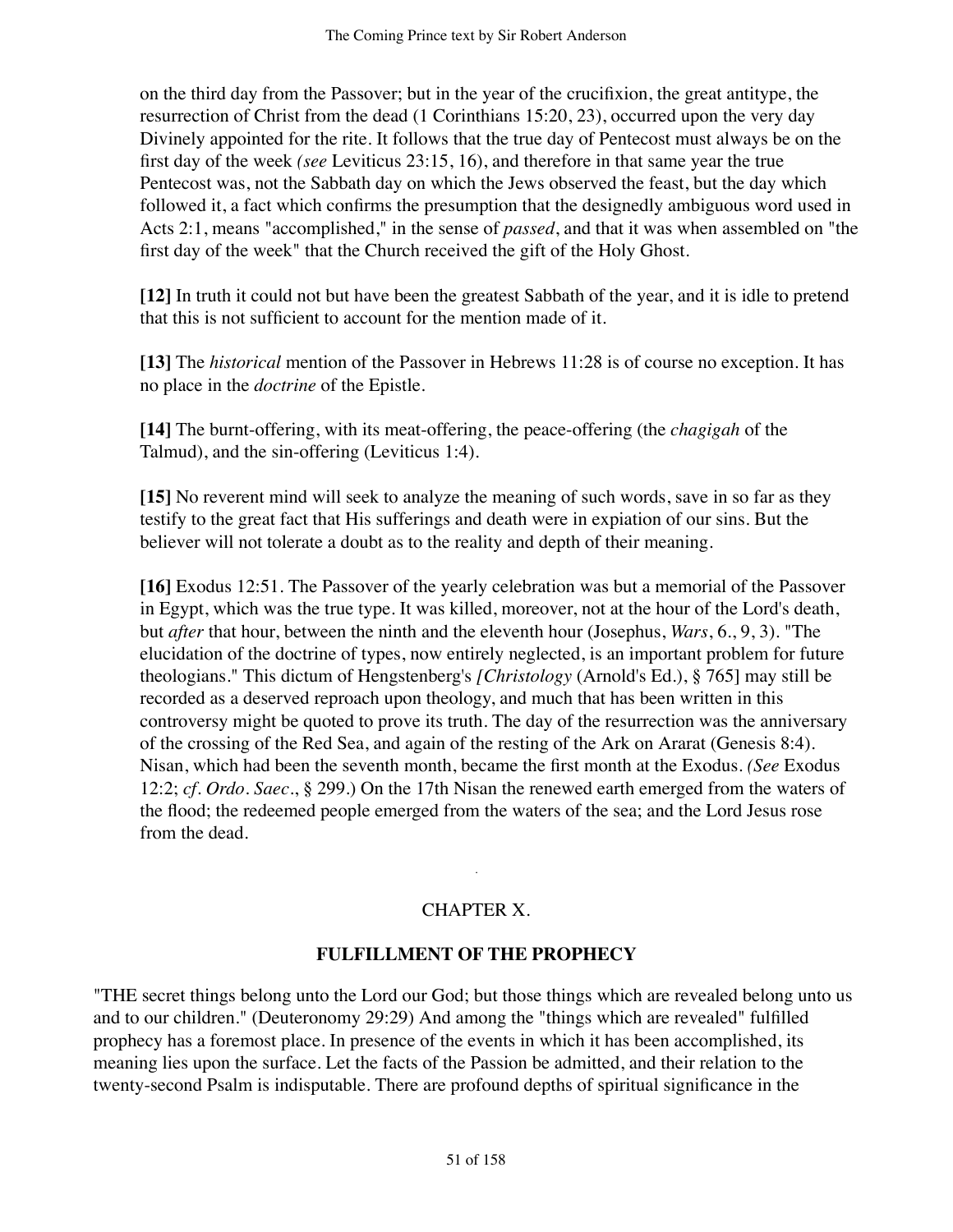Psalmist's words, because of the nature of the facts which have fulfilled them; but the testimony which the prophecy affords is addressed to all, and he who runs may read it. Is it possible then, it may be asked, that the true interpretation of this prophecy of the Seventy Weeks involves so much inquiry and discussion?

Such an objection is perfectly legitimate; but the answer to it will be found in distinguishing between the difficulties which appear in the prophecy itself, and those which depend entirely on the controversy to which it has given rise. The writings of Daniel have been more the object of hostile criticism than any other portion of the Scripture, and the closing verses of the ninth chapter have always been a principal point of attack. And necessarily so, for if that single passage can be proved to be a prophecy, it establishes the character of the book as a Divine revelation. Daniel's visions admittedly describe historical events between the days of Nebuchadnezzar and of Antiochus Epiphanes; therefore skepticism assumes that the writer lived in Maccabean times. But this assumption, put forward without even a decent pretense of proof, is utterly refuted by pointing to a portion of the prophecy fulfilled at a later date; and accordingly it is of vital moment to the skeptic to discredit the prediction of the Seventy Weeks.

The prophecy has suffered nothing from the attacks of its assailants, but much at the hands of its friends. No elaborate argument would be necessary to elucidate its meaning, were it not for the difficulties raised by Christian expositors. If everything that Christian writers have written on the subject could be wiped out and forgotten, the fulfillment of the vision, so far as it has been in fact fulfilled, would be clear upon the open page of history. Out of deference to these writers, and also in the hope of removing prejudices which are fatal to the right understanding of the subject, these difficulties have here been discussed. It now remains only to recapitulate the conclusions which have been recorded in the preceding pages.

The scepter of earthly power which was entrusted to the house of David, was transferred to the Gentiles in the person of Nebuchadnezzar, to remain in Gentile hands "until the times of the Gentiles be fulfilled."

The blessings promised to Judah and Jerusalem were postponed till after a period described as "seventy weeks"; and at the close of the sixty-ninth week of this era the Messiah should be "cut off."

These seventy weeks represent seventy times seven prophetic years of 360 days, to be reckoned from the issuing of an edict for the rebuilding of the city — "the street and rampart," of Jerusalem.

The edict in question was the decree issued by Artaxerxes Longitmanus in the twentieth year of his reign, authorizing Nehemiah to rebuild the fortifications of Jerusalem.

The date of Artaxerxes's reign can be definitely ascertained — not from elaborate disquisitions by biblical commentators and prophetic writers, but by the united voice of secular historians and chronologers.

The statement of St. Luke is explicit and unequivocal, that our Lord's public ministry began in the fifteenth year of Tiberius Caesar. It is equally clear that it began shortly before the Passover, The date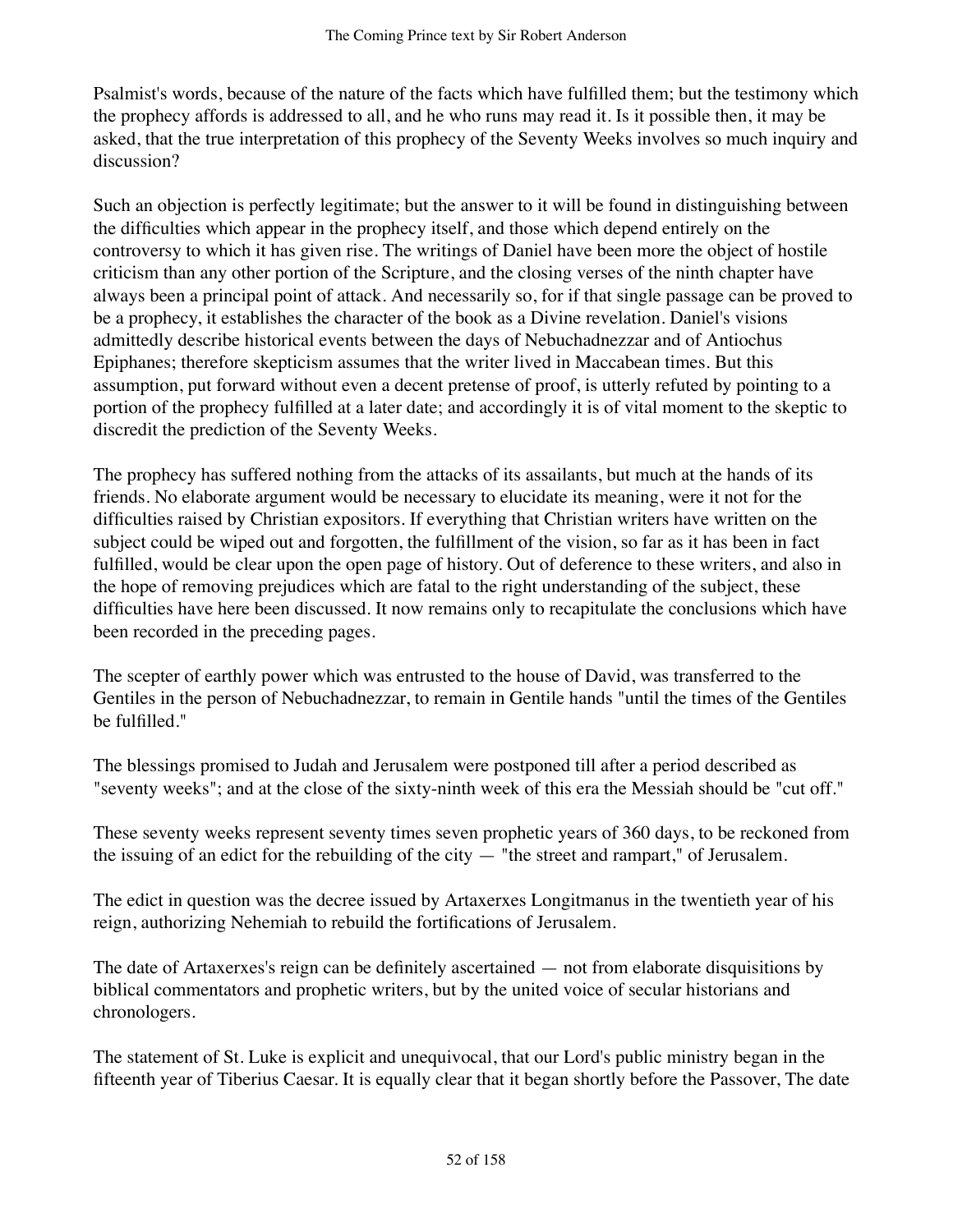of it can thus be fixed as between August A.D. 28 and April A.D. 29. The Passover of the crucifixion therefore was in A.D. 32, when Christ was betrayed on the night of the Paschal Supper, and put to death on the day of the Paschal Feast.

If then the foregoing conclusions be well founded. we should expect to find that the period intervening between the edict of Artaxerxes and the Passion was 483 prophetic years. And accuracy as absolute as the nature of the case permits is no more than men are here entitled to demand. There can be no loose reckoning in a Divine chronology; and if God has; deigned to mark on human calendars the fulfillment of His purposes as foretold in prophecy, the strictest: scrutiny shall fail to detect miscalculation or mistake.

The Persian edict which restored the autonomy of Judah was issued in the Jewish month of Nisan. It may in fact have been dated the *1st* of Nisan, but: no other day being named, the prophetic period must be reckoned, according to a practice common with the Jews, from the Jewish New Year's Day. **[1]** The seventy weeks are therefore to be computed from the 1st of Nisan B.C. 445. **[2]**

Now the great characteristic of the Jewish sacred year has remained unchanged ever since the memorable night when the equinoctial moon beamed down upon the huts of Israel in Egypt, bloodstained by the Paschal sacrifice; and there is neither doubt nor difficulty in fixing within narrow limits the Julian date of the 1st of Nisan in any year whatever. In B.C.. 445 the new moon by which the Passover was regulated was on the 13th of March at 7h. 9m. A. M. **[3]** And accordingly the 1st Nisan may be assigned to the 14th March.

But the language of the prophecy is clear: "From the going forth of the commandment to restore and to build Jerusalem *unto Messiah the Prince* shall be seven weeks and threescore and two weeks." An era therefore of sixty-nine "weeks," or 483 prophetic years reckoned from the 14th March, B.C. 445, should close with some event to satisfy the words, "unto the Messiah the Prince."

The date of the nativity could not possibly have been the termination of the period, for then the sixty-nine weeks must have ended thirty-three years before Messiah's death.

If the beginning of His public ministry be fixed upon, difficulties of another kind present themselves. When the Lord began to preach, the kingdom was not presented as a fact accomplished in His advent, but as a hope the realization of which, though at the very door, was still to be fulfilled. He took up the Baptist's testimony, "The kingdom of heaven is *at han*d." His ministry was a preparation for the kingdom, leading up to the time when in fulfillment of the prophetic Scriptures He should publicly declare Himself as the Son of David, the King of Israel, and claim the homage of the nation. It was the nation's guilt that the cross and not the throne was the climax of His life on earth.

No student of the Gospel narrative can fail to see that the Lord's last visit to Jerusalem was not only in fact, but in the purpose of it, the crisis of His ministry, the goal towards which it had been directed. After the first tokens had been given that the nation would reject His Messianic claims, He had shunned all public recognition of them. But now the twofold testimony of His words and His works had been fully rendered, and His entry into the Holy City was to proclaim His Messiahship and to receive His doom. Again and again His apostles even had been charged that they should not make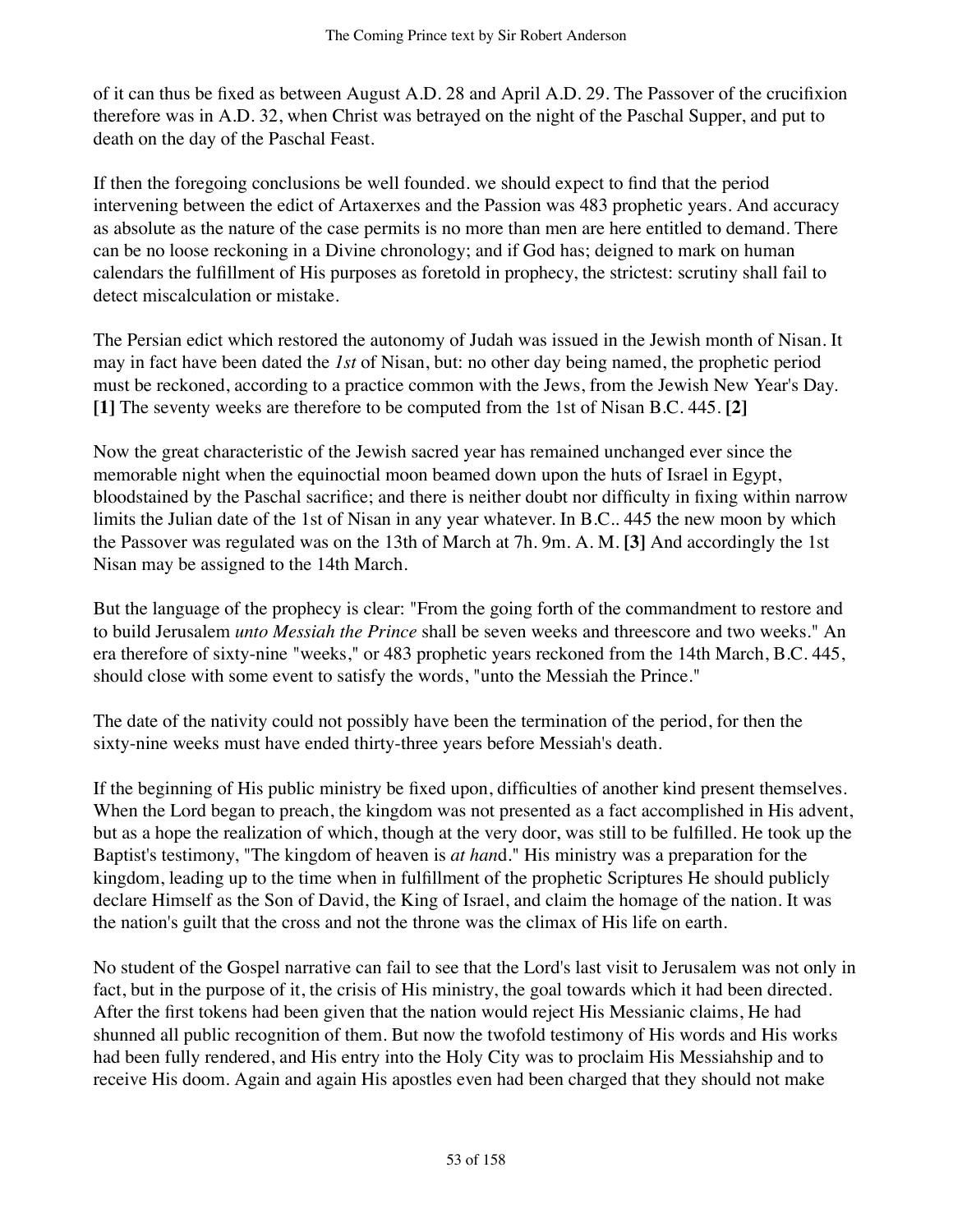Him known. But now He accepted the acclamations of "the whole multitude of the disciples," and silenced the remonstrance of the Pharisees with the indignant rebuke, "I tell you if these should hold their peace, the stones would immediately cry out." (Luke 19:39, 40)

The full significance of the words which follow in the Gospel of St. Luke is concealed by a slight interpolation in the text. As the shouts broke forth from His disciples, "Hosanna to the Son of David! blessed is the king of Israel that cometh in the name of the Lord!" He looked off toward the Holy City and exclaimed, "If *thou* also hadst known, even *on this da*y, the things which belong to thy peace; but now they are hid from thine eyes!" **[4]** The time of Jerusalem's visitation had come, and she knew it not. Long ere then the nation had rejected Him, but this was the predestined day when their choice must be irrevocable, — the day so distinctly signalized in Scripture as the fulfillment of Zechariah's prophecy, "Rejoice greatly, O daughter of Zion! shout, O daughter of Jerusalem! behold *thy King cometh unto the*e!" (Zechariah 9:9) Of all the days of the ministry of Christ on earth, no other will satisfy so well the angel's words, unto Messiah the Prince."

And the date of it can be ascertained. In accordance with the Jewish custom, the Lord went up to Jerusalem upon the 8th Nisan, "six days before the Passover." **[5]** But as the 14th, on which the Paschal Supper was eaten, fell that year upon a Thursday, the 8th was the preceding Friday. He must have spent the Sabbath, therefore, at Bethany; and on the evening of the 9th, after the Sabbath had ended, the Supper took place in Martha's house. Upon the following day, the 10th Nisan, He entered Jerusalem as recorded in the Gospels. **[6]**

The Julian date of that 10th Nisan was Sunday the 6th April, A.D. 32. What then was the length of the period intervening between the issuing of the decree to rebuild Jerusalem and the public advent of "Messiah the Prince," — between the 14th March, B.C. 445, and the 6th April, A.D. 32? THE INTERVAL CONTAINED EXACTLY AND TO THE VERY DAY 173, 880 DAYS, OR SEVEN TIMES SIXTY-NINE PROPHETIC YEARS OF 360 DAYS, the first sixty-nine weeks of Gabriel's prophecy. **[7]**

Much there is in Holy Writ which unbelief may value and revere, while utterly refusing to accept it as Divine; but prophecy admits of no half-faith. The prediction of the "seventy weeks" was either a gross and impious imposture, or else it was in the fullest and strictest sense *God-breathe*d. **[8]** It may be that in days to come, when Judah's great home-bringing shall restore to Jerusalem the rightful owners of its soil, the Jews themselves shall yet rake up from deep beneath its ruins the records of the great king's decree and of the Nazarene's rejection, and they for whom the prophecy was given will thus be confronted with proofs of its fulfillment. Meanwhile what judgment shall be passed on it by fair and thoughtful men? To believe that the facts and figures here detailed amount to nothing more than happy coincidences involves a greater exercise of faith than that of the Christian who accepts the book of Daniel as Divine. There is a point beyond which unbelief is impossible, and the mind in refusing truth must needs take refuge in a misbelief which is sheer credulity.

### **CHAPTER 10 FOOTNOTES**

**[1]** "On the 1st of Nisan is a new year for the computation of the reign of kings, and for festivals." — *Mishna*, treatise *"Rosh Hash."*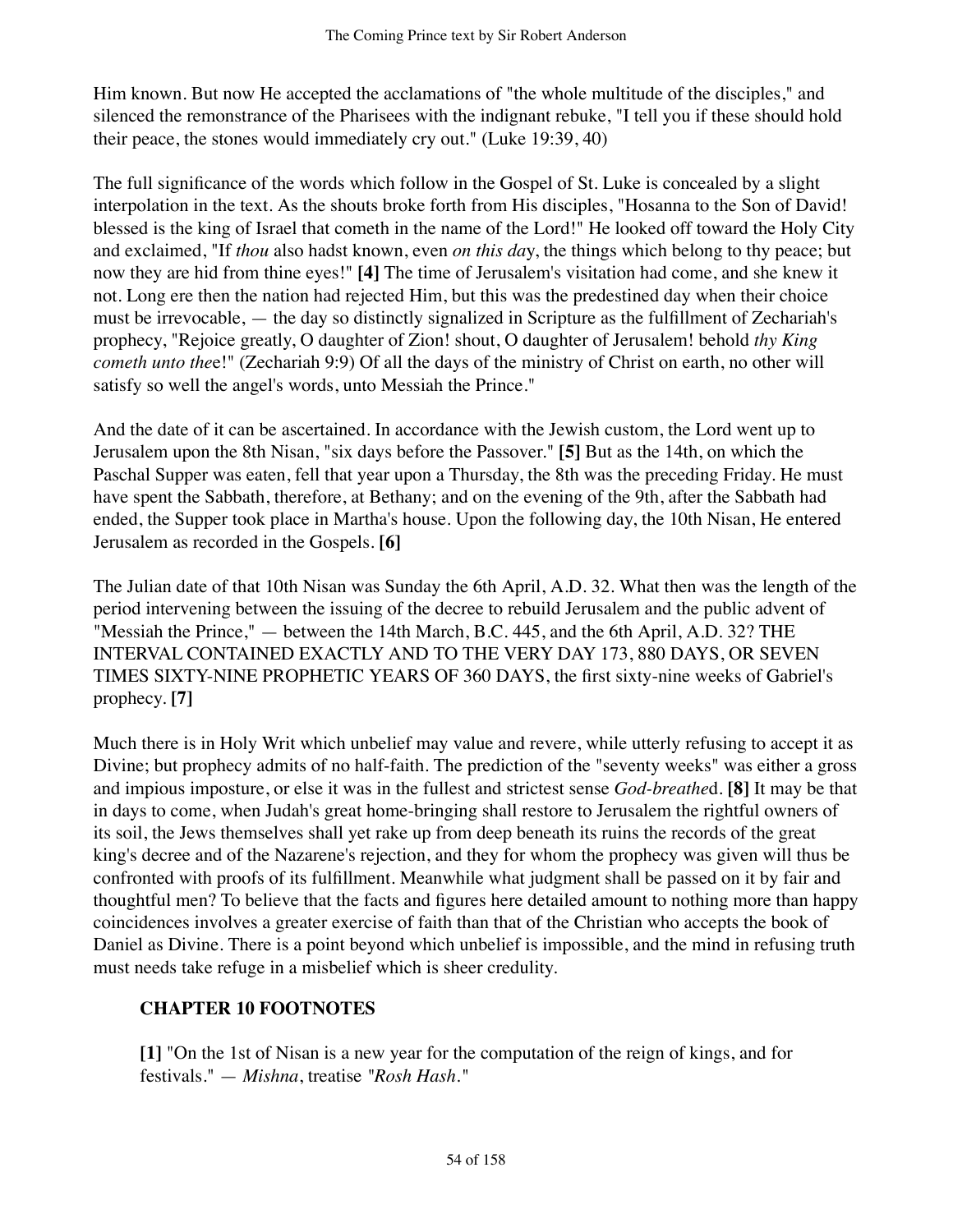**[2]** The wall was finished in the twenty and fifth day of the: month Elul, in fifty and two days" (Nehemiah 6: l5). Now fifty-two days, measured back from the 25th Elul, brings us to the 3rd Ab. Therefore Nehemiah must have arrived not later than 1st Ab, and apparently some days earlier (Nehemiah 2:11). Compare this with Ezra's journey thirteen years before. "For upon the first day of the first month began he to go up from Babylon, and on the first day of the fifth month (Ab) came he to Jerusalem, according to the good hand of his God upon him" (Ezra 7:9). I infer therefore that Nehemiah also set out *early* in the first month.

The chronological parallelisms between the respective journeys of Ezra and Nehemiah have suggested the ingenious theory that both went up to Jerusalem together, Ezra 7 and Nehemiah 2 relating to the same event. This is based upon the supposition that the regnal years of Artaxerxes, according to Persian computation, were reckoned from his birth, a supposition, however, which is fanciful and arbitrary, though described by its author as "by no means unlikely" *(Trans*. *Soc. Bib. Arch*., 2., 110: Rev. D. H. Haigh, 4th Feb., 1873).

**[3]** For this calculation I am indebted to the courtesy of the Astronomer Royal, whose reply to my inquiry on the subject is appended:

"ROYAL OBSERVATORY, GREENWICH."

*June 26th, I877.*

"SIR, — I have had the moon's place calculated from Largeteau's Tables in Additions to the *Connaisance des Tems* 1846, by one of my assistants, and have no doubt of its correctness. The place being calculated for — 444, March 12d. 20h., French reckoning, or March 12d. 8h. P. M., it appears that the said time was short of New Moon by about 8h. 47m., and therefore the New Moon occurred at 4h. 47m. A. M., March 13th, Paris time."

I am, etc., " (Signed,) G. B. AIRY."

The new moon, therefore, occurred at Jerusalem on the 13th March, B. C. 445 (444 Astronomical) at 7h. 9m. A. M.

**[4]** ei egnos kai su kai ge en ta hamera tauta ta pros eipanan sou k. t. l. (Luke 19:42). The received text inserts sou after hamera, but the best MSS. *(Ale*x. *Vat. Sin., etc.)* agree in omitting it. kai sou, *"thou* also, as well as these my disciples." kai ge et quidem — *"even"* (Alford, *Gr. Test. in loco).* The Revised Version reads, "If thou hadst known *in this day," etc.*

**[5]** "When the people were come in great crowds to the feast of unleavened bread on the *eighth* day of the month Xanthicus, ' *i. e.,* Nisan (Josephus, *Wars*, 6. 5, 3). "And the Jews' Passover was nigh at hand, and many went out of the country up to Jerusalem, before the Passover, to purify themselves…Then Jesus, six days before the Passover, came to Bethany" (John 11:55; 12:1).

**[6]** Lewin, *Fasti Sacri*, p. 230.

**[7]** The 1st Nisan in the twentieth year of Artaxerxes (the edict to rebuild Jerusalem) was 14th March, B. C. 445. The 10th Nisan in Passion Week (Christ's entry into Jerusalem) was 6th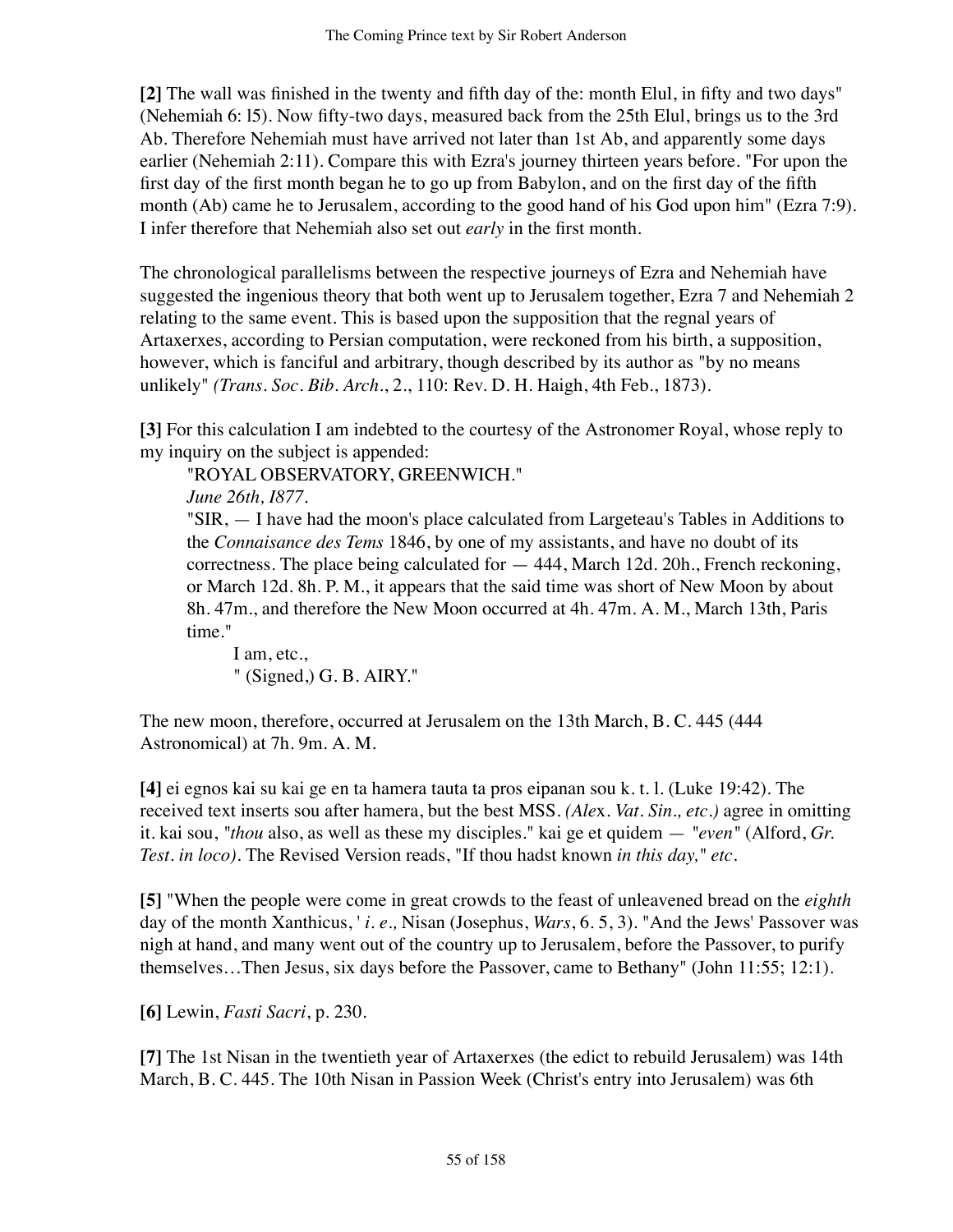April, A. D. 32. The intervening period was 476 years and 24 days (the days being reckoned inclusively, as required by the language of the prophecy, and in accordance with the Jewish practice).

But 476 x 365= 173, 740 days Add (14 March to 6th April, *both* inclusive) 24 days Add for leap years 116 days Equals a total of 173,880 days

And 69 weeks of prophetic years of 360 days (or 69 x 7 x 360) 173, 880 days.

It may be well to offer here two explanatory remarks. First; in reckoning years from B. C. to A. D., one year must always be omitted; for it is obvious, ex. gr., that from B. C. 1 to A. D. I was not *two* years, but one year. B. C. 1 ought to be described as B. C. 0, and it is so reckoned by astronomers, who would describe the historical date B. C. 445, as 444. And secondly, the Julian year is 11m. 10 46s., or about the 129th part of a day, longer than 'the mean solar year. The Julian calendar, therefore, contains three leap years too many in four centuries, an error which had amounted to eleven days in A. D. 17527 when our English calendar was corrected by declaring the 3rd September to be the 14th September, and by introducing the Gregorian reform which reckons three secular years out of four as common years; *ex. gr.,* 1700, 1800 and 1900 are common years, and 2000 is a leap year. "Old Christmas day" is still marked in our calendars, and observed in some localities, on the 6th January; and to this day the calendar remains uncorrected in Russia. (See Appendix 4, p. 306 note 8.)

**[8]** theopneustos (2 Timothy 3:16).

## CHAPTER XI.

.

### **PRINCIPLES OF INTERPRETATION**

"THIS is a work which I find deficient; but it is to be done with wisdom, sobriety, and reverence, or not at all." Thus wrote Lord Bacon in treating of what he describes as "history of prophecy."

"The nature of such a work," he explains, "ought to be that every prophecy of the Scripture be sorted with the event fulfilling the same, throughout the ages of the world, both for the better confirmation of faith and for the better illumination of the Church touching those parts of prophecies which are yet unfulfilled: allowing, nevertheless, that latitude which is agreeable and familiar unto Divine prophecies; being of the nature of their Author with whom a thousand years are but as one day, and therefore are not fulfilled punctually at once, but have springing and germinant accomplishment throughout many ages, though the height or ruiness of them may refer to some one age."

If the many writers who have since contributed to supply the want Lord Bacon noticed, had given due heed to these wise and weighty words, prophetic study might possibly have escaped the reproach which comes of its followers being divided into hostile camps. With the Christian the fulfillment of prophecy does not belong to the region of opinion, nor even of fact, merely; it is a matter of *faith.* We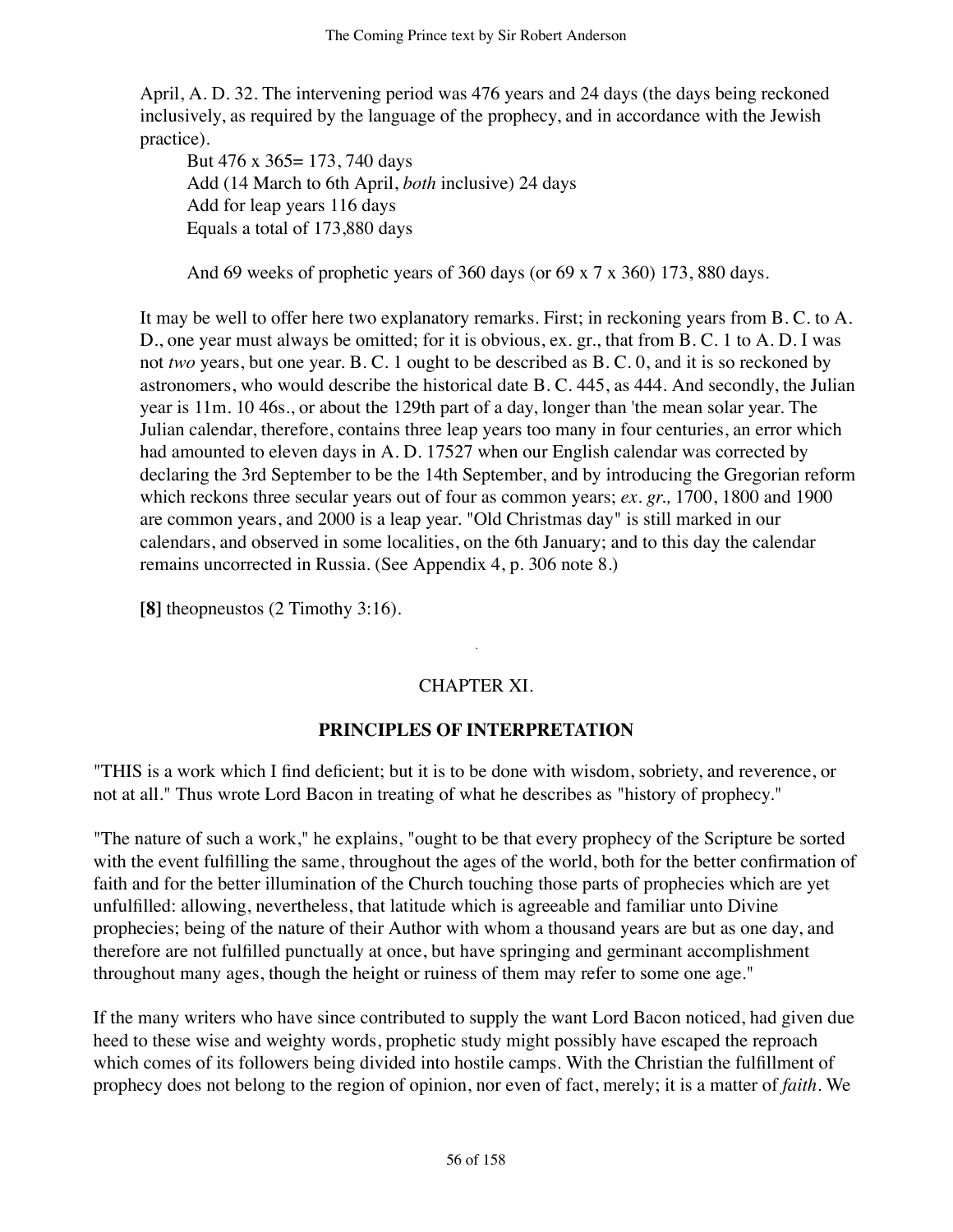have a right, therefore, to expect that it shall be definite and clear. But though the principles and maxims of interpretation gained by the study of that part of prophecy which was accomplished within the era of Holy Writ are by no means to be thrown aside when we pass out into post-apostolic times, surely there is no presumption against our finding hidden in the history of these eighteen centuries a primary and partial fulfillment even of prophecies which will unquestionably receive a final and complete accomplishment in days to come.

Only let us not forget the "wisdom, sobriety, and reverence" which such an inquiry demands. In our day prophetic students have turned prophets, and with mingled folly and daring have sought to fix the very year of Christ's return to earth, — predictions which possibly our children's children will recall when another century shall have been added to the history of Christendom. If such vagaries brought discredit only on their authors, it were well. But though broached in direct opposition to Scripture, they have brought reproach on Scripture itself, and have given a stimulus to the jaunty skepticism of the day. We might have hoped that whatever else might be forgotten, the last words which the Lord Jesus spoke on earth would not be thus thrust aside:

"It is not for you to know the times or the seasons which the Father hath put in His own power." (Acts 1:7)

But what was denied to inspired apostles in days of pristine faith and power, the prophecy-mongers of these last days have dared to claim; and the result has been that the solemn and blessed hope of the Lord's return has been degraded to the level of the predictions of astrologers, to the confusion and grief of faithful hearts, and the amusement of the world.

Any man who, avoiding extravagant or fanciful views, both of history and of Scripture, points to events in the present or the past as the correlatives of a prophecy, deserves a calm and unprejudiced hearing from thoughtful men. But let him not forget that though the Scriptures he appeals to may thus receive "germinant accomplishment," "the height or fullness of them may refer" to an age still future. What is true of all Scripture is specially true of prophecy. It is ours to assign to it a meaning; but he who really believes it to be Divine, will hesitate to limit its meaning to the measure of his own apprehension of it.

The prophecies of Antichrist afford a signal and most apt illustration of this. Were it not for the prejudice created by extreme statements, prophetic students would probably agree that the great apostasy of Christendom displays in outline many of the main lineaments of the Man of Sin. There is, indeed, in our day a spurious liberality that would teach us to forego the indictment which history affords against the Church of Rome; but while no generous mind will refuse to own the moral worth of those who, in England at least, now guide the counsels of that Church, the real question at issue relates to the character, not of individuals, but of a *system.*

It is the part, therefore, not of intolerant bigotry, but of true wisdom, to search the records of the past — terrible records, truly — for the means of judging of that system. The inquiry which concerns us is not whether good men are found within the pale of Rome — as though all the moral excellence of earth could avail to cover the annals of her hideous guilt! Our true inquiry is whether she has suffered any real change in these enlightened days. Is the Church of Rome *reformed?* With what vehemence the answer would be shrieked from every altar within her pale! And if not, let but dark days come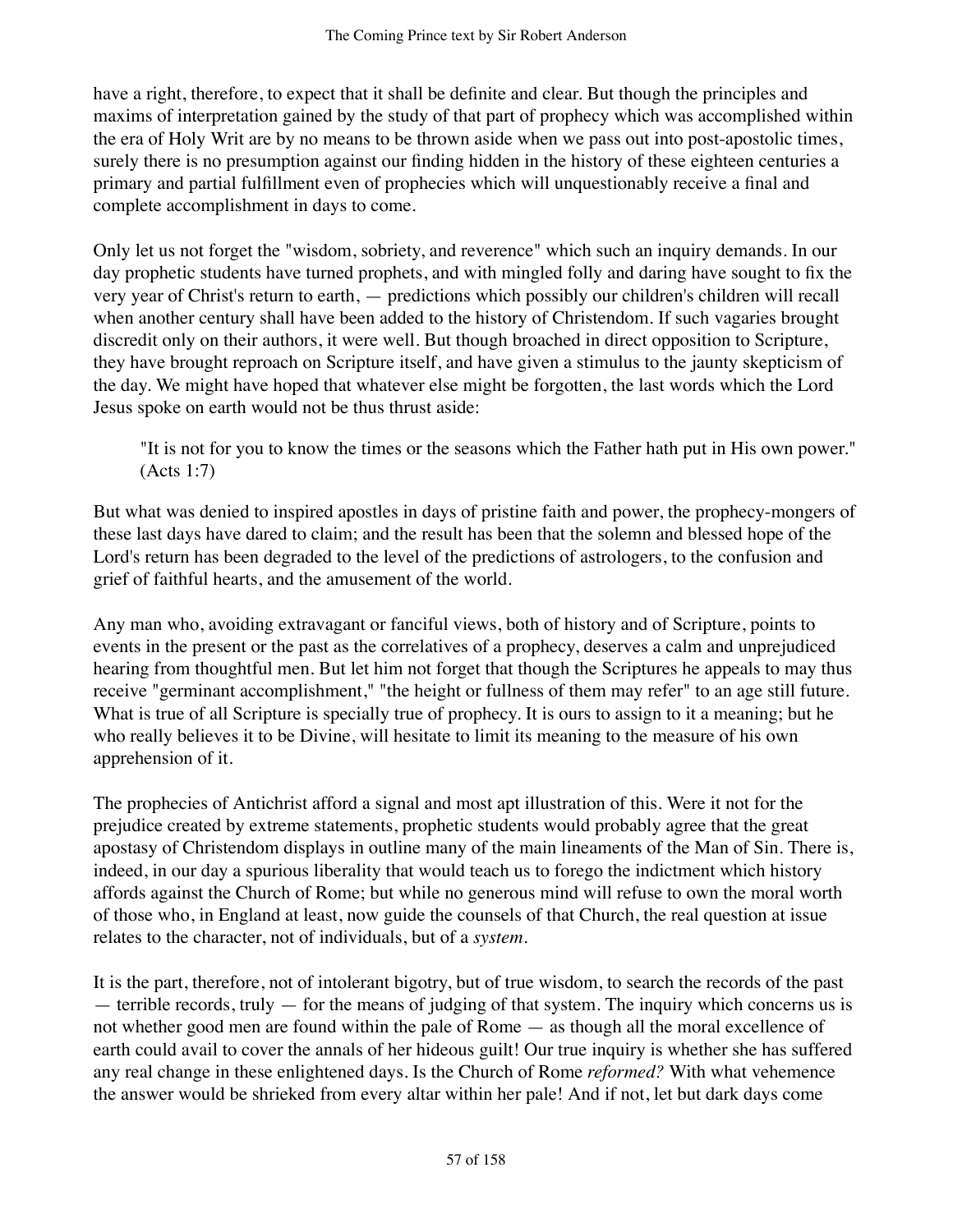again, and some of the foulest scenes and blackest crimes in the history of Christendom may be re-enacted in Europe. "The true test of a man is not what he does, but what, with the principles he holds, he would do;" and if this be true of individuals, it is still more intensely true of communities. They do good service, therefore, who keep before the public mind the real character of Rome as the present day development of the apostasy.

But when these writers go on to assert that the predictions of the Antichrist have their full and final realization in the Papacy, their position becomes a positive danger to the truth. It is maintained at the cost of rejecting some of the most definite of the prophecies, and of putting a lax or fanciful interpretation upon those very Scriptures to which they appeal.

Indeed, the chief practical evil of this system of interpretation is that it creates and fosters a habit of reading the Scriptures in a loose and superficial manner. General impressions, derived from a cursory perusal of the prophecies, are seized upon and systematized, and upon this foundation a pretentious superstructure is built up. As already noticed, the Church of Rome displays the chief moral lineaments of the Man of Sin. Therefore it is an axiom of interpretation with this school that the ten-horned beast is the Papacy. But of the beast it is written that "power was given to him over all kindreds and tongues and nations, and all that dwell upon the earth shall worship him, whose names are not written in the book of life." (Revelation 13:7, 8) Are these commentators aware that one-half of Christendom is outside the pale of Rome, and in antagonism to the claims of the Papacy? Or do they suppose that all who belong to the Greek and Protestant Churches are enrolled in the book of life? By no means. But they would tell us the verse does not mean exactly what it says. **[1]**

Again, the ten-horned beast is the Papacy; the second beast, the false prophet, is the Papal clergy; Babylon is Papal Rome. And yet when we turn to the vision of the judgment of Babylon, we find that it is *by the agency of the beast* that her doom is accomplished! "And the ten horns which thou sawest, and the beast, *these shall hate the whore* (Babylon), and shall make her desolate, and naked, and shall eat her flesh and burn her with fire; for God hath put in their hearts to fulfill His will, and to agree, *and give their kingdom unto the beast,* until the words of God shall be fulfilled." "These have one mind, *and shall give their power and strength unto the beast."* **[2]** The governments of Christendom, therefore, are to lend their power to the Roman Pontiff and priesthood in order to the destruction of Papal Rome! **[3]** Can absurdity be more transparent and complete?

The question here at issue must not be prejudiced by misrepresentations, or shirked by turning away to collateral points of secondary moment. It is not whether great crises in the history of Christendom, such as the fall of Paganism, the rise of the Papacy and of the Moslem power, and the Protestant reformation of the sixteenth century, be within the, scope of the visions of St. John. This may readily be conceded. Neither is it whether the fact that the chronology of some of these events is marked by cycles of years composed of the precise multiples; of seventy specified in the book of Daniel and the Apocalypse, be not a further proof that all forms; part of one great plan. Every fresh discovery of the kind ought to be welcomed by all lovers of the truth. Instead of weakening confidence in the accuracy and definiteness of the prophecies, it ought to strengthen the faith which looks for their absolute and literal fulfillment. The question is not whether the history of Christendom was within the view of the Divine Author of the prophecies, but whether those prophecies have been *fulfilled;* not whether those Scriptures have the scope and meaning which historical interpreters assign to them, but whether their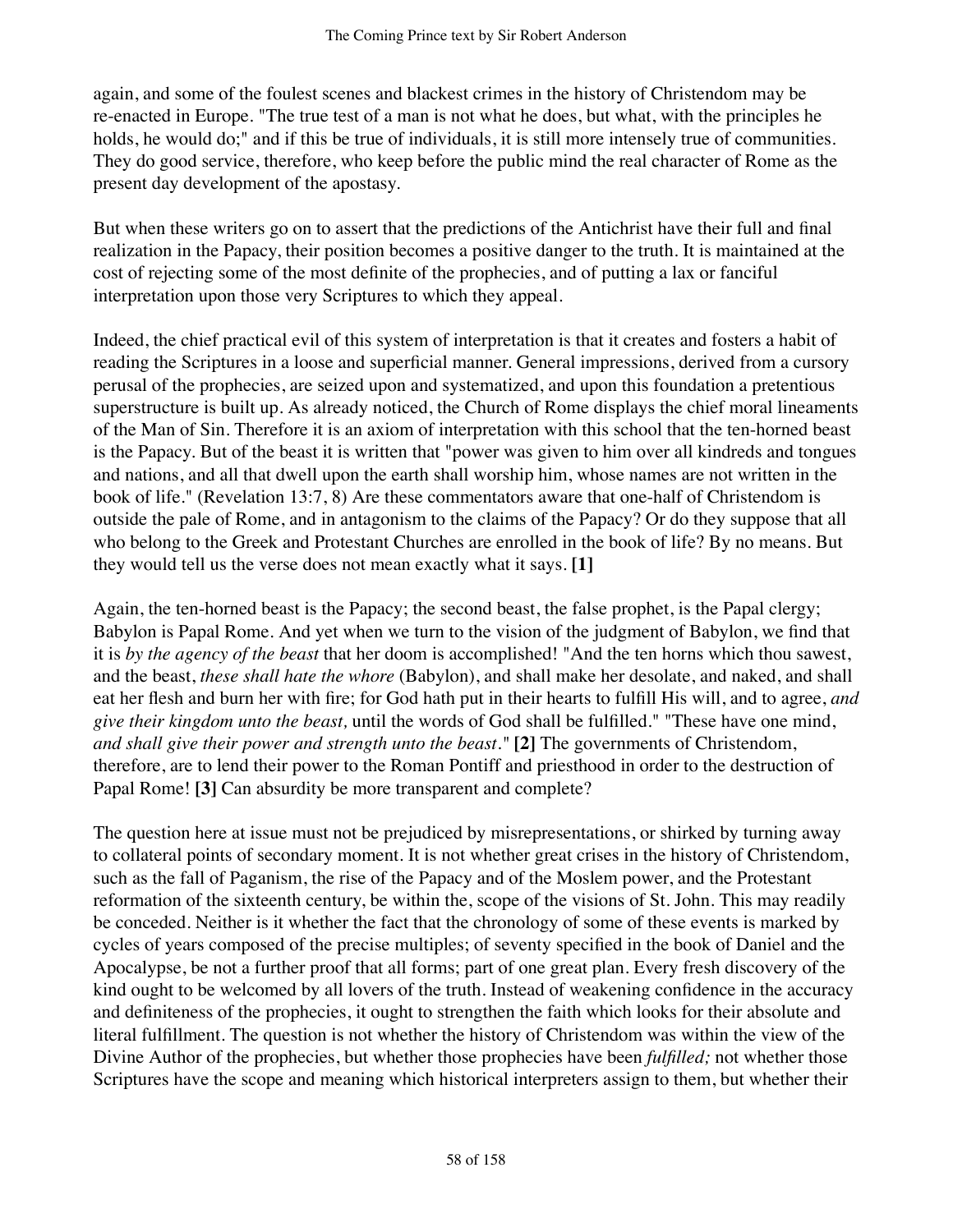scope and meaning be exhausted and satisfied by the events to which they appeal as the fulfillment of them. It is unnecessary, therefore, to enter here upon an elaborate review of the historical system of interpretation, for if it fails when tested at some one vital point, it breaks down altogether.

Does the Apocalypse, then, belong to the sphere of prophecy accomplished? Or, to reduce the controversy to a still narrower issue, have the visions of the seals and trumpets and vials been fulfilled? No one will dispute the fairness of this mode of stating the question, and the fairest possible method of dealing with it will be to set forth some one of the leading visions, and then quote fully and *verbatim* what the historical interpreters put forward as the meaning of it.

The opening of the sixth seal is thus recorded by St. John:" And I beheld when he had opened the sixth seal, and, lo, there was a great earthquake; and the sun became black as sackcloth of hair, and the moon became as blood; and the stars of heaven fell unto the earth, even as a fig-tree casteth her untimely figs, when she is shaken of a mighty wind. And the heaven departed as a scroll when it is rolled together; and every mountain and island were moved out of their places. And the kings of the earth, and the great men, and the rich men, and the chief captains, and the mighty men, and every bondman, and every freeman, hid themselves in the dens and in the rocks of the mountains; and said to the mountains and the rocks, Fall on us, and hide us from the face of Him that sitteth on the throne, and from the wrath of the Lamb; for the great day of His wrath is come, and who shall be able to stand?" (Revelation 6:12-17)

The following is Mr. Elliott's commentary upon the vision:

"When we consider," he declares, "the terrors of these Christ-blaspheming kings of the Roman earth, thus routed with their partisans before the Christian host, and miserably flying and perishing, there was surely that in the event which, according to the usual construction of such Scripture figures, might well be deemed to answer to the symbols of the profigurative vision before us: in which vision kings and generals, freemen and slaves, appeared flying to and seeking the caves of the rocks to hide them: to hide them from the face of Him that sat on the throne of power, even from the wrath of the Lamb.

"Thus under the first shocks of this great earthquake had the Roman earth been agitated, and the enemies of the Christians destroyed or driven into flight and consternation. Thus, in the political heavens, had the sun of pagan supremacy been darkened, the moon become eclipsed and blood-red, and of the stars not a few been shaken violently to the ground. But the prophecy had not as yet received its entire fulfillment. The stars of the pagan heaven had not all fallen, nor had the heaven itself been altogether rolled up like a scroll and vanished away. On Constantine's first triumph, and after the first terrors of the opposing emperors and their hosts, though their imperial edict gave to Christianity its full rights and freedom, yet it allowed to the heathen worship a free toleration also. But very soon there followed measures of marked preference in the imperial appointments to the Christians and their faith. And at length, as Constantine advanced in life, in spite of the indignation and resentment of the pagans, he issued edicts for the suppression of their sacrifices, the destruction of their temples, and the toleration of no other form of public worship but the Christian. His successors on the throne followed up the same object by attaching penalties of the severest character to the public profession of paganism. And the result was that, before the century, had ended, its stars had all fallen to the ground, its very heaven, or political and religious system, vanished, and on the earth the old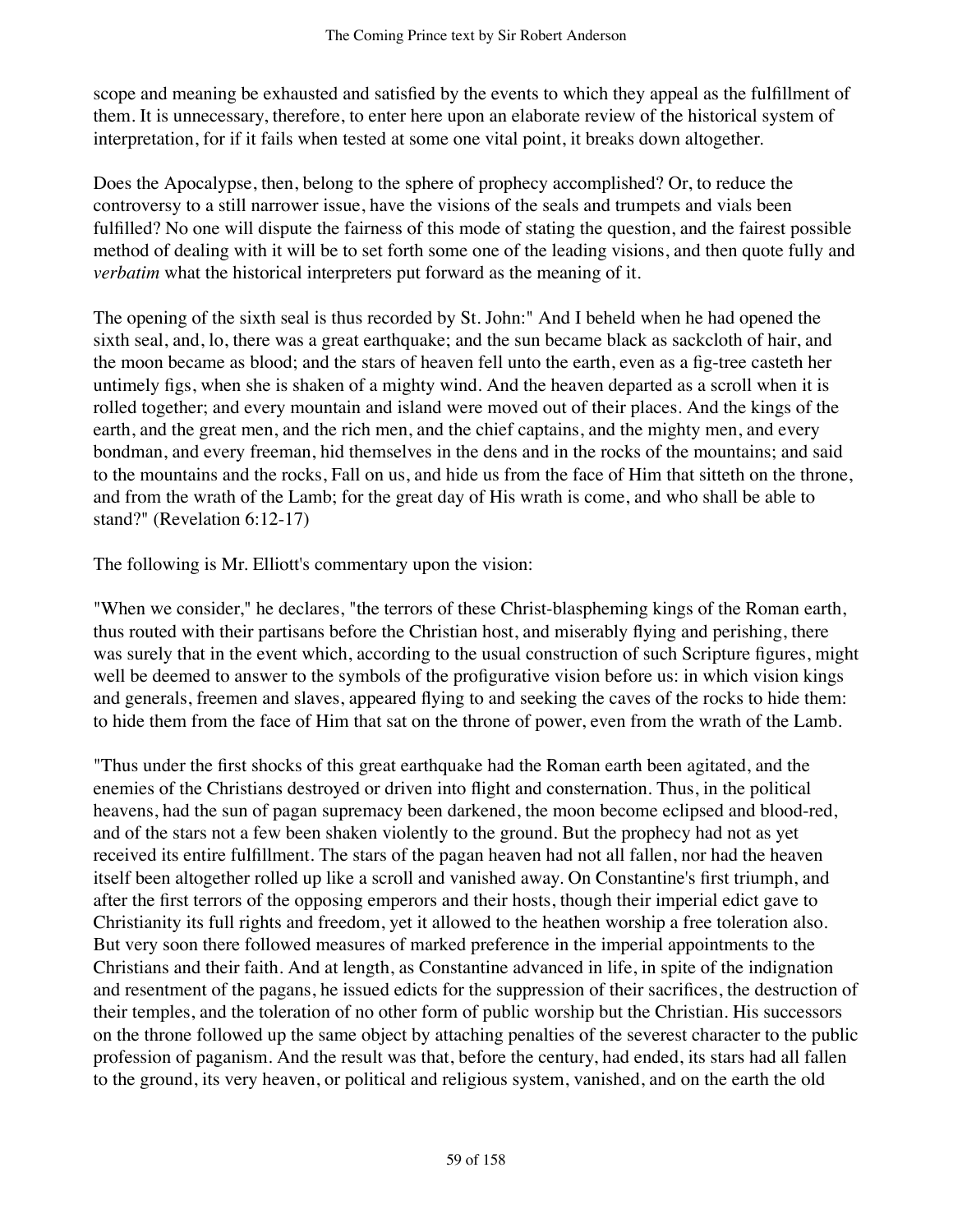pagan institutions, laws, rites, and worship been all but annihilated." **[4]**

"A more notable instance of inadequate interpretation cannot be imagined." **[5]** What wonder if men scoff at the awful warnings of coming wrath, when they are told that THE GREAT DAY OF HIS WRATH **[6]** is past, and that it amounted to nothing more than the rout of the pagan armies before the hosts of Constantine, — an event which has been paralleled a thousand times in the history of the world? **[7]**

For, let the point at issue be clearly kept in view. If the reign of Constantine or some other era in the history of Christendom were appealed to as affording an intermediate fulfillment of the vision, it might pass as a feeble but harmless exposition; but these expositors daringly assert that the prophecy has no other scope or meaning. **[8]** They are bound to prove that the vision of the sixth seal has been *fulfilled;* else it is obvious that all which follows it claims fulfillment likewise. If, therefore, their system failed at this point alone, its failure would be absolute and complete; but in fact the instance quoted is no more than a fair example of the manner in which they fritter away the meaning of the words they profess to explain.

We are now, they tell us, in the era of the Vials. At this very hour the wrath of God is being poured out upon the earth. **[9]** Surely men may well exclaim, — comparing the present with the past, and judging this age to be more favored, more desirable to live in than any age which has preceded it, — Is this all the wrath of God amounts to! The vials are the seven last plagues, "for in them *is filled up the wrath of God,"* and we are told that the sixth is even at this moment being fulfilled in the disruption of the Turkish Empire! Can any man be so lost in the dreamland of his own lucubrations as to imagine that the collapse of the Turkish power is a Divine judgment on an unrepentant world! **[10]** Such it may appear to be to the clique of Pachas, who, ghoul-like, fatten on the misery around them; but untold millions would hail it as a blessing to suffering humanity, and ask with wonder, If this be a crowning token of the wrath of God, how are simple souls to distinguish between the proofs of His favor and of His direst anger!

If the event were cited as a *primary* fulfillment, within this day of grace, of a prophecy which strictly belongs to the coming day of wrath, it would merit respectful attention; but to appeal to the dismemberment of Turkey as the full realization of the vision, is the merest trifling with the solemn language of Scripture, and an outrage on common sense.

But there are principles involved in this system of interpretation far deeper and more momentous than any which appear upon the surface. It is in direct antagonism with the great foundation truth of Christianity.

St. Luke narrates (Luke 4:19, 20) how, after the temptation, the Lord "returned in the power of the Spirit into Galilee," and entering the synagogue of Nazareth on the Sabbath day, as His custom was, He stood up to read. There was handed Him the book of Isaiah's prophecy, and all eyes being fastened on Him, He opened it and read these words, "The Spirit of the Lord is upon me, because He hath anointed me to preach the gospel to the poor; He hath sent me to heal the broken-hearted, to preach deliverance to the captives, and the recovering of sight to the blind, to set at liberty them that are bruised, to preach the acceptable year of the Lord."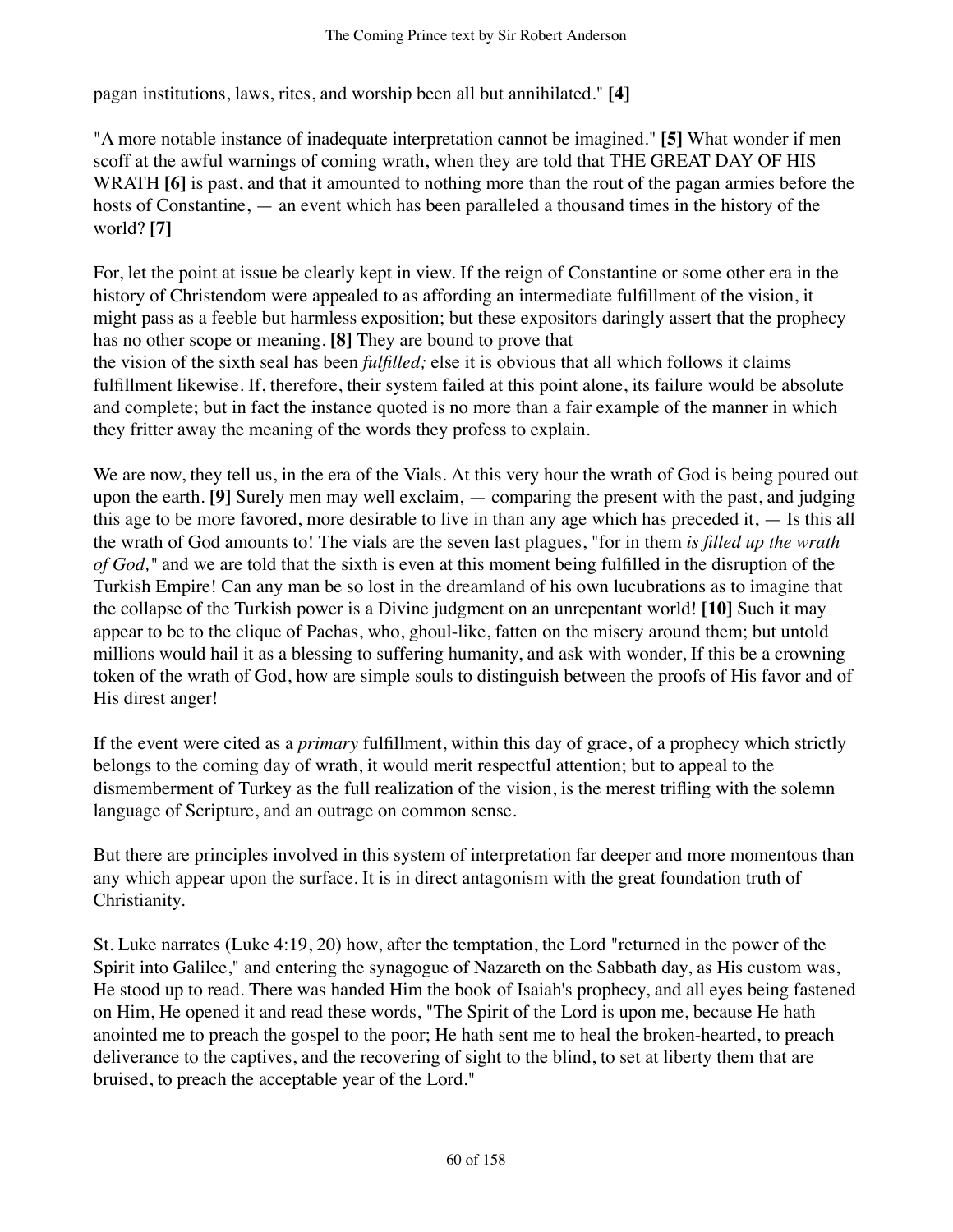"And the day of vengeance of our God" are the words which followed, without a break, upon the open page before Him; but, the record adds, "He closed the book, and He gave it again to the minister, and sat down." In an age to come, when the prophecy shall have its ultimate fulfillment, the day of vengeance shall mingle with blessing to His people. **[11]** But the burden of His ministry on earth was only peace. **[12]** And it is the burden of the gospel still. God's attitude toward men is grace. "GRACE REIGNS." It is not that there is grace for the penitent or the elect, but that grace is the principle on which Christ now sits upon the throne of God. "Upon His head are many crowns, but His pierced hand now holds the only scepter," for the Father has given Him the kingdom; all power is His in heaven and on earth. "The Father judgeth no man, but hath committed all judgment to the Son;" (John 5:22; Compare 3:17; 12:47) but His mission to earth was not to judge, but only to save. And He who is thus the only Judge is now exalted to be a Savior, and the throne on which He sits is a throne of grace. Grace is reigning, through righteousness, unto eternal life. (Romans 5:21) "The light of this glorious gospel now shines unhindered upon earth. Blind eyes may shut it out, but they cannot quench or lessen it. Impenitent hearts may heap up wrath against the day of wrath, but they cannot darken this day of mercy or mar the glory of the reign of grace." **[13]**

It will be in "the day of wrath" that the "seven last plagues," wherein is "filled up the wrath of God," shall run their course; and it is merely trifling with solemn and awful truths to talk of their being now fulfilled. Whatever intermediate fulfillment the vision may be now receiving, the full and final realization of it belongs to a future time.

And these pages are not designed to deal with the primary and historical fulfillment of the prophecies, or, as Lord Bacon terms it, their "springing and germinant accomplishment throughout many ages." My subject is exclusively the absolute and final fulfillment of the visions in that "one age" to which, in their "height and fullness," they belong.

The Scripture itself affords many striking instances of such intermediate or primary fulfillment; and in these the main outlines of the prophecy are realized, but not the details. The prediction of Elijah's advent is an instance. **[14]** In the plainest terms the Lord declared the Baptist's ministry to be within the scope of that prophecy. In terms as clear He announced that it would be *fulfilled* in days to come, by the reappearance upon earth of the greatest of the prophets. (Matthew 11:14; 17:11, 12) St. Peter's words at Pentecost afford another illustration. Joel's prophecy shall yet be realized to the letter, but yet the baptism of the Holy Ghost was referred to it by the inspired Apostle. (Joel 2:28-32; Acts 2:16-21.)

To speak of the *fulfillment* of these prophecies as already past, is to use language at once unscriptural and false. Far more unwarrantable still is the assertion of finality, so confidently made, of the prophecies relating to the apostasy. There is not a single prophecy, of which the *fulfillment* is recorded in Scripture, that was not realized with absolute accuracy, and in every detail; and it is wholly unjustifiable to assume that a new system of fulfillment was inaugurated after the sacred canon closed.

Two thousand years ago who would have ventured to believe that the prophecies of Messiah would receive a literal accomplishment!

"Behold, a virgin shall conceive, and bear a son." (Isaiah 7:14)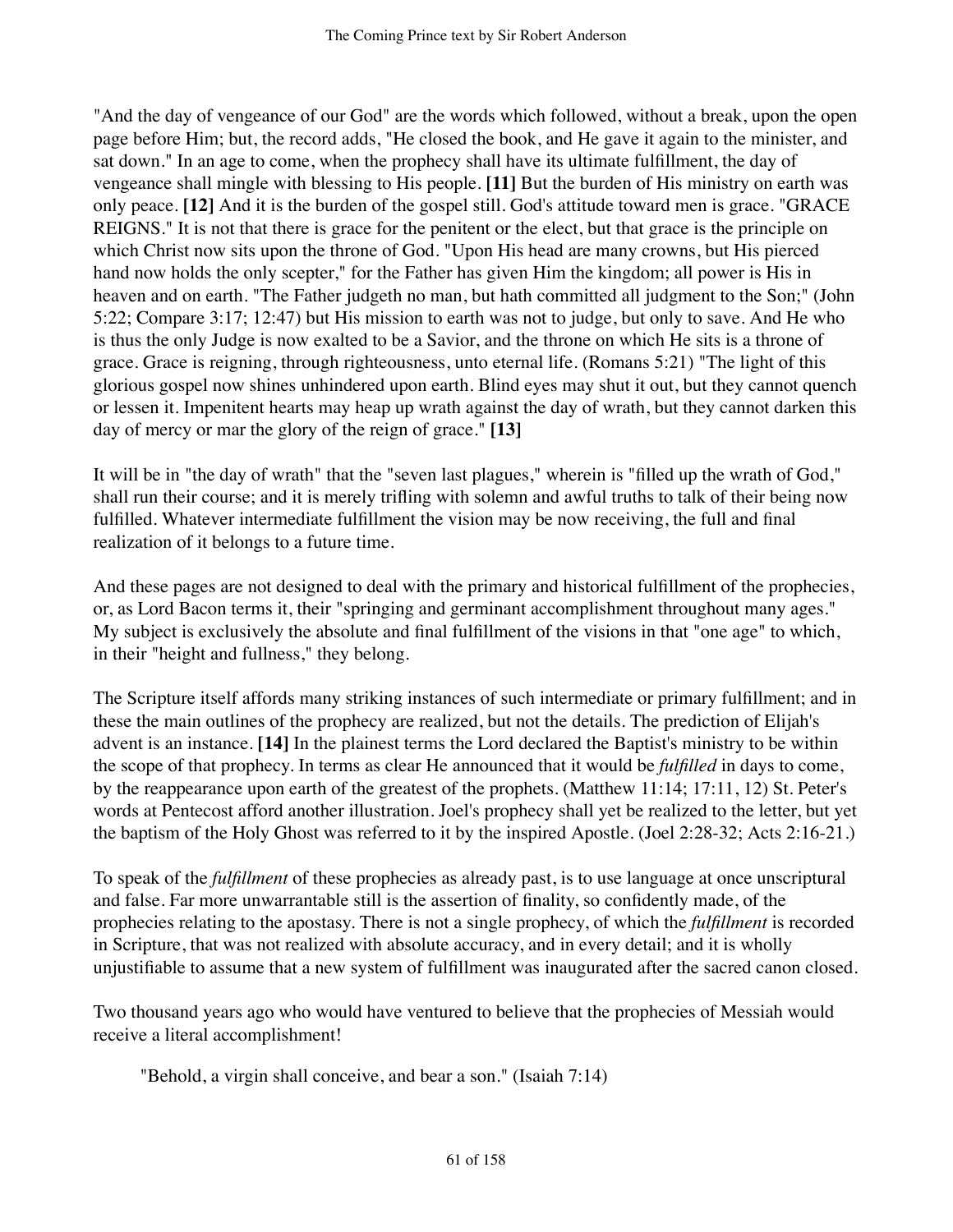"Behold, thy King cometh unto thee: He is just, and having salvation; lowly, and riding upon an ass, and upon a colt the foal of an ass." (Zechariah 9:9)

"They weighed for my price thirty pieces of silver;" "And I took the thirty pieces of silver and cast them to the potter in the house of the Lord." (Zechariah 11:12, 13; Compare Matthew 27:5, 7)

"They part my garments among them, and cast lots upon my vesture." (Psalm 22:18 Compare John 19:23, 24.)

"They pierced my hands and my feet." (Psalm 22:16)

"They gave me vinegar to drink." (Psalm 69:21)

"He was cut off out of the land of the living; for the transgression of my people was He stricken." (Isaiah 53:8)

To the prophets themselves, even, the meaning of such words was a mystery. (1 Peter 1:10-12) For the most part, doubtless, men regarded them as no more than poetry or legend. And yet these prophecies of the advent and death of Christ received their fulfillment in every jot and tittle of them. Literalness of fulfillment may therefore be accepted as an axiom to guide us in the study of prophecy.

# **CHAPTER 11 FOOTNOTES**

**[1]** According to these interpreters, such a statement must be taken *cum grano salis*, as we term it; and the like remark applies to their rendering of *every verse* of the thirteenth chapter of Revelation.

**[2]** Revelation 17:16, 17, 13. In ver. 16 the best reading, as given in the Revised Version, is *"and* the beast," instead of *"upon* the beast."

**[3]** Mr. Elliott's romance on this subject is disposed of by the events of recent years, which have made Rome the peaceful capital of Italy. Of the beast and false prophet it is written, "These both were cast alive into a lake of fire" (Revelation 19:20). It may be pleasing to Protestant zeal to suppose the Roman hierarchy and priesthood are "reserved" for such a fate.

**[4]** *Horae Apoc.,* vol. 1., pp. 219, 220.

**[5]** "Another such landmark is found, I believe, in the interpretation of the *sixth seal:* if it be not indeed already laid down in what has just been said. We all know what that imagery means in the rest of Scripture. Any system which requires it to belong to another period than the close approach of the great day of the Lord, stands thereby self-condemned. I may illustrate this by reference to Mr. Elliott's continuous historical system, which requires that it should mean the downfall of paganism under Constantine. A more notable instance of inadequate interpretation cannot be imagined. "Closely connected with this last is another fixed point in interpretation. As the seven seals, so the seven trumpets and the seven vials run on to the time close upon the end.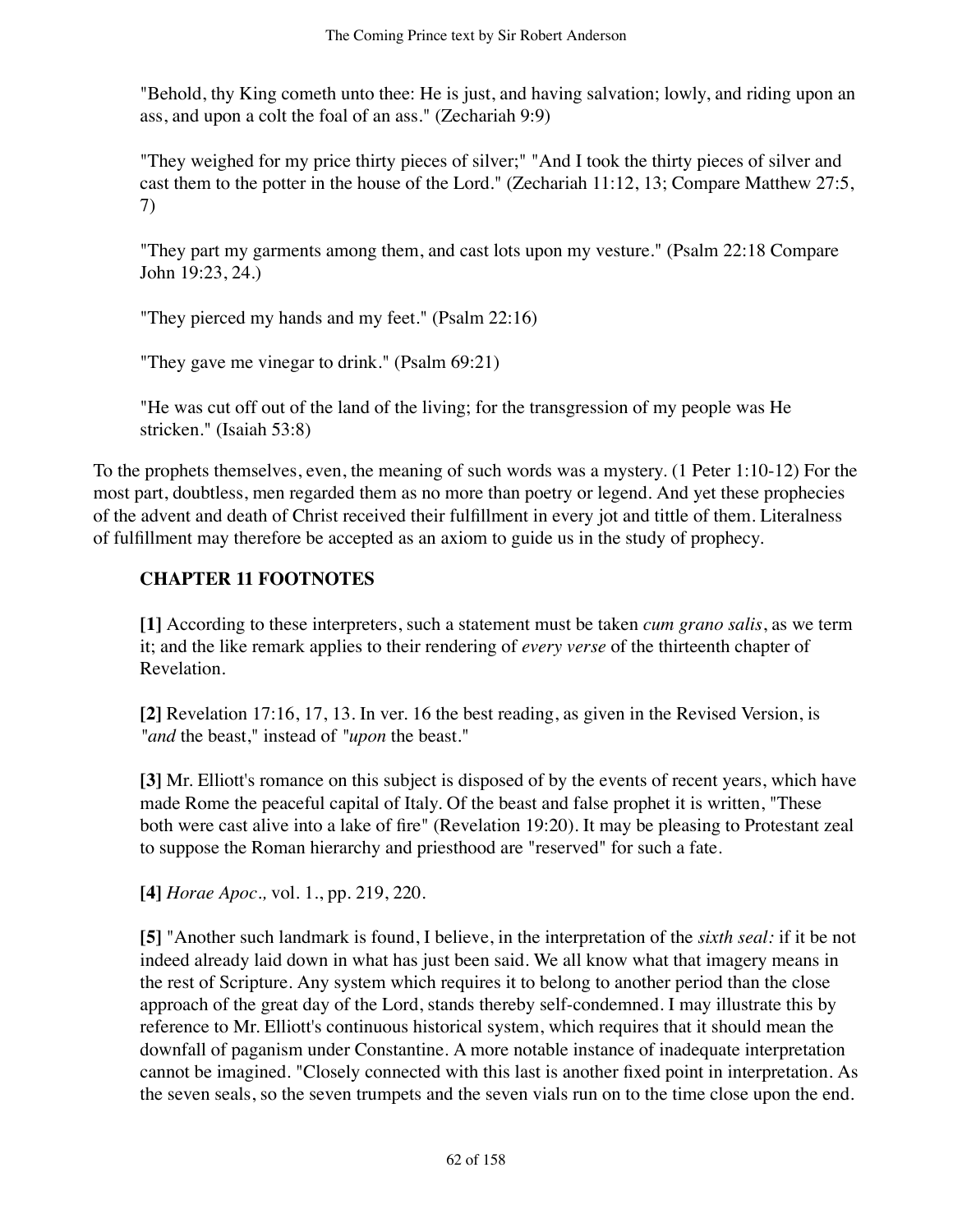At the termination of each series, the note is unmistakably given that such is the case. Of the seals we have already spoken. As to the trumpets, it may suffice to refer to ch. 10:7; 11:18; as to the vials, to their very designation tas eschatas, and to the gegonen of ch. 16:17. Any system which does not recognize this common ending of the three, seems to me to stand thereby convicted of error." — ALFORD, *Gr. Test.,* 4., Part 2., ch. 8., §§ 5, 21, 22.

**[6]** ha hamera ha megala tas orgas autou (Revelation 6:17).

**[7]** If such statements were put forward in wantonness, and not in folly, they would suggest a reference to the solemn words, "If any man shall *take away* from the words of the book of this prophecy —" (Revelation 22:19).

**[8]** When the historical interpreters approach the Second Advent, they lose the courage of their opinions, and earnestly contend for literalness, though if their scheme be genuine, the predicted return of Christ may surely have its fulfillment in the present revival of religion and the concurrent spread of Christianity.

**[9]** And I saw another sign in heaven, great and marvelous, seven angels having the seven last plagues, for in them is filled up the wrath of God…And the seven angels came out of the temple, having the seven plagues…And one of the four beasts gave unto the seven angels seven golden vials, full of the wrath of God, who liveth for ever and ever…And I heard a great voice out of the temple saying to the seven angels, Go your ways, and pour out the vials of the wrath of God upon the earth" (Revelation 15:1, 6, 7; 16:1).

**[10]** The Austrian *Pester Lloyd* of 21st Nov., 1879, in commenting on the British line of policy with regard to Turkish affairs, charged Lord Beaconsfield's government with "confounding Mohammedanism with the Turks, the latter having been always regarded as the scum of Mohammedanism by all Mohammedan nations who were conscious of their own strength." Prophetic students appear to be thoroughly possessed by this error.

**[11]** Compare Isaiah 63:4: "For the day of vengeance is in mine heart, and the year of my redeemed is come."

**[12]** "He came and preached peace" (Ephesians 2:17).

**[13]** *The Gospel and its Ministry,* p. 136. True it is that the great principles of God's moral government of the world remain unchanged, and sin is thus ever working out its own punishment. But this must not be confounded with immediate Divine action in judgment. "The Lord knoweth how to reserve the unjust *to the day of judgment,* to be punished" (2 Peter 2:9). Or, according to Romans 2:5, "After thy hardness and impenitent heart treasurest up unto thyself wrath against *the day of wrath."*

**[14]** "Behold, I will send you Elijah the prophet, before the coming of the great and dreadful day of the Lord" (Malachi. 4:5).

.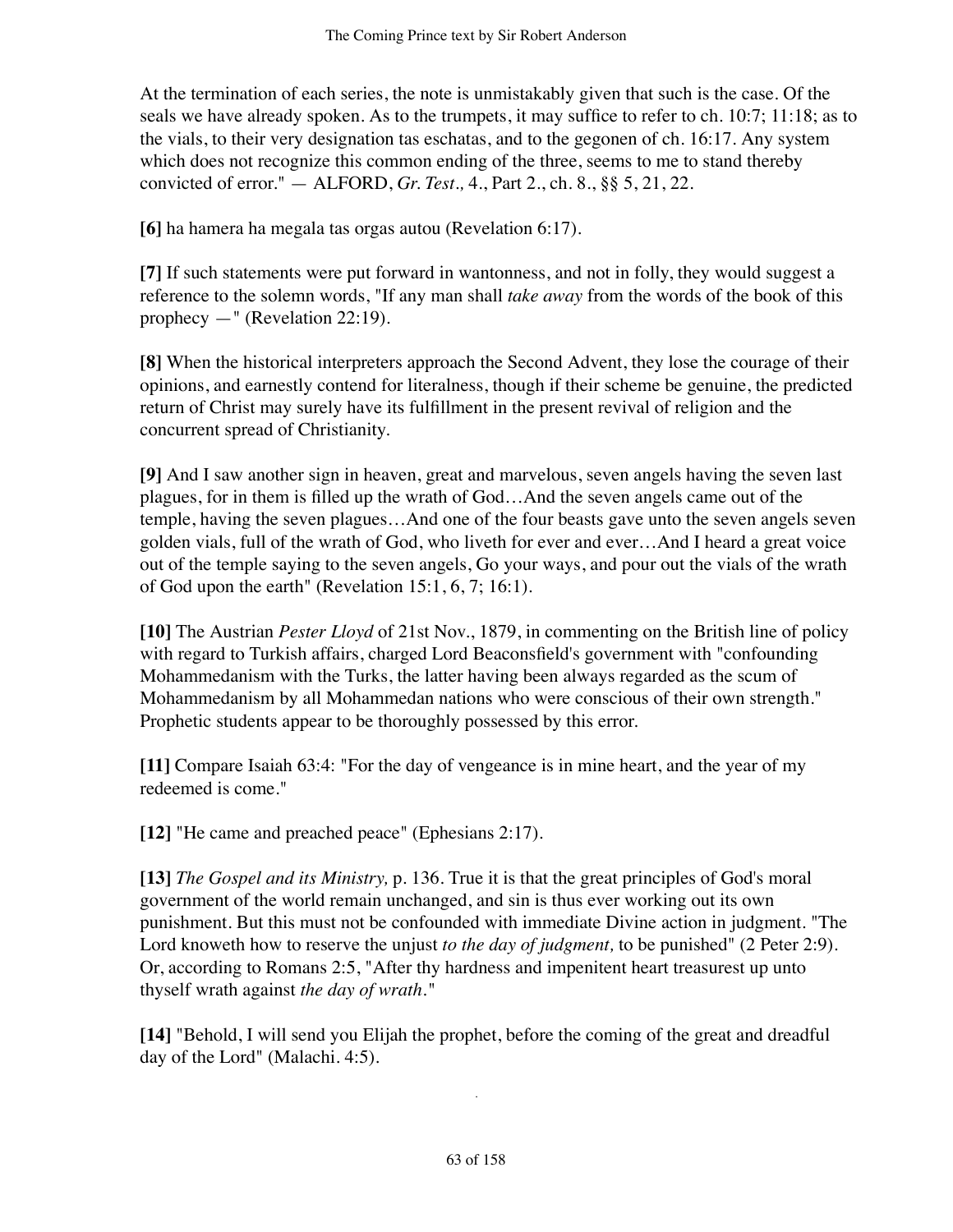# CHAPTER XII.

## **FULLNESS OF THE GENTILES**

THE main stream of prophecy runs in the channel of Hebrew history. This indeed is true of all revelation. Eleven chapters of the Bible suffice to cover the two thousand years before the call of Abraham, and the rest of the old Testament relates to the Abrahamic race. If for a while the light of revelation rested on Babylon or Susa, it was because Jerusalem was desolate, and Judah was in exile. For a time the Gentile has now gained the foremost place in blessing upon earth; but this is entirely anomalous, and the normal order of God's dealings with men is again to be restored. "Blindness in part is happened to Israel *until* the fullness of the Gentiles be come in. And so all Israel shall be saved, as it is written." **[1]**

The Scriptures teem with promises and prophecies in favor of that nation, not a tithe of which have yet been realized. And while the impassioned poetry in which so many of the old prophecies are couched is made a pretext for treating them as hyperbolical descriptions of the blessings of the Gospel, no such plea can be urged respecting the Epistle to the Romans. Writing to Gentiles, the Apostle of the Gentiles there reasons the matter out in presence of the facts of the Gentile dispensation. The natural branches of the race of Israel have been broken off from the olive tree of earthly privilege and blessing, and, "contrary to nature," the wild olive branches of Gentile blood have been substituted for them. But in spite of the warning of the Apostle, we Gentiles have become "wise in our own conceits," forgetting that the olive tree whose "root and fatness" we partake of, is essentially Hebrew, for "the gifts and calling of God are without repentance."

The minds of most men are in bondage to the commonplace facts of their experience. The prophecies of a restored Israel seem to many as incredible as predictions of the present triumphs of electricity and steam would have appeared to our ancestors a century ago. While affecting independence in judging thus, the mind is only giving proof of its own impotence or ignorance. Moreover, the position which the Jews have held for eighteen centuries is a phenomenon which itself disposes of every seeming presumption against the fulfillment of these prophecies.

It is not a question of how a false religion like that of Mahomet can maintain an unbroken front in presence of a true faith; the problem is very different. Not only in a former age, but in the early days of the present dispensation, the Jews enjoyed a preference in blessing, which practically amounted almost to a monopoly of Divine favor. In its infancy the Christian Church was essentially Jewish. The Jews within its pale were reckoned by thousands, the Gentiles by tens. And yet that same people afterwards became, and for eighteen centuries have continued to be, more dead to the influence of the Gospel than any other class of people upon earth. How can "this mystery," as the Apostle terms it, be accounted for, save as Scripture explains it, namely, that the era of special grace to Israel closed with the period historically within the Acts of the Apostles, and that since that crisis of their history "blindness in part is happened" to them?

But this very word, the truth of which is so clearly proved by public facts, goes on to declare that this judicial hardening is to continue only "until the fullness of the Gentiles be come in;" and the inspired Apostle adds, "And so all Israel shall be saved; as it is written, There shall come out of Sion the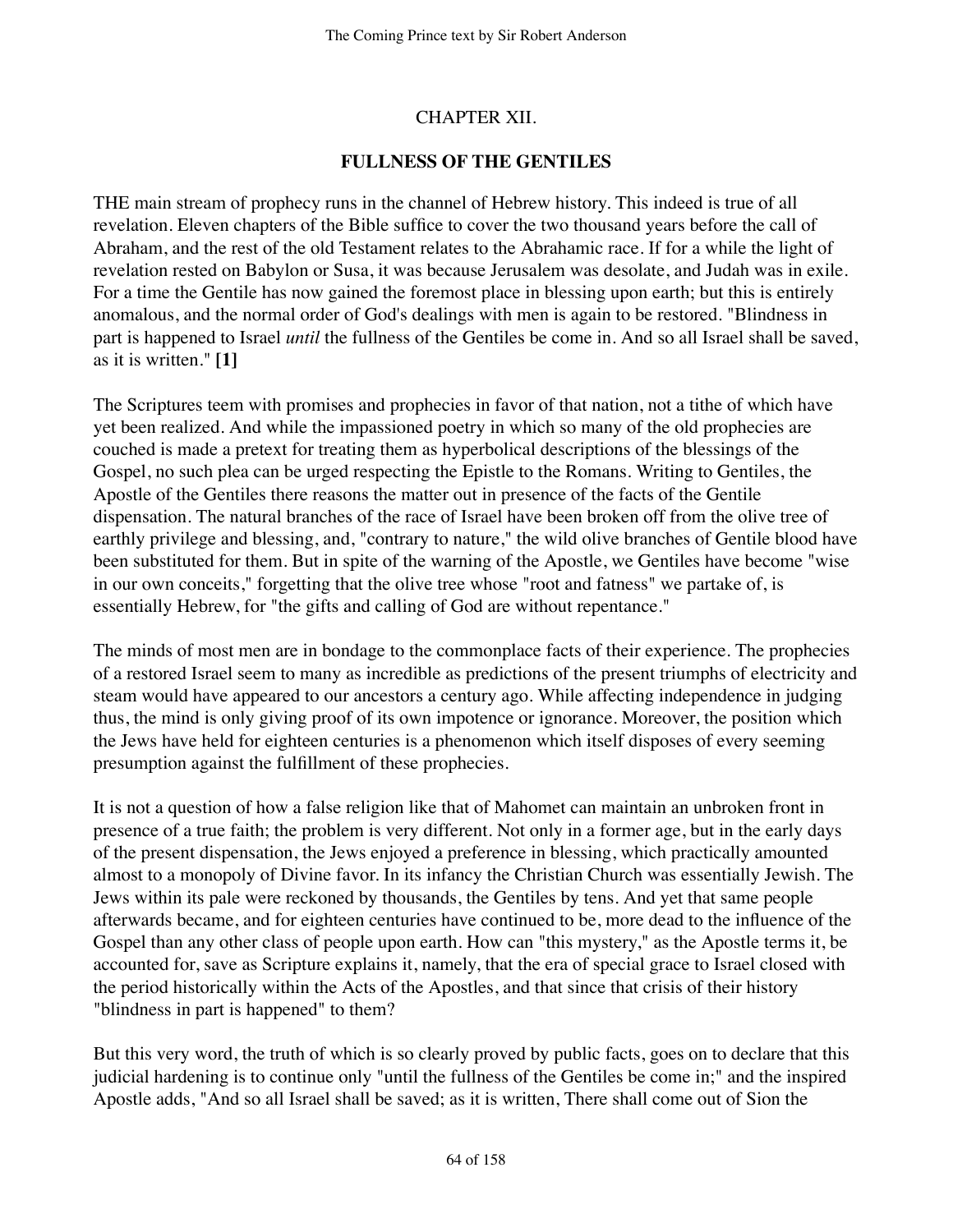Deliverer, and shall turn away ungodliness from Jacob; for this is My covenant unto them." **[2]**

But, it may with reason be demanded, does not this imply merely that Israel shall be brought within the blessings of the Gospel, not that the Jews shall be blessed on a principle which is entirely inconsistent with the Gospel? Christianity, as a system, assumes the fact that in a former age the Jews enjoyed a peculiar place in blessing:

"Christ was *a minister of the circumcision* for the truth of God, to confirm the promises made unto the fathers, and that the Gentiles might glorify God for His mercy." (Romans 15:8, 9)

But the Jews have lost their vantage-ground through sin, and they now stand upon the common level of ruined humanity. The Cross has broken down "the middle wall" which separated them from Gentiles. It has leveled all distinctions. As to guilt "there is no difference, for *all* have sinned;" as to mercy "there is no difference, for the same Lord over all is rich unto *all* that call on Him." How then, if there be no difference, can God give blessing on a principle which implies that there is a difference? In a word, the fulfillment of the promises to Judah is absolutely inconsistent with the distinctive truths of the present dispensation.

This question is one of immense importance, and claims the most earnest consideration. Nor is it enough to urge that the eleventh chapter of Romans itself supposes that in this age the Gentile has an advantage, though not a priority, and, therefore, Israel may enjoy the like privilege hereafter. It is part of the same revelation, that although grace stoops to the Gentile just where he is, it does not confirm him in his position *as a Gentile*, but lifts him out of it and *denationalizes* him; for in the Church of this dispensation "there is neither Jew nor Gentile." **[3]** Judah's promises, on the contrary, imply that blessing will reach the Jew as a Jew, not only recognizing his national position, but confirming him therein.

The conclusion, therefore, is inevitable, that before God can act thus, the special proclamation of grace in the present dispensation must have ceased, and a new principle of dealing with mankind must have been inaugurated.

But here the difficulties only seem to multiply and grow. For, it may be asked, does not the dispensation run its course until the return of Christ to earth? How then can Jews be found at His coming in a place of blessing *nationally*, akin to that which they held in a bygone age? All will admit that Scripture seems to teach that such will be the case. **[4]** The question still remains whether this be really intended. Does Scripture speak of any crisis in relation to the earth, to intervene before "the day when the Son of man shall be revealed "?

No one who diligently seeks the answer to this inquiry can fail to be impressed by the fact that at first sight some confusion seems to mark the statements of Scripture with respect to it. Certain passages testify that Christ will return to earth, and stand once more on that same Olivet on which His feet last rested ere He ascended to His Father; (Zechariah 14:4; Acts 1:11, 12) and others tell us as plainly that He will come, not to earth, but to the air above us, and call His people up to meet Him and be with Him. (1 Thessalonians 4:16, 17) These Scriptures again most clearly prove that it is His believing people who shall be "caught up," (1 Thessalonians 4:16, 17; 1 Corinthians 15:51, 52) leaving the world to run its course to its destined doom; while other Scriptures as unequivocally teach that it is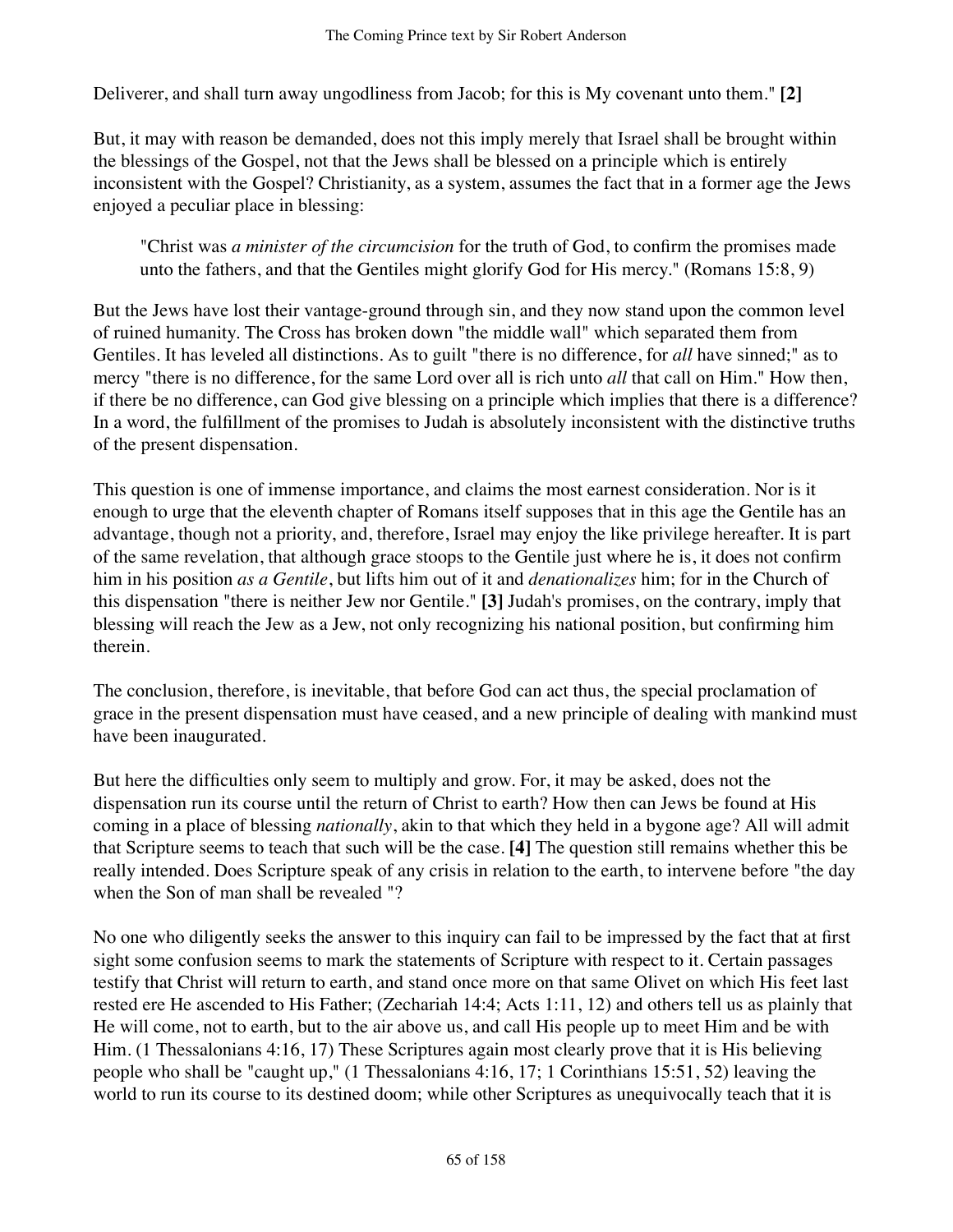not His people but the wicked who are to be weeded out, leaving the righteous "to shine forth in the kingdom of their Father." (Matthew 13:40-43) And the confusion apparently increases when we notice that Holy Writ seems sometimes to represent the righteous who are to be thus blessed as Jews, sometimes as Christians of a dispensation in which the Jew is cast off by God.

These difficulties admit of only one solution, a solution as satisfactory as it is simple; namely, that what we term the second advent of Christ is not a single event, but includes several distinct manifestations. At the first of these He will call up to Himself the righteous dead, together with His own people then living upon earth. With this event this special "day of grace" will cease, and God will again revert to "the covenants" and "the promises," and that people to whom the covenants and promises belong (Romans 9:4) will once more become the center of Divine action toward mankind.

Everything that God has promised is within the range of the believer's hope; **[5]** but this is its near horizon. All things wait on its accomplishment. Before the return of Christ to earth, many a page of prophecy has yet to be fulfilled, but not a line of Scripture bars the realization of this the Church's special hope of His coming to take His people to Himself. Here, then, is the great crisis which will put a term to the reign of grace, and usher in the destined woes of earth's fiercest trial — "the days of vengeance, that all things which are written may be fulfilled." (Luke 21:22)

To object that a truth of this magnitude would have been stated with more dogmatic clearness is to forget the distinction between doctrinal teaching and prophetic utterance. The truth of the second advent belongs to prophecy, and the statements of Scripture respecting it are marked by precisely the same characteristics as marked the Old Testament prophecies of Messiah. **[6]**

"The sufferings of Christ and the glories which should follow" were foretold in such a way that a superficial reader of the old Scriptures would have failed to discover that there were to be two advents of Messiah. And even the careful student, if unversed in the general scheme of prophecy, might have supposed that the two advents, though morally distinct, should be intimately connected in time. So is it with the future. Some regard the second advent as a single event; by others its true character is recognized, but they fail to mark the interval which must separate its first from its final stage. An intelligent apprehension of the truth respecting it is essential to the right understanding of unfulfilled prophecy.

But having thus clearly fixed these principal landmarks to guide us in the study, we cannot too strongly deprecate the attempt to fill up the interval with greater precision than Scripture warrants. There are definite events to be fulfilled, but no one may dogmatize respecting the time or manner of their fulfillment. No Christian who estimates aright the appalling weight of suffering and sin which each day that passes adds to the awful sum of this world's sorrow and guilt, can fail to long that the end may indeed be near; but let him not forget the great principle that "the longsuffering of our Lord is salvation," (2 Peter 3:15) nor yet the language of the Psalm, "A thousand years in Thy sight are but as yesterday when it is past, and as a watch in the night." (Psalm 90:4) There is much in Scripture which seems to justify the hope that the consummation will not be long delayed; but, on the other hand, there is not a little to suggest the thought that before these final scenes shall be enacted, civilization will have returned to its old home in the east, and, perchance, a restored Babylon shall have become the center of human progress and of apostate religion. **[7]**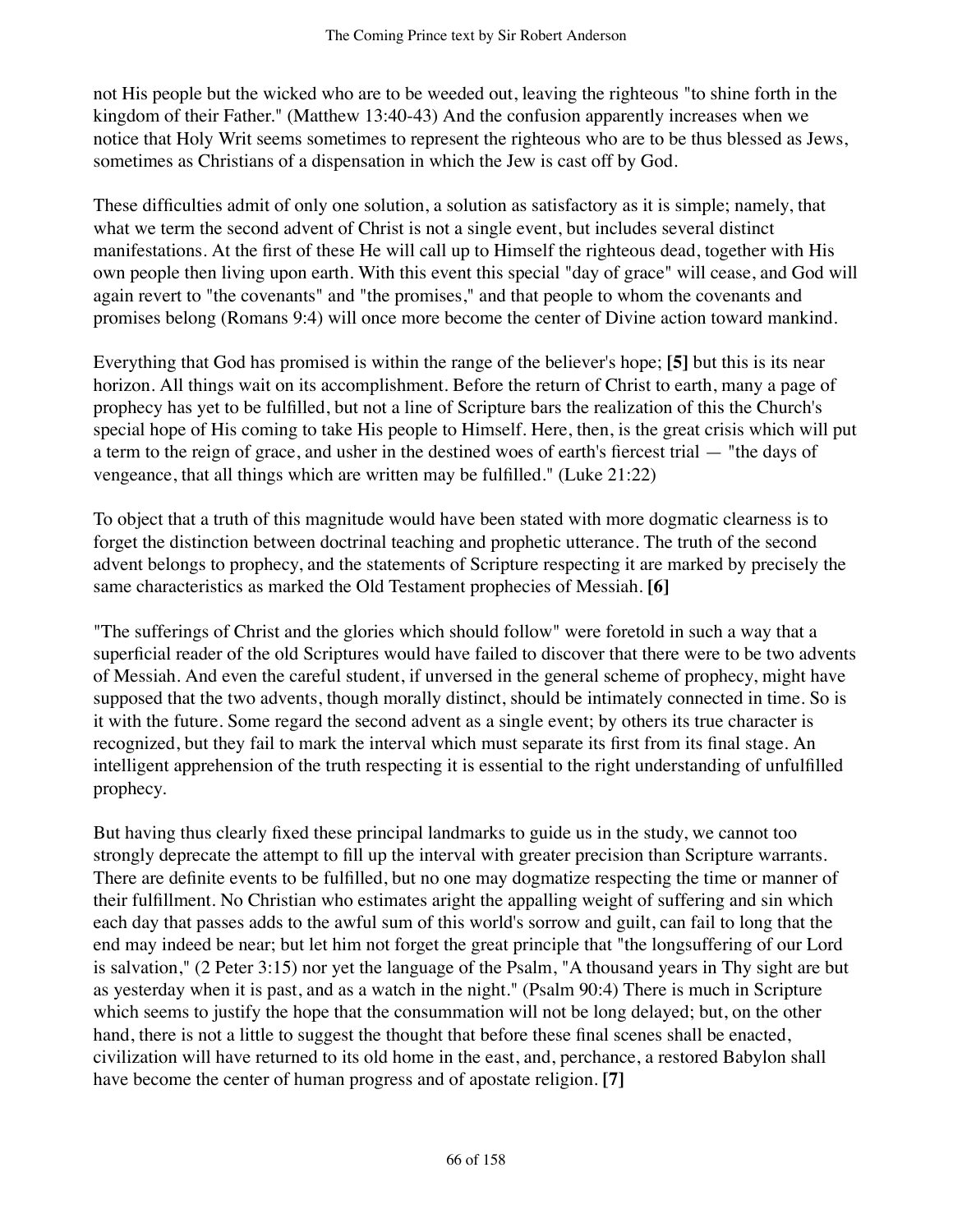To maintain that long ages have yet to run their course would be as unwarrantable as are the predictions so confidently made that all things shall be fulfilled within the current century. It is only in so far as prophecy is within the seventy weeks; of Daniel that it comes within the range of chronology at all, and Daniel's vision primarily relates to Judah and Jerusalem. **[8]**

### **CHAPTER 12 FOOTNOTES**

**[1]** Romans 11:25, 26. The coming in of the fullness of the Gentiles must not be confounded with the fulfillment of the times of the Gentiles (Luke 21:24). The one refers to spiritual blessing, the other to earthly power. Jerusalem is not to be the capital of a free nation, independent of Gentile power, until the true Son of David comes to claim the scepter.

**[2]** Romans 11:25, 26. Not every Israelite, but Israel as a nation (Alford, *Gr. Test., in loco).*

**[3]** Galatians 3:28. Contrast these with the Lord's words in John 4:22, "Salvation is of the Jews."

**[4]** In proof of this, appeal may be made to these very prophecies of Daniel; and later prophecies testify to it still more plainly, notably the book of Zechariah.

**[5]** "We, according to His promise, look for new heavens and a new earth" (2 Peter 3:13). Long ages of time and events innumerable must intervene before the realization of this hope, and yet the believer is looking for it.

**[6]** For an admirable treatise on these characteristics of prophecy, *see* Hengstenberg's *Christology,* Kregel Publications.

**[7]** Isaiah 13 appears to connect the final fall of Babylon with the great day that is coming *(comp.* Vers. 1, 9, 10, 19.); and in Jeremiah 1 the same event is connected with the future restoration and union of the two houses of Israel (ver. 20). I make the suggestion, however, merely as a *caveat* against the idea that we have certainly reached the last days of the dispensation. If the history of Christendom should run on for another thousand years, the delay would not discredit the truth of a single statement in Holy Writ.

**[8]** No one of Daniel's visions, indeed, has a wider scope. Isaiah, Jeremiah, and Ezekiel treat of Israel (or the ten tribes); but Daniel deals only with Judah.

### CHAPTER XIII.

.

### **SECOND SERMON ON THE MOUNT**

THE connecting link between the past and the future, between the fulfilled and the unfulfilled in prophecy, will be found in the Gospel of St. Matthew.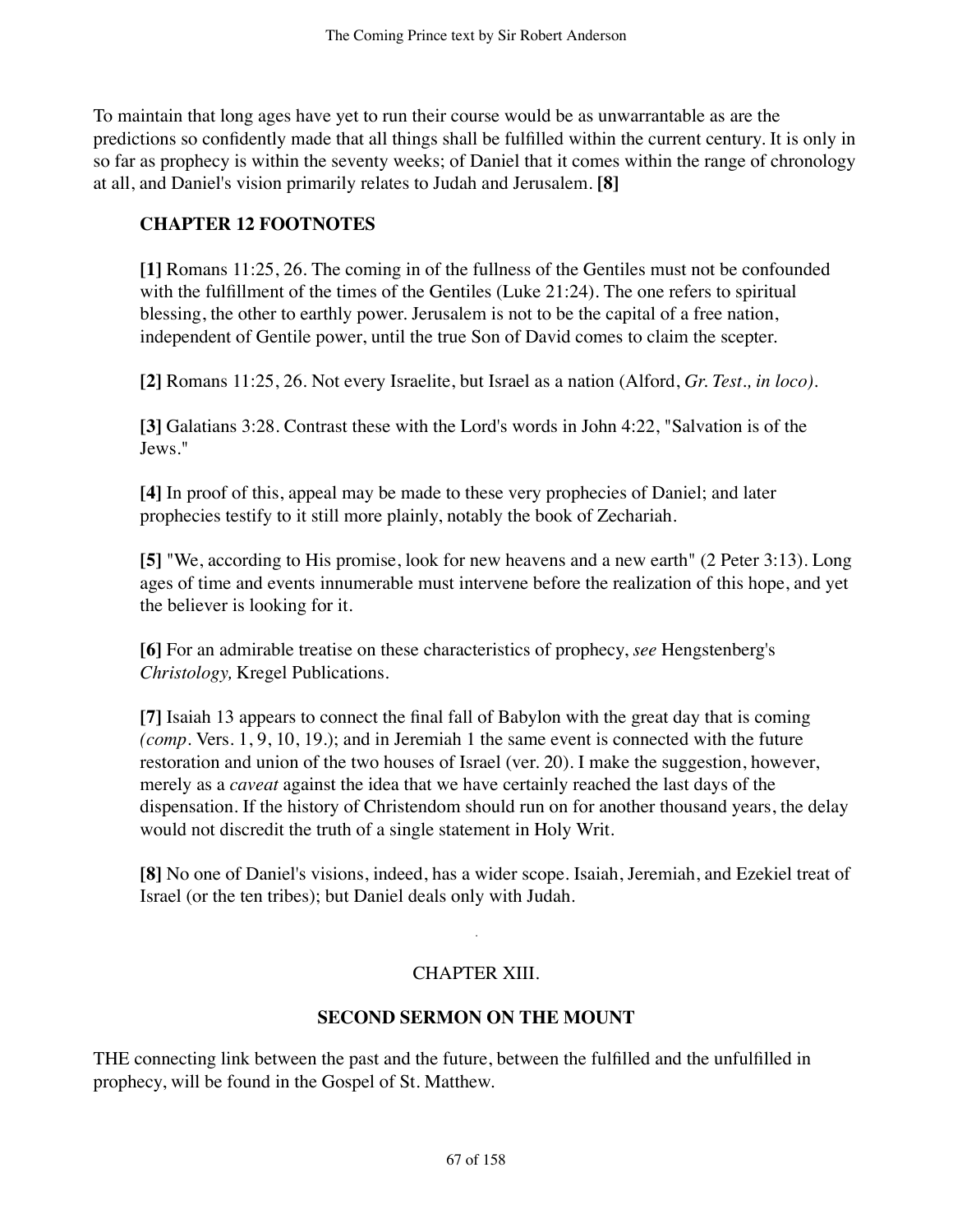The chief Messianic promises are grouped in two great classes, connected respectively with the names of David and of Abraham, and the New Testament opens with the record of the birth and ministry of Messiah as "the Son of David, the son of Abraham;" (Matthew 1:1) for in one aspect of His work He was "a minister of the circumcision for the truth of God, to confirm the promises made unto the fathers." (Romans 15:8) The question of the Magi, "Where is He that is born king of the Jews?" aroused a hope which was part of the national politics of Judah; and even the base Idumean who then usurped the throne was sensible of its significance: "Herod was troubled, and all Jerusalem with him. **[1]**

And when the proclamation afterwards was made, first by John the Baptist, and finally by the Lord and His apostles, "The kingdom of heaven is at hand," the Jews knew well its import. It was not "the Gospel," as we understand it now, but the announcement of the near fulfillment of Daniel's prophecy. **[2]** And the testimony had a twofold accompaniment. "The Sermon on the Mount" is recorded as embodying the great truths and principles which were associated with the Kingdom Gospel; and the attendant miracles gave proof that all was Divine. And in the earlier stages of the ministry of Christ, His miracles were not reserved for those whose faith responded to His words; the only qualification for the benefit was that the recipient should belong to the favored race. "Go not into the way of the Gentiles, and into any city of the Samaritans enter ye not: but go rather to the lost sheep of the house of Israel. And as ye go, preach, saying, The kingdom of heaven is at hand. Heal the sick, cleanse the lepers, raise the dead, cast out devils: freely ye have received, freely give." **[3]** Such was the commission under which the twelve went forth through that little land, to0 every corner of which their Master's fame had gone before them. (Matthew 4:24, 25)

But the verdict of the nation, through its accredited and responsible leaders, was a rejection of His Messianic claims. **[4]** The acts and words of Christ recorded in the twelfth chapter of Matthew were an open and deliberate condemnation and defiance of the Pharisees, and their answer was to meet in solemn council and decree His death. (Matthew 12:1- 14) From that hour His ministry entered upon a new phase. The miracles continued, for He could not meet with suffering and refuse to relieve it; but those whom thus He blessed were charged "that they should not make Him known." (Matthew 12:16) The Gospel of the Kingdom ceased; His teaching became veiled in parables, **[5]** and the disciples were forbidden any

longer to testify to His Messiahship. (Matthew 16:20)

The thirteenth chapter is prophetic of the state of things which was to intervene between the time of His rejection and His return in glory to claim the place which in His humiliation was denied Him. Instead of the proclamation of the Kingdom, He taught them "the *mysteries* of the Kingdom." (Matthew 13:11) His mission changed its character, and instead of a King come to reign, He described Himself as a Sower sowing seed. Of the parables which follow, the first three, spoken to the multitude, described the outward results of the testimony in the world; the last three, addressed to the disciples, **[6]** speak of the hidden realities revealed to spiritual minds.

But these very parables, while they taught the disciples in the plainest terms that everything was postponed which the prophets had led them to look for in connection with the Kingdom, taught them no less clearly that the day would surely come when all should be fulfilled; when evil should be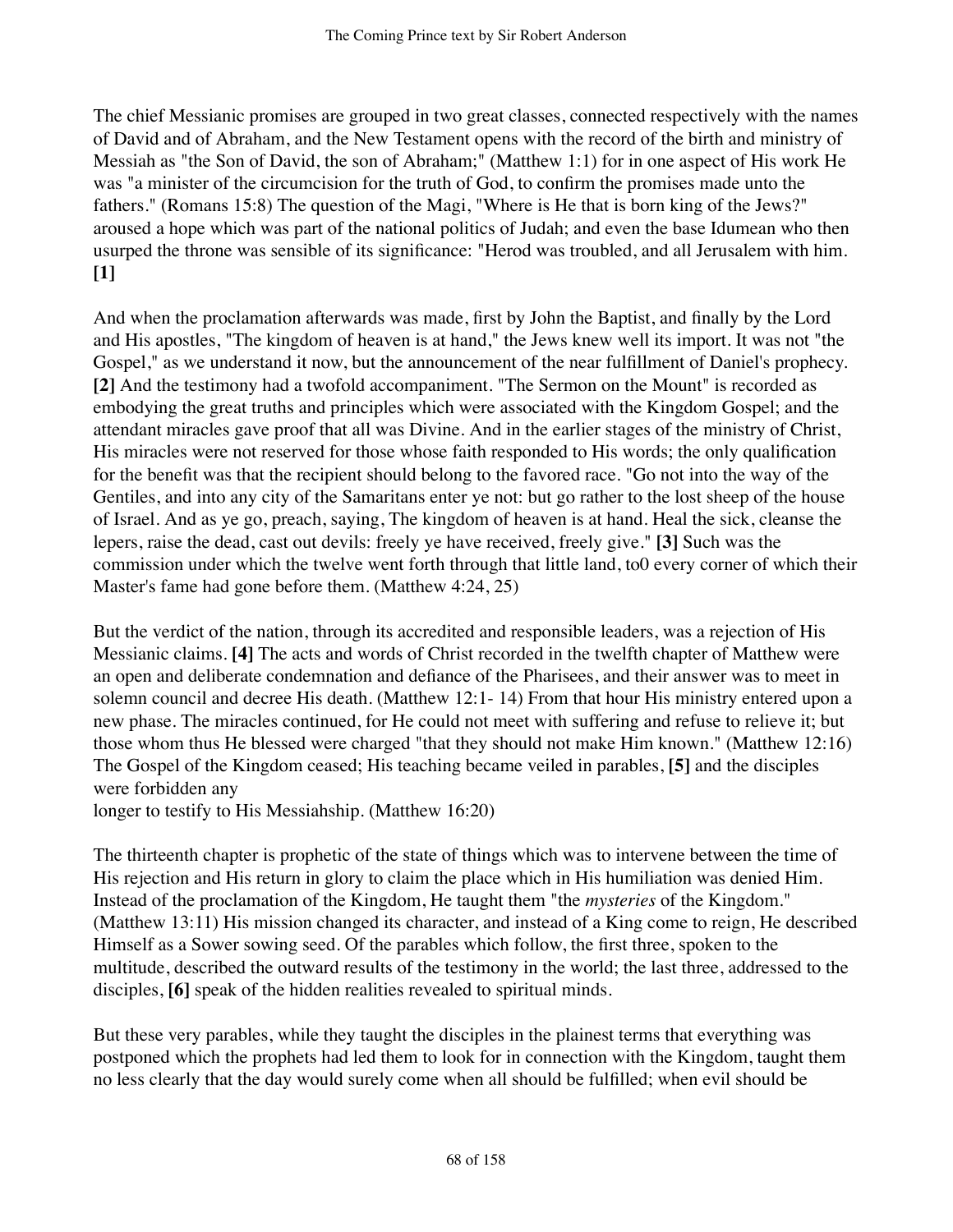rooted out, and the Kingdom established in righteousness and peace. (Matthew 13:41-43) They thus learned that there was to be an "age" of which prophecy took no account, and another "Advent" at its close; and "the second Sermon on the Mount" was the Lord's reply to the inquiry, "What shall be the sign of Thy coming, and of the end of the age?" **[7]**

The twenty-fourth chapter of Matthew has been well described as "the anchor of apocalyptic interpretation," and "the touchstone of apocalyptic systems." **[8]** The fifteenth verse specifies an event and fixes an epoch, by which we are enabled to connect the words of the Lord with the visions of St. John, and both with the prophecies of Daniel. The entire passage is obviously prophetic, and its fulfillment clearly pertains to the time of the end. The fullest and most definite application of the words must therefore be to those who are to witness their accomplishment. To them it is that the warning is specially addressed, against being deceived through a false hope of the *immediate* return of Christ. **[9]**

A series of terrible events are yet to come; but "these are the *beginning* of sorrows;" "the end is not yet." How long these "sorrows" shall continue is not revealed. The first sure sign that the end is near will be the advent of the fiercest trial that the redeemed on earth have ever known. The fulfillment of Daniel's vision of the defilement of the Holy Place is to be the signal for immediate flight; "for then shall be *the great* tribulation," (Vers. 15-21. Compare Daniel 11:1.) unparalleled even in Judah's history. But, as already noticed, this last great persecution belongs to the latter half of Daniel's seventieth week, and therefore it affords a landmark by which we can determine the character and fix the order of the chief events which mark the closing scenes foretold in prophecy.

With the clew thus obtained from the Gospel of St. Matthew, we can turn with confidence to study the Apocalyptic visions of St. John. But first it must be clearly recognized that in the twenty-fourth of Matthew, as in the book of Daniel, Jerusalem is the center of the scene to which the prophecy relates; and this of necessity implies that the Jews shall have been restored to Palestine before the time of its fulfillment. **[10]**

Objections based on the supposed improbability of such an event are sufficiently answered by marking the connection between prophecy and miracle. The history of the Abrahamic race, to which prophecy is so closely related, is little else than a record of miraculous interpositions. "Their passage out of Egypt was miraculous. Their entrance into the promised land was miraculous. Their prosperous and their adverse fortunes in that land, their servitudes and their deliverances, their conquests and their captivities, were all miraculous. The entire history from the call of Abraham to the building of the sacred temple was a series of miracles. It is so much the object of the sacred historians to describe these that little else is recorded… There are no historians in the sacred volume of the period in which miraculous intervention was withdrawn. After the declaration by the mouth of Malachi that a messenger should be sent to prepare the way, the next event recorded by any inspired writer is the birth of that messenger. But of the interval of 400 years between the promise and the completion no account is given." **[11]**

The seventy years from Messiah's birth to the dispersion of the nation were fruitful in miracle and prophetic fulfillment. But the national existence of Israel is as it were the stage on which alone the drama of prophecy can, in its fullness, be displayed; and from the Apostolic age to the present hour,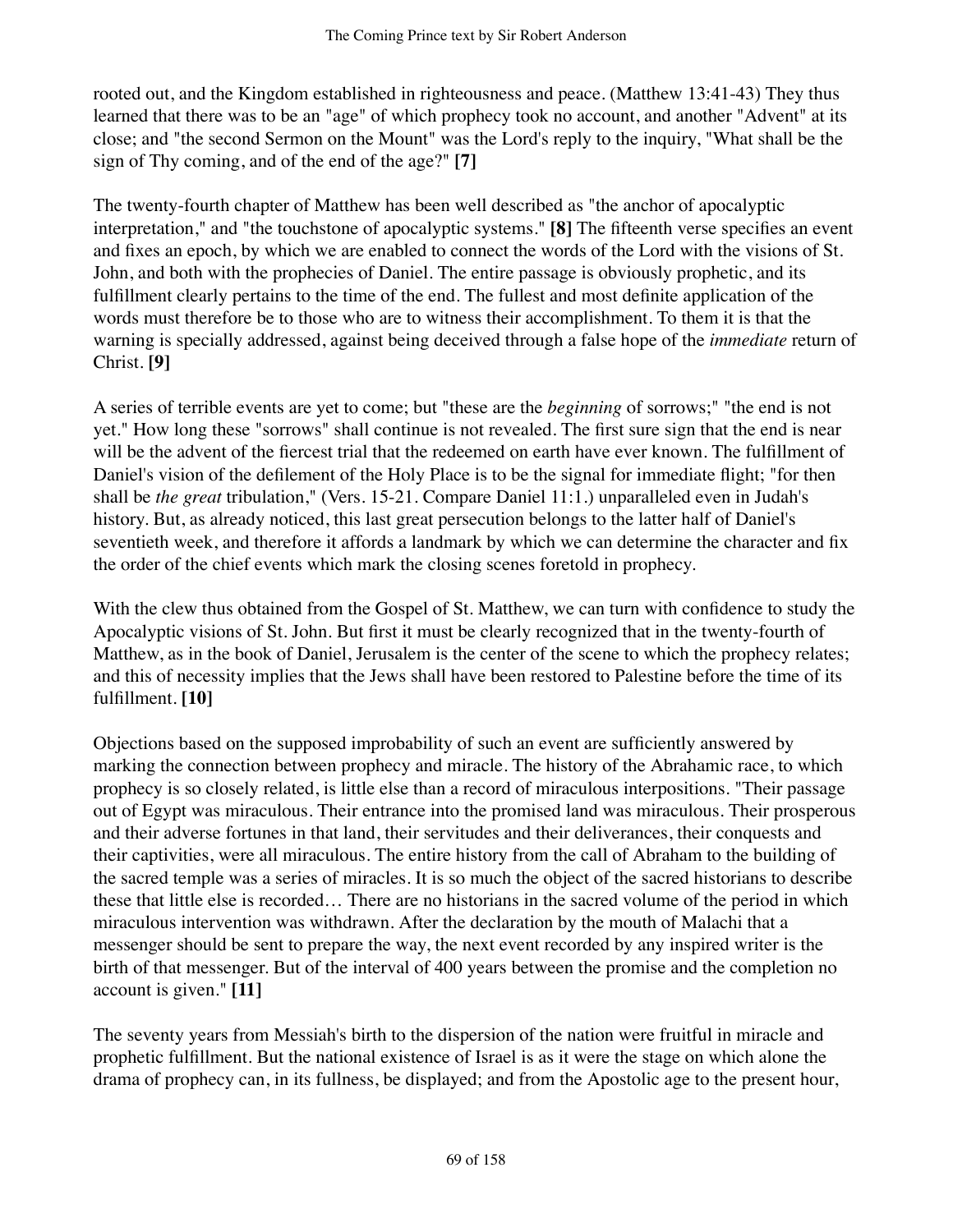not a single public event can be appealed to as affording indisputable proof of *immediate* Divine intervention upon earth. **[12]** A silent heaven is a leading characteristic of the dispensation in which our lot is cast. But Israel's history has yet to be completed; and when that nation comes again upon the scene, the element of miraculous interpositions will mark once more the course of events on earth.

On the other hand, the analogy of the past would lead us to expect a merging of the one dispensation in the other, rather than an abrupt transition; and the question is one of peculiar interest on general grounds, whether passing events are not tending towards this very consummation, the restoration of the Jews to Palestine.

The decline of the Moslem power is one of the most patent of public facts; and if the dismemberment of the Turkish Empire be still delayed, it is due entirely to the jealousies of European nations, whose rival interests seem to render an amicable distribution of its territories impossible. But the crisis cannot be deferred indefinitely; and when it arrives, the question of greatest moment, next to the fate of Constantinople, will be, What is to become of Palestine? Its annexation by any one European state is in the highest degree improbable. The interests of several of the first-rate Powers forbid it. The way will thus be kept open to the Jews, whenever their inclinations or their destinies lead them back to the land of their fathers.

Not only would no hostile influence hinder their return, but the probabilities of the case (and it is with *probabilities* that we are here concerned) are in favor of the colonization of Palestine by that people to whom historically it belongs. There is some reason to believe that a movement of this kind has already begun; and if, whether by the Levant becoming a highway to India, or from some other cause, any measure of prosperity should return to those shores that were once the commercial center of the world, the Jews would migrate thither in thousands from every land.

True it is that to colonize a country is one thing, while to create a nation is another. But the testimony of Scripture is explicit that Judah's national independence is not to be regained by diplomacy or the sword. Jerusalem is to remain under Gentile supremacy until the day when Daniel's visions shall be realized. In the language of Scripture, "Jerusalem shall be trodden down of the Gentiles until the times of the Gentiles be fulfilled." **[13]** But long ere then the Cross must supplant the Crescent in Judea, else it is incredible that the Mosque of Omar should give place to the Jewish Temple on the Hill of Zion.

If the operation of causes such as those above indicated, conjointly with the decay of the Moslem power, should lead to the formation of a protected Jewish state in Palestine, possibly with a military occupation of Jerusalem by or on behalf of some European Power or Powers, nothing more need be supposed than a religious revival among the Jews, to prepare the way for the fulfillment of the prophecies. **[14]**

"God has not cast away His people;" and when the present dispensation closes, and the great purpose has been satisfied for which it was ordained, the dropped threads of prophecy and promise will again be taken up, and the dispensation historically broken off in the Acts of the Apostles, when Jerusalem was the appointed center for God's people on earth, **[15]** will be resumed. Judah shall again become a nation, Jerusalem shall be restored, and that temple shall be built in which the "abomination of desolation" is to stand. **[16]**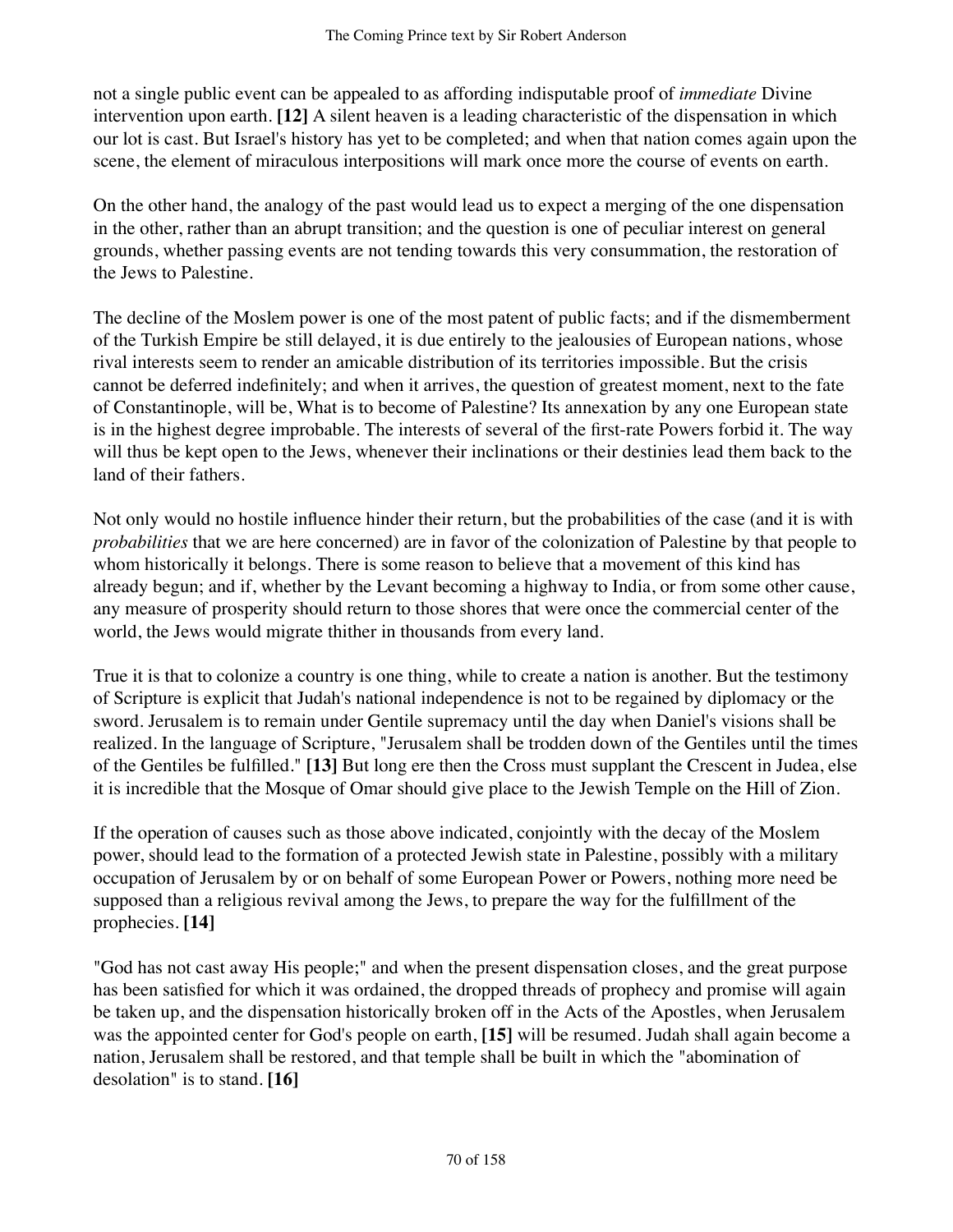## **CHAPTER 13 FOOTNOTES**

**[1]** Matthew 2:3. It must not be imagined that it was any *religious* emotion which disturbed the king. The announcement of the Magi was to him what the news of the birth of an heir is to an heir-presumptive. The Magi asked, "Where is He that is born *King of the Jew*s?" Herod's inquiry, therefore, to the Sanhedrin was, "Where should *Messiah* be born?" and on being referred to the prophecy which so plainly designated Bethlehem, he determined to destroy every infant child in that city and district. Herod and the Sanhedrin had not learned to spiritualize the prophecies.

**[2]** *Cf.* Pusey, Daniel, p. 84

**[3]** Matthew 10:5-8. The chapter is prophetic, in keeping with the character of the book, and reaches on to the testimony of the latter days *(see ex. gr.,* ver. 23).

**[4]** In our own time the Jews have had the temerity to publish a translation of the *Mishna*, and the reader who will peruse its treatises can judge with what contempt and loathing the Lord must have regarded the religion of those miserable men. The treatise *Sabbath* will afford an invaluable commentary on the twelfth of Matthew. The *Mishna* is a compilation of the oral traditions of the Rabbins, made in the second century, A. D., to prevent their being lost by the dispersion — the very traditions, many of them, which prevailed when the Lord was on earth, and which He so unsparingly condemned as undermining the Scriptures, for then as now the Jews regarded them as possessing a Divine sanction. *(Cf* Lindo's *Jewish Cal.,* Introd.; Milman's *Hist. Jews,* Book 18.)

**[5]** Matthew 13:3, 13. "From the expression ardzato in Mark, compared with the question of the disciples in ver. 10, — and with ver. 34, — it appears that this was the *first beginning of our Lord's teaching by parables,* expressly so delivered, and properly so called. And the natural sequence of things here agrees with and confirms Matthew's arrangement against those who would place (as Ebrard) all this chapter before the Sermon on the Mount. He there spoke *without parables,* or mainly so; and continued to do so till the rejection and misunderstanding of His teaching led to His judicially adopting the course here indicated, choris par. ouden elalei autois." *—* ALFORD, *Gr. Test,* Matthew 13:3.

**[6]** As were also the interpretations of the Parables of the Sower and of the Tares.

**[7]** Matthew 24:3. "As He sat upon the Mount of Olives, the disciples came unto Him." Compare Matthew 5:1" He went up into a mountain, and when He was set, His disciples came unto Him." The Sermon on the Mount unfolded the principles on which the Kingdom would be set up. The King having been rejected by the nation, the second Sermon on the Mount unfolded the events which must precede His return

**[8]** Alford, *Gr. Test.,* vol. 4., Pt. 2. *Proleg. Rev.*

**[9]** Matthew 24:4, 6. That is, the final stage of the advent; not His coming as foretold in 1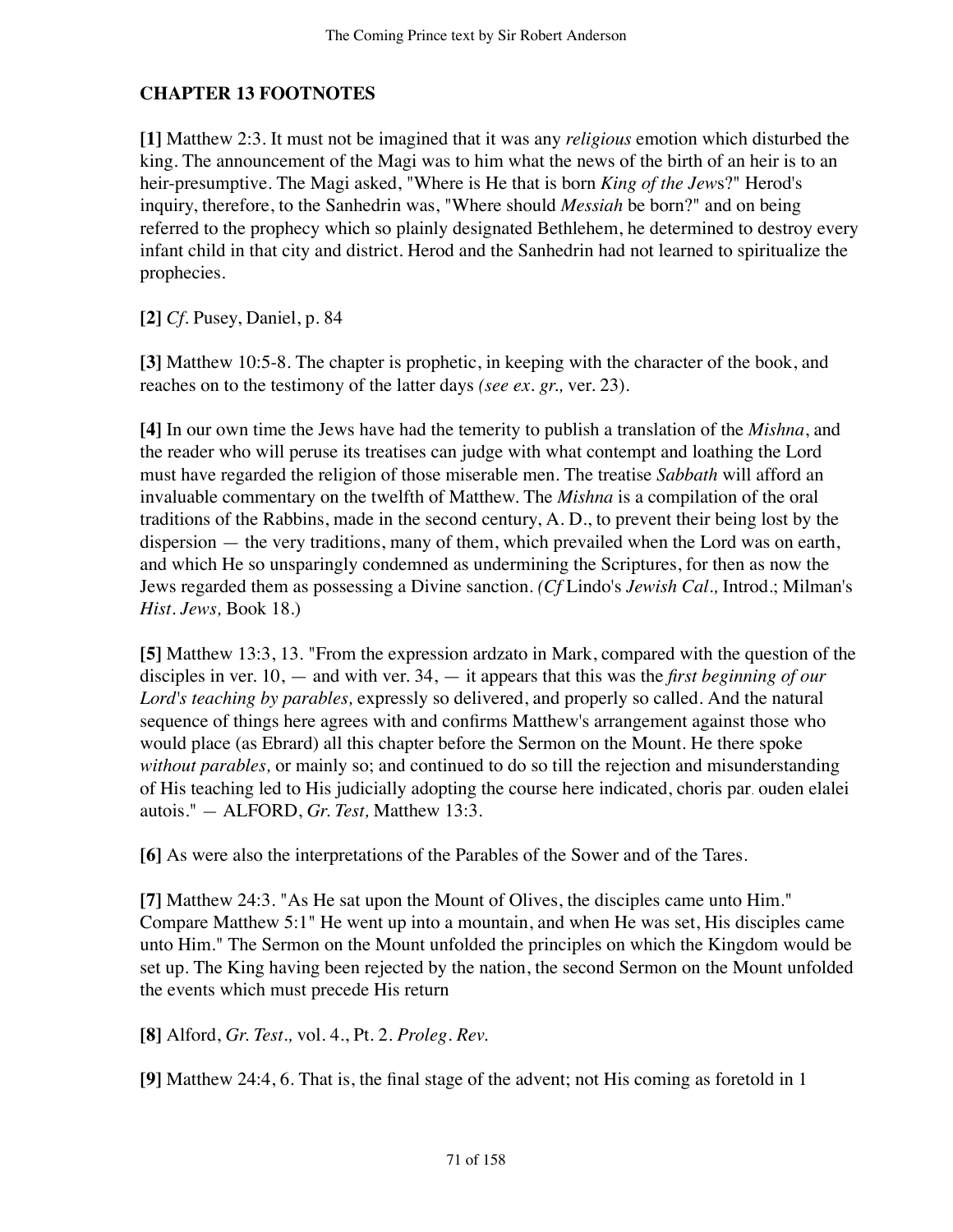Thessalonians 4 and elsewhere, which has no signs preceding.

To refer verse 5 to the times of Barcochab involves a glaring anachronism. The *primary* reference in vers. 15-20, and, therefore, of the earlier portion of the prophecy, was to the period ending with the destruction of Jerusalem.

**[10]** The question of their restoration to a place of blessing spiritually has already been discussed.

**[11]** Clinton, *Fasti* H., vol. 1., p. 243.

**[12]** There is, doubtless, what may be called the private miracle of individual conversion, and the believer has transcendental proof not only of the existence of God, but of His presence and power with men.

**[13]** Luke 21:24. That is, till the end of the period during which earthly sovereignty, entrusted to Nebuchadnezzar twenty-five centuries ago, is to remain with the Gentiles.

**[14]** The following extract from the *Jewish Chronicle* of 9th Nov., 1849, is quoted in Mr. Newton's *Ten Kingdoms* (2nd Ed., p. 401): "The European Powers will not need to put themselves to the trouble of restoring the Jews individually or collectively. Let them but confer upon Palestine a constitution like that of the United States…and the Jews will restore *themselves.* They would then go cheerfully and willingly, and would there piously bide their time for a heaven-inspired Messiah, who is to restore Mosaism to its original splendor."

**[15]** Gentiles were then admitted within the pale, not on an equality, but in some sense as proselytes had been received within the nation. The Church was essentially Jewish. The temple was their place of resort (Acts 2:46; 3:1, 5:42). Their testimony was in the line of the old prophecies to the nation *(ibid.* 3:19-26.), and even when scattered by persecution, the apostles remained in the metropolis, and those who were driven abroad evangelized only among the Jews (ibid. 8:1, 4, and 11:19). Peter refused to go among Gentiles save after a special revelation to him *(ibid.* 10.), and he was put on his defense before the Church for going at all *(ibid.* 11:2-18. Comp. chap. 15.)

**[16]** Scattered among the people will be a "remnant," who will "keep the commandments of God, and have the testimony of Jesus Christ" (Revelation 12:17); Jews, and yet Christians; Jews, but believers in the Messiah, whom the *nation* will continue to reject until the time of His appearing. It must be obvious to the thoughtful mind that such prophecies as the twenty-fourth of Matthew imply that there will be a believing people to be comforted and guided by them at the time and in the scene of their fulfillment.

## CHAPTER XIV.

.

### **THE PATMOS VISIONS**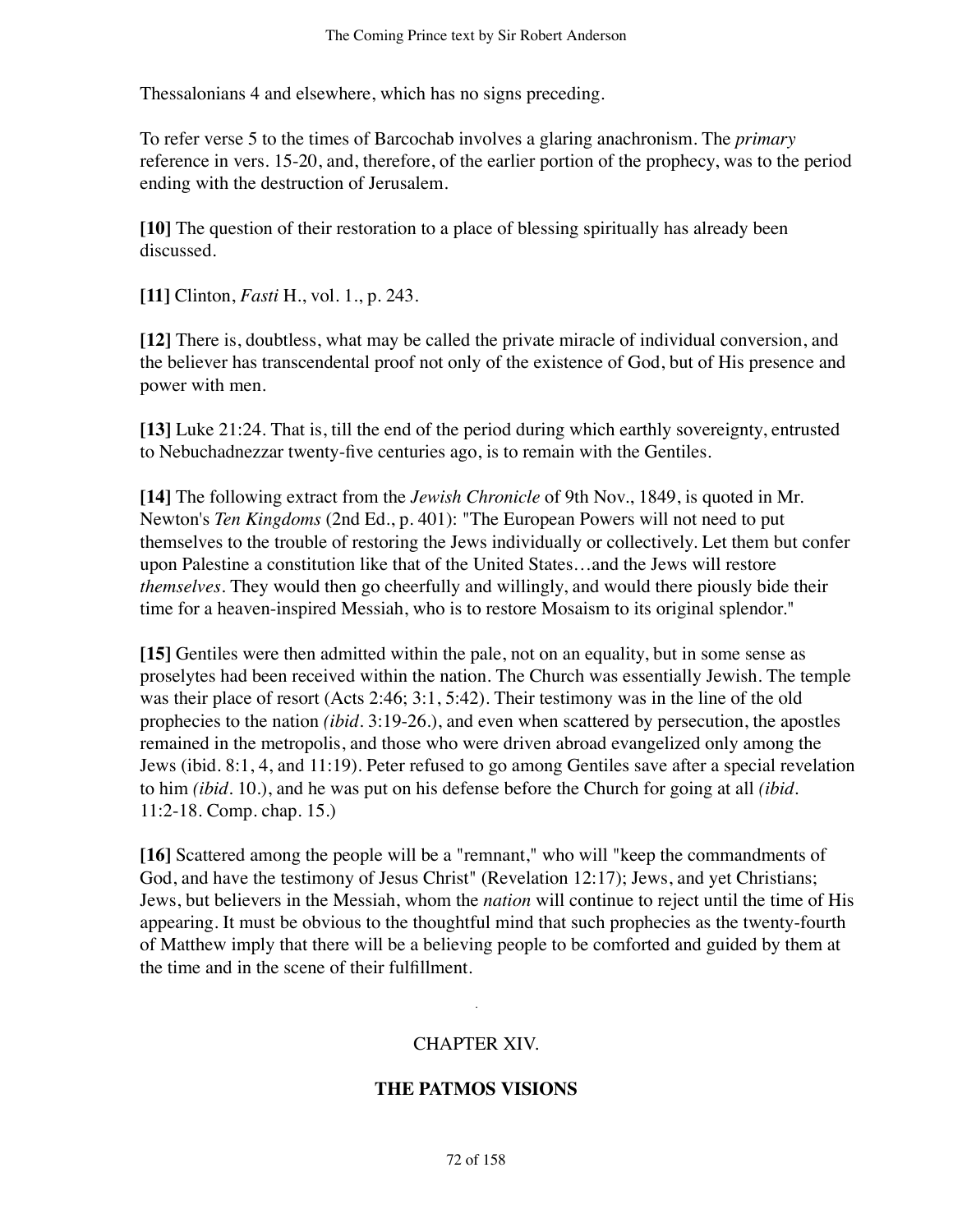NARROWNESS of interpretation is the bane of apocalyptic study. "The words of this prophecy," "Things which must shortly come to pass'" such is the Divine description of the Book of the Revelation and of its contents. No one, therefore, is justified in denying to any portion of it a future application. The Book in its entirety is prophetic. Even the seven epistles, though they were undoubtedly addressed to Churches then existing, and though their intermediate reference to the history of Christendom is also clear, may well have a special voice in days to come for those who are to enter the fierce trials that shall precede the end. **[1]**

In the fourth chapter the throne is set in heaven. Judgment now waits on grace; but when the day of grace is past, judgment must intervene ere the promises and covenants, with all their rich store of blessings, can be fulfilled. But who can unfold that scroll that lies on the open hand of Him who sits upon the throne? (Revelation 5:2) No creature in the universe **[2]** may dare to look on it, and God Himself will not break a single seal of it, for the Father has ceded the prerogative of judgment. The ministry of grace may be shared by all whom grace has blessed, but the Son of man is the only Being in the universe who can take the initiative in judgment; (John 5:22-27) and amid the anthems of the heavenly beings round the throne, and the swelling chorus of myriads of myriads of angels, echoed back by the whole creation of God, the Crucified of Calvary, "a Lamb, as it had been slain," takes up the book and prepares to break the seals. (Revelation 5:5-14)

It is at the fifth seal that the vision crosses the lines of the *chronology* of prophecy. **[3]** Of the earlier seals, therefore, it is unnecessary to speak in detail. They are evidently descriptive of the events to which the Lord referred in the twenty-fourth chapter of Matthew, as preceding the great final persecution; — wars and unceasing threats of war, kingdoms in arms rushing on one another to destruction; and then famine, to be followed again by pestilence, hunger and the sword still claiming their victims, and others being seized by strange and nameless deaths in the ever-gathering horrors of these cumulative woes. (Revelation 6:2-8)

According to the twenty-fourth chapter of Matthew, the tribulation is to be followed immediately by the signs and portents which the old prophets have declared will herald "the great and terrible day of the Lord." So in the Apocalypse the martyrs of the tribulation are seen in the fifth seal, (Revelation 9) and in the sixth, the advent of the great day of wrath is proclaimed, the precise events being named which the Lord had spoken of on the Mount of Olives, and Joel and Isaiah had foretold long centuries before. **[4]**

Like the dull, oppressive calm which precedes the fiercest storms, there is silence in heaven when the last seal is broken, (Revelation 8:1) for the day of vengeance has dawned. The events of the earlier seals were Divine judgments, doubtless, but of a providential character, and such as men can account for by secondary causes. But God has at length declared Himself, and as it has been in the past, so now, the occasion is an outrage committed on His people. The cry of martyrs is come up in remembrance before God, (Revelation 3) and it is the signal for the trumpet blasts which herald the outpouring of the long-pent-up wrath. (Revelation 6)

To write a commentary on the Apocalypse within the limits of a chapter would be impossible, and the attempt would involve a departure from the special purpose and subject of these pages. But it is essential to notice and keep in view the character and method of the Apocalyptic visions. The seer, be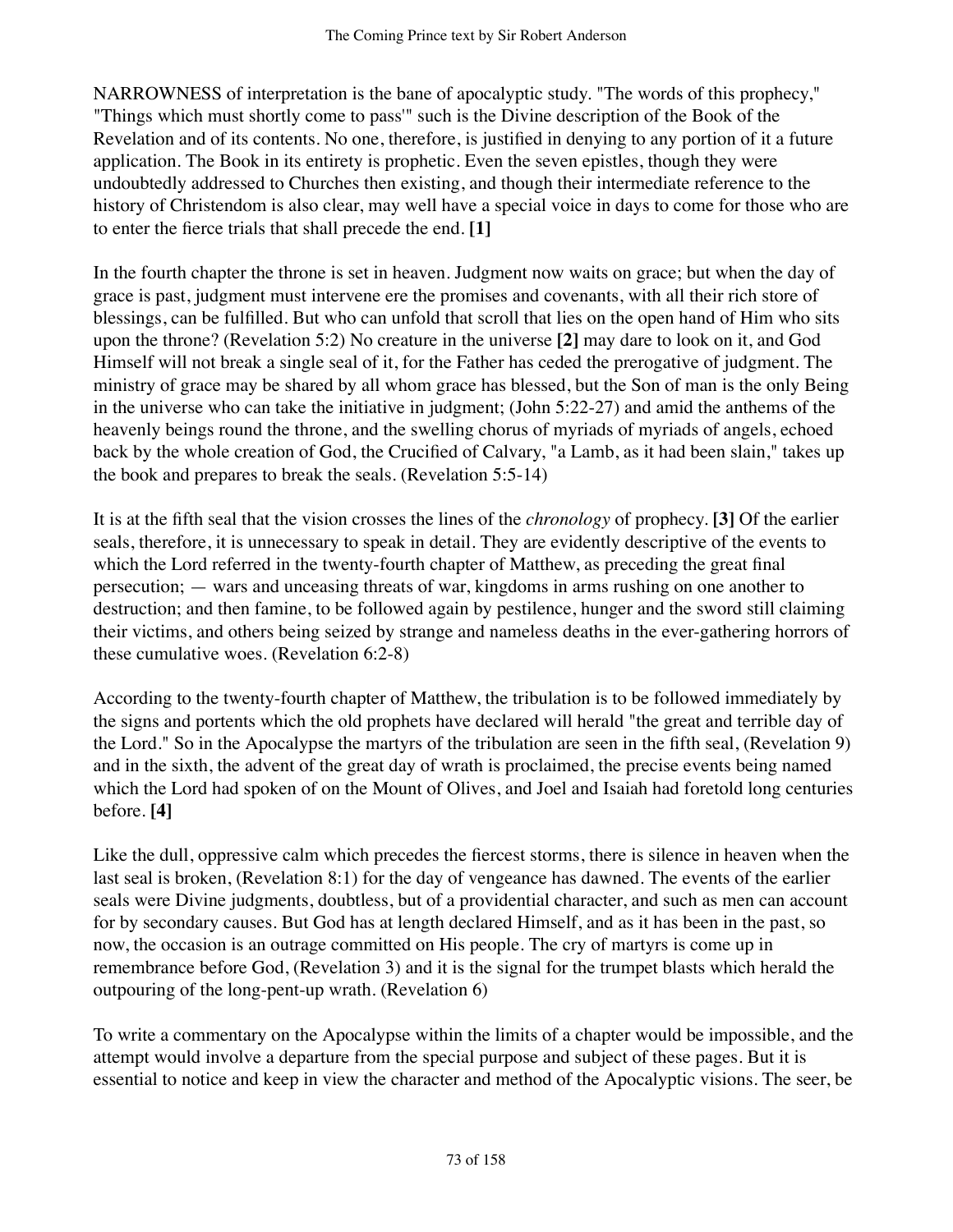it remembered, was not privileged to read a single line of what was written "within and on the back side" of the sealed scroll of the fifth chapter; but as each seal was broken, some prominent characteristic of a portion of its contents was communicated to him in a vision. The main series of the visions, therefore, represent events in their chronological sequence. But their course is occasionally interrupted by parenthetical or episodical visions; sometimes, as between the sixth and seventh seals, reaching on to the time of the end, and more frequently, as between the sixth and seventh trumpets, representing details chronologically within the earlier visions. The first and most important step, therefore, towards a right understanding of the Apocalypse is to distinguish between the serial and the episodical visions of the Book, and the following analysis is offered to promote and assist inquiry upon the subject. **[5]** —

Chap. 6. — The visions of the first six seals; representing events in their chronological order.

[Chap. 7. — Parenthetical; the first vision relating either to the faithful remnant of the fifth seal, or to an election in view of the judgments of the seventh seal; the second, reaching on to the final deliverance.]

Chaps. 8, 9. — The opening of the seventh seal. The visions of the first six *trumpet*s; consecutive judgments, in their chronological order.

[Chaps. 10. -11. 13. — *Parenthetical,* containing the hidden mystery of the seven thunders (10:3, 4) and the testimony of the witnesses (the latter being probably within the era of the fifth seal.)]

Chap.  $11:15-19.$  — The seventh trumpet; the third and last woe (comp.  $8:13$ ;  $9:12$ ;  $11:14$ ), preceding the establishment of the kingdom (comp. 10:7; 11:15).

[Chaps. 12. -18. *— Parenthetical]*

Chap. 13. — The rise and career of the two great blasphemers and persecutors of the last days.

Chap. 14. — The remnant of chap. 7. seen in blessedness. The everlasting Gospel (vers. 6, 7). The fall of Babylon (ver. 8). The doom of the worshippers of the Beast (vers. 9-11). The revelation of Christ, and final judgments, (vers. 14-20).

Chap.  $15. - A$  vision of events chronologically within chapter 8, the opening the seventh seal. (This appears from the fact that the faithful of the fifth seal are here represented as praising God in view of the judgments impending, — see vers. 2-4; which judgments are within the seventh seal.)

Chap. 16. — The seven vials; a second series of visions of the events of the seven trumpets. This appears —

First, because the seventh trumpet and the seventh vial both relate to the final catastrophe. Under the seventh trumpet, the mystery of God is finished (10:7), and the temple of God is opened, and there are lightnings, voices, thunders, and an earthquake (11:19). Under the seventh vial, "It is done!" is heard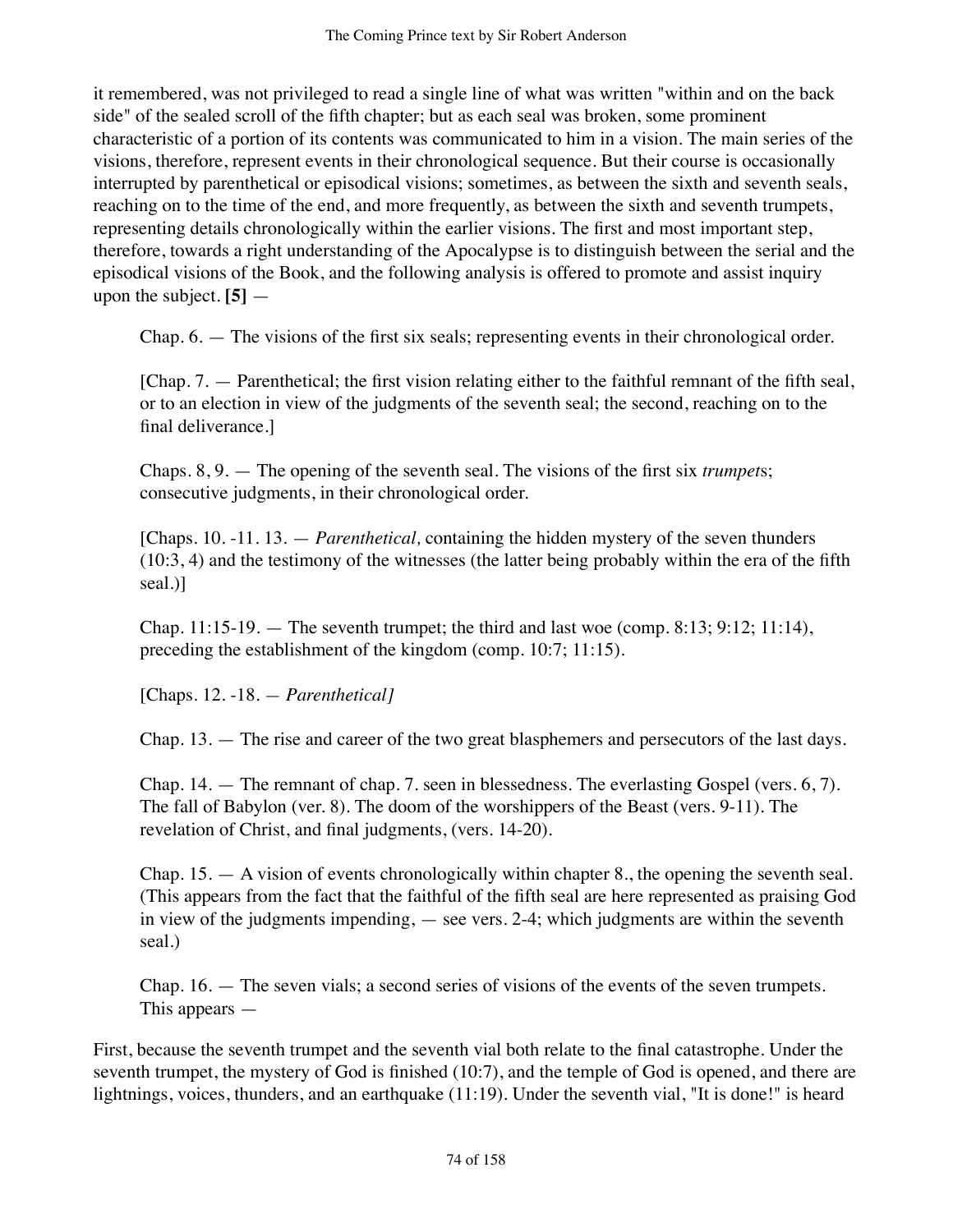from the temple, and there are voices, thunders, lightnings, and an earthquake (16:17, 18).

Second, because the sphere of the judgments is the same in the correlative visions of both series:

- 1, The earth.
- 2, The sea.
- 3, The rivers.
- 4, The sun.
- 5, The pit, the seat of the beast.
- 6, Euphrates.
- 7, Heaven, the air.

[Chaps. 17., 18. — Detailed visions of the development and doom of Babylon, "the harlot," whose fall has been within the seventh trumpet and seventh vial; the last series of judgments of the seventh seal (11:18; 16:19).]

Chap. 19: The doom of the harlot being accomplished (ver. 2), the glory of the bride follows (ver. 7); the glorious revelation of Christ, and the destruction consequent thereon of the beast and false prophet (ver. 20).

Chap. 20. — Satan is bound. The millennial reign of the saints (vers. 1-4). After the millennial reign, Satan is loosed, and once more deceives the nations. Satan is cast into the lake of fire. The judgment of the Great White Throne.

Chaps.  $21, 22:1-5.$  — The new heaven and new earth

Chap. 22:6-21. — Conclusion. **[6]**

As the last trumpet and the last vial embrace the final judgments of the day of vengeance, which precede the advent of the glorious kingdom, they necessarily include the doom of the two great antichristian powers of the last days, — the imperial represented by the ten-horned beast, and the ecclesiastical typified by the scarlet woman. The visions of the thirteenth and seventeenth chapters, therefore, are interposed, descriptive of the rise and development of these powers. These accordingly give us details which relate to events within the earlier seals, for the martyrs of the fifth seal are the victims of the great persecutor of the thirteenth chapter.

If the foregoing scheme be correct in the main, the eras included in the Revelation may be divided thus:

1. The seven Churches; the transitional period following the close of the Christian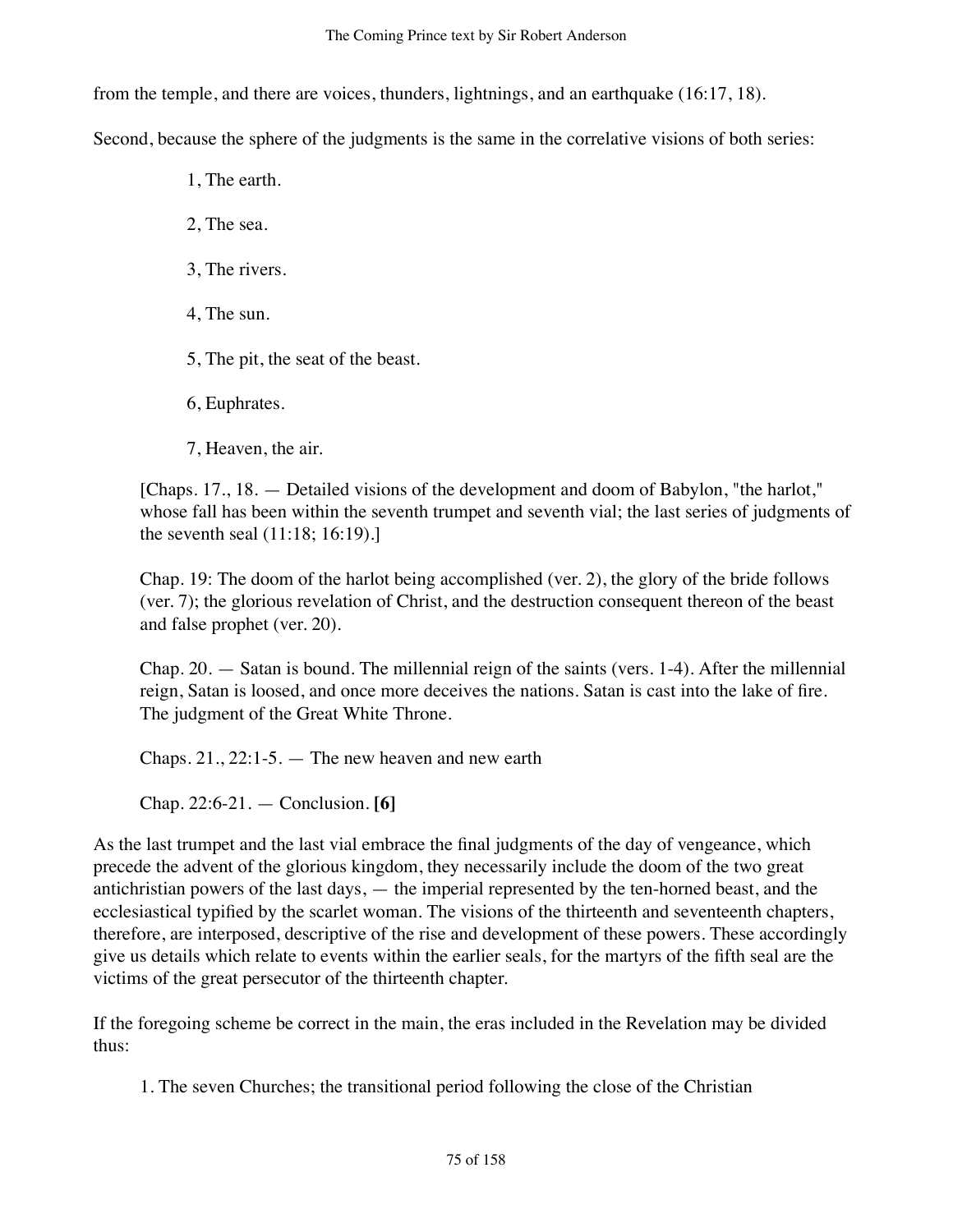dispensation." **[7]**

2. The seven seals; the period during which all that prophecy has foretold shall precede the kingdom will be fulfilled.

3. The kingdom; to be followed, after a final interval of apostasy, by —

4. The eternal state; the new heaven and new earth.

It is manifestly within the period of the seals that the prophecies of Daniel have their fulfillment, and the next inquiry should be directed to ascertain the points of contact between the visions of St. John and the earlier prophecies.

As already noticed, it is only in so far as prophecy falls within the seventy weeks that it comes within the range of human chronology. And further, the seventieth week will be a definite period, of which the epoch of the middle and the end are definitely marked. The epoch of the first week, that is, of the prophetic period as a whole, was not the return of the Jews from Babylon, nor yet the rebuilding of their temple, but the signing of the Persian decree which restored their national position. So also the beginning of the last week will date, not from their restoration to Judea, nor yet from the future rebuilding of their shrine, but from the signing of the treaty by "the coming Prince," which probably will once more recognize them as a nation. **[8]**

But it is obvious that this personage must have attained to power before the date of that event; and it is expressly stated (Daniel 7:24) that his rise is to be *after* that of the ten kingdoms which are hereafter to divide the Roman earth. It follows, therefore, that the development of these kingdoms, and the rise of the great Kaiser who is to wield the imperial scepter in the last days, must be prior to the beginning of the seventieth week. **[9]**

And within certain limits, we can also fix the order of the subsequent events. The violation of the treaty by the defilement of the Holy Place is to occur "in the midst of the week." (Daniel 9:27) That event, again, is to be the epoch of the great persecution by Antichrist, (Matthew 24:15- 21) which is to last precisely three and a half years; for his power to persecute the Jews is to be limited to that definite period. (Daniel 7:25; Revelation 13:5) "Immediately after the tribulation of those days shall the sun be darkened, and the moon shall not give her light." (Matthew 24:29) Such is the statement of the twenty-fourth of Matthew; and the sixth of Revelation exactly coincides with it, for the vision of the fifth seal embraced the period of "the tribulation"; and when the sixth seal was opened, "the sun became black as sackcloth of hair, and the moon became as blood," and the cry went forth, "The great day of His wrath is come." (Revelation 6:12, 17) In keeping with this, again, is the prophecy of Joel. "The sun shall be turned into darkness, and the moon into blood, before the great and the terrible day of the Lord come." (Joel 2:31) The events of this day of vengeance are the burden of the vision of the seventh seal, including the judgment of Babylon, the scarlet woman  $-$  or the religious apostasy  $-$  by the agency of the imperial power (Revelation 17:16, 17) the beast, whose fearful end is to bring the awful drama to a close. (Revelation 19:20) We have definite grounds, therefore, for assigning the following order to the events of the last days:

1. The development of the ten kingdoms.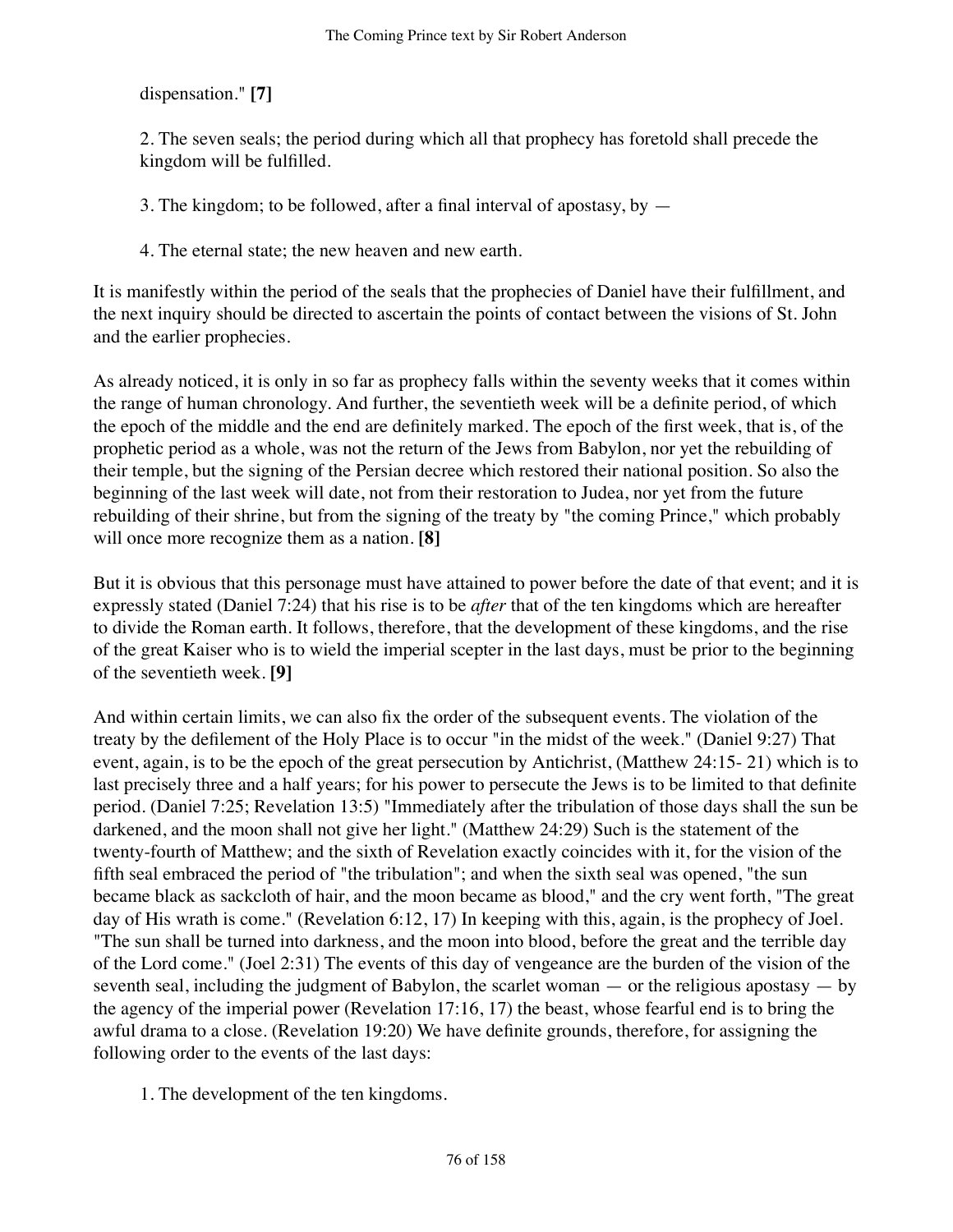2. The appearance within the territorial limits of these kingdoms of an eleventh "king," who will subdue three of the ten, and will ultimately be accepted as Suzerain by all.

3. The making of a treaty by this king with, or in favor of, the Jews. *The epoch of the seventieth week.*

4. The violation of the treaty by this king after three and a half years.

5. "The great tribulation" of Scripture, the awful persecution of the last days, which shall continue three and a half years.

6. The deliverance of the Jews from their great enemy, to be followed by their final establishment in blessing. *The close of the seventieth week.*

7. "The great and terrible day of the Lord," the period of the seventh seal, beginning with a revelation of Christ to His people in Jerusalem, accompanied by appalling manifestations of Divine power and ending with His last glorious advent.

That the seventieth week will be the last seven years of the dispensation, and the term of the reign of Antichrist, is a belief as old as the writings of the Ante-Nicene Fathers. But a careful examination of the statements of Scripture will lead to some modification of this view. The fulfillment to Judah of the blessings specified in Daniel 9:24 is all that Scripture expressly states will mark the close of the seventieth week. Antichrist will then be driven out of Judea; but there is no reason whatever to suppose he will otherwise lose his power. As already shown, the seventieth week ends with the period of the fifth seal, whereas the fall of Babylon is within the era of the seventh seal. No one may assert that that era will be of long duration, and it will probably be brief; but the only certain indication of its length is that it will be within a single lifetime, for at its close the Antichrist is to be seized alive, and hurled to his awful doom (Revelation 19:20).

The analogy of the past might lead us to expect that the events foretold to occur at the end of the seventieth week would follow immediately at its close. But the Book of Daniel expressly teaches that there will be an interval. Whatever view be taken of the earlier portion of the eleventh of Daniel, it is clear that "the king" of the thirty-sixth and following verses is the great enemy of the last days. His wars and conquests are predicted, **[10]** and the twelfth chapter opens with the mention of the predicted time of trouble, "the great tribulation" of Matthew and Revelation. The seventh verse specifies the duration of the "time of trouble" as "a time, times, and a half," which, as already shown, is the half week, or 1, 260 days. But the eleventh verse expressly declares that from the date of the event which is to divide the week, and which, according to Matthew 24., is to be the signal of persecution, there shall be 1, 290 days; and the twelfth verse postpones the blessing to 1, 335 days, or seventy-five days beyond the close of the prophetic weeks.

If therefore "the day of the Lord" follows immediately upon the close of the seventieth week, it seems that Judah's complete deliverance is not to take place until after that final period has begun. And this is expressly confirmed by the fourteenth chapter of Zechariah. It is a prophecy than which none is more definite, and the difficulties which beset the interpretation of it are in no degree overcome by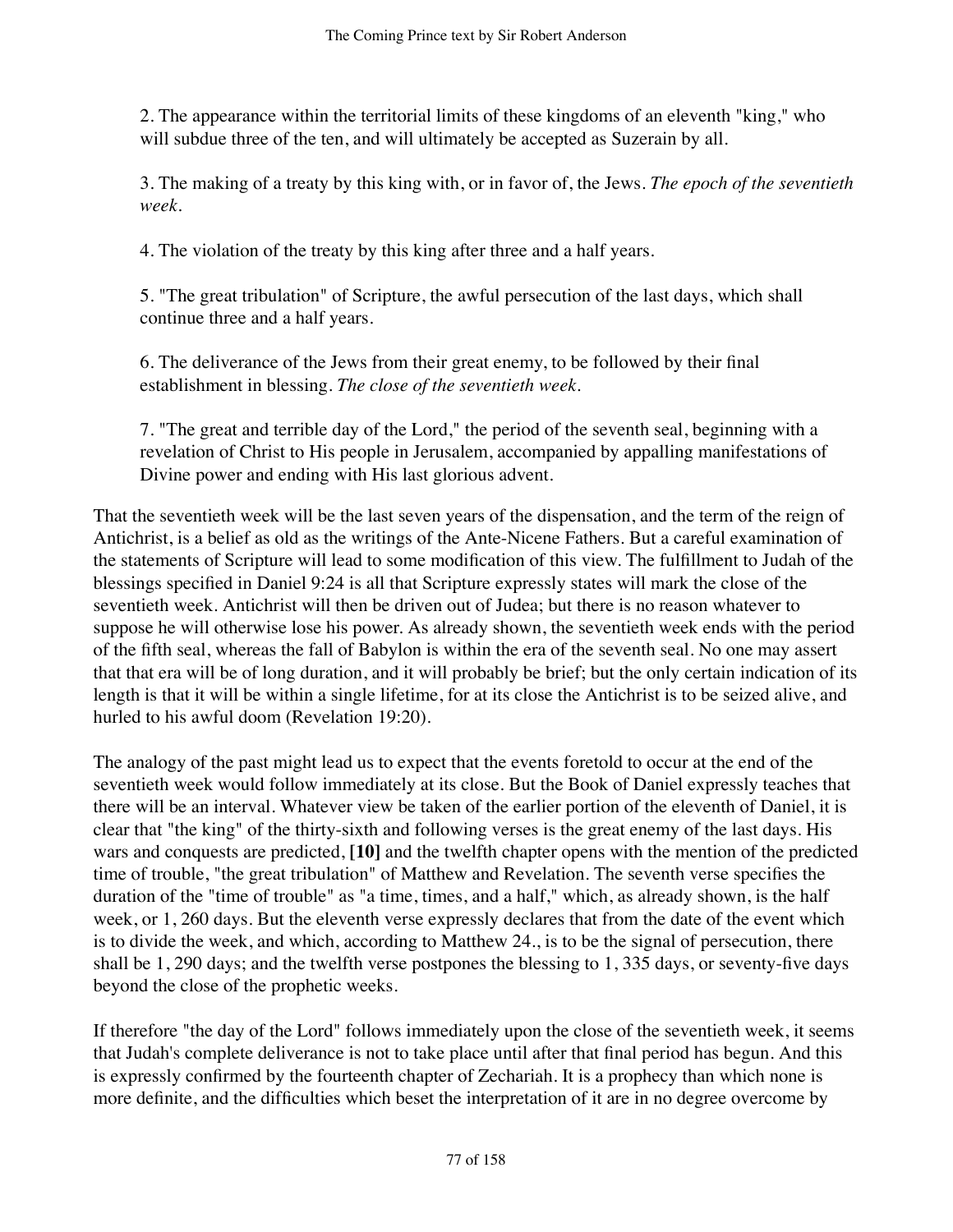refusing to read it literally. It seems to teach that at that time Jerusalem is to be taken by the allied armies of the nations, and that at the moment when a host of prisoners are being led away, God will intervene in some miraculous way, as when He destroyed the army of Pharaoh at the Exodus **[11]**

Comparison with the prophecy of the twenty-fourth chapter of St. Matthew is the surest and strictest test which can be applied to these conclusions. After fixing the epoch and describing the character of the great persecution of the last days, the Lord thus enumerates the events which are to follow at its close:— First the great natural phenomena predicted; then the appearance of the sign of the Son of man in heaven; then the mourning of the tribes of the land; **[12]** and finally the glorious advent.

That there will be *no* interval between the persecution and the "great signs from heaven" (Luke 21:11) which are to follow it, is expressly stated; they are to occur *"immediately* after the tribulation." That an interval shall separate the other events of the series is equally clear. From the defilement of the Holy Place, to the day when the tribulation shall end, and the "fearful sights" and "great signs" from heaven shall strike terror into men's hearts, shall be a definite period of 1,260 days; **[13]** and yet when He goes on to speak of the Advent, the Lord declares that that day is known to the Father only: it should be His people's part to watch and wait. He had already warned them against being deceived by expecting His Advent before the fulfillment of all that must come to pass (Matthew 24:4-28). Now He warns them against apostasy after the accomplishment of all things, because of the delay which even then shall still mark His coming. **[14]**

The words of Christ are unequivocally true, and He never enjoins upon His people to live in expectation of His coming, save at a time when nothing intervenes to bar the fulfillment of the hope. Fatalism is as popular among Christians as with the worshippers of Mahomet; and it is forgotten that though the dispensation has run its course these eighteen centuries, it might have been brought to a close at any moment. Hence the Christian is taught to live, "looking for that blessed hope." (Titus 2:12, 13) It will be otherwise in days to come, when the present dispensation shall have closed with the first stage of the Advent. Then the word will be, not "Watch, for ye know not what hour your Lord doth come," (Matthew  $24:42$ ) — that belongs to the time when all shall have been fulfilled, — but "Take heed that no man deceive you, all these things must come to pass, but the end is not yet." (Matthew 4:6)

# **CHAPTER 14 FOOTNOTES**

**[1]** The Bible is not intended for the present dispensation only, but for the people of God in every age; and it is incredible that they who are to be so severely tried shall fail to find in it words specially fitted and intended to counsel and comfort them in view of what they are to endure. "This prophecy" is the Divine description of the Apocalypse as a whole (Revelation 1:3). Compare the "must shortly come to pass" of Revelation 1:1 with the "must shortly be done" of 22:6. The salutation (1:4, 5) seems to fix the *dispensational* place of the Book as future. It is not the Father, but Jehovah; not the Lord Jesus Christ, but "Jesus Christ the faithful witness, the Prince of the kings of the earth;" and the Book speaks from a time when the Holy Spirit, *as a person*, will again be in heaven, to join in the salutation, which He never does in the Epistles of the New Testament. Revelation 1:19 is frequently quoted to prove that the Book is divided, and that the latter part only is prophetic. In refutation of this, I appeal to the most candid of apocalyptic commentators, Dean Alford, who thus translates the verse: "Write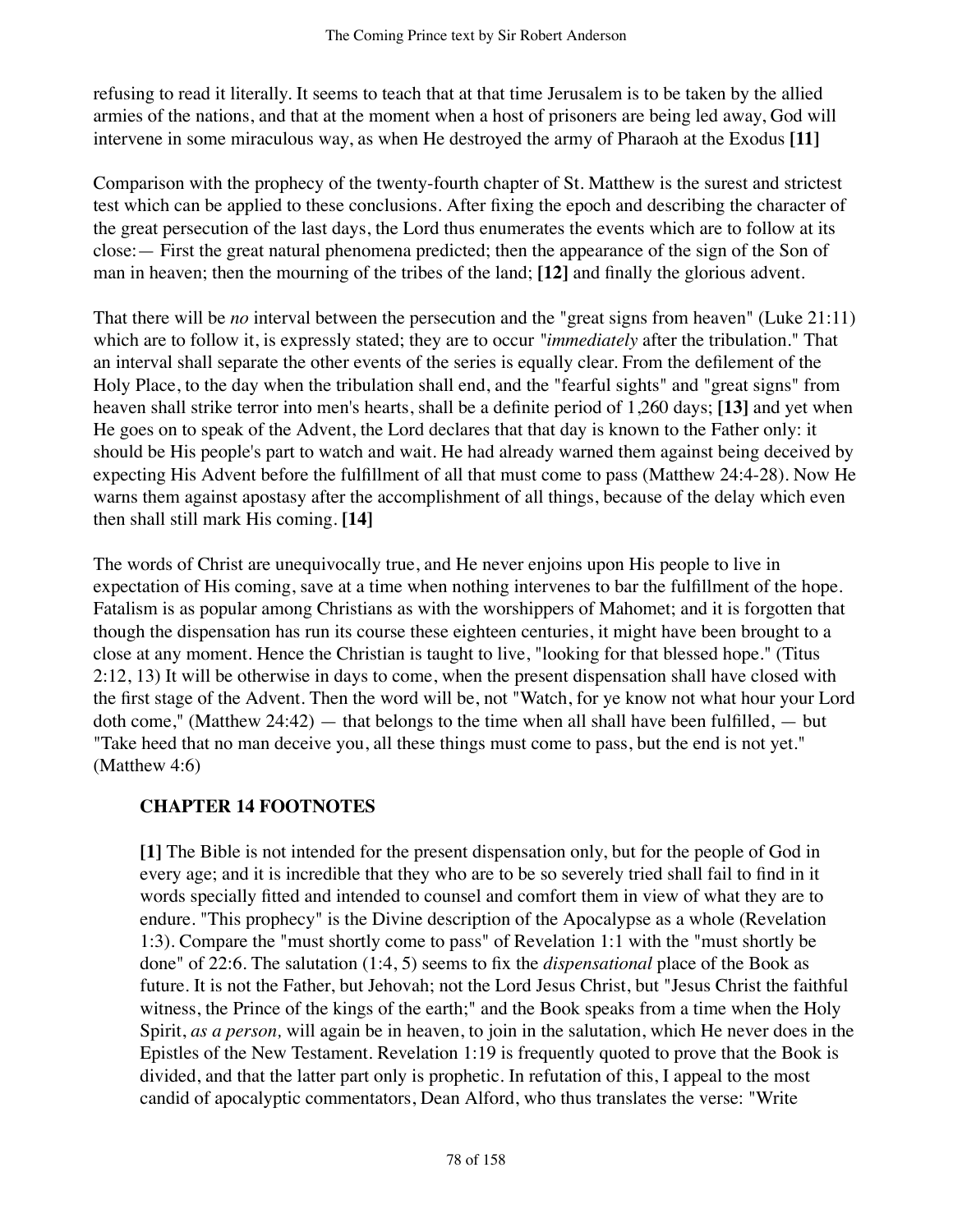therefore the things which thou sawest, and what things they signify, and the things which are about to happen after these." He explains "the things which thou sawest" to be "the vision which was but now vouchsafed thee," and the closing words as "the things which shall succeed these, *i. e.,* a future vision" *(Greek Test., in loco).*

In ch. 4:1, Alford inclines to give to the second meta tauta the general meaning of "hereafter." But the presumption is; that the words are used at the end of the verse in the same sense as at the beginning, *i. e.,* "after these things." The words imply that the fulfillment of the subsequent visions should be future, relatively to the fulfillment of the preceding vision, and not relatively merely to the time when the vision was given, which was a matter of course.

**[2]** Revelation 3. It is not, as in English Version, "no *man,"* but oudeis. The Revised Version properly reads "no one."

**[3]** Because the fifth seal relates to the great persecution of the future, which, as already noticed, is within the seventieth week. The first four seals relate to the events preceding in time the fulfillment of the fifteenth verse of the twenty-fourth of Matthew. Compare the sixth and seventh verses of that chapter with Revelation 6:1-8.

**[4]** "The day of the Lord cometh…The sun shall be turned into darkness, and the moon into blood, before the great and the terrible day of the Lord come" (Joel 2:1-31). "The day of the Lord cometh…The sun shall be darkened in his going forth, and the moon shall not cause her light to shine" (Isaiah 13:9, 10). "Immediately after the tribulation of those days shall the sun be darkened, and the moon shall not give her light, and the stars shall fall from heaven" (Matthew 24:29). "There shall be signs in the sun, and in the moon, and in the stars" (Luke 21:25). "The sun became black as sackcloth of hair, and the moon became as blood" (compare Joel 2:31), "and the stars of heaven fell unto the earth" (Revelation 6:12, 13).

I entirely agree with the following note of Dean Alford's *(Greek Test.,* Matthew 24:29): "Such prophecies are to be understood *literally,* and indeed, without such understanding would lose their truth and significance. The physical signs shall happen as accompaniments and intensification's of the awful state of things which the description typifies." Not of course that the moon will really become blood, any more than that the stars will fall. The words describe *phenomena* which men will witness, and which will strike terror into their hearts.

**[5]** The passages containing the parenthetical visions are marked in square brackets.

**[6]** I purposely pass over chap. 12, because of the exceptional difficulties which attend the interpretation of it. "Anything within reasonable regard for the analogies and symbolism of the text seems better that the now too commonly received historical interpretation, with its wild fancies and arbitrary assignments of words and figures" (Alford, *Greek Test.,* Revelation 12:15, 16). The only reasonable interpretation I have seen is that which regards the "man-child, who was to rule all nations with a rod of iron," and who "was caught up to God and His throne," as being the Lord Jesus Christ, and the woman as representing that people of whom, as concerning the flesh, Christ came" (Romans 9:5). But the objections to this are considerable. First, past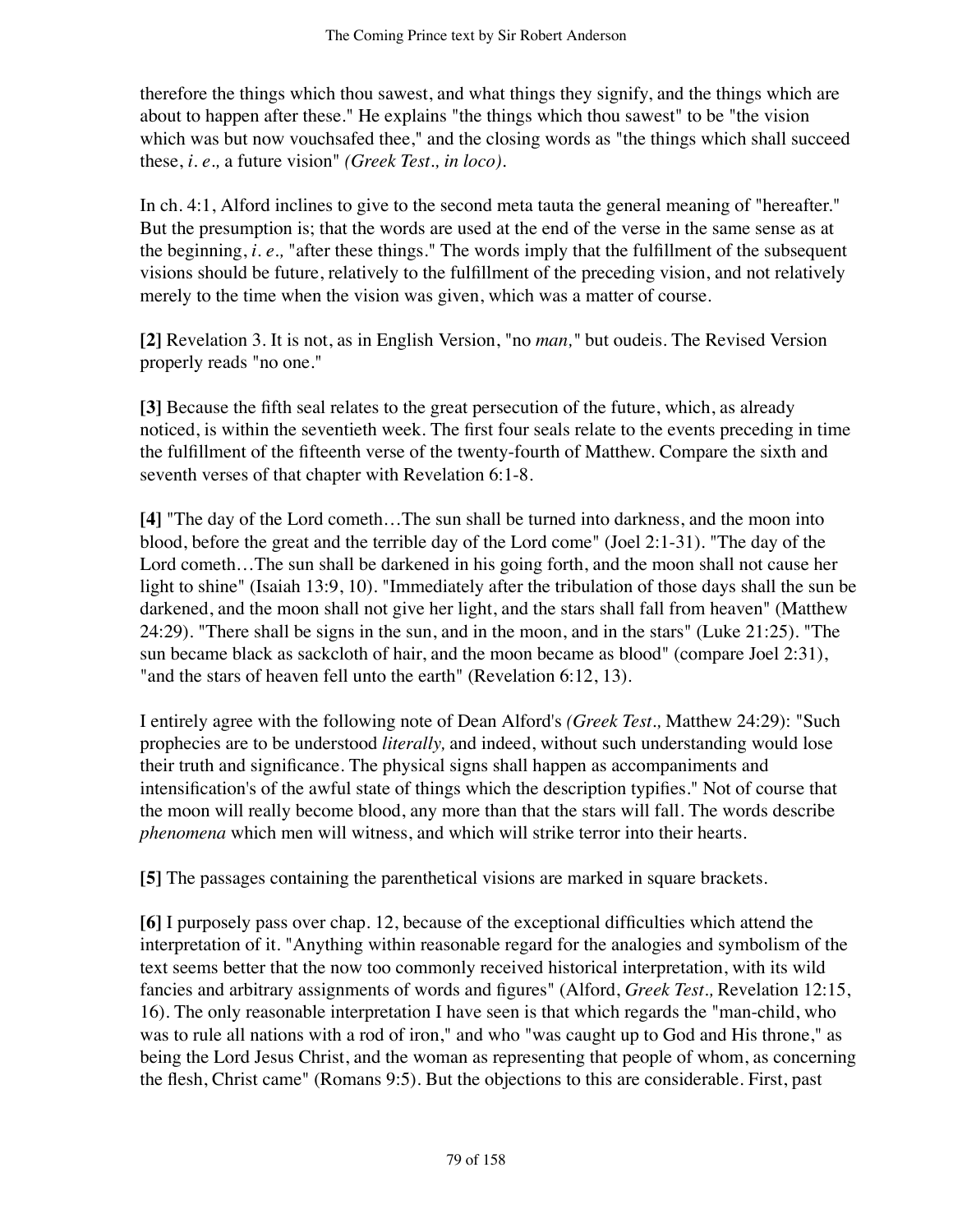historical facts are thus introduced into a vision relating to the future. I am not aware of any other instance of this in Scripture. Secondly, the main features of the vision after ver. 5 are not accounted for by the facts.

The following remarks are offered merely to assist inquiry and not at all as expressing a formed opinion on the matter. The 1, 260 days during which the woman is persecuted is precisely the period of "the great tribulation." Ver. 7 declares that during the woman's flight, Michael the Archangel fought on her behalf. Daniel 12:1, referring to the time of Antichrist's power, states that "at that time shall Michael stand up, the great prince which standeth for the children of the people; and there shall be a time of trouble," *etc.,* describing "the great tribulation" which is to continue 1, 260 days.

Again, the Old Scriptures clearly point to the career of a future David, a deliverer of the Jews, who will become their earthly leader at that time, and reign over them in Jerusalem afterwards. See, *e. g.,* Ezekiel 22-25, about David the Prince, who is certainly not Christ, seeing he is to have a palace in Jerusalem and a definite inheritance in the land, and who, moreover, is to offer burnt-offerings, etc. (Ezekiel 45:17). I suppose this is the great military conqueror of Isaiah 43:1-3. May not the Revelation 12 refer to this personage, who is to be Christ's vicegerent on earth, and who will, in fact, rule over all nations.

**[7]** That is, assuming that this portion of the Book has a prophetical aspect.

**[8]** I do not assert that he will have reached the zenith of his power before that date. On the contrary, it seems extremely probable that the treaty with the Jews will be one of the steps by which he will raise himself to the place he is destined to hold, and that as soon as he has attained his end, he will throw off the mask and declare himself a persecutor. So Irenaeus teaches, and he possibly gives what was the tradition of the apostolic age.

**[9]** He is neither king of the north nor of the south, for both these kings shall invade his territory (ver. 40), *i. e.,* the powers which shall then respectively possess Syria and Egypt.

**[10]** The day of battle" (Zechariah 14:3). The prophet adds: "And His feet shall stand on that day upon the Mount of Olives." I cannot conceive how any one can suppose this to be the great: and final advent in glory as described in Matthew 24:30 and other Scriptures. "The prophecy (Zechariah 14) seems literal. If Antichrist be the leader of the nations, it seems inconsistent with the statement that he will at this time be sitting in the temple as God at Jerusalem; thus Antichrist outside would be made to besiege Antichrist within the city. But difficulties do not set aside revelations; the event will clear up seeming difficulties" (Fausset's *Commentary, in loco*). It is idle to speculate on such a matter, but I presume the city will have revolted against the great enemy during his absence at the head of the armies of the empire, and that thereupon he will turn back to reconquer it. History repeats itself. Moreover, there is no reason to believe that he will reside in Jerusalem, though presumably he will have a palace there, and as part of a blasphemous pageant, will sit enthroned in the temple. That Jerusalem should be captured by a hostile army at such a time will seem less strange if it be remembered first that the true people of God therein shall have warning to leave the city at the beginning of these troubles (Matthew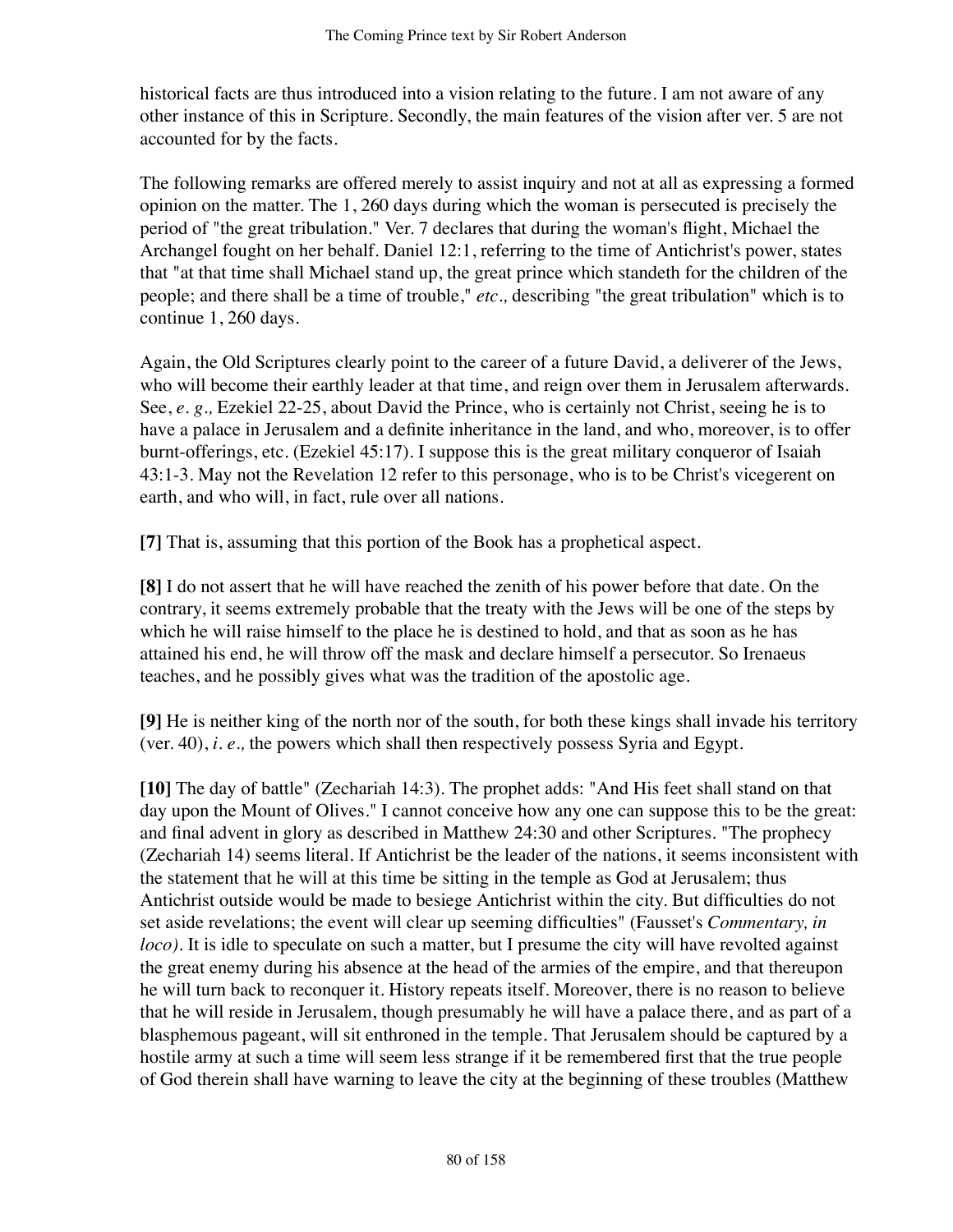24:15, 16.), and secondly, that the deliverance of the capital is to be tile last act in the deliverance of Judah (See Zechariah 12:7).

**[11]** Immediately after the tribulation of those days shall "the sun be darkened, and the moon shall not give her light, and the stars shall fall from heaven, and the powers of the heavens shall be shaken: and then shall appear the sign of the Son of man in heaven; and then shall all the tribes of the earth mourn, and they shall see the Son of man coming in the clouds of heaven, with power and great glory" (Matthew 24:29, 30).

**[12]** kopsontai pasai ai phulai tas gas. Comp. Zechariah 12:12 (LXX), kopsetai ha ga kata phulas phulas.

**[13]** Therefore if the Advent synchronized with these events, any one then living would be able to fix the date of it, once the epoch of the tribulation were known; whereas the chapter clearly shows that an interval will follow after all has been fulfilled, long enough to weed out mere professors, who, tired of waiting, will apostatize (Matthew 24:48), and to lull, even true disciples to a sleep from which their Lord's return will rouse them *(Ibid. 25:5).*

**[14]** Matthew 24:42-51, and 25:10-13: "THEN shall the kingdom of heaven be likened unto ten virgins." tote, *"at the period spoken of at the end of the last chapter,* viz., the coming of the Lord to His personal reign" (Alford, *Gr. Test., in loco.)]* Though applicable to every age in which there is a waiting people on earth, the parable will have its full and special application in the last days to those who shall be looking back on the complete page of prophecy fulfilled. The entire passage from chap. 24:31, to chap. 25:30, is parenthetical, relating especially to that time.

# CHAPTER XV.

.

# **THE COMING PRINCE**

"WHAT is it that all Europe is looking for?" — the words are quoted from a leading article in the *Times* newspaper, on the recent finding of Agamemnon's tomb. **[1]** "What is it that all Europe is looking for? It is the KING OF MEN, the great head of the Hellenic race, the man whom a thousand galleys and a hundred thousand men submitted to on a simple recognition of his personal qualities, and obeyed for ten long years…The man who can challenge for his own the shield of Agamemnon, now waiting for the challenge, is the true Emperor of the East, and the easiest escape from our present difficulties."

The realization of this dream will be the fulfillment of prophecy.

True it is that popular movements characterize the age, rather than the power of individual minds. It is an age of mobs. Democracy, not despotism, is the goal towards which civilization is tending. But democracy in its full development is one of the surest roads to despotism. First, the revolution; then, the *plebiscites;* then, the despot. The Caesar often owes his scepter to the mob. A man of transcendent greatness, moreover, never fails to leave his mark upon his times. And the true King of Men must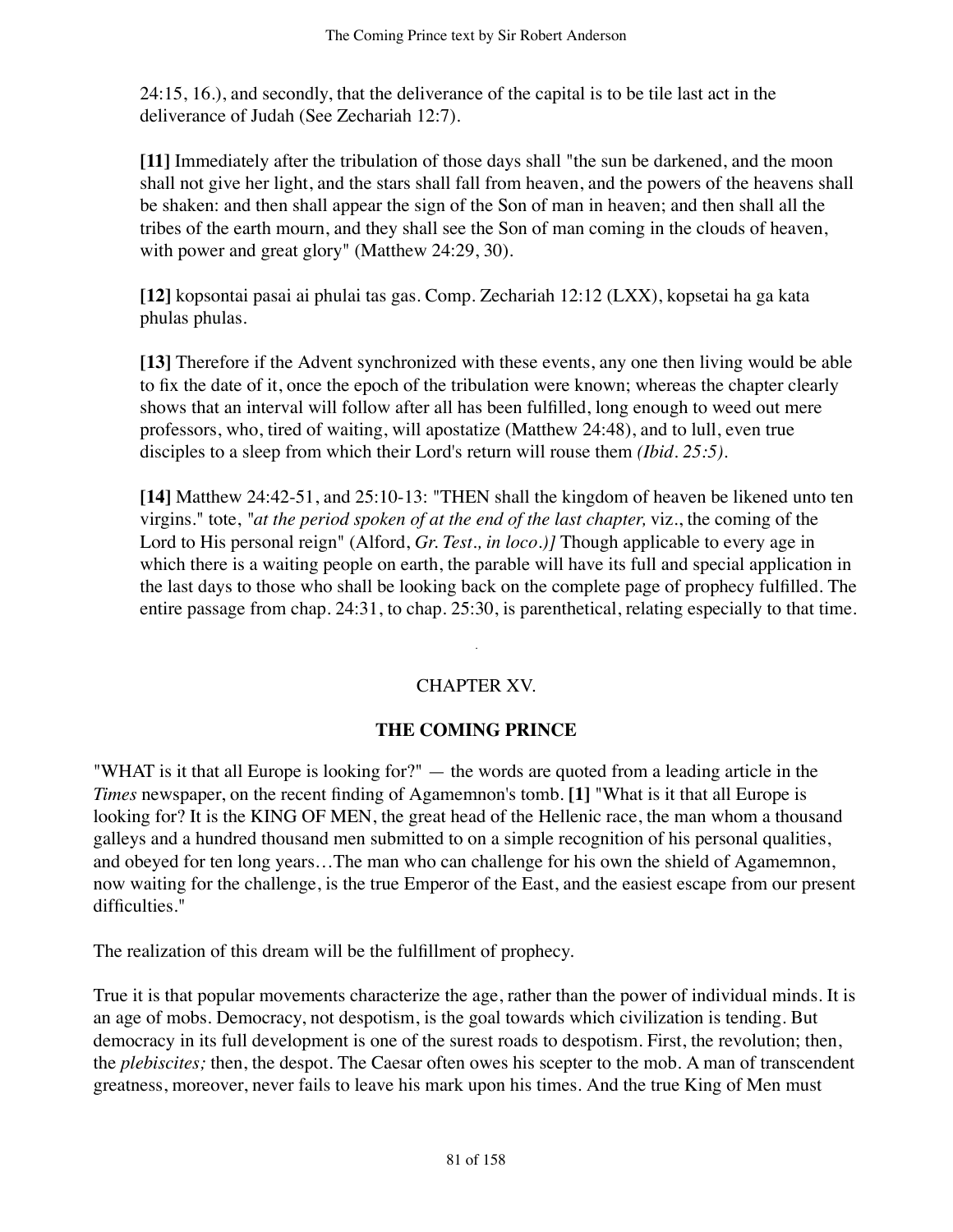have an extraordinary combination of great qualities. He must be "a scholar, a statesman, a man of unflinching courage and irrepressible enterprise, full of resources, and ready to look in the face a rival or a foe." **[2]** The opportunity too must synchronize with his advent. But the voice of prophecy is clear, that the HOUR is coming, and the MAN.

In connection with this dream or legend of the reappearance of Agamemnon, it is remarkable that the language of Daniel's second vision has led some to fix on Greece as the very place in which the Man of prophecy shall have his rise; **[3]** and it leaves no doubt whatever that he will appear within the territorial limits of the old Grecian empire.

Having predicted the formation of the four kingdoms into which Alexander's conquests became divided at his death, the angel Gabriel — the divinely-appointed interpreter of the vision — proceeded thus to speak of events which must take place in days to come. "In the latter time of their kingdom, when the transgressors are come to the full, a king of fierce countenance, and understanding dark sentences, shall stand up. And his power shall be mighty, but not by his own power; and he shall destroy wonderfully, and shall prosper, and practice, and shall destroy the mighty and the holy people. And through his policy also, he shall cause craft to prosper in his hand; and he shall magnify himself in his heart, and by peace shall destroy many. He shall also stand up against the Prince of princes; but he shall be broken without hand." **[4]**

In the vision of the seventh chapter, the last great monarch of the Gentiles was represented only as a blasphemer and a persecutor: "He shall speak great words against the Most High, and shall wear out the saints of the Most High;" but here he is described as being also a general and a diplomatist. Having thus obtained a recognized place in prophecy, he is alluded to in the vision which follows as "the Prince who is coming," (Daniel 9:26) — a well-known personage, whose advent had already been foretold; and the mention of him in Daniel's fourth and final vision is so explicit, that having regard to the vital importance of establishing the personality of this "King," the passage is here set forth at length.

"And the king shall do according to his will; and he shall exalt himself, and magnify himself above every god, and shall speak marvelous things against the God of gods, and shall prosper till the indignation be accomplished. for that that is determined shall be done. Neither shall he regard the God of his fathers, nor the desire of women, nor regard any god: for he shall magnify himself above all. But in his estate he shall honor the God of forces; and a god whom his fathers knew not shall he honor with gold, and silver, and with precious stones, and pleasant things. Thus shall he do in the most strong holds with a strange god, whom he shall acknowledge and increase with glory: and he shall cause them to rule over many, and shall divide the land for gain. And at the time of the end shall the king of the south push at him: and the king of the north shall come against him like a whirlwind, with chariots, and with horsemen, and with many ships; and he shall enter into the countries, and shall overflow and pass over. He shall enter also into the glorious land, and many countries shall be overthrown; but these shall escape out of his hand, even Edom, and Moab, and the chief of the children of Ammon. He shall stretch forth his hand also upon the countries: and the land of Egypt shall not escape. But he shall have power over the treasures of gold and of silver, and over all the precious things of Egypt; and the Libyans and the Ethiopians shall be at his steps. But tidings out of the east and out of the north shall trouble him: therefore he shall go forth with great fury to destroy,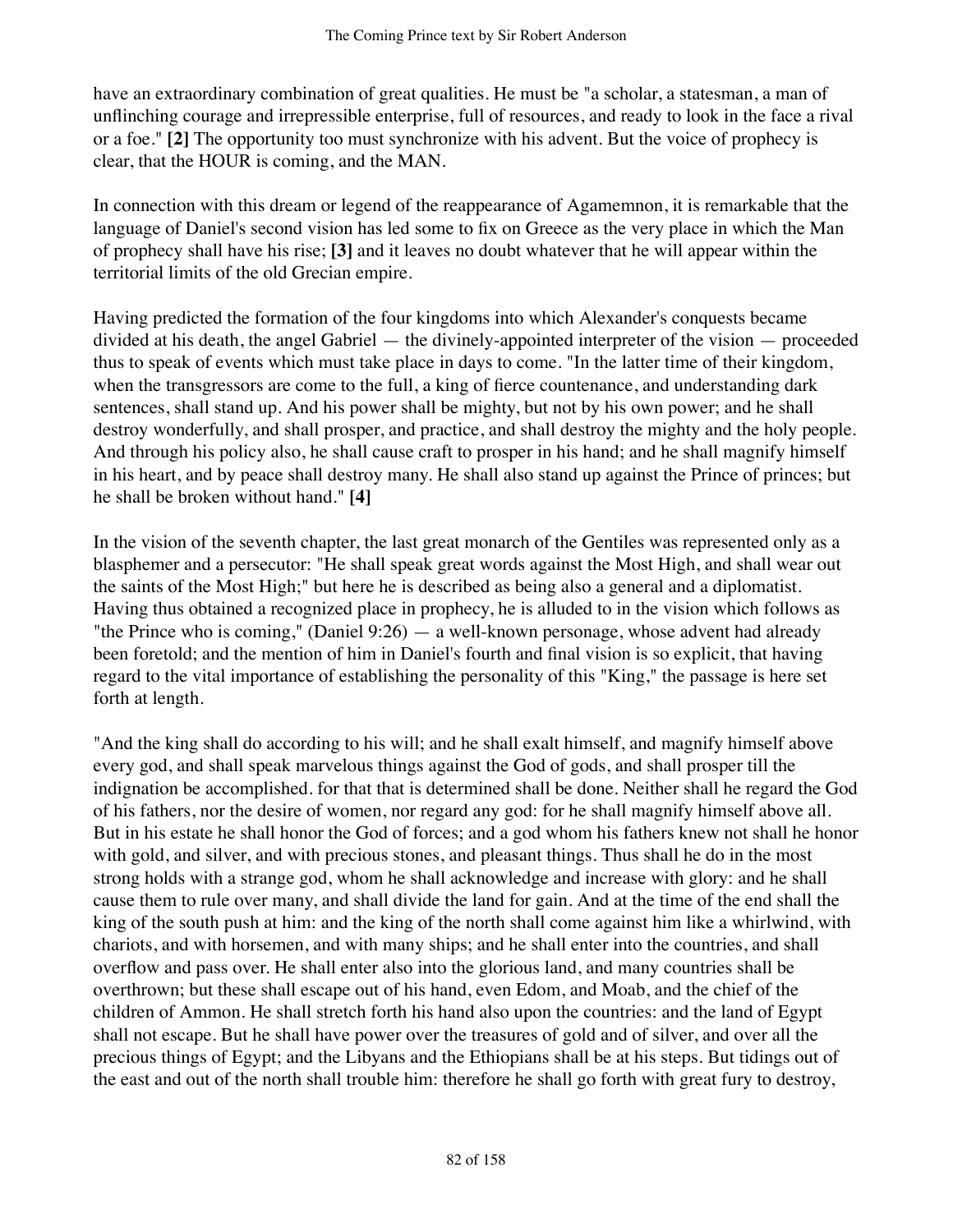and utterly to make away many. And he shall plant the tabernacles of his palace between the seas in the glorious holy mountain; yet he shall come to his end, and none shall help him. And at that time shall Michael stand up, the great prince which standeth for the children of thy people; and there shall be a time of trouble, such as never was since there was a nation even to that same time. and at that time thy people shall be delivered, every one that shall be found written in the book." **[5]**

The burden of Daniel's prophecies is Judah and Jerusalem, but the Apocalyptic visions of the beloved disciple have a wider scope. The same scenes are sometimes presented, but they are displayed upon a grander scale. The same actors appear, but in relation to larger interests and events of greater magnitude. In Daniel, the Messiah is mentioned only in relation to the earthly people, and it is in the same connection also that the false Messiah comes upon the stage. In the Apocalypse the Lamb appears as the Savior of an innumerable multitude "out of all nations, and kindreds, and peoples, and tongues," (Revelation 7:9) and the Beast is seen as the persecutor of all who name the name of Christ on earth. The visions of St. John, moreover, include an opened heaven, while the glimpses Daniel was vouchsafed of "things to come" are limited to earth.

The attempt to fix the meaning of every detail of these visions is to ignore the lessons to be derived from the Messianic prophecies fulfilled at the first advent. **[6]** The old Scriptures taught the pious Jew to look for a personal Christ — not a system or a dynasty, but a *person.* They enabled him, moreover, to anticipate the leading facts of His appearing. Herod's question, for example, "Where should Christ be born?" admitted of a definite and unhesitating answer, "In Bethlehem of Judea." (Matthew 2:4; *Cf.* Micah 5:2) But to assign its place and meaning to every part of the mingled vision of suffering and glory was beyond the power even of the inspired prophets themselves." (1 Peter 1:10-12) So also is it with the prophecies of Antichrist. The case indeed is stronger still, for while they "who waited for redemption in Israel" had to glean the Messianic prophecies from Scriptures which seemed to the careless reader to refer to the sufferings of the old Hebrew prophets or the glories of their kings, the predictions of Antichrist are as distinct and definite as though the statements were historical and not prophetic. **[7]**

And yet the task of the expositor is beset with real difficulties. If the book of Daniel might be read by itself no question whatever could arise. "The Coming Prince" is there presented as the head of the revived Roman empire of the future, and a persecutor of the saints. There is not a single statement respecting him that presents the smallest difficulty. But some of the statements of St. John seem inconsistent with the earlier prophecies. According to Daniel's visions the sovereignty of Antichrist appears confined to the ten kingdoms, and his career seems limited to the duration of the seventieth week. How then can this be reconciled with the statement of St. John that "power was given him over all kindreds and tongues and nations, and all that dwell upon the earth shall worship him "? **[8]** Is it credible, moreover, that a man endowed with such vast supernatural powers, and filling so marvelous a place in prophecy, will be restrained within the narrow limits of the Roman earth?

If these points be urged as objections to the truth of Scripture it is enough to mark that the prophecies of Christ were beset with kindred difficulties. Such prophecies are like the disjointed pieces of an elaborate and intricate mosaic. To fit each into its place would baffle our utmost ingenuity. To discover the main design is all we can expect; or if more be demanded of us, it is enough to show that no part is inconsistent with the rest. And these results will reward the student of the Apocalyptic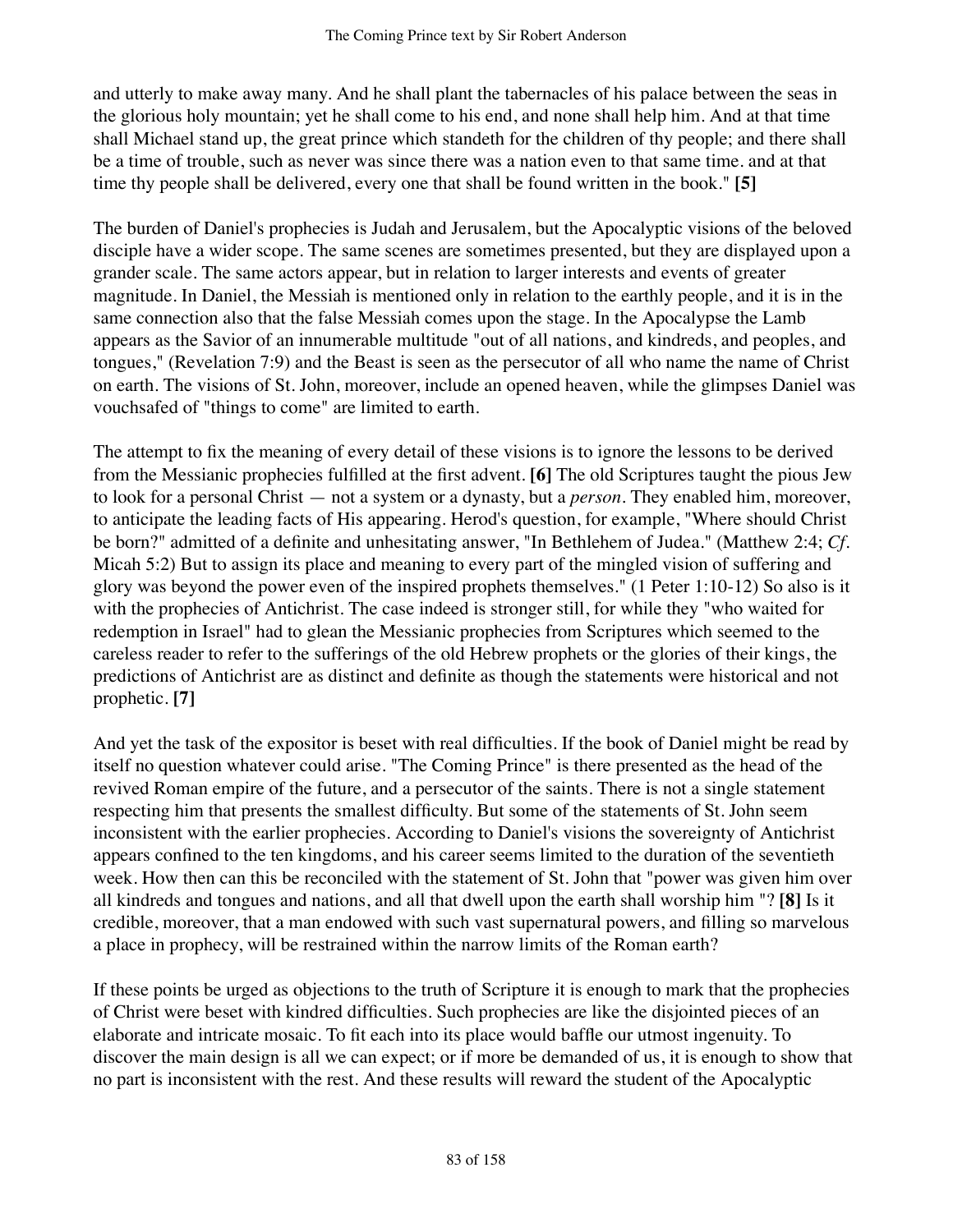visions of Daniel and St. John, if only he approach them untrammeled by the crude views which prevail respecting the career of Antichrist.

These visions are not a history, but a drama. In the twelfth chapter of Revelation we see the woman in her travail. In the twenty-first chapter she is manifested in her final glory. The intervening chapters afford brief glimpses of events which fill up the interval. It is with the thirteenth and seventeenth chapters that we have specially to do in connection with the present subject, and it is clear that the later vision unfolds events which come first in the order of time.

The false church and the true are typified under kindred emblems. Jerusalem, the Bride, has its counterpart in Babylon, the Harlot. In the same sense in which the New Jerusalem is the Jewish church, so likewise Babylon is the apostasy of Rome. The heavenly city is mother of the redeemed for ages past (Galatians 4:26) the earthly city is mother of the harlots and abominations of the earth. (Revelation 17:5) The victims who have perished in the persecutions of Antichristian Papal Rome are estimated at *fifty millions* of human beings; but even this appalling record will not be the measure of her doom. The blood of "holy apostles and prophets," — the martyred dead of ages before the Papacy arose, and even of pre-Messianic times, will be required of her when the day of vengeance comes. **[9]**

As it is only in its Jewish aspect that the Church is expressly symbolized as the Bride, **[10]** so also it is at a time when this, their normal relationship, has been regained by the covenant people, that the apostate church of Christendom, in the full development of its iniquity, appears as the Harlot **[11]** The vision clearly indicates moreover a marked revival of her influence. She is seen enthroned upon the ten-horned Beast, herself arrayed in royal hues and decked with gold and costliest gems. The infamous greatness of Papal Rome in times gone by shall yet be surpassed by the splendor of her glories in dark days to come, when, having drawn within her pale it may be all that usurps the name of Christ on earth, **[12]** she will claim as her willing vassal the last great monarch of the Gentile world.

As regards the duration of this period of Rome's final triumphs, Scripture is silent; but the crisis which brings it to a close is definitely marked. "The ten horns and the Beast shall hate the whore, and shall make her desolate and naked, and shall eat her flesh and burn her with fire." (Revelation 17:16)

One point in the angel's description of the Beast in relation to the harlot claims special notice. The seven heads have a twofold symbolism. When viewed in connection with the harlot, they are "seven mountains on which the woman sits;" but in their special relation to the Beast they have a different significance. The angel adds, *"and they are seven kings;"* that is "kingdoms," the word being used "according to its strict prophetic import, and to the analogy of that portion of the prophecy which is here especially in view." **[13]**

In the seventh chapter of Daniel the Beast is identified with the Roman Empire. In the thirteenth of Revelation he is identified also with the lion, the bear, and the panther, the three first "kingdoms'" of Daniel's vision. But here he is seen as the heir' and representative, not of these alone, but of all the great world-powers which have set themselves; in opposition to God and to His people. The seven heads typify these powers. "Five are fallen, and one is." Egypt, Nineveh, Babylon, Persia, Greece, had fallen; and Rome then held the scepter of earthly sovereignty, the sixth in succession to the empires already named. **[14]** "And the other is not yet come, and when he cometh he must continue a short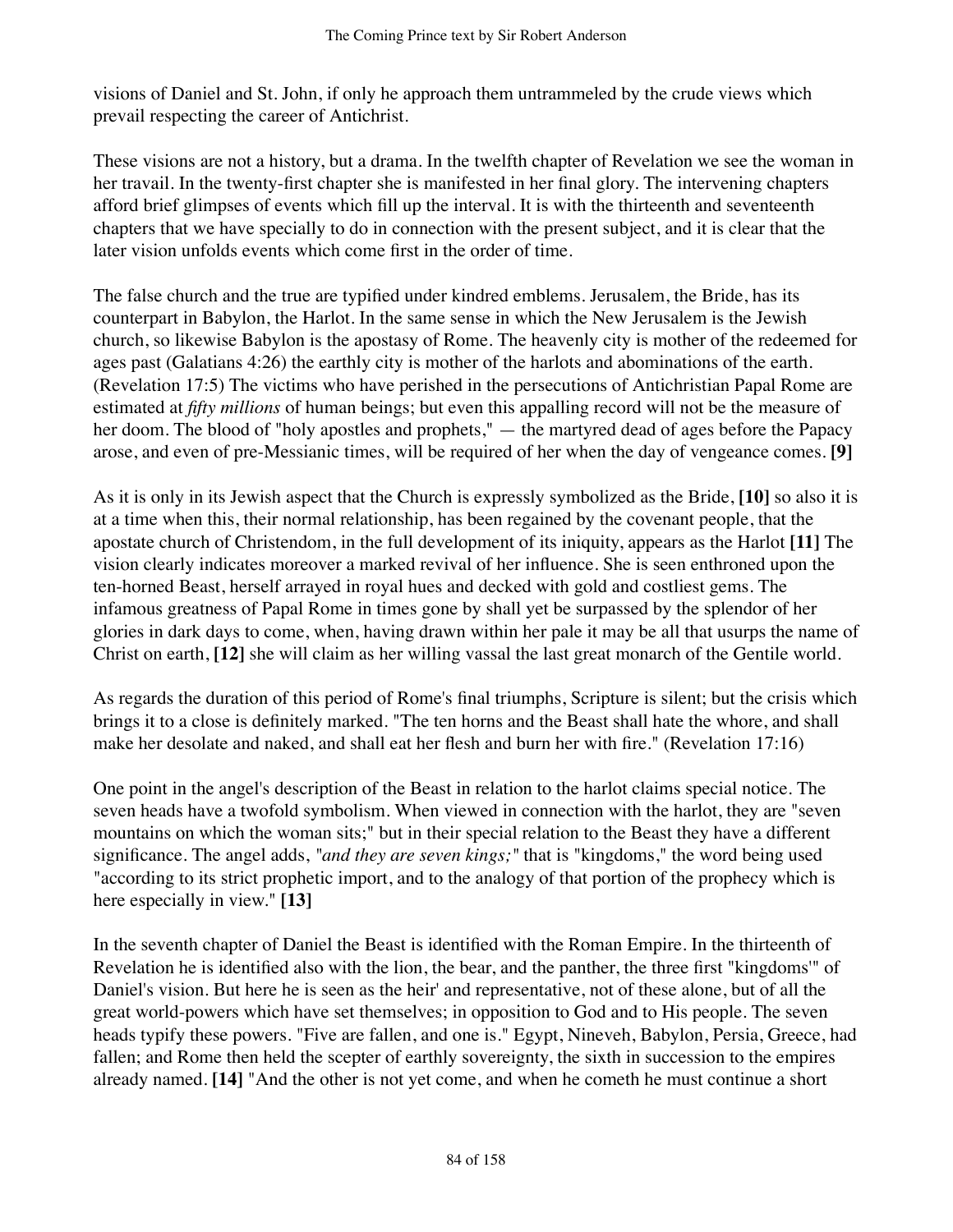space," Here the prophecy is marked by the same strange "foreshortening" already noticed in each of Daniel's visions. While Rome was the sixth kingdom, the seventh is the confederacy of the latter days, heading up in "the Coming Prince." The Coming Prince himself, in the full and final development of his power, is called the eighth, though belonging to the seven, **[15]** The importance of these conclusions will appear in the sequel.

The subject of the twelfth chapter is the dragon, the woman in her travail, the birth of the man-child and his rapture to heaven; the conflict in heaven between the archangel and the dragon; (Verse 7; Compare Daniel 12:1.) the dragon's banishment to earth; his persecution of the woman, and her flight to the wilderness, where she is sustained for "a time, and times, and half a time," or 1, 260 days (Verses 6, 14.) (the second half of Daniel's seventieth week). The chapter ends by the statement that, baffled in attempting to destroy the woman, the dragon "went to make war with the remnant of her seed, which keep the commandments of God, and have the testimony of Jesus Christ." The thirteenth chapter, crossing the lines of Daniel's visions, represents the fulfillment of the dragon's purpose through the agency of the man of prophecy, whom he energizes to this end. Whatever meaning be attached to the birth and rapture of the woman's child, there can be no reasonable doubt that the obedient, faithful "remnant of her seed" is the Jewish Church of the latter days, the persecuted "saints of the Most High" of Daniel's prophecy.

The serpent, the woman, and the man, appear together on the earliest page of Scripture, and they reappear upon the latest. But how significant and terrible the change! No longer the subtle tempter, Satan is now displayed in all his awfulness as the great fiery dragon, **[16]** who seeks to destroy the woman's promised seed. And instead of the humbled penitent of Eden, the man appears as a wild beast, **[17]** a monster, both in power and wickedness. The serpent's victim has become his willing slave and ally.

God has found a man to fulfill all His will, and to Him He has given up His throne, with all power in heaven and "on earth." This will hereafter be travestied by Satan, and the coming man shall have the dragon's "power, and his throne, and great authority." (Revelation 8:2) Both the Dragon and the Beast are seen crowned with royal diadems. (Revelation 12:3; 13:1.) Once, and only once, again in Scripture the diadem is mentioned, and then it is as worn by Him whose name is "King of kings and Lord of lords." (Revelation 19:12-16) It must be as pretenders to His power that the Beast and the Dragon claim it.

The personality of Satan and his interest in and close connection with our race throughout its history, are among the most certain though most mysterious facts of revelation. The popular classification of angels, men, and devils, as including intelligent creation, is misleading. The *angels* **[18]** that fell are "reserved in everlasting chains, under darkness, unto the judgment of the Great Day." (Jude 6) *Demons* are frequently mentioned in the narrative of the Gospels, and they have also a place in the doctrine of the Epistles. But THE DEVIL is a being who, like the Archangel, seems, in his own domain, to have no peer **[19]** .

Another fact which claims notice here is the hold which serpent worship has had upon mankind. Among the nations of the ancient world there was scarcely one in whose religious system it had not a place. In heathen mythology there is scarcely a hero or a god whose history is not connected in some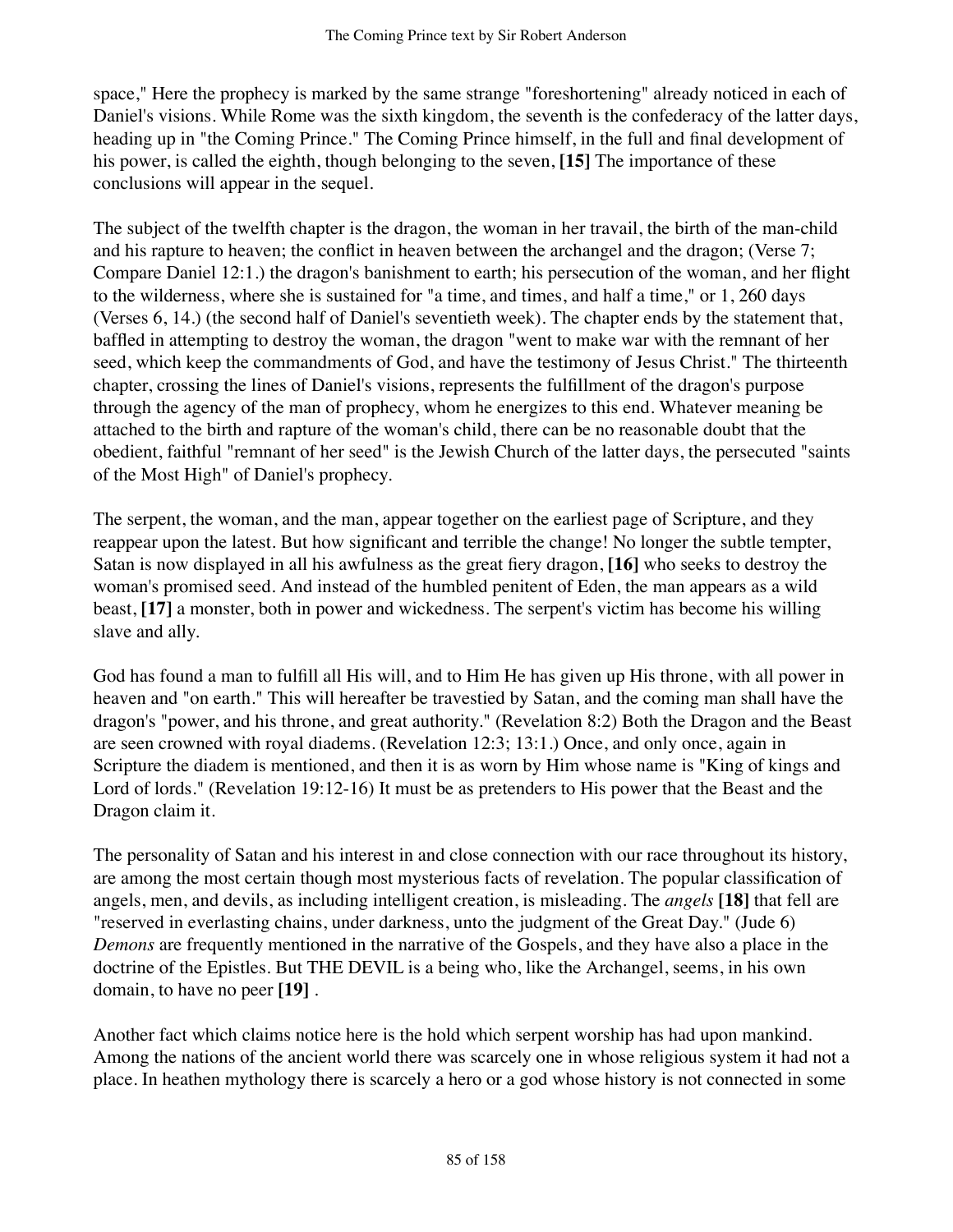way with the sacred serpent. "Wherever the devil reigned the serpent was held in some peculiar veneration." **[20]**

The true significance of this depends on a just appreciation of the nature of idol worship. It may be questioned whether idolatry as popularly understood has ever prevailed except among the most debased and ignorant of races. It is not the emblem that is worshipped, but a power or being which the emblem represents. When the Apostle warned the Corinthian Church against participating in anything devoted to an idol, he was careful to explain that the idol in itself was nothing. "But" (he declared) "the things which the Gentiles sacrifice, they sacrifice to *demon*s, not to God, and I would not that ye should have fellowship with demons." (1 Corinthians 10:20.)

This will afford an insight into the character of the predicted serpent worship of the last days. **[21]** Satan's master lie will be a travesty of the incarnation: he will energize a man who will claim universal worship as being the manifestation of the Deity in human form. And not only will there be a false Messiah, but another being, his equal in miraculous power, yet having for his only mission to obtain for him the homage of mankind. The mystery of the Godhead will thus be parodied by the mystery of iniquity, and the Father, the Son, and the Spirit will have their counterpart in the Dragon, the Beast, and the False Prophet. **[22]**

A silent heaven marks this age of grace. Whirlwind and earthquake and fire may awe, yet, as in the days of the old Hebrew prophet, **[23]** God is not in these, but in the "still small voice" which tells of mercy and seeks to win lost men from the power of darkness to Himself. But the very silence which betokens that the throne of God is now a throne of grace is appealed to as the crowning proof that God is but a myth; and the coarse blasphemer's favorite trick is to challenge the Almighty to declare Himself by some signal act of judgment. In days to come, the impious challenge will be taken up by Satan, and death shall seize on men who refuse to bow before the image of the Beast. **[24]**

The Antichrist will be more than a profane and brutal persecutor like Antiochus Epiphanes and some of the Emperors of Pagan Rome; more than a vulgar impostor like Barcochab. **[25]** Miracles alone can silence the

skepticism of apostates, and in the exercise of all the Dragon's delegated power, the Beast will command the homage of a world that has rejected grace. "All that dwell upon the earth shall worship him, whose names are not written in the book of life." (Revelation 8:8) If it were possible, the very elect would be deceived by his mighty "signs and wonders"; (Matthew 24:24) but faith, divinely given, is a sure, as it is the only, safeguard against credulity and superstition.

But this is what he will become in the zenith of his career. In his origin he is described as a "little horn," (Daniel 7:8) — like Alexander of Macedon, the king of a petty kingdom. Possibly he will be the head of some new Principality to arise in the final dismemberment of Turkey; it may be on the banks of the Euphrates, or perhaps upon the Asian shore of the Aegean Sea. The name of Babylon is strangely connected with events to come, and Pergamus, so long the home of serpent worship in its vilest forms, is the only place on earth which Scripture has identified with Satan's throne (Revelation 2:13).

Of the great political changes which must precede his advent, the most conspicuous are the restoration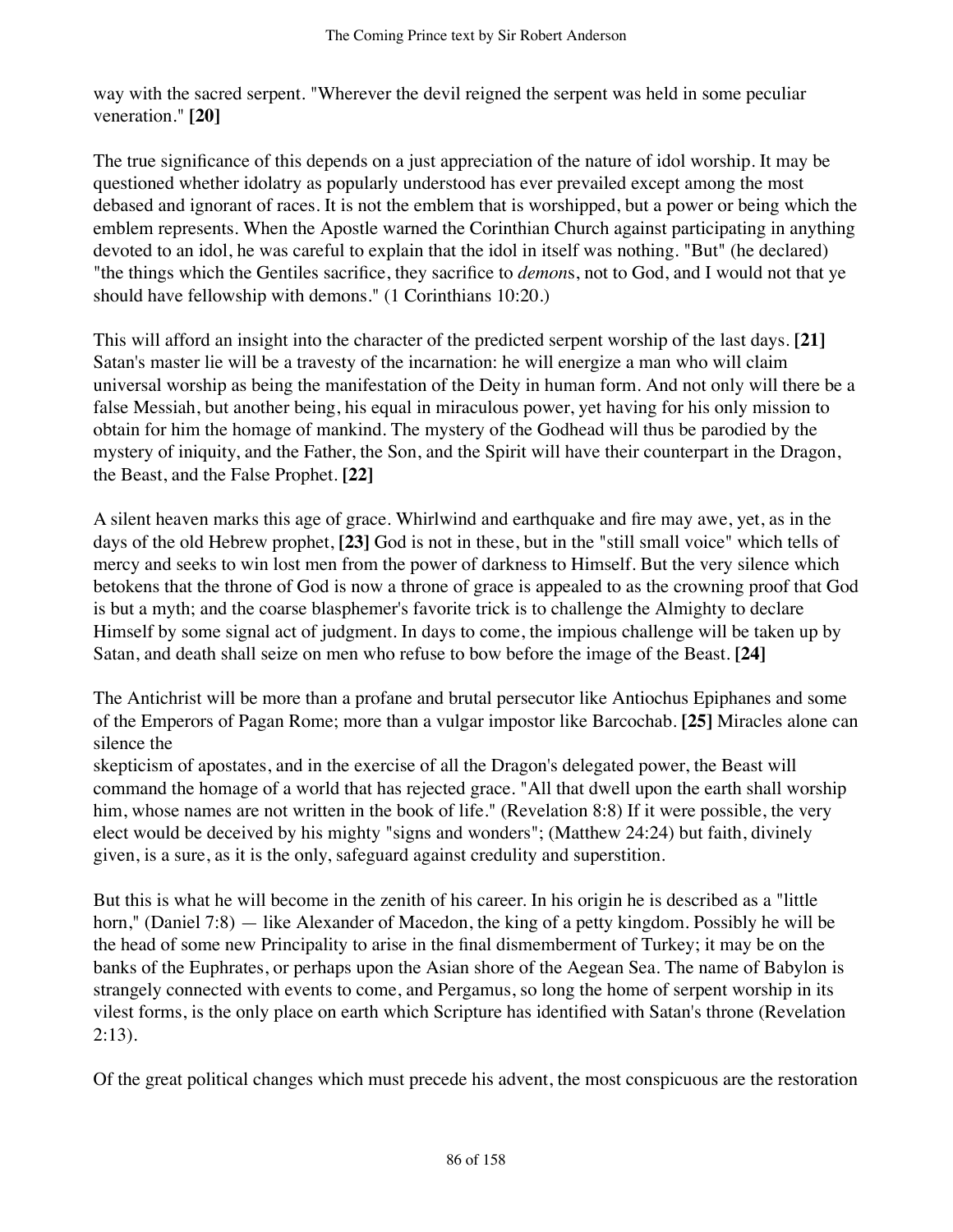of the Jews to Palestine, and the predicted division of the Roman earth. The former of these events has already been considered in a previous chapter, and as regards the latter there is but little to be said. The attempt to enumerate the ten kingdoms of the future would involve a profitless inquiry. **[26]** History repeats itself; and if there be any element of periodicity in the political diseases by which nations are afflicted, Europe will inevitably pass through another crisis such as that which darkened the last decade of the eighteenth century. And should another revolution produce another Napoleon, it is impossible to foretell how far kingdoms may become consolidated, and boundaries may be changed. Moreover in forecasting the fulfillment of these prophecies, we are dealing with events which, while they may occur within the lifetime of living men, may yet be delayed for centuries. Our part is not to prophecy, but only to interpret; and we may well rest content with the certainty that when the Apocalyptic visions are in fact fulfilled, their fulfillment will be clear, not merely to minds educated in mysticism, but to all who are capable of observing public facts.

Through the gradual unfolding, it may be, of influences even now in operation; or far more probably as the outcome of some great European crisis in the future, this confederation of nations **[27]** shall be developed, and thus the stage will be prepared on which shall appear that awful Being, the great leader of men in the eventful days which are to close the era of Gentile supremacy.

If we are to understand aright the predicted course of the Antichrist's career, certain points connected with it must be clearly kept in view. The first is that up to a certain epoch he will be, notwithstanding his pre-eminence, no more than human. And here we must judge of the future by the past. At two-and-twenty years of age, Alexander crossed the Hellespont, the prince of a petty Grecian state. Four years later he had founded an Empire and given a new direction to the history of the world.

In the career of Napoleon Bonaparte, modern history affords a parallel still more striking and complete. When, now just a hundred years ago, he entered the French military school at Brienne, he was an unknown lad, without even the advantages which rank and wealth afford. So utterly obscure was his position that, not only did he owe his admission to the school to the influence of the Governor of Corsica, but calumny has found it possible to use that trifling act of friendly patronage to the disparagement of his mother's name. If then such a man, by the gigantic force of his personal qualities, combined with the accident of favoring circumstances, could attain the place which history has assigned to him, the fact affords the fullest answer to every objection which can be urged against the credibility of the predicted career of the man of prophecy.

Nor will it avail to urge that the last fifty years have so developed the mental activity of civilized races, and have produced such a spirit of independence, that the suggestion of a career like Napoleon's being repeated in days to come involves an anachronism. "In proportion as the general standard of mental cultivation is raised, and man made equal with man, the ordinary power of genius is diminished, but its extraordinary power is increased, its reach deepened, its hold rendered more firm. As men become familiar with the achievements and the exercise of talent, they learn to despise and disregard its daily examples, and to be more independent of mere men of ability; but they only become more completely in the power of gigantic intellect, and the slaves of pre-eminent and unapproachable talent." **[28]**

By the sheer force of transcendent genius the man of prophecy will gain a place of undisputed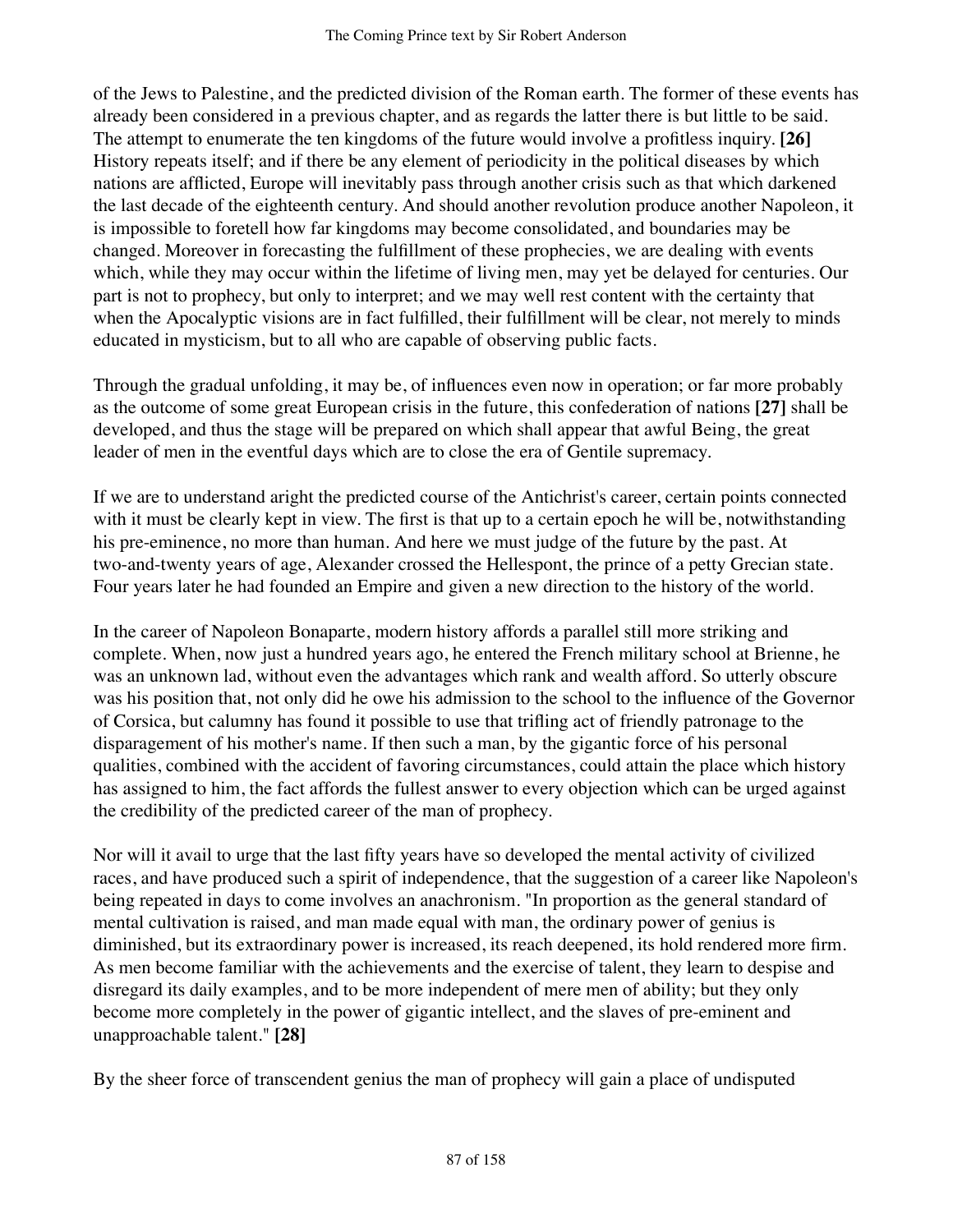pre-eminence in the world; but if the facts of his after career are to be understood, considerations of a wholly different kind must be taken into account. A strange crisis marks his course. At first the patron of religion, a true "eldest son of the church," he becomes a relentless and profane persecutor. At first no more than a king of men, commanding the allegiance of the Roman earth, he afterwards claims to be divine, and demands the worship of Christendom.

And we have seen how this extraordinary change in his career takes place at that epoch of tremendous import in the history of the future, the beginning of the 1, 260 days of the latter half of Daniel's seventieth week. Then it is that that mysterious event takes place, described as "war in heaven" between the Archangel and the Dragon. As the result of that amazing struggle, Satan and his angels are "cast out into the earth," and the Seer bewails mankind because the devil is come down into their midst, "having great wrath because he knoweth that he hath but a short time" (Revelation 12:7, 12).

The next feature in the vision is the rise of the ten-horned Beast. (Revelation 13:1) This is not the event described in the seventh of Daniel. The Beast, doubtless, is the same both in Daniel and the Apocalypse, representing the last great empire upon earth; but in the Apocalypse it appears at a later stage of its development. Three periods of its history are marked in Daniel. In the first it has *ten* horns. In the second it has *eleven,* for the little horn comes up *among* the ten. In the third, it has but *eight,* for the eleventh has grown in power, and three of the ten have been torn away by it. Up to this point Daniel's vision represents the Beast merely as "the fourth kingdom upon earth," the Roman empire as revived in future times, and here the vision turns away from the history of the *Beast* to describe the action of the little horn as a blasphemer and persecutor. **[29]**

It is at this epoch that the thirteenth chapter of Revelation opens. The three first stages of the history of the empire are past, and a fourth has been developed. It is no longer a confederacy of nations bound together by treaty, with a Napoleon rising up in the midst of them and struggling for supremacy; but a confederacy of kings who are the lieutenants of one great Kaiser, a man whose transcendent greatness has secured to him an undisputed pre-eminence. And this is the man whom the Dragon will single out to administer his awful power on earth in days to come. And from the hour in which he sells himself to Satan he will be so energized by Satan, that "ALL power and signs and lying wonders" shall characterize his after course. **[30]**

There is a danger lest in dwelling on these visions as though they were enigmas to be solved, we should forget how appalling are the events of which they speak, and how tremendous the forces which will be in exercise at the time of their accomplishment. During this age of grace Satan's power on earth is so restrained that men forget his very existence. This, indeed, will be the secret of his future triumphs. And yet how unspeakably terrible must be the dragon's power, witness the temptation of our Lord! It is written, "The devil, taking Him up into an high mountain, showed unto Him all the kingdoms of the world in a moment of time; and the devil said unto Him, All this power will I give Thee, and the glory of them, for that is delivered unto me, and to whomsoever I will I give it. If Thou, therefore, wilt worship me, all shall be Thine." (Luke 4:5-7)

It is this same awful being who shall give to the Beast his throne, his power, and great authority, (Revelation 8:2) — all that Christ refused in the days of His humiliation. The mind that has realized this stupendous fact will not be slow to accept what follows: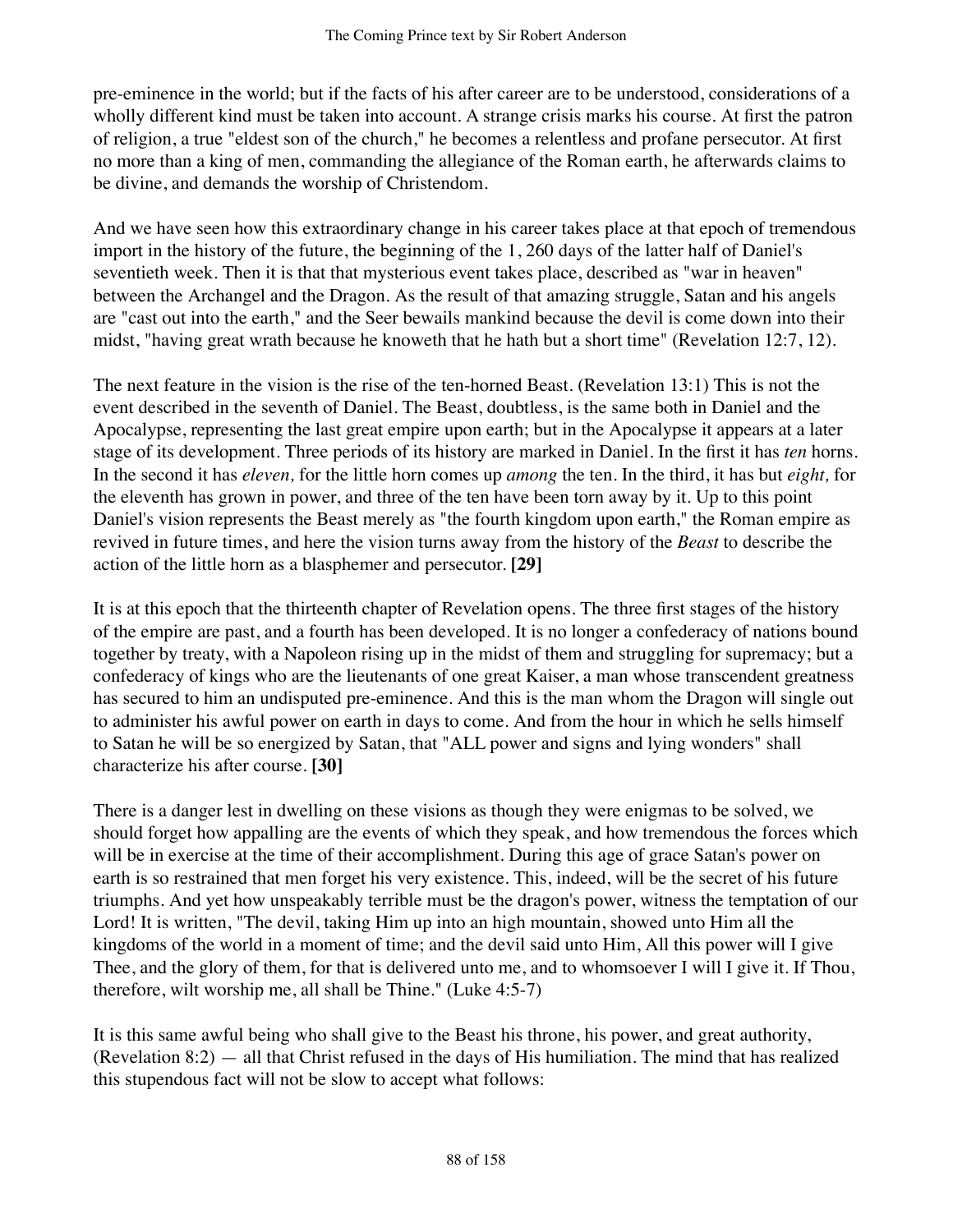"And power was given him over all kindreds, and tongues, and nations; and all that dwell upon the earth shall worship him, whose names are not written in the book of life of the Lamb" (Revelation 13:7, 8).

Of the events which afterwards must follow upon earth, it behooves us to speak with deep solemnity and studied reserve. The phenomenon of sudden and absolute darkness is inconceivably terrible, even when eagerly looked for with full intelligence of the causes which produce it. **[31]** How unspeakable then would be its awfulness, if unexpected, unaccounted for, and prolonged, it may be for days together. And such shall be the sign which Holy Writ declares shall mark the advent of earth's last great woe. **[32]** The signs and wonders of Satanic power shall still command the homage of mankind, while the thunders of a heaven no longer silent will break forth upon the apostate race. Then will be the time of "the seven last plagues," wherein "is *filled up* the wrath of God," — the time when "the vials of the wrath of God" shall be poured out upon the earth. (Revelation 15:1; 16:1.) And if in this day of grace the heights and depths of God's longsuffering mercy transcend all human thoughts, His WRATH will be no less Divine. "The day of vengeance of our God," "the great and the terrible day of the Lord," — such are the names divinely given to describe that time of unexampled horror.

And yet when in the midnight darkness of the last apostasy, Divine longsuffering will only serve to blind and harden, mercy itself shall welcome the awful breaking of the day of vengeance, for blessing lies beyond it. Another day is still to follow. Earth's history, as unfolded in the Scriptures, reaches; on to a Sabbatic age of blessedness and peace; an age when heaven shall rule upon the earth, when, "the Lord shall rejoice in all His works," (Psalm 104:31) and prove Himself to be the God of every creature He has made (Psalm 145:9-16).

Further still, the veil is raised, and a brief glimpse afforded us of a glorious eternity beyond, when every trace of sin shall have been wiped out for ever, when heaven will join with earth, and "the tabernacle of God" — the dwelling place of the Almighty — shall be *with men,* "and He will dwell with them, and they shall be His people, and God *Himself* shall be with them, and be their God" **[33]**

It was a calamity for the Church of God when the light of prophecy became dimmed in fruitless controversy, and the study of these visions, vouchsafed by God to warn, and guide, and cheer His saints in evil days, was dismissed as utterly unprofitable. They abound in promises which God designed to feed His people's faith and fire their zeal, and a special blessing rests on those who read, and hear, and cherish them. (Revelation 1:3) One of the most hopeful features of the present hour is the increasing interest they everywhere excite; and if these pages should avail to deepen or direct the enthusiasm even of a few in the study of a theme which is inexhaustible, the labor they have cost will be abundantly rewarded.

# **CHAPTER 15 FOOTNOTES**

**[1]** The *Times,* Monday, 18th December, 1876.

**[2]** The *Times,* 18th December, 1876.

**[3]** That Antichrist is to arise from the eastern part of the Roman empire, and from that part of the east which fell under the rule of Alexander's successors, is rendered unquestionable by this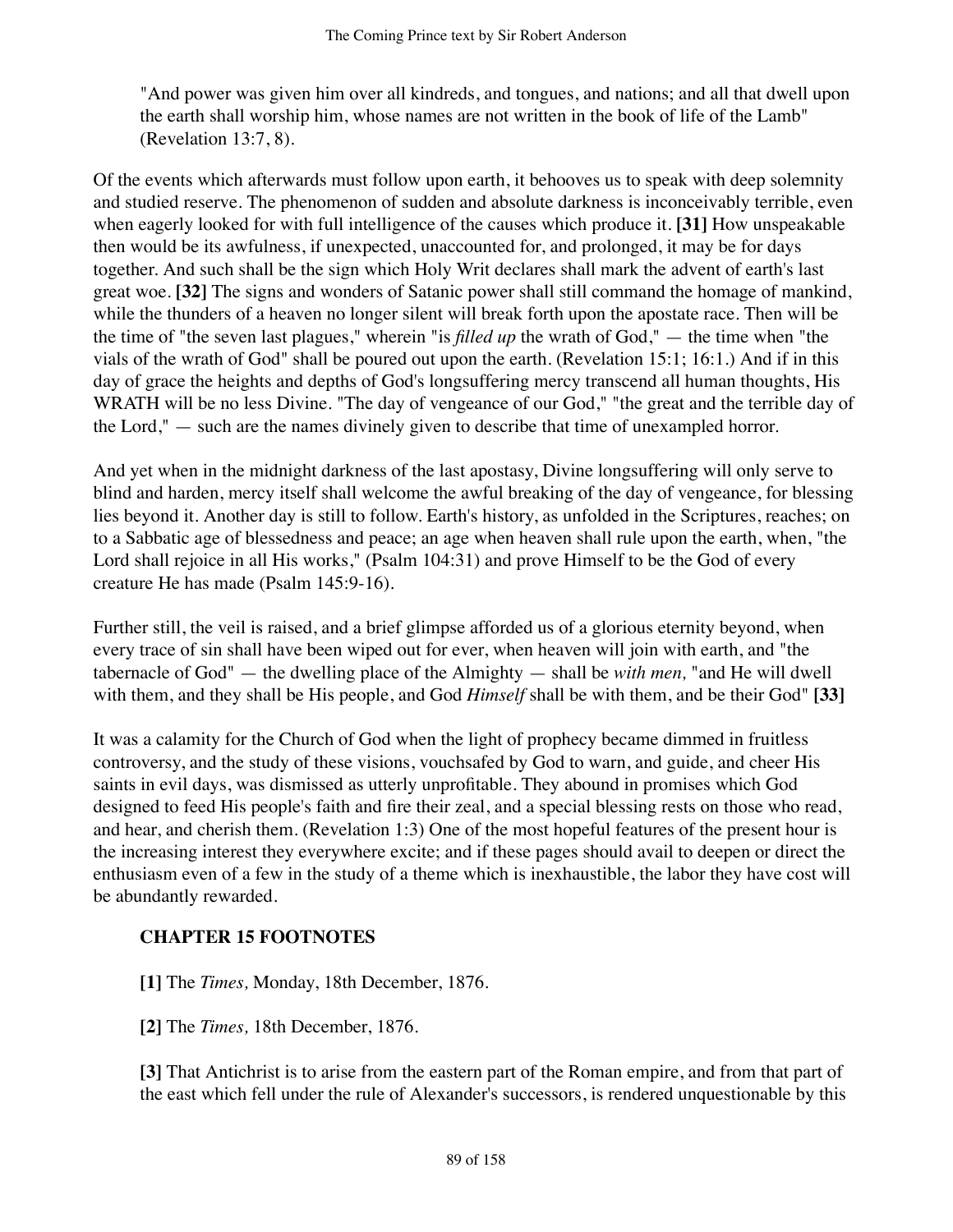chapter. But, seeing that in the eleventh chapter he is mentioned as conflicting with the king of the north *(i. e.,* the king of Syria), and also with the king of the south *(i. e.,* the king of Egypt), it is plain that he does not arise either from Egypt or Syria. He must, therefore, arise either from Greece or from the districts immediately contiguous to Constantinople. It is true that if he arose from the latter, or indeed from either of the four, he would be esteemed Greek in origin, because all the four we: re divisions of the Greek empire; but it seems far more probable that Greece proper will be the place of his rise. He is described as C waxing great towards the south and towards the east, and towards the pleasant land; ' that is, toward Egypt, Syria, and Palestine — a description that would geographically suit the position of one who was supposed to be in Greece.

"Moreover, a 'little horn' (an emblem not of that which he is as an individual, but of that which he is as a monarch) is a symbol that well suits one who should arise from one of those petty principalities which once abounded in Greece, and have even still their memorial in the throne of the sovereigns of Montenegro." — NEWTON *Ten Kingdoms,* p. 193.

**[4]** Daniel 8:23-25. The entire passage is quoted *ante* (note).

**[5]** Daniel 11:36-45; 12:1. I am inclined to believe that the entire passage from ver. 5 of Daniel 11: will receive a future fulfillment, and I have no doubt of this as regards the passage beginning with ver. 21. See especially ver. 31. But the future application of the portion quoted in the text is unquestionable. Although the chapter in part refers to Antiochus Epiphanes, "there are traits which have nothing to correspond to them in Antiochus, which are even the exact contradictory of the character of Antiochus, but which do reappear in St. Paul's account of the Antichrist to come." I quote from Dr. Pusey. He adds *(Daniel* p. 93): "The image of the Antichrist of the Old Testament melts into the lineaments of the Antichrist himself… One trait only of the anti-religious character of Antichrist was true of Antiochus also; 'he shall speak marvelous things against the God of gods. ' Blasphemy against God is an essential feature of any God-opposed power or individual. It belongs to Voltaire as much as to Antiochus. All besides has no place in him …The characteristics of this infidel king are (1) self-exaltation above every god; 'he shall magnify himself above every god; ' (2) contempt of all religion; (3) blasphemy against the true God; (4) apostasy from the God of his fathers; (5) disregarding the desire of women; (6) the honoring of a god whom his fathers knew not. Of all these six marks, one only, in the least, agrees with Antiochus." The entire passage is valuable, and the arguments conclusive. A remark at p. 96 suggests that Dr. Pusey identifies this king with the second "Beast" of Revelation 13., and this view is maintained by others on the ground that a "Beast" in prophecy typifies kingly power. This is true generally, but the second beast of Revelation 13: is expressly called "the false Prophet" (Revelation 19:20); and the passage proves that he is immediately connected with the first beast, and claims no position independently of him. The difficulties in the way of supposing him to be a king in his own right are insuperable.

**[6]** A similar remark applies to the refusal to recognize the main outlines of the character and history of Antichrist. Fulfilled prophecy is our only safe guide in studying the unfulfilled.

**[7]** The religious skeptic may refuse to accept their literal meaning, and the profane skeptic, in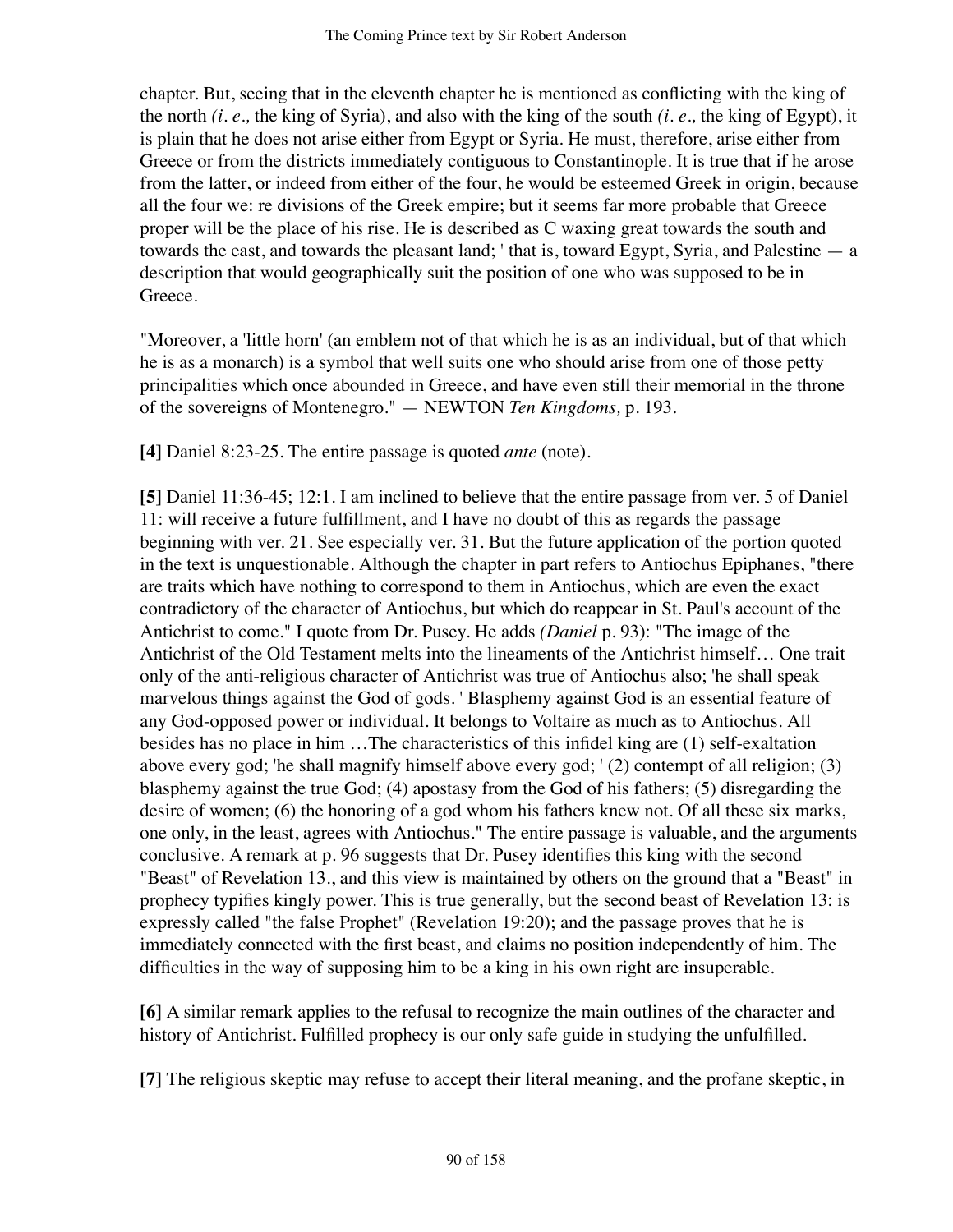rejecting the fanciful interpretations of the pious, may dismiss the prophecies themselves as incredible; but this is only a further proof that their definiteness is too pronounced to admit of the half-faith accorded to other Scriptures.

**[8]** Revelation 13:7, 8. In the best reading of ver. 7, the same four words occur as in 7:9 —" nations, kindred's, people, and tongues."

**[9]** Revelation 18:20. So also in 17:6, the *saints* (the slaughtered dead of Old Testament times) are distinguished from the martyrs of Jesus. Luke 11:50, 51 sets forth the principle of God's judgments.

**[10]** In Scripture the church of this dispensation is symbolized as the Body of Christ, never as the Bride. From the close of John Baptist's ministry the Bride is never mentioned until she appears in the Apocalypse (John 3:29; Revelation 21:2, 9). The force of the "nevertheless" in Ephesians 5:33 depends on the fact that the Church is the *Bod*y, not the Bride. The earthly relationship is readjusted by a heavenly standard. Man and wife are not one body, but Christ and His church are one body, therefore a man is to love his wife "even *as himself."*

**[11]** This, I believe, is the element of truth in the view of Auberlen and others, that the woman of chap. 17 is the woman of chap. 12., "the faithful city become an harlot" (Isaiah 1:21).

**[12]** "I incline to think that the judgment (chap. 18:2) and the spiritual fornication (chap. 18:3), though finding their culmination in Rome, are not restricted to it, but comprise the whole apostate church, Roman, Greek, and even Protestant, in so far as it has been seduced from its first love to Christ, and (has) given its affections to worldly pomps and idols." — REV. A. R. FAUSSET'S *Commentary.*

**[13]** ALFORD, *Greek Test. in loco.* Comp. Daniel 7:17-23.

**[14]** Just as the mention of the ten horns upon the beast has set men trying to discover in the past a tenfold division of the Roman earth, so also these seven heads have suggested the idea of seven successive forms of government in the Roman empire. Neither of these conceptions would ever have been heard of, but for the prophecy of which they are supposed to be the fulfillment. The second, though not so visionary as the first, is open to the special objection that the word pipto betokens a violent fall, such as the catastrophe of ancient Babylon, or of the Babylon of the Apocalypse (comp. Revelation 18:2). It is wholly unsuitable to express such changes as marked the government of ancient Rome.

**[15]** Revelation 17:10 expressly states that the duration of the seventh will be brief. Dean Alford's comment on this is not marked by his usual candor. The words in ver. 11 are ek ton hepta, but this cannot mean merely that the Beast is "the successor and result of the seven" (Alford), for ver. 10 limits the entire succession to seven. Though because of his awful pre-eminence he is described as the eighth, yet he is really the supreme head of the seventh.

**[16]** drakon purrhos megas, Revelation 12:3. "He is purrhos perhaps, for the combined reasons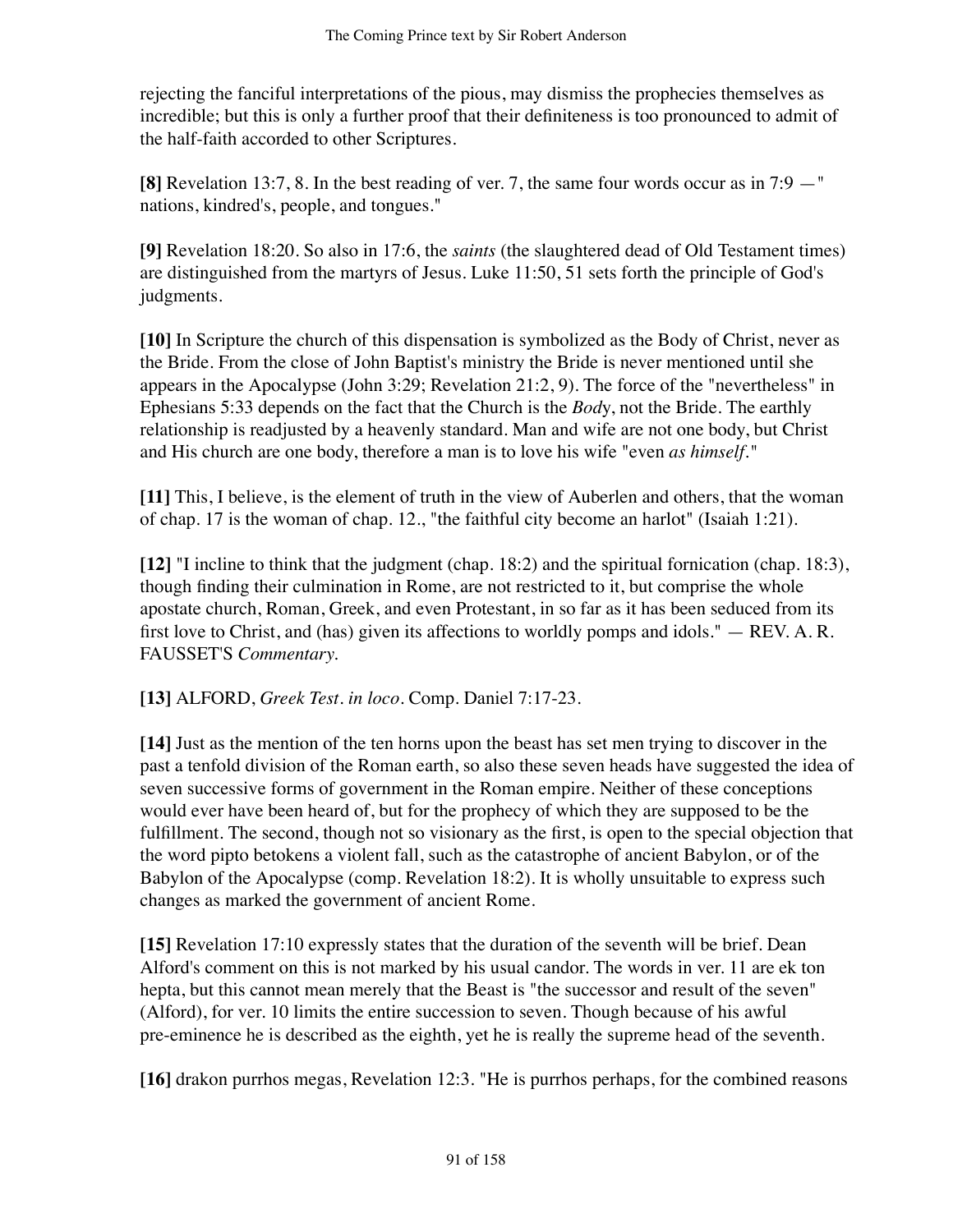of the wasting properties of fire, and the redness of blood" (Alford, *Greek Test., in loco).* Compare ver. 9, "The great dragon was cast out, that old serpent, called the Devil and Satan." The dragon both of Scripture and of heathen mythology is a serpent, and both refer to Satan. It is described by Homer as of huge size, coiled like a snake, of blood-red or dark color, and many-headed. "He seems to use the words drakon and ophis indifferently for a serpent" (Liddell and Scott).

**[17]** The tharion or wild-beast of Revelation 8., *etc.,* must not be confounded with the dzoon or living-being of chap. 4., most unfortunately rendered *beast* in E. V.

**[18]** That is, the beings who before their fall were angels of God. The word *angel* in its secondary sense means no more than a messenger or attendant, and Satan has his angels (Revelation 12:7). The word is used of John Baptist's disciples in Luke 7:24.

**[19]** Our translators have used the word *devil* as a generic term for fallen beings other than men, but the word from which it is derived has not this scope in Greek. A duibolos is a slanderer, and the word is so used in 1 Timothy 3:11; 2 Timothy 3:3; Titus 2:3. But *the* diabolos is Satan, of whom alone the term is used elsewhere in the New Testament, save only in John 6:70, where it is applied to Judas Iscariot. The word daimonion, which occurs fifty-two times in the Gospels, and seven times in the rest of the New Testament, is invariably rendered *devil,* save in Acts 17:18 (gods). In classical Greek it means generally the Deity, especially an inferior god; and in the New Testament, an evil spirit, a *demon.*

The ultimate reference of Ezekiel 28: appears to be to Satan, and in the passage beginning, "Thou hast been in Eden in the garden of God," he is apostrophized as "the anointed cherub" (ver. 14). The cherubim appear to have some special relation to our race and world, hence their connection with the tabernacle. Can it be that our earth was at one time their domain, that Satan was of their number, and that he recognized in Adam a creature appointed to succeed him in the very scene of his glory and his fall?

**[20]** Bp. Stillingfleet; quoted in *Encyc. Metro.,* article on "Serpent Worship," q. v. In Bryant's *Ancient Mythology* will be found a chapter on Ophiolatry (vol. 2., p. 197, 3rd ed., and see also p. 458) which fully warrants the general statements of the text.

**[21]** "All the world wondered after the Beast; and they worshipped the Dragon (serpent) which gave power unto the Beast; and they worshipped the Beast" (Revelation 13:3, 4).

**[22]** The lamb-like Beast of Revelation 13:11, called the False Prophet in Revelation 19:20. The language of 13:3, 12, suggests that there will be some impious travesty of the resurrection of our Lord.

**[23]** "The Lord passed by, and a great and strong wind rent the mountains, but the Lord was not in the wind; and after the wind an earthquake, but the Lord was not in the earthquake; and after the earthquake a fire, but the Lord was not in the fire; and after the fire, *a still small voice"* (1 Kings 19:11, 12).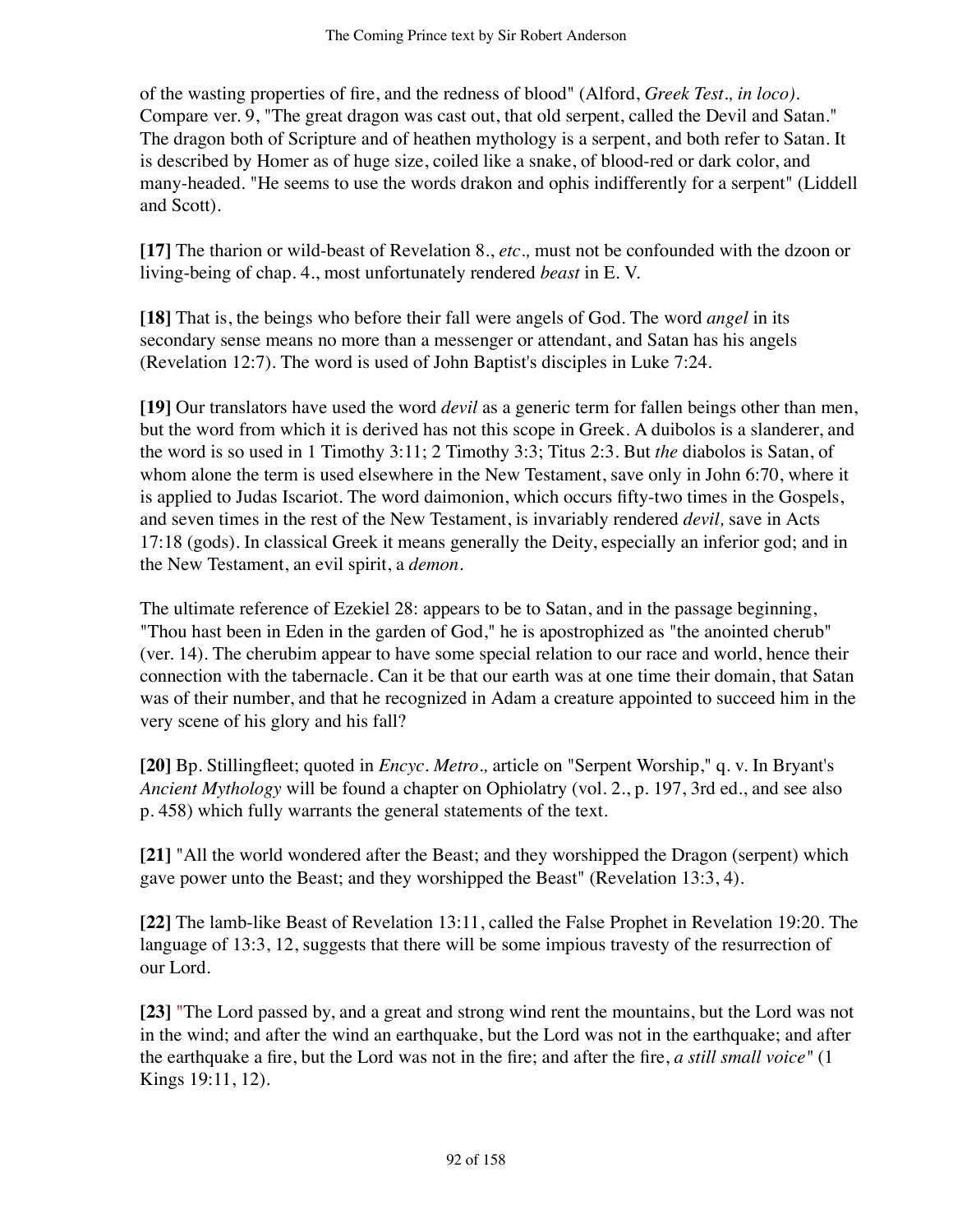**[24]** In the persecutions under Pagan Rome, death was often the penalty for refusing to worship Caesar's image; but Revelation 13:15 clearly points to some mysterious death which shall result in the very presence of the image of the future Caesar. The same power which will enable the False Prophet to give life to the image, will destroy the life of him who refuses to worship it.

**[25]** In one of the darkest hours of their history, when the continued persecution of the Jews threatened the race with utter extinction, Barcochab proclaimed himself the Messiah, and led them in a revolt against the Romans, which ended in a carnage of the ill-fated people more horrible than any which had preceded it (A. D. 130-132). The man seems to have been a contemptible impostor who duped the people by juggler's tricks, such as blowing fire from his mouth; and yet he attained to such an eminence, and brought about disasters so terrible, that some have sought to find in his career the fulfillment of the prophecies of Antichrist.

**[26]** *See* App. 2., Note D.

**[27]** I say *nations,* not kingdoms, advisedly, for though they will ultimately be kingdoms, *i. e.,* under monarchical government, yet *before* the advent of the Kaiser such *may* not be the case. That this division of the Roman earth will take place before his appearance is expressly stated; but whether a year, a decade, or a century before, we are not informed.

**[28]** Alford, *Gr. Test.* Proleg. 2 Thessalonians, § 36.

**[29]** The passage (Daniel 7:2-14) is quoted in full *ante.* The distinctions above noticed clear up the seeming inconsistency between Daniel's visions and the Revelation alluded to *ante.*

**[30]** ho anomos … ou estin ha parousia kat energeian tou Satana en pasa dunamei, kai sameiois, kai tepasi pseudous (2 Thessalonians 2:8, 9).

**[31]** The Astronomer Royal (Sir G. B. Airy) used these words in a lecture delivered at the Royal Institution, 4th July, 1853, upon the total solar eclipses of 1842 and 1851: "The phenomenon, in fact, is one of the most terrible that man can witness, and no degree of partial eclipses gives any idea of its horror."

**[32]** "The sun shall be turned into darkness... before the great and the terrible day of the Lord come" (Joel 2:31).

**[33]** Revelation 21:3. The order of these events is noticed, *ante.*

### PREFACES.

.

WStS Note: These Prefaces to the Tenth and Fifth Editions are placed at the end of the book, for continuity's sake, in the belief that the reader will be better introduced to "The Coming Prince" by Anderson's initial remarks in Chapter 1.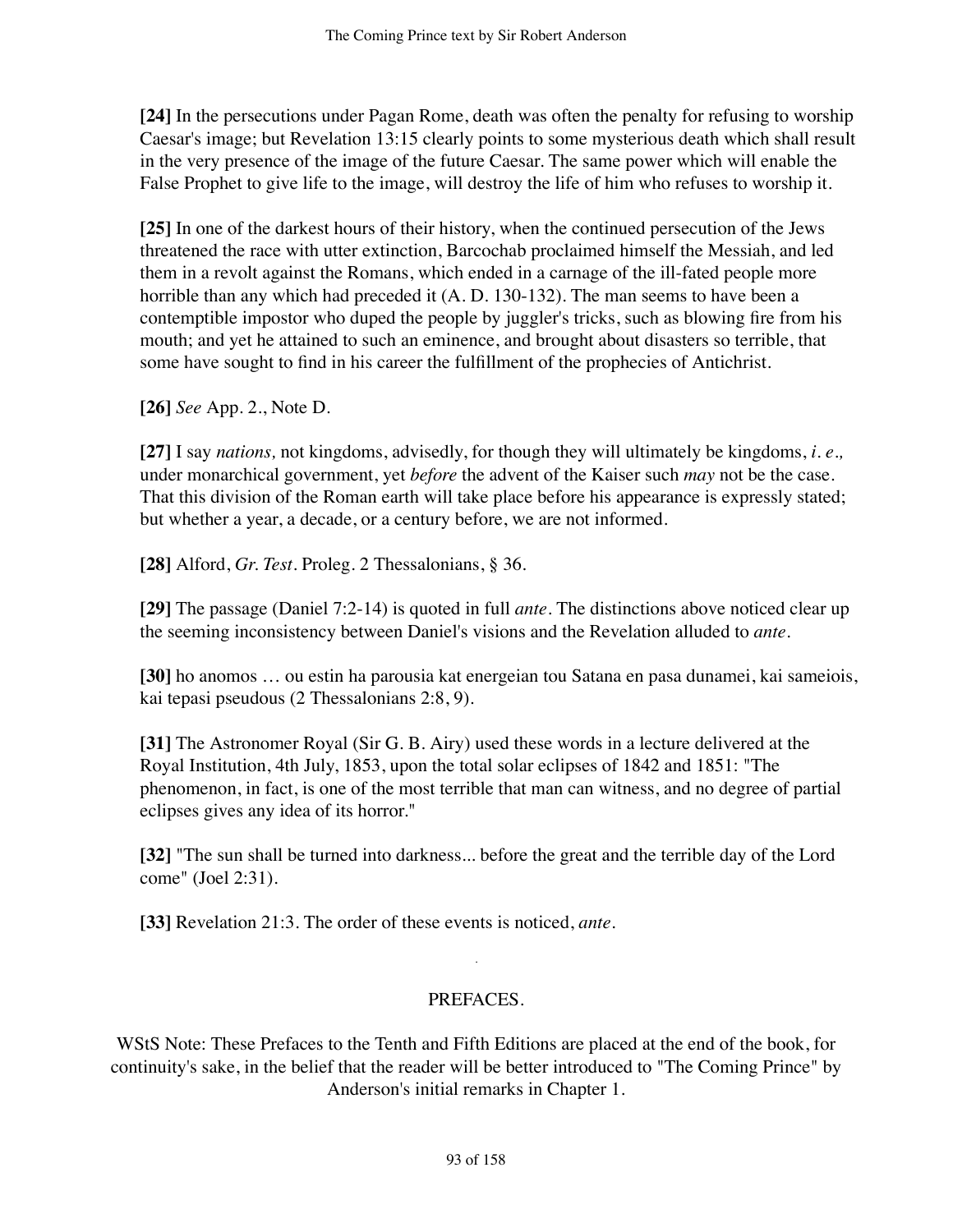# **PREFACE TO THE TENTH EDITION**

*THE COMING PRINCE* has been out of print for more than a year; for it seemed inadvisable to reissue it during the War. But the War has apparently created an increased interest in the prophecies of Daniel; and as this book is therefore in demand, it has been decided to publish a new edition without further delay. Not that these pages contain any sensational "Armageddon" theories. For "a place called in the Hebrew tongue Armageddon" is situated neither in France nor in Flanders, but in Palestine; and the future of the land and people of the covenant will be a main issue in the great battle which is yet to be fought on that historic plain.

Prophetic students are apt to become adherents of one or other of two rival schools of interpretation. The teaching of the "futurists" suggests that this Christian dispensation is altogether a blank in the Divine scheme of prophecy. And the "historicists" discredit Scripture by frittering away the meaning of plain words in order to find the fulfillment of them in history. Avoiding the errors of both these schools, this volume is written in the spirit of Lord Bacon's dictum, that "Divine prophecies have springing and germinant accomplishment throughout many ages, though the height or fullness of them may belong to some one age." And this world war is no doubt within the scope of prophecy, though it be not the fulfillment of any special Scripture.

Very many years ago my attention was directed to a volume of sermons by a devout Jewish Rabbi of the London Synagogue, in which he sought to discredit the Christian interpretation of certain Messianic prophecies. And in dealing with Daniel 9., he accused Christian expositors of tampering, not only with chronology, but with Scripture, in their efforts to apply the prophecy of the Seventy Weeks to the Nazarene. My indignation at such a charge gave place to distress when the course of study to which it led me brought proof that it was by no means a baseless libel. My faith in the Book of Daniel, already disturbed by the German infidel crusade of "the Higher Criticism," was thus further undermined. And I decided to take up the study of the subject with a fixed determination to accept without reserve not only the language of Scripture, but the standard dates of history as settled by our best modern chronologists. **[1]**

The following is a brief summary of the results of my inquiry as regards the great prophecy of the "Seventy Weeks." I began with the assumption, based on the perusal of many standard works, that the era in question had reference to the seventy years of the Captivity of Judah, and that it was to end with the Coming of Messiah. But I soon made the startling discovery that this was quite erroneous. For the Captivity lasted only sixty-two years; and the seventy weeks related to the wholly different judgment of the Desolations of Jerusalem. And further, the period "unto Messiah the Prince," as Daniel 9:25 so plainly states, was not seventy weeks, but 7+62 weeks.

The failure to distinguish between the several judgments of the Servitude, the Captivity and the Desolations, is a fruitful source of error in the study of Daniel and the historical books of Scripture. And it is strange that the distinction should be ignored not only by the Critics, but by Christians. Because of national sin, Judah was brought under servitude to Babylon for seventy years, this was in the third year of King Jehoiakim (B.C. 606). But the people continued obdurate; and in B.C. 598 the far severer judgment of the Captivity fell on them. On the former capture of Jerusalem, Nebuchadnezzar left the city and people undisturbed, his only prisoners being Daniel and other cadets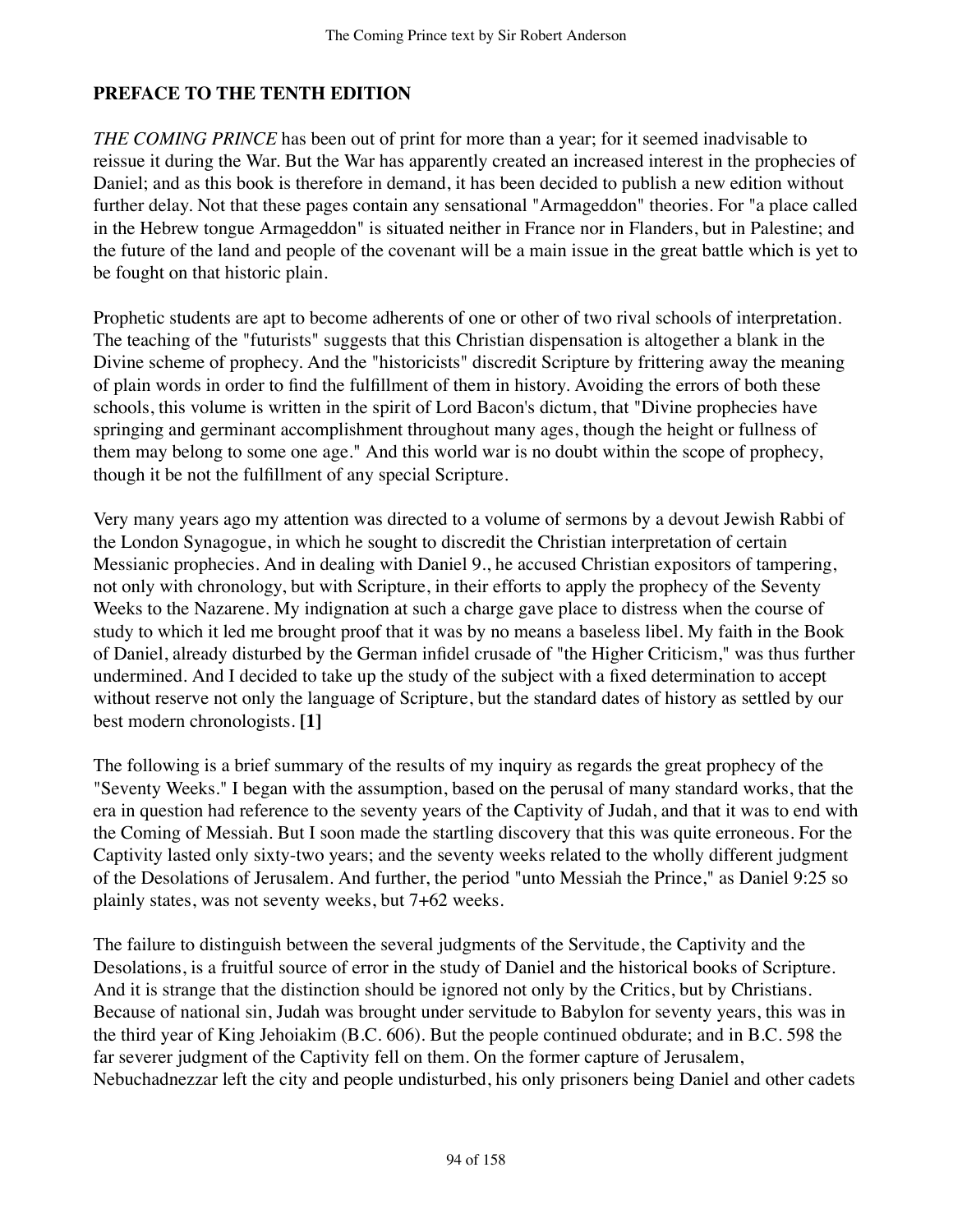of the royal house. But on this second occasion he deported the mass of the inhabitants to Chaldea. The Jews still remained impenitent, however, in spite of Divine warnings by the mouth of Jeremiah in Jerusalem and Ezekiel among the exiles; and after the lapse of another nine years, God brought upon them the terrible judgment of "The Desolations," which was decreed to last for seventy years. Accordingly in B.C. 589, the Babylonian armies again invaded Judea, and the city was devastated and burned.

Now both the "Servitude" and the "Captivity," ended with the decree of Cyrus in B.C. 536, permitting the return of the exiles. But as the language of Daniel 9:2 so plainly states, it was the seventy years of "The Desolations" that were the basis of the prophecy of the seventy weeks. And the epoch of that seventy years was the day on which Jerusalem was invested — the tenth Tebeth in the ninth year of Zedekiah — a day that has ever since been observed as a fast by the Jews in every land. (2 Kings 25:1.) Daniel and Revelation definitely indicate that the prophetic year is one of 360 days. Such moreover was the sacred year of the Jewish calendar; and, as is well known, such was the ancient year of Eastern nations. Now seventy years of 360 days contains exactly 25, 200 days; and as the Jewish New Year's day depended on the equinoctial moon, we can assign the 13th December as "the Julian date" of tenth Tebeth 589. And 25, 200 days measured from that date ended on the 17th December 520, which was the twenty-fourth day of the ninth month in the second year of Darius of Persia — -the very day on which the foundation of the second Temple was laid. (Haggai 2:18, 19.)

Here is something to set both critics and Christians thinking. A decree of a Persian king was deemed to be divine, and any attempt to thwart it was usually met by prompt and drastic punishment; and yet the decree directing the rebuilding of the Temple, issued by King Cyrus in the zenith of his power, was thwarted for seventeen years by petty local governors. How was this? The explanation is that until the very last day of the seventy years of "the Desolations" had expired, God would not permit one stone to be laid upon another on Mount Moriah.

Dismissing from our minds, therefore, all mere *theories* on this subject, we arrive at the following definitely ascertained *facts:*

1. The epoch of the Seventy Weeks was the issuing of a decree to restore and build Jerusalem. (Daniel 9:25.)

2. There never was but one decree for the rebuilding of Jerusalem.

3. That decree was issued by Artaxerxes, King of Persia, in the month Nisan in the 20th year of his reign, *i.e.* B.C. 445.

4. The city was actually built in pursuance of that decree.

5. The Julian date of 1st Nisan 445 was the 14th March.

6. Sixty-nine weeks of years — *i.e.* 173, 880 days — reckoned from the 14th March B.C. 445, ended on the 6th April A.D. 32.

7. That day, on which the sixty-nine weeks ended, was the fateful day on which the Lord Jesus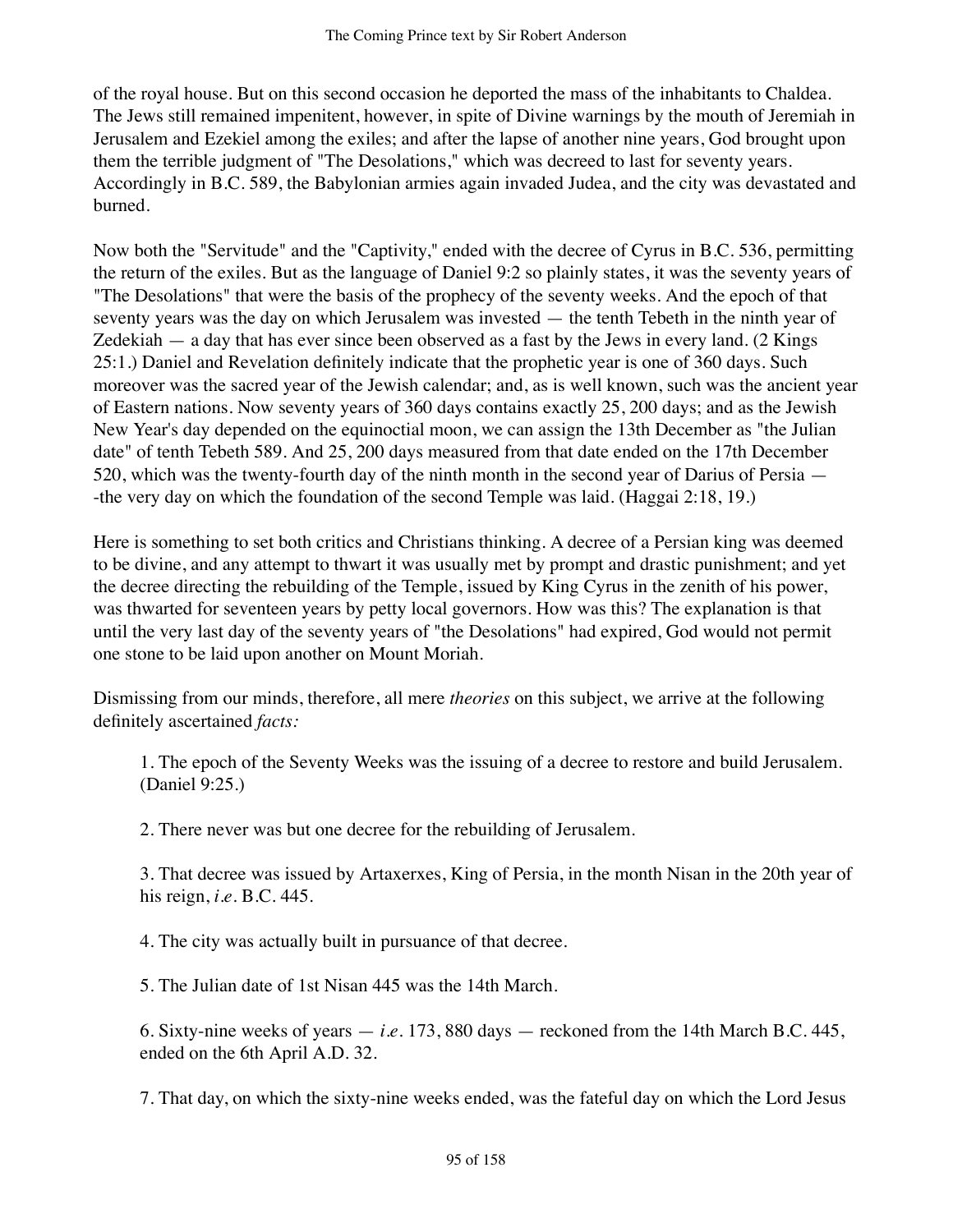rode into Jerusalem in fulfillment of the prophecy of Zechariah 9:9; when, for the first and only occasion in all His earthly sojourn, He was acclaimed as "Messiah the Prince the King, the Son of David."

And here again we must keep to Scripture. Though God has nowhere recorded the Bethlehem birth-date of Christ, no date in history, sacred or profane, is fixed with greater definiteness than that of the year in which the Lord began His public ministry. I refer of course to Luke 3:1, 2. I say this emphatically, because Christian expositors have persistently sought to set up a fictitious date for the reign of Tiberias. The first Passover of the Lord's ministry, therefore, was in Nisan A.D. 29; and we can fix the date of the Passion with absolute certainty as Nisan A.D. 32. If Jewish or infidel writers set themselves to confuse and corrupt the chronology of these periods, we would not be surprised. But it is to Christian expositors that we owe this evil work. Happily, however, we can appeal to the labors of secular historians and chronologists for proofs of the divine accuracy of Holy Scripture.

The general attack upon the Book of Daniel, briefly discussed in the "Preface to the Fifth Edition," is dealt with more fully in the 1902 reissue of *Daniel in the Critics' Den.* The reader will there find an answer to the attack of the Higher Criticism on Daniel based on philology and history; and he will find also that the Critics are refuted by their own admissions respecting the Canon of the Old Testament.

Most of the "historical errors" in Daniel, which Professor Driver copied from Bertholdt's work of a century ago, have been disposed of by the erudition and research of our own day. But, when writing on the subject, I recognized that the identity of Darius the Mede was still a difficulty. Since then, however, I have found a solution of that difficulty in a verse in Ezra, hitherto used only by Voltaire and others to discredit Scripture. Ezra 5 tells us that in the reign of Darius Hystaspis the Jews petitioned the throne, appealing to the decree by which Cyrus had authorized the rebuilding of the Temple. The wording of the petition clearly indicates that, to the knowledge of the Jewish leaders, that decree had been filed in the house of the archives in Babylon. But the search there made for it proved fruitless, and it was ultimately found at Ecbatana (or Achmetha: Ezra 6:2). How then could such a State paper have been transferred to the Median capital?

The only reasonable explanation of this extraordinary fact completes the circle of proof that the vassal king whom Daniel calls Darius the Mede was Gobryas (or Gubaru), who led the army of Cyrus to Babylon. As various writers have noticed, the testimony of the inscriptions points to that conclusion. For example, the Annalistic tablet of Cyrus records that, after the taking of the city, it was Gobryas who appointed the governors or prefects; which appointments Daniel states were made by Darius. The fact that he was a prince of the royal house of Media, and presumably well known to Cyrus, who had resided at the Median Court, would account for his being held in such high honor. He it was who governed Media as Viceroy when that country was reduced to the status of a province; and to any one accustomed to deal with evidence, the inference will seem natural that, for some reason or other, he was sent back to his provincial throne, and that, in returning to Ecbatana he carried with him the archives of his brief reign in Babylon. In the interval between the accession of Cyrus and that of Darius Hystaspis, the Temple decree may well have been forgotten by all but the Jews themselves. And although it was a serious matter to thwart the execution of an order issued by the king of Persia (Ezra 6:11), yet in this instance, as already noticed, a Divine decree overruled the decree of Cyrus, and vetoed their taking action upon it.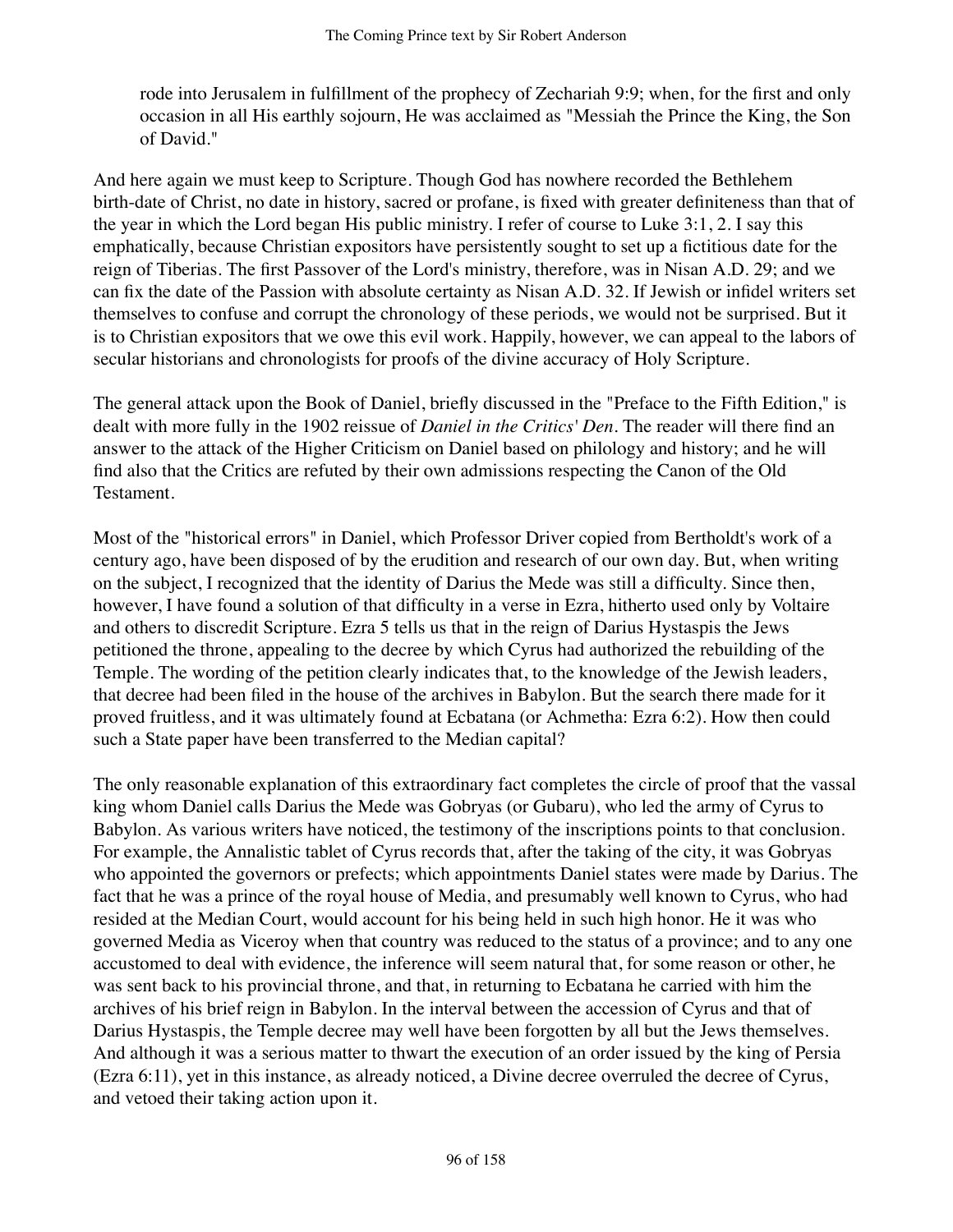The elucidation of the vision of the Seventy Weeks, as unfolded in the following pages, is my personal contribution to the Daniel controversy. And as the searching criticism to which it has been subjected has failed to detect in it an error or a flaw, **[2]** it may now be accepted without hesitation or reserve. The only disparaging comment which Professor Driver could offer upon it in his *Book of Daniel* was that it is a revival in a slightly modified form" of the scheme of Julius Africanus, and that it leaves the seventieth week "unexplained." But surely the fact that my scheme is on the same lines as that of "the father of Christian Chronologists" creates a very strong presumption in its favor. And so far from leaving the seventieth week unexplained, I have dealt with it in accordance with the beliefs of the early Fathers. For they regarded that week as future, seeing that they looked for the Antichrist of Scripture— "an individual person, the incarnation and concentration of sin." **[3]**

*— R. A.*

# **TENTH EDITION FOOTNOTE**

**[1]** As regards the regnal years of Jewish Kings, however, Fynes Clinton's month dates are here modified in accordance with the Hebrew *Mishna*, which was a sealed book to English readers when the *Fasti Hellenici* was written. With reference to one date of cardinal importance I am specially indebted to the late Canon Rawlinson and the late Sir George Airey.

**[2]** One point may be worth notice in a footnote. The R. V. reading of Acts 13:20 seems to dispose of my solution of the perplexing problem of the 480 years of1 Kings 6:1. But here, in accordance with their usual practice, and in neglect of the principles by which experts are guided in dealing with conflicting evidence, the Revisers slavishly followed certain of the oldest MSS. And the effect on this passage is disastrous. For it is certain that neither the Apostle said, nor the Evangelist wrote, that Israel's enjoyment of the land was limited to 450 years, or that 450 years elapsed *before* the era of the Judges. The text adopted by the Revisers is, therefore, clearly wrong. Dean Alford regards it "as an attempt at correcting the difficult chronology of the verse"; and, he adds, "taking the words as they stand, *no other sense* can be given to them than that the time of the Judges lasted 450 years." That is, as he goes on to explain, the era within which occurred the rule of the Judges. It is not that the Judges ruled for 450 years – in which case the accusative would be used, as in verse  $18 - \text{but}$ , as the use of the dative implies, that the period until Saul, characterized by the rule of the Judges, lasted 450 years. I need scarcely notice the objection that I fail to take account of the servitude mentioned in Judges 10:7, 8. That servitude affected only the tribes beyond Jordan.

**[3]** Alford's Greek Test., Prol. to 2 Thessalonians Chapter 5.

# **PREFACE TO THE FIFTH EDITION A DEFENSE OF THE BOOK OF DANIEL AGAINST THE "HIGHER CRITICISM."**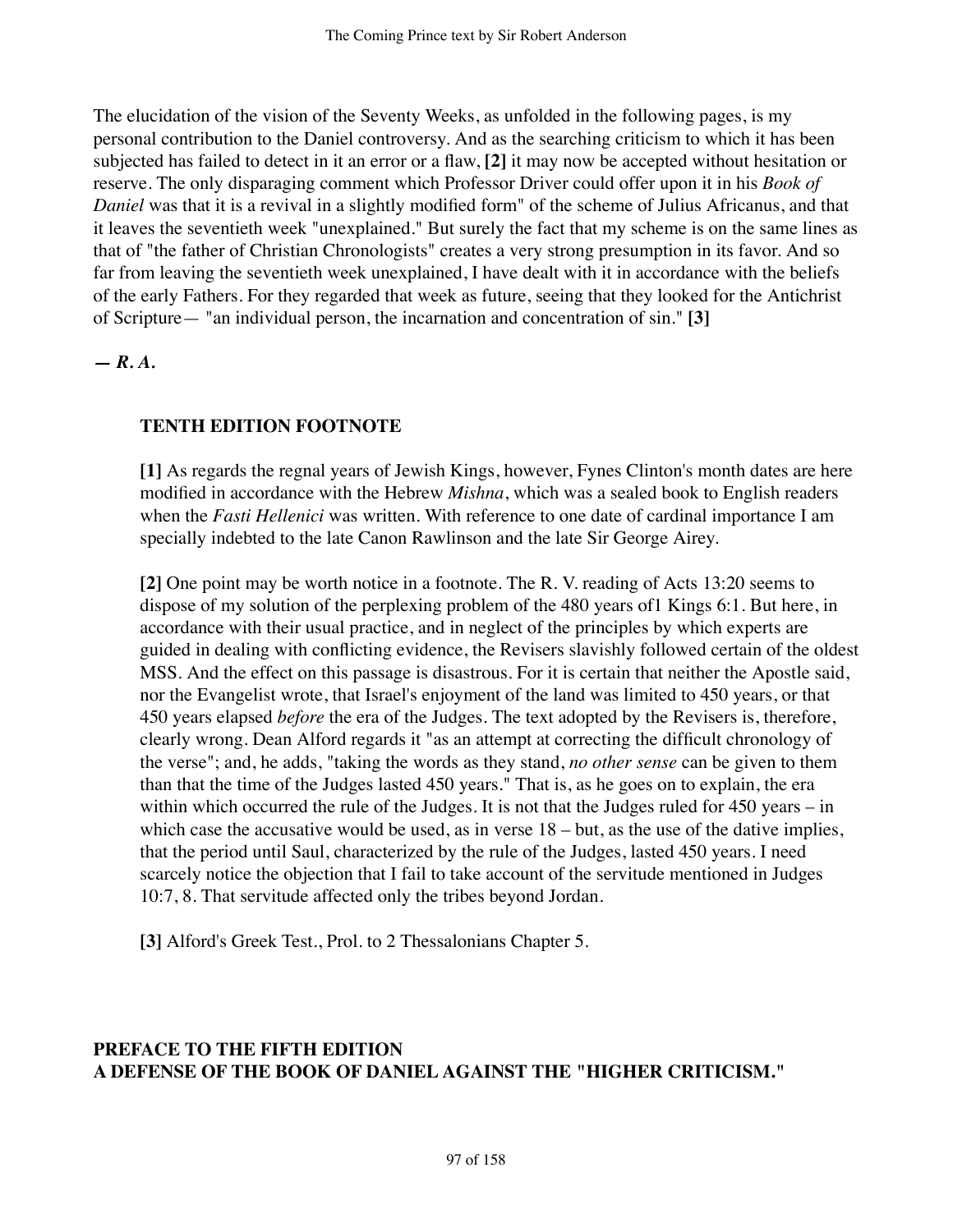This volume has been disparaged in some quarters because, it is alleged, it ignores the destructive criticism which is supposed to have led "all people of discernment" to abandon belief in the visions of Daniel.

The charge is not altogether just. Not only are some of the chief objections of the critics answered in these pages, but in proving the genuineness of the great central prophecy of the book, the authenticity of the whole is established, And the absence of a special chapter upon the subject may be explained. The practice, too common in religious controversy, of giving an *ex parte* representation of the views of opponents, instead of accepting their own statement of them, is never satisfactory, and seldom fair. And no treatise was available on the critics' side, concise enough to afford the basis of a brief excursus, and yet sufficiently full and authoritative to warrant its being accepted as adequate.

This want, however, has since been supplied by Professor Driver's *Introduction to the Literature of the Old Testament*, **[1]** a work which embodies the results of the so-called "Higher Criticism," as accepted by the sober judgment of the author. While avoiding the malignant extravagance of the German rationalists and their English imitators, he omits nothing which erudition can with fairness urge against the authenticity of the Book of Daniel. And if the hostile arguments he adduces can be shown to be faulty and inconclusive, the reader may fearlessly accept the result as an "end of controversy" upon the subject. **[2]**

Here is the thesis which the author sets himself to establish:

"In face of the facts presented by the Book of Daniel, the opinion that it is the work of Daniel himself cannot be sustained. Internal evidence shows, with a cogency that cannot be resisted, that it must have been written not earlier than c. 300 B.C., and in Palestine; and it is at least probable that it was composed under the persecution of Antiochus Epiphanes, B.C. 168 or 167."

Professor Driver marshals his proofs under three heads:

- (1) facts of a historical nature;
- (2) the evidence of the *language* of Daniel; and
- (3) the *theology* of the Book.

Under (1) he enumerates the following points:

(a) "The position of the Book in the Jewish Canon, not among the prophets, but in the miscellaneous collection of writings called the *Hagiograph*a, and among the latest of these, in proximity to Esther. Though little definite is known respecting the formation of the Canon, the division known as the ' Prophets' was doubtless formed prior to the Hagiographa; and had the Book of Daniel existed at the time, it is reasonable to suppose that it would have ranked as the work of a prophet, and have been included among the former."

(b) "Jesus, the son of Sirach (writing c. 200 B.C.), in his enumeration of Israelitish worthies, c. 44-50, though he mentions Isaiah, Jeremiah, Ezekiel, and (collectively) the Twelve Minor Prophets, is silent as to Daniel."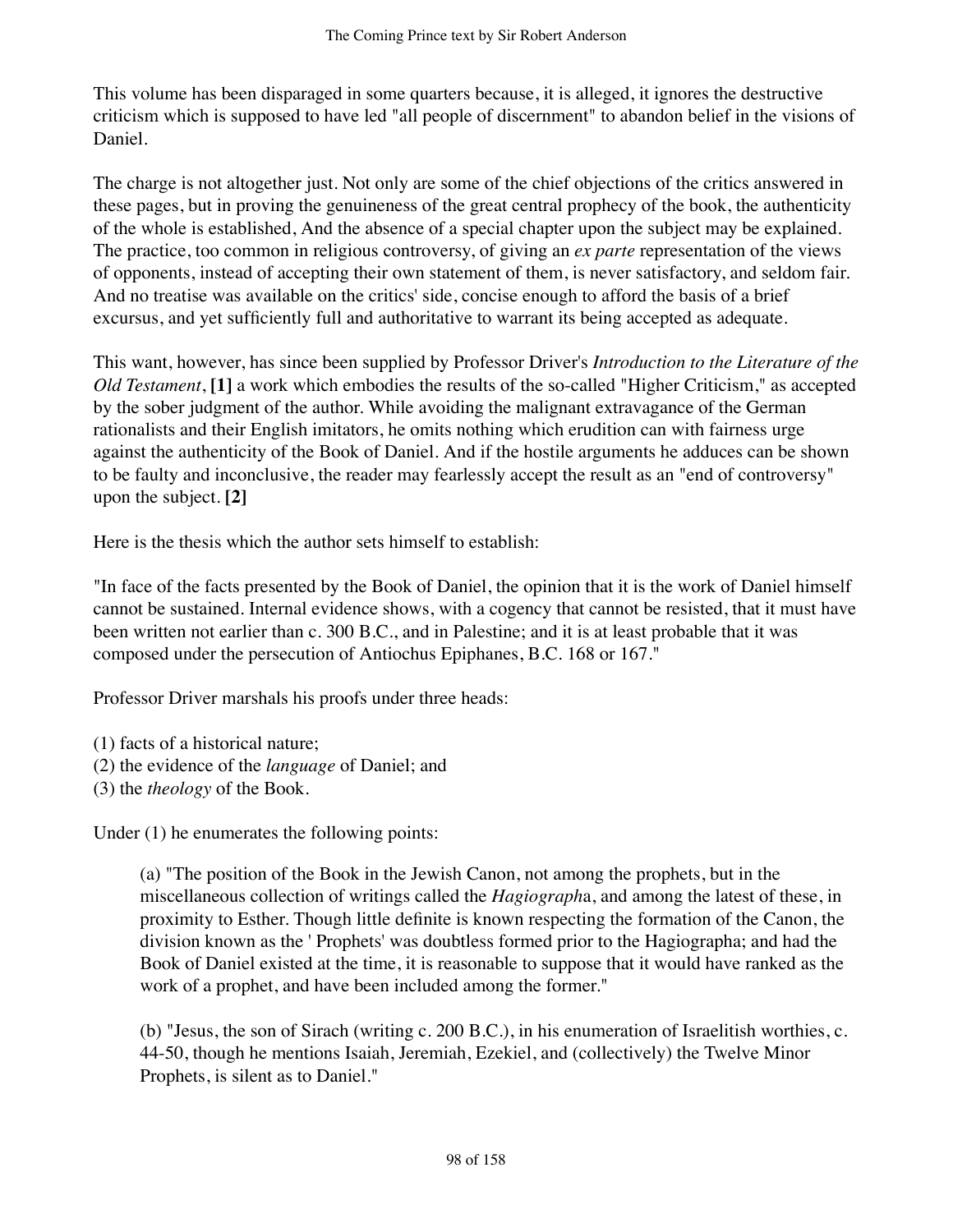(c) "That Nebuchadnezzar besieged Jerusalem and carried away some of the sacred vessels in 'the third year of Jehoiakim' (Daniel 1:1 f.), though it cannot, strictly speaking, be disproved, is highly improbable: not only is the Book of Kings silent, but Jeremiah, *in the following year* (Jeremiah 25, etc.), speaks of the Chaldaeans in a manner which appears distinctly to imply that their arms had not yet been seen in Judah."

(d) "The 'Chaldaeans' are synonymous in Daniel with the caste of wise men. This sense ' is unknown to the Assyro-Babylonian language, has, wherever it occurs, formed itself after the end of the Babylonian empire, and is thus an indication of the post-exilic composition of the Book' (Schrader)."…

(e) "Belshazzar is represented as *King* of Babylon; and Nebuchadnezzar is spoken of throughout chap. 5: (vv. 2, 11, 13, 18, 22) as his father."…

(f) "Darius, son of Ahasuerus, a *Mede*, after the death of Belshazzar, is 'made king over the realm of the Chaldaeans.' There seems to be no room for such a ruler. According to all other authorities, Cyrus is the immediate successor of Nabu-nahid, and the ruler of the entire Persian empire. "…

(g) "In 9:2 it is stated that Daniel 'understood by the books' the number of years for which, according to Jeremiah, Jerusalem should lie waste. The expression used implies that the prophecies of Jeremiah formed part of a *collection* of sacred books, which nevertheless it may be safely affirmed, was not formed in 536 B.C."

(h) "Other indications adduced to show that the Book is not the work of a contemporary, are such as the following": The points are the improbability, first, that a strict Jew would have entered the class of the "wise men," or that he would have been admitted by the wise men themselves; second, Nebuchadnezzar's insanity and edict; third, the absolute terms in which he and Darius recognize God, while retaining their idolatry.

I dismiss (f) and (h) at once, for the author himself, with his usual fairness, declines to press them. "They should," he admits, "be used with reserve." The mention of "Darius the Mede" is perhaps the greatest difficulty which confronts the student of Daniel, and the problem it involves still awaits solution. The unqualified rejection of the narrative by many eminent writers only proves the incapacity even of scholars of repute to suspend their judgment upon questions of the kind. The history of that age is too uncertain and confused to justify dogmatism, and, as Professor Driver justly remarks, "a cautious criticism will not build too much on the silence of the inscriptions, where many certainly remain to be brought to light". In Mr. Sayce's recent work **[3]** this caution is neglected. He accepts, moreover, with a faith which is unduly simple, all that Cyrus says about himself. It was obviously his interest to represent the acquisition of Babylonia as a peaceful revolution, and not a military conquest. But the Book of Daniel does not conflict with either hypothesis. Mr. Sayce here "reads into it," as is so constantly done, what it in no way states or even implies. There is not a word about a siege or a capture. Belshazzar was "slain," and Darius "received" the kingdom; but how these events came about we must learn from other sources. Professor Driver here admits in express terms "that 'Darius the Mede' may prove, after all, to have been a historical character"; **[4]** and this is enough for our present purpose.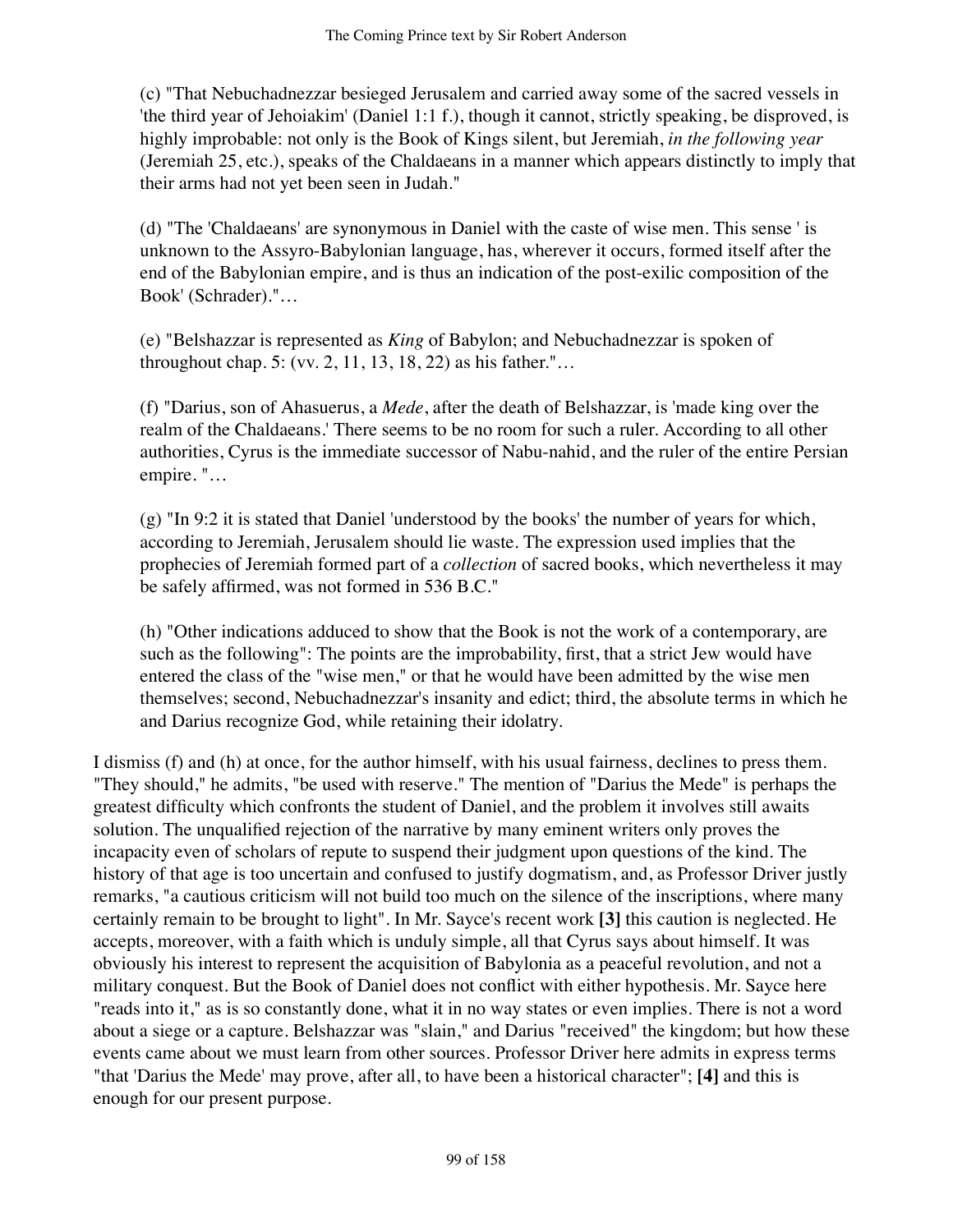The remaining points I proceed to discuss seriatim.

(a) This is rightly placed first, as being the most important. But its apparent importance grows less and less the more closely it is examined. Our English Bible, following the Vulgate, divides the Old Testament into thirty-nine books. The Jewish Canon reckoned only twenty-four. These were classified under three heads — the *Torah*, the *Neveei*m, and the *Kethuvim* (the Law, the Prophets, and the Other Writings). The first contained the Pentateuch. The second contained eight books, which were again classified in two groups. The first four — viz., Joshua, Judges, Samuel, and Kings — were called the "Former Prophets"; and the second four — viz., Isaiah, Jeremiah, Ezekiel, and "the Twelve" *(i.e.* the minor prophets reckoned as one book) — were called the "Latter Prophets." The third division contained eleven books — viz., Psalms, Proverbs, Job, Song of Songs, Ruth, Lamentations, Ecclesiastes, Esther, Daniel, Ezra and Nehemiah (reckoned as one), and Chronicles. Now, an examination of this list makes either of two conclusions irresistible. Either the Canon was arranged under Divine guidance, or else the classification of the books between the second and third divisions was an arbitrary one. If any one adopts the former alternative, the inclusion of Daniel in the Canon is decisive of the whole question. If, on the other hand, it be assumed that the arrangement was human and arbitrary, the fact that Daniel is in the third group proves — not that the book was regarded as of doubtful repute, for in that case it would have been excluded from the Canon, but that the great exile of the Captivity was not regarded as a "prophet."

To the superficial this may seem to be giving up the whole case. But using the word "prophet" in its ordinary acceptation, Daniel has no claim whatever to the title, and but for Matthew 24:15 it would probably never have been applied to him. His visions have their New Testament counterpart, but yet no one speaks of "the prophet John." According to 2 Peter 1:21 the prophets "spake as they were moved by the Holy Ghost." This characterized the utterances of Isaiah, Jeremiah, Ezekiel, and "the Twelve." They were the words of Jehovah by the mouth of the men who uttered them. The prophets stood apart from the people as witnesses for God; but Daniel's position and ministry were wholly different. "Neither have we hearkened unto Thy servants the prophets which spake in Thy name": such was his humble attitude. Higher criticism may slight the distinction here insisted on; but the question is how it was regarded by the men who settled the Canon; and in their judgment its importance was immense. Daniel contains the record, not of God-breathed words uttered *by* the seer, but of the words spoken *to* him, and of dreams and visions accorded him. And the visions of the latter half of his book were granted him after more than sixty years spent in statecraft — years the record of which would fix his fame in the popular mind as statesman and ruler.

The reader will thus recognize that the position of Daniel in the Canon is precisely where we should expect to find it. The critic speaks of it as being "in the miscellaneous collection of writings called the *Hagiographa*, and among the latest of these, in proximity to Esther." But, in adopting this from earlier writers, the author is guilty of what may be described as unintentional dishonesty. Daniel comes before Ezra, Nehemiah, and Chronicles in a group of books which includes the Psalms — those Psalms than which no part of their Canon was prized more highly by the Jews — those Psalms, many of which they rightly regarded as prophetic in the highest and strictest sense. **[5]** But Daniel, we are told, was placed "in proximity to Esther." What does the critic mean by this? He cannot wish to suggest that Esther is held in low repute by the Jews, for he himself declares that it came to be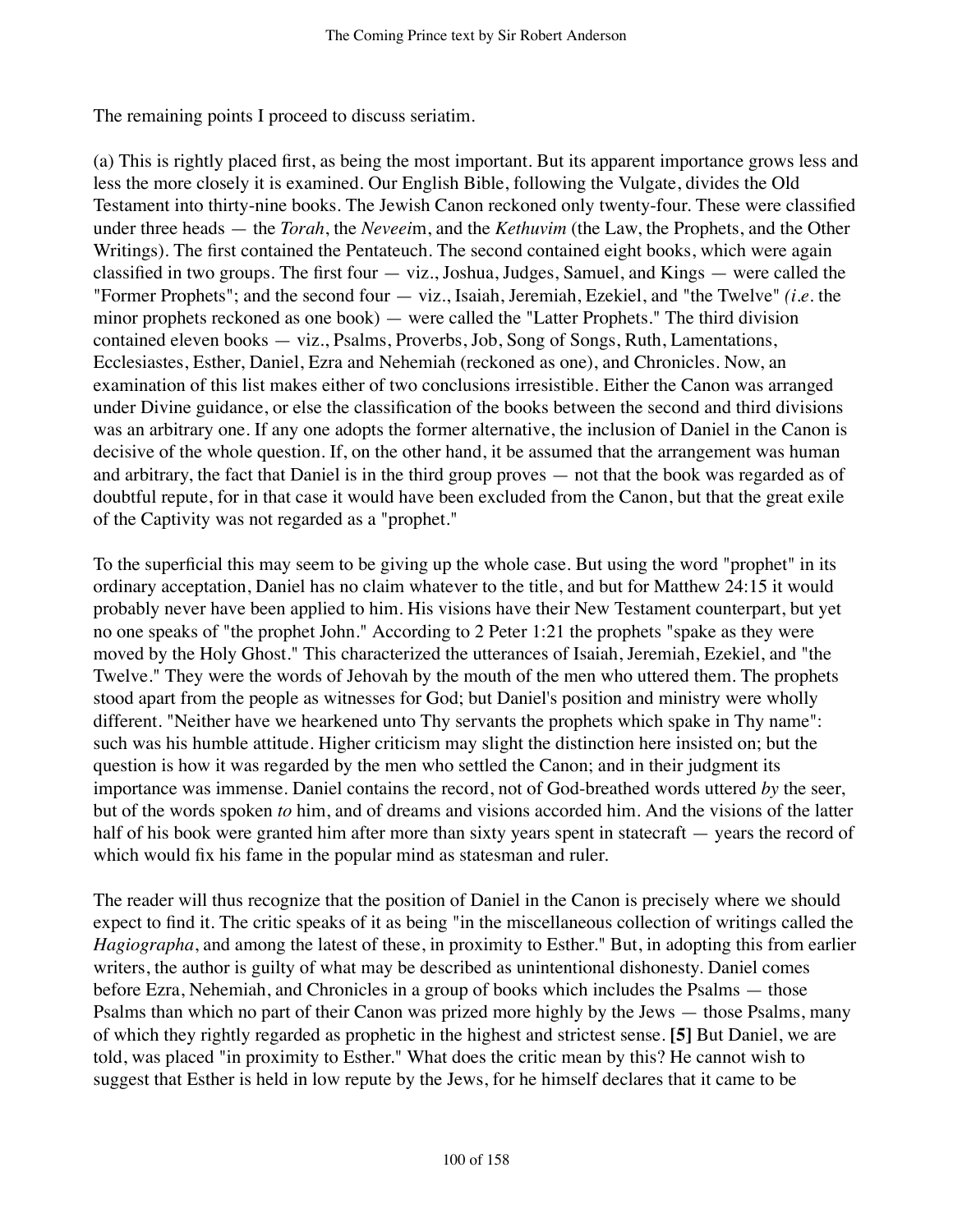"ranked by them as superior both to the writings of the prophets and to all other parts of the Hagiographa." As to Esther coming *before* Daniel, he cannot have overlooked that it is bracketed in the Canon with the four books which precede it — the *Megilloth*. He cannot mean to imply that the books of the *Kethuvim are* arranged chronologically; and he certainly cannot wish to create an ignorant prejudice. The statement therefore is an enigma, and the discussion under this head may be dosed by the general remark that (a) implies that the Jews esteemed the books in the third division of their Canon as less sacred than "the prophets." But this is wholly baseless. In common with the rest, they were, as Josephus tells us, "justly believed to be Divine, so that, rather than speak against them, they were ready to suffer torture, or even death." **[6]**

(b) But little need be said in answer to this. Canon Driver admits that the argument is one "which, standing alone, it would be hazardous to press," and this is precisely its position if (a) be refuted. If it were a question of the omission of Daniel's name from a formal list of the prophets everything above urged would apply here with equal force; but the reader must not suppose that the son of Sirach gives any list of the kind. The facts are these. The Apocryphal Book of Ecclesiasticus, which is here referred to, ends with a rhapsody in praise of "famous men." This panegyric, it is true, omits the name of Daniel. But in what connection would his name be included? Daniel was exiled to Babylon in early youth, and never spent a single day of his long life among his people, never was openly associated with them in their struggles or their sorrows. The critic, moreover, fails to notice that the Son of Sirach ignores also not only such worthies as Abel, and Melchisedec, and Job, and Gideon, and Samson, but also Ezra, who, unlike Daniel, played a most prominent part in the national life, and who also gave his name to one of the books of the Canon. Let the reader decide this matter for himself after reading the passage in which the names of Daniel and Ezra ought to appear. **[7]** If any one is so mentally constituted that the omission leads him to decide against the authenticity of these two books, no words of mine would influence him.

(c) The historical statement with which the Book of Daniel opens is declared to be improbable on two grounds: first, because "the Book of Kings is silent" on the subject; and, secondly, because Jeremiah 25 appears inconsistent with it. The first point is made apparently in error, for 2 Kings 24:1 states explicitly that in Jehoiakim's days Nebuchadnezzar came up against Jerusalem, and that the Jewish king became his vassal. **[8]**

And the second point is overstated. Jeremiah 25 is silent on the subject, and that is all that can be said. Now the weight to be given to the silence of a particular witness or document on any matter is a familiar problem in dealing with evidence. It entirely depends on circumstances whether it counts for much, or little, or nothing. Kings being a historical record, its silence here would count for something. But why should a warning and a prophecy like Jeremiah 25 contain the recital of an event of a few months before, an event which no one in Jerusalem could ever possibly forget? **[9]**

But further discussion on these lines is needless, for the accuracy of Daniel's statement can be established on grounds which the critic ignores altogether. I refer to the chronology of the eras of the "servitude" and the "desolations." Both are commonly confounded with the "captivity," which was only in part concurrent with them. These several eras represented three successive judgments upon Judah. The chronology of these is fully explained in the sequel, and a reference to the excursus (within this work), or indeed a glance at the tables which follow, will supply proof absolute and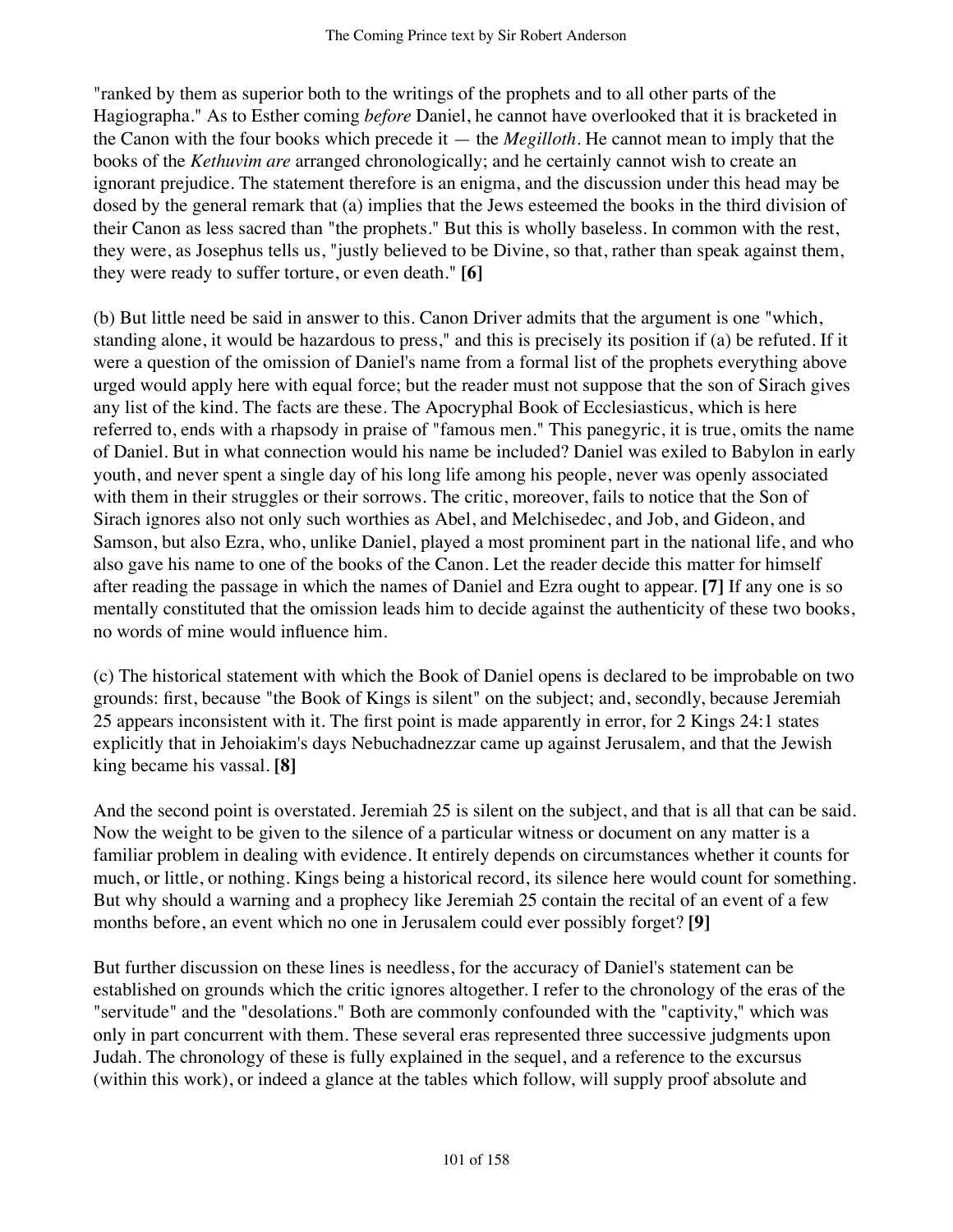complete that the servitude began in the third year of Jehoiakim, precisely as the Book of Daniel avers.

(d) I will refer under the second head of the inquiry to the philological question here involved. It is not in any sense a *historical* difficulty.

(e) The reader will find this point dealt with. Canon Driver remarks: "It may be admitted as probable that Belsharuzur held command for his father in Babylon; …but it is difficult to think that this could entitle him to be spoken of by a *contemporary* as king." If Belshazzar was regent, as the narrative indicates, it is difficult to think that a courtier would speak of him otherwise than as king. To have done so might have cost him his head! Daniel 5:7, 16, 29 affords corroboration here in a manner all the more striking because it is wholly undesigned. Nebuchadnezzar had made Daniel second ruler in the kingdom: why does Belshazzar make him *third* ruler? Presumably because he himself held but the second place. To avoid this the critics, trading upon a possible alternative rendering of the Aramaic {as given in the margin of the Revised Version}, conjecture a "Board of three." But assuming that the words used *may* mean a triumvirate in the sense of chap. 6:2, the question whether this is their actual meaning must be settled by an appeal to history. And history affords not the slightest hint that such a system of government prevailed in the Babylonian Empire. A true exegesis, therefore, must decide in favor of the alternative and more natural view, that Daniel was to rule as third, the absent king being first, and the king-regent second.

But Belshazzar is called the *son* of Nebuchadnezzar. The reader will find this objection fully answered by Dr. Pusey *(Daniel*, pp. 406-408). He justly remarks that "intermarriage with the family of a conquered monarch, or with a displaced line, is so obviously a way of strengthening the newly acquired throne, that it is *a priori* probable that Nabunahit would so fortify his claim," and Professor Driver himself allows (p. 468) that *possibly* the King may have married a daughter of Nebuchadnezzar, "in which case the latter might be spoken of as Belshazzar's father (= grandfather, by Hebrew usage)." I will only add two remarks: first, the critics forget that even on their own view of Daniel the existence of a tradition is *prima facie* proof of its truth; and, secondly, if the usurper chose to be called the son of Nebuchadnezzar, though with no sort of claim to the title, no one in Babylon would dare to thwart him.

(g) Here are the words of Daniel 9:2 (R.V.): "I Daniel understood by the books the number of the years, whereof the word of the Lord came to Jeremiah the prophet, for the accomplishing of the desolations of Jerusalem, even seventy years." The prophecy here referred to is admittedly Jeremiah 25:11, 12. Now the word *sephe*r, rendered "book" in Daniel 9:2, means simply a scroll. It may denote *a book*, as it often does in Scripture, or merely a letter. See *ex*. *gr*. Jeremiah 29:1 (the *letter* which Jeremiah wrote to the exiles in Babylon), or Isaiah 37:14 (Sennacherib's *letter* to King Hezekiah). Then, again, Jeremiah 36:1, 2 records that in the fourth year of Jehoiakim, the very year in which the prophecy of Jeremiah 25: was given, all the prophecies delivered up to that time were recorded in "a book." And in Jeremiah 51:60, 61 we find that some ten years later a further "book" was written and sent to Babylon. Where, then, is the difficulty? Professor Driver, moreover, himself supplies a complete answer in his own criticism by adopting "the supposition that in some cases Jeremiah's writings were in circulation for a while as single prophecies, or small groups of prophecies" These may have been the scrolls or "books" of Daniel 9.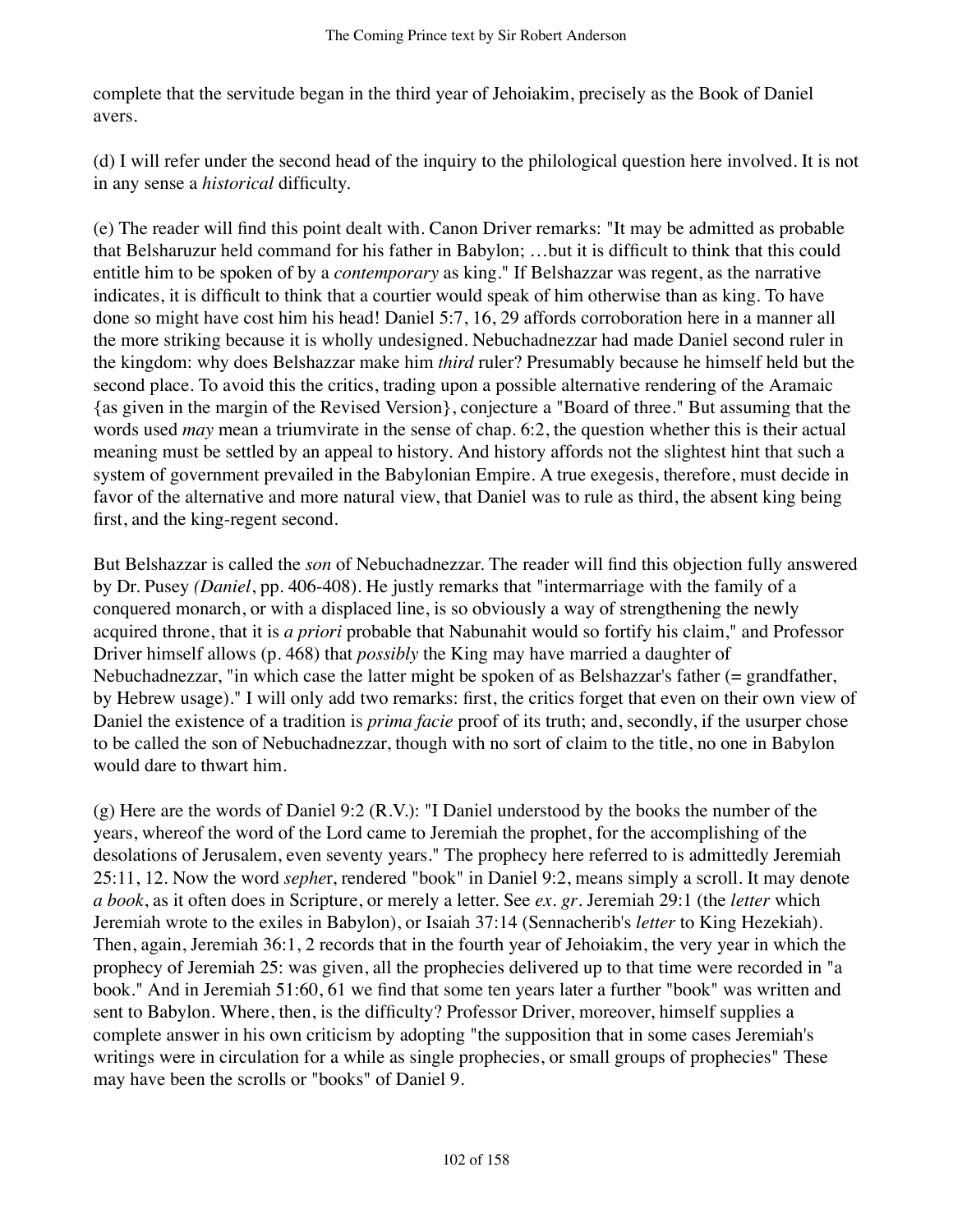But suppose, for the sake of argument, we admit that "the books" must mean the sacred writings up to that period, what warrant is there for affirming that no such "collection" existed in 536 B.C.? A more arbitrary assertion was never made, even in the range of controversy. Is it not absolutely incredible that the scrolls of the Law were not kept together? And considering Daniel's intense piety, and the extraordinary resources and means he must have had at his disposal under Nebuchadnezzar, may it not "safely be affirmed" that there was not another man upon earth so likely as himself to have had copies of all the holy writings? **[10]**

I now turn to the critic's second argument, which is based on the *language* of the Book of Daniel. He appeals, first, to the number of *Persian* words it contains; secondly, to the presence of *Greek* words; thirdly, to the character of the *Aramaic* in which part of the book is written; and, lastly, to the character of the *Hebrew*.

Underlying the argument founded on the presence of foreign words is the unexpressed assumption that the Jews were an uncultured tribe who had lived till then in boorish isolation. And yet four centuries before Daniel's time the wisdom and wealth of Solomon were spoken of throughout the then known world. He was a naturalist, a botanist, a philosopher, and a poet. And why not a linguist also? Were all his communications with his many foreign wives carried on through interpreters? He traded with near and distant nations, and every one knows how language is influenced by commerce. And can we doubt that the fame of Nebuchadnezzar attracted foreigners to Babylon? What his relations were with foreign courts we know not. Why may not Daniel have been a Persian scholar? The position assigned to him under the Persian rule renders this extremely probable. The number of Persian words in the book, according to Professor Driver, is "probably at least fifteen"; and here is his comment upon them:

"That such words should be found in books written after the Persian Empire was organized, and when Persian influences prevailed, is not more than would be expected"

But it was precisely in these circumstances that the Book of Daniel was written. The vision of chap. 10 was given five years after the Persian rule had been established, and these visions were the basis of the book. Notes and records the writer doubtless had of the earlier and historical portions of it; but it is a reasonable assumption that the whole was written after the visions were accorded him.

As regards the Aramaic and the Hebrew of Daniel, I can of course express no opinion of my own. But my position will be in no way prejudiced by my incompetency in this respect. In the first place, there is nothing new here. The critic merely gives in a condensed form what the Germans have urged; and the whole ground has been covered by Dr. Pusey and others, who, having examined it with equal erudition and care, have arrived at wholly different conclusions. But, in the second place, it is unnecessary; for the signal fairness with which Professor Driver states the results of his argument enables me to concede all he says in this regard and to dismiss the discussion of it to the sequel. Here axe his words:

"The verdict of the language of Daniel is thus clear. The Persian words presuppose a period after the Persian Empire had been well established; the Greek words demand, the Hebrew supports, and the Aramaic permits, a date after the conquest of Palestine by Alexander the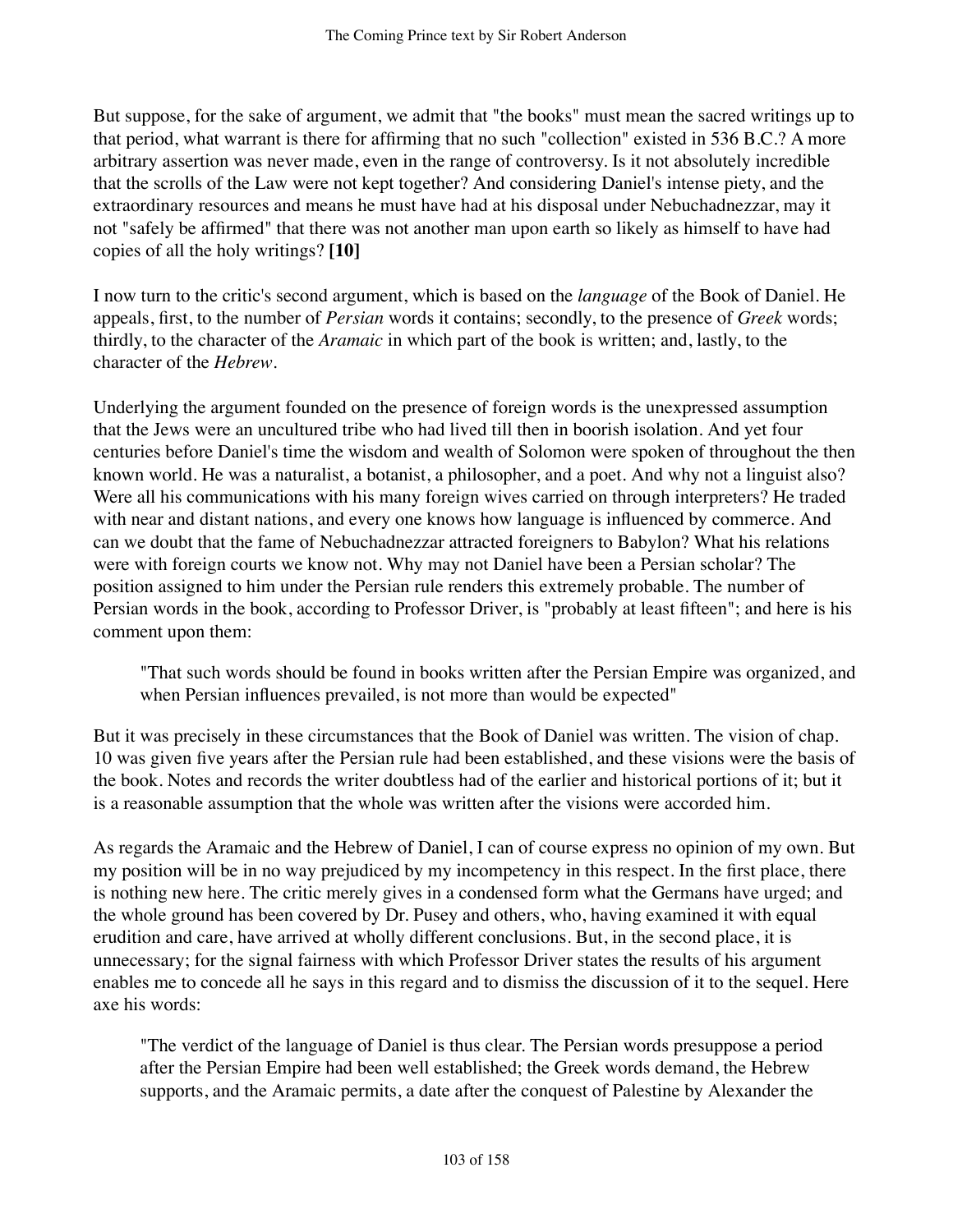Great (B.C. 332). With our present knowledge this is as much as the language authorizes us definitely to affirm" (p. 476).

May I restate this in other words? The Persian terms raise a presumption that Daniel was written after a certain date. The Hebrew strengthens this presumption, the Aramaic is consistent with it, and the Greek words used establish the truth of it. Problems precisely similar to this claim decision every day in our courts of justice. The whole strength of the case depends on the last point stated. Any number of argumentative presumptions may be rebutted; but here, it is alleged, we have proof which. admits of no answer: the Greek words *demand* a date which destroys the authenticity of Daniel.

Will the reader believe it that the only foundation on which this superstructure rests is the allegation that *two* Greek words are found in the list of musical, instruments given in the third chapter? At a, bazaar held some time ago in one of our cathedral, towns, under the patronage of the bishop of the: diocese, the alarm was given that a thief was at work: among the company, and two ladies present had lost their purses. In the excitement which followed, the stolen purses, emptied of course of their contents, were found in the bishop's pocket! The "Higher Criticism" would have handed him over to the police! Perhaps an apology is due for this digression; but, in sober earnestness, surely the inquiry is opportune whether these critics understand the very rudiments of the science of weighing evidence. The presence of the two stolen purses did not "demand" the conviction of the bishop. Neither should the presence of two Greek words decide the fate of Daniel. **[11]** The question would still remain, How did they come to be there? According to Professor Sayce, himself a hostile authority, the evidence of the monuments has entirely refuted this argument of the critics **[12]** It now appears that there were Greek colonies in Palestine as early as the days of Hezekiah, and that there was intercourse between Greece and Canaan at a still earlier period.

But let us admit, for the sake of argument, that the words are really Greek, and that no such words were known in Babylon in the days of the exile. Is the inference based on their presence in the book a legitimate one? While some apologists of Daniel have pressed unduly the hypothesis of a revision, such a hypothesis affords a most reasonable explanation of difficulties of this particular kind. Why should we doubt the truth of the Jewish tradition that "the men of the great synagogue wrote" (that is, *edited*) the Book of Daniel? And if true, these Greek words may be easily accounted for. If in the list of musical instruments, and in the title of the "wise men," the editors found terms which were foreign and strange to them, how natural for them to substitute words which would be familiar to the Jews of Palestine. **[13]** How natural, too, to spell such names as Nebuchadnezzar and Abednego in the manner then become usual. These are precisely the sort of changes which they would adopt; changes of no vital moment, but fitted to make the book more suitable for those on whose behalf they were revising it.

The critic's last ground of attack is the theology of the Book of Daniel. This, he declares, "points to a later age than that of the exile." No charge of *error* is suggested, for Professor Driver is careful at the outset to repudiate what he calls the" exaggerations" of the German rationalists and their English imitators. But his alliance with such men warps his judgment, and betrays him into adopting statements begotten of their mingled ignorance and malice. Let one instance suffice. "It is remarkable also," he says, "that Daniel  $-$  so unlike the prophets generally  $-$  should display no interest in the welfare or prospects of his contemporaries." Not even in theological controversy could another statement be found more flagrantly baseless and false. In the entire history of the prophets, in the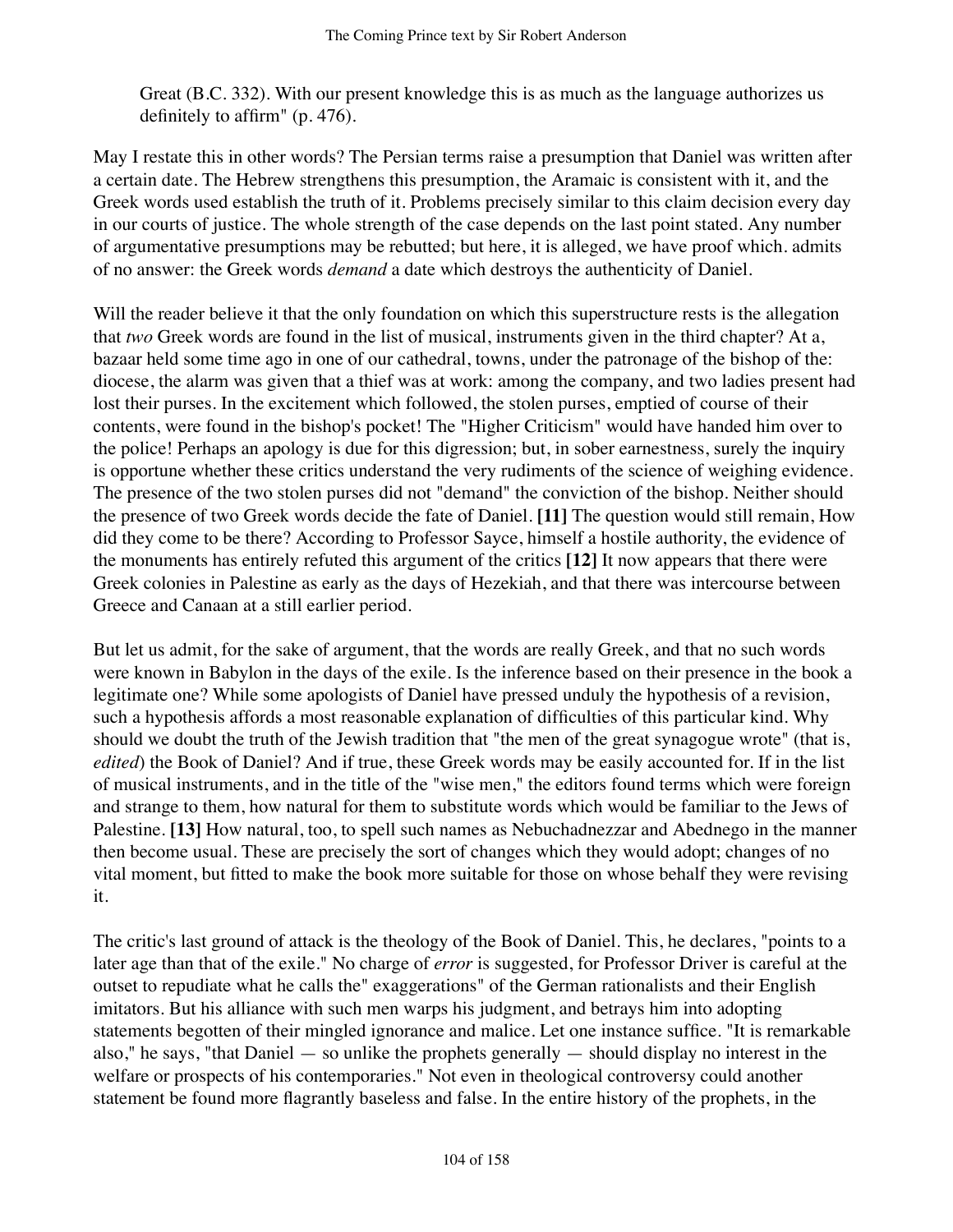whole range of Scripture, the ninth chapter of Daniel has no parallel for touching, earnest, passionate "interest in the welfare and prospects" of contemporaries.

Now the question here is, not whether the doctrine of the Book be true, for that is not disputed, but whether truth of such an advanced and definite character could have been revealed at so early a period in the scheme of revelation. It is not easy to fix the principles on which such a question should be discussed. And the discussion may be avoided by raising another question, the answer to which will decide the whole matter in dispute. We know the "orthodox view" of the Book of Daniel. What alternative does the critic propose for our acceptance? Here he shall speak for himself, and the two quotations following will suffice:

"Daniel, it cannot be doubted, was a historical person, one of the Jewish exiles in Babylon, who, with his three companions, was noted for his staunch adherence to the principles of his religion, who attained a position of influence at the Court of Babylon, who interpreted Nebuchadnezzar's dreams, and foretold as a seer something of the future fate of the Chaldaean and Persian empires" (p. 479).

"On the other hand, if the author be a prophet living in the time of the trouble itself, all the features of the Book may be consistently explained. He lives in the age in which he manifests an interest, and which needs the consolations which he has to address to it. He does not write after the persecutions are ended (in which case his prophecies would be pointless), but at their beginning, when his message of encouragement would have a value for the godly Jews in the season of their trial. He thus utters genuine predictions; and the advent of the Messianic age follows closely on the end of Antiochus, just as in Isaiah or Micah it follows closely on the fall of the Assyrian: in both cases the future is foreshortened" (p. 478).

The first of these quotations refers to Daniel himself, the second to the supposed author of the Book which bears his name. In the first we pass for a moment out of the mist and cloud of mere theory and argument into the plain, clear light of fact. "It cannot be doubted," or, in other words it is absolutely certain, that Daniel was not only "a historical person," but "a seer"— that is to say, a *prophe*t. But plunging back again at once into the gloom, we go on to conjecture the existence of another prophet in the days of Antiochus — a *real* prophet, for "he utters genuine predictions" for the encouragement of "the godly Jews in the season of their trial."

Now the position of the *skeptic* is in a sense unassailable. He is like the obstinate juror who puts his back against the wall and refuses to believe the evidence. But mark what this suggested compromise involves. As already noticed, Daniel had no pretensions to the prophet's mantle in the sense in which Jeremiah and Ezekiel wore it. He himself laid no claim to it (see chap. 9:10). He, moreover, passed his life in the splendid isolation of the Court of Babylon, while they were central figures among their people — one in the midst of the troubles in Jerusalem, the other among the exiles. It would not be strange therefore if Daniel's name and fame had no such place as theirs in the popular memory. But here we are asked to believe that another prophet, raised up within historic times, whose "message of encouragement" must have been on every man's lips throughout the noble Maccabean struggle, passed clean out of the memory of the nation. The historian of this struggle cannot have been removed from him by more than a single generation, yet he ignores his existence, though he refers in the plainest terms to the Daniel of the Captivity. **[14]** The prophet's voice had been silent for centuries; with what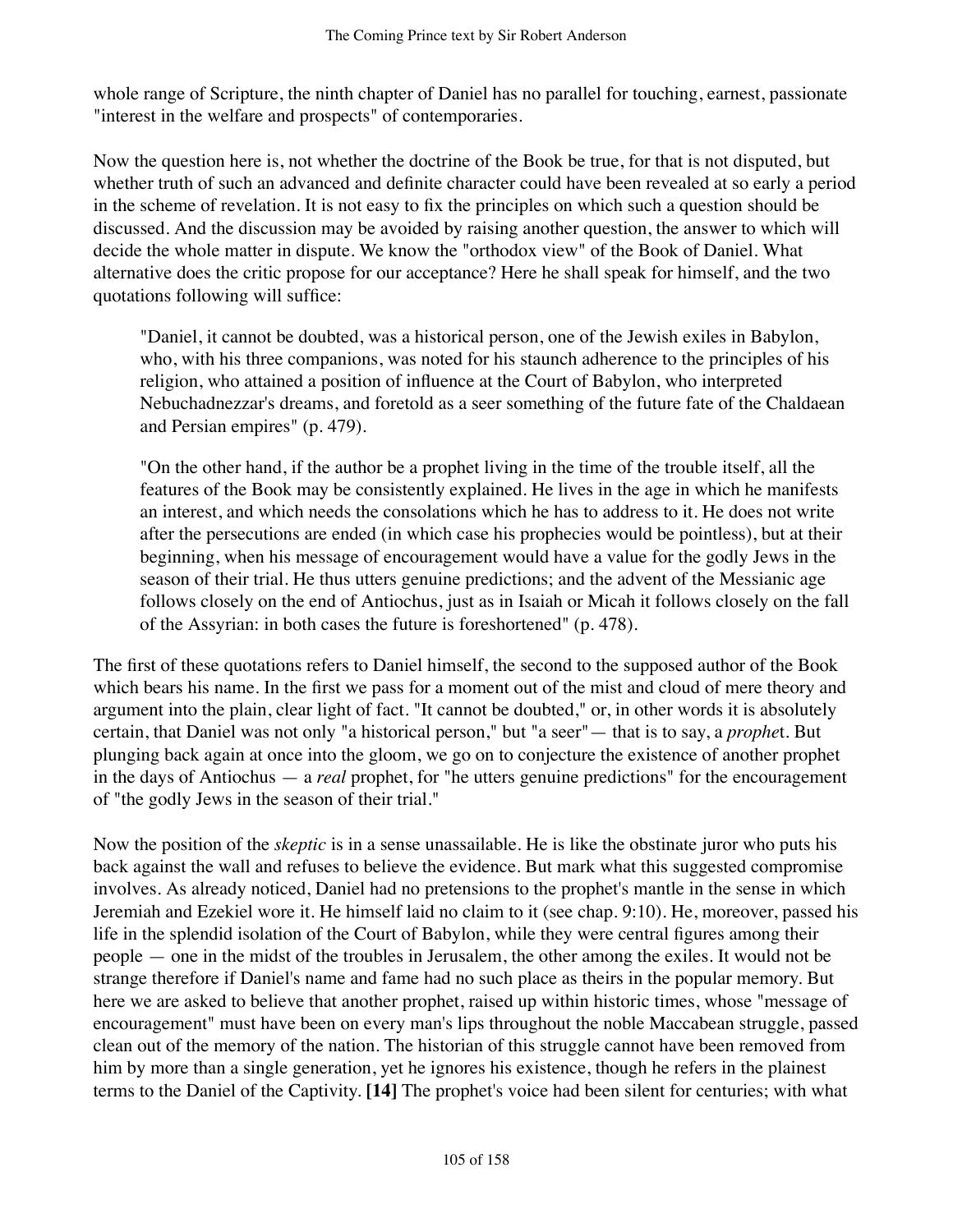wild and passionate enthusiasm the nation would have hailed the rise of a new seer at such a time! And when the issue of that fierce struggle set the seal of truth upon his words, his fame would have eclipsed that of the old prophets of earlier days. But in fact not a vestige of his fame or name survived. No writer, sacred or secular, seems to have heard of him. No tradition of him remained. Was there ever a figment more untenable than this?

No such compromise between faith and unbelief is; possible. From either of two alternatives there is no escape. Either the Book of Daniel is what it claims. to be, or else it is wholly worthless. "All must be true or all imposture." It is idle to talk of it as; being the work of some prophet of a later epoch. It dates from Babylon in the days of the Exile, or else it is a literary fraud, concocted after the time of Antiochus Epiphanes. But how then could it come to be quoted in the Maccabees — quoted, not incidentally, but in one of the most solemn and striking passages in the entire book, the dying words of old Mattathias? And how could it come to be included in the Canon? The critics make much of its *position* in the Canon: how do they account for its having a place in it at all?

It is reasonably certain that the first two divisions of the Canon were settled by the Great Synagogue long before the days of the Maccabees, and that its completion was the work of the Great Sanhedrin, not later than the second century B.C. And we are asked to suppose that this great College, composed of the most learned men of the nation, would have accepted a literary fraud of modern date, or could have been duped by it. This is one of the wildest and most reckless hypotheses imaginable. Nor would this argument be sensibly weakened if the critics should insist that the Canon may still have been open for a hundred years after the death of Antiochus. **[15]** If it was thus kept open, the fact would be a further pledge and proof that the most jealous and vigilant care must have been unceasingly exercised. The presence of the Book of Daniel in the Jewish Canon is a fact more weighty than all the criticisms of the critics.

Thousands there are who cling to the Book of Daniel, and yet dread to face this destructive criticism lest faith should give way under the influence. And yet this is all it has to urge, as formulated by one of its best exponents. Of all these hostile arguments there is not so much as one which may not be refuted at any moment by the discovery of further inscriptions. In presence of some newly found cylinder from the as yet unexplored ruins of Babylon, **[16]** all this theorizing about improbabilities and peddling over words might be silenced in a day. And this being so, it is obvious to any one in whom the judicial faculty is not wanting that the critics exaggerate the importance of their criticisms. Even if all they urge were true and weighty, it should lead us only to suspend our judgment. But the critics are specialists, and it is proverbial that specialists are bad judges. And here it is possible for one who cannot pose as a theologian or a scholar to meet them on more than equal terms. With them it is enough that evidence of a certain kind points in one direction. But they in whom the judicial faculty is developed will pause and ask, "What is to be said upon the other side?" and "Will the proposed decision harmonize with all the facts?" Questions of this kind, however, have no existence for the critics. If they ever presented themselves to Professor Driver's mind, it is to be regretted that he failed to take account of them when stating the general results of his inquiry. And if ignored by an author so willing to reach the truth, they need not be looked for in the writings of the skeptics and apostates.

I have hitherto been dealing with presumptions and inferences and arguments. To deny that these have weight would be both dishonest and futile. It may be conceded that if the Book of Daniel had been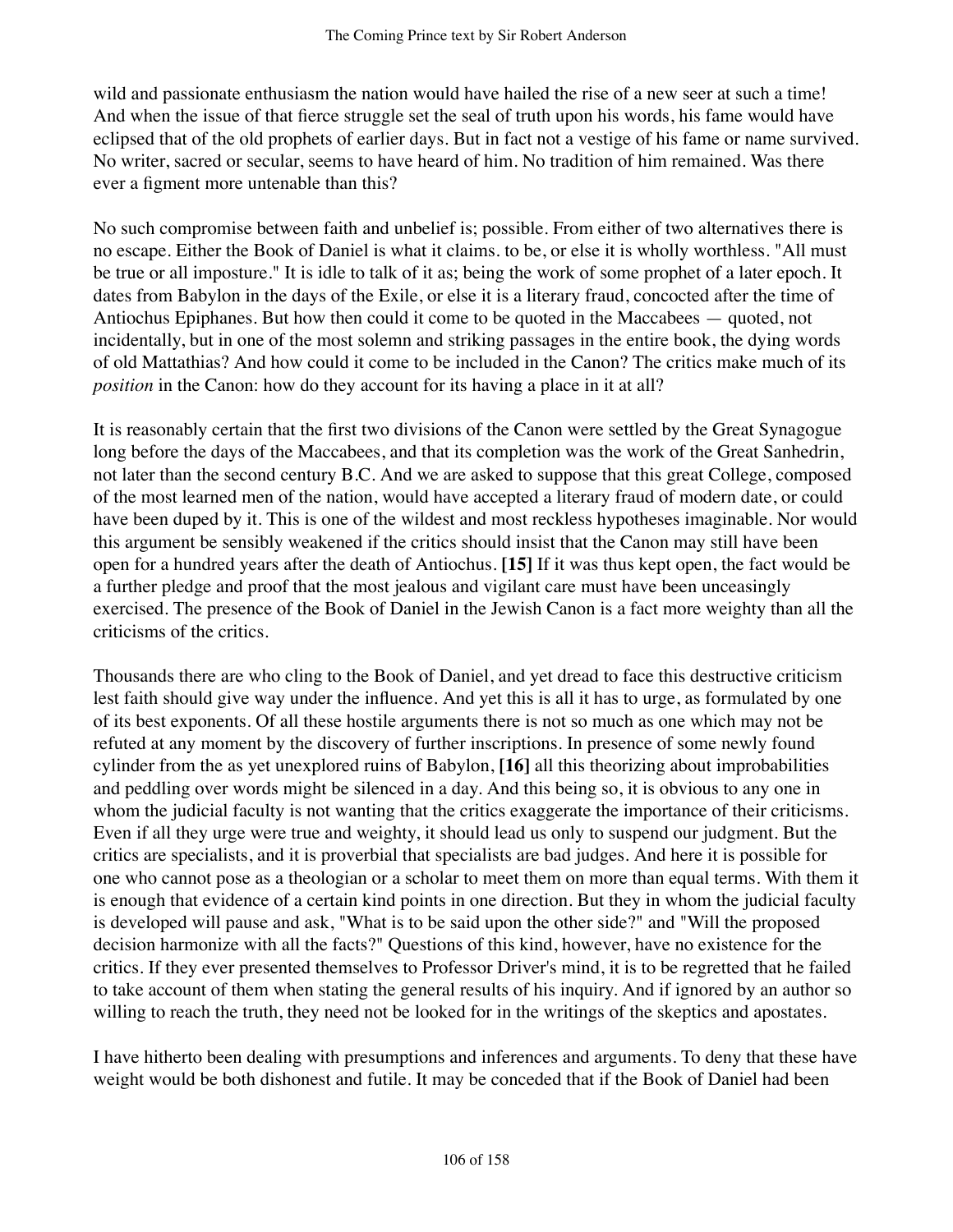brought to light within the Christian era, they would suffice to bar its admission to the Canon. But to the Christian the Book is accredited by the Lord Jesus Christ Himself; and in presence of this one fact the force of these criticisms is dispelled like mist before the sun. The very prediction which the rationalists most cavil at, He has adopted in that discourse which is the key to all unfulfilled prophecy (Matthew 24); and if Daniel be proved a fraud, He whom we own as Lord is discredited thereby.

Such an argument as this the rationalists of the German school despise. And with them the mention of Daniel in the Book of Ezekiel counts for nothing, though according to their own canons it ought to outweigh much of the negative evidence they adduce. Daniel is not mentioned by other prophets; therefore, they argue, Daniel is a myth. Three times the prophecies of Ezekiel speak of him; therefore, they infer, some other Daniel is intended. Their argument is based on the silence of the sacred and other books of the Jews. A man so eminent as the Daniel of the exile would not, they urge, have been thus ignored. And yet they conjecture the career of another Daniel of equal, or even greater eminence, whose very existence has been forgotten! It is not easy to deal with such casuists. But there is one argument, at least, which they cannot rob us of.

They have got rid of the second chapter and the seventh, and the closing vision of the Book, but the great central prophecy of the Seventy Weeks remains; and this affords proof of the Divine authority of Daniel, which cannot be destroyed. Let them fix the date of the Book where they will, they fail to account for this. From one definitely recorded historical event — the edict to rebuild Jerusalem, to another definitely recorded historical event — the public manifestation of the Messiah, the length of the intervening period was predicted; and with accuracy absolute and to the very day the prediction has been fulfilled.

To elucidate that prophecy this volume has been written, and as the result constitutes my personal contribution to the controversy, I may be pardoned for explaining the steps by which it has been reached. The vision refers to 70 sevens of years, but I deal here only with the 69 "weeks" of the twenty-fifth verse. Here are the words:

"Know therefore and discern that from the going forth of the commandment to restore and to build Jerusalem unto the Messiah, the Prince, shall be seven weeks and threescore and two weeks: it shall be built again with street and moat, even in troublous times." **[17]**

Now it is an undisputed fact that Jerusalem was rebuilt by Nehemiah, under an edict issued by Arta-xerxes (Longimanus), in the twentieth year of his reign. Therefore, notwithstanding the doubts which controversy throws upon everything, the conclusion is obvious and irresistible that this was the epoch of the prophetic period. But the month date was Nisan, and the sacred year of the Jews began with the phases of the Paschal moon. I appealed, therefore, to the Astronomer Royal, the late Sir George Airy, to calculate for me the moon's place for March in the year in question, and I thus ascertained the date required— March 14th, B.C. 445.

This being settled, one question only remained, Of what kind of year does the era consist? And the answer to this is definite and clear. That it is the ancient year of 360 days is plainly proved in two ways. First, because, according to Daniel and the Apocalypse, 31/2 prophetic years are equal to 1, 260 days; and, secondly, because it can be proved that the 70 years of the "Desolations" were of this character; and the connection between the period of the "Desolations" and the era of the "weeks" is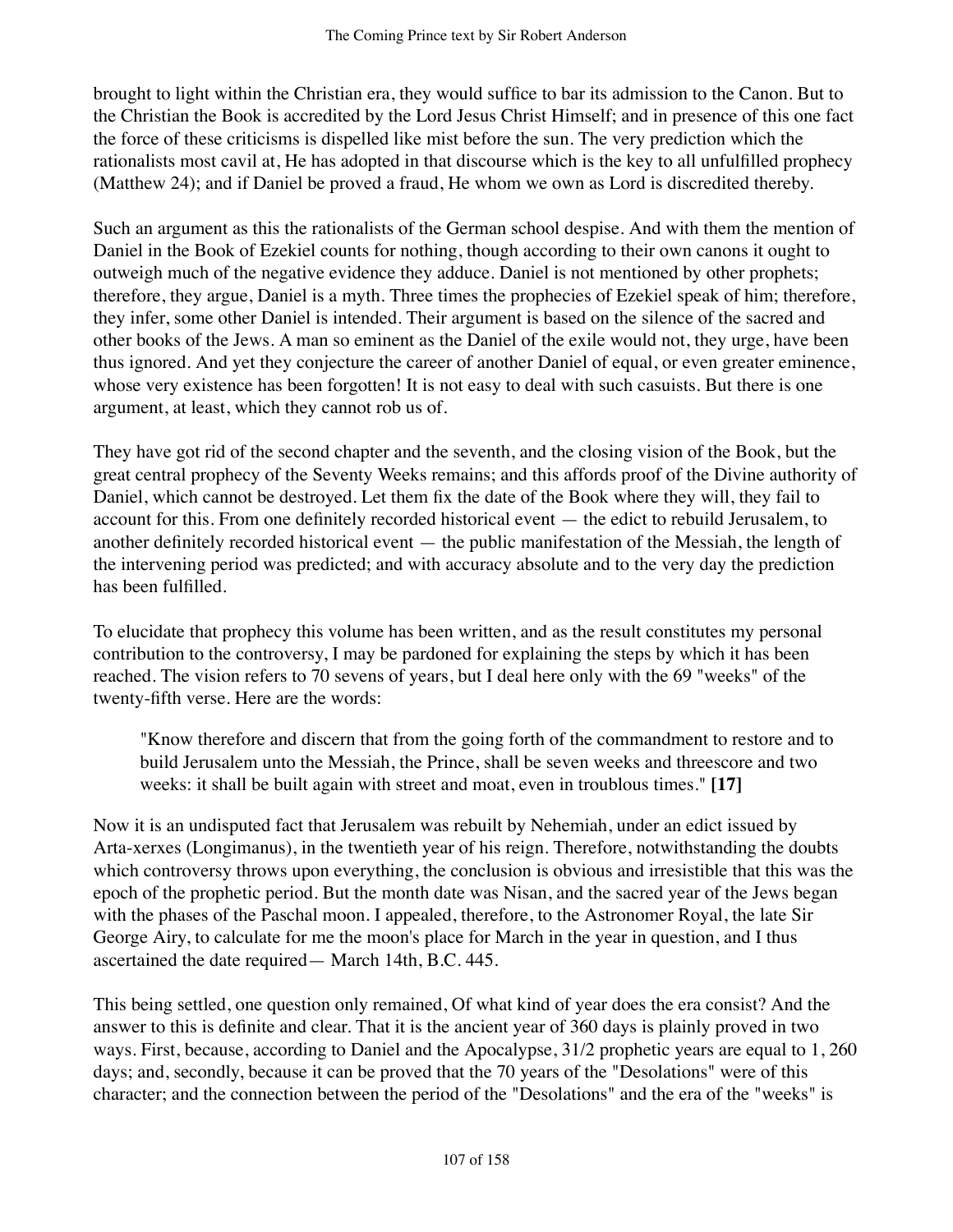one of the few universally admitted facts in this controversy. The "Desolations" began on the 10th Tebeth, B.C. 589 (a day which for four-and-twenty centuries has been commemorated by the Jews as a fast), and ended on the 24th Chisleu, B.C. 520.

Having thus settled the *terminus a quo* of the "weeks," and the form of year of which they are composed, nothing remains but to calculate the duration of the era. Its *terminus ad quem* can thus with certainty be ascertained. Now 483 years (69 x 7) of 360 days contain 173, 880 days. And a period of 173, 880 days, beginning March 14th, B.C. 445, ended upon that Sunday in the week of the crucifixion, when, for the first and only time in His ministry, the Lord Jesus Christ, in fulfillment of Zechariah's prophecy, made a public entry into Jerusalem, and caused His Messiahship to be openly proclaimed by "the whole multitude of the disciples." (Luke 19)

I need not discuss the matter further here. In the following chapters every incidental question involved is fully dealt with, and every objection answered. **[18]** Suffice it to repeat that in presence of the facts and figures thus detailed no mere negation of belief is possible. These must be accounted for in some way. "There is a point beyond which unbelief is impossible, and the mind, in refusing truth, must take refuge in a misbelief which is sheer credulity."

---------------------------------------------------------------

It was not till after the preceding pages were in print that Archdeacon Farrar's *Daniel* reached my hands. Some apology is due, perhaps, to Professor Driver for bracketing such a work with his, but *The Expositor's Bible* will be read by many to whom *The Introduction* is an unknown book. Both writers agree in impugning the authenticity of the Book of Daniel; but their relative positions are widely different, and no less so are their arguments and methods. The Christian scholar writes for scholars, desirous only to elucidate the truth. The popular theologian retails the extravagances of German skepticism for the enlightenment of an easily deluded public. As we turn from the one book to the other, we are reminded of the difference between a criminal trial when in charge of a responsible law officer of the Crown, and when promoted by a vindictive private prosecutor. In the one case the lawyer's aim is solely to assist the Court in arriving at a just verdict, In the other, we may be prepared for statements which are reckless, if not unscrupulous.

And here we must distinguish between the Higher Criticism as legitimately used by Christian scholars in the interests of truth, and the rationalistic movement which bears that name. If that movement leads to unbelief, it is in obedience to the law that like begets like. It is itself the offspring of skepticism. Its reputed founder set out with the deliberate design of eliminating God from the Bible. From the skeptic's point of view Eichhorn's theories were inadequate, and De Wette and others have improved upon them. But their aim and object are the same. The Bible must be accounted for, and Christianity explained, on natural principles. The miracles therefore had to be got rid of, and prophecy is the greatest miracle of all. In the case of most of the Messianic Scriptures the skepticism which had settled like a night mist upon Germany made the task an easy one; but Daniel was a difficulty. Such passages as the fifty-third chapter of Isaiah could be jauntily disposed of, but the infidel could make nothing of these visions of Daniel. The Book stands out as a witness for God, and by fair means or foul it must be silenced. And one method only of accomplishing this is possible. The conspirators set themselves to prove that it was written after the events it purports to predict. The evidence they have scraped together is of a kind which would not avail to convict a known thief of petty larceny — much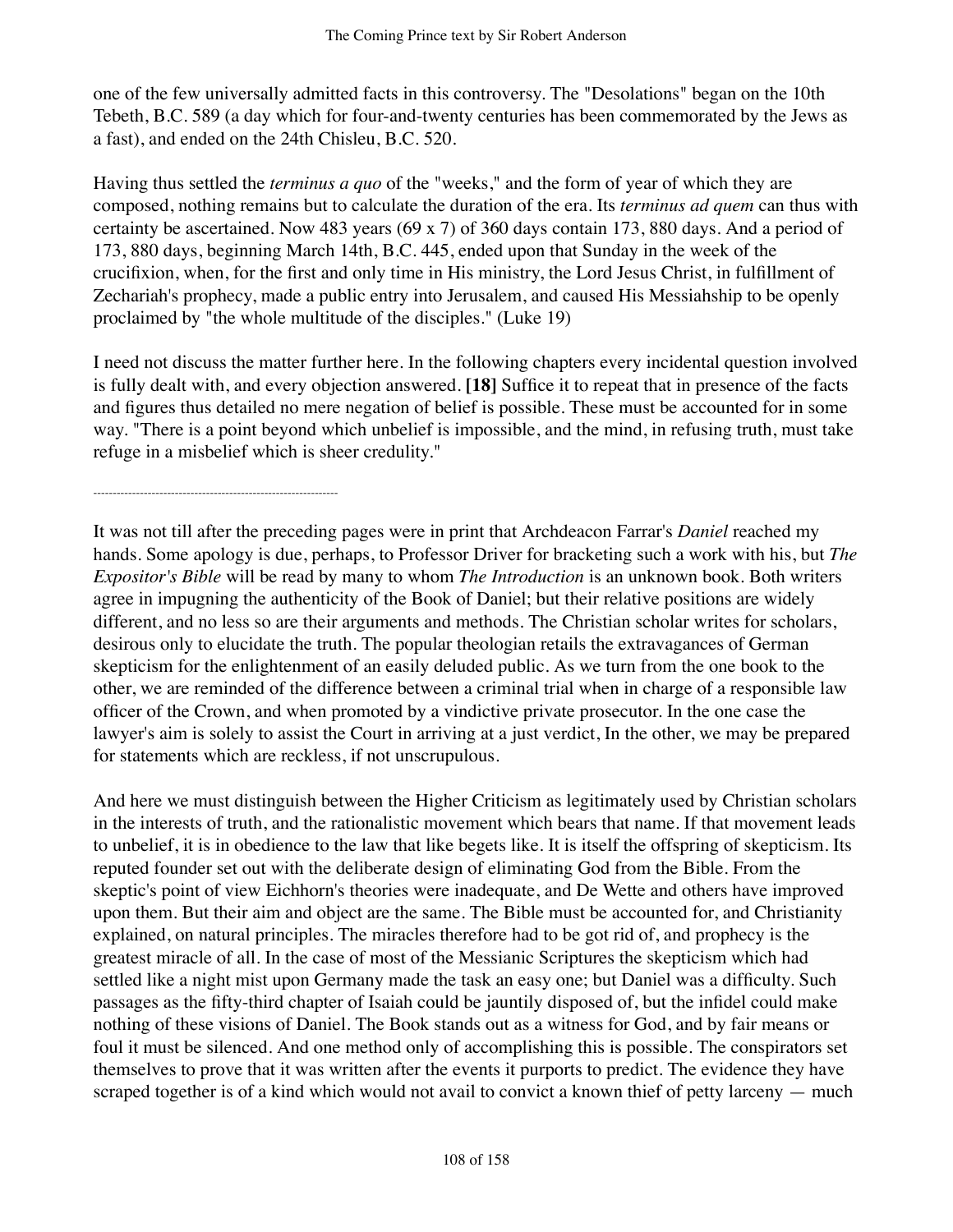of it indeed has already been discarded; but any sort of evidence will suffice with a prejudiced tribunal, and from the very first the Book of Daniel was doomed.

Dr. Farrar's book reproduces every shred of this evidence in its baldest and crudest form. His original contributions to the controversy are limited to the rhetoric which conceals the weakness of fallacious arguments, and the dogmatism with which he sometimes disposes of results accredited by the judgment of authorities of the highest eminence. Two typical instances will suffice. The first relates to a question of pure scholarship. Referring to the fifth chapter of Daniel he writes:

"Snatching at the merest straws, those who try to vindicate the accuracy of the writer…think that they improve the case by urging that Daniel was made 'the third ruler in the kingdom' — Nabunaid being the first, and Belshazzar being the second! Unhappily for their very precarious hypothesis, the translation 'third ruler' appears to be entirely untenable. It means 'one of a board of three.'"

"Entirely untenable!" In view of the decision of the Old Testament Company of the Revisers on this point, the statement denotes extraordinary carelessness or intolerable arrogance. And I have authority for stating that the Revisers gave the question full consideration, and that it was only at the last revision that the alternative rendering, "rule as one of three," was admitted into the margin. On no occasion was it contemplated to accept it in the text. **[19]**

The right rendering of ch. 5:29 is admittedly "the third ruler" in the kingdom; but the authorities differ as to verses 7 and 16. Professor Driver tells me that, in his opinion, the absolutely literal rendering there is "rule as a third part in the kingdom," or, slightly paraphrasing the words, "rule as one of three" (as in R.V. *margin*). Professor Kirkpatrick, of Cambridge, has been good enough to refer me to Kautzsch's *Die Heilige schrift des alten Testaments*, as representing the latest and best German scholarship, and his rendering of verse 7 is "third ruler in the kingdom," with the note, *"*i.e., either as one of three over the whole kingdom (compare 6:3), or as third by the side of the king and the king's mother." And the Chief Rabbi (whose courtesy to me here I wish to acknowledge) writes:

"I cannot absolutely find fault with— for translating the words 'the third part of the kingdom, 'as he follows herein two of our Hebrew Commentators of great repute, Rashi and Ibn Ezra. On the other hand, others of our Commentators, such as Saadia, Jachja, etc., translate the passage as 'he shall be the third ruler in the kingdom.' This rendering seems to be more strictly in accord with the literal meaning of the words, as shown by Dr. Winer in his Grammatik des Chaldaismus. It also receives confirmation from Sir Henry Rawlinson's remarkable discovery, according to which Belshazzar was the eldest son of King Nabonidus, and associated with him in the Government, so that the person next in honor would be the third."

It is perfectly clear, therefore, that Dr. Farrar's statement is utterly unjustifiable. Is it to be attributed to want of scholarship, or to want of candor?

Again, referring to the prophet's third vision, Archdeacon Farrar writes:

"The attempt to refer the prophecy of the seventy weeks primarily or directly to the coming and death of Christ…can only be supported by immense manipulations, and by hypotheses so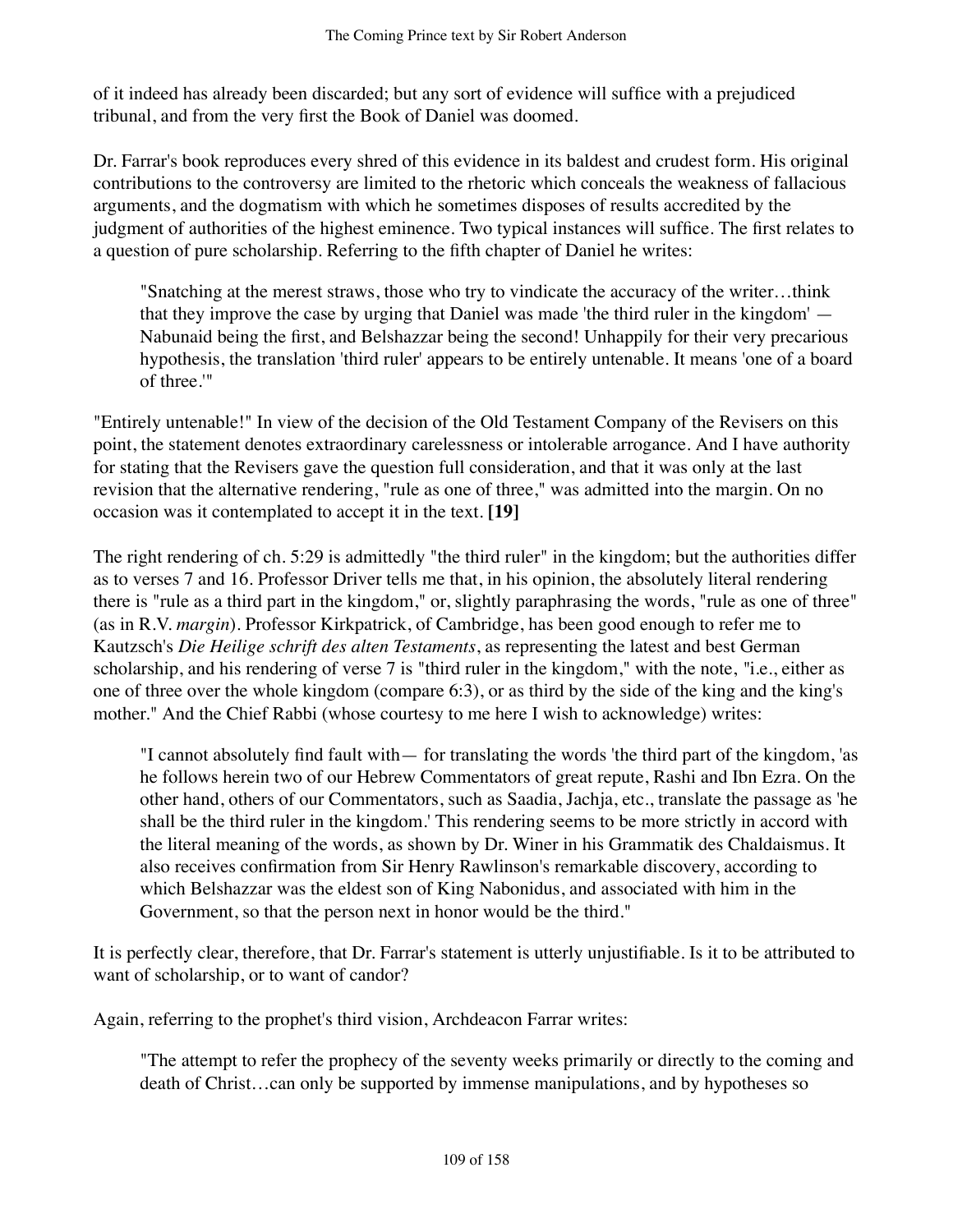crudely impossible, that they would have made the prophecy practically meaningless both to Daniel and to any subsequent reader" (p. 287).

It is not easy to deal with such a statement with even conventional respect. No honest man will deny that, whether the ninth chapter of Daniel be a prophecy or a fraud, the blessings specified in the twenty-fourth verse are Messianic. Here all Christian expositors are agreed. And though the views of some of them are marked by startling eccentricities even the wildest of them will contrast favorably with Kuenen's exegesis, which, in all its crude absurdity, Archdeacon Farrar adopts. **[20]**

Professor Driver's opinions are entitled to the greatest weight within the sphere in which he is so high an authority. **[21]** But I have ventured to suggest that his eminence as a scholar lends undue weight to his *dicta* on the general topics involved, and that he shares in the proverbial disability of experts in dealing with a mass of apparently conflicting evidence. The tone and manner in which his inquiry is conducted shows a readiness to reconsider his position in the light of any new discoveries hereafter. In contrast with this there are no reserves in Dr. Farrar's denunciations. For him retreat is impossible, no matter what the future may disclose. But to review his book is not my purpose. The only serious counts in the indictment of Daniel have been already noticed. His treatise, however, raises a general question of transcendent importance, and to this I desire in conclusion to refer.

With him the Book of Daniel is the merest fiction, differing from other fiction of the same kind by reason of the multiplicity of its inaccuracies and errors. Its history is but idle legend. Its miracles are but baseless fables. It is, in every part of it, a work of the imagination. *"Avowed* fiction" (p. 43), he calls it, for it is so obviously a romance that the charge of fraud is due solely to the stupidity of the Christian Church in mistaking the aim and purpose of "the holy and gifted Jew" (p. 119) who wrote it.

Such are the results of his criticisms. What action shall we take upon them? Shall we not sadly, but with deliberate purpose, tear the Book of Daniel from its place in the Sacred Canon? By no means.

"These results," Dr. Farrar exclaims, "are in no way derogatory to the preciousness of this Old Testament Apocalypse. No words of mine can exaggerate the value which I attach to this part of our Canonical Scriptures.. .. Its right to a place in the Canon is undisputed and indisputable, and there is scarcely a single book of the Old Testament which can be made more richly profitable for teaching, for reproof, for correction, for instruction in righteousness, that the man of God may be complete, completely furnished unto every good work" (p. 4).

This is not an isolated statement such as charity might attribute to thoughtlessness. Like words are used again and again in praise of the book **[22]** Daniel is nothing more than a religious novel, and yet *"there* is *scarcely a single book* of the Old Testament" of greater worth!

The question here is not the authenticity of Daniel but the character and value of the Holy Scriptures. Christian scholars whose researches lead them to reject any portion of the Canon are wont to urge that, in doing so, they increase the authority, and enhance the value, of the rest. But the Archdeacon of Westminster, in impugning the Book of Daniel, takes occasion to degrade and throw contempt upon the Bible as a whole.

Bishop Westcott declares that no writing in the Old Testament had so great a share in the development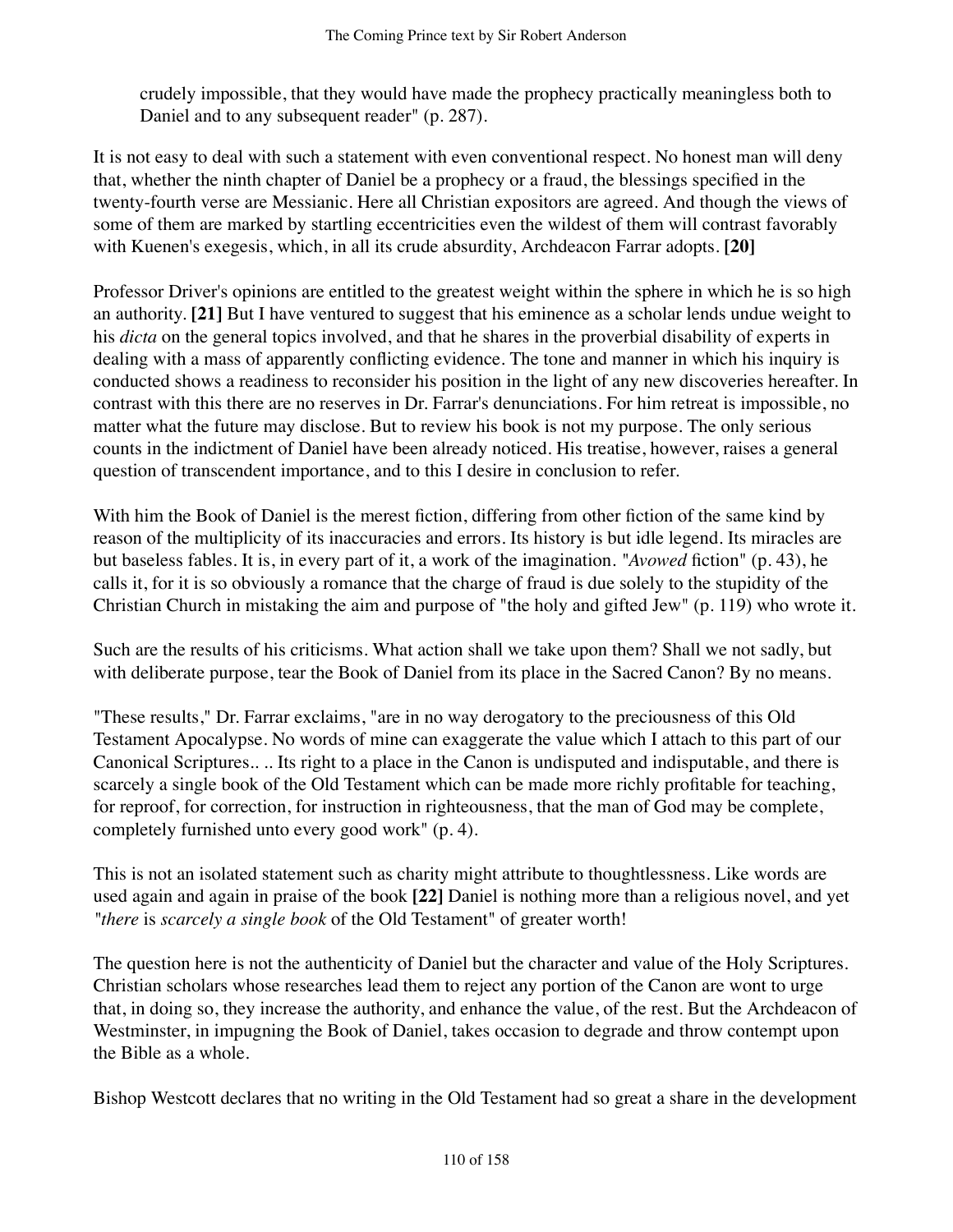of Christianity as the Book of Daniel. **[23]** Or, to quote a hostile witness, Professor Bevan writes:

"In the New Testament Daniel is mentioned only once, but the influence of the book is apparent almost everywhere." **[24]** "There are few books," says Hengstenberg, "whose Divine authority is so fully established by the testimony of the New Testament, and in particular by our Lord Himself, as the Book of Daniel."

Just as mist and storm may hide the solid rock from sight, so this truth may be obscured by casuistry and rhetoric; but when these have spent themselves it stands out plain and clear. In all this controversy one result of the rejection of the Book of Daniel is entirely overlooked or studiously concealed. If "the Apocalypse of the Old Testament" be banished from the Canon, the Apocalypse of the New Testament must share in its exclusion. The visions of St. John are so inseparably interwoven with the visions of the great prophet of the exile, that they stand or fall together. This result the *critic* is entitled to disregard. But the homilist may by no means ignore it. And it brings into prominence the fact so habitually forgotten, that the Higher Criticism claims a position which can by no means be accorded to it. Its true place is not on the judgment seat, but in the witness chair. The Christian theologian must take account of much which criticism cannot notice without entirely abandoning its legitimate sphere and function.

No one falls back upon this position more freely when it suits his purpose, than Archdeacon Farrar. He evades the testimony of the twenty-fourth chapter of St. Matthew by refusing to believe that our Lord ever spoke the words attributed to Him. But this undermines Christianity; for, I repeat, Christianity rests upon the Incarnation, and if the Gospels be not inspired, the Incarnation is a myth. What is his answer to this? I quote his words:

"But our belief in the Incarnation, and in the miracles of Christ, rests on evidence which, after repeated examination, is to us overwhelming. Apart from all questions of personal verification, or the Inward Witness of the Spirit, we can show that this evidence is supported, not only by the existing records, but by myriads of external and independent testimonies."

This deserves the closest attention, not merely because of its bearing on the question at issue, but as a fair specimen of the writer's reasoning in this extraordinary contribution to our theological literature. Here is the Christian argument:

"The Nazarene was admittedly the son of Mary. The Jews declared that He was the son of Joseph; the Christian worships Him as the Son of God. The founder of Rome was said to be the divinely begotten child of a vestal virgin. And in the old Babylonian mysteries a similar parentage was ascribed to the martyred son of Semiramis, gazetted Queen of Heaven. What grounds have we then for distinguishing the miraculous birth at Bethlehem from these and other kindred legends of the ancient world? To point to the resurrection is a transparent begging of the question. To appeal to human testimony is utter folly. At this point we are face to face with that to which no consensus of mere human testimony could lend even an *a priori* probability." **[25]**

On what then do we base our belief of the great central fact of the Christian system? Here the dilemma is inexorable: to disparage the Gospels, as this writer does, is to admit that the foundation of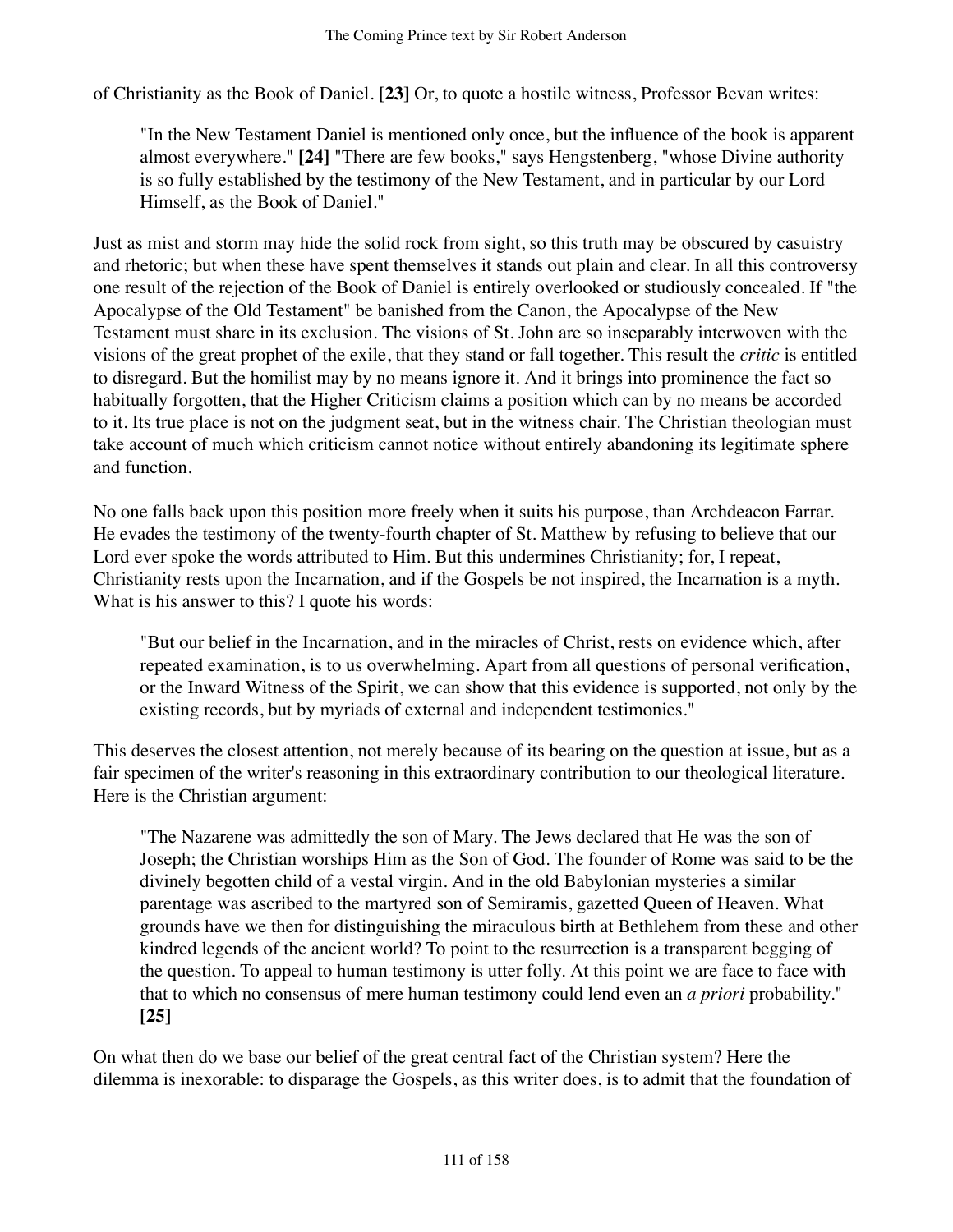our faith is but a Galilaean legend. By no means, Dr. Farrar tells us; we have not only "personal verification, and the Inward Witness of the Spirit, but we have also *myriads* of external and independent witnesses." No Christian will ignore the Witness of the Spirit. But the question here, remember, is one of *fact*. The whole Christian system depends upon the truth of the last verse of the first chapter of St. Matthew  $-1$  will not quote it. How then can the Holy Spirit impart to me the knowledge of the fact there stated, save by the written Word? I believe the fact because I accept the record as God-breathed Scripture, an authoritative revelation from heaven. But to talk of personal verification, or to appeal to some transcendental instinct, or to tens of thousands of external witnesses, is to divorce words from thoughts, and to pass out of the sphere of intelligent statement and common sense. **[26]**

*-- R. A.*

## **FIFTH EDITION FOOTNOTE**

**[1]** *An Introduction to the Literature of the Old Testament*, by S. R. Driver, D. D., Regius Professor of Hebrew, and Canon of Christ Church, Oxford. Third edition. (T. & T. Clark, 1892.) I wish here to acknowledge Professor Driver's courtesy in replying to various inquiries I have ventured to address to him.

**[2]** In accordance with the plan of the work, Chapter 11. opens with a *precis* of the contents of Daniel, together with exegetical notes. With these notes I am not concerned, though they seem designed to prepare the reader for the sequel. I will dismiss them with two remarks. First, in his criticisms upon chap. 9:24-27 he ignores the scheme of interpretation which I have followed, albeit it is adopted by some writers of more eminence than several of those he quotes; and the four points he enumerates against the "commonly understood" Messianic interpretation are amply dealt with in these pages. And secondly, his comment on chap. 11., that "it can hardly be legitimate, in a *continuous* description, with no apparent change of subject, to refer part to the type and part to the antitype," disposes with extraordinary *naivete* of a canon of prophetic interpretation accepted almost universally from the days of the post-Apostolic Fathers down to the present hour!

**[3]** *The Higher Criticism and the Verdict of the Monuments*, by the Rev. A. H. Sayce.

**[4]** Page 479, *not*e. But the author's appeal under *(f)* to "all other authorities" is scarcely fair, as Daniel is the only contemporary historian, and the exploration of the ruins of Babylon has yet to be accomplished. And as regards *(h)* but little need be said. Professor Driver candidly owns that "there are good reasons for supposing that Nebuchadnezzar's lycanthropy rests upon a basis of fact." No student of human nature will find anything strange in the recorded action of these heathen kings when confronted with proofs of the presence and power of God We see its counterpart every day in the conduct of ungodly men when events which they regard as Divine judgments befall them. And no one accustomed to deal with evidence will entertain the suggestion that the story of Daniel's becoming a "Chaldean" would be invented by a Jew trained under the strict ritual of post-exilic days. The suggestion that Daniel would have been refused admission to the college in the face of the great king's order to admit him really deserves no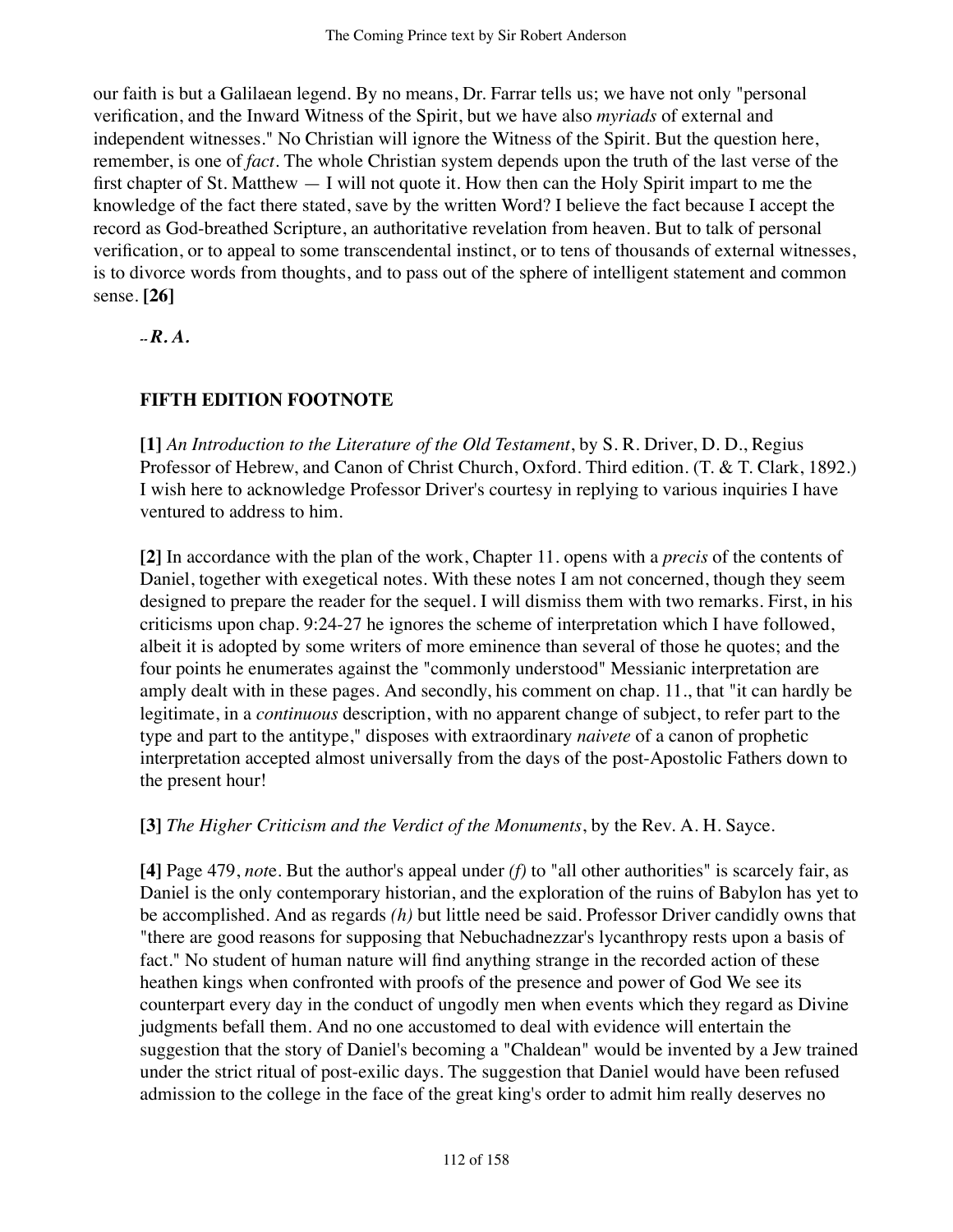answer.

**[5]** As the Psalms came first in the *Kelhuvim* they gave their name to the whole; as *ex. gr.* when our Lord spoke of "the Law of Moses, the Prophets, and the Psalms" (Luke 24:44) He meant the entire Scriptures.

**[6]** *Against Apion*, 1. 8.

**[7]** This section of Ecclesiasticus begins with chap. 44., but the passage here in question is chap. 49: vv. 6-16.

**[8]** Possibly the critic means to question whether Jerusalem was actually captured, *i. e.* carried by storm, at this time. I have, I admit, assumed this in these pages. But Scripture nowhere says so. Taking all accounts together, we can only aver that Nebuchadnezzar came up against Jerusalem, and laid siege to it, that, in some way, Jehoiakim fell into his hands and was put in chains to carry him to Babylon, and that Nebuchadnezzar changed his purpose and left him as a vassal king in Judaea. He may have gone out to the Chaldean king, as his son and successor afterwards did (2 Kings 24:12); and it is very probable that Jehoiachin's action in this respect was suggested by the leniency shown to his father.

**[9]** The words "as it is this day," in ver. 18, appear to be an allusion to the accomplished subjugation of Judaea. According to ver. 19, Egypt was next to fall before Nebuchadnezzar; and chap. 46:2 records Nebuchadnezzar's victory over the Egyptian army in this same year.

**[10]** Professor Bevan's suggestion on this point is, in my opinion, untenable. But I refer to it to show how an advanced exponent of the Higher Criticism can dispose of *(g)*. *Commentary on Daniel*, p. 146. I have no doubt whatever that if Leviticus was before Daniel, as well it might be, it was the law of the Sabbatical years he had in view and not 26:18, etc.

**[11]** I speak of two Greek words only, for *kitharos* is practically given up. Dr. Pusey denies that these words are of Greek origin. *(Daniel*, pp. 27- 30.) Dr. Driver urges that in the fifth century B. C. "the arts and inventions of civilized life streamed then into Greece from the East, and not from Greece Eastwards." But surely the figure he uses here distorts his judgment. The influences of civilization do not "stream" in the sense in which water streams. There is and always must be an interchange; and arts and inventions carried from one country to another carry their names with them. I am compelled to pass by these philological questions thus rapidly, but the reader will find them fully discussed by Pusey and others. Dr. Pusey remarks, "Aramaic as well as Aryan words suit his real age," and "his Hebrew is just what one would expect at the age in which he lived" (p. 578).

**[12]** *Higher Criticism and the Monuments*, pp. 424 and 494.

**[13]** On this subject see the Bishop of Durham's article in Smith's *Bible Dictionary*.

**[14]** 1 Maccabees 2:60; see also chap. 1:54. The First Book of Maccabees is a history of the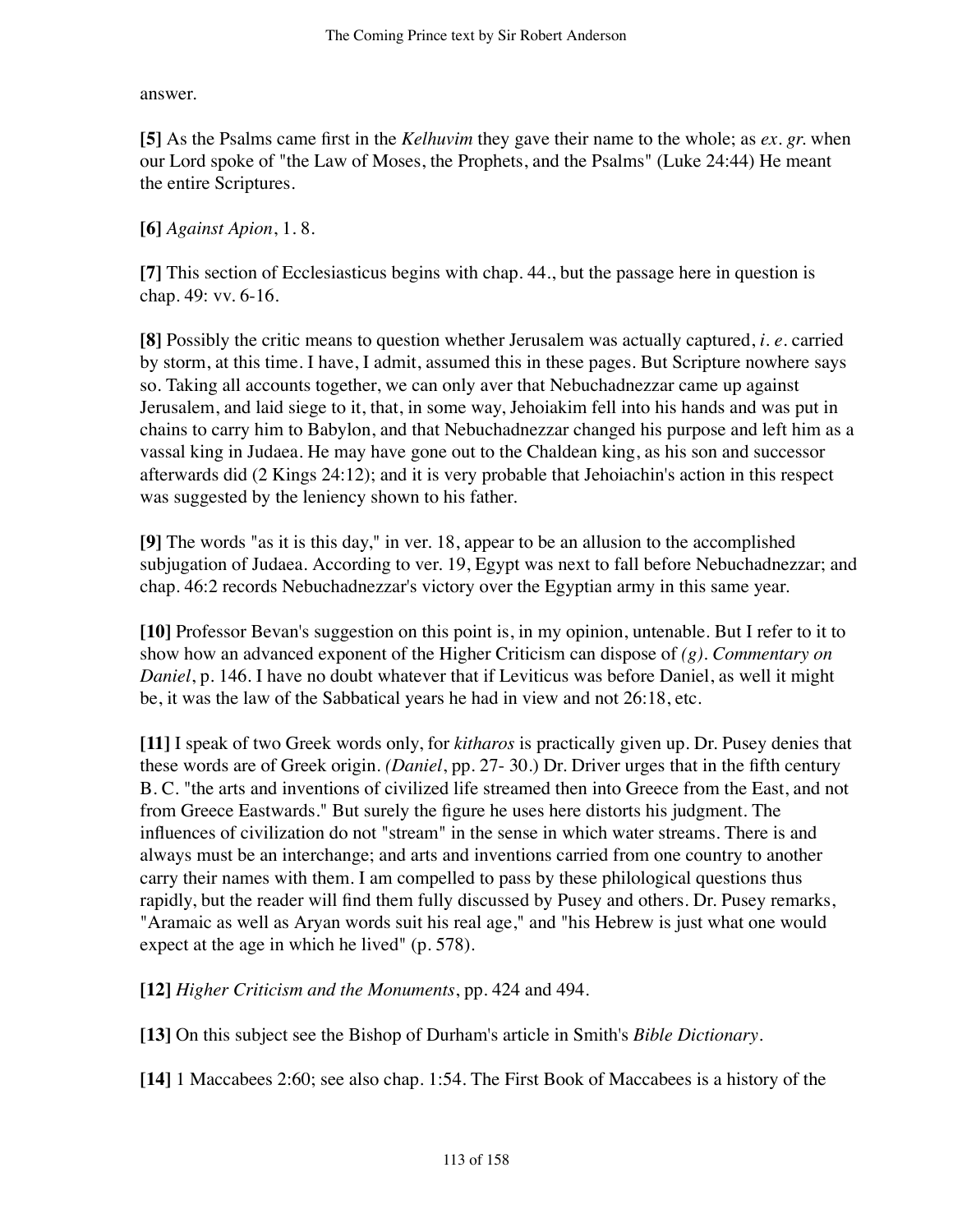highest repute, and the accuracy of it is universally acknowledged.

**[15]** The Sanhedrin, though scattered during the Maccabean revolt, was reconstituted at its close. See Dr. Ginsburg's articles "Sanhedrin" and "Synagogue" in Kitto's *Cyclopaedia*.

**[16]** The ruins of Borsippa are practically unexplored; and considering the character of the inscriptions found on other Chaldean sites, we may expect to obtain hereafter very full State records of the capital.

**[17]** I follow the marginal reading of the R. V., which was the reading adopted by the American Company.

**[18]** See chaps. 5-10.

**[19]** As I have taken up this as a test question I have investigated it closely.

**[20]** His chapter on *The Seventy Weeks* provokes the exclamation, Is this what English theology has come to! I do not allude to such vulgar blunders as calling Gabriel "the Archangel" (p. 275), or confounding the era of the Servitude with that of the Desolations (p. 289), but to the style and spirit of the excursus as a whole. For "immense manipulations" and "crudely impossible hypotheses" no recent English treatise can compare with it.

**[21]** I allude to his attempt to fix the date of the Book by the character of its Hebrew and Aramaic. This, moreover, is a point on which scholars differ. I have already quoted Dr. Pusey's *dictum*. Professor Cheyne says: "From the Hebrew of the Book of Daniel no important inference as to its date can be safely drawn" *(Encyc. Brit.,* "Daniel," p. 804); and one of the greatest authorities in England, who has been quoted in favor of fixing a late date for Daniel, writes, in answer to an inquiry I have addressed to him: "I am now of opinion that it is a very difficult task to settle the age of any portion of that Book from its language. I do not think, therefore, that my name should be quoted any more in the contest."

**[22]** See *ex. gr.* Pp. 36, 37, 90, 118, 125.

**[23]** Smith's *Bible Dict*., "Daniel."

**[24]** *Com.* Daniel, p. 15.

**[25]** *A Doubter's Doubts*, p. 76

**[26]** Professor Driver has since called my attention to a note in the "Addends" to the third edition of his *Introduction*, qualifying his admissions respecting Belshazzar. He has also informed me that Professor Sayce is the "high Assyrio-logical authority" there referred to. This enables us to discount his retractation. When writing on *(e)* in the above Preface, I had before me pp. 524-9 of the *Higher Criticism and the Monuments*, and I was impressed by the force of the objections there urged against the Daniel story of Belshazzar. Great was my revulsion of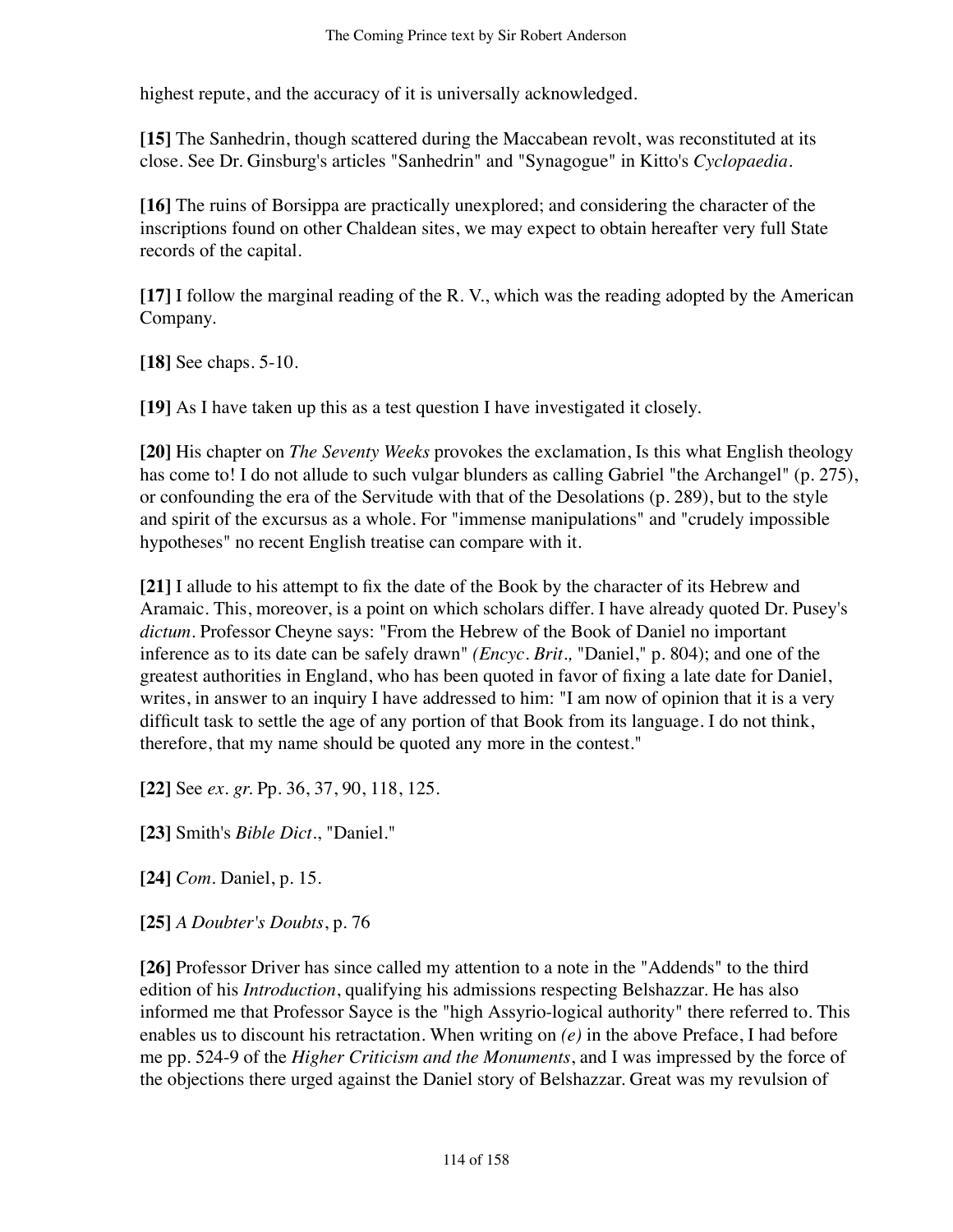feeling when I discovered that Professor Sayce's argument depends upon his misreading of the Annalistic tablet of Cyrus. That tablet admittedly refers throughout to Belshazzar as "the son of the King"; but when it records his death at the taking of Babylon, Professor Sayce reads "wife of the King" instead of" son of the King," and goes on to argue that, as Belshazzar is not mentioned in the passage, he cannot have been in Babylon at the time! That "contract tablets" would be dated with reference to the reign of the *King*, and not of the Regent, is precisely what we should expect.

I have dealt fully with the Belshazzar question in my *Daniel in the Critics' Den*, to which I would refer also for a fuller reply to Dean Farrar's book. Having regard to the testimony of the Annalistic tablet, that question may be looked upon as settled. And if, when writing that work, I had had before me what the Rev. J. Urquhart brings to light about Darius the Mede, in his *Inspiration and Accuracy of Holy Scripture*, I should have considered that this, the only remaining difficulty in the Daniel controversy, was no longer a serious one.

# APPENDICES.

.

# APPENDIX 1.

# **CHRONOLOGICAL TREATISE AND TABLES**

THE point of contact between sacred and profane chronology, and therefore the first certain date, in biblical history, is the accession of Nebuchadnezzar to the throne of Babylon *(cf.* Daniel 1:1 and Jeremiah 25:1). From this date we reckon on to Christ and back to Adam. The agreement of leading chronologers is a sufficient guarantee that David began to reign in B.C. l056-5, and therefore that all dates subsequent to that event can be definitely fixed. But beyond this epoch, *certainty* vanishes.. The marginal dates of our English Bible represent: in the main Archbishop Ussher's chronology, **[\*]** and notwithstanding his eminence as a chronologer some of these dates are doubtful, and others entirely wrong.

Of the doubtful dates in Ussher's scheme the reigns of Belshazzar and "Ahasuerus" may serve as examples. Belshazzar's case is specially interesting. Scripture plainly states that he was King of Babylon at its conquest by the Medo-Persians, and that he was slain the night Darius entered the city. On the other hand, not only does no ancient historian mention Belshazzar, but all agree that the last king of Babylon was Nabonidus, who was absent from the city when the Persians captured it, and who afterwards submitted to the conquerors at Borsippa. Thus the contradiction between history and Scripture appeared to be absolute. Skeptics appealed to history to discredit the book of Daniel; and commentators solved or shirked the difficulty by rejecting history. The cuneiform inscriptions, however, have now settled the controversy in a manner as satisfactory as it was unexpected. On clay cylinders discovered by Sir H. Rawlinson at Mughier and other Chaldean sites, Belshazzar (Belsaruzur) is named by Nabonidus as his eldest son. The inference is obvious, that during the latter years of his father's reign, Belshazzar was King-Regent in Babylon. According to Ptolemy's canon Nabonidus reigned seventeen years (from s. c. 555 to B.C. 538), and Ussher gives these years to Belshazzar.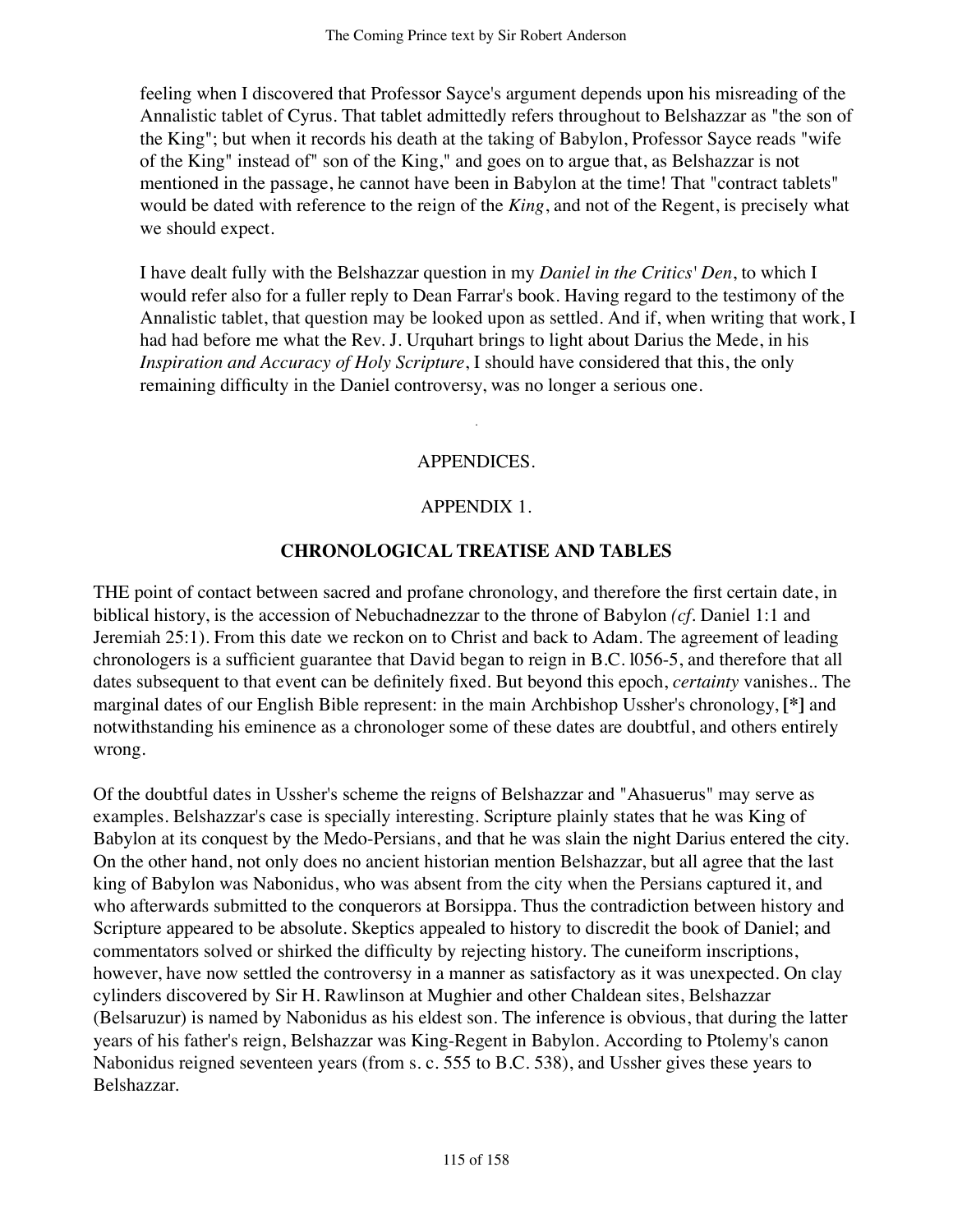In common with many other writers, Ussher has assumed that the King of the book of Esther was Darius Hystaspes, but it is now generally agreed that it is the son and successor of Darius who is there mentioned as Ahasuerus — "a name which orthographically corresponds with the Greek *Xerxes."* **[1]**

The great *durbar* of the first chapter of Esther, held in his third year (ver. 3), was presumably with a view to his expedition against Greece (B.C. 483); and the marriage of Esther was in his seventh year (2:16), having been delayed till then on account of his absence during the campaign. The marginal dates of the book of Esther should therefore begin with B.C. 486, instead of B.C. 521, as given in our English Bibles.

But these are comparatively trivial points, whereas the principal error of Ussher's chronology is of real importance. According to 1 Kings 6:1, Solomon began to build the Temple "in the 480th year after the children of Israel were come out of the land of Egypt." The mystic character of this era of 480 years has been noticed in an earlier chapter. Ussher assumed that it represented a strictly chronological period, and reckoning back from the third year of Solomon, he fixed the date of the Exodus as B.C. 1491, — an error which vitiates his entire system.

Acts 13:18-21, St. Paul, in treating of the interval between the Exodus and the end of Saul's reign, specifies three several periods; viz., 40 years, *about* 450 years, and 40 years = 530 years. From the accession of David to the third year of Solomon, when the temple was founded, was forty-three years. According to this enumeration therefore, the period between the Exodus and the temple was  $530 + 43$ years = 573 years. Clinton, however, whose chronology has been very generally adopted, conjectures that there was an interval of twenty-seven years between the death of Moses and the first servitude, and an interval of twelve years between "Samuel the prophet" (1 Samuel 7) and the election of Saul. Accordingly he estimates the period between the Exodus and the temple as  $573 + 27 + 12$  years = 612 years. **[2]**

Clinton's leading dates, therefore, are as follows:--

B.C. 4138. — Adam. B.C. 2482. — The Deluge. B.C. 2055. — The Call of Abraham. B.C. 1625. — The Exodus. B.C. 1096. — The Election of Saul. B.C. 1056. — David. B.C. 1016. — Solomon. B.C.. 976. — Rehoboam. B.C. 606. — The Captivity *(i.e*., the Servitude to Babylon).

In this chronology Browne proposes three corrections (Ordo *Sec.,* Ch. 10, 13); viz., he rejects the two conjectural terms of twenty-seven years and twelve years above noticed; and he adds two years to the period between the Deluge and the Exodus. If this last correction be adopted (and it is perfectly legitimate, considering that *approximate* accuracy is all that the ablest chronologer can claim to have attained for this era), let *three* years be added to the period between the Deluge and the Covenant with Abraham, and the latter event becomes exactly, as it is in any case approximately, the central epoch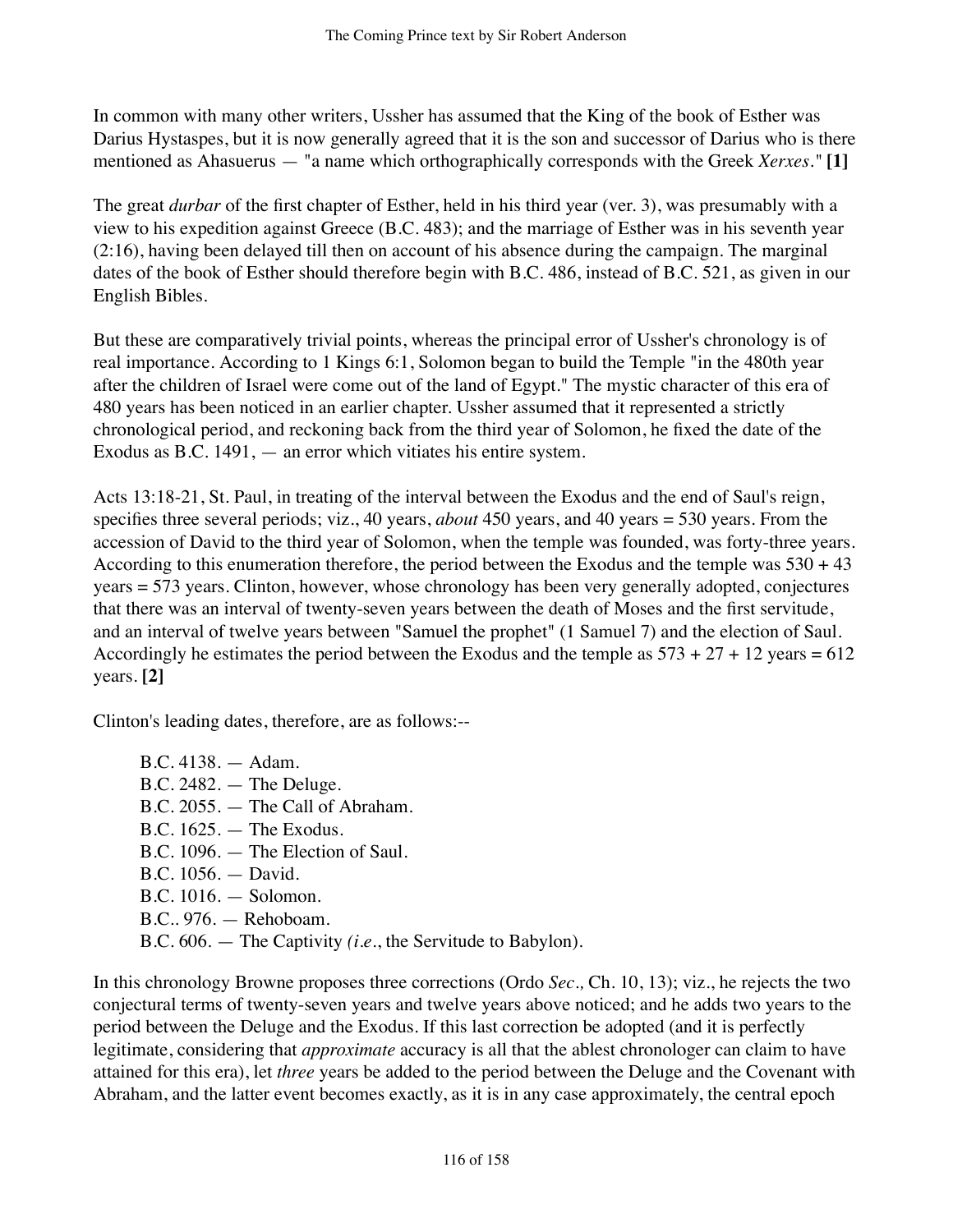between the Creation and the Crucifixion. The date of the Deluge will thus be put back to B.C. 2485, and therefore the Creation will be B.C. 4141.

The following most striking features appear in the chronology as thus settled:--

From Adam to the Covenant with Abraham (B.C. 4141 to B.C. 2055) is 2086 years.

From Abraham to the Crucifixion of Christ (B.C. 2055 to A.D. 32) is 2086 years.

From Adam to the Deluge (B.C. 4141 to B.C. 2485) is 1656 years.

From the Deluge to the Covenant (B.C. 2485 to B.C. 2055) is 430 years.

From the Covenant to the Exodus (B.C. 2055 to B.C. 1625) is 430 years.

From the Exodus to the Crucifixion (B.C. 1625 to A.D. 32) is 1656 years. **[3]**

The Covenant here mentioned is that recorded in Genesis 12 in connection with the call of Abraham. The statements of Scripture relating to this part of the chronology may seem to need explanation in two respects.

Stephen declares in Acts 7:4 that Abraham's removal from Haran (or Charran) took place *after* the death of his father. But Abraham was only seventy-five years of age when he entered Canaan; whereas if we assume from Genesis 11:26 that Abraham was born when Terah was but seventy, he must have been one hundred and thirty at the call, for Terah died at two hundred and five. (Compare Genesis 11:26, 31, 32; 12:4.) The fact however is obvious from these statement that though named first among the sons of Terah, Abraham was not the firstborn, but the youngest: Terah was seventy when his eldest son was born, and he had three sons, Haran, Nahor, and Abraham. To ascertain his age at Abraham's birth we must needs turn to the history, and there we learn it was one hundred and thirty years. **[4]** And this will account for the deference Abraham paid to Lot, who, though his nephew, was nevertheless his equal in years, possibly his senior; and moreover, as the son of Abraham's eldest brother, the nominal head of the family. (Genesis 13:8, 9.)

Again. According to Exodus 12:40 "the sojourning of the children of Israel, who dwelt in Egypt, was 430 years." If this be taken to mean (as the statement in Genesis 15:13, quoted by Stephen in Acts 7:6, might also seem to imply) that the Israelites were four centuries in Egypt, the entire chronology must be changed. But, as St. Paul explains in Galatians 3:17, these 430 years are to be computed from the call of Abraham, and not from the going down of Israel into Egypt. The statement in Genesis 15:13 is explained and qualified by the words which follow in ver. 16. The entire period of Israel's wanderings was to be four centuries, but when the passage speaks definitely of their sojourn in Egypt it says' "In the fourth generation they shall come hither again" — a word which was accurately fulfilled, for Moses was the fourth in descent from Jacob. **[5]**

It was not till 470 years after the covenant with Abraham that his descendants took their place as one of the nations of the earth. They were slaves in Egypt, and in the wilderness they were wanderers; but under Joshua they entered the land of promise and became a nation. And with this last event begins a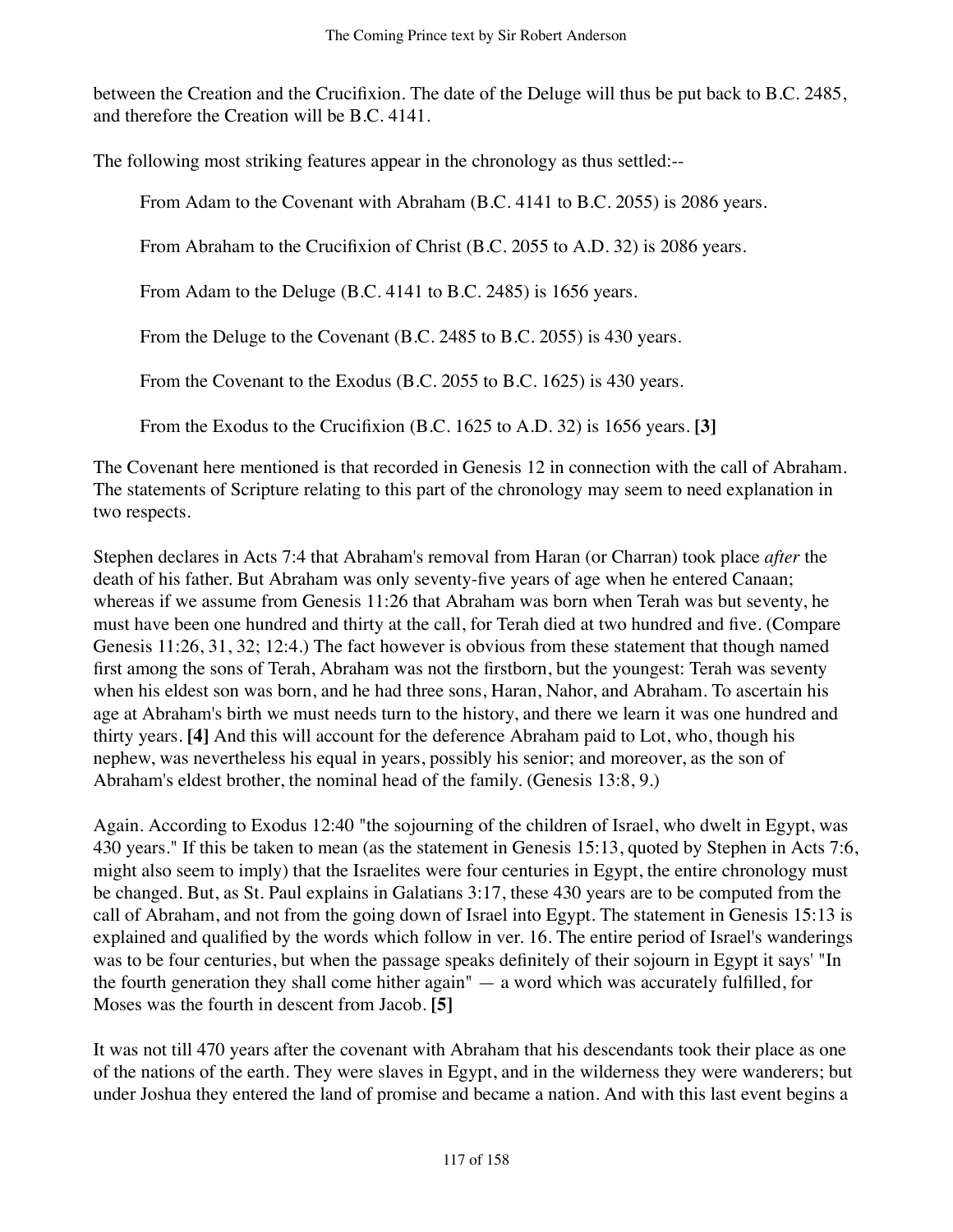series of cycles of "seventy weeks" of years.

From the entrance into Canaan (B.C. 1586-5) to the establishment of the kingdom under Saul (B.C. 1096) was 490 years.

From the kingdom (B.C. 1096) to the servitude to Babylon (B.C. 606) was 490 years.

From the epoch of the servitude (B.C. 606) until the royal edict of the twentieth year of Artaxerxes Longimanus, the national independence of Judah was in abeyance, and with that date began the mystic era of 490 years, which form the "seventy weeks" of the prophecy of Daniel.

Again the period Between the dedication of the first temple in the eleventh year of Solomon (B.C. 1066-5) and the dedication of the second temple in the sixth year of Darius Hystaspes of Persia (B.C. 515), was 490 years. **[6]**

Are we to conclude that these results are purely accidental? No thoughtful person will hesitate to accept the more reasonable alternative that the chronology of the world is part of a Divine plan or "economy of times and seasons."

The chronological inquiry suggested by the data afforded by the books of 2 Kings, 2 Chronicles, Jeremiah, Ezekiel, and Daniel, is of principal importance, not only as establishing the absolute accuracy of Scripture, but also because it throws light upon the main question of the several eras of the captivity, which again are closely allied with the era of the seventy weeks.

The student of the book of Daniel finds every step beset with difficulties, raised either by avowed enemies, or *quasi* expositors of Holy Writ. Even the opening statement of the book has been assailed on all sides. That Daniel was made captive in the third year of Jehoiakim "is simply an invention of late Christian days," declares the author of *Messiah the Prince* (p. 42), in keeping with the style in which this writer disposes of history sacred and profane, in order to support his own theories.

In Dean Milman's History of the Jews, the page which treats of this epoch is full of inaccuracies. First he confounds the seventy years of the desolations, predicted in Jeremiah 25., with the seventy years of the servitude, which had already begun. Then as the prophecy of Jeremiah 25: was given in the fourth year of Jehoiakim, he fixes the first capture of Jerusalem in that year, whereas Scripture expressly states it took place in Jehoiakim's third year (Daniel 1:1). He proceeds to specify B.C. 601 as the year of Nebuchadnezzar's invasion; and here the confusion is hopeless, as he mentions two periods of three years each between that date and the king's death, which nevertheless he rightly assigns to the year B.C. 598.

Again, Dr. F. W. Newman's article on the *Captivities,* in Kitto's *Cyclopaedia,* well deserves notice as a specimen of the kind of criticism to be found in standard books ostensibly designed to aid the study of Scripture.

"The statement with which the book of Daniel opens is" (he maintains) "in direct collision with the books of Kings and Chronicles, which assign to Jehoiakim an eleven years' reign, as also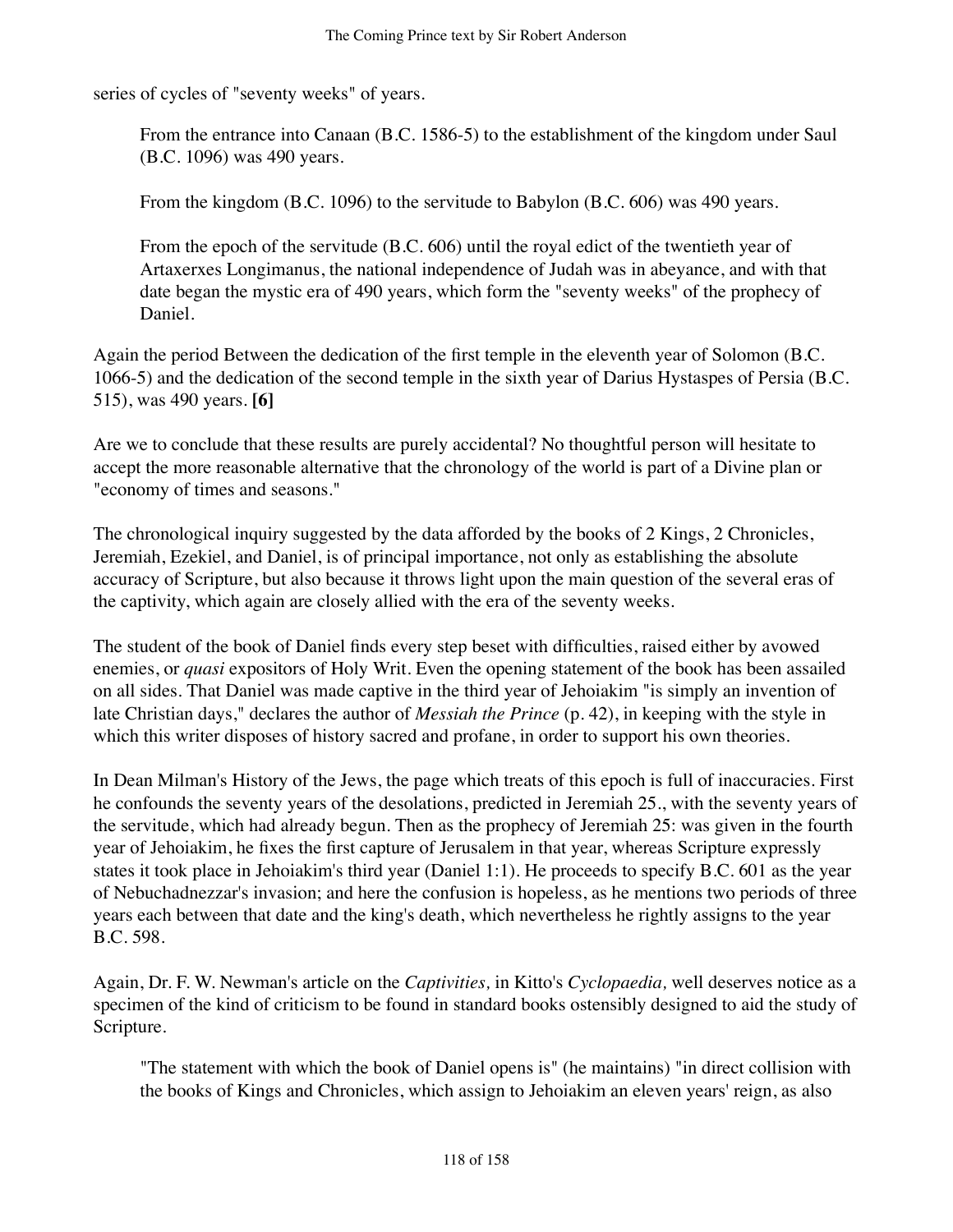with Jeremiah 25:1. It partially rests on 2 Chronicles 36:6, which is itself not in perfect accordance with 2 Kings 24. In the earlier history the war broke out during the reign of Jehoiakim, who died before its close; and when his son and successor Jehoiachin had reigned three months, the city and its king were captured. But in the Chronicles the same event is made to happen twice over at an interval of three months and ten days (2 Chronicles 36:6 and 9); and even so we do not obtain accordance with the received interpretation of Daniel 1:1-3."

This writer's conclusions are adopted by Dean Stanley in his *Jewish Church* (vol. 2., p. 459), wherein he enumerates among the captives taken with Jehoiachin in the eighth year of Nebuchadnezzar, the prophet Daniel, who had gained a position at the court of Babylon six years before Jehoiachin came to the throne! (Compare 2 Kings 24:12 with Daniel 2:1.)

A reference to the *Five Great Monarchies* (vol. 3., pp. 488-494), and the *Fasti Hellenic*i, will show how thoroughly consistent the sacred history of this period appears to the mind of a historian or a chronologer; and moreover how completely it harmonizes with the extant fragments of the history of Berosus.

Jehoiakim did in fact reign eleven years. In his third year he became the vassal of the King of Babylon. For three years he paid tribute, and in his sixth year he revolted. There is not a shadow of reason for believing that the first verse of Daniel is spurious; and apart from all claim to Divine sanction for the book, the idea that such a writer  $-$  a man of princely rank and of the highest culture, (Daniel 1:3, 4.) and raised to the foremost place among the wise and noble of Babylonia — was ignorant of the date and circumstances of his own exile, is simply preposterous. But according to Dr. Newman, he needed to refer to the book of Chronicles for the information, and was deceived thereby! A comparison of the statements in Kings, Chronicles, and Daniel clearly establishes that the narratives are independent, each giving details omitted in the other books. The second verse of Daniel appears inconsistent with the rest only to a mind capable of supposing that the living king of Judah was placed as an ornament in the temple of Belus along with the holy vessels; for so Dr. Newman has read it. And the apparent inconsistency in 2 Chronicles 36:6 disappears when read with the context, for the eighth verse shows the writer's knowledge that Jehoiakim completed his reign in Jerusalem. Moreover the correctness of the entire history is signally established by fixing the chronology of the events, a crucial test of accuracy.

Jerusalem was first taken by the Chaldeans in the third year of Jehoiakim (Daniel 1:1). His fourth year was current with the first of Nebuchadnezzar (Jeremiah 25:1). This accords with the deft, the statement of Berosus that Nebuchadnezzar's first expedition took place before his actual accession (Jos., *Apion,* 1. 19). According to the canon of Ptolemy, the accuracy of which has been fully established, the reign of Nebuchadnezzar dates from B.C. 604, *i.e*., his accession was in the year beginning the first Thoth (which fell in January) B.C. 604, and the history leaves no doubt it was early in that year. But the captivity, according to the era of Ezekiel, began in Nebuchadnezzar's eighth year (comp. Ezekiel 1:2 and 2 Kings 24:12); and in the thirty-seventh year of the captivity, Nebuchadnezzar's successor was on the throne (2 Kings 25:27). This would give Nebuchadnezzar a reign of at least: forty-four years, whereas according to the Canon (and Berosus confirms it) he reigned only forty-three years, and was succeeded by Evil-Merodach (the Iluoradam of the Canon), in B.C. 561.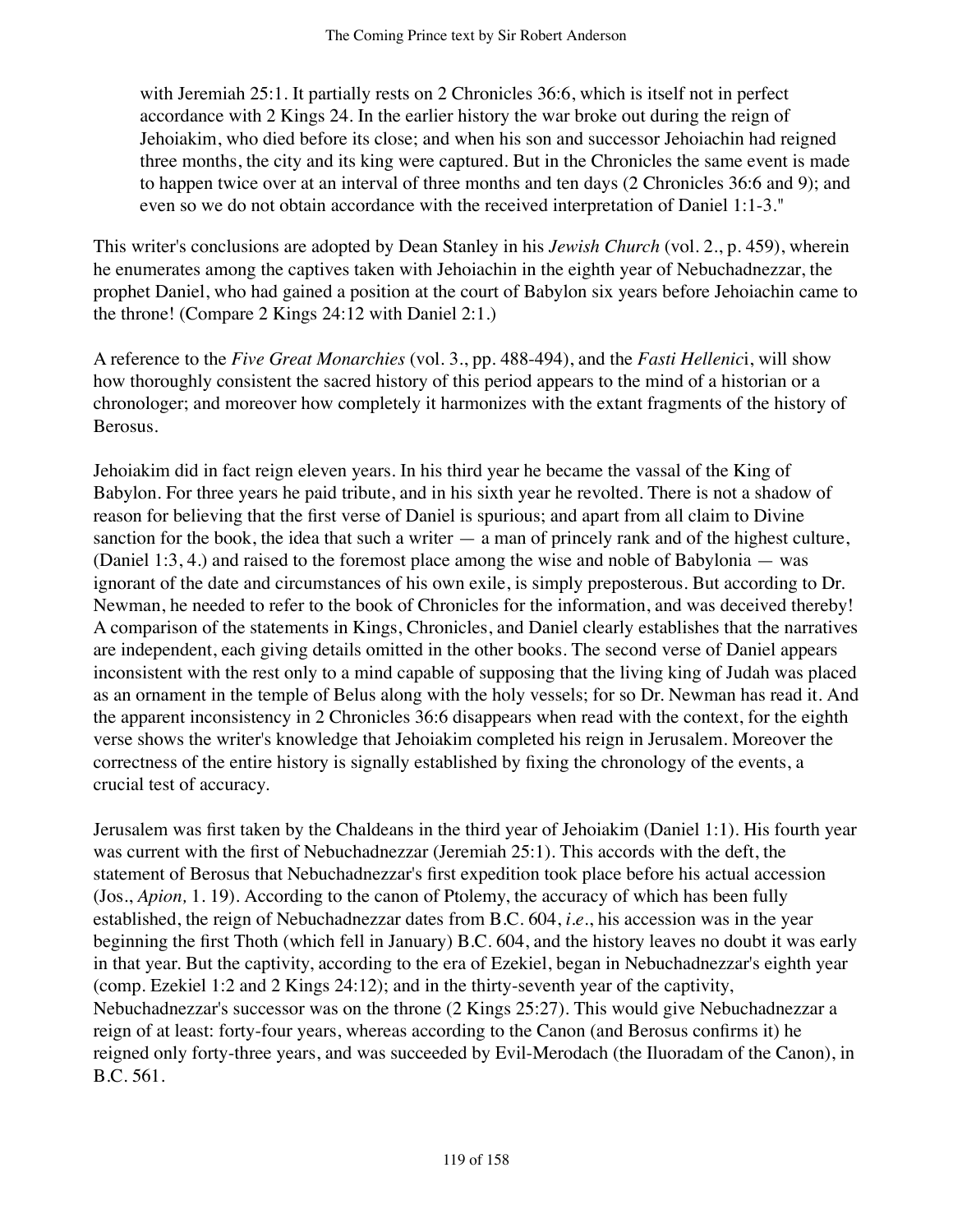It follows therefore that Scripture antedates the years of Nebuchadnezzar, computing his reign from B.C. 605. **[7]** This would be sufficiently accounted for by the fact that, from the conquest of Jerusalem in the third year of Jehoiakim, the Jews acknowledged Nebuchadnezzar as their suzerain. It has been overlooked, however, that it is in accordance with the ordinary principle on which they reckoned regnal years, computing them from Nisan to Nisan. In B.C. 604 the 1st Nisan fell on or about the 1st April, **[8]** and according to Jewish reckoning, the King's second year would begin on that day, no matter how recently he had ascended the throne. Therefore "the fourth year of Jehoiakim that was the first year of Nebuchadnezzar" (Jeremiah 25:1), was the year beginning Nisan B.C. 605; and the third of Jehoiakim, in which Jerusalem was taken and the servitude began, was the year beginning Nisan B.C. 606.

This result is most remarkably confirmed by Clinton, who fixes the summer of B.C. 606 as the date of Nebuchadnezzar's first expedition. **[9]**

It is further confirmed by, and affords the explanation of a statement of Daniel, which has been triumphantly appealed to in depreciation of the value of his book. If, it is urged, the King of Babylon kept Daniel three years in training before admitting him to his presence, how could the prophet have interpreted the King's dream in his second year? (Daniel 1:5, 18; 2:1). Daniel, a citizen of Babylon, and a courtier withal, naturally and of course computed his sovereign's reign according to the common era in use around him (as Nehemiah afterwards did in like circumstances.) But as the prophet was exiled in B.C. 606, his three years' probation terminated at the close of B.C. 603, whereas the second year of Nebuchadnezzar, computed from his actual accession, extended to some date in the early months of B.C. 602.

Again. The epoch of Jehoiachin's captivity was in the eighth year of Nebuchadnezzar (2 Kings 24:12), *i.e*., his eighth year as reckoned from Nisan.

But the ninth year of the captivity was still current on the tenth Tebeth in the ninth year of Zedekiah and seventeenth of Nebuchadnezzar (comp. Ezekiel 24:1, 2, with 2 Kings 25:1-8).

And the nineteenth year of Nebuchadnezzar and eleventh of Zedekiah, in which Jerusalem was destroyed, was in part concurrent with the twelfth year of the captivity (comp. 2 Kings 25:2-8 with Ezekiel 33:21).

It follows therefore that Jehoiachin *(Jeconiah)* must have been taken at *the close* of the Jewish year ("when the year was expired," 2 Chronicles 36:10), that is the year preceding 1st Nisan, B.C. 597; and Zedekiah was made king (after a brief interregnum) early in the year beginning on that day. **[10]** And it also follows that whether computed according to the era of Nebuchadnezzar, of Zedekiah, or of the captivity, B.C. 587 was the year in which "the city was smitten." **[11]**

The first link in this chain of dates is the third year of Jehoiakim, and every new link confirms the proof of the correctness and importance of that date. It has been justly termed the point of contact between sacred and profane history; and its importance in the sacred chronology is immense on account of its being the epoch of the servitude of Judah to the King of Babylon.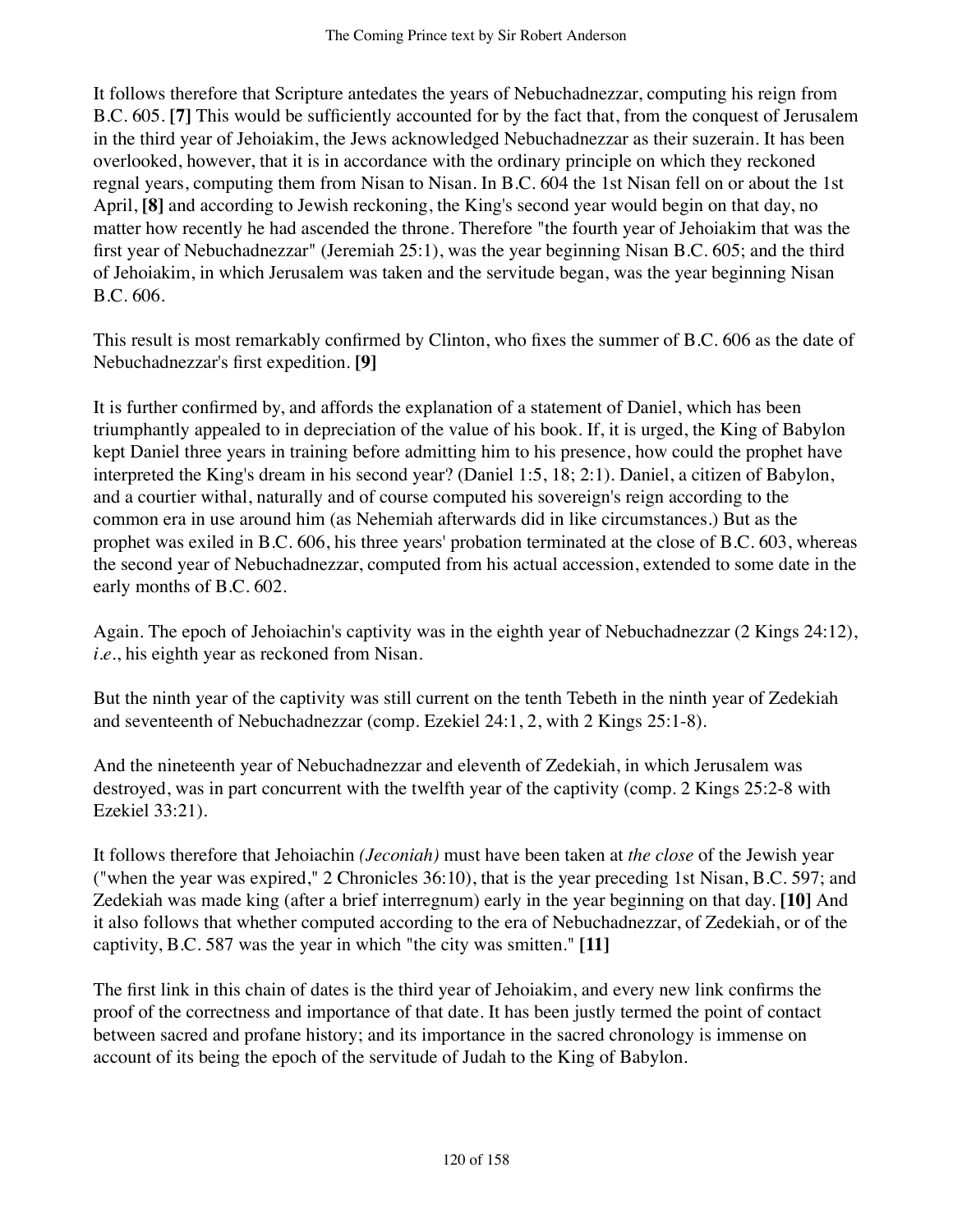The servitude must not be confounded with the captivity, as it generally is. It was rebellion against the Divine decree which entrusted the imperial scepter to Nebuchadnezzar, that brought on the Jews the further judgment of a national deportation, and the still more terrible chastisement of the "desolations." The language of Jeremiah is most definite in this respect. "I have given all these lands into the hand of Nebuchadnezzar, the king of Babylon, my servant." "The nation which will not serve the same Nebuchadnezzar, the king of Babylon, that nation will I punish, saith the Lord, with the sword, and with the famine, and with the pestilence, until I have consumed them by his hand." But the nations that bring their neck under the yoke of the king of Babylon, and serve him, *those will I let remain still in their own land,* saith the Lord, and they shall till it and dwell therein" (Jeremiah 27:6, 8 11; and comp. chap.38:17-21).

The appointed era of this servitude was seventy years, and the twenty-ninth chapter of Jeremiah was a message of hope to the captivity, that at the expiration of that period they should return to Jerusalem (ver. 10). The twenty-fifth chapter, oil the oilier hand, was a prediction for the rebellious Jews who remained in Jerusalem after the servitude had commenced, warning them that their stubborn disobedience would bring on them utter destruction, and that for seventy years the whole land should be "a desolation."

To recapitulate. The thirty-seventh year of the captivity was current on the accession of Evil-Merodach (2 Kings 25:27), and the epoch of that king's reign was B.C. 561. Therefore the captivity dated from the year beginning Nisan 598 and ending Adar 597. But this was the eighth year of Nebuchadnezzar according to Scripture reckoning. Therefore his first year was Nisan 605 to Nisan 604. The first capture of Jerusalem and the beginning of the servitude was during the preceding year, 606-605. The final destruction of the city was in Nebuchadnezzar's nineteenth year, *i.e*., 587, and the siege began 10th Tebeth (or about 25th December), 589, which was the epoch of the desolations. The burning of Jerusalem cannot have been B.C. 588, as given by Ussher, Prideaux, etc., for in that case **[12]** the captivity would have begun B.C. 599, and the thirty-seventh year would have ended before the accession of Evil-Merodach. Nor can it have been B.C. 586, as given by Jackson, Hales, etc., for then the thirty-seventh year would not have begun during Evil-Merodach's first year. **[13]**

This scheme is practically the same as Clinton's, **[14]** and the sanction of his name may be claimed for it, for it differs from his only in that he dates Jehoiakim's reign from *August* B.C. 609, and Zedekiah's from *June* B.C. 598, his attention not having been called to the Jewish practice of computing reigns from *Nisan;* whereas I have fixed Nisan B.C. 608 as the epoch of Jehoiakim's reign, and Nisan B.C. 597 for Zedekiah's. Not of course that Nisan was in fact the month-date of the accession, but that, according to the rule of the *Mishna* and the practice of the nation, the reign was so *reckoned.* Jehoiakim's date could not be Nisan B.C. 609, because his fourth year was also the first of Nebuchadnezzar, and the thirty-seventh year, reckoned from the eighth of Nebuchadnezzar, was the first of Evil-Merodach, *i.e*., B.C. 561, which date fixes the whole chronology as Clinton himself conclusively argues. **[15]** It follows from this also that: Zedekiah's date must be B.C. 597, and not 598.

The chronology adopted by Dr. Pusey **[16]** is essentially the same as Clinton's. The scheme here proposed differs from it only to the extent and on the grounds above indicated. His suggestion: that the fast proclaimed in the fifth year of Jehoiakim (Jeremiah 36:9.) referred to the capture of Jerusalem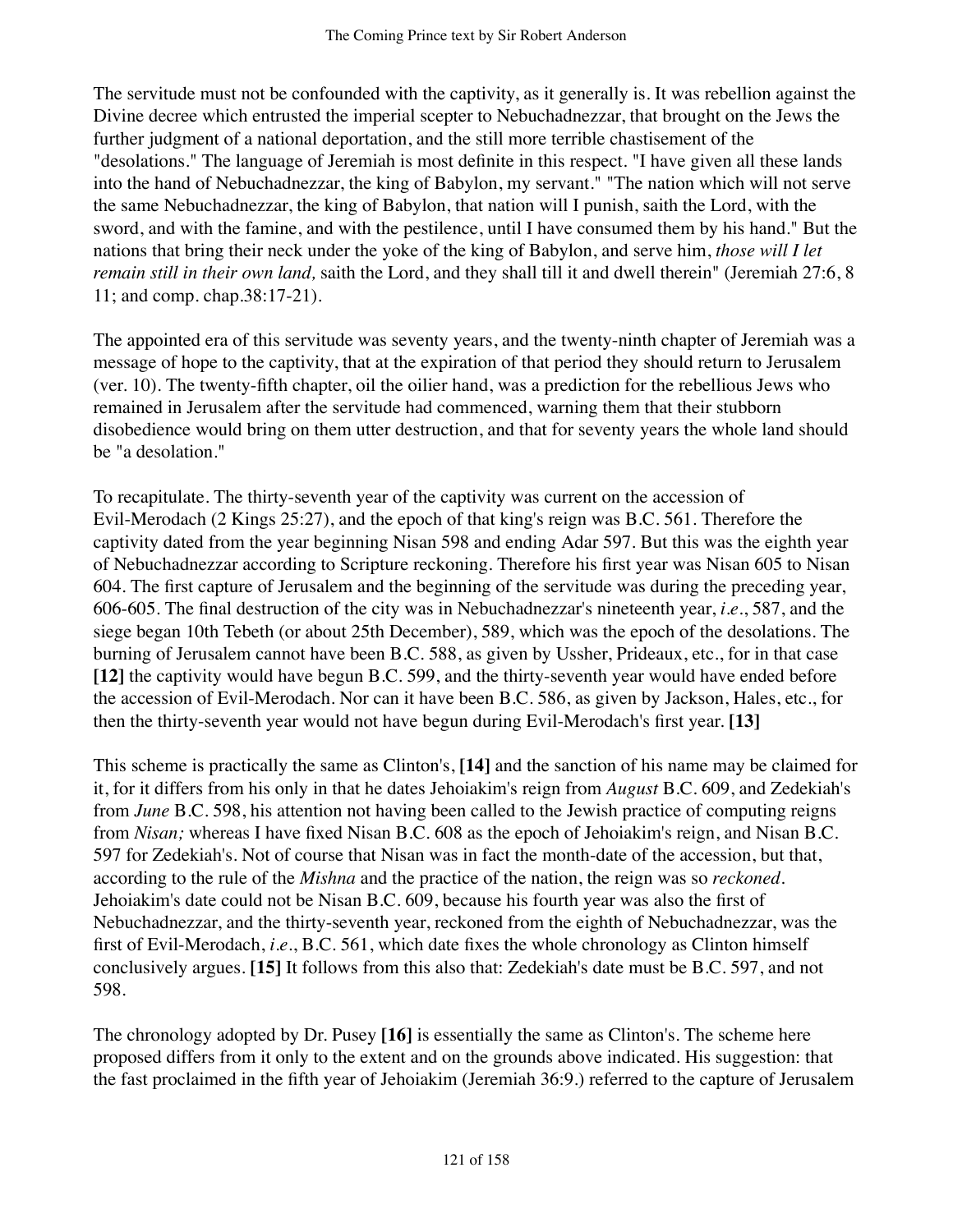in his third year, is not improbable, and points to Chisleu (Nov.) B.C. 606 as the date of that event. For the reasons above stated, it could not have been B.C. 607, as Dr. Pusey supposes, and the same argument proves that Canon Rawlinson's date for Nebuchadnezzar's expedition (B.C. 605) is a year too late. **[17]**

The correctness of this scheme will, I presume, be admitted, as regards the cardinal point of difference between it and Clinton's chronology, namely, that the reigns of the Jewish kings are reckoned from Nisan. It remains to notice the points of difference between the results here offered and Browne's hypotheses *(Orda Saec.,* Ch. 162-169). He arbitrarily assumes that Jehoiachin's captivity and Zedekiah's reign began *on the same day.* This leads him to assume further (1) that they were *reckoned* from the same day, viz., the 1st Nisan, and (2) that Nebuchadnezzar's royal years dated from some date between 1st Nisan and 10 Ab 606 *(Ch.* 166). Both these positions are untenable. (1) The Jews certainly reckoned the reigns of their kings from 1st Nisan, but there is no proof that they so reckoned the years of ordinary periods or eras such as the captivity. (2) The presumption is strong, confirmed by all the synchronisms of the chronology, that they computed Nebuchadnezzar's royal era either according to the Chaldean reckoning, as in Daniel, or according to their own system, as in the other books.

## TABLE #1-- **CHRONOLOGICAL TABLE**

The following table will show at a glance the several eras of the servitude to Babylon, king Jehoiachin's captivity, and the desolations of Jerusalem.

In using the table it is essential to bear in mind two points already stated.

1. The year given in the first column is the Jewish year beginning the 1st Nisan (March — April). For example, B.C. 604 is the year beginning the 1st April, 604; and B.C. 589 is the year beginning the 15th March, 589 According to the *Mishna,* **[18]** "On the 1st of Nisan is a new year for the computation of the reign of kings, and for festivals." To which the editors of the English translation add this note:" The reign of Jewish kings, whatever the period of accession might be, was always reckoned from the preceding Nisan; so that if, for instance, a Jewish king began to reign in Adar, the following month (Nisan) would be considered as the commencement of the second year of his reign. This rule was observed in all legal contracts, in which the reign of kings was always mentioned."

2. The years of the different eras are only *in part* concurrent. For example the first year of the desolations dates from the tenth day of Tebeth (25th December), B.C. 589, and the tenth year of the captivity begins even later, while the ninth year of Zedekiah and seventeenth of Nebuchadnezzar dates from the 1St Nisan (15th March) B.C. 589.

If these points be kept in view the chronology of the table will be found to harmonize *every chronological statement* relating to the period embraced in it, contained in the Books of Kings, Chronicles, Jeremiah, Ezekiel, and Daniel.

# **CHRONOLOGICAL TABLE**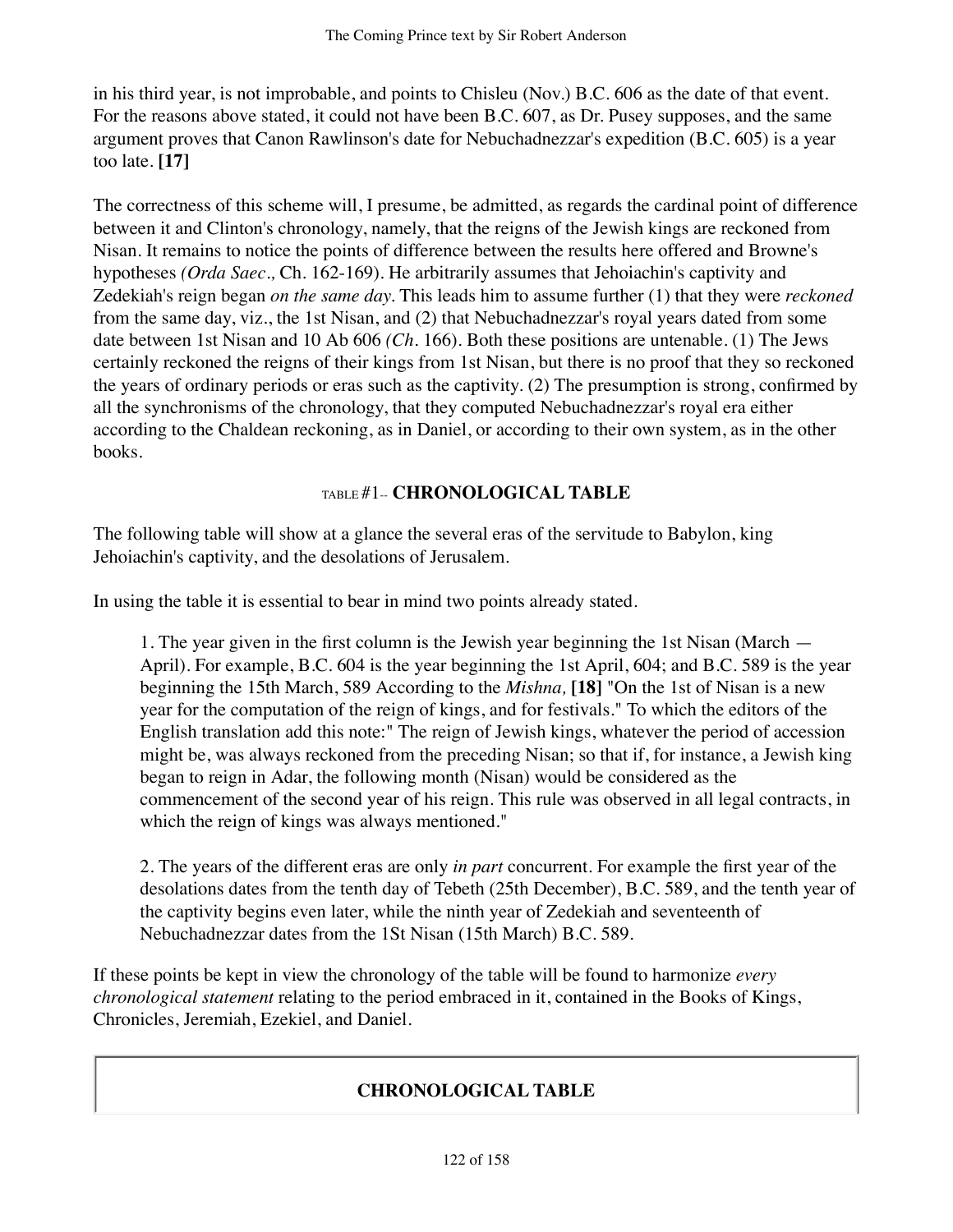| <b>Jewish</b><br>Year* | <b>Kings of</b><br><b>Babylon</b> | <b>Kings of</b><br>Judah              | Era of the<br><b>Servitude</b> | Era of the<br>Captivity  | Era of the<br><b>Desolations</b> | <b>Events and Remarks</b>                                                                                                                                                                                                                                                  |  |
|------------------------|-----------------------------------|---------------------------------------|--------------------------------|--------------------------|----------------------------------|----------------------------------------------------------------------------------------------------------------------------------------------------------------------------------------------------------------------------------------------------------------------------|--|
| B.C.<br>606            | 20th year of<br>Nabopolassar      | 3rd year of<br>Jehoiakim<br>(Eliakim) | $\mathbf{1}$                   |                          |                                  | The 3rd year of Jehoiakim, from<br>1st Nisan, 606, to 1st Nisan, 605.<br>Jerusalemtaken by<br>Nebuchadnezzar (Dan. i. 1, 2),<br>see p. 231, ante. With this event<br>the servitude to Babylon began,<br>490 years (or 70 weeks of years)<br>after the establishment of the |  |
| 605                    | Nebuchad<br>nezzar                | 4                                     | 2                              |                          |                                  | Kingdom under Saul. "The 4th<br>year of Jehoiakim, that was the<br>1st year of Nebuchadnezzar,"<br>i.e., the year beginning 1st<br>Nisan, 605 (Jer. xxv. 1).                                                                                                               |  |
| 604                    | $\overline{2}$                    | 5                                     | 3                              | ÷,                       |                                  | Vision of the great image (Dan.<br>ii).                                                                                                                                                                                                                                    |  |
| 603                    | $\overline{3}$                    | 6                                     | $\overline{4}$                 | $\equiv$                 | $\frac{1}{2}$                    | $\overline{\phantom{a}}$                                                                                                                                                                                                                                                   |  |
| 602                    | $\overline{4}$                    | $\overline{7}$                        | 5                              | $\overline{\phantom{a}}$ | $\overline{a}$                   |                                                                                                                                                                                                                                                                            |  |
| 601                    | 5                                 | 8                                     | 6                              | $\overline{\phantom{a}}$ | $\frac{1}{2}$                    |                                                                                                                                                                                                                                                                            |  |
| 600                    | 6                                 | 9                                     | $\overline{7}$                 | $\overline{\phantom{a}}$ | $\overline{a}$                   | $\equiv$                                                                                                                                                                                                                                                                   |  |
| 599                    | $\overline{7}$                    | 10                                    | $\overline{8}$                 | $\frac{1}{2}$            |                                  |                                                                                                                                                                                                                                                                            |  |
| 598                    | $\,8\,$                           | 11<br>3 months of<br>Jehoiachin       | 9                              | $\mathbf{1}$             |                                  | This year included the 3 months'<br>reign of Jehoiachin (Jeconiah),<br>whose captivity began in the 8th<br>year of Nebuchadnezzar (2<br>Kings xxiv. 12, see pp. 234, 236,<br>ante).                                                                                        |  |
| 597                    | 9                                 | Zedekiah                              | 10                             | $\overline{c}$           |                                  | Reigned 11 years (2 Kings xxiv.<br>18).                                                                                                                                                                                                                                    |  |
| 596                    | $\overline{10}$                   | $\overline{2}$                        | 11                             | 3                        | $\frac{1}{2}$                    |                                                                                                                                                                                                                                                                            |  |
| 595                    | 11                                | $\overline{3}$                        | 12                             | $\overline{4}$           | $\overline{a}$                   |                                                                                                                                                                                                                                                                            |  |
| 594                    | 12                                | 4                                     | 13                             | 5                        | $\overline{\phantom{0}}$         | Ezekiel began to prophesy in the<br>30th year from Josiah's Passover<br>$(2$ Kings xxiii. 23), and the 5th<br>year of the captivity (Ezek. i.<br>1,2.                                                                                                                      |  |
| 593                    | 13                                | 5                                     | 14                             | 6                        | $\bar{a}$                        | $\equiv$                                                                                                                                                                                                                                                                   |  |
| 592                    | $\overline{14}$                   | $\overline{6}$                        | 15                             | 7                        | $\qquad \qquad -$                | $\overline{\phantom{a}}$                                                                                                                                                                                                                                                   |  |
| 591                    | 15                                | $\overline{7}$                        | 16                             | 8                        | $\bar{\phantom{a}}$              |                                                                                                                                                                                                                                                                            |  |
| 590                    | $\overline{16}$                   | $\overline{8}$                        | $\overline{17}$                | $\overline{9}$           |                                  |                                                                                                                                                                                                                                                                            |  |
| 589                    | 17                                | $\overline{9}$                        | 18                             | 10                       | $\mathbf{1}$                     | Jerusalem invested for the third<br>time by Nebuchadnezzar, on the<br>10th day of Tebeth-- "the fast of<br>Tebeth,"-- the epoch of the<br>"Desolations" (see pp. 69, 70,<br>ante).                                                                                         |  |

*From the servitude to Babylon to the dedication of the second temple.*

 $\overline{\phantom{a}}$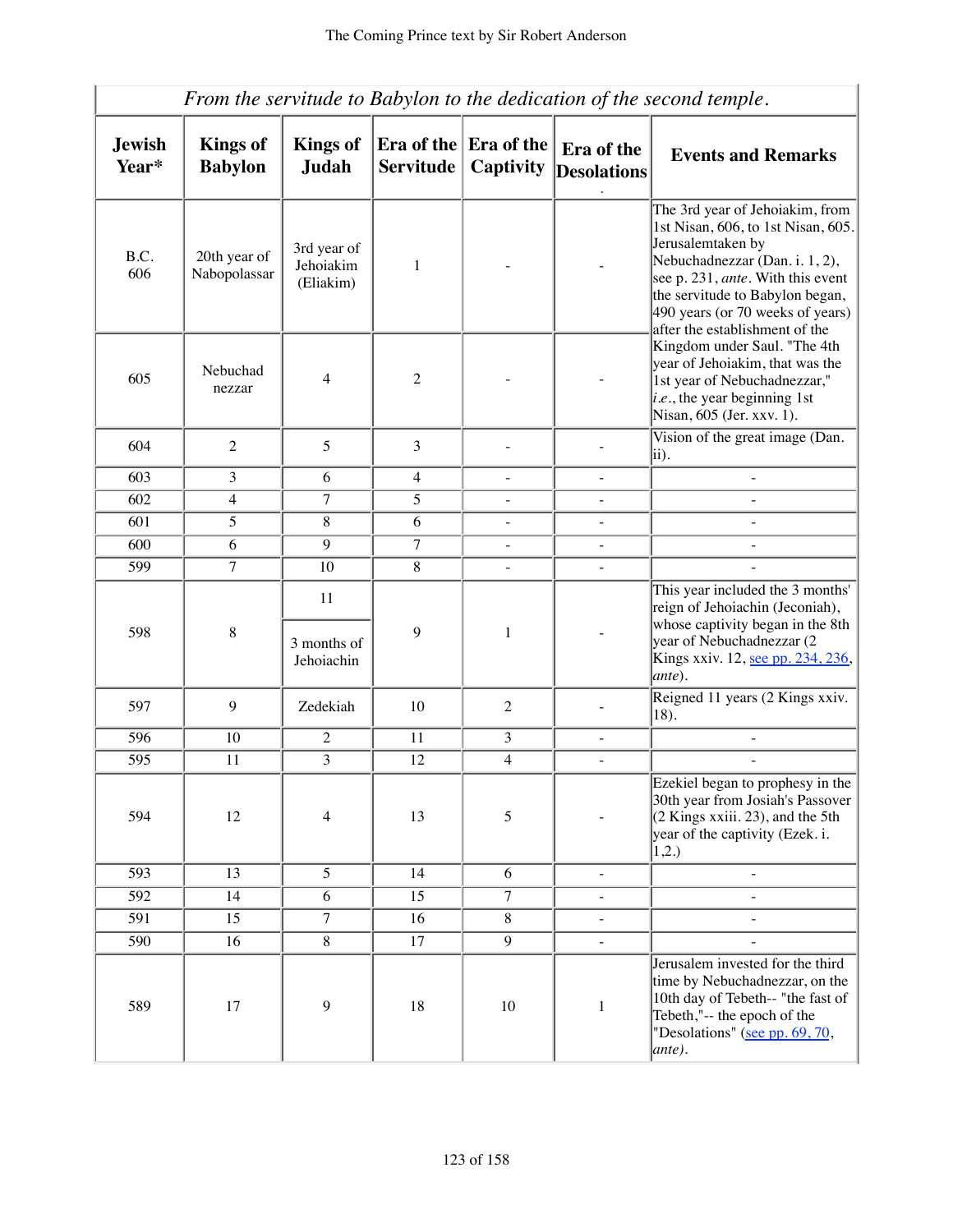| 588              | 18              | 10                       | 19              | 11              | $\sqrt{2}$               | "The 10th year of Zedekiah,<br>which was the 18th year of<br>Nebuchadnezzar" (Jer. xxxii. 1).                                                                                                                                                                                                                                                                          |
|------------------|-----------------|--------------------------|-----------------|-----------------|--------------------------|------------------------------------------------------------------------------------------------------------------------------------------------------------------------------------------------------------------------------------------------------------------------------------------------------------------------------------------------------------------------|
| 587              | 19              | 11                       | 20              | 12              | 3                        | Jerusalem taken on the 9th day<br>of the 4th month, and burnt on<br>the 7th day of the 5th month in<br>the 11th year of Zedekiah, and<br>the 19th year of Nebuchadnezzar<br>(2 Kings xxv. 2,3,8,9, see p. 234,<br>ante), called "The 12th year of<br>our Captivity" in Ezek. xxxiii.<br>21, the news having reached the<br>exiles on the 5th day of the 10th<br>month. |
| 586              | 20              | $\overline{\phantom{a}}$ | 21              | 13              | $\overline{4}$           | $\overline{\phantom{a}}$                                                                                                                                                                                                                                                                                                                                               |
| 585              | 21              | $\overline{\phantom{a}}$ | 22              | 14              | $\overline{5}$           | $\overline{a}$                                                                                                                                                                                                                                                                                                                                                         |
| 584              | 22              | $\overline{\phantom{a}}$ | 23              | 15              | 6                        | $\overline{a}$                                                                                                                                                                                                                                                                                                                                                         |
| 583              | $\overline{23}$ | $\overline{\phantom{a}}$ | 24              | 16              | $\overline{7}$           | $\overline{\phantom{a}}$                                                                                                                                                                                                                                                                                                                                               |
| 582              | 24              | $\overline{\phantom{a}}$ | 25              | 17              | $\overline{8}$           | $\overline{\phantom{0}}$                                                                                                                                                                                                                                                                                                                                               |
| $\overline{581}$ | $\overline{25}$ | $\overline{\phantom{a}}$ | 26              | 18              | $\overline{9}$           | $\equiv$                                                                                                                                                                                                                                                                                                                                                               |
| 580              | 26              | $\equiv$                 | 27              | 19              | 10                       | $\overline{\phantom{0}}$                                                                                                                                                                                                                                                                                                                                               |
| 579              | $\overline{27}$ | 28                       | $\overline{20}$ | 11              | $\frac{1}{2}$            | $\overline{a}$                                                                                                                                                                                                                                                                                                                                                         |
| 578              | 28              | 29                       | 21              | 12              | $\overline{a}$           | $\overline{a}$                                                                                                                                                                                                                                                                                                                                                         |
| 577              | $\overline{29}$ | $\overline{30}$          | $\overline{22}$ | $\overline{13}$ | $\overline{a}$           | $\overline{\phantom{a}}$                                                                                                                                                                                                                                                                                                                                               |
| 576              | 30              | 31                       | 23              | 14              | $\frac{1}{2}$            | $\qquad \qquad -$                                                                                                                                                                                                                                                                                                                                                      |
| 575              | $\overline{31}$ | $\overline{32}$          | $\overline{24}$ | $\overline{15}$ | $\overline{\phantom{0}}$ | $\overline{a}$                                                                                                                                                                                                                                                                                                                                                         |
| 574              | 32              | 33                       | 25              | 16              |                          | The 25th year of the Captivity<br>was the 14th (inclusive, as the<br>Jews usually reckoned) from the<br>destruction of Jerusalem (Ezek.<br>xl. 1).                                                                                                                                                                                                                     |
| $\overline{573}$ | $\overline{33}$ | 34                       | $\overline{26}$ | $\overline{17}$ | $\overline{a}$           | $\overline{\phantom{0}}$                                                                                                                                                                                                                                                                                                                                               |
| 572              | 34              | 35                       | 27              | 18              | $\frac{1}{2}$            | ÷,                                                                                                                                                                                                                                                                                                                                                                     |
| 571              | $\overline{35}$ | 36                       | $\overline{28}$ | 19              | $\overline{\phantom{a}}$ | $\overline{a}$                                                                                                                                                                                                                                                                                                                                                         |
| 570              | 36              | 37                       | 29              | 20              | L,                       |                                                                                                                                                                                                                                                                                                                                                                        |
| 569              | $\overline{37}$ | $\overline{38}$          | $\overline{30}$ | 21              | $\overline{\phantom{0}}$ | $\overline{\phantom{a}}$                                                                                                                                                                                                                                                                                                                                               |
| 568              | $\overline{38}$ | $\overline{39}$          | 31              | $22\,$          |                          |                                                                                                                                                                                                                                                                                                                                                                        |
| 567              | $\overline{39}$ | 40                       | $\overline{32}$ | 23              | $\overline{\phantom{0}}$ | $\overline{\phantom{0}}$                                                                                                                                                                                                                                                                                                                                               |
| 566              | 40              | 41                       | 33              | 24              | $\overline{a}$           | $\overline{\phantom{0}}$                                                                                                                                                                                                                                                                                                                                               |
| $\overline{565}$ | 41              | 42                       | 34              | 25              | $\overline{\phantom{a}}$ | $\equiv$                                                                                                                                                                                                                                                                                                                                                               |
| 564              | 42              | 43                       | 35              | 26              | $\overline{\phantom{0}}$ | $\overline{a}$                                                                                                                                                                                                                                                                                                                                                         |
| $\overline{563}$ | $\overline{43}$ | 44                       | $\overline{36}$ | 27              | $\frac{1}{2}$            |                                                                                                                                                                                                                                                                                                                                                                        |
| 562              | 44              | 45                       | 37              | 28              |                          | According to the Canon, the<br>accession of Iluoradam (Evil-<br>Merodach) was in the year<br>beginning 1st Thoth (11th Jan.)<br>B.C. 561, (see p. 232, ante). But<br>the year 562 in this table is the<br>Jewish year, i.e., the year<br>preceding 1st Nisan (or about<br>5th April 561, and the 37th year                                                             |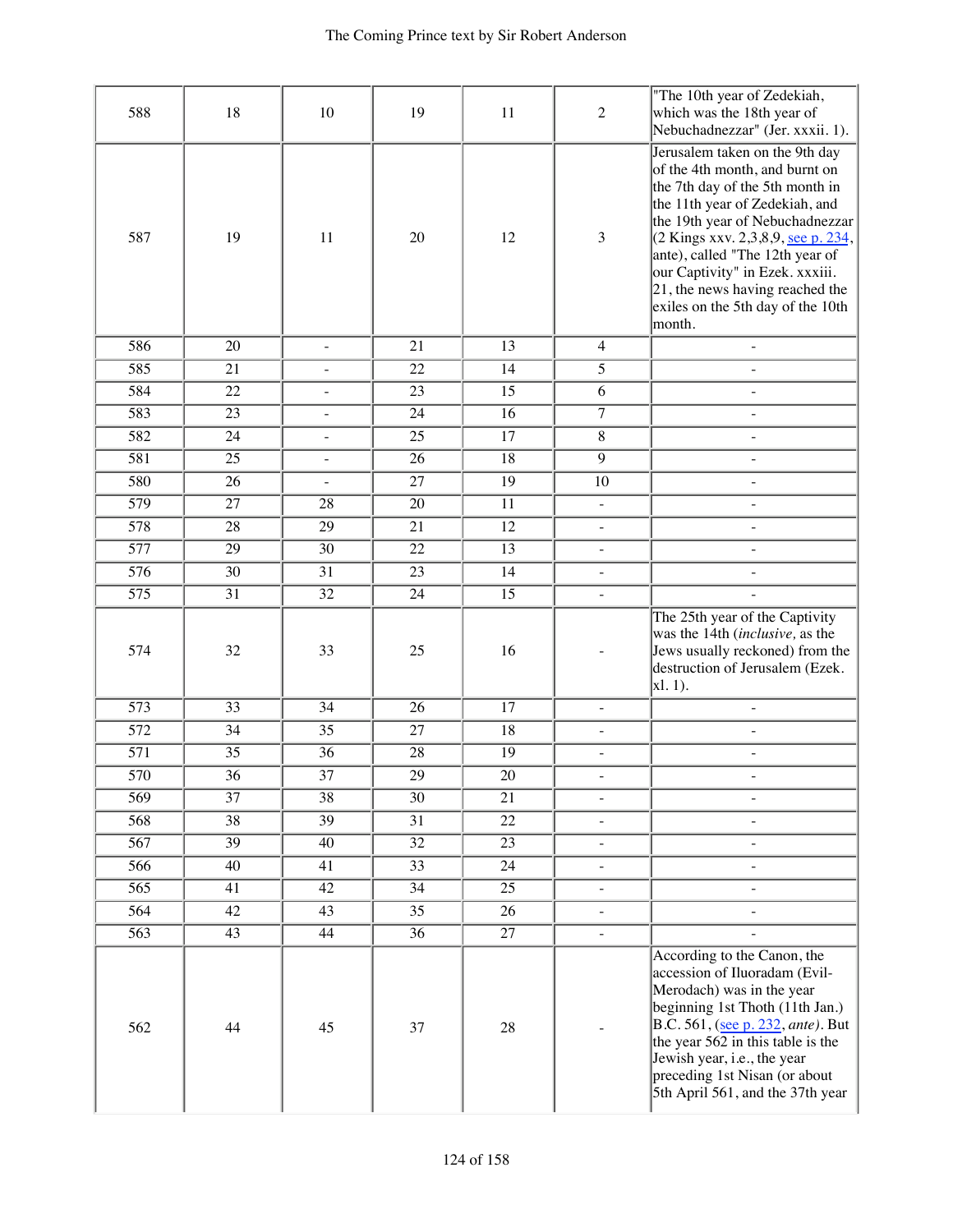#### The Coming Prince text by Sir Robert Anderson

|                  |                                  |                          |                 |                 |                          | of Jehoiachin's captivity was<br>current till towards the close of<br>that year. In this year Jehoiachin<br>was "brought forth out of<br>prison." (Jer. lii. 31).                                                                                                                                             |
|------------------|----------------------------------|--------------------------|-----------------|-----------------|--------------------------|---------------------------------------------------------------------------------------------------------------------------------------------------------------------------------------------------------------------------------------------------------------------------------------------------------------|
| 561              | Evil-Merodach                    | 46                       | $\overline{38}$ | 29              | $\overline{\phantom{a}}$ |                                                                                                                                                                                                                                                                                                               |
| 560              | $\overline{2}$                   | 47                       | $\overline{39}$ | 30              | $\overline{a}$           |                                                                                                                                                                                                                                                                                                               |
| 559              | Neriglissar or<br>Nergalsherezer | 48                       | 40              | 31              |                          |                                                                                                                                                                                                                                                                                                               |
| 558              | $\overline{2}$                   | $\equiv$                 | 49              | 41              | 32                       | $\overline{a}$                                                                                                                                                                                                                                                                                                |
| 557              | $\overline{3}$                   | $\overline{\phantom{0}}$ | $\overline{50}$ | 42              | $\overline{33}$          |                                                                                                                                                                                                                                                                                                               |
| 556              | $\overline{4}$                   | $\equiv$                 | 51              | 43              | 34                       |                                                                                                                                                                                                                                                                                                               |
| 555              | Nabonidus                        |                          | 52              | 44              | 35                       | The Nabonadius of the Canon is<br>called Nabunnahit in the<br>Inscriptions, and Labynetus by<br>Herodotus.                                                                                                                                                                                                    |
| 554              | $\overline{c}$                   | $\overline{\phantom{0}}$ | 53              | 45              | 36                       | $\overline{a}$                                                                                                                                                                                                                                                                                                |
| 553              | $\overline{\mathbf{3}}$          | $\overline{\phantom{0}}$ | $\overline{54}$ | 46              | $\overline{37}$          | $\overline{\phantom{0}}$                                                                                                                                                                                                                                                                                      |
| 552              | $\overline{4}$                   | $\overline{\phantom{0}}$ | 55              | 47              | 38                       | $\overline{a}$                                                                                                                                                                                                                                                                                                |
| $\overline{551}$ | 5                                | $\overline{\phantom{0}}$ | $\overline{56}$ | 48              | $\overline{39}$          | $\overline{a}$                                                                                                                                                                                                                                                                                                |
| 550              | 6                                | $\equiv$                 | 57              | 49              | 40                       | $\overline{a}$                                                                                                                                                                                                                                                                                                |
| 549              | 7                                | $\overline{\phantom{0}}$ | $\overline{58}$ | 50              | $\overline{41}$          | $\overline{\phantom{0}}$                                                                                                                                                                                                                                                                                      |
| 548              | $\,8$                            | $\equiv$                 | 59              | 51              | 42                       | $\overline{\phantom{0}}$                                                                                                                                                                                                                                                                                      |
| 547              | $\overline{9}$                   | $\overline{\phantom{0}}$ | $\overline{60}$ | $\overline{52}$ | $\overline{43}$          | $\overline{\phantom{0}}$                                                                                                                                                                                                                                                                                      |
| 546              | 10                               | $\overline{\phantom{0}}$ | 61              | 53              | 44                       | $\overline{a}$                                                                                                                                                                                                                                                                                                |
| 545              | 11                               | $\overline{\phantom{0}}$ | 62              | 54              | 45                       | $\overline{a}$                                                                                                                                                                                                                                                                                                |
| 544              | 12                               | $\overline{\phantom{0}}$ | 63              | 55              | 46                       | $\overline{\phantom{0}}$                                                                                                                                                                                                                                                                                      |
| 543              | $\overline{13}$                  | $\equiv$                 | 64              | 56              | $\overline{47}$          | $\equiv$                                                                                                                                                                                                                                                                                                      |
| 542              | 14                               | $\equiv$                 | 65              | 57              | 48                       | L.                                                                                                                                                                                                                                                                                                            |
| 541              | 15                               |                          | 66              | 58              | 49                       | In or before this year, Belshazzar<br>(the Belsaruzur of the<br>Inscriptions) became regent in<br>the lifetime of his father,<br>Nabonadius. Daniel's vision of<br>the Four Beasts was in the 1st<br>year, and his vision of the Ram<br>and the Goat was in the 3rd year<br>of Belshazzar (Dan. vii., viii.). |
| 540              | 16                               | $\overline{\phantom{a}}$ | 67              | 59              | 50                       |                                                                                                                                                                                                                                                                                                               |
| 539              | $\overline{17}$                  | $\equiv$                 | $\overline{68}$ | 60              | $\overline{51}$          |                                                                                                                                                                                                                                                                                                               |
| 538              | Darius (the<br>Mede)             |                          | 69              | 61              | 52                       | Babylon taken by Cyrus.<br>Daniel's vision of the 70 weeks<br>was in this year.                                                                                                                                                                                                                               |
| 537              | $\overline{2}$                   | $\qquad \qquad -$        | $\overline{70}$ | $\overline{62}$ | $\overline{53}$          |                                                                                                                                                                                                                                                                                                               |
| 536              | Cyrus                            |                          |                 |                 | 54                       | Decree of Cyrus authorizing the<br>Jews to return to Jerusalem: end<br>of the Servitude. (N.B. The 70th<br>year of the Servitude was current<br>till the 1st Nisan, 536.)                                                                                                                                     |
| $\overline{535}$ | $\overline{2}$                   | $\equiv$                 | $\blacksquare$  | $\Box$          | $\overline{55}$          | $\overline{\phantom{a}}$                                                                                                                                                                                                                                                                                      |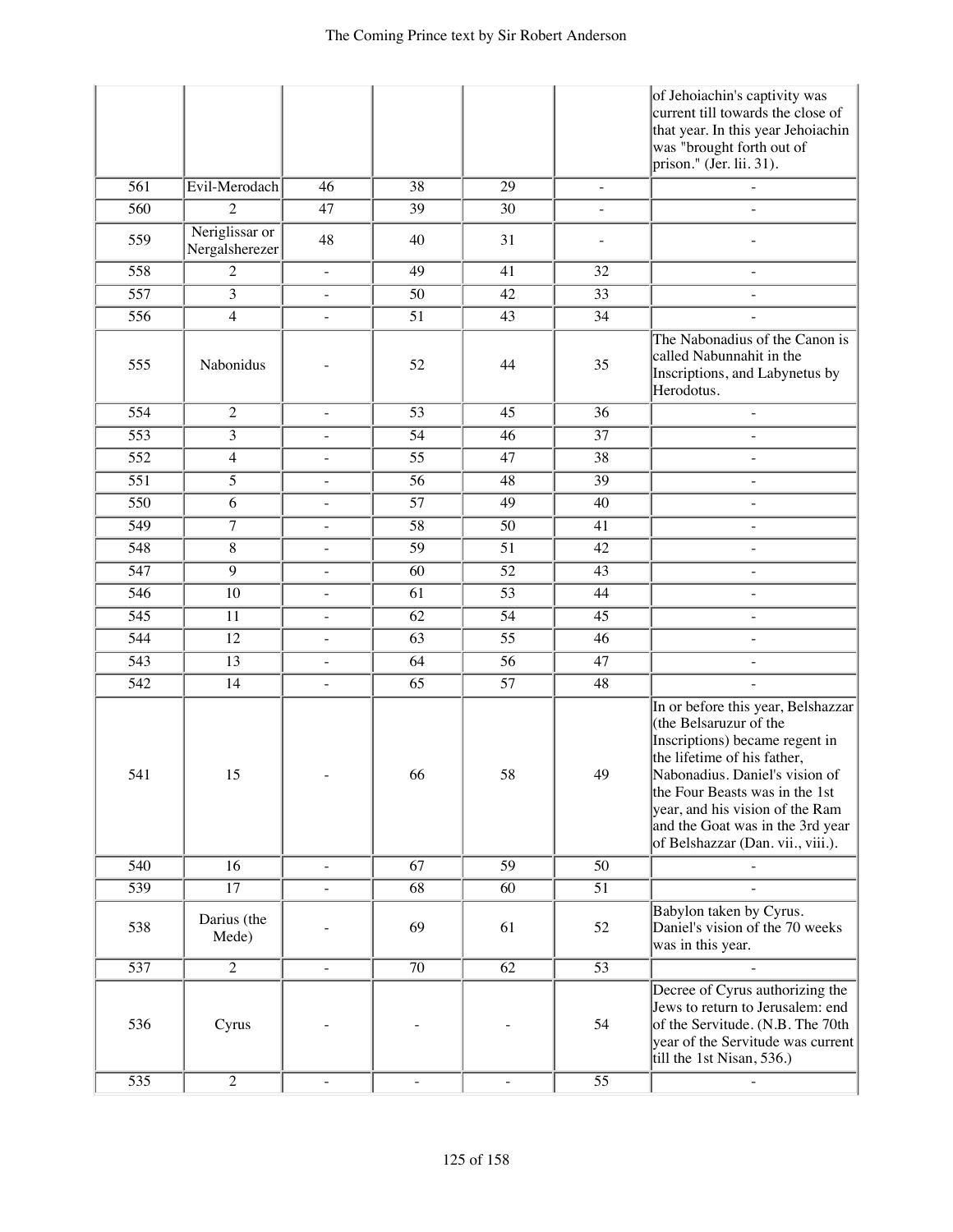| 534              | 3                |                          |                          |                          | 56              | Year of Daniel's last vision (Dan.<br>$x - xii.$ ).                                                                                                                                                                                         |
|------------------|------------------|--------------------------|--------------------------|--------------------------|-----------------|---------------------------------------------------------------------------------------------------------------------------------------------------------------------------------------------------------------------------------------------|
| $\overline{533}$ | $\overline{4}$   | $\equiv$                 | $\equiv$                 | $\overline{\phantom{a}}$ | $\overline{57}$ | $\overline{a}$                                                                                                                                                                                                                              |
| $\overline{532}$ | $\overline{5}$   | $\overline{\phantom{a}}$ | $\overline{a}$           | $\qquad \qquad -$        | $\overline{58}$ | $\overline{\phantom{0}}$                                                                                                                                                                                                                    |
| $\overline{531}$ | $\overline{6}$   | $\frac{1}{2}$            | $\equiv$                 | $\bar{\phantom{a}}$      | $\overline{59}$ | $\frac{1}{2}$                                                                                                                                                                                                                               |
| 530              | $\overline{7}$   | $\equiv$                 | $\overline{a}$           | $\qquad \qquad -$        | 60              | $\overline{a}$                                                                                                                                                                                                                              |
| 529              | Cambyses         | $\equiv$                 | $\bar{\phantom{a}}$      | $\equiv$                 | $\overline{61}$ | $\overline{a}$                                                                                                                                                                                                                              |
| 528              | $\overline{2}$   | $\overline{\phantom{a}}$ | $\overline{\phantom{a}}$ | $\overline{a}$           | $\overline{62}$ | $\overline{\phantom{0}}$                                                                                                                                                                                                                    |
| $\overline{527}$ | $\overline{3}$   | $\Box$                   | $\equiv$                 | $\equiv$                 | $\overline{63}$ | $\overline{\phantom{a}}$                                                                                                                                                                                                                    |
| 526              | $\overline{4}$   | $\equiv$                 | $\overline{\phantom{a}}$ | $\overline{\phantom{a}}$ | 64              | $\overline{a}$                                                                                                                                                                                                                              |
| 525              | $\overline{5}$   | $\equiv$                 | $\equiv$                 | $\overline{\phantom{a}}$ | $\overline{65}$ | $\equiv$                                                                                                                                                                                                                                    |
| 524              | $\overline{6}$   | $\equiv$                 | $\overline{a}$           | $\frac{1}{2}$            | 66              | $\overline{a}$                                                                                                                                                                                                                              |
| $\overline{523}$ | $\overline{7}$   | $\overline{\phantom{a}}$ | $\overline{\phantom{a}}$ | $\overline{\phantom{a}}$ | $\overline{67}$ | $\equiv$                                                                                                                                                                                                                                    |
| 522              | $\overline{8}$   | $\overline{\phantom{0}}$ | $\equiv$                 | $\overline{\phantom{a}}$ | $\overline{68}$ |                                                                                                                                                                                                                                             |
| $\overline{521}$ | Darius I         | $\overline{a}$           | $\overline{a}$           | $\overline{a}$           | $\overline{69}$ | Darius Hystaspes (p. 57, ante).                                                                                                                                                                                                             |
| 520              | $\overline{2}$   |                          |                          |                          | 70              | End of the Desolations. The<br>foundation of the Second<br>Temple was laid on the 24th day<br>of the 9th month in the 2nd year<br>of Darius (Hag. ii. 18, see p. 70,<br>$ $ ante).                                                          |
| 519              | 3                | $\overline{\phantom{a}}$ | $\overline{\phantom{a}}$ | $\overline{\phantom{a}}$ | $\blacksquare$  | $\overline{\phantom{0}}$                                                                                                                                                                                                                    |
| $\overline{518}$ | $\overline{4}$   | $\overline{a}$           | $\overline{a}$           | $\overline{a}$           | $\overline{a}$  |                                                                                                                                                                                                                                             |
| $\overline{517}$ | $\overline{5}$   | $\qquad \qquad -$        | $\overline{\phantom{a}}$ | $\qquad \qquad -$        | $\overline{a}$  |                                                                                                                                                                                                                                             |
| 516              | 6                |                          |                          |                          |                 | The Temple was finished on the<br>3rd day of Adar in the 6th year<br>of Darius (Ezra vi. 15).                                                                                                                                               |
| 515              | $\boldsymbol{7}$ |                          |                          |                          |                 | The Temple was dedicated at the<br>Passover in Nisan 515 (Ezra vi.<br>15-22), 490 years after the<br>dedication of Solomon's temple<br>$($ B.C. 1005), and 70 years before<br>the date of the edict to build the<br>city (see p. 66, ante). |

## TABLE #2-- **TABLE OF CHRONOLOGICAL PARALLELISMS**

SHOWING THAT THE CALL OF ABRAHAM WAS THE CENTRAL POINT BETWEEN THE CREATION AND THE CRUCIFIXION

| ВC                                     |              |              |
|----------------------------------------|--------------|--------------|
| $4141*$ Adam $-$ The Creation          |              |              |
| to                                     | $= 1656$ yrs |              |
| $2485*$ Noah $-$ The Flood             | $+$          | $= 2086$ yrs |
| tο                                     | $= 430$ yrs  |              |
| $2055$ Abraham $-$ The<br>$Covenant**$ |              |              |
| tο                                     | $= 430$ yrs  |              |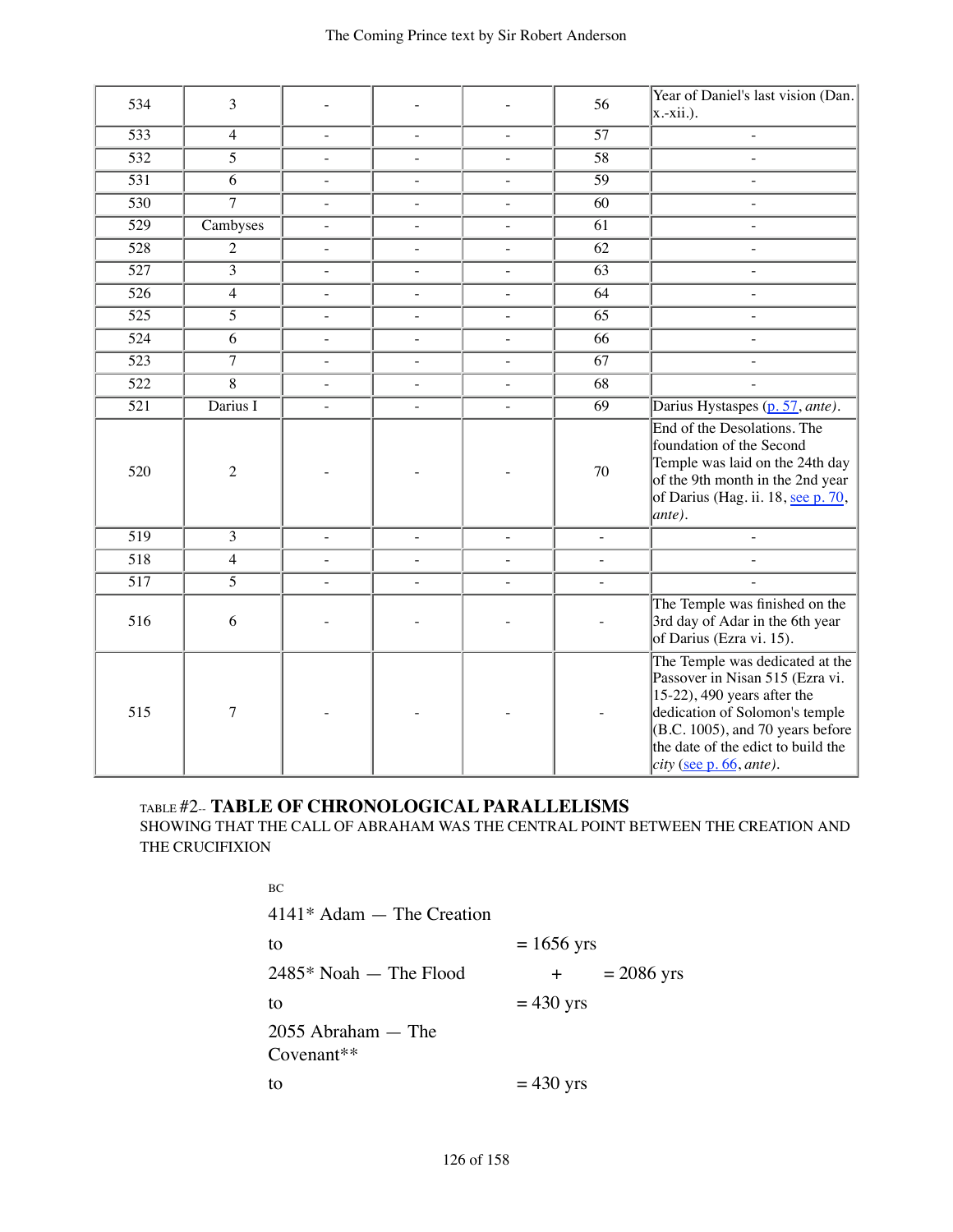$1625$  Moses  $-$  The Law  $+$  = 2086 yrs to  $= 1656 \text{ yrs}$ AD 32\*\*\* Christ — The **Crucifixion** 

*the key--*

\* These dates differ from Clinton's chronology by three years. See p. 223, *ante.*

\*\* Galatians 3:17 "And this I say, that the covenant, that was confirmed before of God in Christ, the law, which was four hundred and thirty years after, cannot disannul, that it should make the promise of none effect."

\*\*\* See pp. 97 and 122, *ante.*

#### TABLE #3-- **CERTAIN LEADING DATES IN HISTORY, SACRED AND PROFANE [19]**

#### BC

- 2055. The Covenant with Abraham.
- 1625. The Exodus. The giving of the Law.
- 1585. The entrance into Canaan under Joshua.
- 1096. Saul. The kingdom established.
- 1056. David.
- 1016. Solomon
- 1014. The Temple founded.
- 1006. The Temple dedicated.
- 976. Rehoboam. Israel revolts from Judah, and becomes a separate kingdom under Jeroboam.
- 776. Era of the Olympiads begins.
- 753. Era of Rome (A.U.C.) begins.
- 747. Era of Nabonassar begins.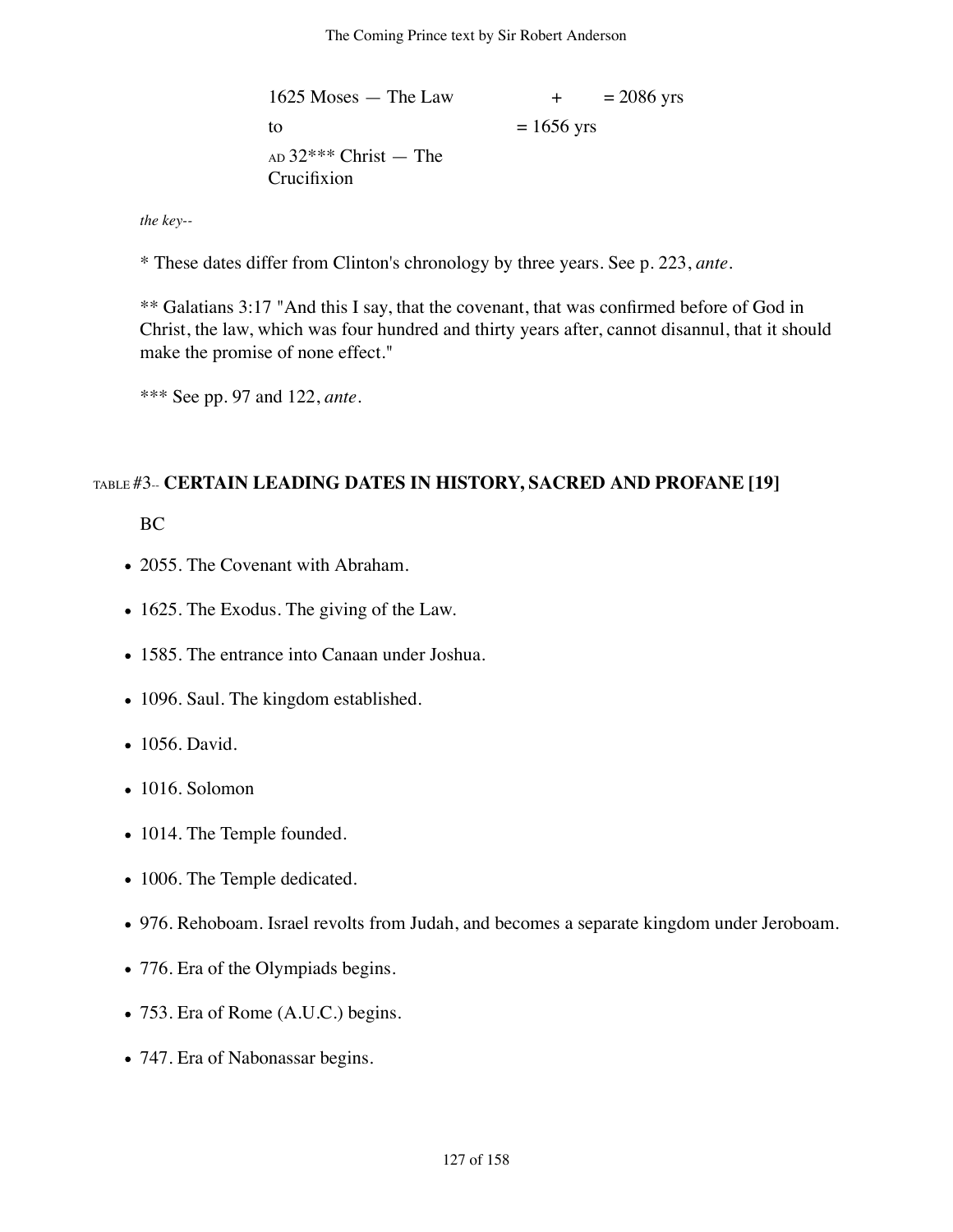- 726. Hezekiah king of Judah (reigned 29 years).
- 721. Israel (the ten tribes) carried captive to Assyria.
- 697. Manasseh (55 years).
- 642. Amon (2 years).
- 640. Josiah (31 years).
- 627. Jeremiah began to prophesy.
- 608. Jehoiakim (11 years).
- 606. Babylon.-- Jerusalem taken by Nebuchadnezzar. Servitude began.
- 598. Jerusalem taken the second time by the Babylonians. King Jehoiachin's captivity.
- 589. Jerusalem besieged the third time by the Babylonians. The Desolations.
- 587. Jerusalem taken and destroyed.
- 561. Death of Nebuchadnezzar and accession of Evil-Merodach.
- 559. Cyrus begins to reign in Persia.
- 538. Persia. Babylon taken by the Medes and Persians.
- 536. Cyrus succeeds Darius in the empire. Decree to build the temple.
- 521. Darius Hystaspes of Persia.
- 520. Foundation of the 2nd Temple. Haggai and Zechariah prophesied.
- 515. Dedication of the second temple.
- 490. Battle of Marathon.
- 485. Xerxes succeeds Darius; the *Ahasuerus* of the book of Esther.
- 484. Herodotus the historian born.
- 480. Battles of Thermopylae and Salamis.
- 471. Themistocles banished by ostracism. Thucydides (historian) born.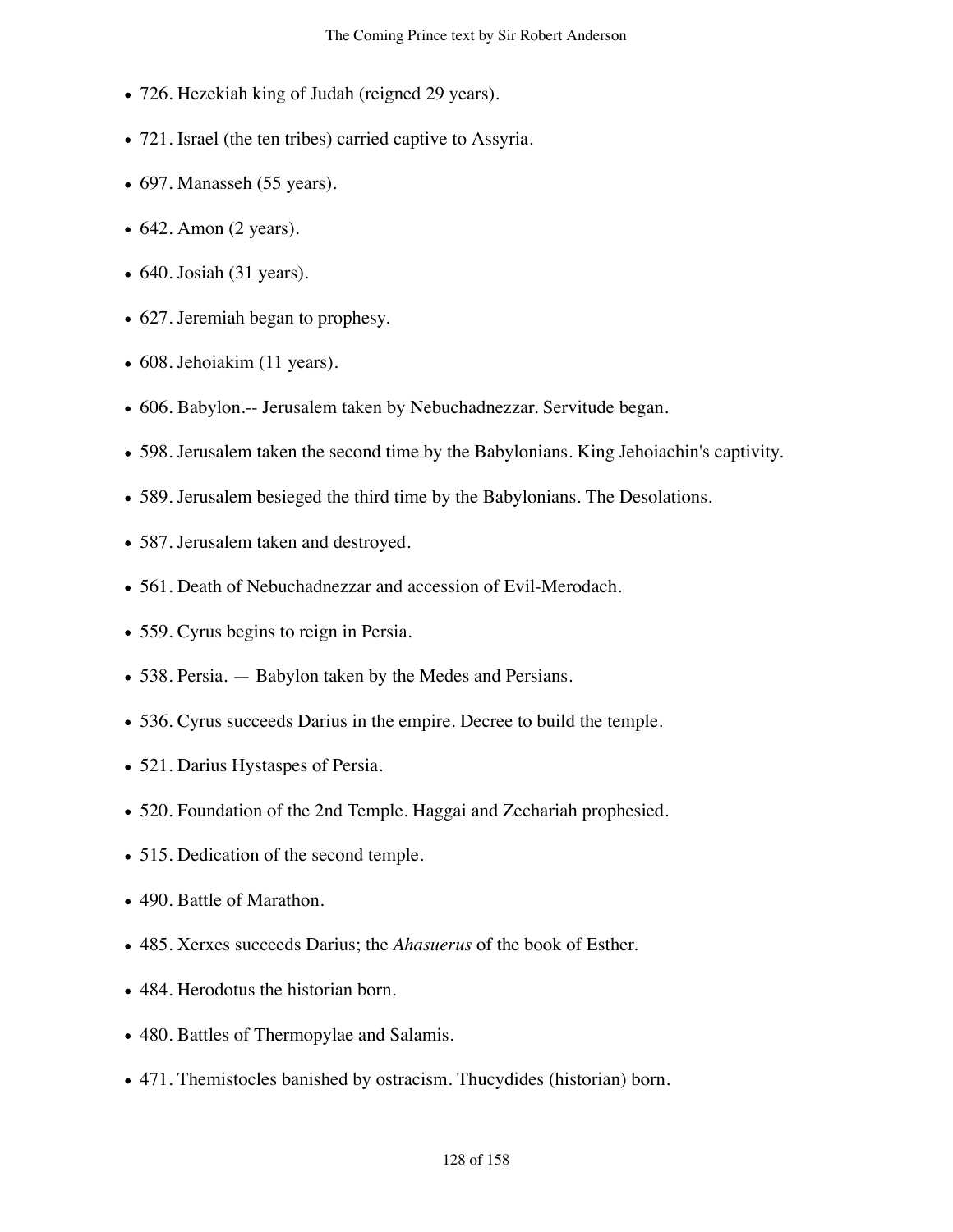- 468. Socrates born (died 399).
- 466. Flight of Themistocles to Persia.
- 465. Artaxerxes Longimanus of Persia.
- 458. Decree of Artaxerxes to beautify the temple (Ezra 7.)
- 449. Persians defeated by the Athenians at Salamis in Cyprus.
- 445. Era of the 70 weeks begins. Twentieth year of Artaxerxes: Jerusalem restored. Herodotus, *ae*t. 39, engaged on his history.
- 429. Plato born (died 347).
- 424. Darius Nothus of Persia (Nehemiah 12:22).
- 405. Artaxerxes Mnemon of Persia.
- 397. Malachi. The dispensation of "the Prophets" closes. End of the first week of Daniel's 70 weeks.
- 359. Ochus of Persia.
- 336. Darius Codomanus of Persia.
- 333. Greece. Battle of Issus. (Battle of Granicus, 334;  $\&$  of Arbela, 331)
- 323. Death of Alexander the Great.
- 312. Era of the Seleucidae begins.
- 301. Battle of Ipsus.
- 170. Jerusalem taken by Antiochus Epiphanes.
- 168. The temple defiled by Antiochus.
- 165. Jerusalem retaken by Judas Maccabeus. The temple cleansed, and the Feast of the Dedication appointed. (1 Maccabees. 4:52-59; John 10:22).
- 63. Rome.. Pompey takes Jerusalem.
- 40. Herod the Great appointed king of Judea by the Romans.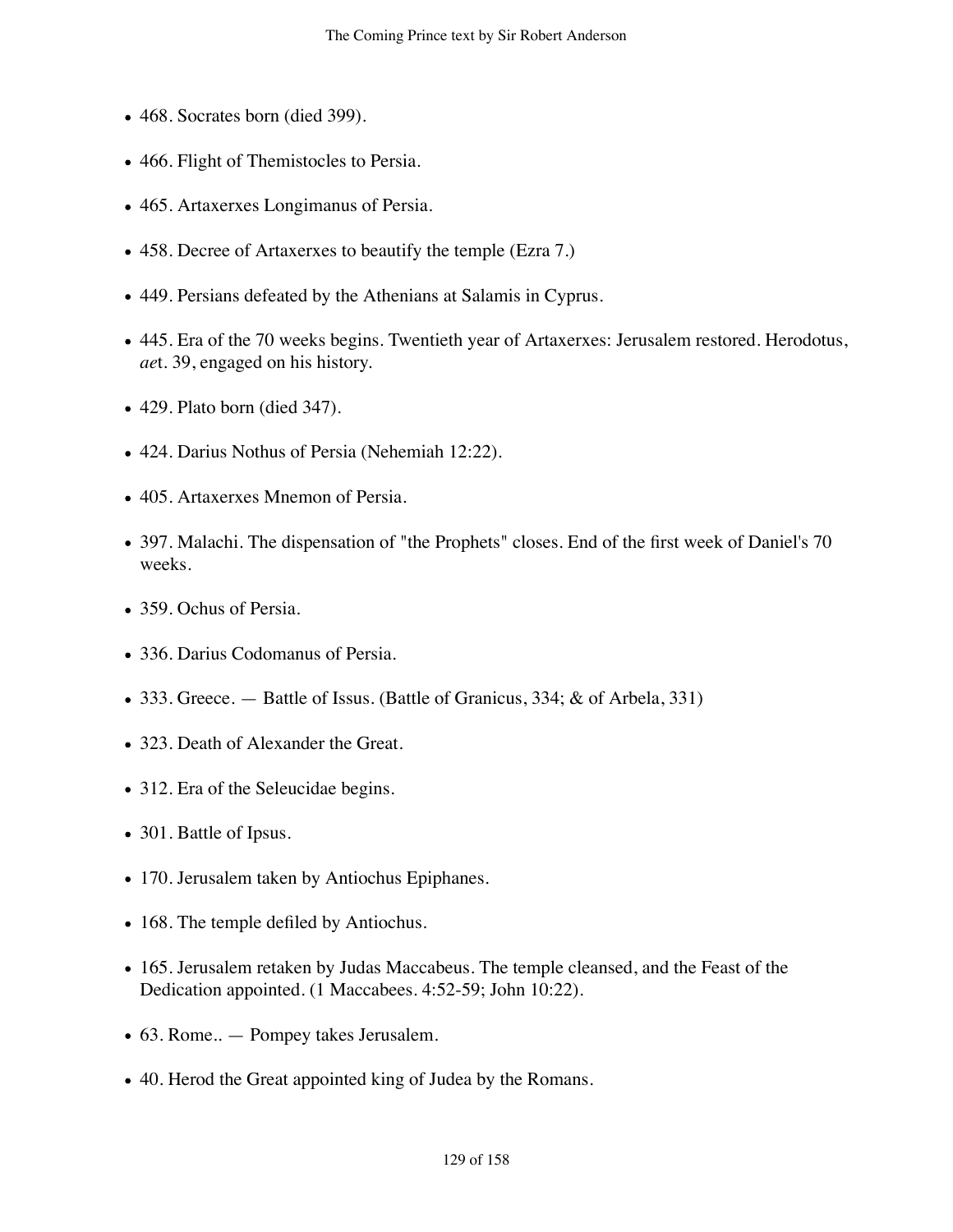- 37. Herod takes Jerusalem, and is acknowledged as king by the Jews.
- 31. Battle of Actium.
- 12. Augustus Emperor of Rome.
- 4. The Nativity.
- 3. Death of Herod. Archelaus made Ethnarch of Judea, and Herod Antipas set over Galilee.

#### A.D.

- 14. Tiberius Emperor of Rome (from 19th August).
- 28. 15th year of Tiberius, from 19th Aug. A.D. 28, to 19th Aug. 29. The Lord's ministry began in this year, Luke 3.
- 32. The crucifixion (at the fourth Passover of the Lord's ministry).

# Zif, or Iyar ... April — May. Sivan ... May — June. Tammuz ... June — July. Ab ... July — August. Elul ... August — September.

Tisri, or Ethanim ... September — October.

Bul, or Marchesvan ... October — November.

Chisleu ... November — December

Tebeth ... December — January

Sebat ... January — February

#### . . TABLE #4-- **THE JEWISH MONTHS**

Nisan, or Abib ... March — April.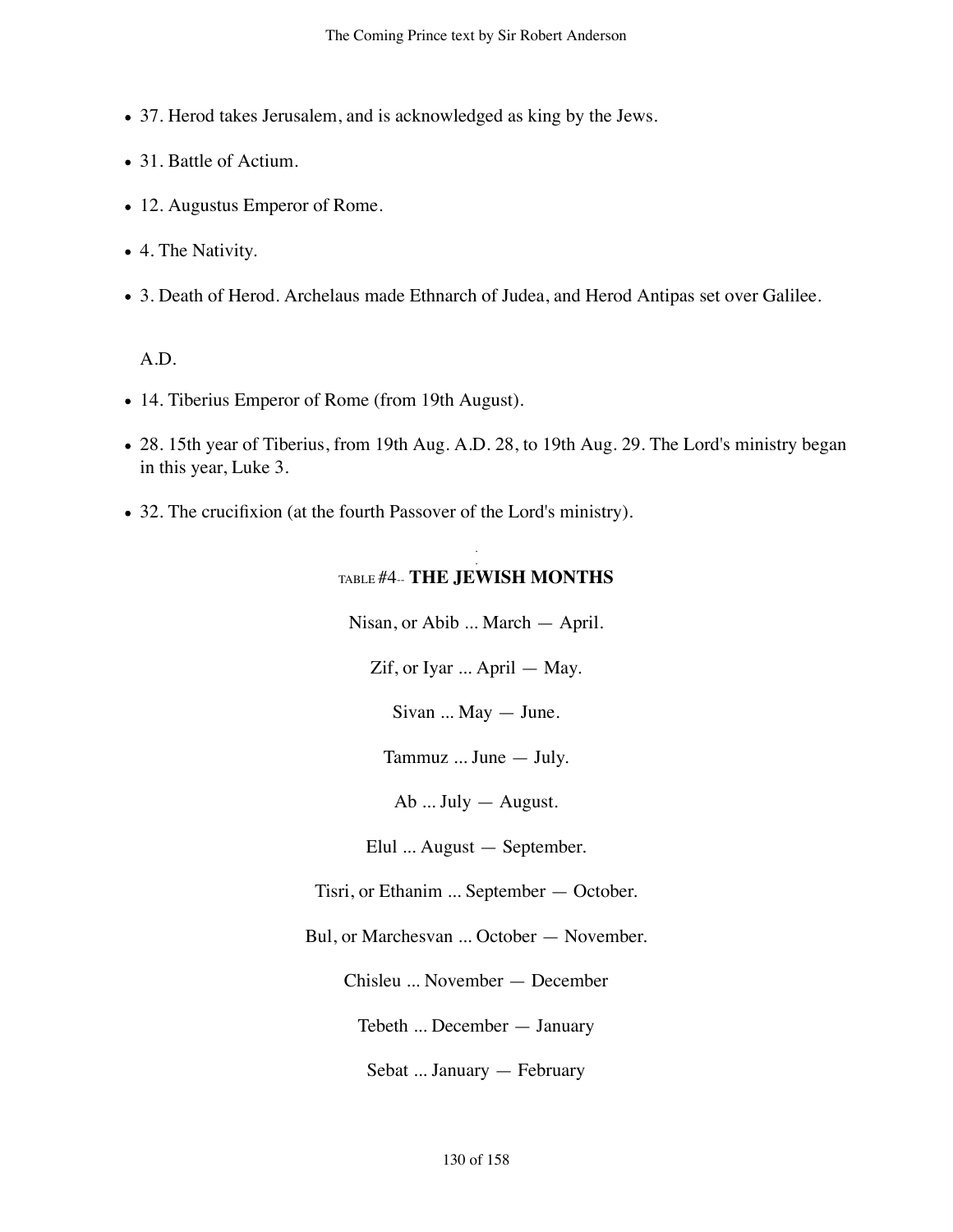The Coming Prince text by Sir Robert Anderson

Adar ... February — March

Ve-Adar (the intercalary month).

Full information on the subject of the present "Hebrew Calendar" will be found in an article so entitled in *Encyc. Brit.* (9th ed.), and also in Lindo's *Jewish Calendar,* a Jewish work. The *Mishna* is the earliest work relating to it.

# **APPENDIX 1. FOOTNOTES**

**[\*]** Bishop Lloyd, to whom was entrusted the task of editing the A. V., in this respect made a few alterations, as *ex. gr.,* in the book of Nehemiah he rejected Ussher's chronology, and inserted the true historical date of the reign of Artaxerxes Longimanus.

**[1]** Rawlinson's *Herodotus,* 4., p. 212. Xerxes (old Persian Khshayarsha) is derived by Sir H. Rawlinson from Khshaya, 'a King'" *(Ibid.* 3., 446, App. Book 6. note A).

**[2]** Josephus appears to confirm this in *Ant.* 20:10 Ch. 1, where he specifies 612 years between the Exodus and the temple, but in *Ant.* 8:3 Ch. 1, he fixes the same period at 592 years. It is supposed that in the longer era he included the twenty years during which both the temple and the palace were building.

**[3]** *Cf.* Browne *Ordo Saec.* Ch. 13. His system, however, compels him to specify the destruction of Jerusalem (A. D. 70) as the close of the Mosaic economy, which is certainly wrong. The crucifixion was the great crisis in the history of Judah and of the world.

**[4]** Clinton, F. H., vol. 1., p. 299. Alford's supercilious comments on this *(Gr. Test.,* Acts 7:4) could be easily disposed of were the occasion opportune for the discussion this would involve. Indeed a passing reference to Genesis 25:1, 2, would have modified his statements.

**[5]** His mother was a daughter of Levi (Exodus 2:1).

**[6]** It is a remarkable coincidence that the era of the second temple was so nearly this same period of 490 years, B. C. 515 to about B. C. 18 when Herod rebuilt it.

**[7]** Clinton, F. H., vol. 1., p. 367.

**[8]** The Paschal new moon, in B. C. 604, was on the 31st of March.

**[9]** F. H., vol. 1., p. 328.

**[10]** This is confirmed by Ezekiel 40:1, compared with 2 Kings 25:8, for the twenty-fifth year of the captivity was the fourteenth year after the destruction of Jerusalem (viz., the nineteenth of Nebuchadnezzar), reckoned *inclusively* according to the ordinary practice of the Jews.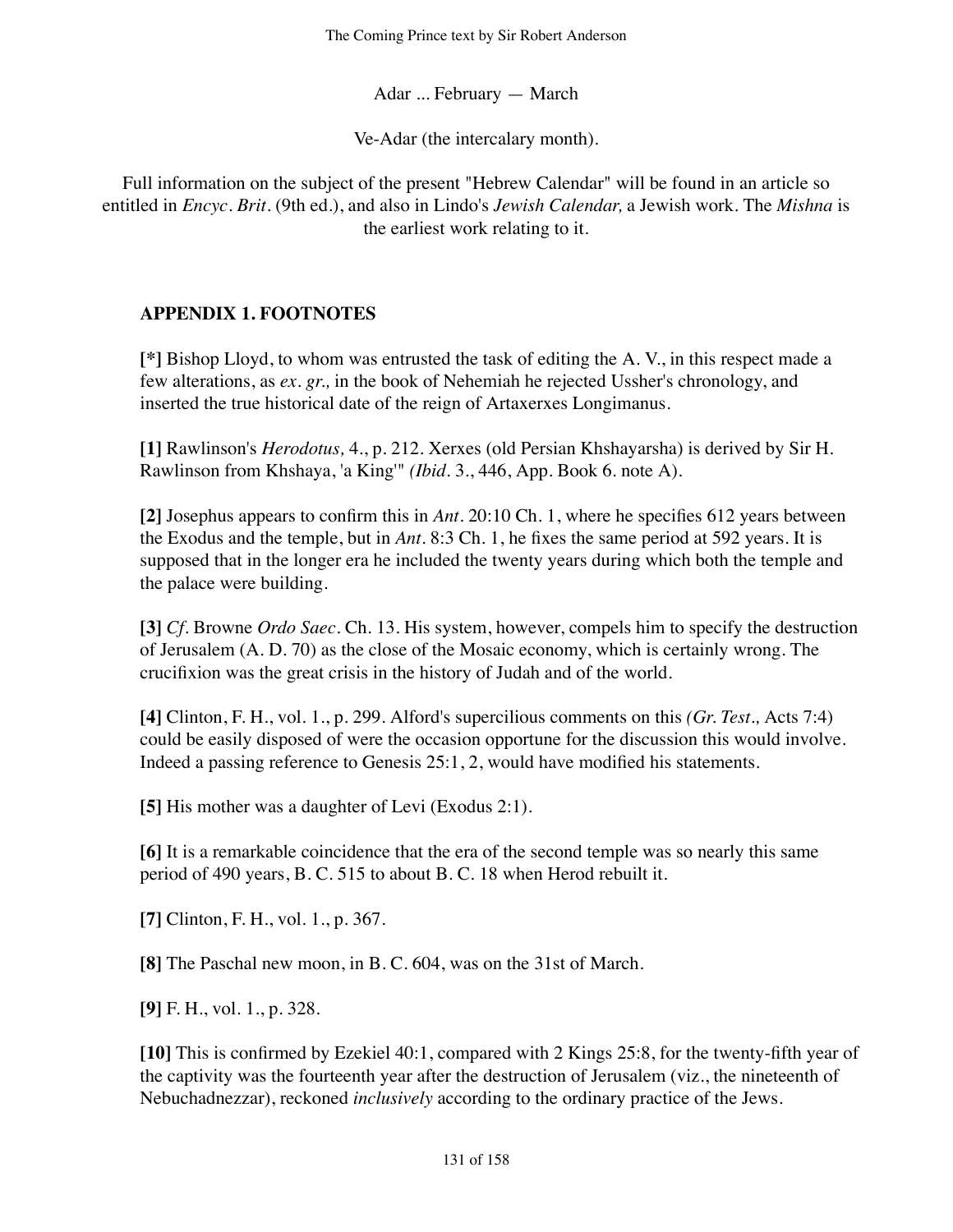**[11]** These results will appear at a glance by reference to the table appended.

**[12]** As this event was in the nineteenth year of Nebuchadnezzar (2 Kings 25:8), and the captivity began in his eighth year (2 Kings 24:12).

**[13]** Clinton, F. H.. , vol. 1., p. 319.

**[14]** *Ibid.,* pp. 328-329.

**[15]** *Fasti* H., vol. 1., p. 319.

**[16]** *Daniel,* p. 401.

**[17]** *Five Great Mon.,* 4. 488.

**[18]** Treatise, *Rosh Hashanah,* 1. 1.

**[19]** These dates are Clinton's, subject to remarks in App. 1., *ante.* They are selected mainly to throw light on Daniel's visions. The names of historians, etc., are introduced in the fifth century B. C. to indicate the character of the age in which the prophetic era of the seventy weeks began.

## APPENDIX I1.

.

# **MISCELLANEOUS: WHO AND WHEN**

## **NOTE A**

# *ARTAXERXES LONGIMANUS AND THE CHRONOLOGY OF HIS REIGN*

So thorough is the unanimity with which the Artaxerxes of Nehemiah is now admitted to be Longimanus, that it is no longer necessary to offer proof of it. Josephus indeed attributes these events to Xerxes, but his history of the reigns of Xerxes and Artaxerxes is so hopelessly in error as to be utterly worthless. In fact he transposes the events of these respective reigns (see, *Ant.* 11., caps 5: and 7.) Nehemiah's master reigned not less than thirty-two years (Nehemiah 13:6); and his reign was subsequent to that of Darius Hystaspes (comp. Ezra 6:1 and 7:1), and prior to that of Darius Nothus (Nehemiah 12:22). He must, therefore, be either Longimanus or Mnemon, for no other king after Darius Hystaspes reigned thirty-two years, and it is certain Nehemiah's mission was not so late as the twentieth of Artaxerxes Mnemon, viz., B.C. 385.

This appears, first, from the general tenor of the history; second, because this date is later than that of Malachi, whose prophecy must have been considerably later than the time of Nehemiah; and third, because Eliashib, who was high priest when Nehemiah came to Jerusalem, was grandson of Jeshua, who was high priest in the first year of Cyrus (Nehemiah 3:1; 12:10; Ezra 2:2; 3:2); and from the first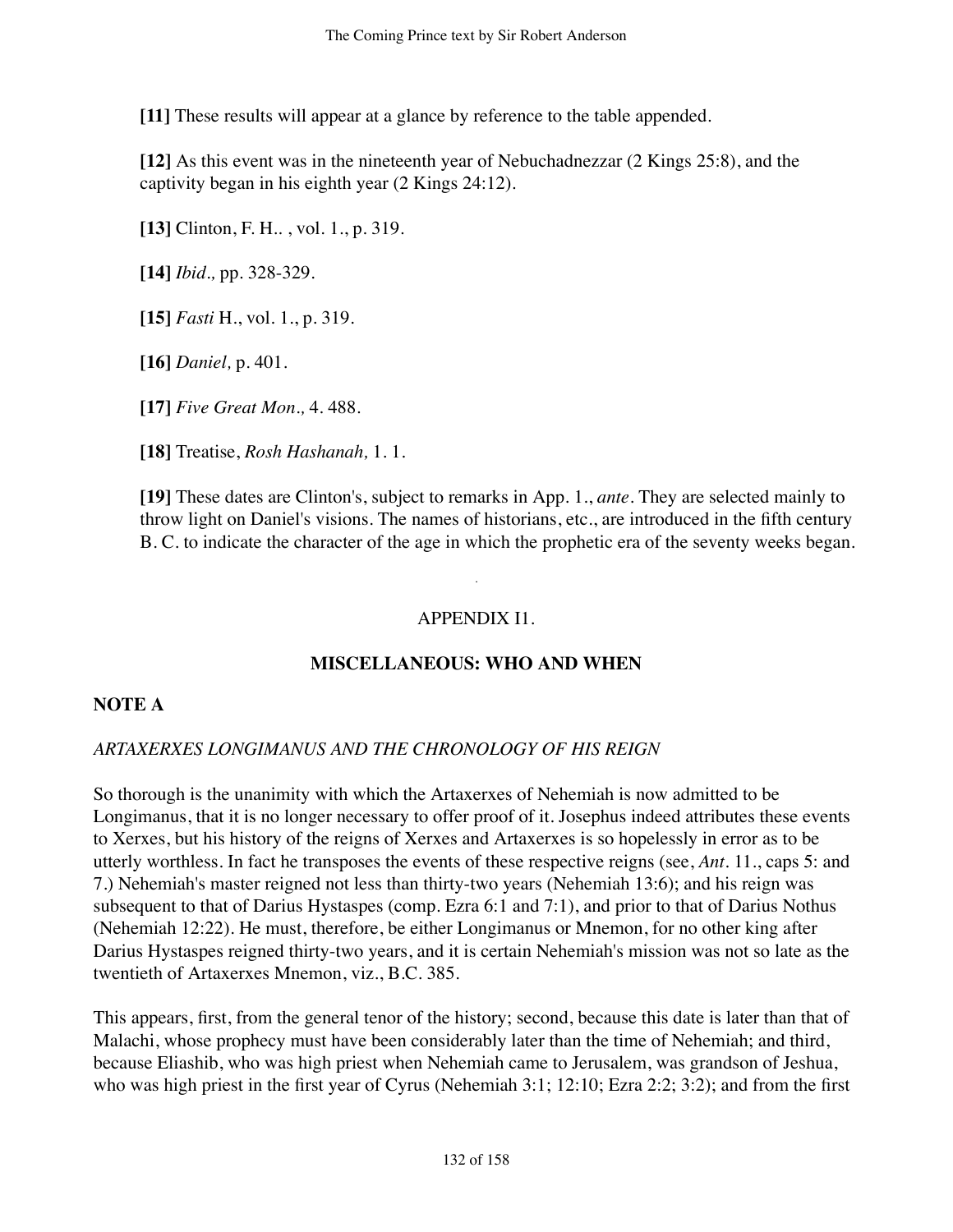year of Cyrus (B.C. 536), to the twentieth of Artaxerxes Longimanus (B.C. 445), was ninety-one years, leaving room for precisely three generations. **[1]**

Moreover, the eleventh chapter of Daniel, if read aright, affords conclusive proof that the prophetic era dated from the time of Longimanus. The second verse is generally interpreted as though it were but a disconnected fragment of history, leaving a gap of over 130 years between it and the third verse, whereas the chapter is a consecutive prediction of events *within the period of the seventy week*s. There were to be yet *(i.e*., after the issuing of the decree to build Jerusalem) "three kings in Persia." These were Darius Nothus (mentioned in Nehemiah 12:22), Artaxerxes Mnemon, and Ochus; the brief reigns of Xerxes II., Sogdianus, and Arogus being overlooked as being, what in fact they were, utterly unimportant. and indeed two of them are omitted in the Canon of Ptolemy. "The fourth" (and *last)* king was Darius Codomanus, whose fabulous wealth — the accumulated horde of two centuries attracted the cupidity of the Greeks. What sums of money Alexander found in Susa is unknown, but the silver ingots and Hermione purple he seized after the battle of Arbela were worth over **[2]** £ 20, 000, 000. Verse 2 thus reaches to the close of the Persian Empire; verse 3 predicts the rise of Alexander the Great; and verse 4 refers to the division of his kingdom among his four generals.

According to Clinton (F. H., vol. 2., p. 380) the death of Xerxes was in July B.C. 465, and the accession of Artaxerxes was in February B.C. 464. Artaxerxes of course ignored the usurper's reign, which intervened, and reckoned his own reign from the day of his father's death. Again, of course, Nehemiah, being an officer of the court, followed the same reckoning. Had he computed his master's reign from February 464, Chisleu and Nisan could not have fallen in the same regnal year (Nehemiah 1:1; 2:1). No more could they, had be, according to the Jewish practice, computed it from Nisan.

## Dr. Pusey here remarks, **[3]**

"The accession of Artaxerxes after the seven months of the assassin Artabanus would fall in the middle of 464. For it is clear from the sequel of the months in Nehemiah 1:2., and Ezra 7:7- 9, that Chisleu fell earlier in the year of his reign than Nisan, and Nisan than Ab. Then the reign of Artaxerxes must have begun between Ab and Chisleu B.C. 464."

This is altogether a mistake. As already mentioned, Chisleu and Nisan fell in the same regnal year; and so also did Nisan and *the first day* of Ab (Ezra 7:8, 9). But the 1st Ab of B.C. 459 (the seventh year of Artaxerxes) fell on or about the 16th July, and therefore the passages quoted are perfectly consistent with the received chronology, and serve merely to enable us to fix the dates more accurately still, and to decide that the death of Xerxes and the epoch of the reign of Artaxerxes should be assigned to the *latter* part of July B.C. 465.

Those who are not versed in what writers on prophecy have written on this subject, will be surprised to learn that this date is assailed as being nine years too late. All chronologers are agreed that Xerxes began to reign in B.C. 485, and that the death of Artaxerxes was in B.C. 423; and so far as I know, no writer of repute, unbiased by prophetic study, assigns as the epoch of the latter king's reign any other date than B.C. 465 **[4]** (or 464; see *ante).* This is the date according to the Canon of Ptolemy, which has been followed by all historians; and it is confirmed by the independent testimony of Julius Africanus, who, in his *Chronagraphy,* **[5]** describes the twentieth year of Artaxerxes as the 115th year of the Persian Empire [reckoned from Cyrus, B.C. 559] and the fourth year of the eighty-third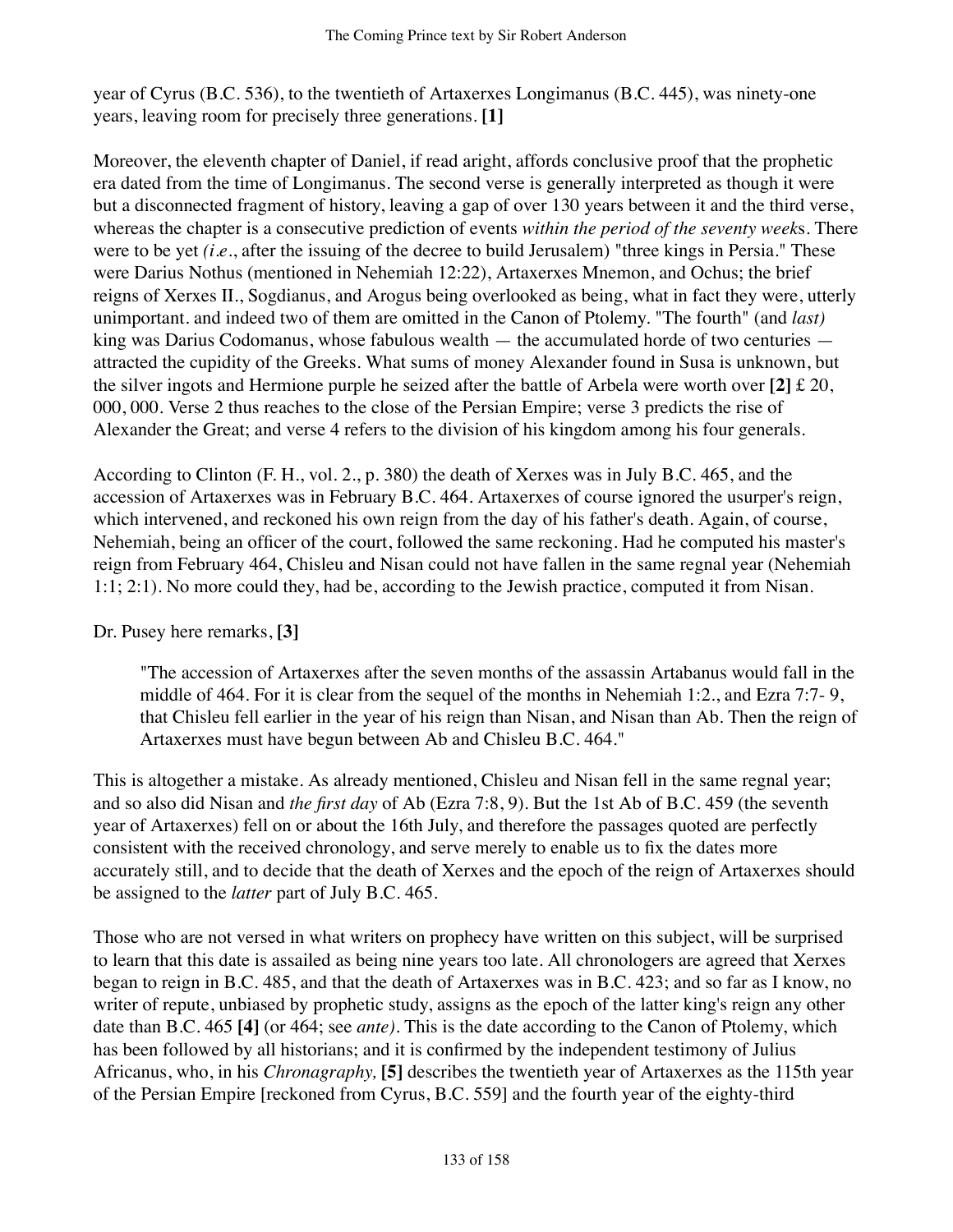Olympiad. This fixes B.C. 464 as the first year of that king, as it was in fact the year of his actual accession.

It was Archbishop Ussher who first raised a doubt upon the point. Lecturing on "Daniel's Seventies" **[6]** in Trinity College, Dublin, in the year 1613, difficulties connected with his subject suggested an inquiry which led him ultimately to put back the reign of Longimanus to B.C. 474, which is the date given in his *Annales Ve*t. *Test.* The same date was afterwards adopted by Vitringa, and a century later by Kruger. But Hengstenberg is regarded as the champion of this view, and the treatise thereon in his *Chronology* **[7]** omits nothing that can be urged in its favor.

The objections raised to the received chronology depend mainly on the statement of Thucydides, that Artaxerxes was on the throne when Themistocles reached the Persian Court; for it is urged that the flight of Themistocles could not have been so late as B.C. 464. **[8]** But, as Dr. Pusey remarks, t "they have not made any impression on our English writers who have treated of Grecian history." **[9]** In common with the German writers, Dr. Pusey ignores Ussher altogether in the controversy, though Dr. Tregelles **[10]** . rightly claims for him the foremost place for scholarship among those who have advocated the earlier date. The apparent difficulty of making the prophecy and the chronology agree has led Dr. Pusey, following Prideaux, in opposition to Scripture, to fix the seventh year of Artaxerxes as the epoch of the seventy weeks, while it induced Dr. Tregelles **[11]** sheltering behind Ussher's name, to adopt the B.C. 455 date for the twentieth year of that king's reign. Bishop Lloyd when affixing Ussher's dates to our English Bible reverted to the received chronology when dealing with the book of Nehemiah.

It is unnecessary to enter here upon a discussion of this question. Nothing short of a reproduction of the entire argument in favor of the new chronology would satisfy its advocates; and for my present purpose it is a sufficient answer to that argument, that although everything has been urged which ingenuity and erudition can suggest in support of it, it has been rejected by all secular writers. Unfulfilled prophecy is only for the believer, but prophecy fulfilled has a voice for all. It is fortunate, therefore, that the proof of the fulfillment of this prophecy of the seventy weeks does not depend on an elaborate disquisition, like that of Hengstenberg's, to disturb the received chronologies.

One point only I will notice. It is urged in favor of limiting the reign of Xerxes to eleven years, that no event is mentioned in connection with his reign after his eleventh year. The answer is obvious: first, that it is to Greek historians, writing after his time, that we are mainly indebted for our knowledge of Persian history; and secondly, the battles of Thermopylae and Salamis may well have induced a king of the temperament and character of Xerxes to give himself up to a life of indolent ease and sensual enjoyment.

But further, the twelfth year of Xerxes is expressly mentioned in the book of Esther (3:7), and the narrative proves that his reign continued to the twelfth (Jewish) month of his thirteenth year. **[12]** Hengstenberg answers this by asserting that it was customary with Hebrew writers to include in a regnal era the years of a co-regency where it existed, and he appeals to the case of Nebuchadnezzar as a proof of such a custom. **[13]** If Nebuchadnezzar's reign was in fact reckoned thus, this solitary instance would establish no such custom, for it would prove nothing more than that the Jews in Jerusalem, knowing nothing of the politics or customs of Babylon, reckoned Nebuchadnezzar's reign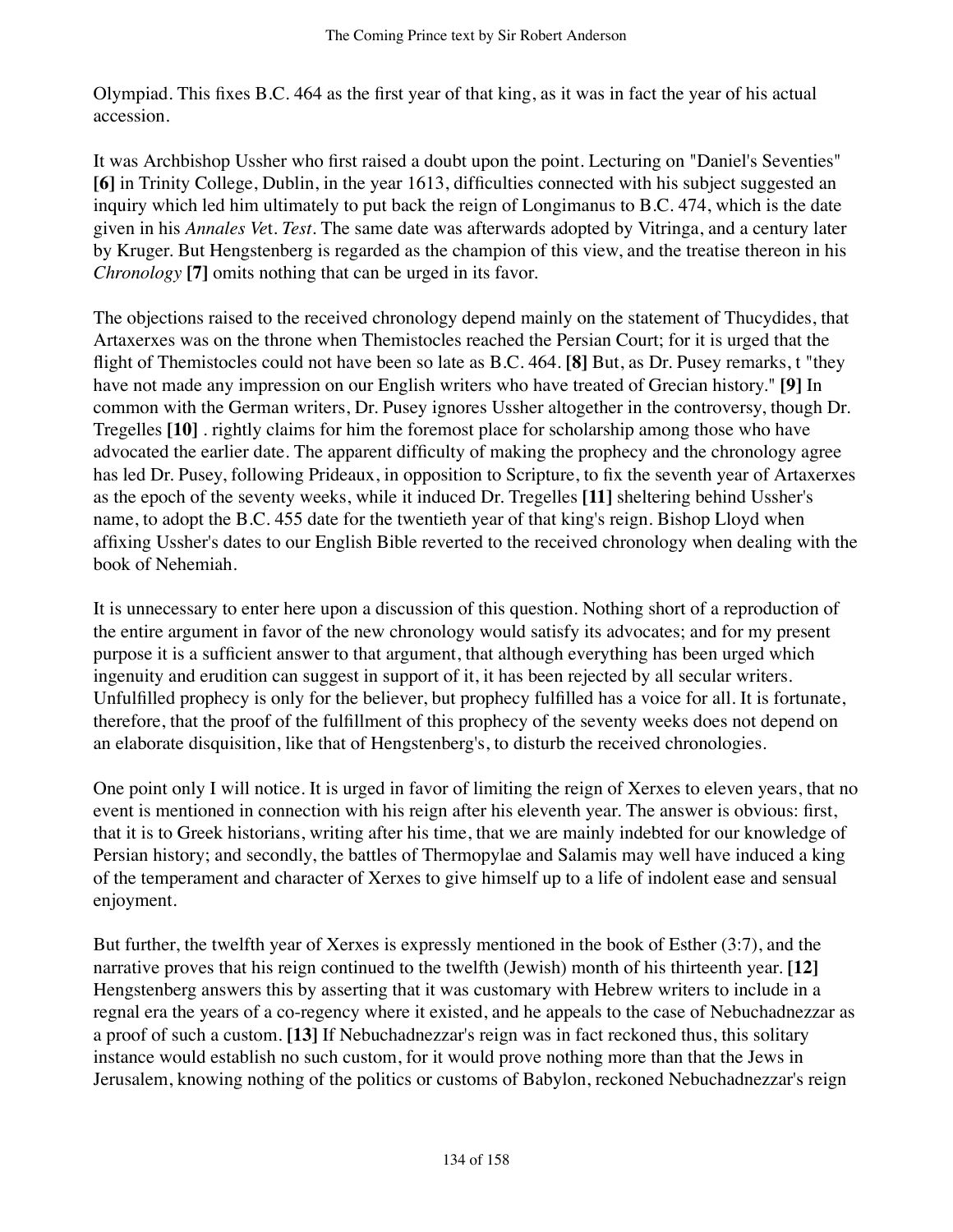upon a system of their own. But I believe this theory about Nebuchadnezzar's reign is a thorough blunder. If in the sacred history he is called King of Babylon, in connection with his first invasion of Judea, it is because the writers were his contemporaries. "Lord Beaconsfield was Chancellor of the Exchequer in Lord Derby's administrations" is a statement which will be rightly condemned as an anachronism if made by the historian of the future, but it is precisely the language which would have been used by a contemporary writer acquainted with the living statesman. I have shown elsewhere (App. 1., *ante)* that the Jews reckoned Nebuchadnezzar's reign according to their own custom, as dating from the Nisan preceding his accession. Unless, therefore, some entirely new case can be made in support of the co-regency theory of Xerxes's reign, it remains that the book of Esther is absolutely conclusive against Ussher's date, and in favor of the received chronology.

## **NOTE B**

## *DATE OF THE NATIVITY*

IN treating of the date of the birth of our Lord, the arguments in favor of an earlier date than that which is here adopted are too well known to be left unnoticed. Dr. Farrar states the question thus in his *Life of Christ* (Excursus 1.):--

"Our one most certain datum is obtained from the tact that Christ was born before the death of Herod the Great. The date of that event is known with absolute certainty, for (2) Josephus tells us that he died thirty-seven years after he had been declared king by the Romans. Now it is known that he was declared King A. U. C. 714; and, therefore, since Josephus always reckons his years from Nisan to Nisan, and counts the initial and terminal fractions of Nisan as complete years, Herod must have died between Nisan A. U. C. 750 and Nisan A. U. C. 751, *i.e*., between B.C. 4 and B.C. 3 of our era. (2.) Josephus says that on the night in which Herod ordered Judas, Matthias, and their abettors to be burnt, there was an eclipse of the moon. Now this eclipse took place on the night of March 12th, B.C. 4, and Herod was dead at least seven days before the Passover, which, if we accept the Jewish reckoning, fell in that year on April 12th. But according to the clear indication of the Gospels, Jesus must have been born at least forty days before Herod's death. It is clear, therefore, that under no circumstances can the nativity have taken place later than February B.C. 4." **[14]**

This passage is a typical illustration of the relative value attached to the statements of sacred and profane historians. In the histories of Josephus an incidental mention of an eclipse or of the length of a king's reign suffices to give "absolute certainty," before which the clearest and most definite statements of Holy Writ must give place, albeit they relate to matters of such transcendent interest to the writers that even if the Evangelists be dismissed to the category of mere historians, no mistake was possible.

The following is a more temperate statement of the question, by the Archbishop of York, in an article *(Jesus Christ)* contributed to Smith's *Bible Dictionary. —*

"Herod the Great died, according to Josephus, in the thirty-seventh year after he was appointed king. His elevation coincides with the consulship of Cn Domitius Calvinus and C. Asinius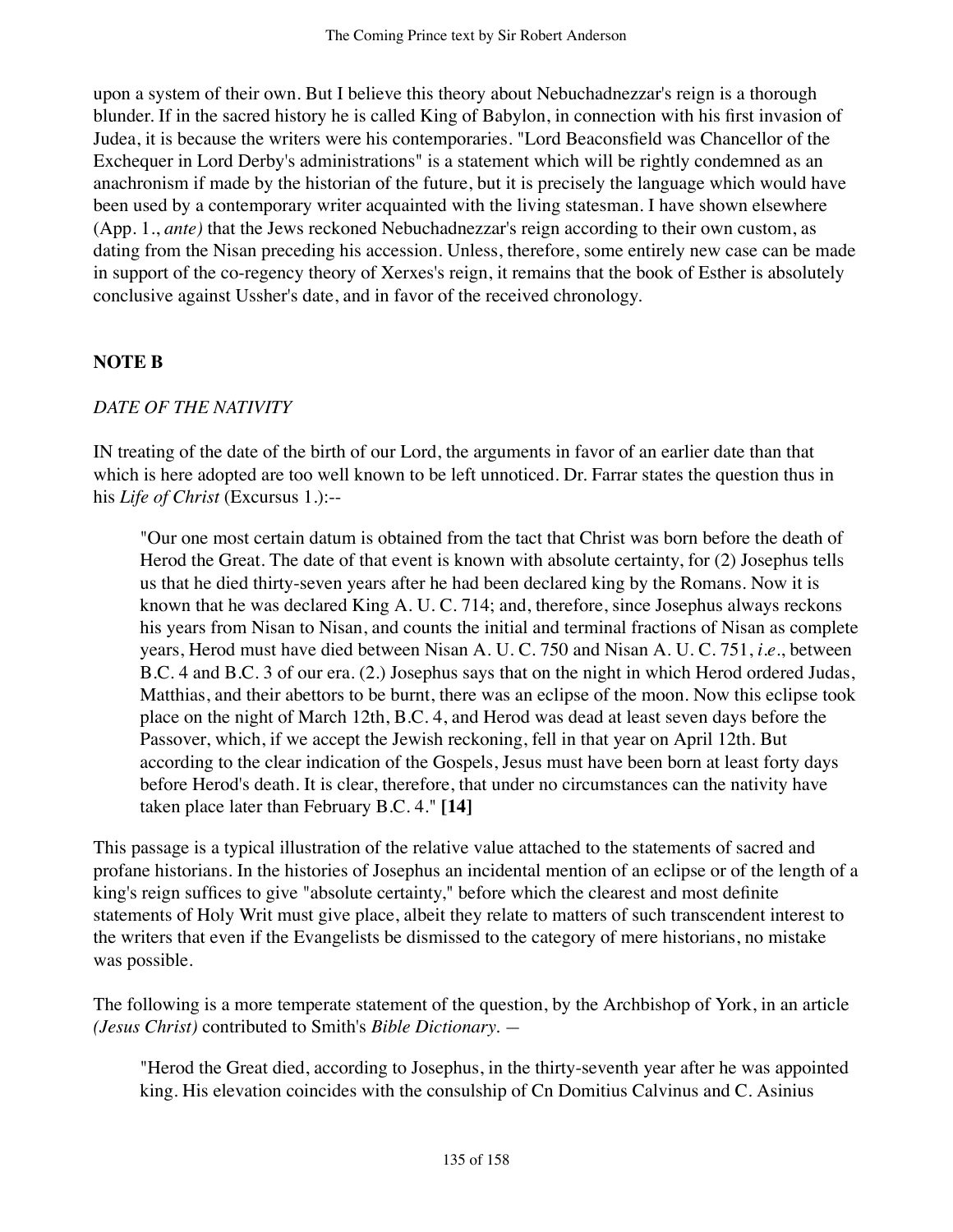Pollio, and this determines the date A. U. C. 714. There is reason to think that in such calculations Josephus reckons the years from the month Nisan to the same month, and also that the death of Herod took place in the beginning of the thirty-seventh year, or just before the Passover; if then thirty-six complete years are added, they give the year of Herod's death, A. U. C. 750."

According to this, the commonly received view, Herod's death took place within the first six days of a Jewish year, and these days are reckoned as a complete year in his regnal era. Now it is admitted that in computing time the Jews generally included both the terminal units of a given period. A signal and well-known instance of this is afforded by the words of the Lord Himself, when He declared He would lie in death for three days and nights. What meaning did these words convey to Jews? Four-and-twenty hours after His burial they came to Pilate and said, "We remember that that deceiver said, while He was yet alive, *'After three days* I will rise again;' command, therefore, that the sepulcher be made sure *until the third day."* **[15]** Had that Sunday passed leaving the seal upon the tomb unbroken, the Pharisees would boldly have proclaimed their triumph; whereas, by our modes of reckoning, the resurrection ought to have been deferred till Monday night, or Tuesday morning. **[16]**

Again, it may be assumed that Herod's accession dated in fact from B.C. 40, and, therefore, that B.C. 4 was the thirty-seventh and last year of his reign. Further it is probable he died *shortly* before a Passover. The question remains whether his death occurred at the beginning or toward the close of the Jewish year.

Josephus relates that when the event took place Archelaus remained in seclusion during seven days, and then presented himself publicly to the people. His first reception was not unfavorable, though he had to yield to many a popular demand then pressed on him; and after the ceremonial, he "went and offered sacrifice to God, and then betook himself to feast with his friends." Soon, however, discontent and disaffection began to smolder and spread, and fresh demands were made upon the king. To these again he yielded, though with less grace, instructing his general to remonstrate with the people, and persuade them to defer their petitions till his return from Rome. These appeals only increased the prevailing dissatisfaction, and a riot ensued. The king still continued to parley with the seditious, but, *"upon* the approach of the feast of unleavened bread," when the capital became thronged with the Jews from the country, the state of things became so alarming that Archelaus determined; to suppress the rioters by force of arms. This was *"upon the approach of* the feast," and the Jews considered the Passover was "nigh at hand" upon the eighth day of Nisan, when they repaired to Jerusalem for the festival. **[17]**

The Passover began the 14th Nisan. This final riot took place during the preceding week. The earlier riot occurred before that again, £e., before the date of the incursion of Jews for the festival, the 8th Nisan. This again was preceded by *some* interval, measured from the day following the court mourning for Herod, which had lasted seven days. The history, therefore, establishes conclusively that Herod's death was more than fourteen days before the Passover, and therefore *at the close and not at the beginning of a Jewish year.*

But which year? His death must have been *after* the eclipse of 13th March, B.C. 4 **[18]** But the eclipse was only a month before the Passover of that year, and his death was fourteen days at least before the Passover, could then the events recorded by Josephus as occurring in the interval between the eclipse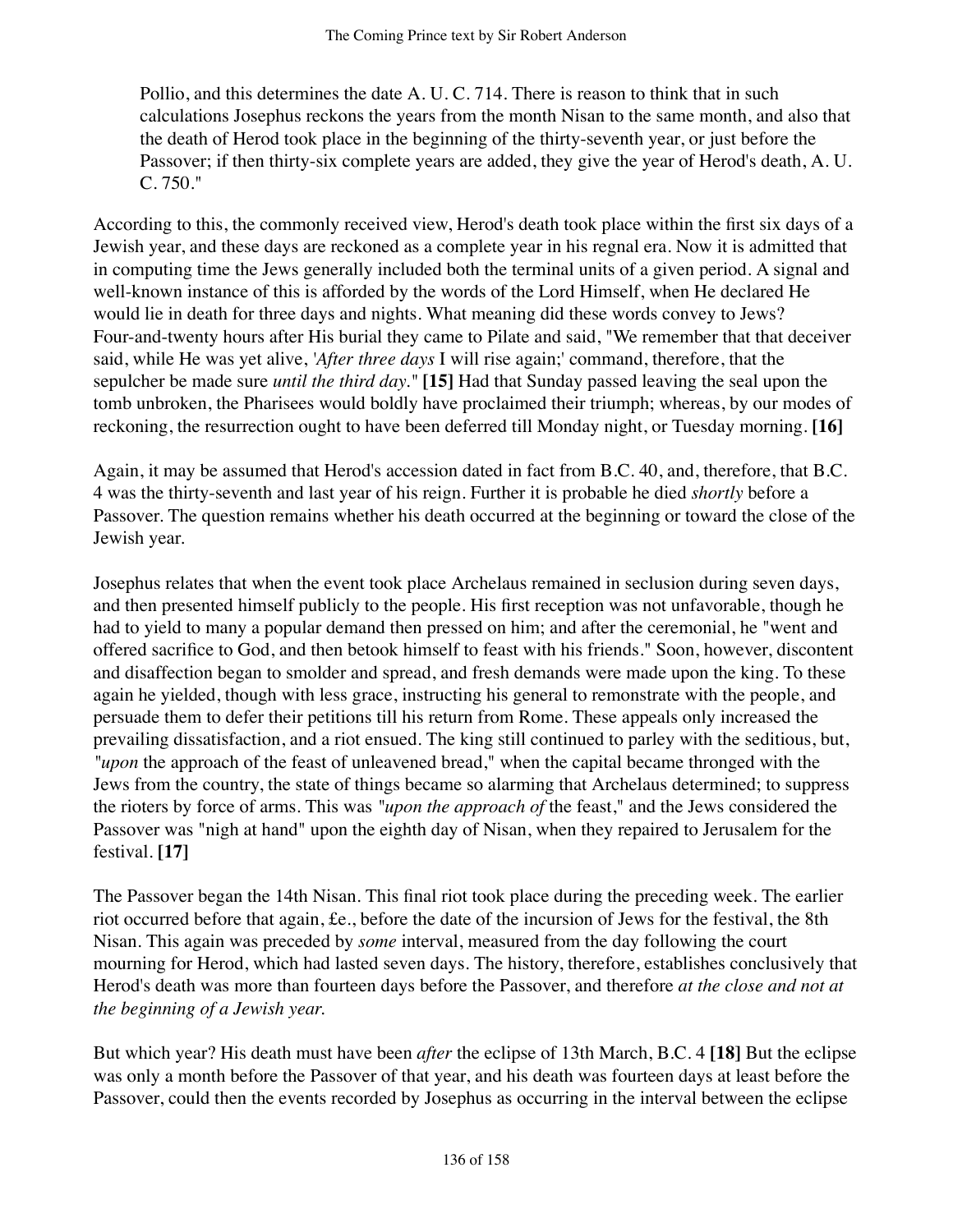and the king's death have taken place in a fortnight? Let the reader turn to the *Antiquities* and judge for himself whether it be possible. The natural inference from the history is that the death was not weeks but months after the eclipse, and therefore, again, at the *close* of the year.

The correctness of this conclusion can be established by the application of the strictest of all tests, that of referring to the historian's chronological statements.

In his *Wars* (2:7, 3), Josephus assigns the banishment of Archelaus to the *ninth* year of his government; in his later work *(Ant.,* 17, 13, 3), he states it was in his *tenth* year. And these dates are given with a definiteness and in a manner which preclude the idea of a blunder. They are connected with the narration of a dream in which Archelaus saw a number of ears of corn (nine in the *War*s, ten in the *Antiquities),* devoured by oxen, — presaging that the years of his rule were about to be brought abruptly to an end. Now whether a ruler be Christian, Jew, or Turk, his ninth year is the year beginning with the eighth anniversary of his government, and his tenth year that beginning with the ninth anniversary; and it is mere casuistry to pretend that there is either mystery or difficulty in the matter. It is evident that the difference between the two statements of the historian is intentional, and that in his two histories he computed the Ethnarch's government from two different epochs. But if Herod died in the first week of the Jewish year, as these writers maintain, this would be impossible, for Archelaus's actual accession would have synchronized with his accession according to Jewish reckoning. Whereas if his government dated from the *close* of a Jewish year, A.D. 6 **[19]** would be his ninth year in fact, but his tenth year according to *Mishna* rule of computing reigns from Nisan.

In numerous treatises on this subject will be found an argument based on John 2:20, "Forty and six years was this temple in building." According to Josephus (it is urged), "Herod's reconstruction of the temple began in the eighteenth year of his reign," **[20]** and forty-six years from that date would fix A.D. 26 as the year in which these words were spoken, and therefore as the first year of our Lord's ministry. That writers of repute should have written thus may be described as a literary phenomenon. Not only does Josephus *not* say what is thus attributed to him, but his narrative disproves it. The foundation for the statement is that either in his eighteenth or nineteenth year **[21]** Herod made a speech proposing to rebuild the temple. But the historian adds, that finding his intentions and promises thoroughly distrusted by the people, "the king encouraged them, and told them he would not pull down their temple till all things were gotten ready for building it up entirely again. And as he promised them this beforehand, so he did not break his word with them, but got ready a thousand wagons, that were to bring stones for the building, and chose out ten thousand of the most skillful workmen, and bought a thousand sacerdotal garments for the priests, and *had some of them taught the art of stone-cutter*s, and *others of carpenters,* and *then* began to build; *but this was not till everything was well prepared for the work."* **[22]** What length of time these preparations occupied, it is of course impossible to decide, but if, as Lewin supposes, the work was begun at the Passover of B.C. 18, then forty-six years would bring us exactly to A.D. 29 — the first Passover of the Lord's ministry.

## **NOTE C**

# *CONTINUOUS HISTORICAL SYSTEM OF PROPHETIC INTERPRETATION*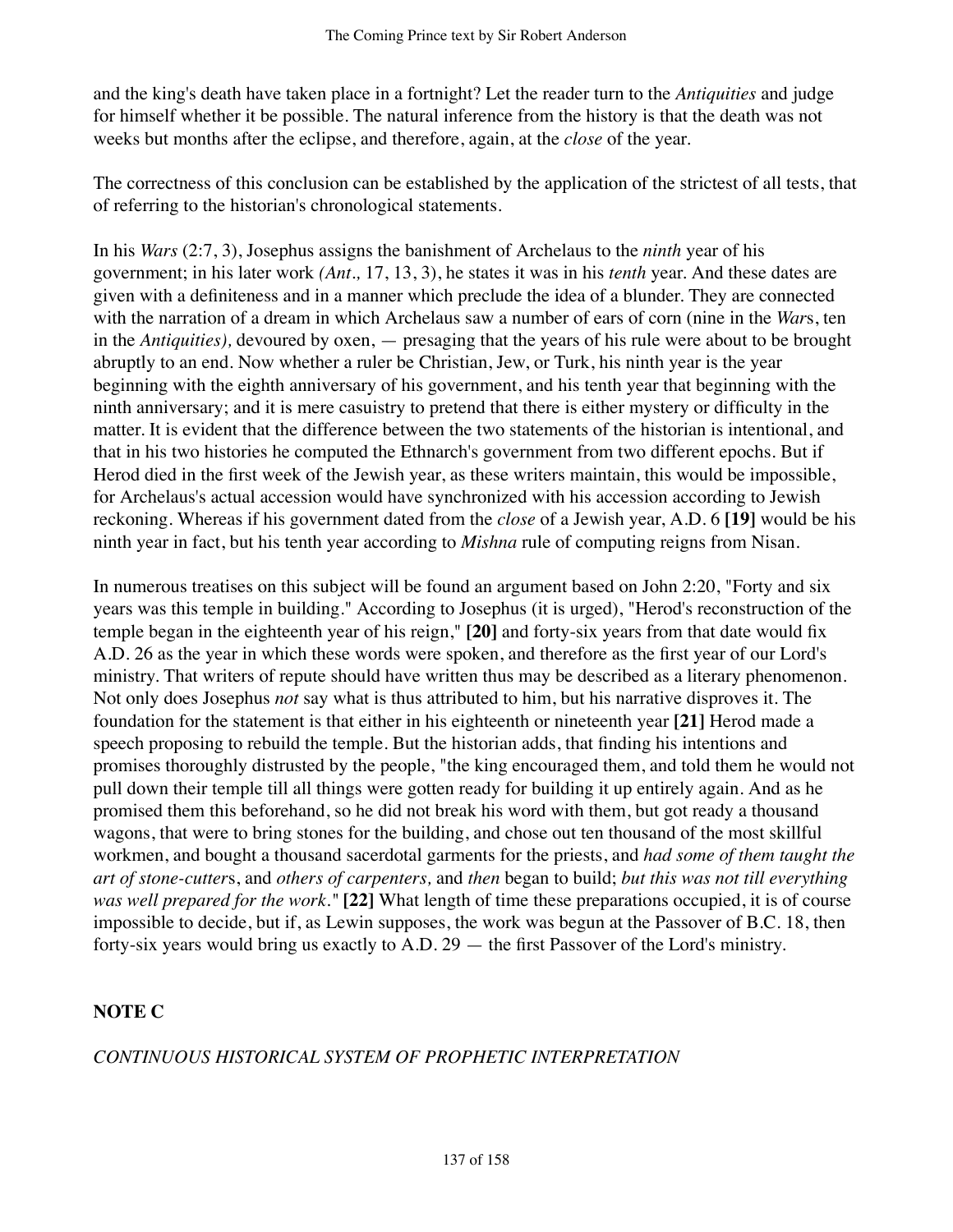THE historical interpreters of prophecy have grasped a principle the importance of which is abundantly proved by the striking parallelisms between the visions of the Apocalypse and the events of the history of Christendom. But not content with this, they have on the one hand brought discredit on prophetic study by wild and arrogant predictions about the end of the world, and on the other, they have reduced their principle of interpretation to a system, and then degraded it to a *hobby.* The result is fortunate in this respect, that the evil cannot fail to cure itself, and the time cannot be far distant when the "continuous historical interpretation," in the form and manner in which its champions have propounded it, will be regarded as a vagary of the past. The events of the first half of the present century produced on the minds of Christians such an impression in its favor, that it bid fair to gain general acceptance. But the late Mr. Elliott's great work has thoroughly exposed its weaknesses. A perusal of the first five chapters of the *Horae Apocalypticae* cannot fail to impress the reader with a sense of the genuineness and importance of the writer's scheme, nor will he fail to appreciate the erudition displayed, and the sobriety with which it is used. But when he passes from the commentary upon the first five seals, to the account of the sixth seal, he must experience a revulsion of feeling which will be strong just in proportion to his apprehension of the *trueness* and solemnity of Holy Writ. Let any one read the last six verses of the sixth chapter of Revelation, a passage the awful solemnity of which has scarcely a parallel in Scripture, and with what feelings will he turn to Mr. Elliott's book to find that the words are nothing more than a prediction of the downfall of paganism in the fourth century!

The words of the Apocalyptic vision in relation to the great day of Divine wrath (Revelation 6:17), are the language of Isaiah (13:9, 10) respecting "the day of the Lord," and again of Joel's prophecy (Joel 2:1, 30, 31, quoted by St. Peter on the day of Pentecost (Acts 2:16-20). Nor is this all. The twentyfourth chapter of St. Matthew is a Divine commentary upon the visions of the sixth chapter of Revelation, and each of the seals has its counterpart in the Lord's predictions of events preceding His second advent:, ending with the mention of these same terrible convulsions of nature here described. Therefore, even if the mind be "educated" up to the point of accepting such an interpretation of the vision of the sixth seal, these other Scriptures remain to be accounted for.

Many other points in Mr. Elliott's scheme might be cited as equally faulty. Take for example the labored essay on the subject of the two witnesses, culminating in the amazing and-climax that their ascent to heaven (Revelation 11:12) was fulfilled when Protestants obtained "an advancement to political dignity and power." *(Horae. Ap.,* 2., 410). Still more wild and reckless is his exposition of Revelation 12:5. "It seems clear" (he says) "that whatever the woman's hope in her travail, the lesser consummation was the one figured in the man child's birth and assumption, viz., *the elevation of the Christians, first to recognition as a body politic, then very quickly to the supremacy of the throne* in the Roman Empire" (vol. 3., 12). The reference to Wilberforce in connection with Revelation 15: is almost grotesque (vol. 3., 430). And finally he drifts upon the rock on which every man who follows this false system must inevitably be wrecked — the *chronology* of prophecy: proving by cumulative evidence that the year 1865 would usher in the *millennium,* or if not 1865, then 1877 or 1882 (vol. 3., 256-266).

"An apocalyptic commentary which explains everything is self-convicted of error." This dictum of Dan. Alford's *(Gr. Test..* Revelation 11:2) applies with full force to Mr. Elliott's book. Maintaining as he does that these visions have received their absolute and final fulfillment, he is bound to explain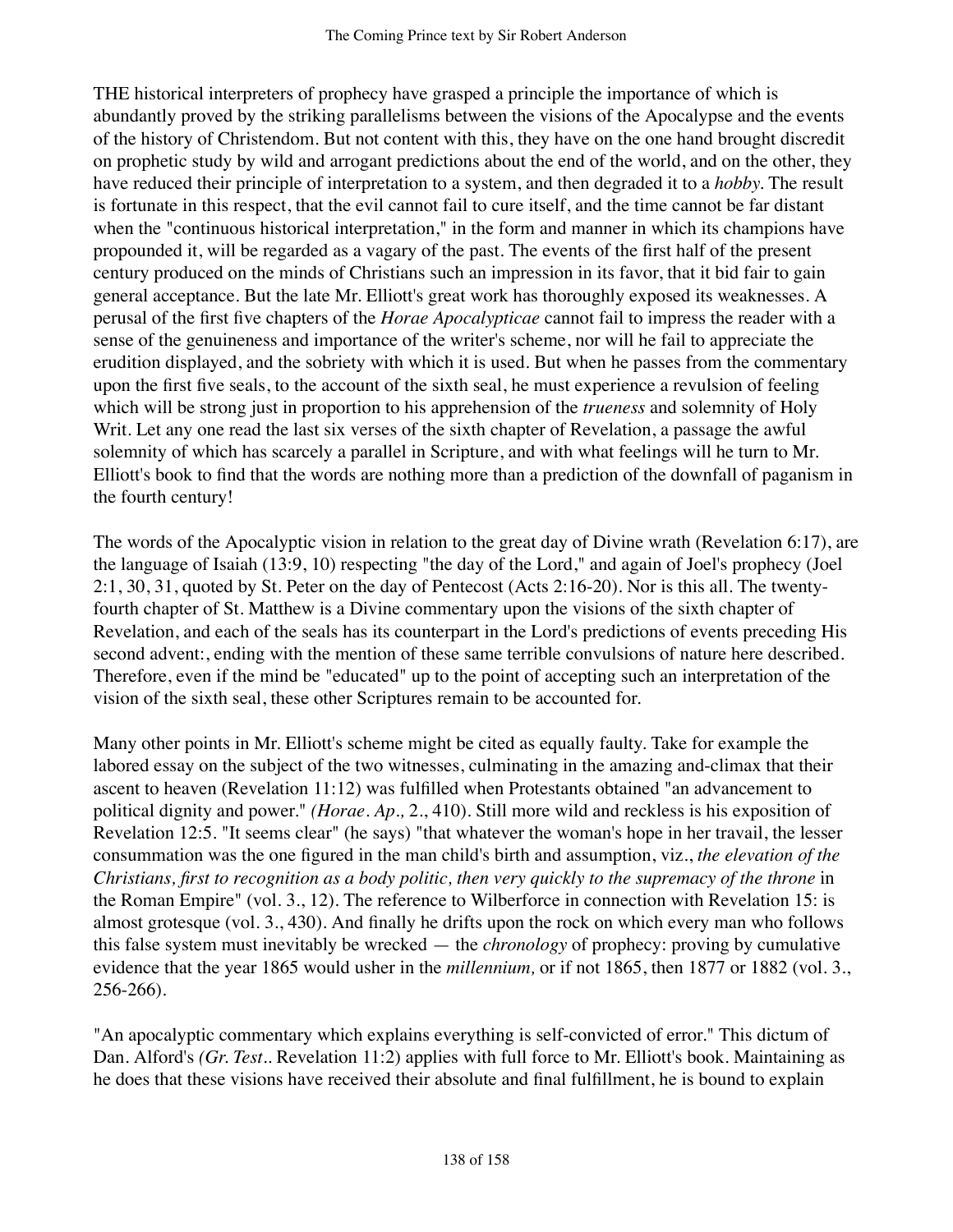everything;" and as the result these lucubrations mar a work which if recast by some intelligent student of prophecy would be of the highest value. In days like these, when we have to contend for the very words of Scripture, we cannot afford to dismiss them as harmless puerilities. They have given an impetus to the skepticism of the age, and have encouraged Christian men to treat the most solemn warnings of coming wrath as mere stage thunder.

Mr. Elliott's mantle appears now to have fallen upon the author of the *Approaching End of t/re Age.* Mr. Grattan Guinness's treatise upon lunisolar cycles and epacts will be deemed by many the most interesting and valuable portion of the work. The study of it has confirmed an impression I have long entertained, that in some mystic interpretation of the prophetic periods of Daniel, the chronology of Gentile supremacy and of the Christian dispensation lies concealed. Professor Birks, however, justly remarks, that it is "very doubtful whether much of the specialty on which Mr. Guinness founds this part of his theory is not due to a partial selection unconsciously made of *some* epact numbers out of many, and that the special relations of the epacts to the numbers 6, 7, 8, 13, would probably disappear on a comprehensive examination of all the epact numbers" *(Thoughts on Sacred Prophecy,* p. 64).

It might also be remarked that with the latitude obtained by reckoning sometimes in lunar years, sometimes in lunisolar years, and sometimes in ordinary Julian years, the list of seeming chronological coincidences and parallelisms might be still further increased. The period from the Council of Nice (A.D. 325) to the death of Gregory XIII. (1585) was 1, 260 years. From the edict of Justinian (533) to the French Revolution was 1, 260 years; and again from A.D. 606, when the Emperor Phocas conferred the title of Pope on Boniface III., to the overthrow of the temporal power (1866-1870), was also 1, 260 years. If these facts prove anything, they prove, not that the periods mentioned are the fulfillment of Daniel's visions, for Daniel's visions relate to the history of Judah, with which these events have nothing to do, but that the chronology of such events is marked by cycles composed of multiples of seventy. Therefore, they greatly strengthen the *a priori* presumption that this is a general characteristic of "the tithes and seasons" as divinely planned, and that the visions will, hereafter, be literally fulfilled. In a word, such proofs prove far too much for the cause they are intended to support.

I have already noticed the transparent fallacy of sup posing that the ten-horned beast and the Babylon of the Apocalypse can *both* be typical of Rome (p. 134, *ante).* In the, *Approaching End of the Age* this fallacy is accepted apparently without suspicion or misgiving, for the writer neither adopts nor improves upon the pleasing romance by which Mr. Elliott attempts to conceal the absurdity of such a view.

As the Harlot comes to her doom by the agency of the Beast, it is absolutely certain that they are not identical; and every proof these writers urge to establish that the Church of Rome is Babylon, is equally conclusive to prove that the Papacy is not the Beast, the Man of Sin. Their whole system is like a house of cards which falls to pieces the moment it is tried. As such books are read by many who are unversed in history it may be well to repeat once more, that the division of the Roman earth into ten kingdoms has never yet taken place. That it has been partitioned is plain matter of history and of fact' that it has ever been divided into ten is a mere conceit of writers of this school. **[23]**

Of Daniel 9:24-27 Mr. Guinness writes, "From the then approaching command to restore and to build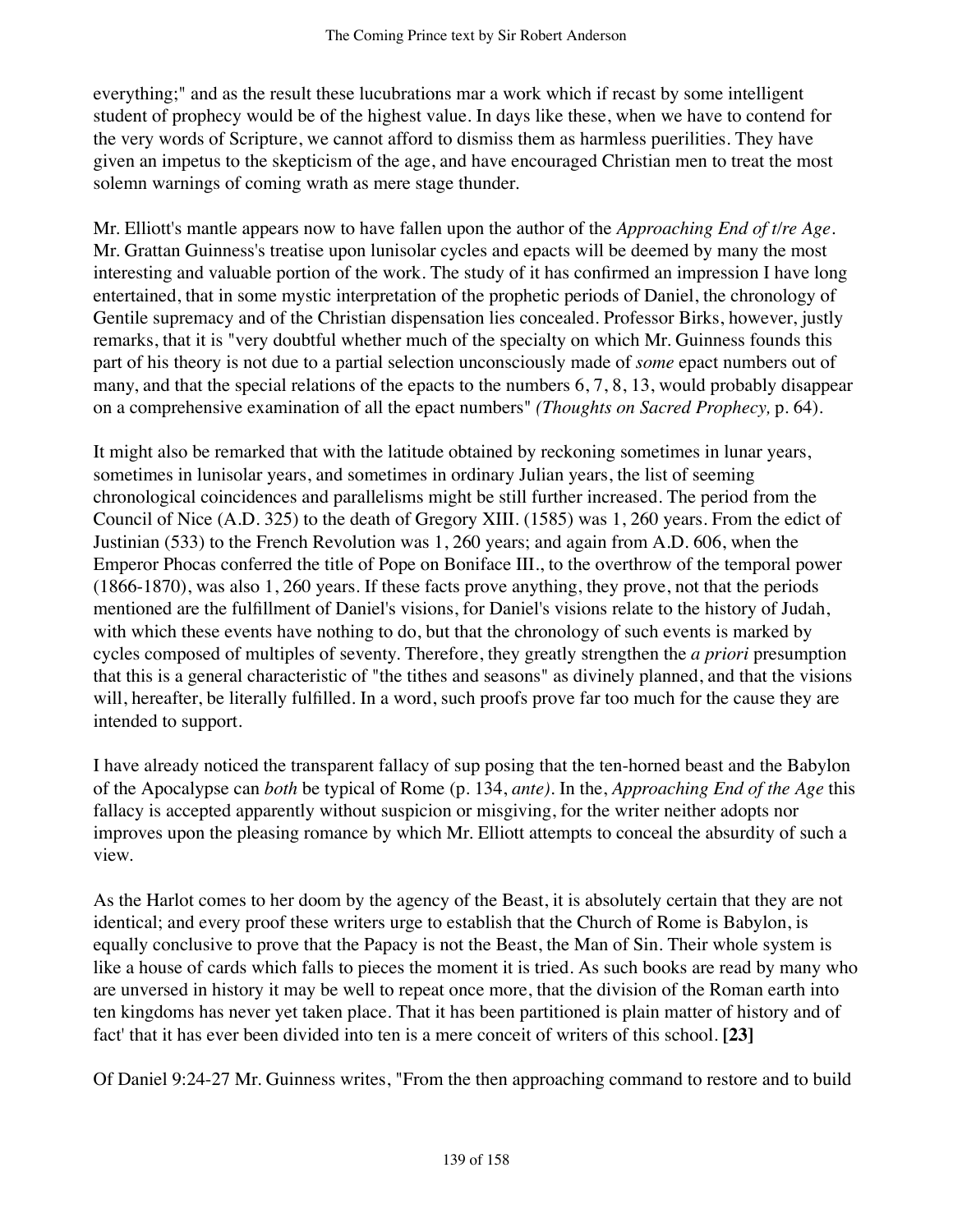again Jerusalem, to the coming of Messiah the Prince, was to be *seventy week*s" (p. 417). This is a typical instance of the looseness of the historical school in dealing with Scripture. The words of the prophecy are, "From the going forth of the commandment to restore and to build Jerusalem unto the Messiah the Prince shall be *seven weeks and threescore and two week*s." **[24]** As this error underlies his entire exposition of the prophecy which forms the special subject of these pages, it is needless to discuss it. He follows Prideaux in computing the weeks from the seventh year of Artaxerxes.

Again, in common with almost all commentators he confounds the seventy years of Judah's servitude with the seventy years of the desolations of Jerusalem. The prophecy he quotes from Jeremiah 25 (p. 414) was given in the fourth year of Jehoiakim, whereas the servitude began in his third year; and it foretold a judgment which fell seventeen years; later It would seem ungracious to notice'. minor inaccuracies, such as that of confounding Belshazzar with Nabonidus, the last king of Babylon.

Such a book is useful in so far as it deals positively with the historical fulfillment as a primary and partial realization of the prophecies; and as a full and fearless indictment of the Church of Rome it is most valuable. But in the dogmatic negation of a literal fulfillment, in the blind and obstinate determination to establish, no matter at what cost to Scripture, that the Apocalypse has been "FULFILLED in the events of the Christian era," such a work cannot fail to be dangerous and mischievous. The real question at issue here is the character and value of the Bible. If the views of these writers be just, the language of Holy Writ in such passages as the close of the sixth chapter of Revelation is the most utter bombast. And if wild exaggeration characterize one portion of the Scriptures, what confidence can we have in any part? If the Great Day of Divine wrath, described in terms of unsurpassed solemnity, were nothing but a brief crisis in the history of a campaign now long past, the words which tell of the joy of the blessed and the doom of the impenitent may after all be mere hyperbole, and the Christian's faith may be mere credulity.

## **NOTE D**

## *THE TEN KINGDOMS*

"PROPHECY is not given to enable us to prophesy," and no one who has worthily pursued the study will fail to feel misgivings at venturing out upon the tempting field of forecasting "things to come." By patient contemplation we may clearly discern the main outlines of the landscape of the future; but "until the day dawn," our apprehension of distances and details must be inadequate, if not wholly false. The great facts of the future, so plainly revealed in Scripture, have been touched on in preceding pages. For what follows here no deference is claimed save what may be accorded to a "pious opinion" based on earnest and careful inquiry.

Next to the restoration of the Jews, the most prominent political feature of the future, according to Scripture, is the tenfold partition of the Roman earth. The emphasis and definiteness with which *ten* kingdoms are specified, not only in Daniel, but in the Revelation, forbid our interpreting the words as describing merely a division of power such as has existed ever since the disruption of the Roman Empire, though this is undoubtedly a feature of the prophecy. Babylon, Persia, Greece, and Rome in turn sought to grasp universal dominion. That there should be a commonwealth of nations living side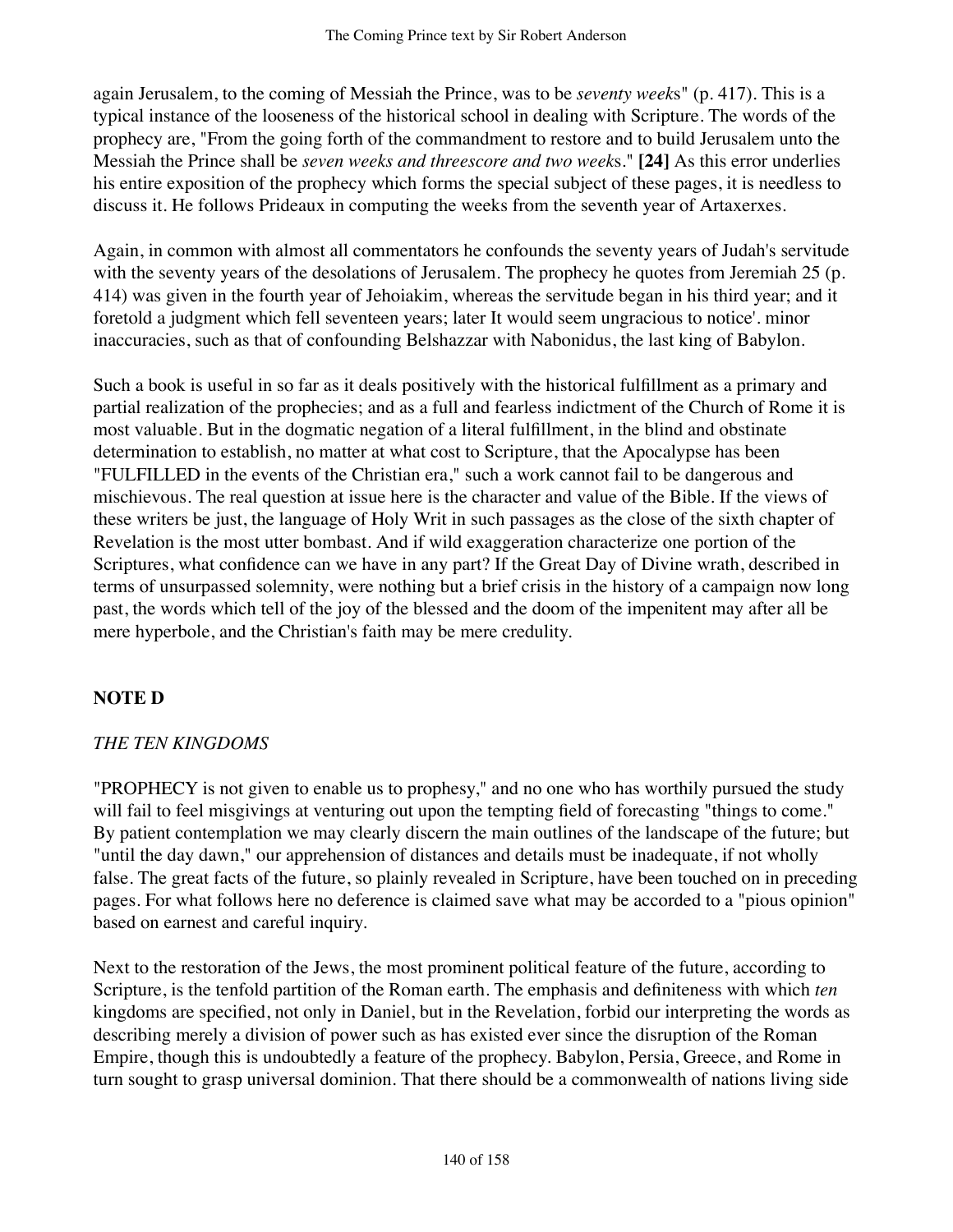by side at peace, was a conception that nothing in the history of the world could have suggested.

The principal clew which Scripture affords upon the subject is the connection between these kingdoms and the Roman Empire. **[25]** But some latitude must probably be allowed as to boundaries, otherwise we should have to choose between two equally improbable alternatives, namely, either that our own nation shall have sunk to the position of a province, not even Ireland remaining under her sway, **[26]** or else that the England which is to be numbered among the ten kingdoms will include the vast empire of which this island is the heart and center. May we not indulge the hope that however far our nation may lapse in evil days to come from the high place which, with all her faults, she has held as the champion of freedom and of truth, she will be saved from the degradation of participating in the vile confederacy of the latter days?

These considerations as to boundaries apply also to Germany, though in a lower degree; and Russia is clearly out of the reckoning altogether. The special interest and importance of these conclusions depend upon the fact that the antichrist is to be at first a patron and supporter of the religious apostasy of Christendom, and that England, Germany, and Russia are precisely the three first-rate Powers who are outside the pale of Rome.

But there is no doubt that Egypt, Turkey, and Greece will be numbered among the ten kingdoms; **[27]** and is it not improbable in the extreme that these nations will ever accept the leadership of a man who is to appear as the champion and patron of the Latin Church? A striking solution of this difficulty will probably be found in the definite prediction, that while the ten kingdoms will ultimately own his suzerainty, *three* of the ten will be brought into subjection by force of arms (Daniel 7:24.)

Turning again to the West, the names of France, Austria, Italy, and Spain present themselves; and seven of the kingdoms are thus accounted for. Can the list be completed? Belgium, Switzerland, and Portugal remain, and these too would claim a place were we dealing with the Europe of today; but as it is the future we are treating of, any attempt to press the matter further seems futile. It has been confidently urged by some that as the ten kingdoms were symbolized by the ten toes of Nebuchadnezzar's image, — five on either foot, — five of these kingdoms must be developed in the East, and five in the West. The argument is plausible, and possibly just; but its chief force depends upon forgetting that in the prophet's view the Levant and not the Adriatic, Jerusalem and not Rome, is the center of the world.

To the scheme here indicated the objection may naturally be raised: Is it possible that the most powerful nations of the world, England, Germany, and Russia, are to have no part in the great drama of the last days? But it must be remembered, first, that the relative importance of the great Powers may be different at the time when these events shall be fulfilled, and secondly, that difficulties of this kind may depend entirely on the *silence* of Scripture, or, in other words, on our own ignorance. I feel bound to notice, however, that doubts which have been raised in my mind regarding the soundness of the received interpretation of the seventh chapter of Daniel point to a more satisfactory answer to the difficulties in question.

As the vision of the second chapter specifies the four empires which were successively to rule the world, and as the seventh chapter also enumerates four "kingdoms," and expressly identifies the fourth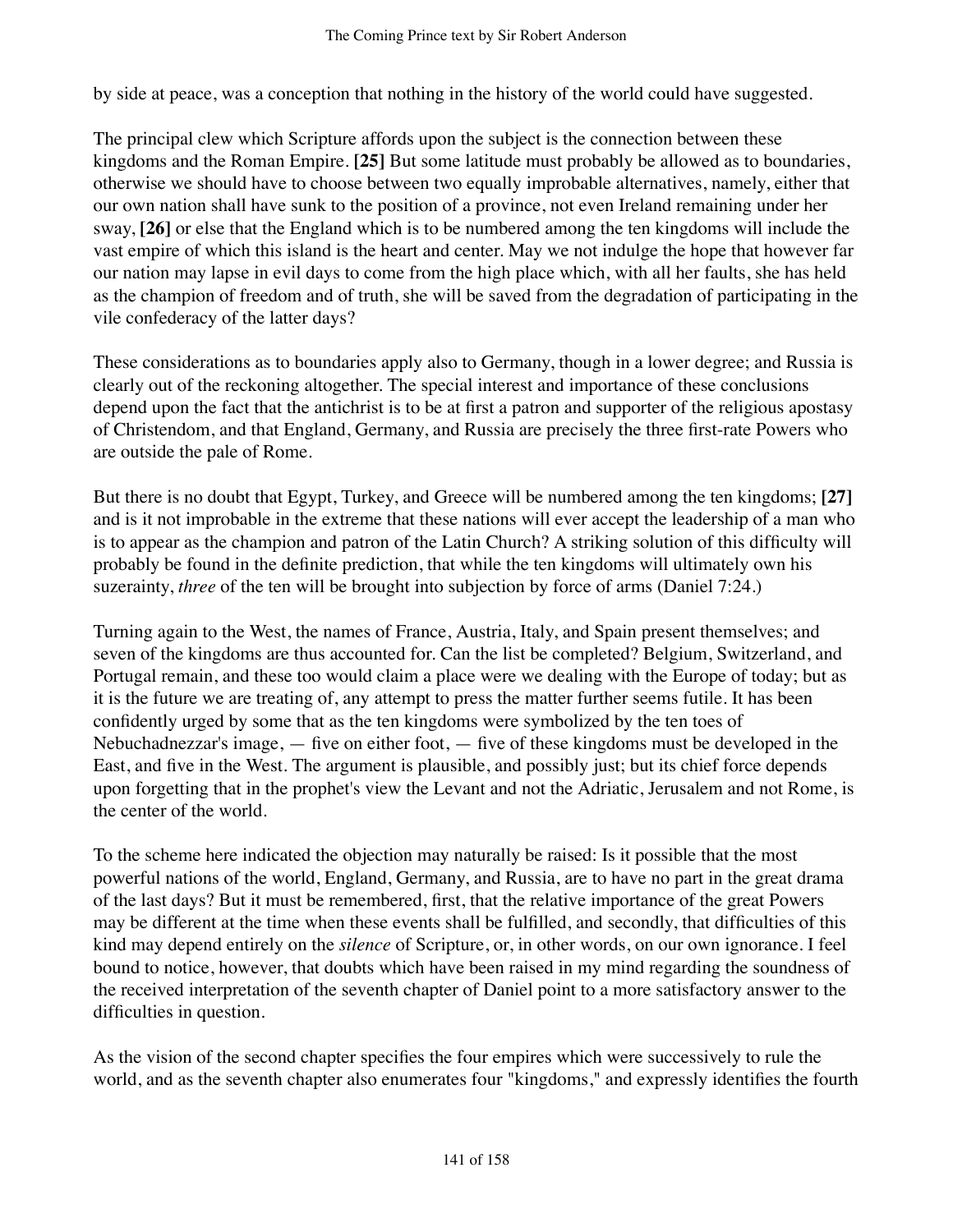of these with the fourth - kingdom of the earlier vision, the inference appears legitimate that the scope of both visions is the same throughout. And this conclusion is apparently confirmed by some of the details afforded of the kingdoms typified by the lion, the bear, and the leopard. So strong indeed is the *prima facie* case in support of this view, that I have not felt at liberty to depart from it in the foregoing pages. At the same time I am constrained to own that this case is less complete than it appears to be, and that grave difficulties arise in connection with it; and the following observations are put forward tentatively to promote inquiry in the matter:--

1st. Daniel 2 and 7 are both in the Chaldee portion of the Book, and are therefore bracketed together, and separated from what follows. This strengthens the presumption, therefore, which would obtain in any case, that the later vision is not a repetition of the earlier one. Repetition is very rare in Scripture.

2nd. The date of the vision of the seventh chapter was the first year of Belshazzar, and therefore only some two or three years before *the fall* of the Babylonian empire. **[28]** How then could the *rise* of that empire be the subject of the prophecy? Verse 17 appears definite that the rise of all these kingdoms was future.

3rd. In the history of Babylonia there is nothing to correspond with the predicted course of the first Beast, for it is scarcely legitimate to suppose that the vision was a prophecy of the career of Nebuchadnezzar, whose death had taken place upwards of twenty years before the vision was given. Moreover, the transition from the lion with eagle's wings to the human condition, though it may betoken decline in power, plainly typifies a signal rise morally and intellectually.

4th. Neither is there in the history of Persia anything answering to the bear-like beast with that precision and fullness which prophecy demands. The language of the English version suggests a reference to Persia and Media; but the true rendering appears to be: "It made for itself one dominion," **[29]** instead of" It raised up itself on one side."

5th. While the symbolism of the sixth verse seems at first sight to point definitely to the Grecian Empire, it will appear upon a closer examination that *at its advent* the leopard had four wings and four heads. This was its primary and normal condition, and it was in this condition that "dominion was given to it." This surely is very different from what Daniel 8:8 describes, and what the history of Alexander's Empire realized, viz., the rise of a single power, which in its decadence continued to exist in a divided state.

6th. Each of the three first empires of the second chapter (Babylon, Persia, and Greece) was in turn destroyed and engulfed by its successor; but the kingdoms of the seventh chapter all continued together upon the scene, though "the dominion," was with the fourth (Daniel 7:12). Verse 3 seems to imply that the four beasts came up together, and at all events there is nothing to suggest a series of empires, each destroying its predecessor, though the symbolism of the vision was (in contrast with that of chap. 2.) admirably adapted to represent this. Compare the language of the next vision (Daniel 8:3-6).

7th. While the fourth beast is unquestionably Rome, the language of the seventh and twenty-third verses leaves no doubt that it is the Roman Empire in its revived and future phase.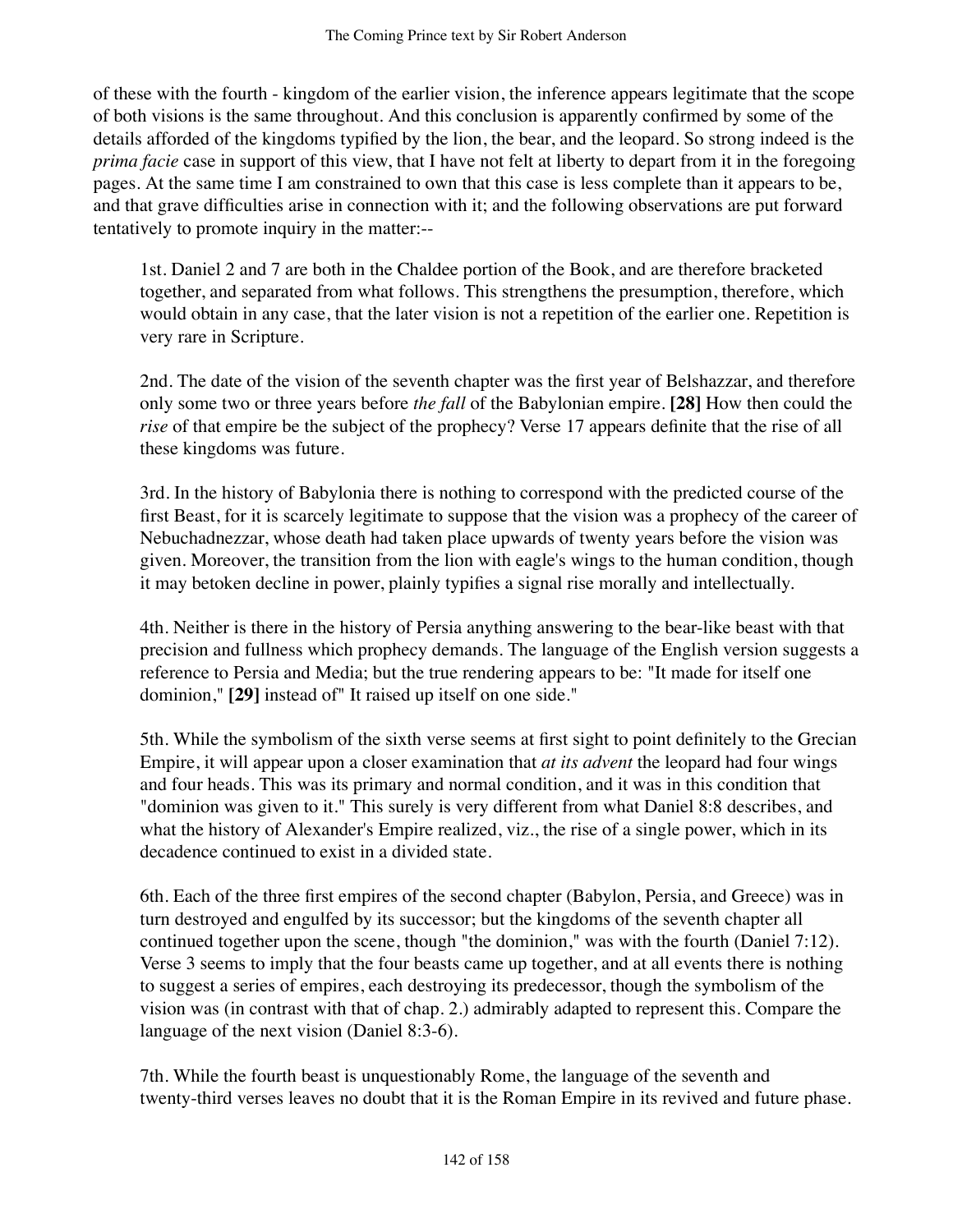Without endorsing the views of Maitland, Browne, etc., it must be owned that there was nothing in the history of ancient Rome to correspond with the main characteristic of this beast unless the symbolism used is to be very loosely interpreted. To "devour the earth," "tread it down and break it in pieces," is fairly descriptive of other empires, but Ancient Rome was precisely the one power which added government to conquest, and instead of treading down and breaking in pieces the nations it subdued, sought rather to mold them to its own civilization and polity.

All this — and more might be added **[30]** — suggests that the entire vision of the seventh chapter may have a future reference. We have already seen that sovereign power is to be with a confederacy of ten nations ultimately heading up in one great Kaiser, and that several of what are now the first-rate Powers are to be outside that confederacy: it is in the last degree improbable, therefore, that such a supremacy will be attained save after a tremendous struggle. At this moment the international politics of the old world center in the Eastern Question, which is after all merely a question of the balance of power in the Mediterranean. Now Daniel 7:2 expressly names the Mediterranean ("the Great Sea") as the scene of the conflict between the four beasts. May not the opening portion of the vision then refer to the gigantic struggle which must come some day for supremacy in the Mediterranean, which will doubtless carry with it the sovereignty of the world? The lion may possibly typify England, whose vast naval power may be symbolized by the eagle's wings. The plucking of the wings may represent the loss of her position as mistress of the seas. And if such should be the result of the impending struggle, we would be eager to believe that her after course shall be characterized by moral and mental pre-eminence: the beast, we read, was "made to stand upon the feet as a man, and a man's heart was given to it."

If the British lion have a place in the vision, the Muscovite bear can scarcely be omitted; and it may confidently be averred that the bear of the prophecy may represent the Russia of today fully as well as the Persia of Cyrus and Darius. The definiteness of the symbolism used in respect of the leopard (or panther) of the vision makes it more difficult to refer this portion of the prophecy to Germany or any oilier nation in particular. It would be easy to make out an *ad captandum* case in support of such a view, but it may suffice to remark that if the prophecy be still unfulfilled, its meaning will be incontestable when the time arrives.

#### . **CHRONOLOGICAL DIAGRAM OF THE HISTORY OF JUDAH** (784 x 1068 pixels) ---New Window

Anderson's "Chronological Diagram of the History of Judah" is a panoramic view of both history and prophecy in relation to Daniel's people (Judah) and city (Jerusalem), i.e., "Seventy weeks are determined upon thy people and upon thy holy city, to finish the transgression, and to make an end of sins, and to make reconciliation for iniquity, and to bring in everlasting righteousness, and to seal up the vision and prophecy, and to anoint the most Holy" (Daniel 9:24). Anderson chronologically integrates secular history, Jewish history, the history of Jerusalem and the Temple, Daniel's vision of the "great image" (2:31), and the ministry of the prophets, with a view toward the consummation of God's program of judgment during the Seventieth Week (9:27). Simply studying the diagram to catch Anderson's meaning is enough to provoke greater understanding of a subject that even the "angels desire to look into" (1Peter 1:12).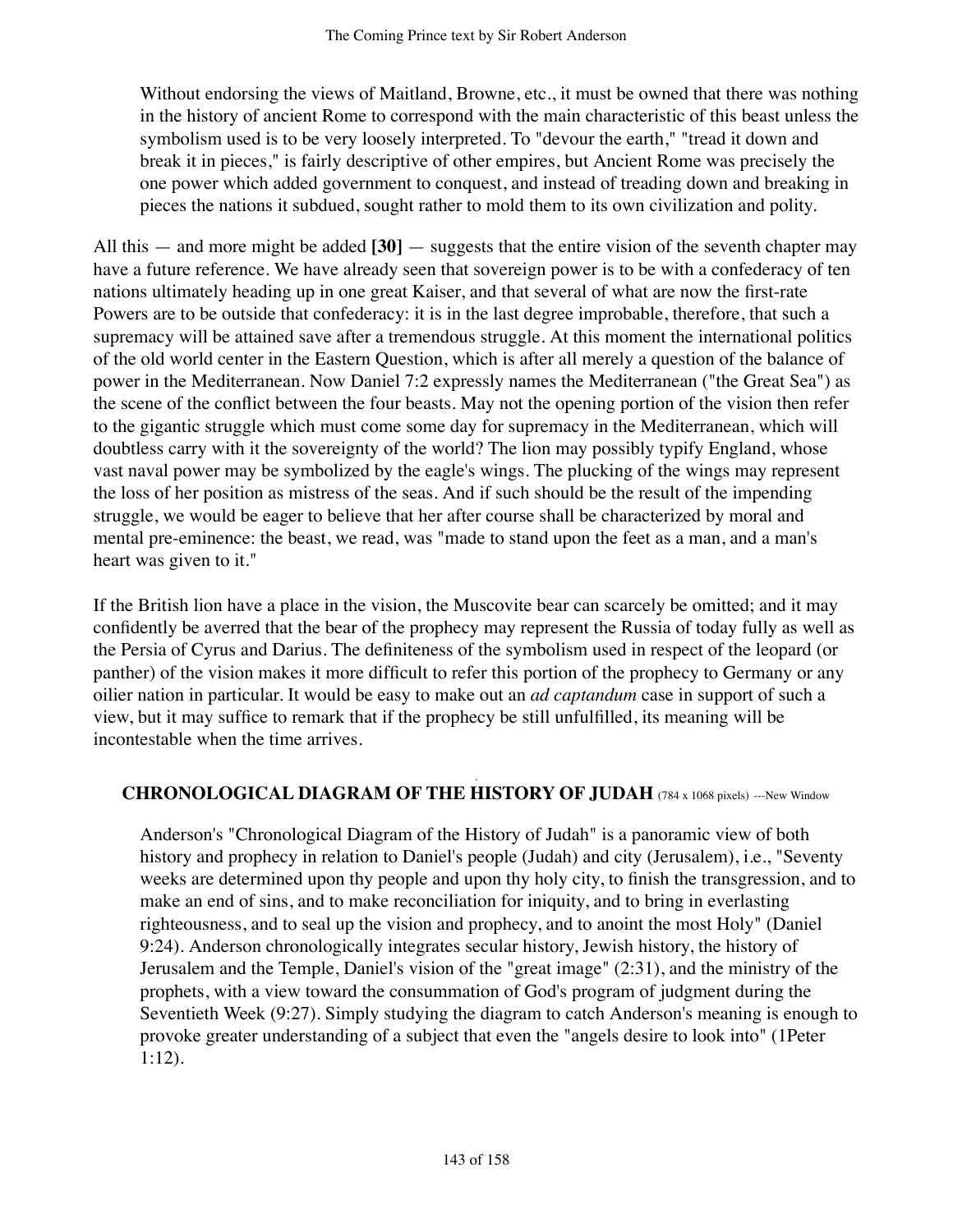# **APPENDIX 2. FOOTNOTES**

**[1]** *Encyc. Brit.,* 9th ed., title "Artaxerxes."

**[2]** W. K. Loftus, *"Chaldea and Susiana,"* p. 341.

**[3]** *Daniel,* p. 160.

**[4]** On this point I have consulted the author of *The Five Great Monarchies,* a book to which frequent reference is made in these pages, and I am indebted to Canon Rawlinson's courtesy and kindness for the following reply: "I think you may safely say that chronologers are now agreed that Xerxes died in the year B. C. 465. The Canon of Ptolemy, Thucydides, Diodorus, and Manetho are agreed; the only counter authority being Ctesias, who is quite untrustworthy."

**[5]** *Ante-Nicene Christian Library,* vol. 9., second part, p 184.

**[6]** Works, vol. 15., p. 108.

**[7]** Arnold's trans., pp. 443-454.

**[7-2]** Kruger's arguments are reviewed by Clinton in F. H., 2., p. 217.

**[8]** *Daniel,* p. 171, *note.*

**[9]** See *ex. gr*. Mitford, 2., 226; Thirlwall, 2., 428; Grote, 5., 379; and of Germans *see* Niebuhr, *Lec*t. *Anc. Hist.* (Schmitz ed.), 2., 180-181.

**[10]** *Daniel,* p. 266.

**[11]** *Ibid.* p. 99, *note.*

**[12]** The Feast of Purim derives its name from the fact that when Haman planned the destruction of the people of Mordecai, he cast lots day by day to find "a lucky day "for the execution of his scheme. A whole year – the twelfth year of Xerxes – was thus consumed (Esther 3:7); and the decree for the slaughter of the Jews was made on the 13th Nisan in the following year *(ibid.* 3:12). The decree in their favor was granted two months later *(ibid.* 8:9), and the king is mentioned in connection with the execution of that decree in the twelfth month of that year *(ibid.* 9: l, 13-17). The reign of Xerxes therefore certainly continued to the last month of his thirteenth year. The last chapter of Esther, moreover, clearly shows that his reign did not end with the events recorded in the book, but that his promotion of Mordecai was the beginning of a new era in his career.

**[13]** *Christology* (Arnold's *trans.),* Ch. 737.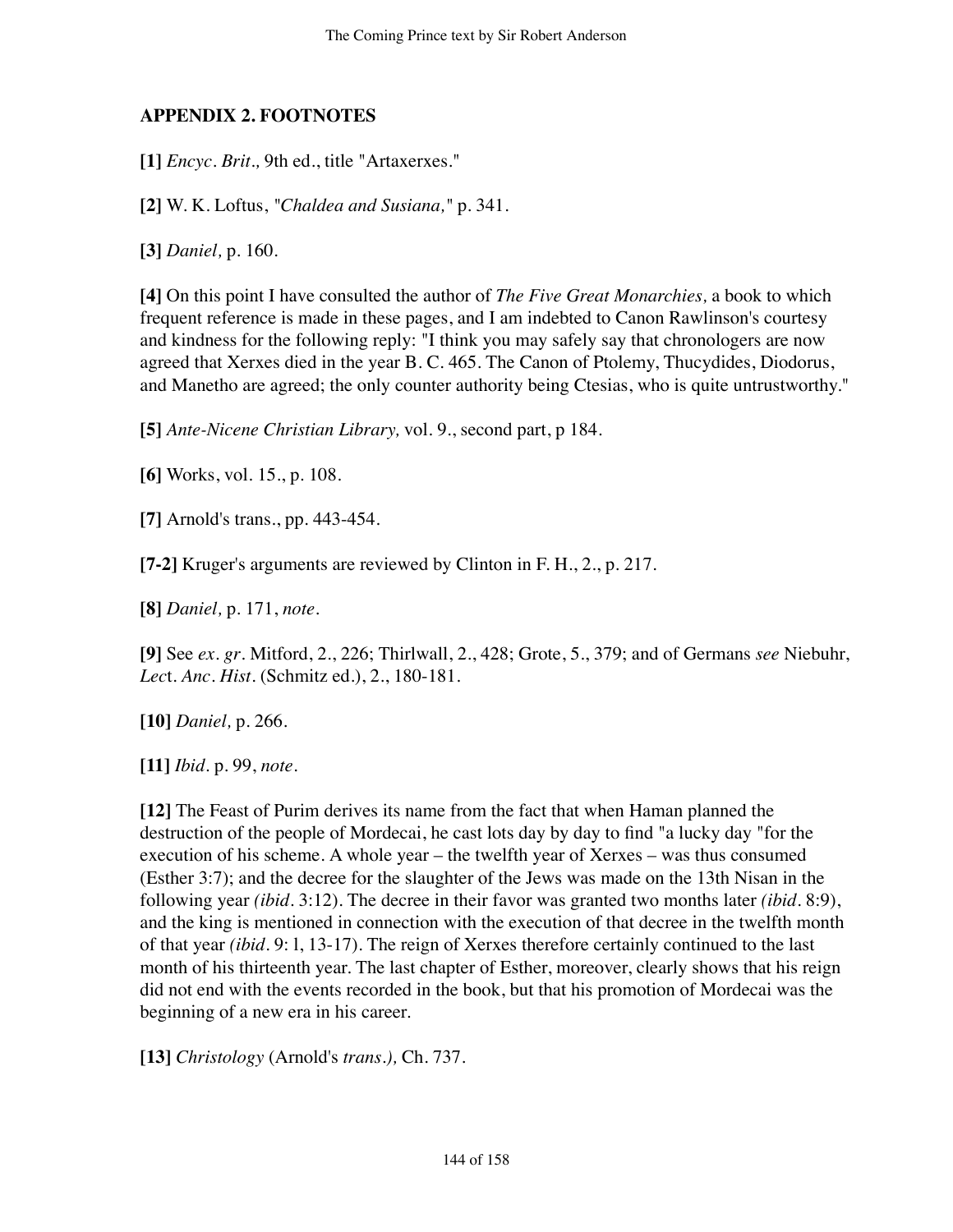**[14]** Dr. Farrar's book has done much to popularize a controversy which hitherto has interested only the few. It may be well to notice, therefore, that his sweeping statement as to the date of Herod's death is doubtful *(see* Clinton, *Fasti Rom.,* A. D. 29), and that Josephus does *not* always reckon reigns in the manner indicated.

**[15]** Matthew 27:63, 64; comp. 2 Chronicles 10:5-12. "He said unto them, Come again unto me *after three* days…so Jeroboam and all the people came to Rehoboam *on the third day?"*

**[16]** Whether such a system of reckoning appears strange or natural depends on the habit of thought of the individual. A professor of theology might have trouble in defending it in class, but a prison chaplain would have no difficulty in explaining it to his congregation! Our own civil day is a nuchthameron, beginning at midnight, and the law takes no cognizance of a *part* of a day. Therefore in a sentence of three days' imprisonment, the prescribed term is equal to seventy-two hours; but though the prisoner seldom reaches the gaol till evening, the law holds him to have completed a day's imprisonment the moment midnight strikes, and the gaoler may lawfully release him the moment the prison is opened the second morning after. As a matter of fact a prisoner committed for three days is seldom more than forty hours in gaol. This mode of reckoning and speaking was as familiar to the Jew as it is to the *habitues* of our police courts.

**[17]** "When the people were come in great crowds to the feast of unleavened bread on the eighth day of the month Xanthicus" *(i. e.,* Nisan) (Jos., *Wars,* 6. 5, 3. Comp. John 11:55; 12:1). "The Jews' Passover was nigh at hand, and many went out of the country up to Jerusalem before the Passover to purify themselves. Then Jesus six days before the Passover came to Bethany."

**[18]** There was no lunar eclipse visible at Jerusalem between that of the 13th March B. C. 4 and that of 9th January B. C. 1. Many writers take the latter to be the eclipse of Herod, and assign his death to that year. That of B. C. 1 was a fine total eclipse, totality coming on at fifteen minutes past midnight, whereas that of B. C. 4 was but a partial eclipse, and the greatest magnitude was not till 2 h. 34 m. a. m. (Johnson, *Eclipses Past and Future).* But though every consideration of this character points to B. C. 1 as the (late of Herod's death, the weight of evidence generally is in favor of B. C. 4. Of recent writers, the former year is adopted by Dr. Geikie *(Life of Christ,* 6th ed., p. 150), and notably by the late Mr. Bosanquet, who argues the question in his *Messiah the Prince,* and more concisely in a paper read before the Society of Biblical Archaeology on 6th June, 1871.

**[19]** This is the year specified by Dion Cassius for the Ethnarch's banishment. Clinton, F. H., A. D. 6.

**[20]** Farrar, *Life of Christ,* App. Exc. 1.

**[21]** It depends on the meaning of the word gegonotos in the passage, whether the eighteenth or nineteenth year be intended. The narrative, as a whole, points to the nineteenth year. *Cf* Lewin's *Fasti Sacri,* pp. 56: and 92.

**[22]** Josephus, *Ant.,* 15. 11, 27.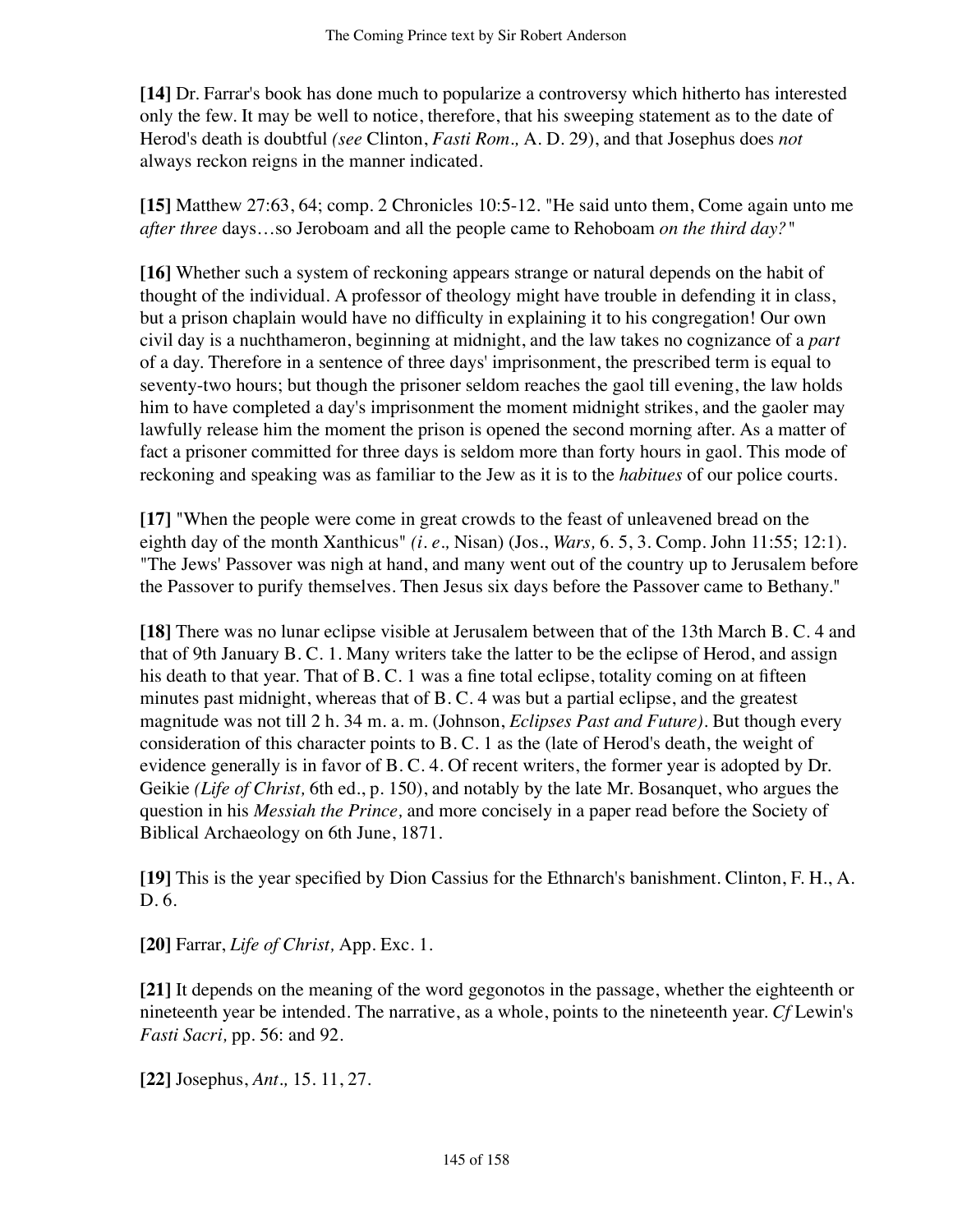**[23]** See p. 39, *ante.* Elliott's list of the ten kingdoms is the following: The Anglo-Saxons, Franks, Allmans, Burgundians, Visigoths, Suevi, Vandals, Ostrogoths, Bavarians, and Lombards. If any one can read the seventh chapter of Daniel and the thirteenth chapter of Revelation and accept such an interpretation, there is really no common ground on which to discuss the matter.

**[24]** I deprecate the idea that my object is to review this or any other book. Were such my intention I could point out other similar errors. *Exodus gr.,* in Pt. III., chap. l, the writer enumerates five points of identity between the Harlot and the Church of Rome, and of these five the two last are sheer blunders, viz., "The minister of *the harlot* makes fire to descend from heaven," "And *the harlot* requires all to receive her mark." (Comp. Revelation 13:13, 16)

**[25]** "The ten horns *out of this kingdom"* (Daniel 7:24).

**[26]** Ireland was entirely, and Scotland was in part, outside the territorial limits of the Roman Empire.

**[27]** In Daniel 11:40, Egypt and Turkey (or the Power which shall then possess Asia Millor) are expressly mentioned by their prophetic titles as separate kingdoms at this very time.

**[28]** See Chron. Table, App. 1, *ante.*

**[29]** Tregelles, *Daniel,* p. 34.

**[30]** The beasts of Daniel 7 are those named in Revelation 13:2, to represent the Antichrist. Though this admits of the explanation given, it may also be used a strong argument in favor of the view above set forth.

## APPENDIX II1.

.

## **A RETROSPECT AND A REPLY**

"TAKE heed that no man deceive you." Such were the first words of our Lord's reply to the inquiry, "What shall be the sign of Thy coming, and of the end of the age?" And the warning is needed still. "It is not for you to know the times or the seasons," was almost His last utterance on earth, before He was taken up. And if this knowledge was denied to His holy apostles and prophets, we may be sure it has not been disclosed to us today. Nor can a secret which, as the Lord declared, "the Father hath put in His own power," (Acts 1:7) be discovered by astronomical research or flights of higher mathematics.

But, on the other hand, no thoughtful Christian can ignore the signs and portents which mark the days we live in. I little thought as I penned the introductory chapter of this book that the advance of infidelity would be with such terribly rapid strides. In the few brief years that have since elapsed the growth of skepticism within the Churches has exceeded even the gloomiest forecast. And side by side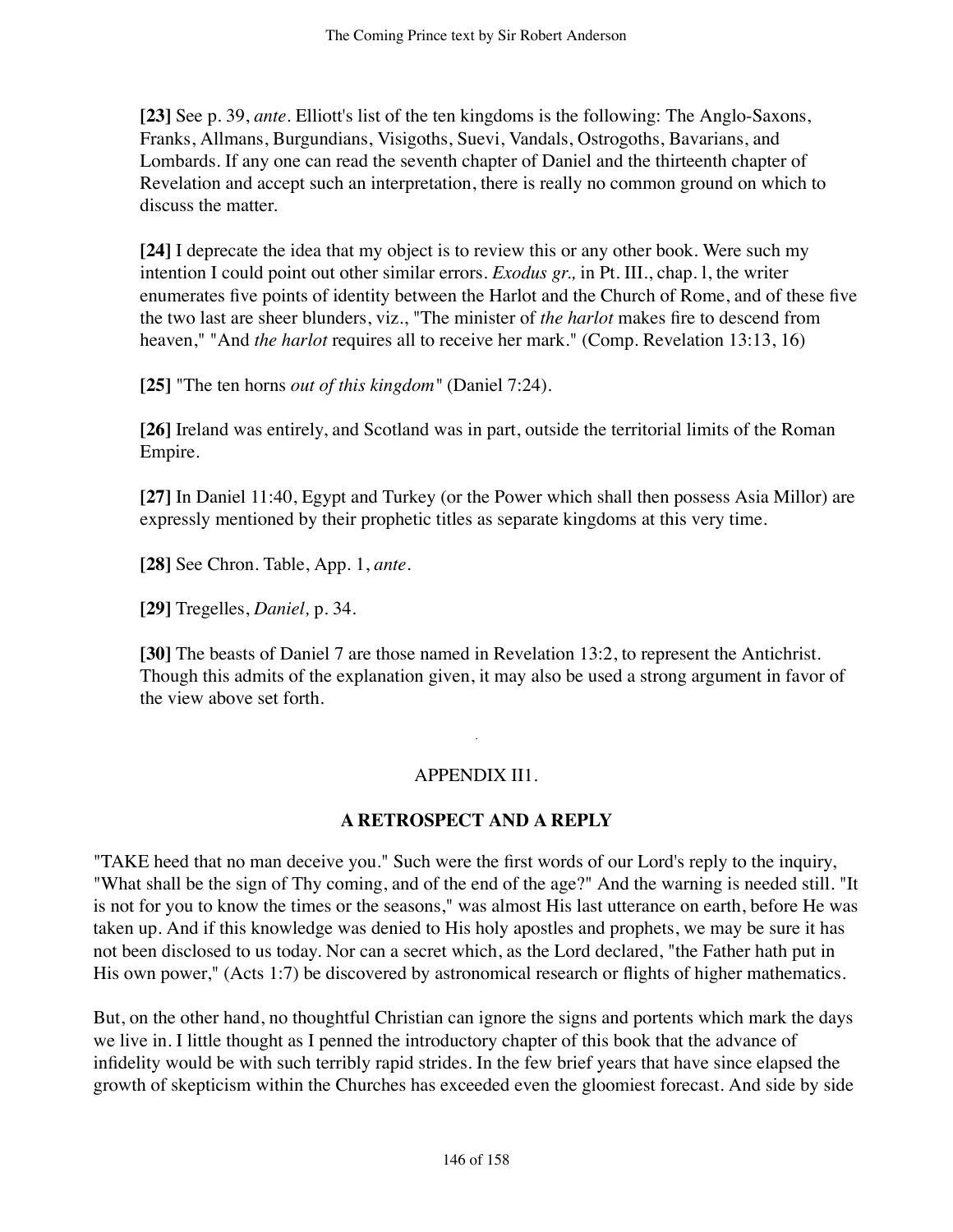with this, again, the spread of spiritualism and demon-worship has been appalling. Its rotaries are reckoned by tens of thousands; and in America it has already been systematized into a religion, with a recognized creed and cult.

But these dark features of our times, striking and solemn though they be, are not the most significant. While the warned-against apostasy of the last days thus seems to be drawing near, we are gladdened by signal triumphs of the Cross. It is not merely that at home and abroad the Gospel is being preached by such multitudes with a freedom never known before, but that, in a way unprecedented since the days of the Apostles, the Jews are coming to the faith of Christ. The fact is but little known that during the last few years more than a quarter of a million copies of the New Testament in Hebrew have been circulated among the Jews in Eastern Europe, and the result has been their conversion to Christianity, not by ones and twos, as in the past, but in large and increasing numbers. Entire communities in some places have, through reading the word of God, accepted the despised Nazarene as the true Messiah. This is wholly without parallel since Pentecostal times.

Then again, the return of the Jews to Palestine is one of the strangest facts of the day. There is scarcely a country in the world that does not offer more attractions to the settler, be he agriculturist or trader; and yet, since *The Coming Prince* was written, more Jews have migrated to the land of their fathers than returned with Ezra when the decree of Cyrus brought the servitude to a close. But yesterday the prophecy that Jerusalem should be inhabited "as towns without walls" seemed to belong to a future far remote. The houses beyond the gates were few in number, and no one ventured abroad there after nightfall. Today the existence of a large and growing Jewish town outside the walls is a fact within the knowledge of every tourist, and year by year the immigration and the building still go on.

If I venture to touch upon the international politics of Europe, it will be but briefly, in connection with the prophecy of the seventh chapter of Daniel. I have given in detail my reasons for suggesting that the "historical" interpretation of that vision does not exhaust its meaning, **[1]** and I own to a deepening conviction that every part of it awaits its fulfillment. There, as elsewhere in the Scriptures, "the great sea" must surely mean the Mediterranean; and a terrible struggle for supremacy in the Levant appears to be the burden of the earlier portion of the vision. The nearness of such a struggle is now being anxiously discussed in every capital in Europe, and nowhere more anxiously than here at home. Never indeed since the days of Pitt has there been such cause for national anxiety; and the question of the balance of power in the Mediterranean has recently gained a prominence and interest greater and more acute than ever before attached to it.

I will not notice topics of a more doubtful character, but confine myself to these; nor will I attempt by word-painting to exaggerate their significance. But here we are face to face with great public facts. On the one hand, there is this spread of infidelity and demon-worship, preparing the way for the great infidel and devil-inspired apostasy of the last days; and, on the other hand, there are these spiritual and national movements among the Jews, wholly without precedent during all the eighteen centuries which have elapsed since their dispersion. And, finally, the Cabinets of Europe are watching anxiously for the beginning of a struggle such as prophecy warns us will ultimately herald the rise of the last great monarch of Christendom. Is all this to be ignored? Is there not here enough on which to base, I will not say the belief, but an earnest hope, that the end may be drawing near? If its nearness be presented as a hope, I cherish and rejoice in it; if it be urged as a dogma, or an article of faith, I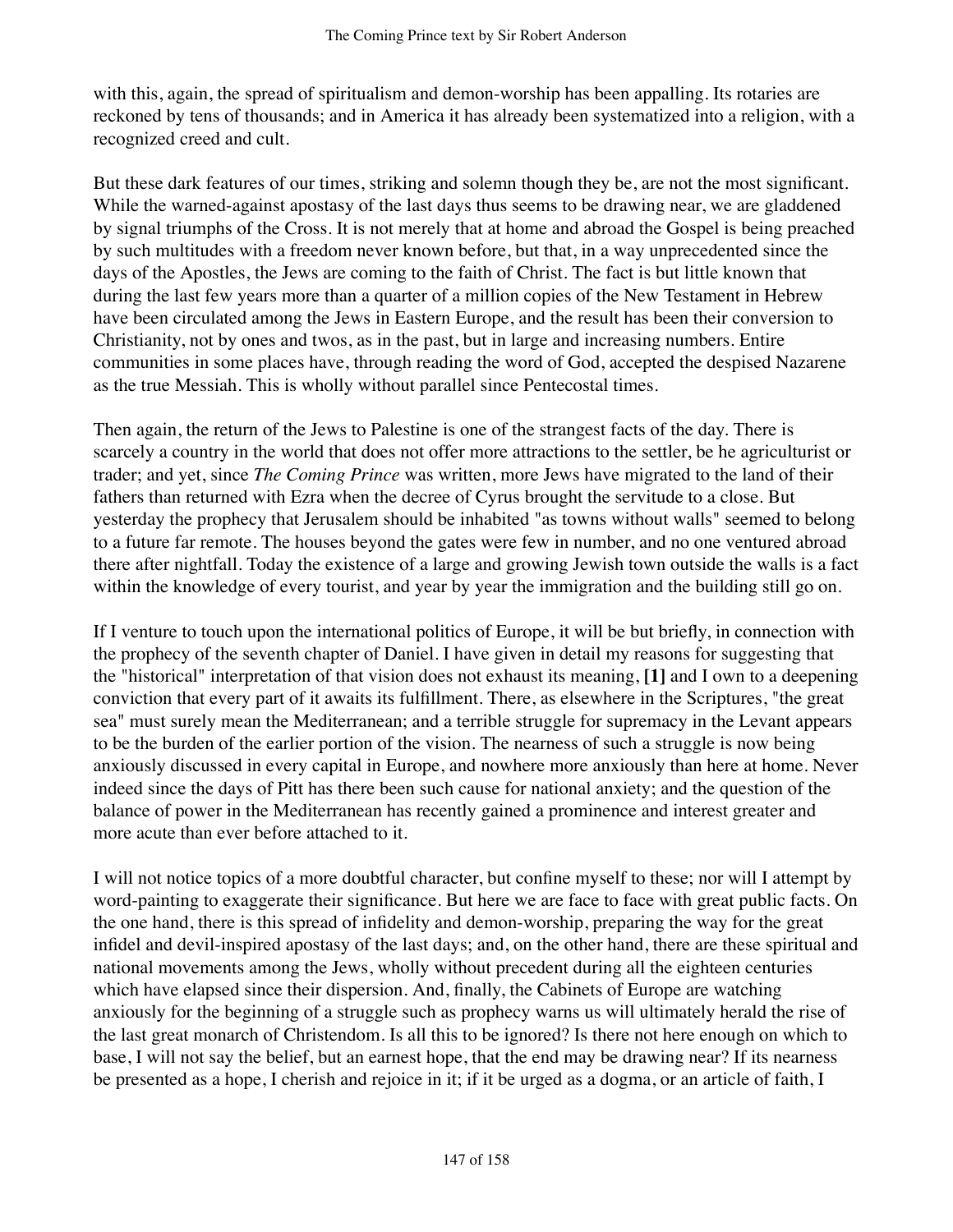utterly repudiate and condemn it.

As we dwell on these things a double caution will be opportune. These events and movements are not in themselves the fulfillment of the prophecies, but merely indications on which to found the hope that the time for their fulfillment is approaching. Any who searched their Bibles amidst the strange, and startling, and solemn events of a century ago must surely have concluded that the crisis; was then at hand; and it may be that once more the tide: which now seems so rapidly advancing may again recede:. and generations of Christians now unborn may still be: waiting and watching upon earth. Who will dare to set a limit to the long-suffering of God? and this is His own explanation of His seeming "slackness." (2 Peter 3:9.)

We need further to be warned against the error into which the Thessalonian Christians were betrayed. Their conversion was described as a turning from idols to serve the true God and "to wait for His Son from heaven." And the coming of the Lord was presented to them as a practical and present hope, to comfort and gladden them as they mourned their dead. (1 Thessalonians 1:9, 10, and 4:13-18.) But when the Apostle passed on to speak of "the times and seasons" and "the day of Jehovah," (1 Thessalonians 5:1-3.) they misunderstood the teaching; and, supposing that the coming of the Lord was immediately connected with the day of Jehovah, they concluded that that awful day was breaking. On both points they were wholly wrong. In the Second Epistle the Apostle wrote, "Now we beseech you, brethren, in behalf of the coming of our Lord Jesus Christ and our gathering together unto Him, to the end that ye be not quickly shaken from your mind, nor yet be troubled, either by spirit, or by word, or by epistle as from us [referring of course to the First Epistle], as that the day of the Lord is now present." **[2]**

"The times and seasons" are connected with Israel's hope and the events which will precede the realization of it. (Acts 1:6, 7.) The Church's hope is wholly independent of them. And if the Christians of the early days were taught to "live looking for that blessed hope," how much more may we! Not a line of prophecy must first be fulfilled; not a single event need intervene. And any system of interpretation-or of doctrine which clashes with this, and thus falsities the teaching of the Apostles of our Lord, stands thereby condemned. **[3]**

Let us then beware lest we fall into the common error of exaggerating the importance of contemporary movements and events, great and solemn though they be; and let the Christian take heed lest the contemplation of these things should lead him to forget his heavenly citizenship and his heavenly hope. The realization of that hope will but clear the stage for the display of the last great drama of earth's history as foretold in prophecy.

If the digression may be pardoned, it may be well to amplify this, and explain' my meaning more fully. That Israel will again be restored to the place of privilege and blessing upon earth is not a matter of opinion, but of faith; and no one who accepts the Scriptures as Divine can question it. Here the language of the Hebrew prophets is unusually explicit. Still more emphatic, by reason of the time when it was given, is the testimony of the Epistle to the Romans. The very position of that Epistle in the sacred Canon gives prominence to the fact that the Jew had then been set aside. The New Testament opens by chronicling the birth of Him who was Son of Abraham and Son of David, (Matthew 1:1.) the seed to whom the promises were made and the rightful Heir to the scepter once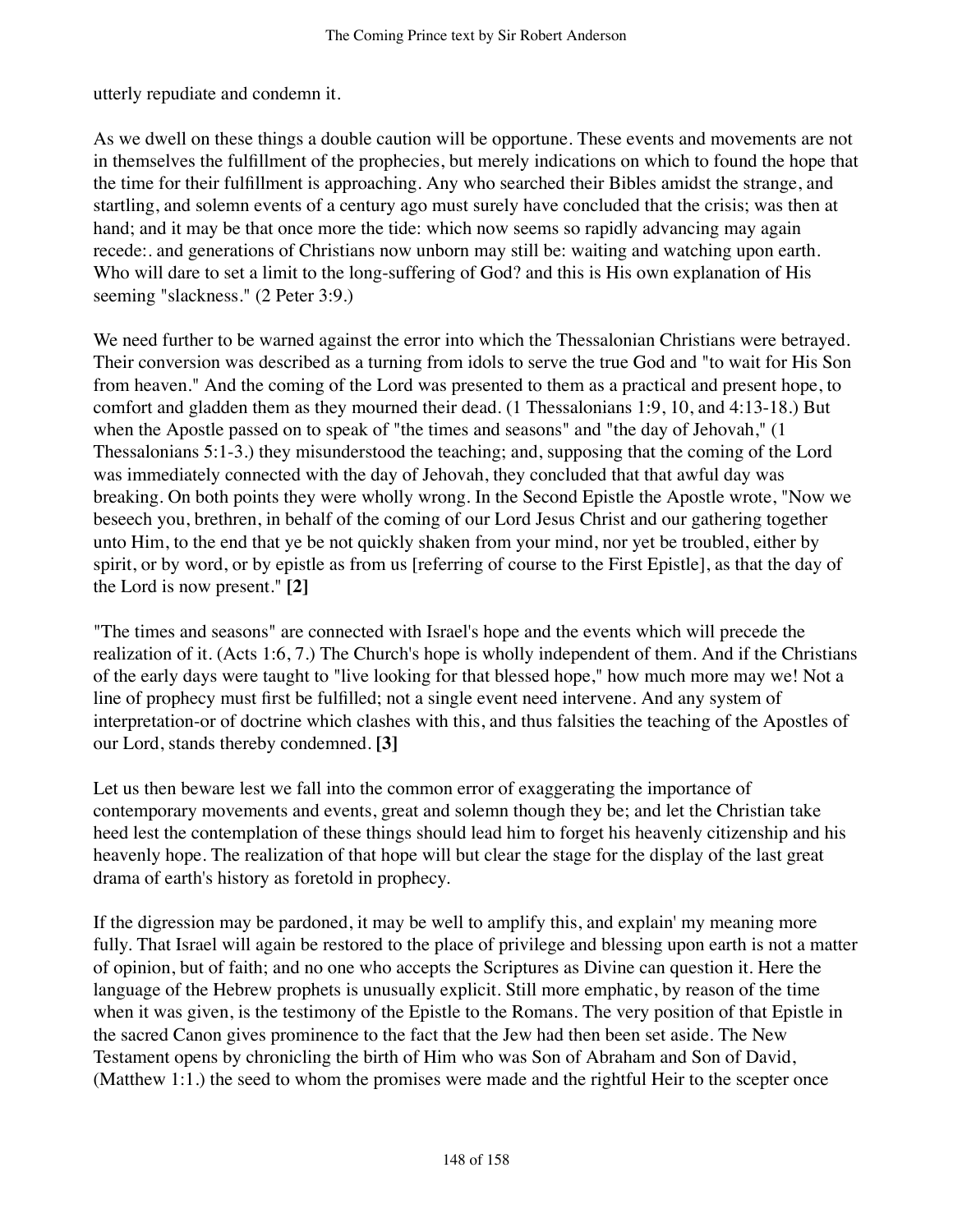entrusted to Judah; and the Gospels record His death at the hands of the favored people. Following the Gospels comes the narrative of the renewed offer of mercy to that people, and of their rejection of it. "To the Jew first" is stamped upon every page of the Acts of the Apostles; and it characterized the transitional Pentecostal dispensation of which that book is the record. The Pentecostal Church was essentially Jewish. Not only were the Gentiles in a minority, but their position was one of comparative tutelage, as the record of the Council of Jerusalem gives proof. (Acts 15. *See also* chap. 11:19.) Even the Apostle of the Gentiles, in the whole course of his ministry, brought the Gospel first to the Jews. "It was *necessary* that the word of God should first have been spoken to you," he said to them at Antioch. (Acts 13:46; *c*f. 17:2, 18:4.) "The salvation of God is sent unto the Gentiles, and they will hear it," was his final word to them at Rome when they rejected his testimony and "departed." (Acts 28:29.)

And *the next book of the Canon is addressed to believing Gentiles.* But in that very Epistle the Gentiles are warned that "God has not cast away His people." Through unbelief the branches are broken off, but the root remains, and "God is able to graft them in again." "And so all Israel shall be saved, as it is written, There shall come out of Sion the Deliverer, and He shall turn away ungodliness from Jacob." **[4]** . Judgment will in that day mingle with mercy, for He "whose fan is in His hand" will then gather His wheat into the garner, but burn up the chaff with unquenchable fire. The true remnant of the covenant people will become the "all Israel" of days of future blessedness.

That remnant was typified by the "men of Galilee" who stood around Him on the Mount of Olives as "He was taken up, and a cloud received Him out of their sight." And as with straining eyes they watched Him, two angel messengers appeared to renew the promise which God had given centuries before through Zechariah the prophet:

"This same Jesus shall so come in like manner as ye have seen Him go into heaven"; (Acts 1:1-19.)

"His feet shall stand in that day upon the Mount of Olives, which is before Jerusalem on the east." (Zechariah 14:4.)

A glance at the prophecy will suffice to show that the event it speaks of is wholly different from the Coming of the First Epistle to the Thessalonians. It is the same Lord Jesus, truly, who is coming for His Church of this dispensation and coming to His earthly people gathered in Jerusalem in a dispensation to follow; but otherwise these "Comings" have absolutely nothing in common. The later manifestation — His return to the Mount of Olives — is an event as definitely localized as was His ascension from that same Mount of Olives; and its purpose is declared to be to bring deliverance to His people on earth in the hour of their supreme peril. Tim earlier Coming will have no relation to locality at all. All the wide world over, wherever His dead have been laid to rest, "the trump of God" shall call them back to life, in "spiritual bodies" like His own; and wherever living "saints" are found, they "will be changed, in a moment, in the twinkling of an eye," and all shall be caught up together to meet Him in the air. While the profane skeptic ridicules all this, and the religious skeptic ignores it, the believer remembers that his Lord was thus caught up to heaven; and as he ponders the promise, his wonder leads to worship, not to unbelief.

And this event, which is the Church's proper hope, is as independent of the chronology, as it is of the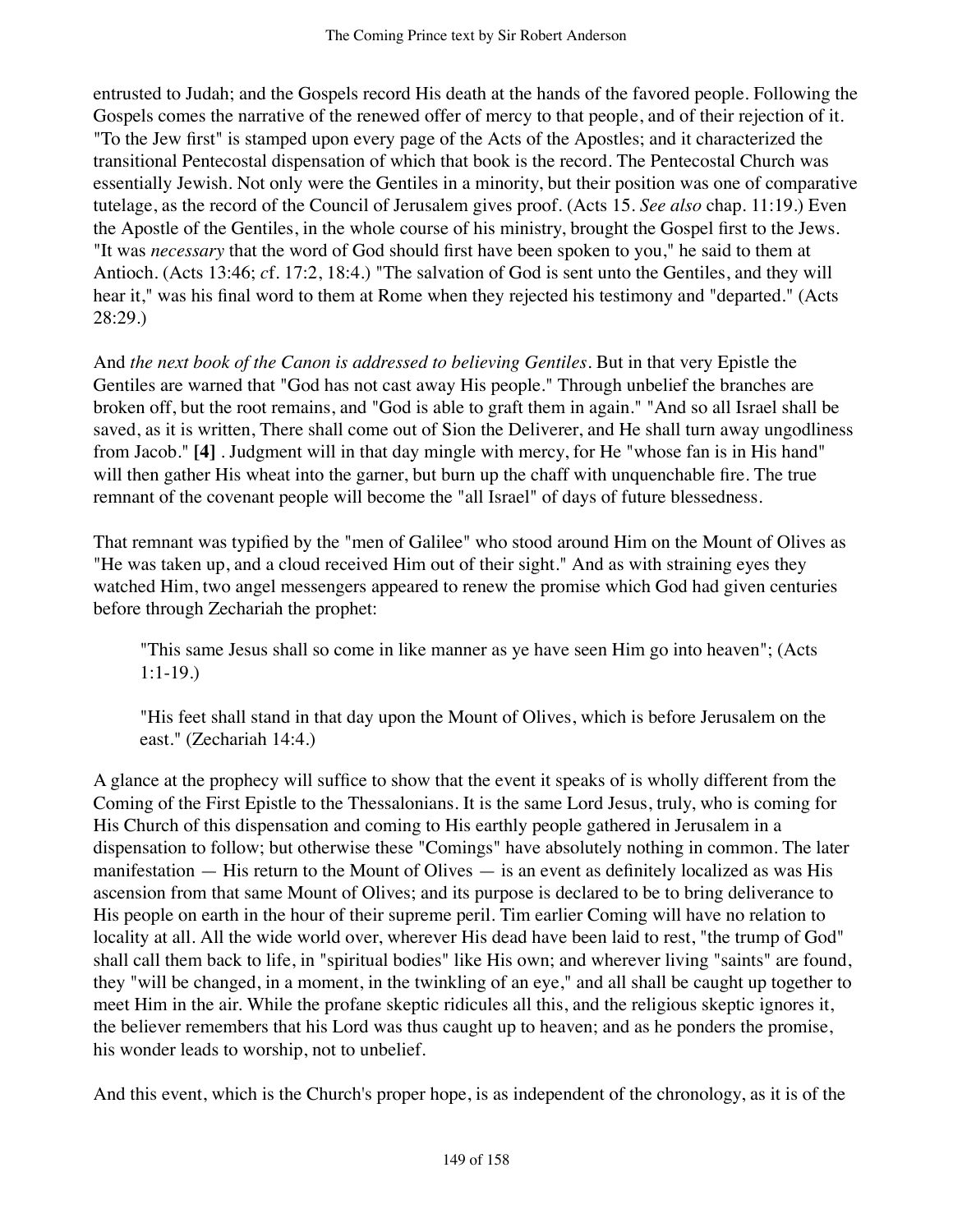geography, of earth. It is with the fulfillment of *Irsrael's* hope that the "times and seasons" have to do, and the signs and portents that belong to them. The Lord's public manifestation to the world is a further event distinct from both. Our Jehovah-God will come with all His holy ones; (Zechariah 14:5.) the Lord Jesus will be revealed in flaming fire, taking vengeance. **[5]** What interval of time will separate these successive stages of "the Second Advent," we cannot tell. It is a secret not revealed. All that concerns us is, "rightly dividing the word of truth," to mark that they are in all respects distinct. **[6]**

I use the expression "Second Advent" merely as a concession to popular theology, for it has no Scriptural warrant. It would be better to discard it altogether, for it is the cause of much confusion of thought and not a little positive error. It is a purely theological term, and it belongs properly to the great and final Coming to judge the world. But while many refuse to believe that there will be any revelation of Christ to His people upon earth until the epoch of that great crisis, the more careful student of Scripture finds there the clearest proof that there will be a "Coming" *before* the era popularly called "the millennium." Here again there are those who, while clearly recognizing a "pre-millennial advent," have failed to notice the difference, so plainly marked in Scripture, between the Coming for the Church of the present dispensation, the Coming to the earthly people in Jerusalem, and the Coming to destroy the Lawless One and to set up the kingdom.

But, it may be urged, Is not the expression justified by the closing verse of the ninth chapter of Hebrews? It is only the superficial reader of the passage, I reply, who can use it thus. "Unto them that look for Him shall He appear the second time," our Authorized Version renders it. And the words are taken as though they were equivalent to "His second appearing," "the Appearing" being a recognized synonym for "the Coming." But this is merely: trading on the language of our English version. The word actually employed is wholly different. It is a general word, and it is the very word used with reference to His manifestation to His disciples after the Resurrection. **[7]** And further, the definite article must be omitted:

"Insomuch as it is appointed unto men once to die, and after this cometh judgment, so Christ also, having been once *[i.e*., once for all] offered to bear the sins of many, shall appear a second time, apart from sin, to them that wait for Him, unto salvation." (Hebrews 9:27, 28.)

The statement is not prophetic, but doctrinal; and the doctrine in question is not the Advent, but the priesthood. It is not the prediction of an event to be realized by those who shall be alive on earth at the time of the end, but the declaration of a truth and a fact to be realized by every believer, no matter in what dispensation his sojourn upon earth may fall.

The passage therefore cannot be appealed to in support of the dogma that never again but *once* will Christ appear to His people upon earth. And as the expression "Second Advent" is so intimately connected with that dogma, it would be well that all intelligent students of Scripture should unite in discarding it. The Coming of Christ is the hope of His people in every age.

------------------------------

The only adverse criticism I have seen of *The Coming Prince* has appeared in later editions of *The Approaching End of the Age.* Feelings of esteem and friendship for the author influenced my notice of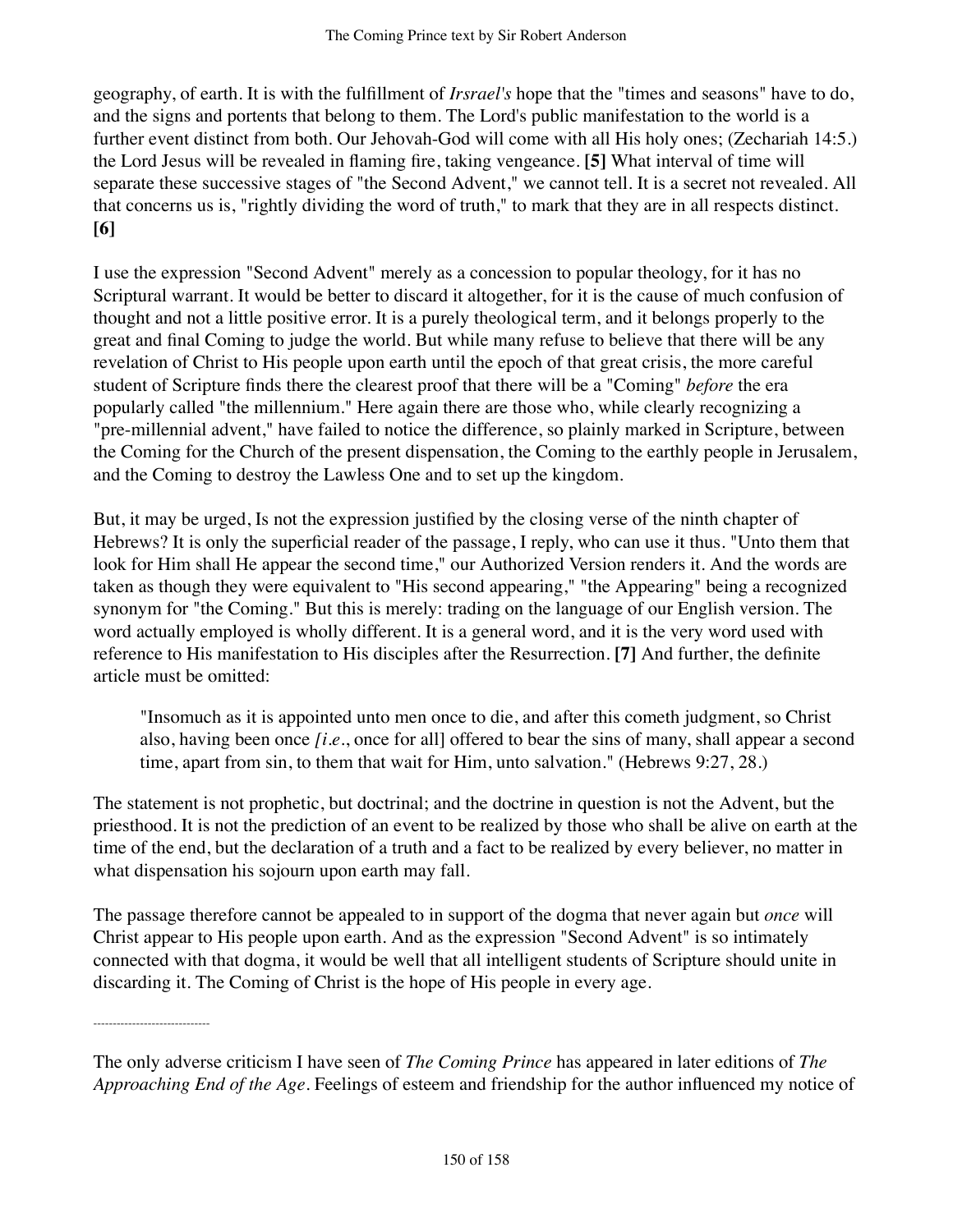that work, but no considerations of this kind have restrained his pen in replying to my strictures; and the fact that a writer so able and so bitterly hostile has not ventured to question *in a single point* the main conclusions here established is a signal proof that they are irrefutable.

Dr. Grattan Guinness complains that I have made no attempt to "reply" to his book. My only reference to it has been made incidentally in an appendix note; and in so far as it deals with the "primary and partial realization of the prophecies" I have taken the liberty of praising it. Why then should I "reply "to a treatise in respect of that in it which I value and adopt? These pages give proof how thoroughly I accept a historical interpretation of prophecy; **[8]** and if any one demands why then I have not given it greater prominence, I recall St. James's answer when the Apostles were accused of neglecting in their teaching the writings of Moses. "Moses," he declared, "hath in every city them that teach him. "What was needed, therefore, if the equilibrium of doctrine was to be maintained, was that *they* should teach *grace.* On similar grounds the task I here set myself was to deal with the *fulfillment* of the prophecies. But I have no controversy with those who use their every talent in unfolding the "historical" interpretation of them. My quarrel is only with men who practically deny the Divine authorship of the sacred word, by asserting that their apprehension of it is the limit of its scope, and exhausts its meaning. And *The Coming Prince* is a crushing reply to the system which dares to write". Fulfilled" across the prophetic page. "The real question at issue here," I again repeat, "is the character and value of the Bible." Dr. Guinness asserts that the apocalyptic visions have been *fulfilled* in the events of the Christian era. I hold him to that issue, and I test it by a reference to the vision of the sixth chapter. Has this been fulfilled, as in fact he dares to assert it has? The question is vital, for if this vision still awaits fulfillment, so also do all the prophecies which follow it. Let the reader decide this question for himself, after studying the closing verses of the chapter, ending with the words, "For THE GREAT DAY OF HIS WRATH IS COME, and who shall be able to stand?"

The old Hebrew prophets were inspired of God to describe the terrors of "the great day of His wrath," and the Holy Spirit has here reproduced their very words. *(Cf.* Isaiah 13:9, 10, and Joel 2:31, 3:15; *see also* Zephaniah 1:14, 15.) The Bible contains no warnings more awful in their solemnity and definiteness. But just as the lawyer writes "Spent" across a statute of which the purpose has been satisfied, so these men would teach us to write "Fulfilled" across the sacred page. They tell us, forsooth, that the vision meant nothing more than to predict the rout of pagan hordes by Constantine **[9]** To speak thus is to come perilously near the warned-against sin of those who "take away from the words of the book of this prophecy." But when our thoughts turn to these teachers themselves we are restrained by remembering their piety and zeal, for "their praise is in all the Churches." Let us then banish from our minds all thoughts of the *me*n, and seize upon the *system* which they advocate and support. No appeal to honored names should here be listened to. Names as honorable, and a hundred times more numerous, can be cited in defense of some of the crassest errors which corrupt the faith of Christendom. What then, I ask, shall be our judgment on a system of interpretation which thus blasphemes the God of truth by representing the most awful warnings of Scripture as wild exaggeration of a sort but little removed from falsehood?

If it be urged that the events of fifteen centuries ago, or of some other epoch in the Christian dispensation, were within the scope of the prophecy, we can consider the suggestion on its merits; but when we are told that the prophecy was thus *fulfilled,* we can hold no parley with the teaching. It is the merest trifling with Scripture. And more than this, it clashes with the great charter truth of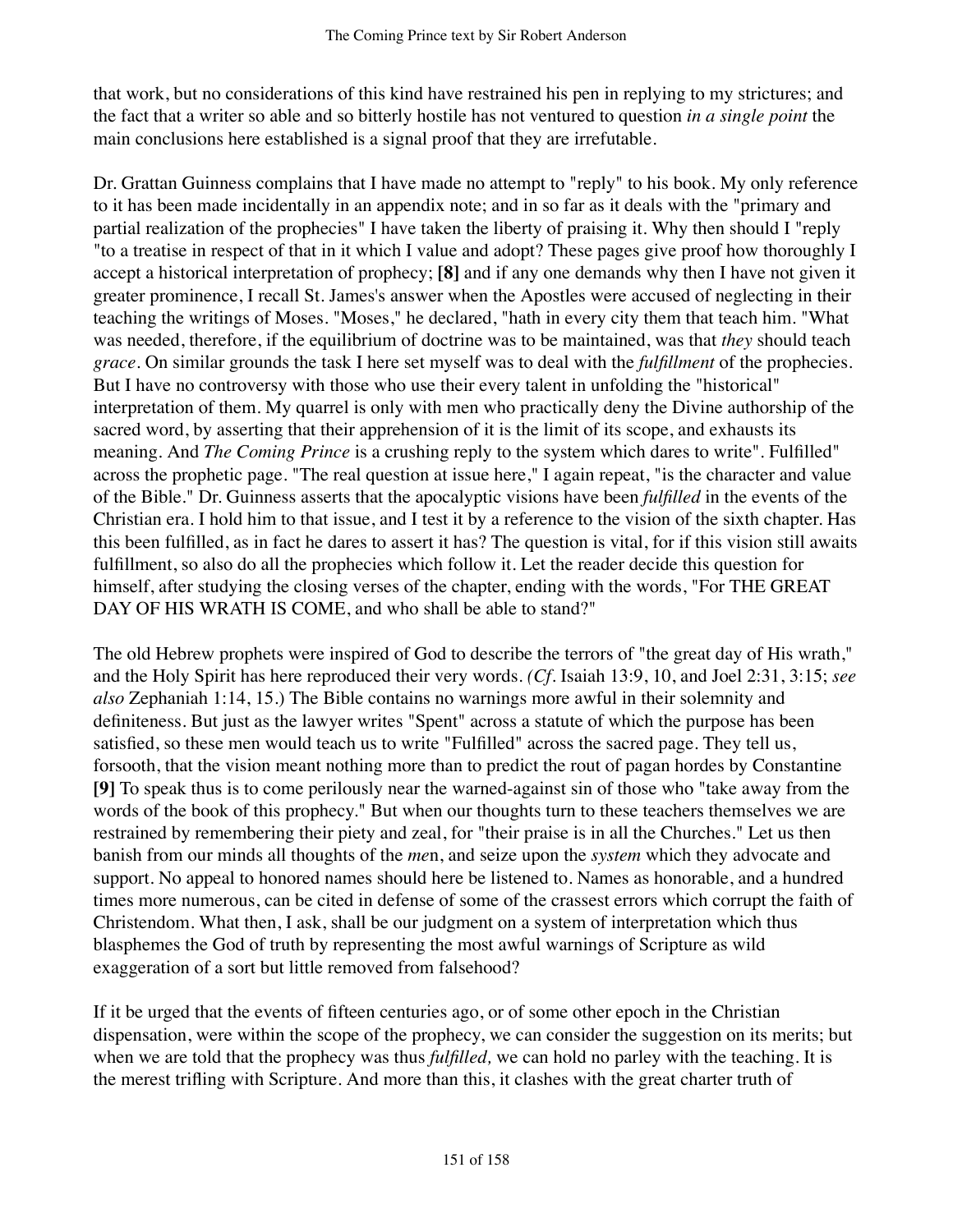Christianity. If the day of wrath has come, the day of grace is past, and the Gospel of grace is no longer a Divine message to mankind. To suppose that the day of wrath can be an episode in the dispensation of grace is to betray ignorance of grace and to bring Divine wrath into contempt. The grace of God in this day of grace surpasses human thought; His wrath in the day of wrath will be no less Divine. The, breaking of the sixth seal heralds the dawning of that awful day; the visions of the seventh seal unfold its unutterable terrors. But, we are told, the pouring out of the vials, the "seven plagues which are the last, *for in them is finished the wrath of God,"* (Revelation 15:1, R.V.) is being now accomplished. The sinner, therefore, may comfort himself with the knowledge that Divine wrath is but stage thunder, which, in a practical and busy world, may safely be ignored! **[10]**

I called attention to Dr. Guinness's statement that "from the then approaching command to restore and to build again Jerusalem to the coming of Messiah the Prince was to be *seventy* weeks"; and I added," This is a typical instance of the looseness of the historical school in dealing with Scripture." Of this, and of some other errors which I noticed, the only defense he offers is that "expressions not strictly correct, yet perfectly legitimate, because evidently elliptical, are *for brevity's sake* employed." How brevity is attained by writing "seventy" instead of "sixty-nine" I cannot conceive. The statement is a sheer perversion of Scripture, unconsciously made, no doubt, to suit the exigencies of a false system of interpretation. The prophecy plainly declares the period "unto Messiah the Prince" to be *sixty-nine weeks,* leaving the seventieth week to be accounted for *after* the specified epoch; but Dr. Guinness's system can give no reasonable account of the seventieth week, and so, unconsciously, I repeat, he shirks the difficulty by misreading the passage. Insist on his reading it aright and accounting for the last seven years of the prophetic period, and his interpretation of the vision at once stands refuted and exposed.

When the language of Scripture is treated so loosely by this writer, no one need be surprised if *my* words fare badly at his hands. He is wholly incapable of deliberate misrepresentation, and yet his inveterate habit of inaccuracy has led him to misread *The Coming Prince* on almost every point on which he refers to it. **[11]**

The fact is, he only knows two schools of prophetic interpretation, the Futurist and his own; and therefore he seems unable even to understand a book which is throughout a protest against the narrowness of the one and the mingled narrowness and wildness of the other. But his personal references are unworthy of the writer and of the subject. I pass on to deal with the only points on which his criticisms are of any general interest or importance; I mean the predicted division of the Roman earth, and the relations between Antichrist and the apostate Church.

My statement was: "The division of the Roman earth into ten kingdoms has never yet taken place. That it has been partitioned is plain matter of history and of fact; that it has ever been divided into ten is a mere conceit of writers of this school."

"An astonishingly reckless assertion" Dr. Guinness declares this to be; and yet we have but to turn the page to obtain from his own pen the plainest admission of its truth. It must be borne in mind, he says, that the ten kingdoms are to be sought "only *in the territory west of Greece."* And if we are prepared to accept this theory, we shall find, after making large allowances as to boundaries, that in this, which is prophetically *the least important moiety of the Roman earth,* "the number of the kingdoms of the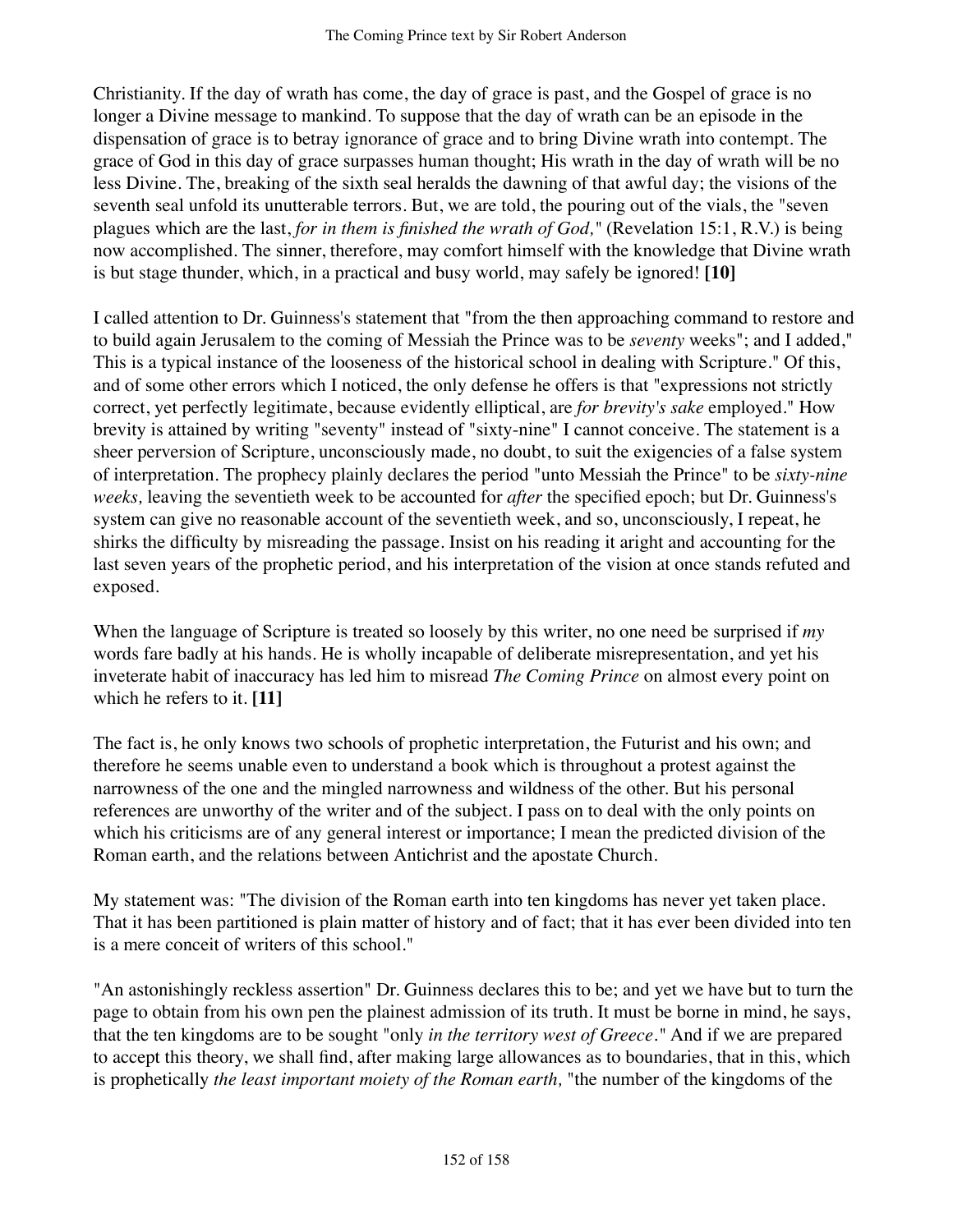European commonwealth has, as a rule, averaged ten." Mr. Guinness gives a dozen lists — and he tells us he has a hundred more in reserve — to prove that, with kaleidoscopic instability and vagueness, or, to quote his words, "amidst increasing and almost countless fluctuations, the kingdoms of modern Europe have from their birth to the present day always averaged about ten in number." *"Averaged about ten,"* mark, though the prophecy specifies *ten* with a definiteness which becomes absolute by its mention of an eleventh rising up and subduing three of them. And "modern Europe," too! Zeal for the Protestant cause seems to blind these men to the plainest teaching of Scripture. Jerusalem, and not Rome, is the center of the Divine prophecies and of God's dealings with His people; and the attempt to explain Daniel's visions upon a system which ignores Daniel's city and people does violence to the very rudiments of prophetic teaching. This vaunted canon of interpretation, which reads "modern Europe" instead of the prophetic earth, is, I repeat, "a mere conceit of writers of this school." First they minimize and tamper with the language of prophecy, and then they exaggerate and distort the facts of history to suit their garbled reading of it. "Can they," Dr. Guinness demands of us, "alter or add to this tenfold list of the great kingdoms now occupying the sphere of old Rome? — Italy, Austria, Switzerland, France, Germany, England, Holland, Belgium, Spain, and Portugal. Ten, and no more! ten, and no less!" I answer, Yes, we can both alter it and add to it. The list includes territory which was never within "the sphere of old Rome" at all, and it omits altogether nearly half of the Roman earth.

This is bad enough, but it is not all. For if we accept his statements, and seek to interpret the thirteenth chapter of Revelation by them, he at once changes his ground and protests against our numbering "Protestant nations "among the ten horns at all. They are "chronologically out of the question," he tells us. Here is the language of this vision about Antichrist. "And there was given to him authority over every tribe, and people, and tongue, and nation. And all that dwell on the earth shall worship him, every one whose name hath not been written in the book of life." (Revelation 13:7, 8, R.V.) What mean these most definite and solemn words? Nothing, he tells us, but that "throughout the Dark Ages," and "prior to the rise of Protestantism," the Roman Catholic religion should prevail in the western moiety of the Roman earth. This, he declares, is *"the* fulfillment of the prediction." He calls this "explaining" Scripture. Most people would call it *explaining it away!*

I now come to the last point. "Our critics maintain," Dr. Guinness writes, "that Babylon runs her career, and is destroyed by the ten horns, who then agree and give their power to Antichrist, or the Beast. That is, they hold that the reign of Antichrist *follows* the destruction of Babylon by the ten horns."

The foundation of this statement must be sought in the author's own lucubrations, for nothing to account for it will be found in the pages he criticizes; and a similar remark applies to his references to *The Coming Prince* in the paragraphs which follow. I will not allude to them in detail, but in a few sentences dispose of the position he is seeking to defend.

We have now got to the seventeenth chapter of Revelation. His argument is this. The eighth head of the Beast must be a dynasty; the Beast carries the Woman; the Woman is the Church of Rome. Therefore the dynasty symbolized by the eighth head must have lasted as long as the Church of Rome; and thus the Protestant interpretation is settled "on a foundation not to be removed."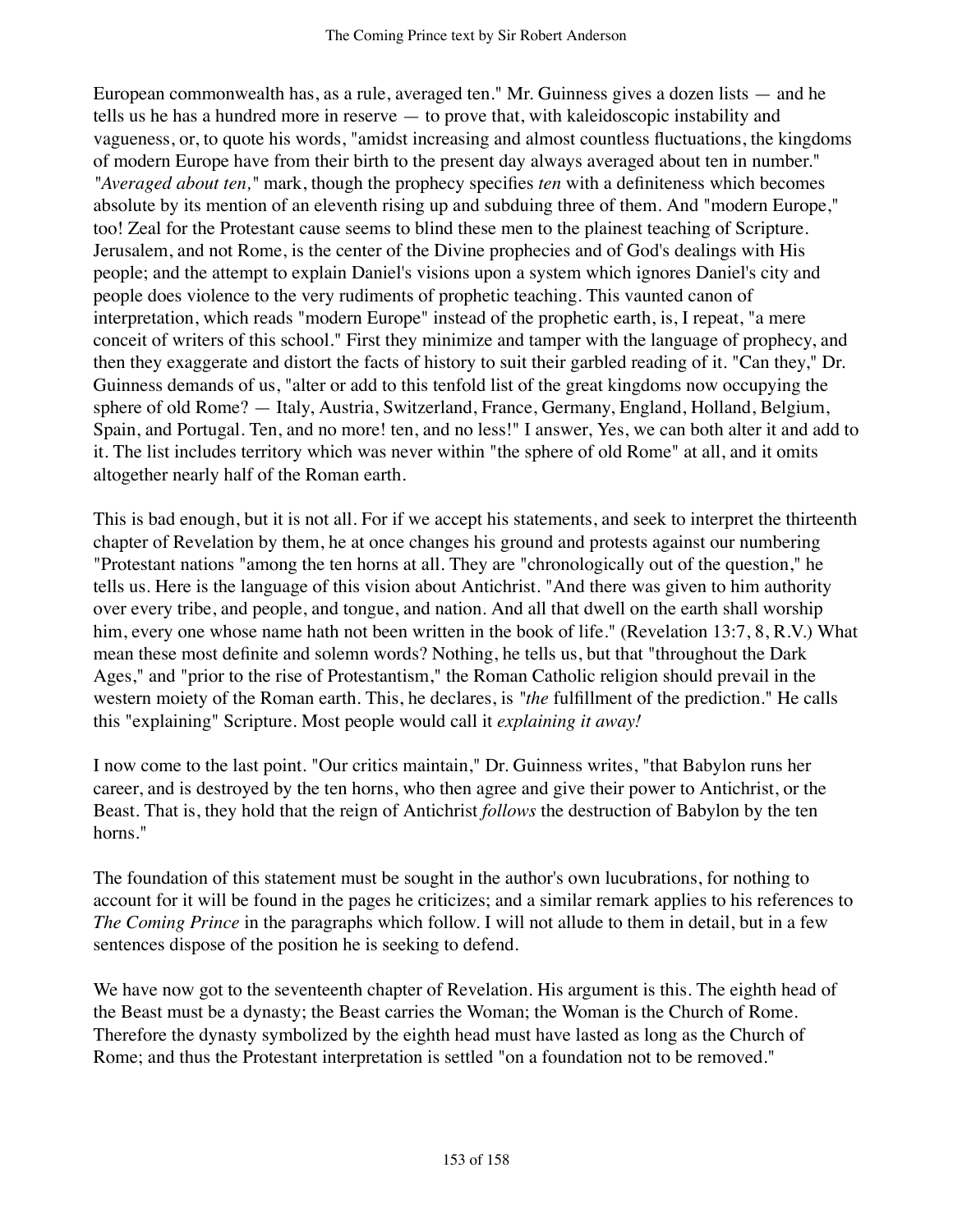It is not really worth while pausing to show how gratuitous are some of the assumptions here implied. Let us, for the sake of argument, accept them all, and what comes of it? In the first place, Dr. Guinness is hopelessly involved in the transparent fallacy I warned him against in this volume. The Woman is destroyed by the agency of the Beast. How then is he going to separate the Pope from the apostate Church of which he is the head, and which, according to the "Protestant interpretation," would cease to be the apostate Church if he were no longer owned as head?

The historicist must here make choice between the Woman and the Beast. They are distinct throughout the vision, and in direct antagonism at the close. If the Harlot represents the Church of Rome, his system gives no account whatever of the Beast; it ignores altogether the foremost figure in the prophecy, and the vaunted "foundation" of the so-called "Protestant interpretation" vanishes into air. Or if he takes refuge upon the other horn of the dilemma, and maintains that the Beast symbolizes the apostate.. Church, the Harlot remains to be accounted for. He, forgets, moreover, that the Beast appears in Daniel's visions; in relation to Jerusalem and Judah. Suppose, therefore,. we should admit everything he says, what would it amount to? Merely a contention that "the springing and germinant accomplishment" of these prophecies "throughout many' ages" (I quote Lord Bacon's words once more) is fuller, and clearer than his critics can admit, or the facts of history' will warrant. The truth still stands out plainly that "the height or fullness of them" belongs to an age to come:, when Judah shall once more be gathered in the Promised Land, and the light of prophecy which now rests dimly' upon Rome shall again be focused on Jerusalem.

The popularity of the historical system lies no doubt in the appeal it makes to the "Protestant spirit." But surely we can afford to be sensible and fair in our denunciation of the Church of Rome. Who can fail to perceive the growth of an antichristian movement that may soon lead [us to hail the devout Romanist as an ally? With such, the Bible, neglected though it be, is still held sacred as the inspired word of God; and our Divine Lord is reverenced and worshipped, albeit the truth of His Divinity is obscured by error and superstition. I appeal here to the Pope's Encyclical Letter of the 18th November, 1893, on the study of the Holy Scriptures. The following is an extract from it:--

"We fervently desire that a greater number of the faithful should undertake the defense of the holy writings, and attach themselves to it with constancy; and, above all, we desire that those who have been admitted to Holy Orders by the grace of God should daily apply themselves more strictly and zealously to read, meditate upon, and explain the Scriptures. Nothing can be better suited to their state. In addition to the excellence of such knowledge and the obedience due to the word of God, another motive impels us to believe that the study of the Scriptures should be counseled. That motive is the abundance of advantages which follow from it, and of which we have the guarantee in the words of Holy Writ: 'All Scripture is given by inspiration of God, and is profitable for doctrine, for reproof, for correction, for instruction in righteousness, that the man of God may be perfect, thoroughly furnished unto all good works. It is with this design that God gave man the Scriptures; the examples of our Lord Jesus Christ and His apostles show it. Jesus Himself was accustomed to appeal to the holy writings in testimony of His Divine mission."

There is here surely, in some sense at least, the ground for a common faith, which might, as regards individual Christians, be owned as a bond of brotherhood; but an impassable gulf divides us from the ever-increasing host of so-called Protestants who deny the Divinity of Christ and the inspiration of the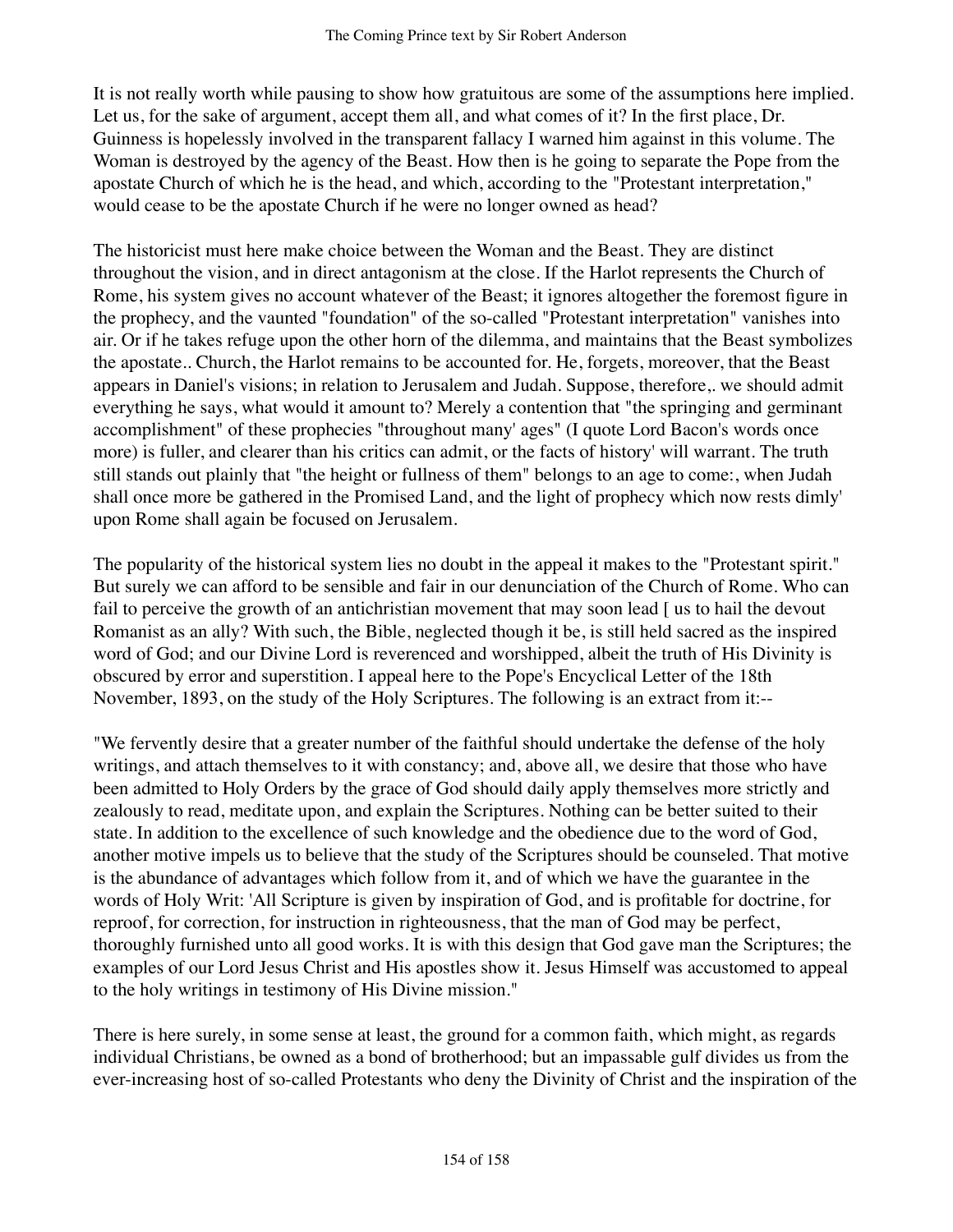Scriptures. These have their true place in the great army of infidelity which will muster at last around the banner of the Antichrist.

My protest is made, not in defense of the Papacy, but of the Bible. If any one can point *to a single passage of Scripture* relating to Antichrist, whether in the Old Testament or in the New, which can, without whittling it down, and frittering away the meaning of the words, find its *fulfillment* in Popery, I will publicly retract, and confess my error. Take 2 Thessalonians 2:4 as a sample of the rest. The "man of sin" "opposeth and exalteth himself against all that is called God or that is worshipped [Greek, that is an object of worship], so that he sitteth in the temple of God, setting himself forth as God." This means merely, forsooth, that on certain occasions the Pope's seat in St. Peter's is raised above the level of the altar on which the "consecrated wafer" lies! Such statements — I care not what names may be cited in support of them — are an insult to our intelligence and an outrage upon the word of God. **[12]**

Then, again, in the ninth verse, the coming of the "Lawless One" is said to be "according to the working of Satan, with all power and signs and lying wonders." These words are explained by the vision of the Beast in the thirteenth chapter of the Revelation, which declares that "the Dragon gave him his power, and his throne, and great authority." And we have from the lips of our blessed Lord Himself the warning, that the "great signs and wonders," thus to be wrought by Satanic power, shall be such that, "if it were possible, they shall deceive the very elect." (Matthew 24:24.) In a word, the awful and mysterious power of Satan will be brought to bear upon Christendom with such terrible effect, that human intellect will be utterly confounded. Agnosticism and infidelity will capitulate in presence of overwhelming proof that supernatural agencies are at work. And if faith itself, divinely given, shall stand the test, it is only because it is impossible for God to allow His own elect to perish.

When we demand the meaning of all this, we get answer "Popery." But where, we ask, are the "great signs and wonders" of the Popish system? And, in reply, we are told of its millinery, and its mummery, and all the well-known artifices of priestcraft, which constitute its special stock-in-trade. As though there were anything in *these* to deceive the elect of God! To take the low ground of mere Protestantism, it is notorious that here in England none become entangled in the toils of Rome save such as have already become enervated and corrupted by sacerdotalism and superstition within the communion they abandon. And it is no less notorious that, in Roman Catholic countries, the majority of men maintain towards it an attitude of either benevolent or contemptuous indifference. Remembering, moreover, that the followers of the Beast are doomed to endless and hopeless destruction, we go on to inquire whether this is to be the fate of every Roman Catholic. By no means, we are assured; for, in spite of the evils and errors of the Romish Church, some within its pale are reckoned among the number of "God's elect."

What conclusion, then, are we to come to? Are we to accept it as a canon of interpretation that Scripture never means what it says? Are we to hold that its language is so loose and unreliable as to be practically false? We repudiate the profane suggestion; and, adopting the only possible alternative, we boldly assert that all these solemn words still await their fulfillment. In a word, we are shut up to the conclusion that THE ANTICHRIST IS YET TO COME.

## **APPENDIX 3. FOOTNOTES**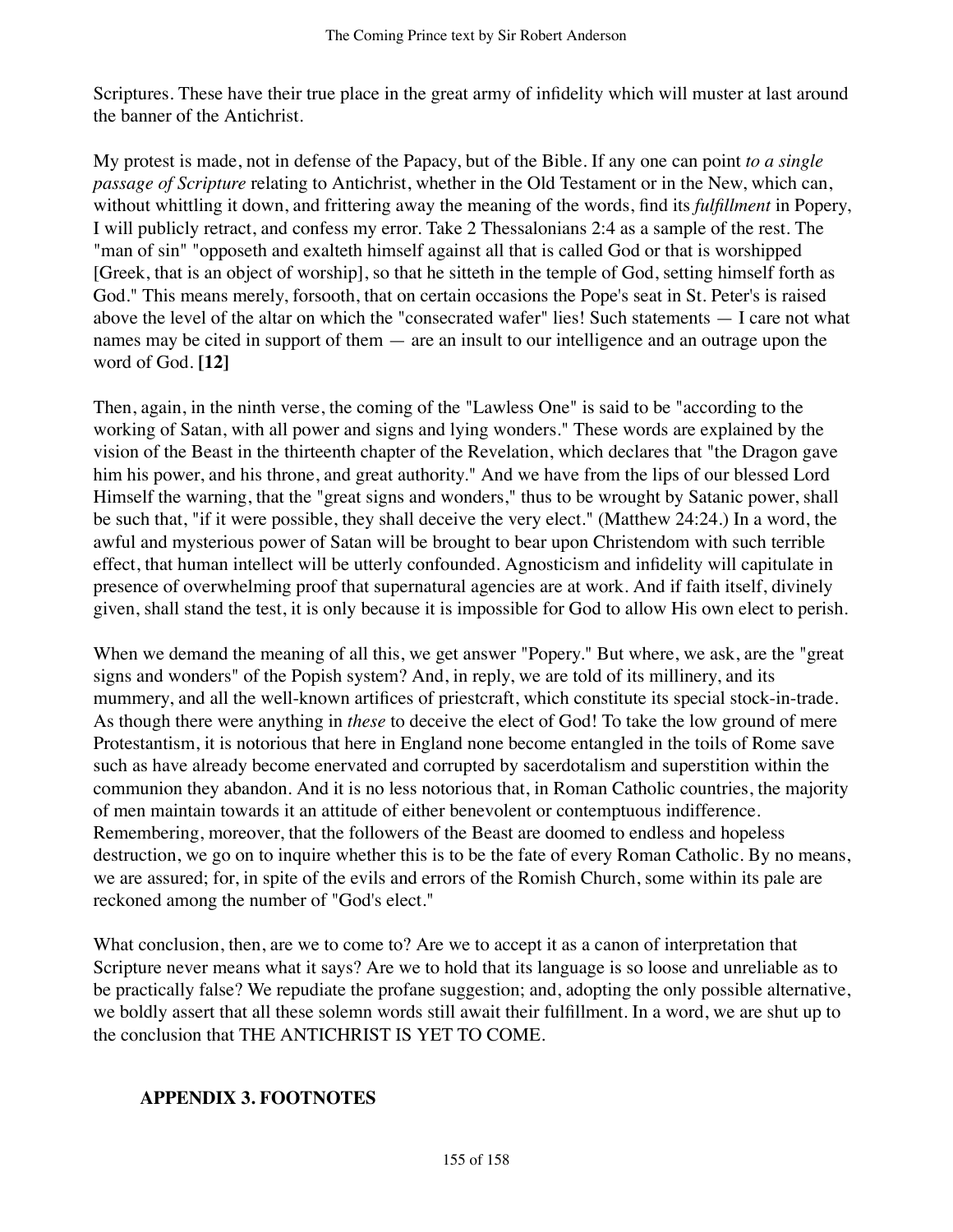**[1]** Were I now writing that note in the light of passing events, I should specify France where I have named Germany, and I should allude to the efforts now making by Russia to acquire a naval station in the Mediterranean.

**[2]** 2 Thessalonians 2:1, 2, R. V. "The day of Christ" in A. V. is a wrong reading.

**[3]** *See* 1 Corinthians 11:26: "As often as ye eat this bread and drink this cup, ye do show the Lord's death *till He come."* No past but the Cross; no future but the Coming. To separate the believer from the Coming is as great an outrage upon Christianity as to separate him from the Cross.

**[4]** Romans 11; *see* vv. 1, 2, 9, 12, 15-26. Note that "all Israel" is not = *every Israelite,* for in the Greek there is no such ambiguity as in English; and the seeming contradictions in the chapter are explained by the fact that the "cast away" of vv. 1, 2, is a wholly different word from the "casting away" of ver. 15, and the "fall" of ver. 11 from the "fall" of ver. 12.

**[5]** 2 Thessalonians 1:7, 8. The "mighty angels" of the prophecy are, I presume, the "holy ones" of Zechariah 14:5.

**[6]** Between the first of these and the second, there will no doubt intervene a period at least as long as that which elapsed between His coming to Bethlehem and His manifestation to Israel at His first advent, and probably a period very much more prolonged. Whether the interval between the second and third will be measured by days or years, we are wholly unable to decide. The only certain indication of its length is that the Antichrist, whose power will be broken by the one, will be actually destroyed by the other.

I am here assuming that all the events which are yet to be fulfilled will occur in a comparatively brief period. But I wish to guard myself against the idea that I *assert* this. I deprecate in the strongest way the idea, now so common, that students of astronomy and mathematics have solved the mystery which God has expressly kept in His own power. Could any student of the Old Testament have dreamed that nearly two thousand years would intervene between the sufferings of Christ and His return in glory? Would the early Christians have tolerated such a suggestion? And if another thousand years should yet run their course before the Church is taken up, or if a thousand years should intervene between that event and the Coming to the Mount of Olives, not a single word of Scripture would be broken. As, I have said, "it is only in so far as prophecy falls within the seventy weeks that it comes within the range of human chronology." Much is made of supposed eras of 1, 260 and 2, 520 years. But even if we could certainly fix the epoch of any such era, the question would remain whether they may not be *mystic* periods, like the 480 years of 1 Kings 6:1.

**[7]** It occurs four times in 1 Corinthians 15:5-8.

**[8]** *Se*e, *e. g.,* Chap. 9. and App., note C.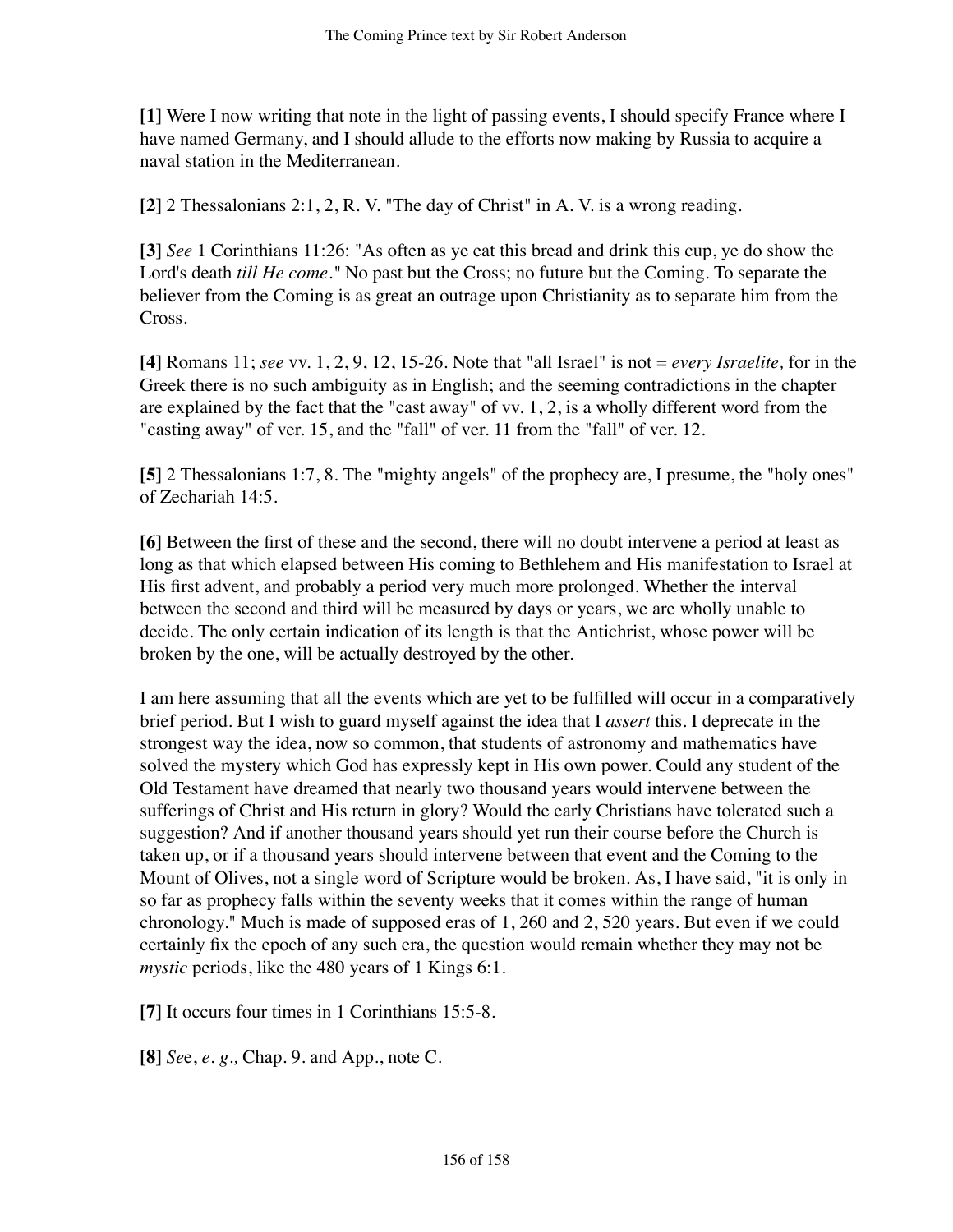**[9]** *See* especially the quotation from Dean Alford.

**[10]** It is only by reason of its almost inconceivable silliness that such. teaching can escape the charge of profanity.

**[11]** For instance, he becomes vehement in denouncing my statement that "all Christian interpreters are agreed" in recognizing a parenthesis in Daniel's prophetic vision of the beasts. No doubt he read the passage as though I had there spoken of the *fall* of the Roman empire, and not its "rise"; for the statement is indisputably true, and he himself is numbered among the "Christian interpreters" who endorse it. Here is another specimen. With reference to the question of the ten kingdoms, he says, "Dr. Anderson and other Futurist writers...teach  $- (1)$ that the ten horns are not yet risen; (2) that when they do rise five will be found in Greek territory, and five only in Roman; and that when at last developed, (3) after a gap of 1, 400 years of which the prophecy takes no notice at all, (4) they will last for three and a half years" (p. 737).

I have numbered these sentences to enable me briefly to remind the intelligent reader that, excepting No. I, everything here attributed to me is in flat opposition to some of the plainest statements in my book. In the same way he attributes to me the figment that the career of Antichrist will be limited to three and a half years. I have sometimes wondered whether he ever read *The Coming Prince* at all! A word as to his strictures on my title. I am aware of course that in the Hebrew of Daniel 9:26, there is not the article, but I am not misled by the inference he draws from its omission. Had the article been used, the prince intended would clearly have been *"Messiah* the Prince" of ver. 25. In English the article has not this force, and therefore it is rightly inserted, as both the Translators and the Revisers have recognized. Dr. Tregelles here remarks, "This destruction is here said to be wrought by a certain people, not by the prince who shall come, but by his people: this refers us, I believe, to the Romans as the last holders of undivided Gentile power; they wrought the destruction long ages ago. The prince who shall come is the last head of the Roman power, the person concerning whom Daniel had received so much previous instruction." Such is the pre-eminence of this great leader that he is bracketed with our Lord Himself in this prophecy, and the people of the Roman empire are described as being *his* people. Yet Mr. Guinness believes that Titus is referred to! Really the day is past for discussing such a suggestion.

I may here remark that the rendering of Daniel 9:27 in the Revised Version disposes of the figment that it was Messiah who made a seven years' covenant with the Jews. The causing the sacrifice to cease is not an incident in the midst of the "week," but a violation of the treaty *"for half of the week."*

**[12]** The reference to the Temple is explained by Daniel 9:27, 12:11, and Matthew 24:15. These teachers ask us to believe that while the Church of Rome is the Beast and the Harlot and everything that is corrupt and infamous in apostate Christianity, yet St. Peter's, the great central shrine of this apostasy, is owned by God as being *the Temple of God.* The sacrifice of the Mass they denounce as idolatrous and blasphemous, and yet we are t6 suppose that Holy Scripture refers to it as representing all that is Divine on earth! The sacred words admit of only one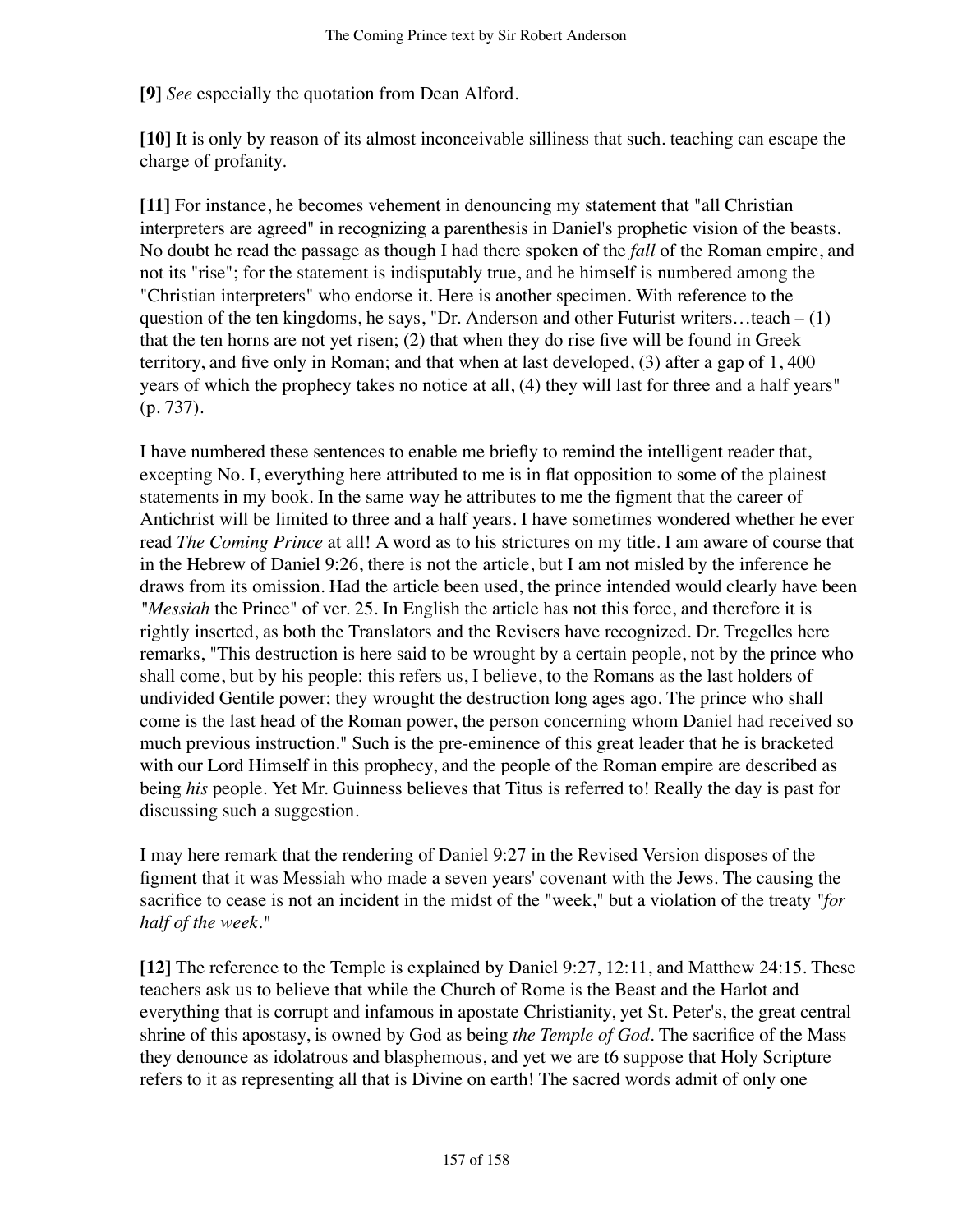meaning, viz., that the Antichrist, claiming to be himself Divine, will suppress all worship rendered to any other god.

Such are the wild extravagances and puerilities of interpretation and of forecast which mar the writings of these interpreters, that men have come to regard these visions, which ought to inspire reverence and awe, as "principal subjects of ridicule" – the specialty of mystics and faddists. How great the need, then, for a united and sustained effort to rescue the study from the contempt into which it has fallen! Each of the recognized schools of interpretation has truth which the rival schools deny. A new era would begin if Christians would turn from all these schools – Preterist, Historical, and Futurist – and learn to read the prophecies as they read the other Scriptures: as being the word of Him who is, and was, and is to come, our Jehovah-God, with whom present, past, and future are but one "eternal now."

## **. END OF "THE COMING PRINCE".**